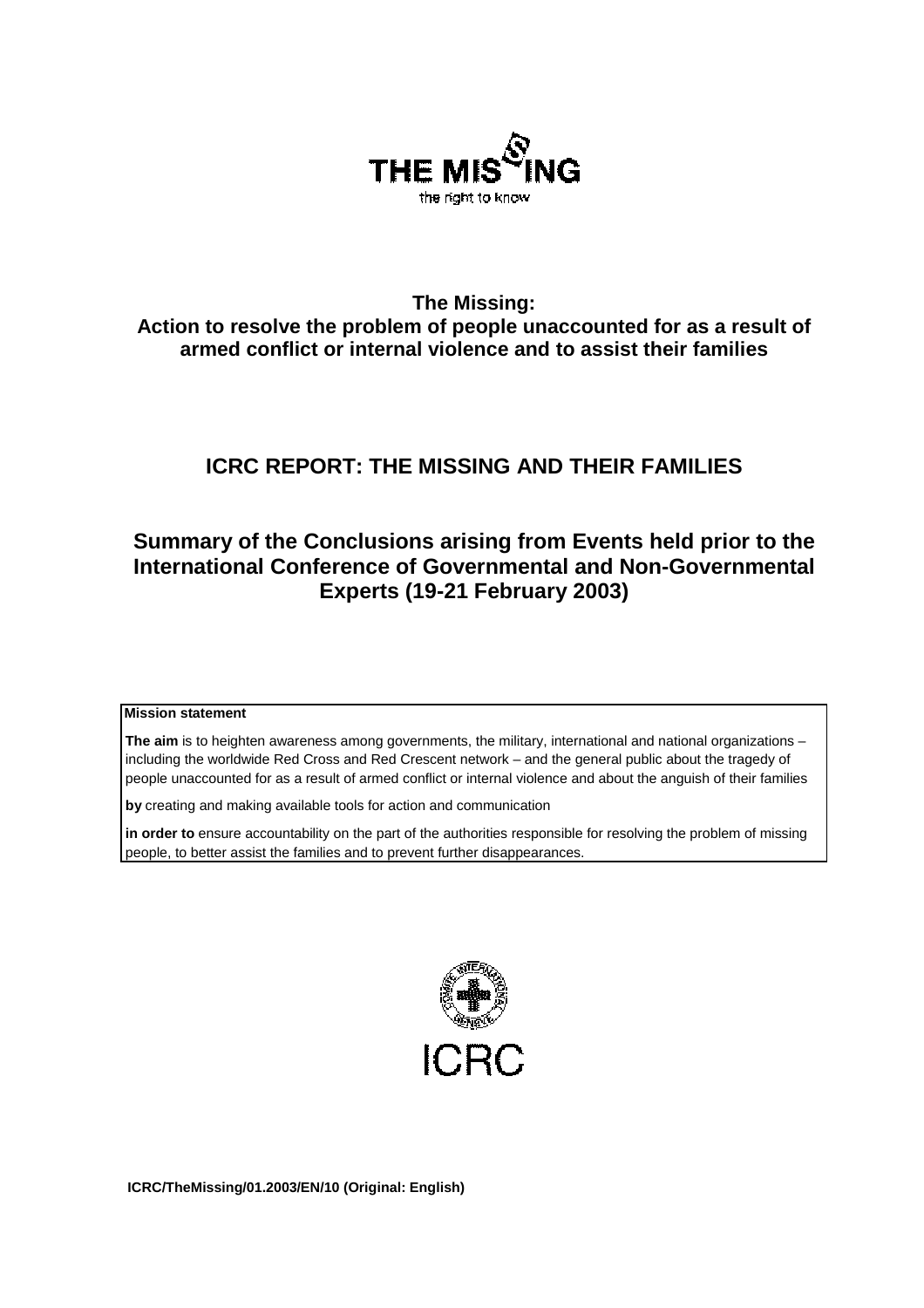Summary of the Conclusions arising from Events held prior to the International Conference of Governmental and Non-Governmental Experts (19 - 21 February 2003)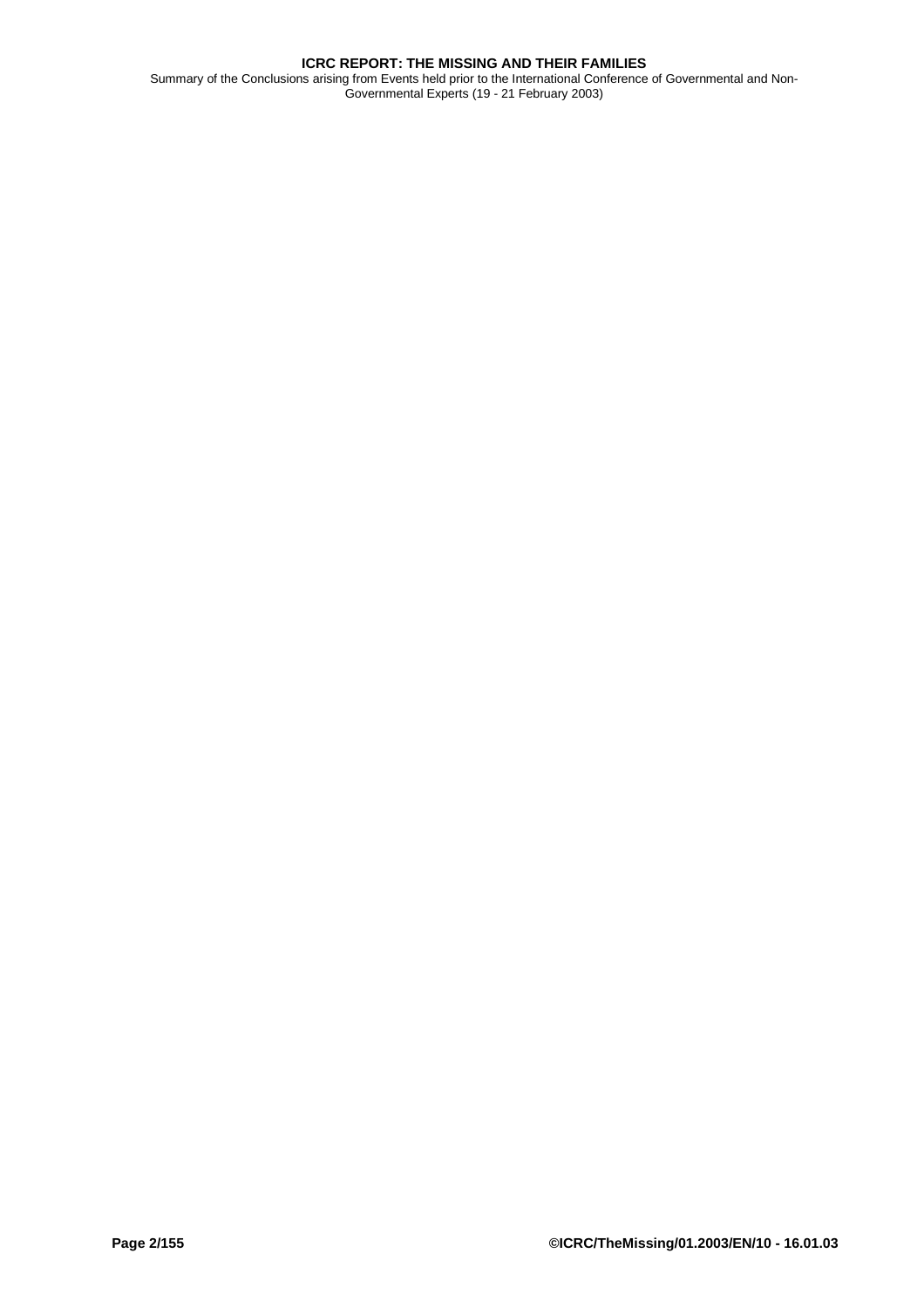Summary of the Conclusions arising from Events held prior to the International Conference of Governmental and Non-Governmental Experts (19-21 February 2003)

# **Table of contents**

| L   |                                                                                                            |  |  |
|-----|------------------------------------------------------------------------------------------------------------|--|--|
| Ш.  |                                                                                                            |  |  |
| 1.  |                                                                                                            |  |  |
| 2.  |                                                                                                            |  |  |
| 3.  |                                                                                                            |  |  |
| 4.  |                                                                                                            |  |  |
| 5.  |                                                                                                            |  |  |
| 6.  |                                                                                                            |  |  |
| 7.  |                                                                                                            |  |  |
| 8.  |                                                                                                            |  |  |
| Ш.  |                                                                                                            |  |  |
| 9.  |                                                                                                            |  |  |
| 10. |                                                                                                            |  |  |
| 11. |                                                                                                            |  |  |
| 12. |                                                                                                            |  |  |
| 13. |                                                                                                            |  |  |
| 14. | Special protection to which children are entitled: international law applicable in international armed     |  |  |
| 15. | Special protection to which children are entitled: international law applicable in non-international armed |  |  |
| 16. | Special protection to which children are entitled: international law applicable in internal violence 27    |  |  |
| IV. | Recommendations for the reaffirmation and development of international law  29                             |  |  |
| 17. |                                                                                                            |  |  |
| 18. |                                                                                                            |  |  |
| 19. |                                                                                                            |  |  |
| 20. |                                                                                                            |  |  |
| 21. |                                                                                                            |  |  |
| 22. |                                                                                                            |  |  |
| 23. |                                                                                                            |  |  |
| 24. |                                                                                                            |  |  |
| 25. |                                                                                                            |  |  |
| 26. |                                                                                                            |  |  |
| V.  |                                                                                                            |  |  |
| 27. |                                                                                                            |  |  |
| 28. |                                                                                                            |  |  |
| 29. |                                                                                                            |  |  |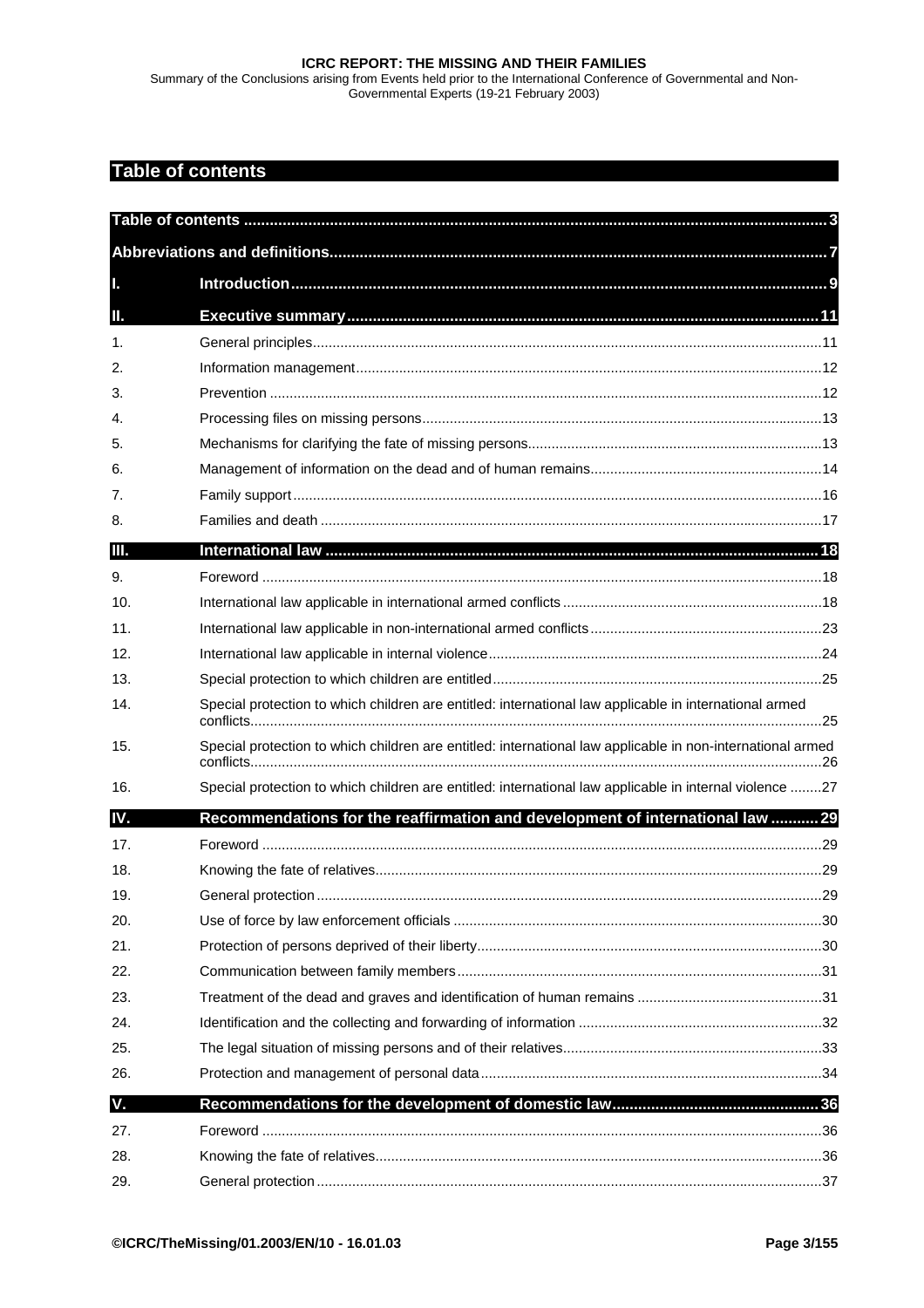Summary of the Conclusions arising from Events held prior to the International Conference of Governmental and Non-Governmental Experts (19 - 21 February 2003)

| 30.   |                                                                                                     |  |
|-------|-----------------------------------------------------------------------------------------------------|--|
| 31.   |                                                                                                     |  |
| 32.   |                                                                                                     |  |
| 33.   |                                                                                                     |  |
| 34.   |                                                                                                     |  |
| 35.   |                                                                                                     |  |
| 36.   |                                                                                                     |  |
| VI.   |                                                                                                     |  |
| 37.   |                                                                                                     |  |
| 38.   | General best practices for preventing people from becoming unaccounted for and for ascertaining the |  |
| 39.   |                                                                                                     |  |
| 40.   |                                                                                                     |  |
| VII   | Operational best practices regarding measures to be taken to prevent people from                    |  |
| 41.   | Fostering a context in which persons are less likely to become unaccounted for52                    |  |
| 42.   | Specific measures aimed at protecting all individuals from becoming unaccounted for 53              |  |
| VIII. | Operational best practices regarding the families of missing persons 56                             |  |
| 43.   |                                                                                                     |  |
| 44.   |                                                                                                     |  |
| 45.   |                                                                                                     |  |
| 46.   |                                                                                                     |  |
| 47.   |                                                                                                     |  |
| 48.   |                                                                                                     |  |
| 49.   |                                                                                                     |  |
| 50.   |                                                                                                     |  |
| 51.   |                                                                                                     |  |
| 52.   | Delivering information on death and returning personal effects or human remains to the families59   |  |
| 53.   |                                                                                                     |  |
| 54.   |                                                                                                     |  |
| 55.   | Training and support for personnel working with the families of missing persons 63                  |  |
| IX.   | Operational best practices regarding the management of human remains and                            |  |
| 56.   |                                                                                                     |  |
| 57.   |                                                                                                     |  |
| 58.   |                                                                                                     |  |
| 59.   |                                                                                                     |  |
| 60.   |                                                                                                     |  |
| 61.   |                                                                                                     |  |
| 62.   |                                                                                                     |  |
| 63.   |                                                                                                     |  |
| 64.   |                                                                                                     |  |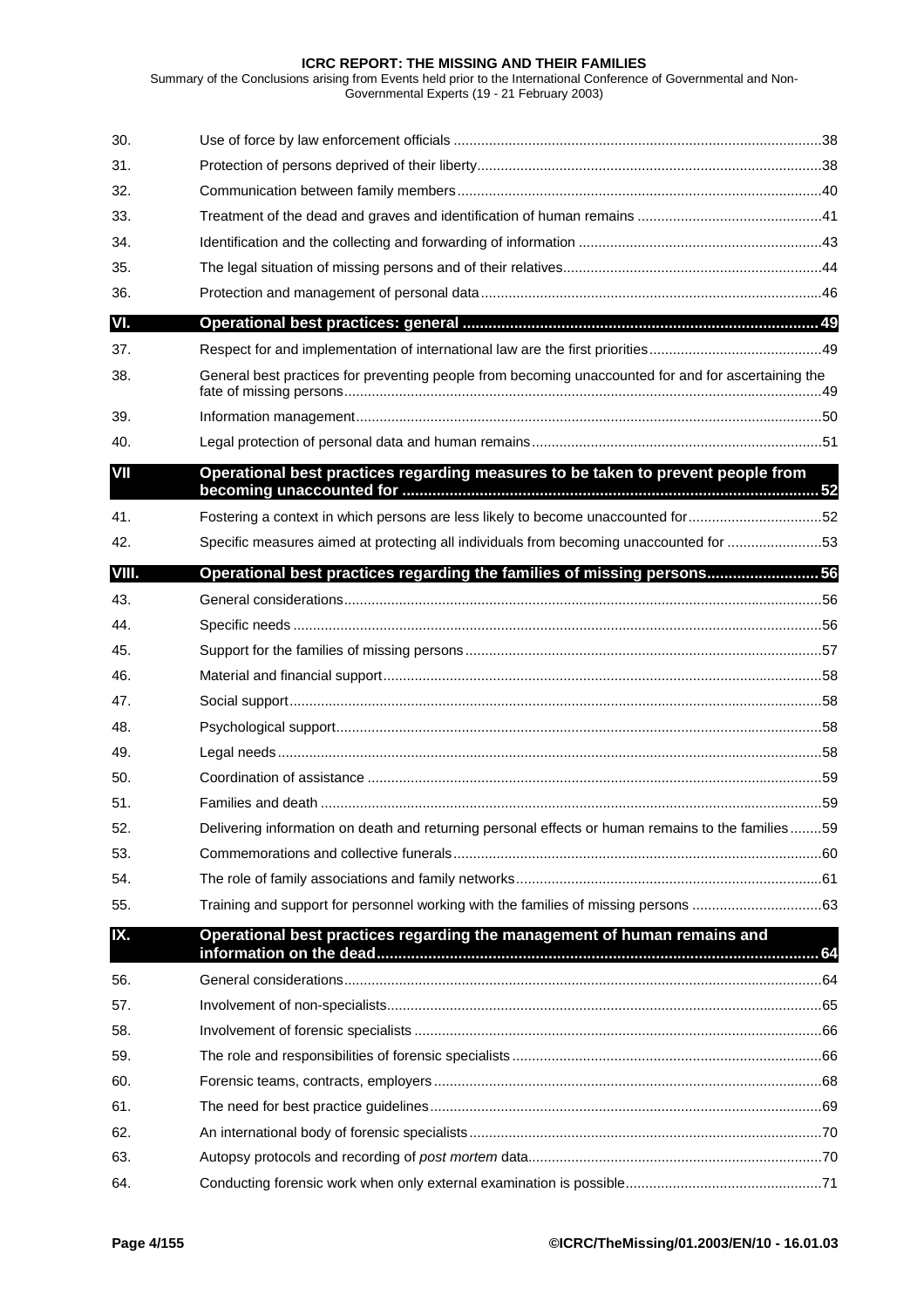Summary of the Conclusions arising from Events held prior to the International Conference of Governmental and Non-Governmental Experts (19-21 February 2003)

| 65.      |                                                                                                   |  |
|----------|---------------------------------------------------------------------------------------------------|--|
| 66.      |                                                                                                   |  |
| 67.      |                                                                                                   |  |
| 68.      |                                                                                                   |  |
| 69.      | The use of DNA analysis to identify human remains in the contexts considered here74               |  |
| 70.      | Preconditions for including DNA analysis in a programme to identify human remains 74              |  |
| 71.      |                                                                                                   |  |
| 72.      |                                                                                                   |  |
| 73.      |                                                                                                   |  |
| 74.      | Community and family involvement in an exhumation and/or identification process 77                |  |
| 75.      | Family involvement in the collection of ante mortem data and of samples for DNA analysis78        |  |
| Χ.       | Operational best practices regarding the compilation and processing of tracing files79            |  |
| 76.      |                                                                                                   |  |
| 77.      |                                                                                                   |  |
| 78.      |                                                                                                   |  |
| 79.      |                                                                                                   |  |
| XI.      | Operational best practices regarding mechanisms established to ascertain the fate of              |  |
| 80.      |                                                                                                   |  |
| 81.      |                                                                                                   |  |
| 82.      |                                                                                                   |  |
| 83.      | Focus and objectives of mechanisms for clarifying the fate of missing persons84                   |  |
| 84.      |                                                                                                   |  |
| 85.      |                                                                                                   |  |
| 86.      |                                                                                                   |  |
| 87.      |                                                                                                   |  |
| 88.      |                                                                                                   |  |
| 89.      |                                                                                                   |  |
| 90.      | The role of the families within mechanisms for clarifying the fate of missing persons 88          |  |
| XII.     |                                                                                                   |  |
| XIII.    |                                                                                                   |  |
| Annex A: |                                                                                                   |  |
| Annex B: |                                                                                                   |  |
| Annex C: | Legal protection of personal data and human remains: commonly accepted principles101              |  |
| Annex D: | Checklist on the means and methods of restoring and maintaining family contact103                 |  |
| Annex E: | Checklist of what the means of identification provided to members of armed forces or armed groups |  |
| Annex F: | Checklist of information to be collected on events, to be adapted to the context108               |  |
| Annex G: | Checklist of additional information to be collected on persons, to be adapted to the context 109  |  |
| Annex H: |                                                                                                   |  |
| Annex I: | Considerations on the meaning of death and recommendations for appropriate behaviour113           |  |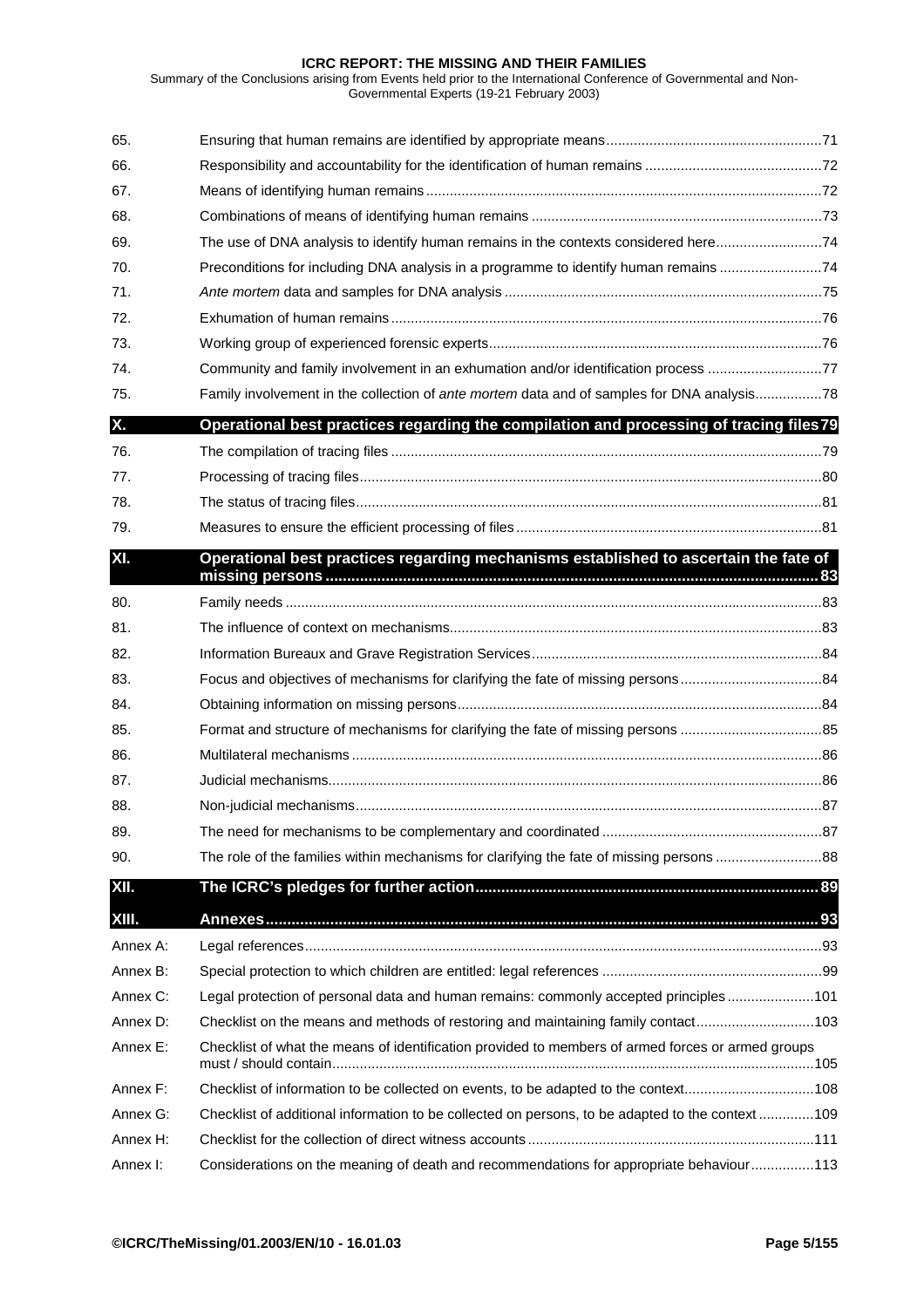Summary of the Conclusions arising from Events held prior to the International Conference of Governmental and Non-Governmental Experts (19 - 21 February 2003)

| Annex J: |                                                                                                       |  |
|----------|-------------------------------------------------------------------------------------------------------|--|
| Annex K: | Checklist for the management of sites containing human remains, including graves117                   |  |
| Annex L: |                                                                                                       |  |
| Annex M: | Checklist on the immediate management of human remains (collection / transport)121                    |  |
| Annex N: |                                                                                                       |  |
| Annex O: | Checklist on the procedure for exhumation (e.g. from graves, wells, caves) in the absence of forensic |  |
| Annex P: |                                                                                                       |  |
| Annex Q: |                                                                                                       |  |
| Annex R: |                                                                                                       |  |
| Annex S: |                                                                                                       |  |
| Annex T: |                                                                                                       |  |
| Annex U: | Checklist for the collection of ante mortem data and of samples for DNA analysis 143                  |  |
| Annex V: |                                                                                                       |  |
| Annex W: |                                                                                                       |  |
| Annex X: |                                                                                                       |  |
| Annex Y: |                                                                                                       |  |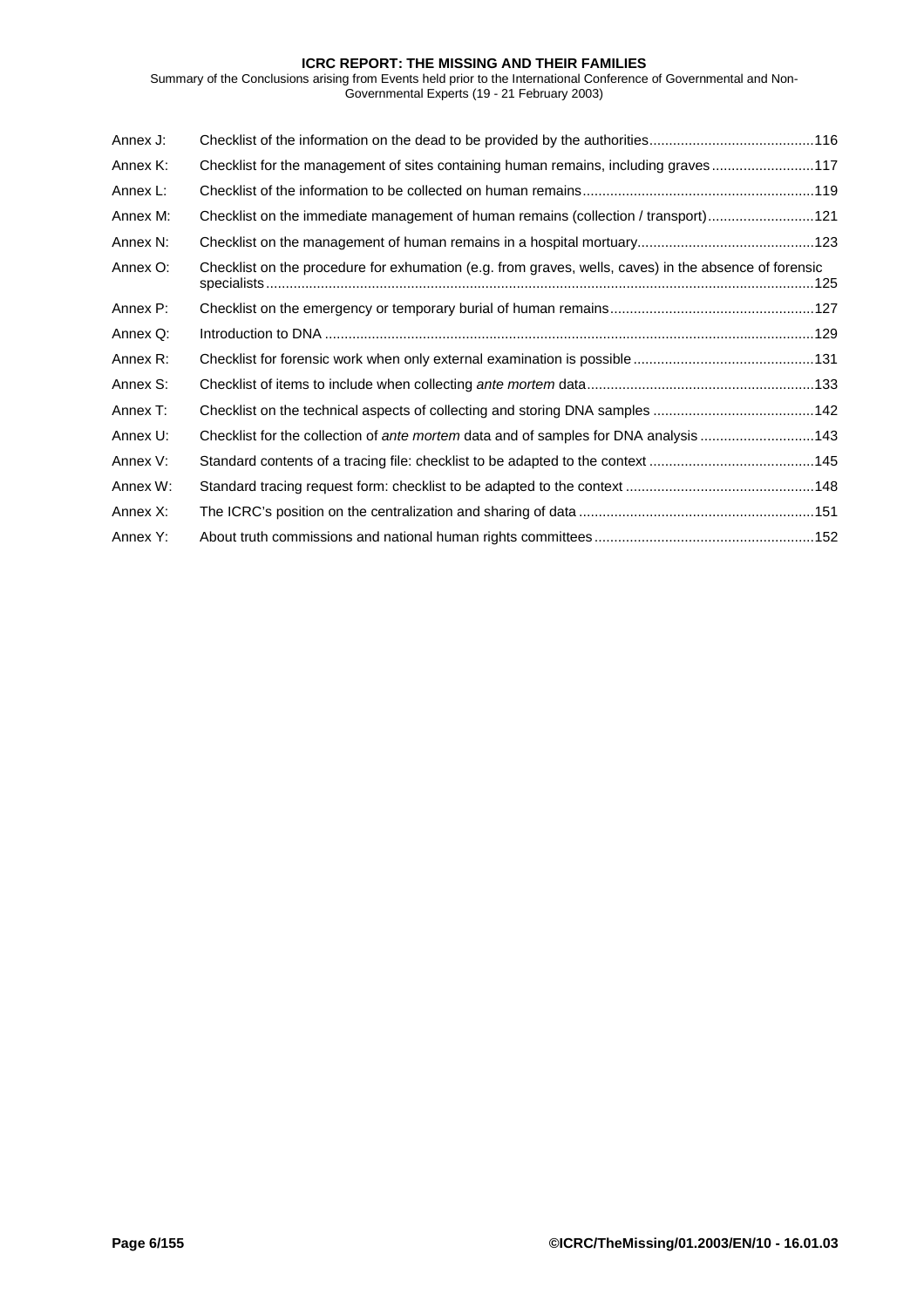<span id="page-6-0"></span>Summary of the Conclusions arising from Events held prior to the International Conference of Governmental and Non-Governmental Experts (19-21 February 2003)

# **Abbreviations and definitions**

| Abbreviation      | <b>Meaning</b>                                                                                                                                           |
|-------------------|----------------------------------------------------------------------------------------------------------------------------------------------------------|
| <b>ACHPR</b>      | African Charter on Human and Peoples' Rights (1981)                                                                                                      |
| <b>ACHR</b>       | American Convention on Human Rights (1969)                                                                                                               |
| AMD               | ante mortem data                                                                                                                                         |
| <b>API</b>        | Additional Protocol I of 1977 (Protocol Additional to the Geneva Conventions of 12 August                                                                |
|                   | 1949, and Relating to the Protection of Victims of International Armed Conflicts of 8 June                                                               |
|                   | 1977)                                                                                                                                                    |
| <b>APII</b>       | Additional Protocol II of 1977 (Protocol Additional to the Geneva Conventions of 12 August                                                               |
|                   | 1949, and Relating to the Protection of Victims of Non-International Armed Conflicts of 8                                                                |
|                   | June 1977)<br>International and/or non-international armed conflict(s)                                                                                   |
| armed conflict(s) | As defined in the Geneva Conventions of 12 August 1949 and their two Additional Protocols                                                                |
|                   | of 1977                                                                                                                                                  |
| <b>ASEAN</b>      | Association of Southeast Asian Nations                                                                                                                   |
| AU/OAU            | African Union / Organization of African Unity                                                                                                            |
| <b>CCW</b>        | Convention on Prohibitions or Restrictions on the Use of Certain Conventional Weapons                                                                    |
|                   | Which May be Deemed to be Excessively Injurious or to Have Indiscriminate Effects (1980)                                                                 |
| Conv.             | Convention                                                                                                                                               |
| <b>CTA</b>        | <b>Central Tracing Agency</b>                                                                                                                            |
| <b>DNA</b>        | Deoxyribonucleic acid                                                                                                                                    |
| <b>DVI</b>        | (Interpol) Disaster Victim Identification                                                                                                                |
| <b>ECHR</b>       | European Convention for the Protection of Human Rights and Fundamental Freedoms<br>(1950)                                                                |
| <b>ECOSOC</b>     | United Nations Economic and Social Council                                                                                                               |
| GCI               | First Geneva Convention of 1949 (Geneva Convention for the Amelioration of the Condition                                                                 |
|                   | of the Wounded and Sick in Armed Forces in the Field of 12 August 1949)                                                                                  |
| GCII              | Second Geneva Convention of 1949 (Geneva Convention for the Amelioration of the                                                                          |
|                   | Condition of the Wounded, Sick and Shipwrecked Members of Armed Forces at Sea of 12                                                                      |
|                   | <b>August 1949)</b>                                                                                                                                      |
| GCIII             | Third Geneva Convention of 1949 (Geneva Convention Relative to the Treatment of                                                                          |
|                   | Prisoners of War of 12 August 1949)                                                                                                                      |
| <b>GCIV</b>       | Fourth Geneva Convention of 1949 (Geneva Convention Relative to the Protection of                                                                        |
|                   | Civilian Persons in Time of War of 12 August 1949)                                                                                                       |
| <b>HRIV</b>       | Regulations annexed to the Hague Convention No. IV (1907)                                                                                                |
| ICC               | <b>International Criminal Court</b>                                                                                                                      |
| <b>ICCPR</b>      | International Covenant on Civil and Political Rights (1966)                                                                                              |
| <b>ICESCR</b>     | International Covenant on Economic, Social and Cultural Rights (1966)                                                                                    |
| <b>ICRC</b>       | International Committee of the Red Cross                                                                                                                 |
| ID                | Identity document(s)<br>Internal disturbances (internal strife) and situations requiring a specifically neutral and                                      |
| internal violence | independent institution and intermediary                                                                                                                 |
|                   | In conformity with the Statutes of the International Red Cross and Red Crescent Movement,                                                                |
|                   | article $5(2)(d)$ and $5(3)$ , adopted by the Twenty-fifth International Conference of the Red                                                           |
|                   | Cross at Geneva in October 1986 and amended by the Twenty-sixth International<br>Conference of the Red Cross and Red Crescent at Geneva in December 1995 |
| <b>MDM</b>        | Médecins du Monde                                                                                                                                        |
| <b>MSF</b>        | Médecins sans Frontières                                                                                                                                 |
| <b>NATO</b>       | North Atlantic Treaty Organisation                                                                                                                       |
| <b>NGO</b>        | Non-governmental organization(s)                                                                                                                         |
| OAS               | Organization of American States                                                                                                                          |
| <b>OIC</b>        | Organization of the Islamic Conference                                                                                                                   |
| OSCE              | Organization for Security and Co-operation in Europe                                                                                                     |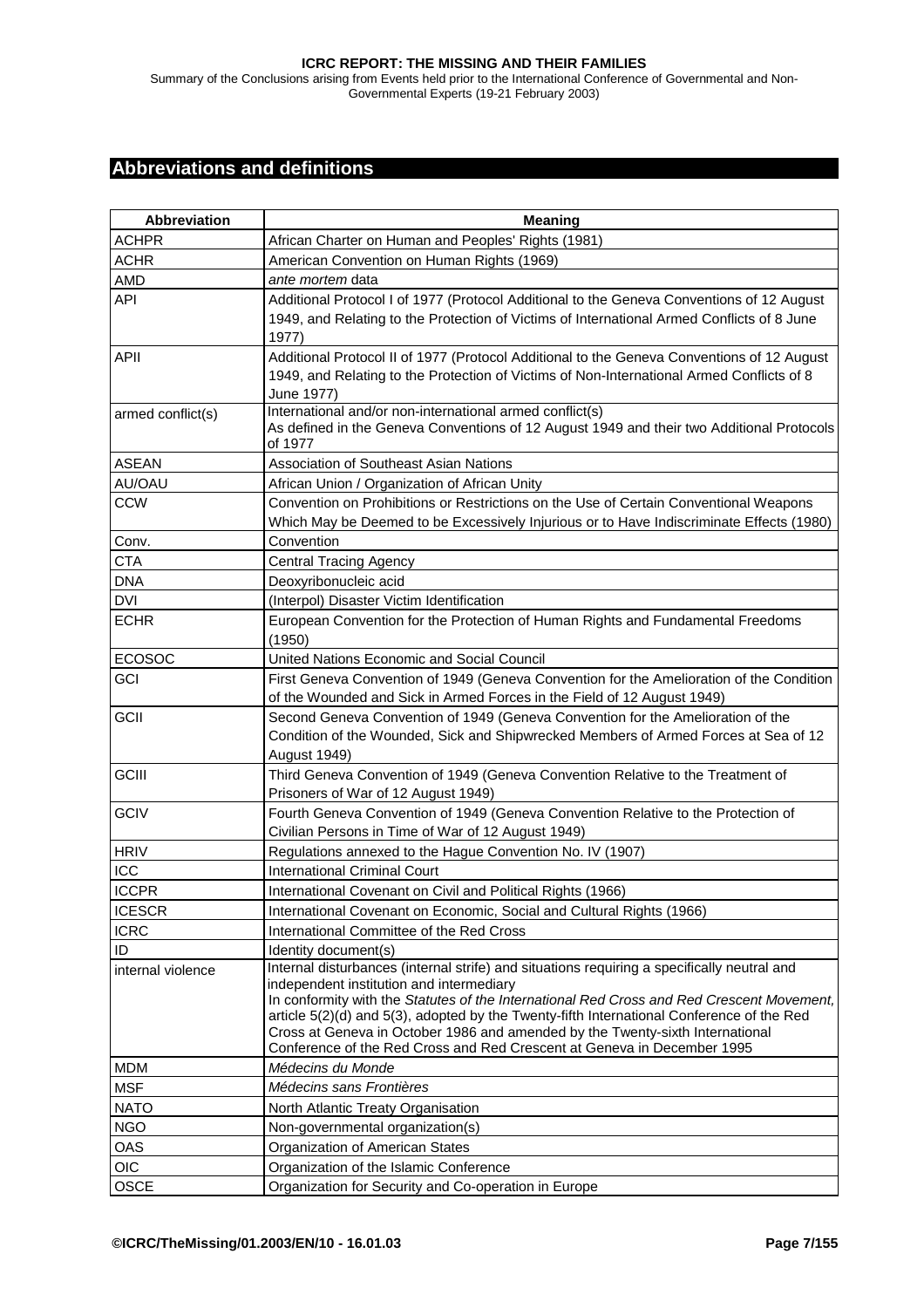Summary of the Conclusions arising from Events held prior to the International Conference of Governmental and Non-Governmental Experts (19 - 21 February 2003)

| <b>Abbreviation</b> | <b>Meaning</b>                                          |
|---------------------|---------------------------------------------------------|
| <b>PHR</b>          | Physicians for Human Rights                             |
| <b>POW</b>          | Prisoner(s) of war                                      |
| <b>RCM</b>          | Red Cross Message(s)                                    |
| <b>Rome Statute</b> | Rome Statute of the International Criminal Court (1998) |
| <b>SCF</b>          | Save the Children Fund                                  |
| <b>SOP</b>          | Standing operating procedure(s)                         |
| UN.                 | <b>United Nations</b>                                   |
| UN GA               | United Nations General Assembly                         |
| UN SC               | <b>United Nations Security Council</b>                  |
| <b>UNHCHR</b>       | United Nations High Commissioner for Human Rights       |
| <b>UNHCR</b>        | United Nations High Commissioner for Refugees           |
| <b>UNICEF</b>       | United Nations Children's Fund                          |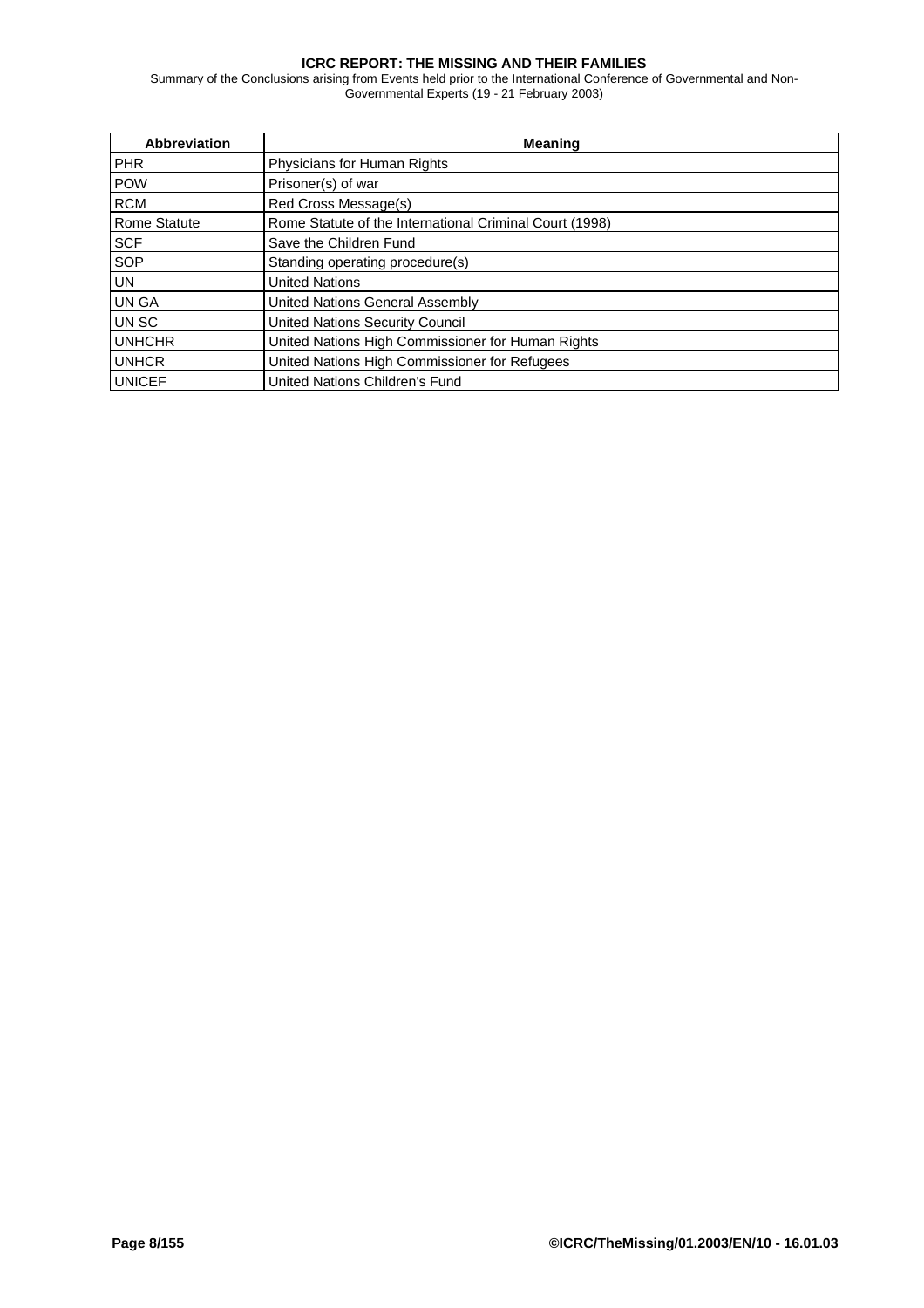<span id="page-8-0"></span>Summary of the Conclusions arising from Events held prior to the International Conference of Governmental and Non-Governmental Experts (19-21 February 2003)

# **I. Introduction**

Uncertainty about the fate of their relatives is a harsh reality for countless families in armed conflict and internal violence. All around the world, parents, siblings, spouses and children are desperately trying to find lost relatives. Families and communities, not knowing whether their members are alive or dead, are unable to obtain closure on the violent events that have disrupted their lives. Their anxiety remains with them for years after the fighting has subsided and peace returned. They are unable to move on to personal or community rehabilitation and reconciliation. Future generations carry with them the resentment caused by the humiliation and injustice suffered by their relatives and neighbours. Such festering wounds can rot the fabric of society and undermine relations between persons, groups and nations for decades after the actual events.

The relevant State authorities, armed groups and leaders must therefore take action, backed by national and international humanitarian and human rights organizations, to prevent people from going missing and to deal with the consequences when they do. For this, they can choose from a broad spectrum of measures involving persuasion, substitution, denunciation and judicial action. Whenever possible, constructive dialogue must be fostered between all parties - including the families of missing persons and their communities. This is the only means of reducing the number of missing persons and of identifying appropriate measures to be taken in their favour and that of their relatives.

The primary need inevitably cited by the families of missing persons is the right to know what happened to their relatives.

Furthermore, experience shows that the missing person was often the family breadwinner and bore responsibility for administering the family's affairs in the public realm. Hence, while every effort must be made to ascertain the fate of people who are unaccounted for, their relatives must at the same time be provided with the means of living without shame.

The families and communities attach equal importance to the perpetrators of crimes being held accountable for their acts.

At the very least, when all else fails and it proves impossible to account for those who have disappeared in the course of armed conflict or internal violence, for the sake of the families and communities the loss of human lives must be acknowledged and the next-of-kin allowed to honour the memory of the missing in a dignified manner.

In accordance with the mandate conferred on it by the community of States, the ICRC's objectives in armed conflict and internal violence include to ensure that people are protected against threats to their lives, physical integrity and dignity, to prevent disappearances, to restore family ties, and to ascertain the fate of people whose families are without news of them. In most places, however, the ICRC is prevented from fulfilling these objectives by a lack of will on the part of the authorities or the parties concerned. Other governmental and non-governmental organizations working to prevent disappearances, to promote international humanitarian law and international human rights law and to trace missing persons face similar obstacles.

In cooperation with government representatives, other components of the International Red Cross and Red Crescent Movement, international, regional and national governmental and non-governmental organizations, representatives of families of missing persons and a variety of experts, the ICRC therefore launched a process aimed at addressing the plight of people who are unaccounted for as a result of armed conflict or internal violence and of their relatives.

The ICRC's objectives in launching this process in cooperation with all those involved in dealing with the issue are to:

- (a) review all methods of preventing persons from becoming unaccounted for in armed conflict or internal violence and of responding to the needs of families that have lost contact with their relatives;
- (b) agree on common and complementary recommendations and operational practices with all those working to prevent persons from becoming unaccounted for and to respond appropriately when people are missing as a result of armed conflict or internal violence;
- (c) heighten concern about the issue among State authorities, the United Nations and non-governmental organizations.

The ICRC decided to carry out this process in two initial stages.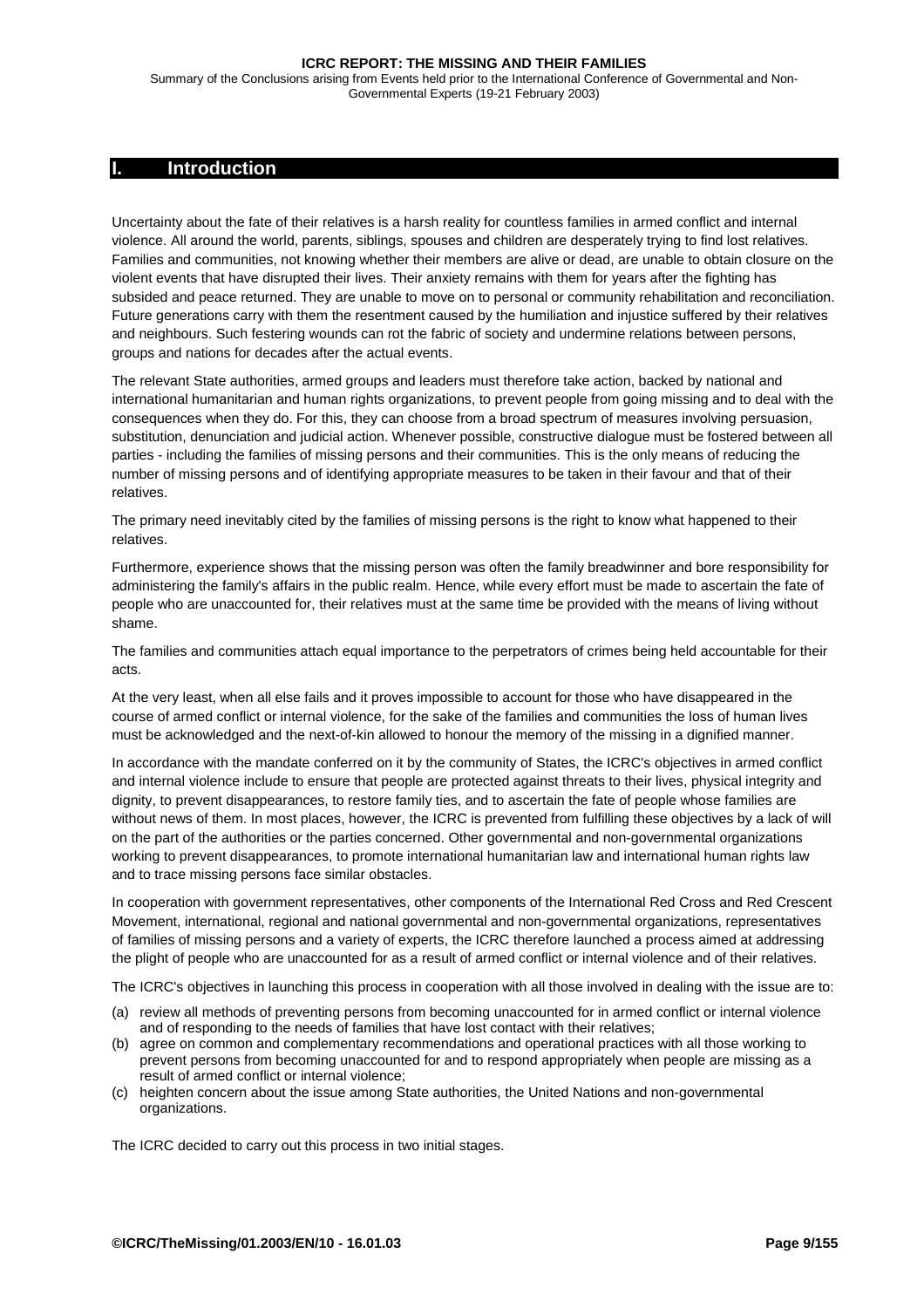Summary of the Conclusions arising from Events held prior to the International Conference of Governmental and Non-Governmental Experts (19 - 21 February 2003)

The first, which took place between February and mid-December 2002, included three studies entrusted to research institutes, two electronic workshops and six workshops for governmental and non-governmental experts.

These events covered the traditional practices and activities of protection work and restoring family links, the management of human remains, support for the families of missing persons, the collection and management of personal data, and mechanisms for handling cases of missing persons. For each topic, needs and how to meet them were pinpointed, constraints identified, and recommendations and best practices produced. Approximately 120 experts contributed in one way or another to these events. A report is available on each one<sup>1</sup>.

For the second stage of the process, the ICRC has convened governmental and non-governmental experts to an international conference that will take place from 19 to 21 February 2003 in Geneva.

The objective of this report is to summarize for the conference the results of the events that took place during the first stage of the process. The report was drawn up under the ICRC's responsibility in two phases, the experts who took part in the first stage of the process having been invited to comment on an initial draft version in October and November 2002. Except for chapter XII, the present report does not necessarily represent the ICRC position.

The ICRC wishes to express its deep appreciation to all those who took part in the process. This report could not have been drafted without the wealth of experience they contributed and without their commitment.

The ICRC hopes that this report and the conference outcome will be of direct use to:

- a) all the governmental, humanitarian and human rights players engaged in field work in connection with armed conflict or internal violence;
- b) the governments involved in developing international law and preventing or resolving conflicts.

The ICRC will do all in its power to ensure that the outcome of the conference is put into practice for the benefit of missing persons and their families.

l

"Human remains & forensic sciences, Electronic Workshop, 02.2002 - 03.2002; Human remains: Law, politics & ethics, 23.05.2002 - 24.05.2002 and Human remains: management of remains and of information on the dead, 10.07.2002 - 12.07.2002, Workshops, Ecogia ICRC Training Center - Geneva - Switzerland: Final report and outcome" (ICRC/TheMissing/10.2002/EN/3)

"Support to families of people unaccounted for, Workshop, 10.06.2002 - 11.06.2002, Ecogia ICRC Training Center - Geneva - Switzerland: Final report and outcome" (ICRC/TheMissing/08.2002/EN/4)

"Means to prevent disappearances & to process missing cases, Workshop, 24.07.2002 - 26.07.2002, Ecogia ICRC Training Center - Geneva - Switzerland: Final report and outcome" (ICRC/TheMissing/10.2002/EN/5)

"Mechanisms to solve issues on people unaccounted for, Workshop, 19.09.2002 - 20.09.2002, Ecogia ICRC Training Center - Geneva - Switzerland: Final report and outcome" (ICRC/TheMissing/12.2002/EN/6)

"Mourning process & commemorations, Study - Report and recommendations, Drawn up under the direction of Yvan Droz, Doctor of Ethnology, associate professor at the Geneva Graduate Institute of Development Studies (IUED), In cooperation with Sylvain Froidevaux, Doctor in Social Sciences, commissioned by the IUED" (ICRC/TheMissing/10.2002/EN/7)

"Overcoming the tensions between family needs and judicial procedures - Study - Report and recommendations, by Ms Vasuki Nesiah, Senior Associate, International Center for Transitional Justice" (ICRC/TheMissing/09.2002/EN/8)

<sup>1</sup> List of reports:

<sup>&</sup>quot;The legal protection of personal data & human remains, Electronic Workshop, 02.04.2002 - 06.05.2002: Final report and outcome" (ICRC/TheMissing/07.2002/EN/1)

<sup>&</sup>quot;Member of armed forces and armed groups: identification, family news, killed in action, prevention, Workshop, 06.05.2002 - 07.05.2002, Ecogia ICRC Training Center - Geneva - Switzerland: Final report and outcome" (ICRC/TheMissing/08.2002/EN/2)

<sup>&</sup>quot;Study on existing mechanisms to clarify the fate of people unaccounted for - Report and recommendations, by Jean-François Rioux, Professor of conflict studies at Saint-Paul University, Ottawa, Canada and Marco Sassòli, Professor of public international law at the Université du Québec à Montréal, Canada; with the assistance of Mr. Mountaga Diagne and Ms. Marianne Reux, research assistants at the Université du Québec à Montréal" (ICRC/TheMissing/01.2003/EN/9)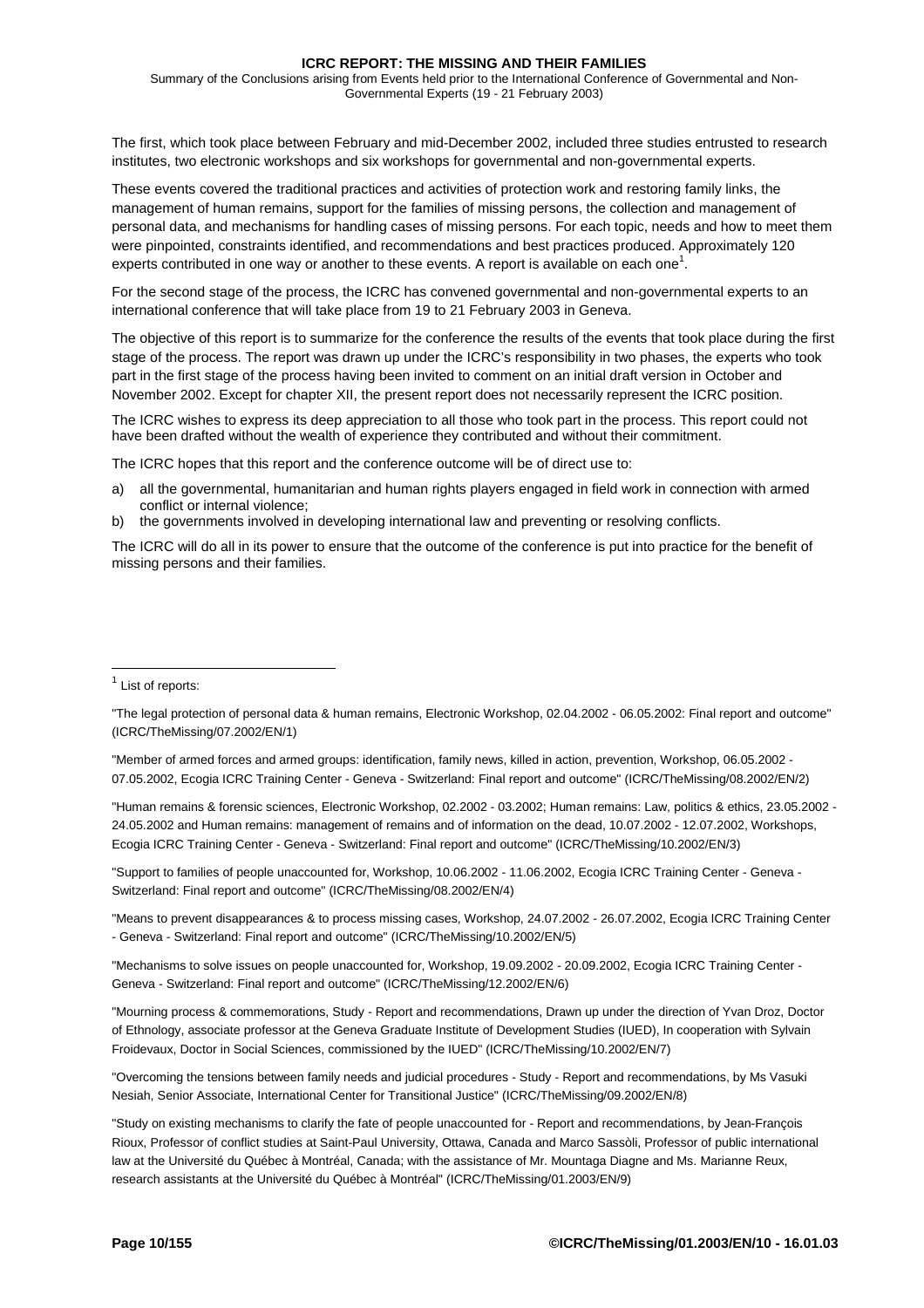<span id="page-10-0"></span>Summary of the Conclusions arising from Events held prior to the International Conference of Governmental and Non-Governmental Experts (19-21 February 2003)

# **II. Executive summary**

# **1. General principles**

- 1.1 *Missing persons* or *persons unaccounted* for are those whose families are without news of them and/or are reported missing, on the basis of reliable information, owing to armed conflict (international or noninternational) or internal violence (internal disturbances (internal strife) and situations requiring a specifically neutral and independent institution and intermediary). The term *family* and *relatives* must be understood in their broadest sense, including family members and close friends, and taking into account the cultural environment.
- 1.2 The type of situation, whether armed conflict or internal violence, should not play a decisive role in determining how to address the issue of missing persons. The determining factor is the cause of the disappearances, which can be due to either disorganization and acts of war or lack of good will on the part of State authorities or armed groups leading to crimes and violations.
- 1.3 The governments and international, regional and local governmental and non-governmental humanitarian and human rights organizations as well as the ICRC should take action to promote and ensure the ratification of or adhesion to international humanitarian law and human rights treaties, their implementation in domestic law, respect for their provisions, and adequate instruction in the principles they contain for all State agents and at educational institutions.
- 1.4 War crimes and other crimes under international law must be systematically prosecuted by national or international courts.
- 1.5 The families of missing persons must be recognized as victims of armed conflict or internal violence. Their right to information, accountability and acknowledgment must be upheld. Their most fundamental need is nevertheless for information on the fate of their relatives.
- 1.6 The individual right of family members to know the fate of missing relatives, their whereabouts or, if dead, the circumstances and cause of their deaths, should be explicitly recognized in times of armed conflict and internal violence. The violation of the right to inform relatives of one's whereabouts or of the right of family members to receive information on the fate of relatives missing because of armed conflict or internal violence should be considered a violation of the right to family life. The systematic and/or persistent violation of these rights should be considered cruel or inhuman treatment.
- 1.7 Directly concerned State authorities and the community of States bear primary responsibility for preventing people from becoming unaccounted for and for ascertaining the fate of missing persons. Armed groups also bear a responsibility in this regard. The issue of missing persons, including the specific needs of their families, must be deliberated at donor meetings.
- 1.8 Humanitarian and human rights organizations promote awareness, provide support and act as facilitators. The strategy of these players in a given situation will differ according to the degree of willingness of the State authorities and armed groups and to their resource capacity to implement measures to prevent people from going missing and to ascertain the fate of those who are. It will also depend on each player's mandate, objectives and working methods. Those engaged in a given situation are in all cases accountable to the victims, namely the missing persons and their families; this implies that they must behave ethically.
- 1.9 Any action or activity undertaken to prevent people from becoming unaccounted for and to ascertain the fate of those who are missing must take into account the sensitivities of and be adapted to the cultural and social environment of each context.
- 1.10 Those working with the families of missing persons have a responsibility to train and support their staff.
	- A. Any fieldwork should be preceded by briefings by an expert with local experience, such as an anthropologist, and include information about the society and the cultural and religious aspects of mourning, grief and funeral customs.
	- B. Specific training should be given by professionals to all staff on the psychological reactions trauma victims may suffer, on the risk of secondary trauma for those working with trauma victims and on the means by which staff can protect themselves against secondary traumatization and burnout.
	- C. Teams working with the families of missing persons should be regularly debriefed. All staff should be continuously supervised in the field and provided with ongoing support to help them deal with particular problems arising from their work and to help prevent secondary traumatization and burnout.
	- D. Targeted specific training and support should be provided for staff collecting *ante mortem* data and/or samples for DNA analysis and transmitting information about death to the families.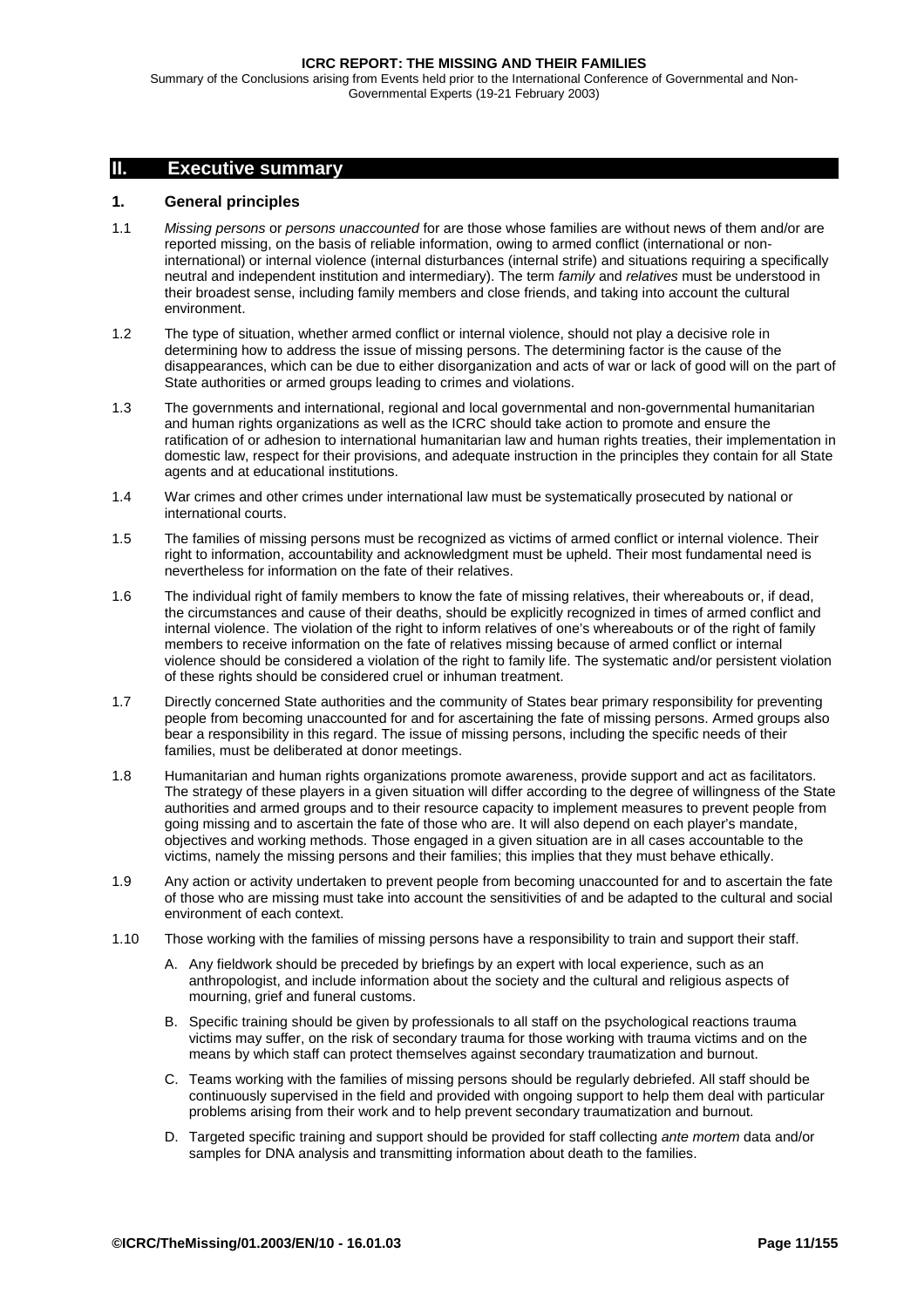<span id="page-11-0"></span>Summary of the Conclusions arising from Events held prior to the International Conference of Governmental and Non-Governmental Experts (19 - 21 February 2003)

# **2. Information management**

- 2.1 The collection of accurate information (establishing the facts) is the first step to be taken when addressing any problem; it should never, though, endanger the person collecting the information or the source of the information. Those involved must coordinate their activities and should share information so as to heighten the effectiveness of the action they take to prevent people from becoming unaccounted for and to ascertain the fate of missing persons. This requires the promotion and implementation of standards on the collection and management of information.
- 2.2 Centralization of personal data is essential to increase the possibility of finding a match between tracing requests and available / known information (on displaced persons, refugees, persons deprived of their liberty, dead persons, etc.). The aim over time must therefore be to centralize personal data.
	- A. An Information Bureau must be established and operational at the latest by the time the armed conflict breaks out.
	- B. Among humanitarian and human rights organizations, the ICRC, when present, is recognized to be the organization best able to centralize personal data collected for humanitarian purposes. However, owing to its mandate and the nature of its modes of action, the ICRC will not provide information for use in criminal investigations.
- 2.3 Information (data and samples) is a powerful tool when used correctly and dangerous when misused. All those involved must therefore work within a framework established in compliance with the legal rules governing the protection of personal data and human remains, including genetic information.

# **3. Prevention**

- 3.1 To establish a context in which people are less likely to become unaccounted for, a number of general practical measures must be taken. These include:
	- A. establishing control through a strict chain of command within armed and security forces and armed groups in order to ensure that effective supervision is possible;
	- B. ensuring that personal identity documents are made easily available to all, that people at risk are registered and that deaths are duly registered;
	- C. issuing official regulations on arrest, capture, detention, imprisonment or captivity that meet internationally recognized standards.
- 3.2 Armed groups should be made aware of their obligations under international humanitarian law, including their responsibility regarding violations of the treaty-based and customary provisions of the law.
- 3.3 Armed and security forces / armed groups and military forces serving in peace-keeping and peaceenforcement units must issue and implement, with the required training, directives and instructions based on best-practice guidelines for:
	- A. the identification of all members of armed forces / armed groups by means of identity discs as a minimum;
	- B. communication between the members of armed forces / armed groups and their relatives, including mail service at least once a month;
	- C. ensuring the security and physical integrity of all persons not or no longer participating directly in the hostilities;
	- D. ensuring the security and physical integrity of all persons deprived of their liberty;
	- E. the proper management of human remains.
- 3.4 The identification of members of armed forces / armed groups is a key means of preventing persons from becoming missing as a result of armed conflict. As an absolute minimum, therefore, all members of armed forces and armed groups should be required to wear identity discs. In some cases, troops do not use proper means of identification for lack of resources, knowledge, or technical and administrative skills. In such cases, the members of organizations such as the AU/OAU, ASEAN, NATO, the OAS, the OIC and the OSCE, or peace, democratization and development organizations, or the ICRC may be able to provide help.
- 3.5 The implementation of the right of families to exchange news is an essential means of preventing people from becoming unaccounted for. The violation of the right to exchange news with relatives should be considered a violation of the right to family life. The systematic and/or persistent violation of this right should be considered cruel or inhuman treatment.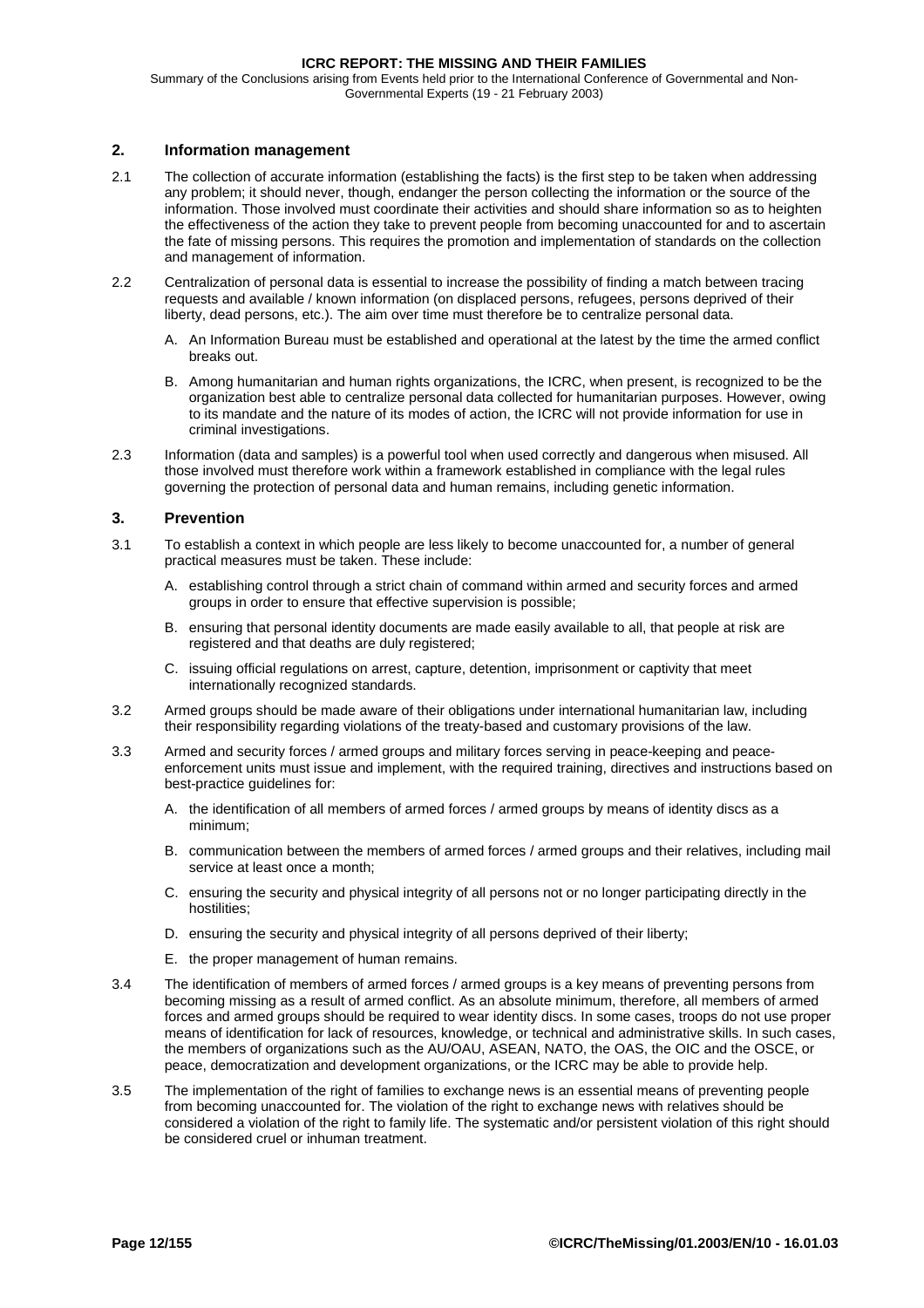<span id="page-12-0"></span>Summary of the Conclusions arising from Events held prior to the International Conference of Governmental and Non-Governmental Experts (19-21 February 2003)

- 3.6 The Red Cross / Red Crescent family news network is essential and must be supported by all those involved. Other organizations and their means must be seen as being complementary to the network, not as substitutes for it.
- 3.7 Humanitarian organizations must have guaranteed access to the civilian population in all circumstances.
- 3.8 The ICRC or another mechanism must be authorized, in all circumstances and on a regular basis, to visit persons deprived of their liberty for reasons related to armed conflict or internal violence.
- 3.9 Persons who die as a result of armed conflict or internal violence are often listed among the missing because their deaths are not recorded, whether deliberately or not. Providing information on those who die in such situations is thus one way of directly reducing the number of missing persons and ascertaining their fate, thereby alleviating the families' anxiety and putting an end to their uncertainty.

# **4. Processing files on missing persons**

- 4.1 It is essential to compile comprehensive files on persons being sought by their families. All those involved must recognize the importance of distinguishing between humanitarian and political issues when processing such files.
- 4.2 Those compiling files on missing persons must share and make known their methods of doing so, their objective(s) and their processing procedures.
- 4.3 All those compiling files must do so on an impartial basis. They must differentiate between facts and presumptions, all of which must be based on sound local knowledge and reflect the reliability of the source of information. The contents of the files must be standardized so that information can be shared and centralized.
- 4.4 The strategy adopted for processing files depends on the situation. During armed conflict and internal violence, the ICRC can play a major role as a neutral, impartial and independent player. In post-conflict / post-violence situations, processing should be enhanced within a framework that takes account in particular of the means of obtaining information on the fate of missing persons, including from perpetrators. Allowance must also be made for all family needs, the role of the judiciary, the need for reconciliation and the need for a mediation process to facilitate access to information.

# **5. Mechanisms for clarifying the fate of missing persons**

- 5.1 The State authorities, armed groups and civil society should be made aware that the issue of missing persons must be resolved for the purposes of prevention and so that it does not become a legacy of the armed conflict or situation of internal violence. This calls for the mobilization, for example, of public opinion, the media and leaders, who should be made aware of the problem and of the need for mechanisms, including preventive mechanisms.
- 5.2 The State authorities and armed groups bear primary responsibility for providing information on missing persons. They should be obliged to investigate cases. Criminal procedures should include penalties for noncompliance with court orders pertaining to the disclosure of evidence. The knowing and wilful destruction of evidence should be subject to criminal sanction. International pressure should be used to obtain information from the State authorities and armed groups. The State authorities and armed groups should be held accountable if they impede access to or give inaccurate information.
- 5.3 The issue of missing persons should systematically figure on the international agenda. Peace agreements should systematically include specific mechanisms for clarifying the fate of missing persons; the community of States, international, regional and national governmental and non-governmental organizations and the ICRC should lobby actively to that end. The families constitute a pressure group working to keep the issue on the political agenda, and as such should be given support.
- 5.4 All families need information on the fate of missing relatives; this need is universal. Their needs for accountability and acknowledgement may differ, however, with the context and situation. The mechanisms established should therefore not neglect individual cases. The needs for accountability and acknowledgment should be dealt with in parallel with the need for information; however they may not necessarily be met by formal judicial procedures.
- 5.5 Most situations require the existence of multiple mechanisms (humanitarian, governmental, judicial and nonjudicial), with bridges between them, to cover the range of needs experienced by families and communities.
- 5.6 Mechanisms should not be externally imposed; they have to be independent and impartial in outlook and working methods.
	- A. The involvement of international organizations gives them credibility.
	- B. All mechanisms should deal not only with the State authorities but also with armed groups. Human rights mechanisms should be extended to apply to armed groups.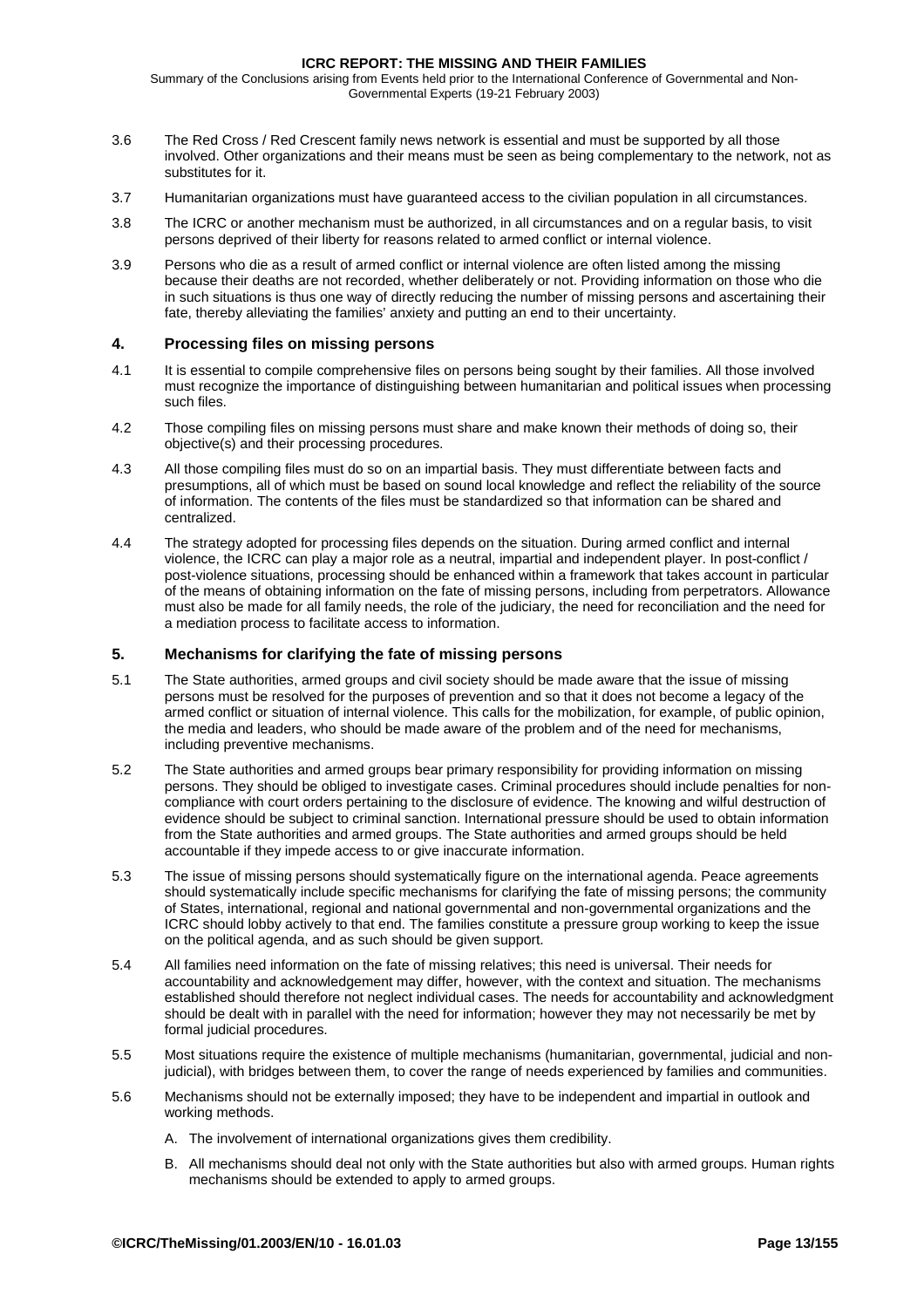<span id="page-13-0"></span>Summary of the Conclusions arising from Events held prior to the International Conference of Governmental and Non-Governmental Experts (19 - 21 February 2003)

- C. Mechanisms bringing the (former) warring parties together are useful in the search for missing persons if a third party (such as the ICRC) is actively involved and above all if the parties concerned have a clear political will to find the missing. In the absence of that political will or when the mechanism is used as a smokescreen, the third party should be able to withdraw from the process. It should be ready, however, to help reactivate the mechanism if the parties show tangible signs of renewed political will.
- D. Information that has been uncovered during a criminal investigation and that can shed light on the fate of a missing person should be provided to the family, in a manner and as soon as compatible with judicial guarantees and effective prosecution.
- E. Measures such as laws of amnesty, truth commissions or legislation introducing less severe punishment or granting physical protection to perpetrators can prove helpful, provided they make a substantial contribution to establishing the truth. However, amnesties should only be granted to individuals under certain conditions and in accordance with international law.
- F. Information from third persons might also be helpful (with witness protection programmes).
- G. Where the judicial system may not be able to handle all cases of missing persons, the implementation of non-judicial mechanisms such as truth commissions should be considered.
- H. The families attach great importance to the publication of the names and pictures of missing persons, which also constitutes a means of exerting pressure at the political level.
- I. The mechanisms should also cover State reparations and support for victims / families.
- 5.7 Mechanisms should be complementary; they should coordinate their activities and exchange information on missing persons in compliance with the rules governing the protection of personal data and with their respective mandates. At country level, a central database on all missing persons should be managed by a single agency working with information collected according to an agreed standard.

## **6. Management of information on the dead and of human remains**

- 6.1 The State authorities and armed groups bear primary responsibility for the proper handling of the human remains and for information on the dead.
- 6.2 Despoliation and desecration of the dead should constitute crimes under international law when committed during non-international armed conflicts (as is the case in international armed conflicts). Intentionally mutilating the remains before their repatriation as part of a widespread and systematic policy should be considered an aggravated form of the crime. Intentionally obstructing, interfering with, or impeding the process of identification of human remains for the purpose of preventing said identification should be punished as a criminal offence under domestic law.
- 6.3 Where the State authorities and armed groups are unable / unwilling to fulfill their obligations and the dead are not taken care of, humanitarian organizations should address the problem from the outset of the armed conflict or internal violence, with the support of the community of States.
	- A. Information should be systematically collected on graves and on the dead.
	- B. Measures must be taken:
		- a. to collect the dead and to exhume unidentified remains when required and as soon as possible;
		- b. to collect as much information as possible on remains and on the events leading to death;
		- c. to preserve all remains not returned to the families;
		- d. to inform the families when a relative has died, to provide them with death certificates / attestations, and to return any personal effects and, whenever possible, the remains.
- 6.4 All those involved must work in accordance with best practices while respecting the legal and ethical rules pertaining to the management of personal information and human remains.
- 6.5 In numerous armed conflicts and situations of internal violence, neither death certificates nor official notifications / confirmations of death are provided, either because the information is simply not available or has been withheld. It is therefore essential to collect information about the dead from direct witnesses. As the witness's account may be the only information on a death that can be transmitted to the deceased's family, the State authorities should issue death certificates on the basis of any such accounts that meet agreed conditions.
- 6.6 Whenever possible, any procedure involving human remains should be carried out by forensic specialists.
- 6.7 Because forensic specialists are not always available in the situations under consideration, non-specialists must often be involved, the aim being to maximize the chances of systematic evaluation of the event and identification, even at a later date.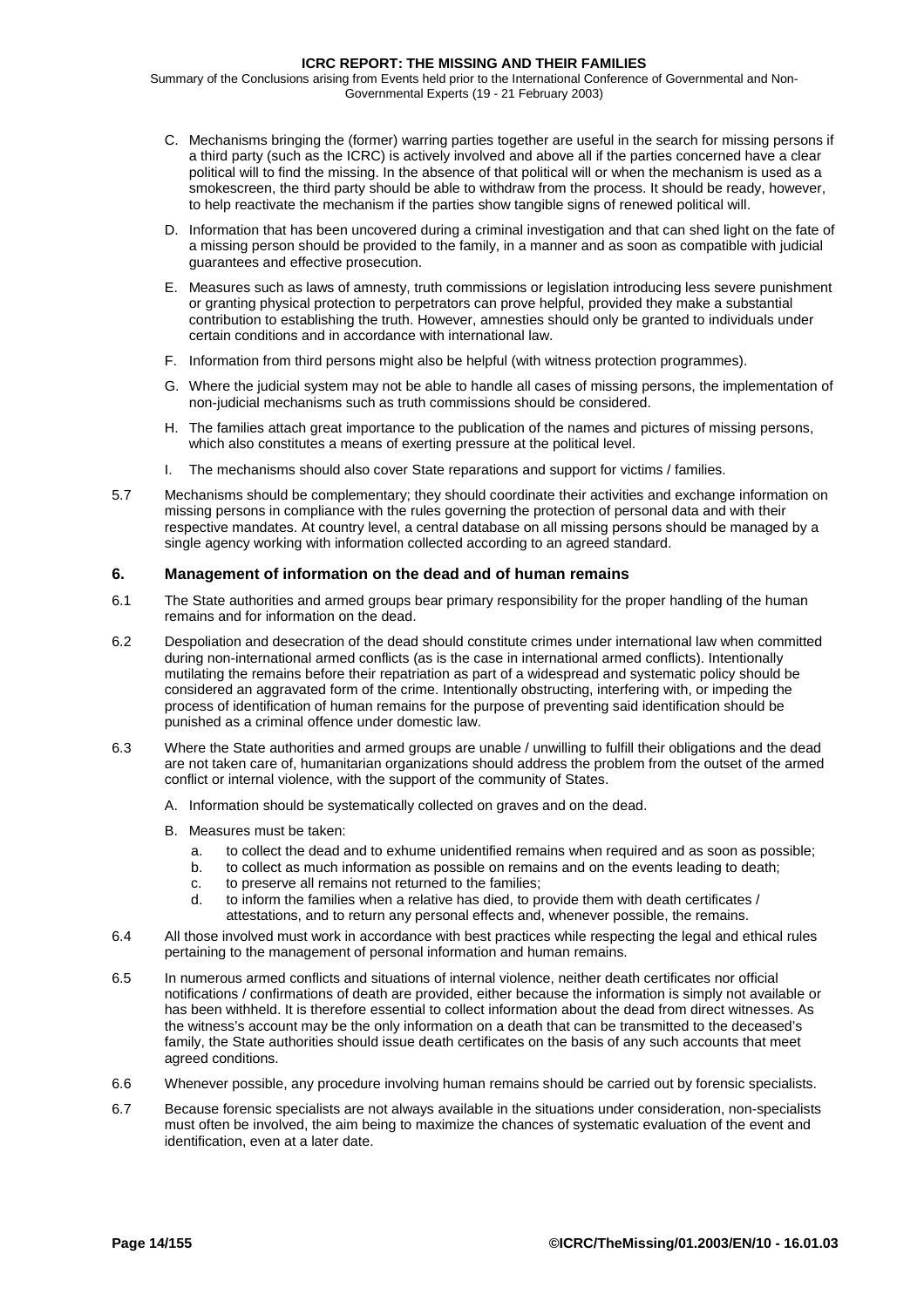Summary of the Conclusions arising from Events held prior to the International Conference of Governmental and Non-Governmental Experts (19-21 February 2003)

- 6.8 Armed and security forces, armed groups, military forces serving in peace-keeping and peace-enforcement units, health facilities and humanitarian organizations should adopt best practices to streamline procedures for collecting information on the dead and handling remains. They should train their staff accordingly, with the support of forensic specialists.
- 6.9 In armed conflict and internal violence, forensic specialists should be involved in the process of collecting, exhuming and/or identifying human remains as soon as the need arises.
- 6.10 The involvement of forensic specialists requires an adequate working framework and agreed protocols. Identification for the purposes of informing the family and returning remains is just as important as providing evidence for criminal investigations and constitutes due recognition of the rights of the families. The work of forensic specialists is necessary to ensure both objectives.
- 6.11 Forensic specialists working in contexts involving missing persons must demonstrate a level of professionalism that goes beyond simply assuring standards of practice.
	- A. They must be qualified and competent to work in the situations under consideration.
	- B. They have an ethical obligation actively to advocate an identification process.
	- C. When examining remains, they have an ethical duty to observe and record all information potentially relevant to identification.
	- D. They must not follow procedures that will result in the destruction of material that may be used at a later date.
	- E. They must consider the families' rights and needs before, during and after exhumation.
	- F. They must give consideration to the disposal of unidentified remains in a way appropriate to the context.
	- G. They must be familiar with the pertinent provisions of international humanitarian and human rights law, and should promote the incorporation of those provisions in the basic training of forensic specialists.
	- H. They have a duty to abide by the ethics of their profession and to be aware of the threats they may face in contexts involving missing persons.
- 6.12 The State authorities bear ultimate responsibility for the management, exhumation and identification of human remains. However, in some contexts others may play this role (e.g. international tribunals, UNHCHR or non-governmental organizations) and bring forensic specialists to the area.
- 6.13 All those involved must recognize the role of forensic specialists and the need for a framework, standard guidelines and protocols relating to exhumation, autopsies and identification. This includes the understanding that exhumation and identification comprise the dual objectives of identification and establishing the cause of death; it also includes a commitment to give simultaneous consideration to the family in all matters pertaining to human remains and to ensure that everything possible is done so that the families are informed and supported. These aspects should be reflected in contracts between the forensic specialists and those employing them.
- 6.14 Forensic teams working in the contexts under consideration must be headed by medical practitioners with recognized qualifications and demonstrable skills and experience in forensic pathology.
- 6.15 The production, dissemination and updating of accepted forensic guidelines, standards and protocols, along with the training required to ensure that the work is ethically and well performed, will guarantee that an adequate forensic framework is applied in all the situations under consideration. For this purpose, an international body whose mission statement relates to forensic specialists working in such contexts is needed.
- 6.16 Support must be given to the process of defining standards for exhumation, autopsies and *post* and *ante mortem* data collection and for the development of appropriate software by the forensic working groups convened by the ICRC. In the meantime, the tools available must be adapted and protocols agreed by all those involved in a given context before any exhumation and/or identification process is started.
- 6.17 The approach to the identification of human remains must be adapted to each context and agreed by all those involved before an identification process is started. It must include decisions and protocols regarding the collection of *ante mortem* data and/or samples for DNA analysis, and autopsy and identification protocols. It must be implemented under the responsibility of the head of the forensic team.
- 6.18 DNA analysis must not preclude the use of other objective means of identification. Human remains should be identified by means of DNA typing when other investigative techniques of identification are inadequate. The decision to use DNA analysis should be based on sound scientific and practical considerations within the identification process strategy defined for a given context. Governments, international and regional governmental and non-governmental organizations and the ICRC must take care not to introduce double standards.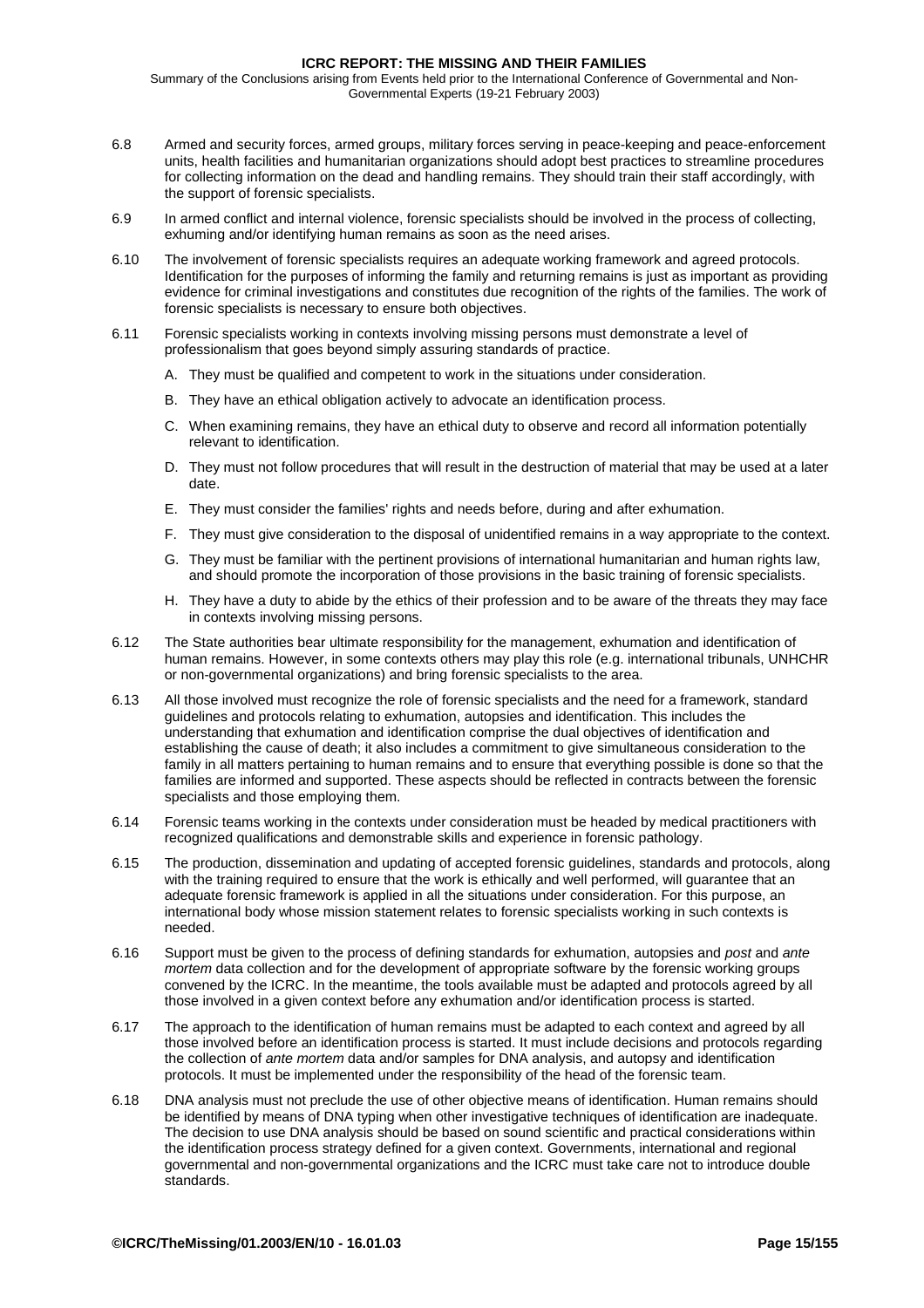<span id="page-15-0"></span>Summary of the Conclusions arising from Events held prior to the International Conference of Governmental and Non-Governmental Experts (19 - 21 February 2003)

- 6.19 When DNA analysis is deemed necessary for identification:
	- A. the techniques used must be feasible and practicable in the given context:
	- B. the techniques used must be reliable and scientifically valid;
	- C. the information technology used to analyse and match DNA samples must be reliable and valid;
	- D. the chain of custody for the collection, storage and transport of samples must be agreed by all those involved;
	- E. the analysis must be performed in certified laboratories that can ensure quality to accredited standards and the handling of human remains, samples and data in agreement with the rules governing the protection of personal data and human remains. Such laboratories must agree to be externally audited.
- 6.20 The communities and the families must be involved in any process to exhume and/or identify human remains. Their involvement should be adapted to the context, and the process must therefore include a communication strategy agreed and implemented by all those involved.
- 6.21 The same holds true for the collection from relatives of *ante mortem* data and/or samples for DNA analysis.
- 6.22 The collection of human remains and the processes of exhumation and identification should only start once a framework for doing so has been agreed by all those involved. This framework must include the relevant protocols, psychological support for the families and organization of the process of *ante mortem* data collection. As a general principle, families should only have to undergo one interview, which may nevertheless be conducted in several stages. Whenever possible, the entire process should be organized for groups of people who went missing under the same circumstances or during the same event and/or whose remains may be expected to be found in the same location, so as to facilitate planning and speed up the process of identification.

# **7. Family support**

- 7.1 While they await clarification of their relatives' fate or notification of death, the families of missing persons face specific needs.
- 7.2 The families' specific material, financial, psychological and legal needs must be addressed by the directly concerned State authorities, who bear primary responsibility, with the support of the community of States, of international, regional and national governmental and non-governmental organizations and of the ICRC.
- 7.3 During an emergency phase it may not be possible to address more than the basic needs for food, shelter and physical safety; however, even while the armed conflict or the situation of internal violence is ongoing and as soon as circumstances allow, targeted assistance must be provided to these victims.
- 7.4 Any programme or activity addressing the families' needs should be adapted to local circumstances and aim to promote social reconstruction and reconciliation in the community. Programmes should aim to promote the families' self-sufficiency.
- 7.5 Of special concern in this respect are single heads of family and unaccompanied minors, whose physical safety must be given special attention.
- 7.6 Children whose parents are both unaccounted for need to be protected, and they must be reunited with and cared for by members of their extended family or community. They should be schooled in their own environment.
- 7.7 Programmes providing psychological support and, when necessary, psychiatric treatment for the families of missing persons should be set up with a view to helping the families adapt to their altered situation and come to terms with the events. Such programmes should be built on the local mental health, primary health care and healing systems, in order to be adapted to the cultural context and habits. Those systems must therefore be supported and reinforced.
- 7.8 The State authorities should incorporate into their domestic legislation provisions regarding the legal situation of missing persons and the rights of family members while the person is missing. Matters of concern include the civil status of spouse and children, guardianship and parental authority and the administration of the missing person's estate.
- 7.9 Family networks and associations can play an important role at several levels. They can in particular provide collective support, emphasize the role of the families as the chief activists on the issue of missing persons (and not only as victims) and exert pressure on policymakers.
- 7.10 The development of civil society must be encouraged. In particular, the representative nature, independence and self-sufficiency of family associations and other partners within civil society must be promoted and sustained.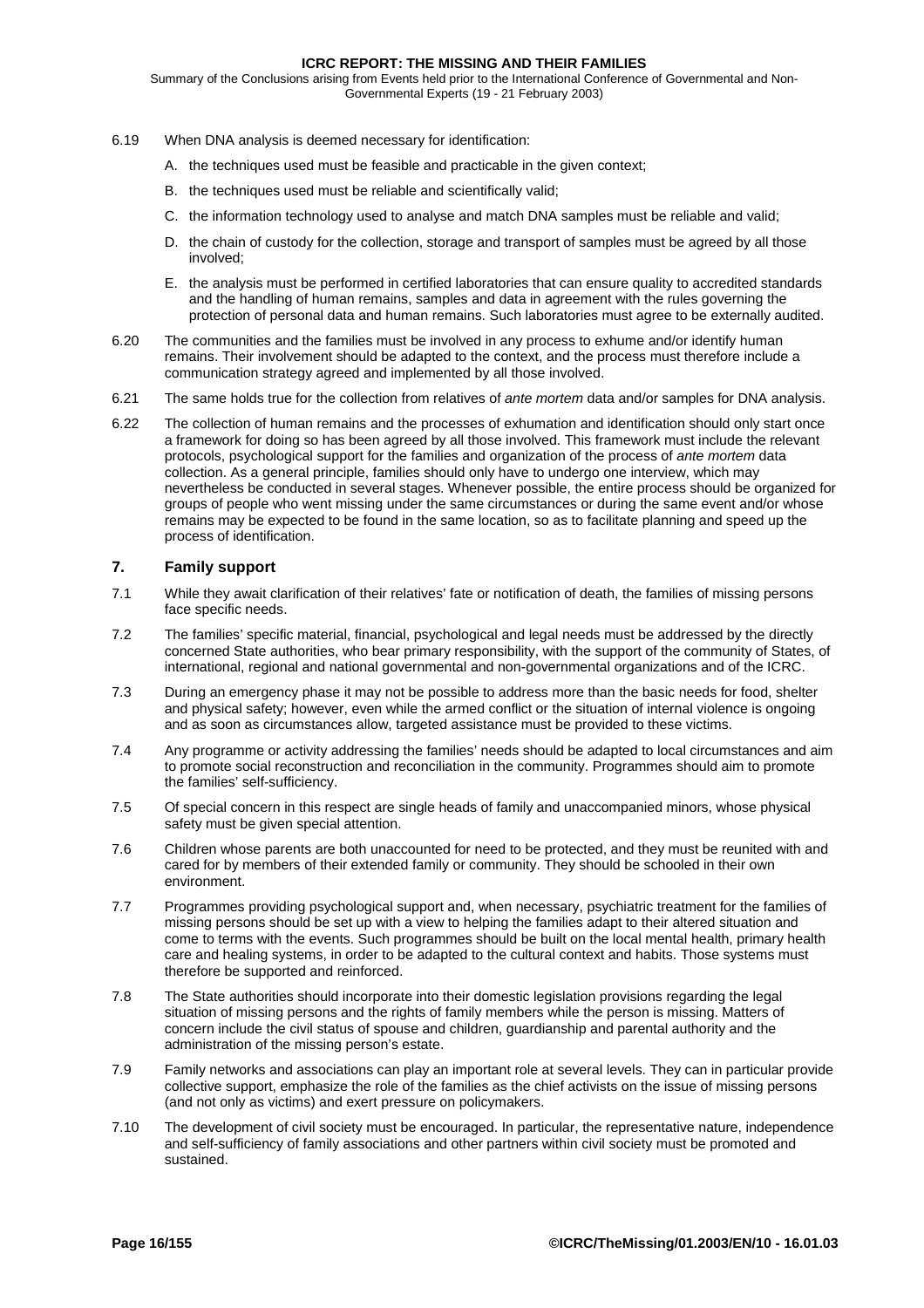<span id="page-16-0"></span>Summary of the Conclusions arising from Events held prior to the International Conference of Governmental and Non-Governmental Experts (19-21 February 2003)

# **8. Families and death**

- 8.1 To show respect for the dead and for local funeral rites is to demonstrate respect for the mourning process, which is essential for peace and social order. To show disrespect for the dead and to prevent funerals and other mourning practices is to make the dead and the living incur a risk.
- 8.2 The State authorities and armed groups must show respect for the dead and for the mourning practices of all communities and individuals in all circumstances. This also applies to all others carrying out activities related to the dead (e.g. transmitting information on death, returning personal effects or human remains, exhuming or identifying human remains, burying human remains, albeit temporarily). All have a responsibility to find out about local practices and to act accordingly.
- 8.3 The cultural identity of refugees and displaced persons should be respected at all times; this includes giving refugees and displaced persons the opportunity to hold funerals and commemorative services in keeping with their culture.
- 8.4 The only prerequisite to mourning is the belief that the missing person is dead. Until adequate proof of death can be provided, relatives of missing persons cannot mourn and may experience feelings of guilt. A death certificate alone might not be enough to induce belief in the death of a missing person. The State authorities that issue death certificates have a responsibility, as does the ICRC when it delivers information on death, to ensure the authenticity of the information contained therein; the certificates should include information on the cause of death and the availability of the human remains.
- 8.5 The process of informing the families about the death of a relative and of returning personal effects or human remains must be well prepared.
- 8.6 Commemorations play an important role for the families of missing persons. They should be supported, but their planning and organization should be under the control of the families and communities concerned.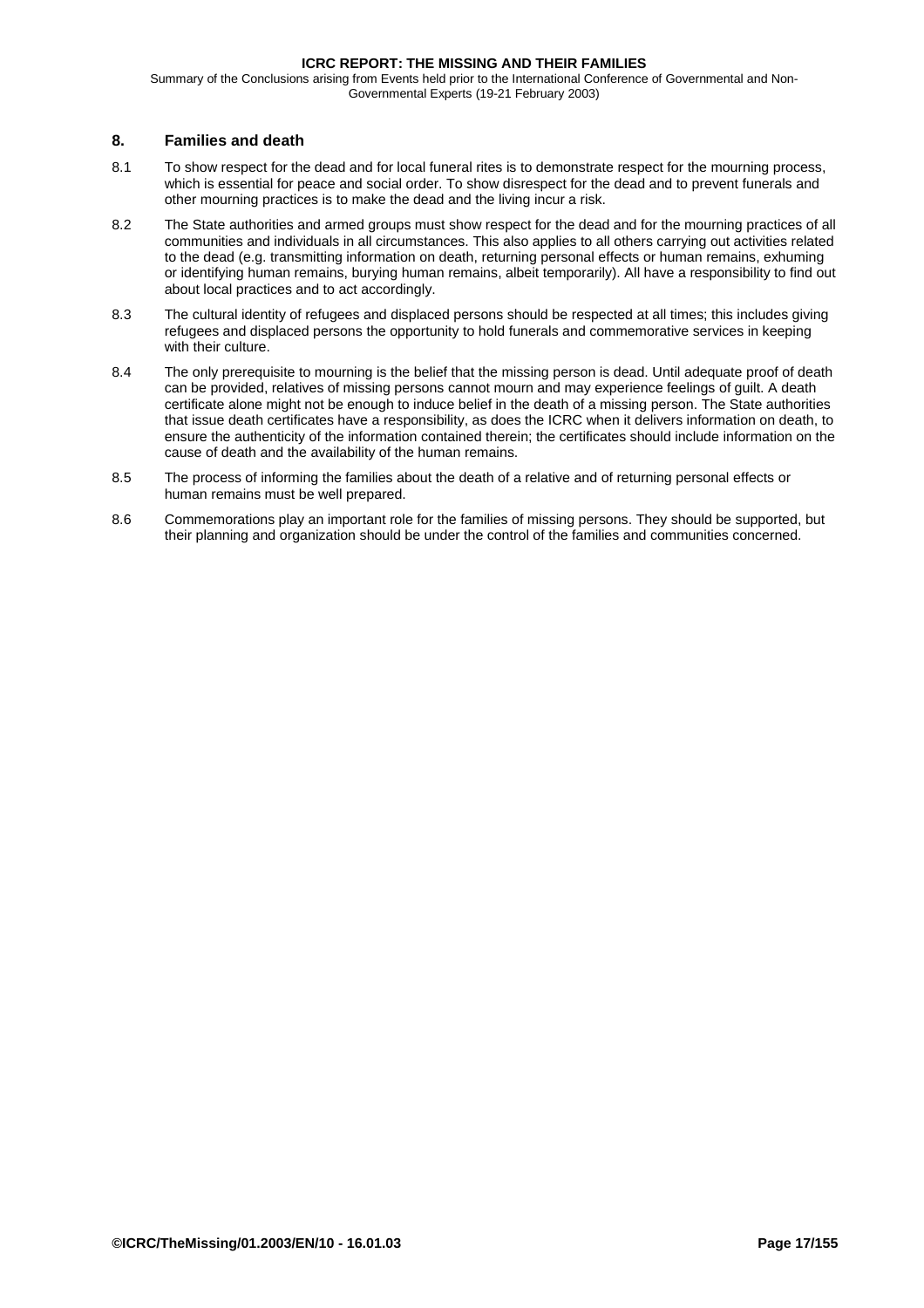<span id="page-17-0"></span>Summary of the Conclusions arising from Events held prior to the International Conference of Governmental and Non-Governmental Experts (19 - 21 February 2003)

# **III. International law**

## **9. Foreword**

- 9.1 International humanitarian law and international human rights law are concurrently applicable in armed conflicts. Human rights treaties apply at all times and in all circumstances to all persons subject to the jurisdiction of a State party. They therefore continue to apply in times of armed conflict, except to the extent that a State party may have legitimately derogated from some of its obligations under a treaty. Stringent conditions must be met for a derogation to be legitimate. International humanitarian law is applicable in situations of armed conflict and is non-derogable.
- 9.2 In order to spare the reader unnecessary repetition, the provisions of international human rights law are cited as references only in respect of the rules applicable in internal violence; only those provisions that specifically mention armed conflicts or refer to a non-derogable obligation are cited as references in respect of the rules applicable in international and non-international armed conflicts.
- 9.3 Neither this list of international humanitarian law rules applicable in armed conflicts nor that of the international human rights rules applicable in internal violence is by any means exhaustive.
- 9.4 The legal references referred to in parentheses in **10**, **[11](#page-22-0)** and **[12](#page-23-0)** below are listed in **[Annex A](#page-92-0)**.
- 9.5 The additional references in [Annex A](#page-92-0) and [Annex B](#page-98-0) are provided only as a general guide and do not constitute an exhaustive list.
- 9.6 *Italic bold subtitles* have been inserted at **10**, **[11](#page-22-0)** and **[12](#page-23-0)** for the reader's comfort.

### **10. International law applicable in international armed conflicts**

10.1 The State Parties undertake to respect and ensure respect for the Geneva Conventions and Additional Protocol I in all circumstances, and, in situations of serious violations of the Geneva Conventions or Additional Protocol I, the State Parties undertake to act, jointly or individually, in co-operation with the United Nations and in conformity with the United Nations Charter. ([1\)](#page-92-0)

#### 10.2 *Knowing the fate of relatives*

- 10.3 Families have the right to know the fate of their relatives. ([2\)](#page-92-0)
- 10.4 Each party to the conflict must take all feasible measures to account for persons reported missing as a result of an armed conflict. [\(3\)](#page-92-0)

#### 10.5 *General protection*

- 10.6 All protected persons have the right to respect for their family life. ([4\)](#page-92-0)
- 10.7 The life of every combatant *hors de combat* and civilian must be respected and protected. [\(5\)](#page-92-0)
- 10.8 Whenever circumstances permit, and particularly after an engagement, all possible measures must be taken, without delay, to search for and collect the wounded, sick and shipwrecked, without adverse distinction. [\(6\)](#page-92-0)
- 10.9 Every combatant *hors de combat* and civilian must be treated humanely. [\(7\)](#page-92-0)
- 10.10 Torture and other cruel, inhuman or degrading treatment or punishment are prohibited. ([8\)](#page-92-0)
- 10.11 Hostage-taking is prohibited. ([9\)](#page-92-0)
- 10.12 The arbitrary deprivation of liberty is prohibited. [\(10\)](#page-92-0)
- 10.13 Enforced disappearance is prohibited. ([11\)](#page-92-0)
- 10.14 Discrimination based on race, colour, religion or faith, sex, birth or wealth, or any other similar criteria is prohibited. ([12\)](#page-92-0)
- 10.15 Everyone has the right to a fair trial by an independent, impartial and regularly constituted court respecting all internationally recognized judicial guarantees. [\(13\)](#page-92-0)
- 10.16 Without prejudice to more favourable treatment, neutral States must apply by analogy the relevant provisions of the four Geneva Conventions and Additional Protocol I to protected persons they receive or intern in their territory. [\(14\)](#page-92-0)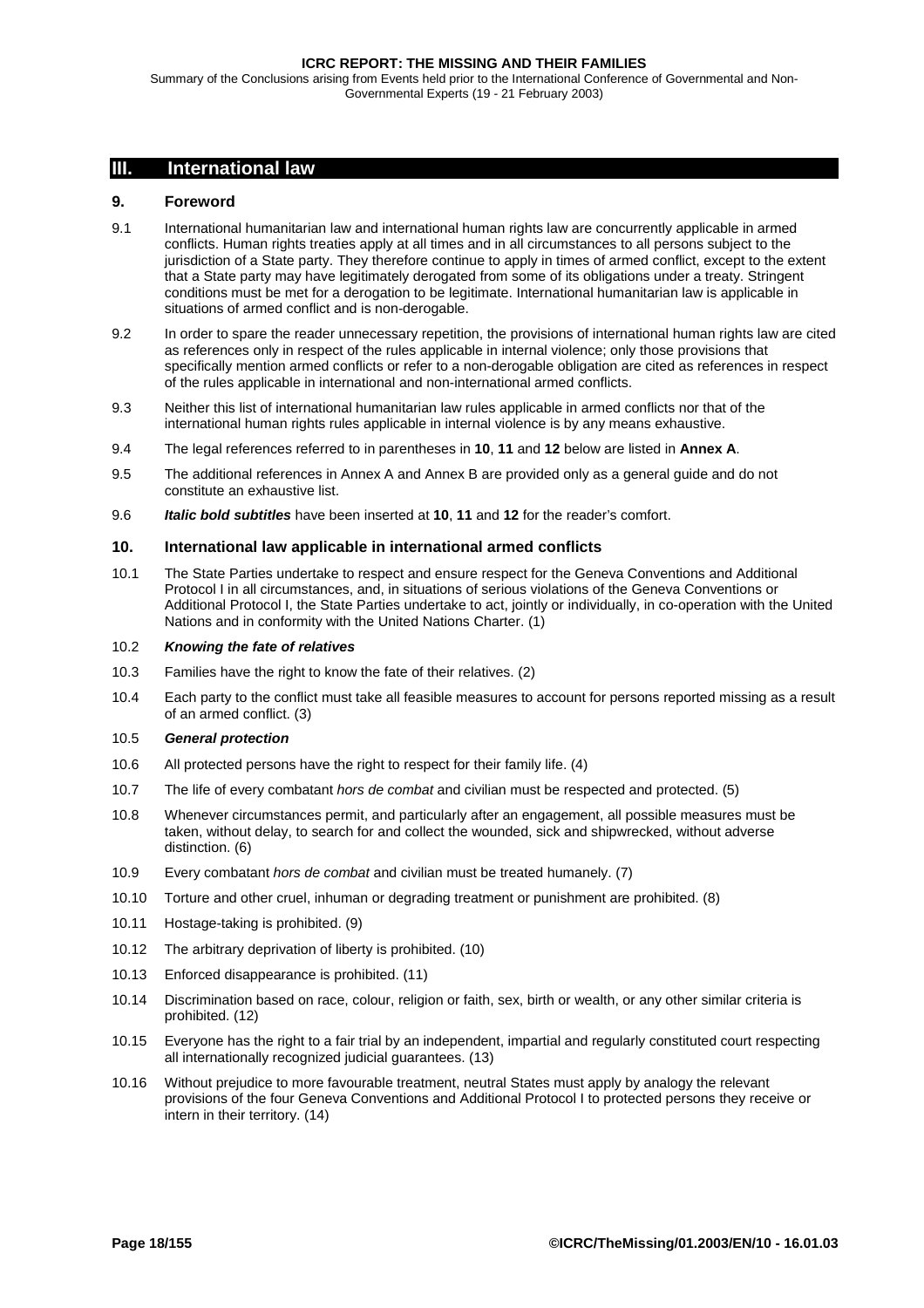<span id="page-18-0"></span>Summary of the Conclusions arising from Events held prior to the International Conference of Governmental and Non-Governmental Experts (19-21 February 2003)

10.17 Each party to the conflict must allow the free passage of and not arbitrarily impede the delivery of relief supplies of an exclusively humanitarian nature intended for civilians in need in areas under its control; humanitarian relief personnel must have the freedom of movement essential to guarantee the exercise of their functions, unless imperative military reasons so demand. ([15\)](#page-92-0)

### 10.18 *Conduct of hostilities*

- 10.19 The parties to the conflict must at all times distinguish between the civilian population and combatants and between civilian objects and military objectives and accordingly must direct their operations only against military objectives. [\(16\)](#page-92-0)
- 10.20 Indiscriminate attacks are prohibited. [\(17\)](#page-92-0)
- 10.21 In the conduct of military operations, precautions in attack and against the effects of attack must be taken to spare the civilian population, civilians and civilian objects. ([18\)](#page-92-0)
- 10.22 Combatants *hors de combat* and civilians must not be used to shield military operations. ([19\)](#page-92-0)

#### 10.23 *Protection of civilians*

- 10.24 The parties to the conflict must not order the displacement of or forcibly displace the civilian population, in whole or in part, for reasons related to the conflict, unless the security of the civilians involved or imperative military reasons so demand and then only for the time necessary; civilians thus evacuated must be transferred back to their homes as soon as hostilities in the area in question have ceased. ([20\)](#page-92-0)
- 10.25 Where displacement occurs, the basic needs of the civilian population must be met, its security ensured and family unity maintained. ([21\)](#page-92-0)
- 10.26 The voluntary and safe return and reintegration of displaced persons must be facilitated. ([22\)](#page-92-0)
- 10.27 Returned displaced persons must not be discriminated against. [\(23\)](#page-92-0)
- 10.28 The transfer by the Occupying Power of parts of its own civilian population into the territory it occupies, or the deportation or transfer of all or parts of the population of the occupied territory within or outside this territory is prohibited. ([24\)](#page-92-0)
- 10.29 Women, the elderly and the disabled affected by armed conflict are entitled to special protection. ([25\)](#page-92-0)
- 10.30 Children affected by armed conflict are entitled to special protection. ([26\)](#page-93-0) (See **[14](#page-24-0)** below.)
- 10.31 *Protection of protected persons deprived of their liberty for reasons related to the conflict*
- 10.32 The personal data of protected persons deprived of their liberty for reasons related to the conflict must be recorded. [\(27\)](#page-93-0)
- 10.33 The information recorded on protected persons deprived of their liberty for reasons related to the conflict must be of such a character as to make it possible to identify the person exactly and to advise the next-of-kin quickly. [\(28\)](#page-93-0)
- 10.34 Internment of civilians ([29\)](#page-93-0)
	- A. Protected persons on the territory of a party to the conflict may be interned or placed in assigned residence only if the security of the Detaining Power makes this absolutely necessary. This action must be reconsidered as soon as possible by an appropriate court or administrative board designated by the Detaining Power for that purpose; if internment or placing in assigned residence is maintained, the court or administrative board must review the action periodically, and at least twice yearly, with a view to the favourable amendment of the initial decision, if circumstances permit. [\(30\)](#page-93-0)
	- B. If the Occupying Power considers it necessary, for imperative reasons of security, to take safety measures concerning protected persons, it may, at the most, subject them to assigned residence or to internment. Decisions regarding such assigned residence or internment must be made according to a regular procedure to be prescribed by the Occupying Power in accordance with the provisions of GCIV, including the right of appeal. The appeal must be decided with the least possible delay and, if the decision is upheld, it must be subject to periodic review, if possible every six months. ([31\)](#page-93-0)
	- C. Protected persons who commit an offence which is solely intended to harm the Occupying Power, but which does not constitute an attempt on the life or limb of members of the occupying forces or administration, nor a grave collective danger, nor seriously damage the property of the occupying forces or administration or the installations used by them, shall be liable to internment or simple imprisonment, provided the duration of interment or imprisonment is proportionate to the offence committed. ([32\)](#page-93-0)
	- D. Each interned protected person must be released by the Detaining Power as soon as the reasons which necessitated his/her internment no longer exist. ([33\)](#page-93-0)
- 10.35 Interned members of the same family must be lodged together in the same place of internment. ([34\)](#page-93-0)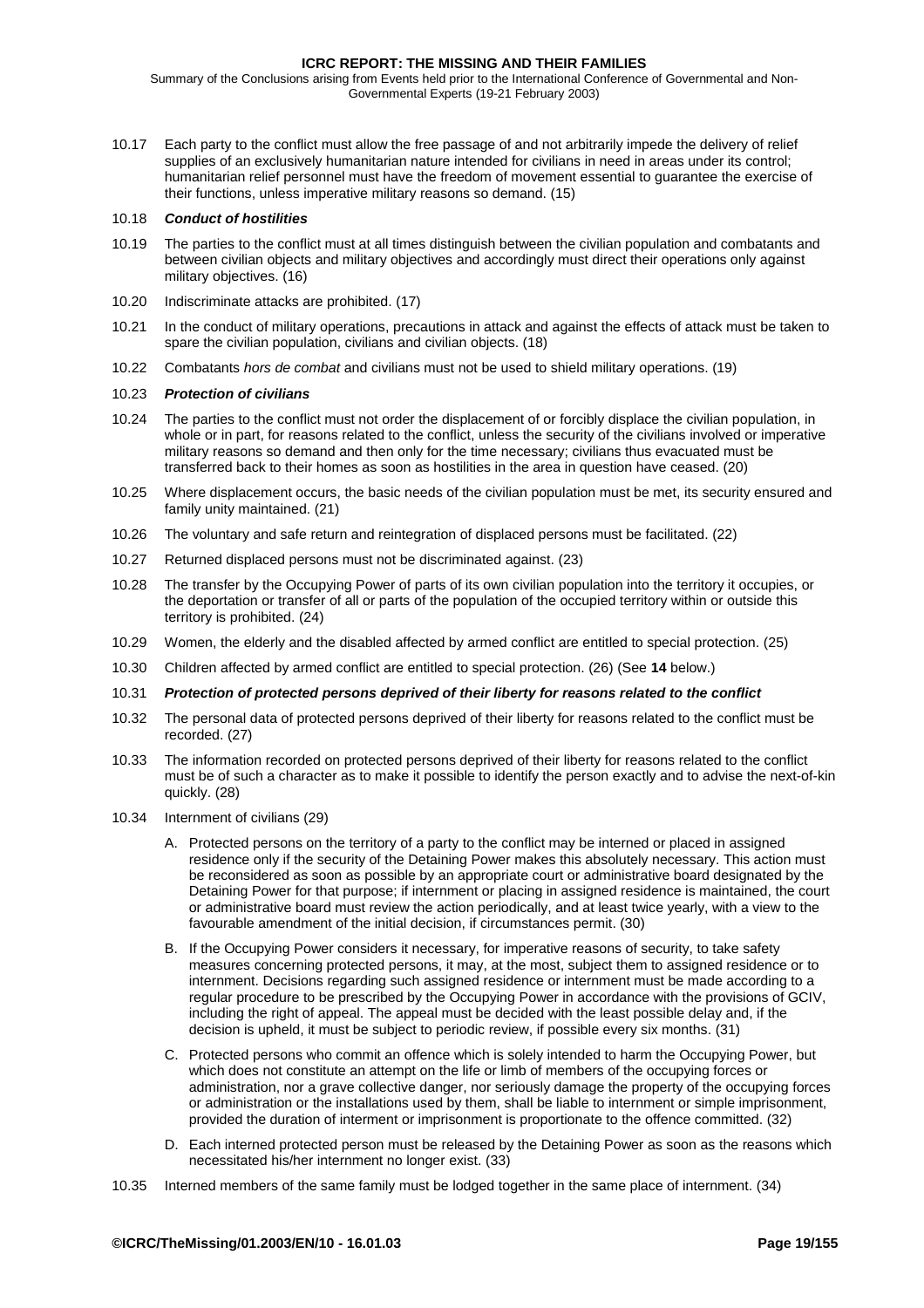<span id="page-19-0"></span>Summary of the Conclusions arising from Events held prior to the International Conference of Governmental and Non-Governmental Experts (19 - 21 February 2003)

- 10.36 Women deprived of their liberty must be separated from detained men, unless they are members of the same family, and must be guarded by women. ([35\)](#page-93-0)
- 10.37 Every civilian internee must be allowed to receive visitors, especially near relatives, at regular intervals and as frequently as possible. [\(36\)](#page-93-0)
- 10.38 Accused prisoners of war, accused persons in occupied territory, and accused civilian internees must be allowed to receive visits from their legal counsel. ([37\)](#page-93-0)
- 10.39 The ICRC must be granted access to all protected persons deprived of their liberty for reasons related to the conflict. [\(38\)](#page-93-0)
- 10.40 Protected persons deprived of their liberty for reasons related to an international armed conflict must be released and repatriated in accordance with the Geneva Conventions. [\(39\)](#page-93-0)

### 10.41 *Communication between family members*

- 10.42 All persons in the territory of a party to the conflict, or in a territory occupied by it, shall be enabled to give news of a strictly personal nature to members of their families, wherever they may be, and to receive news from them. This correspondence shall be forwarded speedily and without undue delay. [\(40\)](#page-93-0)
- 10.43 Prisoners of war and civilian internees must be allowed to send and receive letters and cards; the censoring of correspondence addressed to prisoners of war or civilian internees or dispatched by them must be done as quickly as possible and only by the appropriate authorities. ([41\)](#page-93-0)
- 10.44 Correspondence addressed to prisoners of war or civilian internees or dispatched by them through the post office, either direct or through the Information Bureaux, must be exempt from any postal dues. ([42\)](#page-93-0)
- 10.45 Should military operations prevent the Powers concerned from fulfilling their obligation to ensure the conveyance of mail and relief shipments, the Protecting Power, the ICRC, or any other organization duly approved by the parties to the conflict may undertake to ensure the conveyance of such shipments by suitable means. ([43\)](#page-93-0)

# 10.46 *Treatment of the dead and graves*

- 10.47 Whenever circumstances permit, and particularly after an engagement, all possible measures must be taken, without delay, to search for and collect the dead, without adverse distinction. ([44\)](#page-93-0)
- 10.48 Each party to the conflict must treat the dead with respect and dignity and prevent their being despoiled. ([45\)](#page-93-0)
- 10.49 Each party to the conflict must take measures to identify the dead before disposing of their remains. ([46\)](#page-93-0)
- 10.50 The dead must be disposed of in a respectful manner and their graves respected. ([47\)](#page-93-0)
- 10.51 Burial should be in individual graves, unless unavoidable circumstances require the use of collective graves. All graves must be marked. ([48\)](#page-93-0)
- 10.52 Each party to the conflict must take all possible measures to provide information to the appropriate authorities or to the family of the deceased regarding the deceased's identity, location and cause of death. ([49\)](#page-93-0)
- 10.53 Each party to the conflict must endeavour to facilitate the return of the deceased's remains and personal effects to the home country at its request or at the request of the next-of-kin. [\(50\)](#page-93-0)

#### 10.54 *Collecting and forwarding information*

- 10.55 Upon the outbreak of a conflict and in all cases of occupation, each party to the conflict must establish an official Information Bureau:
	- A. to centralize, without adverse distinction, all information on the wounded, sick, shipwrecked, dead, protected persons deprived of their liberty, children whose identity is in doubt and persons who have been reported missing and to provide this information to the appropriate authorities, through the intermediary of the Protecting Powers and likewise of the ICRC Central Tracing Agency [\(51\)](#page-93-0);
	- B. to be responsible for replying to all enquiries concerning protected persons and for making any enquiries necessary to obtain information which is asked for if this is not in its possession ([52\)](#page-93-0);
	- C. to act as an intermediary for the free transport of matter, including correspondence, sent to and by protected persons (and whenever requested through the ICRC Central Tracing Agency) ([53\)](#page-93-0).
- 10.56 Information recorded on protected persons deprived of their liberty or on deceased persons must be of such a character as to make it possible to identify the person exactly and to advise the next-of-kin quickly. [\(54\)](#page-93-0)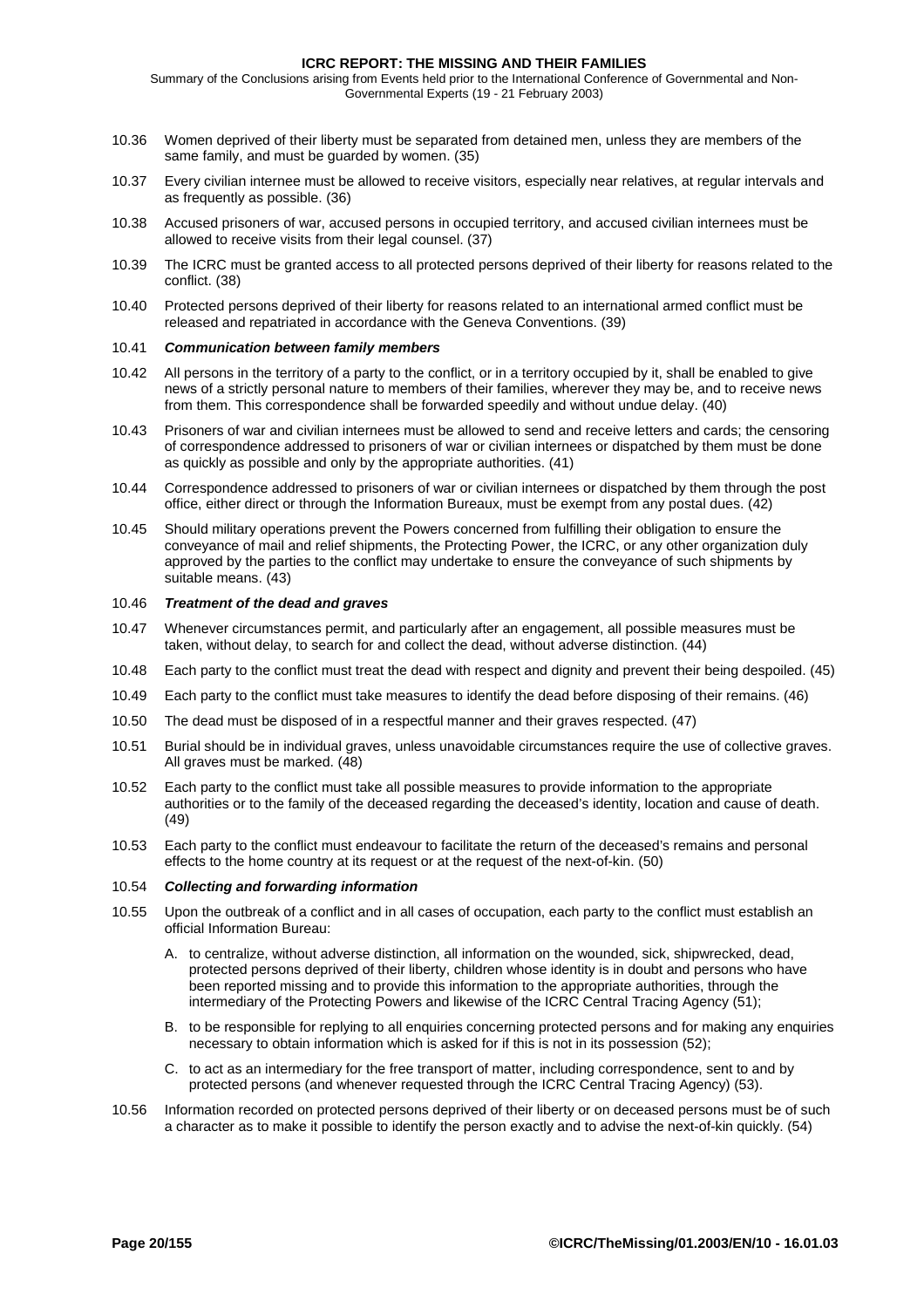Summary of the Conclusions arising from Events held prior to the International Conference of Governmental and Non-Governmental Experts (19-21 February 2003)

- 10.57 Each party to the conflict must furnish the persons under its jurisdiction liable to become prisoners of war with an identity card showing ([55\)](#page-93-0):
	- A. full name,
	- B. rank, army, regimental, personal or serial number or equivalent information,
	- C. date of birth.
- 10.58 Medical and religious personnel must carry a special identity card embossed with the stamp of the military authority showing ([56\)](#page-93-0):
	- A. the distinctive emblem;
	- B. full name;
	- C. rank and service number;
	- D. date of birth;
	- E. the capacity in which she/he is entitled to protection;
	- F. photograph;
	- G. signature and/or fingerprints.
- 10.59 Within the shortest possible period, each of the parties to the conflict must transmit to the Information Bureau the following information, when available, on each **prisoner of war** (and medical and religious personnel) ([57\)](#page-93-0):
	- A. full name;
	- B. rank, army, regimental, personal or serial number;
	- C. place and date of birth;
	- D. indication of the Power on which the POW depends;
	- E. first name of father;
	- F. maiden name of mother;
	- G. name and address of the person to be informed;
	- H. address to which correspondence may be sent to the POW;
	- I. information regarding transfers, releases, repatriations, escapes, admissions to hospital and death;
	- J. if the POW is seriously ill or wounded, the state of health (to be supplied regularly, every week if possible).
- 10.60 Within the shortest possible period, each of the parties to the conflict must transmit to the Information Bureau at least the following information on other **protected persons deprived of their liberty** for reasons related to the conflict [\(58\)](#page-93-0):
	- A. full name;
	- B. place and date of birth,;
	- C. nationality;
	- D. last known place of residence;
	- E. distinguishing characteristics;
	- F. first name of father;
	- G. maiden name of mother;
	- H. date, place, and nature of the action taken with regard to the individual;
	- I. address at which correspondence may be sent to the person deprived of liberty;
	- J. name and address of the person to be informed;
	- K. information regarding transfers, releases, repatriations, escapes, admissions to hospital and death;
	- L. if the protected person deprived of their liberty is seriously ill or wounded, the state of health (to be supplied regularly, every week if possible).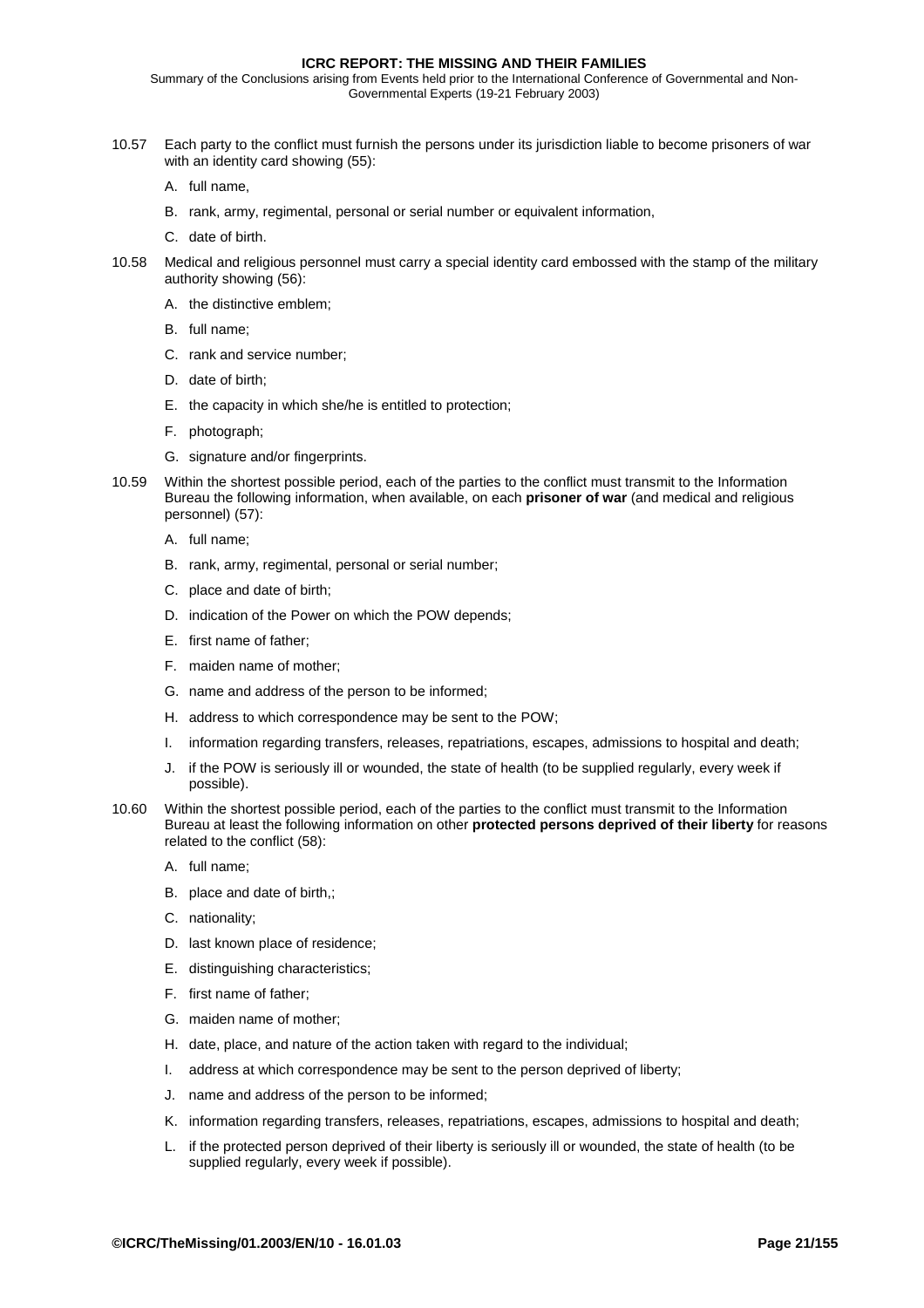<span id="page-21-0"></span>Summary of the Conclusions arising from Events held prior to the International Conference of Governmental and Non-Governmental Experts (19 - 21 February 2003)

- 10.61 Within the shortest possible period, each of the parties to the conflict must transmit to the Information Bureau the following information, when available, on each **wounded, sick, shipwrecked or dead person** ([59\)](#page-93-0):
	- A. full name;
	- B. army, regimental, personal or serial number;
	- C. date of birth;
	- D. any other particulars figuring on the identity card or disc;
	- E. date and place of capture or death;
	- F. particulars concerning wounds or illnesses, or cause of death.
- 10.62 In case of **death**, the following must be collected and transmitted to the Information Bureau with ([60\):](#page-93-0)
	- A. date and place of (capture and) death;
	- B. particulars concerning wounds / illnesses or cause of death;
	- C. all other personal effects;
	- D. date and place of burial with particulars to identify the grave,
	- E. when applicable, half of the identity disc must remain with the body and the other half transmitted.
- 10.63 At the commencement of hostilities, the parties to the conflict must establish an official **Graves Registration Service** to see to the dead, including burials, and to record the particulars for identification of graves and those there interred. [\(61\)](#page-93-0)
- 10.64 The authorities of the party to the conflict arranging for the **evacuation of children to a foreign country**, and, as appropriate, the authorities of the receiving country must establish for each child a card with photographs, which they must send to the ICRC Central Tracing Agency. Each card must bear, whenever possible and whenever it involves no risk of harm to the child, the following information ([62\):](#page-93-0)
	- A. full name;
	- B. sex;
	- C. the place and date of birth (or, if that date is not known, the approximate age);
	- D. father's full name;
	- E. mother's full name and maiden name;
	- F. next-of-kin;
	- G. nationality;
	- H. native language, and any other language spoken by the child;
	- I. address of the child's family;
	- J. any identification number attributed to the child;
	- K. state of health;
	- L. blood group;
	- M. any distinguishing features;
	- N. date on which and place where the child was found;
	- O. date on which and place from which the child left the country;
	- P. religion, if any;
	- Q. present address in the receiving country;
	- R. should the child die before returning, the date, place and circumstances of death and the place of interment.
- 10.65 Information the transmission of which might be detrimental to the person concerned or to his or her relatives must be forwarded to the ICRC Central Tracing Agency only. [\(63\)](#page-93-0)
- 10.66 The Information Bureau and the ICRC Central Tracing Agency must enjoy free postage for all mail and, as far as possible, exemption from telegraphic charges or, at least, greatly reduced rates. ([64\)](#page-93-0)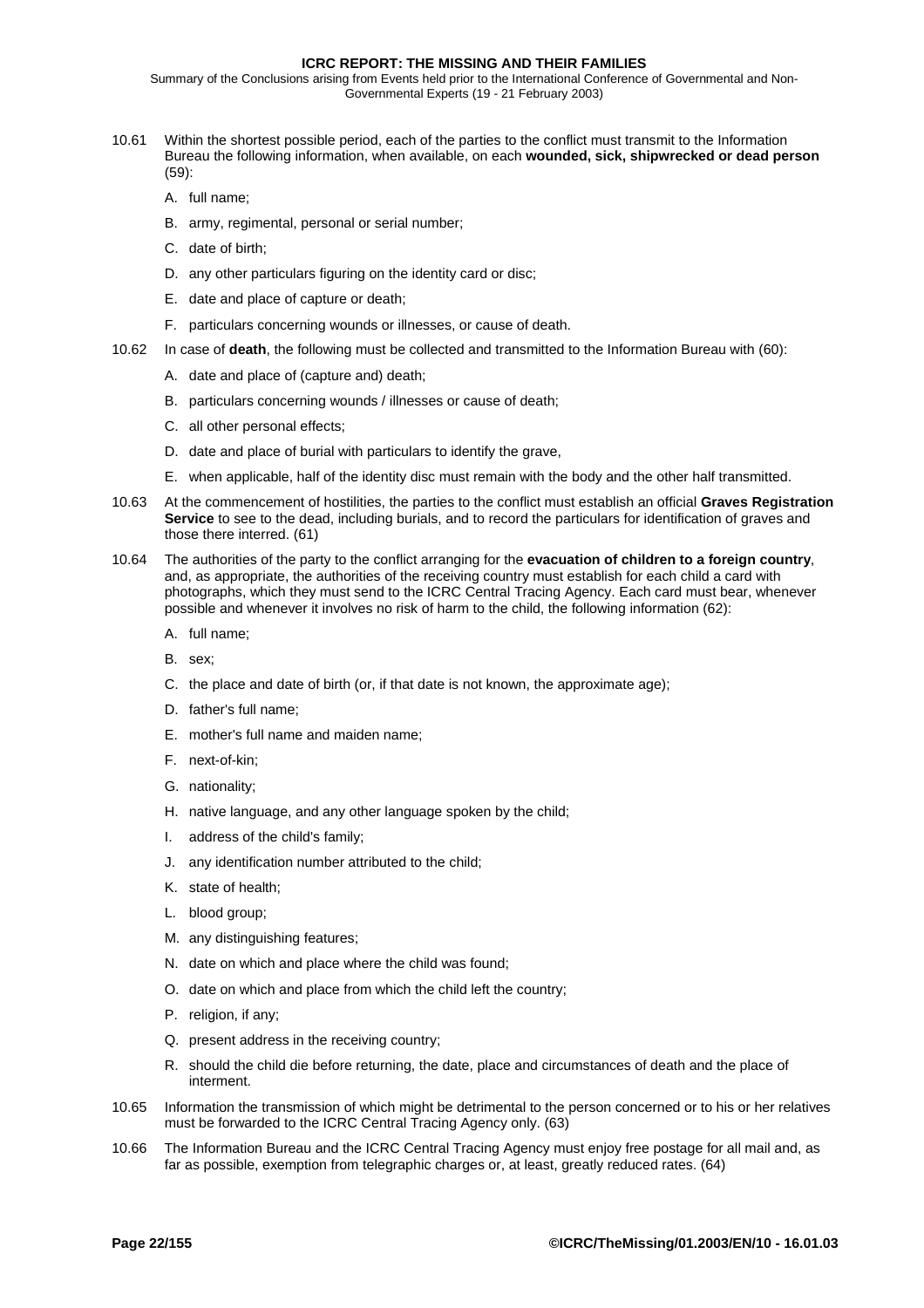<span id="page-22-0"></span>Summary of the Conclusions arising from Events held prior to the International Conference of Governmental and Non-Governmental Experts (19-21 February 2003)

### 10.67 *Customary international law*

10.68 Whereas the customary law status of rule **[10.64](#page-21-0)** is uncertain at the time of writing, all other rules mentioned above are widely recognized as representing customary international law applicable in international armed conflicts (**[10.1](#page-17-0) to [10.63](#page-21-0)** and **[10.65](#page-21-0)**, **[10.66](#page-21-0)** ).

### **11. International law applicable in non-international armed conflicts**

### 11.1 *General protection*

- 11.2 All persons have the right to respect for their family life. [\(65\)](#page-93-0)
- 11.3 The life of every person not or no longer directly participating in the hostilities must be respected and protected. ([66\)](#page-93-0)
- 11.4 Whenever circumstances permit, and particularly after an engagement, all possible measures must be taken, without delay, to search for and collect the wounded, sick and shipwrecked, without adverse distinction. [\(67\)](#page-93-0)
- 11.5 Every person not or no longer directly participating in the hostilities must be treated humanely. [\(68\)](#page-93-0)
- 11.6 Torture and other cruel, inhuman or degrading treatment or punishment are prohibited. ([69\)](#page-94-0)
- 11.7 Hostage-taking is prohibited. ([70\)](#page-94-0)
- 11.8 Discrimination based on race, colour, religion or faith, sex, birth or wealth, or any other similar criteria is prohibited. ([71\)](#page-94-0)
- 11.9 Everyone has the right to a fair trial by an independent, impartial and regularly constituted court respecting all internationally recognized judicial guarantees. [\(72\)](#page-94-0)
- 11.10 Each party to the conflict must allow the free passage of and not arbitrarily impede the delivery of relief supplies of an exclusively humanitarian nature intended for civilians in need in areas under its control; humanitarian relief personnel must have the freedom of movement essential to guarantee the exercise of their functions, unless imperative military reasons so demands. [\(73\)](#page-94-0)

### 11.11 *Conduct of hostilities*

- 11.12 The parties to the conflict must at all times distinguish between the civilian population and persons participating directly in the hostilities and between civilian objects and military objectives and accordingly must direct their operations only against military objectives. ([74\)](#page-94-0)
- 11.13 Indiscriminate attacks are prohibited. [\(75\)](#page-94-0)
- 11.14 In the conduct of military operations, precautions in attack and against the effects of attack must be taken to spare the civilian population, civilians and civilian objects. ([76\)](#page-94-0)
- 11.15 Persons not or no longer directly participating in the hostilities must not be used to shield military operations. ([77\)](#page-94-0)

### 11.16 *Protection of civilians*

- 11.17 The parties to the conflict must not order the displacement of or forcibly displace the civilian population, in whole or in part, for reasons related to the conflict, unless the security of the civilians involved or imperative military reasons so demand and then only for the time necessary. [\(78\)](#page-94-0)
- 11.18 Where displacement occurs, the basic needs of the civilian population must be met, its security ensured and family unity maintained. ([79\)](#page-94-0)
- 11.19 Children affected by armed conflict are entitled to special protection. ([80\)](#page-94-0) (See **[15](#page-25-0)** below.)
- 11.20 *Protection of persons deprived of their liberty for reasons related to the conflict*
- 11.21 Women deprived of their liberty must be separated from detained men, unless they are members of the same family, and must be guarded by women. ([81\)](#page-94-0)
- 11.22 The ICRC should be granted access to all persons deprived of their liberty for reasons related to the conflict. ([82\)](#page-94-0)
- 11.23 At the end of hostilities, the authorities in power must endeavour to grant the broadest possible amnesty to persons who participated in the armed conflict or those deprived of their liberty for reasons related to the armed conflict, whether they are interned or detained. ([83\)](#page-94-0)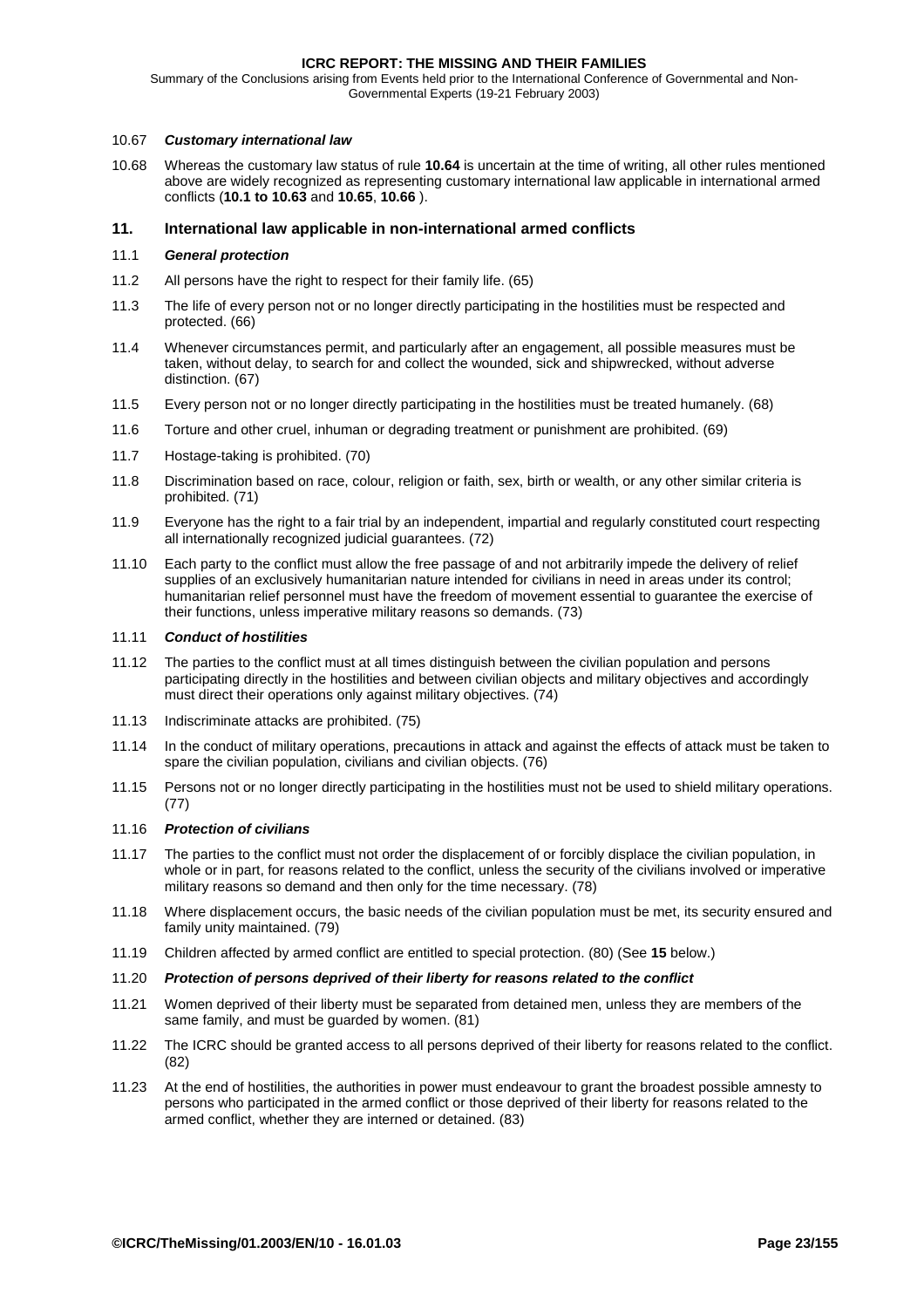<span id="page-23-0"></span>Summary of the Conclusions arising from Events held prior to the International Conference of Governmental and Non-Governmental Experts (19 - 21 February 2003)

# 11.24 *Communication between family members*

11.25 Persons deprived of their liberty for reasons related to the armed conflict must be allowed to send and receive letters and cards, the number of which may be limited by competent authority if it deems necessary. ([84\)](#page-94-0)

## 11.26 *Treatment of the dead and graves*

- 11.27 Whenever circumstances permit, and particularly after an engagement, all possible measures must be taken, without delay, to search for and collect the dead, without adverse distinction. ([85\)](#page-94-0)
- 11.28 Each party to the conflict must treat the dead with respect and dignity and prevent their being despoiled. ([86\)](#page-94-0)
- 11.29 The dead must be disposed of in a respectful manner and their graves respected. ([87\)](#page-94-0)

### 11.30 *Customary international law*

11.31 It is widely recognized that, in addition to rules **[11.2](#page-22-0) to [11.23,](#page-22-0) 11.25** and **11.27 to 11.29**, **rules [10.1, 10.3,](#page-17-0) [10.4, 10.12, 10.13,](#page-17-0) [10.26, 10.27,](#page-18-0) [10.29, 10.32,](#page-18-0) [10.49, 10.51](#page-19-0)** and **[10.52](#page-19-0)** also represent customary international law applicable *mutatis mutandis* in non-international armed conflicts.

# **12. International law applicable in internal violence**

### 12.1 *General protection*

- 12.2 All persons have the right to respect for their family life. [\(88\)](#page-94-0)
- 12.3 The arbitrary deprivation of life is prohibited. ([89\)](#page-94-0)
- 12.4 All persons must be treated with humanity and with respect for the inherent dignity of the human person. ([90\)](#page-94-0)
- 12.5 All persons have a right to adequate food, clothing and housing and to the enjoyment of the highest attainable standard of physical and mental health. ([91\)](#page-94-0)
- 12.6 Torture and other cruel, inhuman or degrading treatment or punishment is prohibited. [\(92\)](#page-94-0)
- 12.7 Hostage-taking is prohibited. ([93\)](#page-94-0)
- 12.8 Everyone has the right to liberty and security of person; the arbitrary deprivation of liberty is prohibited. ([94\)](#page-94-0)
- 12.9 *Incommunicado* detention or detention in a secret location is prohibited. ([95\)](#page-94-0)
- 12.10 Enforced disappearance is prohibited. ([96\)](#page-94-0)
- 12.11 Discrimination based on race, colour, religion or faith, sex, birth or wealth, or any other similar criteria is prohibited. ([97\)](#page-95-0)
- 12.12 Everyone has the right to a fair trial by an independent, impartial and regularly constituted court respecting all internationally recognized judicial guarantees. [\(98\)](#page-95-0)

### 12.13 *Protection of the population*

- 12.14 The deportation or forcible transfer of any civilian population committed as part of a widespread or systematic attack directed against that population, with knowledge of the attack, is prohibited. [\(99\)](#page-95-0)
- 12.15 All persons have the right to leave any country, including their own, and to return to their country. [\(100\)](#page-95-0)
- 12.16 The principle of *non-refoulement* must be respected. [\(101\)](#page-95-0)
- 12.17 Returned displaced persons must not be discriminated against. [\(102\)](#page-95-0)
- 12.18 Children are entitled to special protection. ([103\)](#page-95-0) (See **[16](#page-26-0)** below.)
- 12.19 *Protection of persons deprived of their liberty*
- 12.20 Official up-to-date registries of persons deprived of their liberty must be established and maintained and, in accordance with domestic law, must be made available to relatives, judges, attorneys, any other person having a legitimate interest and other authorities. ([104\)](#page-95-0)
- 12.21 Persons deprived of their liberty should be allowed to receive visitors. [\(105\)](#page-95-0)

### 12.22 *Communication between family members*

12.23 All persons have the right to correspond with members of their families. ([106\)](#page-95-0)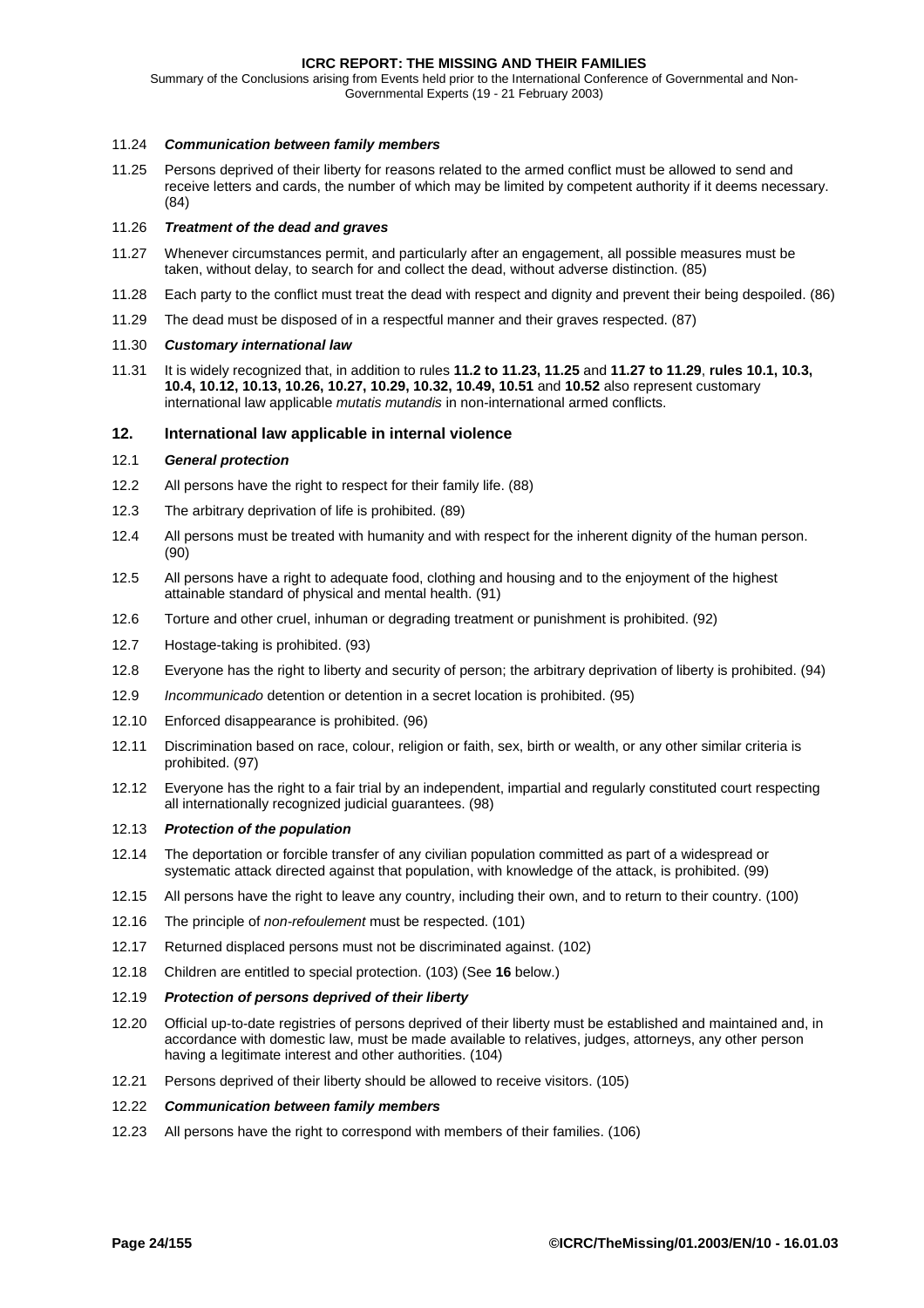<span id="page-24-0"></span>Summary of the Conclusions arising from Events held prior to the International Conference of Governmental and Non-Governmental Experts (19-21 February 2003)

# **13. Special protection to which children are entitled**

13.1 The legal references for **14, [15](#page-25-0)** and **[16](#page-26-0)** below are listed in **[Annex B](#page-98-0)**.

# **14. Special protection to which children are entitled: international law applicable in international armed conflicts**

- 14.1 Children are protected by GCIV relative to the protection of civilian persons in time of war and API; they are protected by the fundamental guarantees that these treaties provide, in particular the right to life, the prohibitions on corporal punishment, torture, collective punishment and reprisals ([1\)](#page-98-0), and by the rules of API on the conduct of hostilities, including both the principle that a distinction must be made between civilians and combatants and the prohibition on attacks against civilians ([2\)](#page-98-0).
- 14.2 Children affected by armed conflict are entitled to special protection. GCIV guarantees special care for children, but it is API that lays down the principle of special protection: "Children shall be the object of special respect and shall be protected against any form of indecent assault. The Parties to the conflict shall provide them with the care and aid they require, whether because of their age or for any other reason". ([3\)](#page-98-0) The provisions setting out this protection are summarized in the rules that follow.
- 14.3 Evacuation, special zones: evacuation must be temporary and only arranged where compelling reasons of health or medical treatment of the child so require or from areas of combat for safety reasons; special zones may be established by the parties in order to protect from the effects of war children under 15, expectant mothers and mothers of children under 7. [\(4\)](#page-98-0)
- 14.4 Assistance and care: children must be given priority access to food and health care; children under 15 years of age must be given additional food, in proportion to their physiological needs. ([5\)](#page-98-0)
- 14.5 Education and cultural environment: the education of children must be facilitated and their cultural environment preserved. [\(6\)](#page-98-0)
- 14.6 Identification, family reunification and unaccompanied children:
	- A. The parties to the conflict must endeavour to arrange for all children under 12 to be identified by the wearing of identity discs, or by some other means. ([7\)](#page-98-0)
	- B. The parties to the conflict must take the necessary measures to ensure that children under 15, who are orphaned or are separated from their families as a result of the war, are not left to their own resources, and that their maintenance, the exercise of their religion and their education are facilitated in all circumstances and as far as possible entrusted to persons of a similar cultural tradition. ([8\)](#page-98-0)
	- C. All protected persons have the right to correspond with members of their families. ([9\)](#page-98-0)
	- D. Each party to the conflict must facilitate enquiries made by the members of families dispersed owing to the war, with the object of renewing contact with one another and of meeting, if possible. ([10\)](#page-98-0)
	- E. Where displacement occurs, the basic needs of the population must be met, its security ensured and family unity maintained. [\(11\)](#page-98-0)
	- F. Information on unaccompanied children and children who have been separated from their families must be centralized and provided to the ICRC Central Tracing Agency. [\(12\)](#page-98-0)
- 14.7 Arrested, detained or interned children:
	- A. Proper regard must be paid to the special treatment due to minors. [\(13\)](#page-98-0)
	- B. If arrested, detained or interned for reasons related to the conflict, children must be held in quarters separate from those of adults, except where families are accommodated as family units. ([14\)](#page-98-0)
	- C. The cases of pregnant women and mothers having dependent infants who are arrested, detained or interned for reasons related to the armed conflict must be considered with the utmost priority. [\(15\)](#page-98-0)
- 14.8 Exemption from the death penalty: the death penalty for an offence related to the armed conflict must not be carried out on persons who had not attained the age of 18 years at the time the offence was committed. ([16\)](#page-98-0)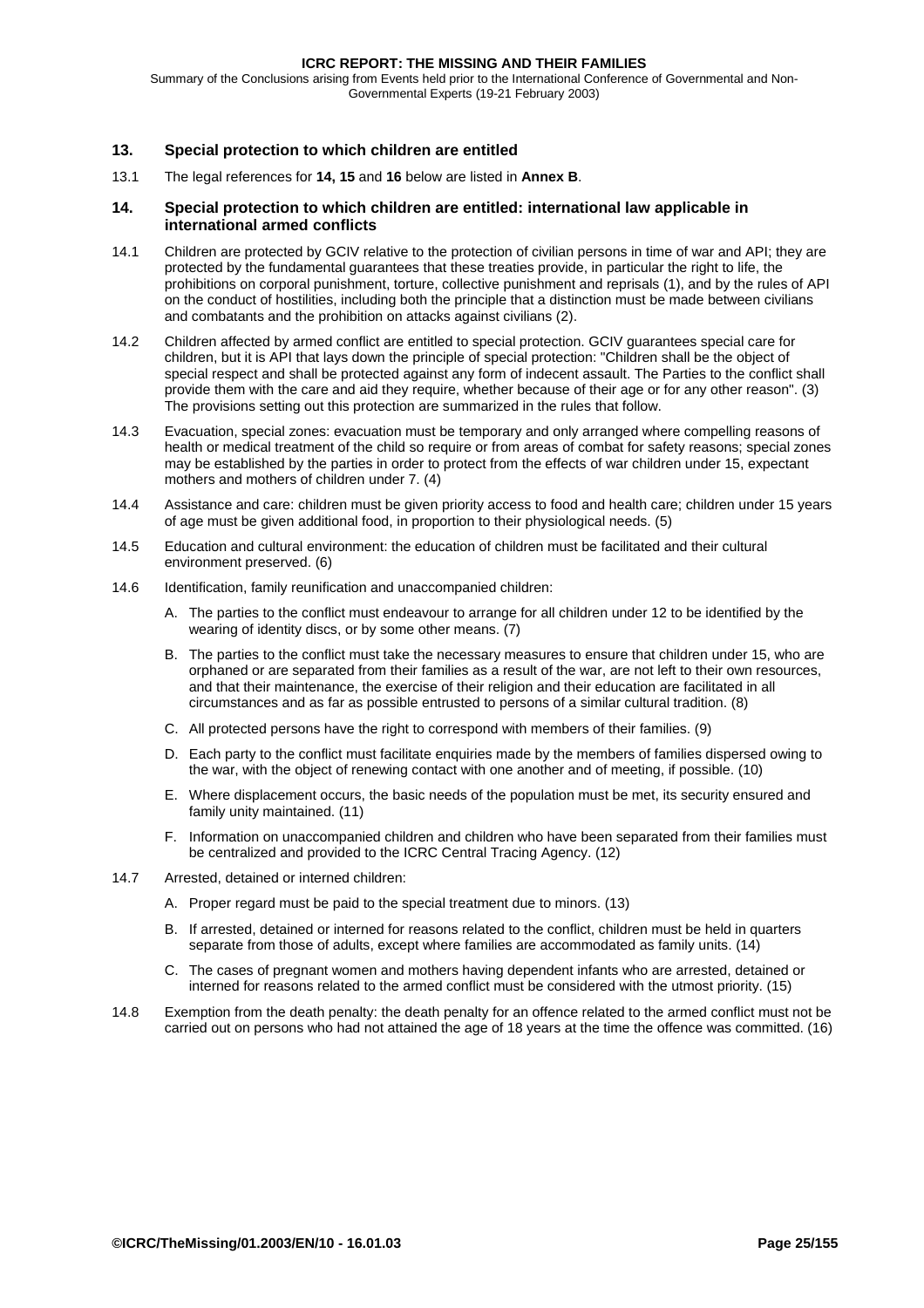<span id="page-25-0"></span>Summary of the Conclusions arising from Events held prior to the International Conference of Governmental and Non-Governmental Experts (19 - 21 February 2003)

- 14.9 Recruitment and participation in hostilities:
	- A. Conscripting or enlisting children under the age of 15 years into the national armed forces or using them to participate actively in hostilities is prohibited. ([17\)](#page-98-0)
	- B. If, in exceptional cases, children who have not attained the age of 15 years take a direct part in hostilities and fall into the power of an adverse party, they continue to benefit from the special protection accorded by international humanitarian law, whether or not they are prisoners of war. [\(18\)](#page-98-0)
	- C. In recruiting among persons who have attained the age of 15 years but not the age of 18 years, priority should be given to those who are oldest. [\(19\)](#page-98-0)
	- D. States must take all feasible measures to ensure that members of their armed forces who have not attained the age of 18 years do not take a direct part in hostilities. ([20\)](#page-98-0)
	- E. Children under the age of 18 must not be compulsorily recruited into the armed forces. [\(21\)](#page-98-0)
	- F. States that permit voluntary recruitment into their national armed forces under the age of 18 years must maintain safeguards to ensure, as a minimum, that:
		- a. such recruitment is genuinely voluntary;
		- b. such recruitment is carried out with the informed consent of the person's parents or legal guardians;
		- c. such persons are fully informed of the duties involved in such military service;
		- d. such persons provide reliable proof of age prior to acceptance into national military service. [\(22\)](#page-98-0)
	- G. Armed groups that are distinct from the armed forces of a State should not, under any circumstances, recruit or use in hostilities persons under the age of 18 years. ([23\)](#page-98-0)
- 14.10 All protected persons have the right to respect for their family life. ([24\)](#page-98-0)
- 14.11 It is widely recognized that rules **[14.1](#page-24-0) to [14.8,](#page-24-0) 14.9A, 14.9B** and **14.10** represent **customary international law** applicable in international armed conflicts.

# **15. Special protection to which children are entitled: international law applicable in noninternational armed conflicts**

- 15.1 Children are covered by the fundamental guarantees for persons not or no longer directly participating in hostilities ([25\)](#page-98-0); they are further protected by the principle that "the civilian population as such, as well as individual civilians, shall not be the object of attack". [\(26\)](#page-98-0)
- 15.2 Children affected by armed conflict are entitled to special protection: "Children shall be provided with the care and aid they require . . . ". [\(27\)](#page-98-0) The provisions setting out this protection are summarized in the rules that follow.
- 15.3 Evacuation, special zones: measures must be taken, if necessary and whenever possible with the consent of their parents or persons who are responsible for their care, to remove children temporarily from the area in which hostilities are taking place to a safer area within the country. [\(28\)](#page-98-0)
- 15.4 Assistance and care: children must be provided with the care and aid they require. ([29\)](#page-98-0)
- 15.5 Identification, family reunification and unaccompanied children: all appropriate steps must be taken to facilitate the reunion of families temporarily separated. [\(30\)](#page-98-0)
- 15.6 Where displacement occurs, the basic needs of the population must be met, its security ensured and family unity maintained. [\(31\)](#page-98-0)
- 15.7 Education, cultural environment: children must receive an education, including religious and moral education. [\(32\)](#page-98-0)
- 15.8 Exemption from the death penalty: the death penalty may not be pronounced on persons who were under the age of 18 years at the time of the offence and may not be carried out on pregnant women or mothers of young children. ([33\)](#page-98-0)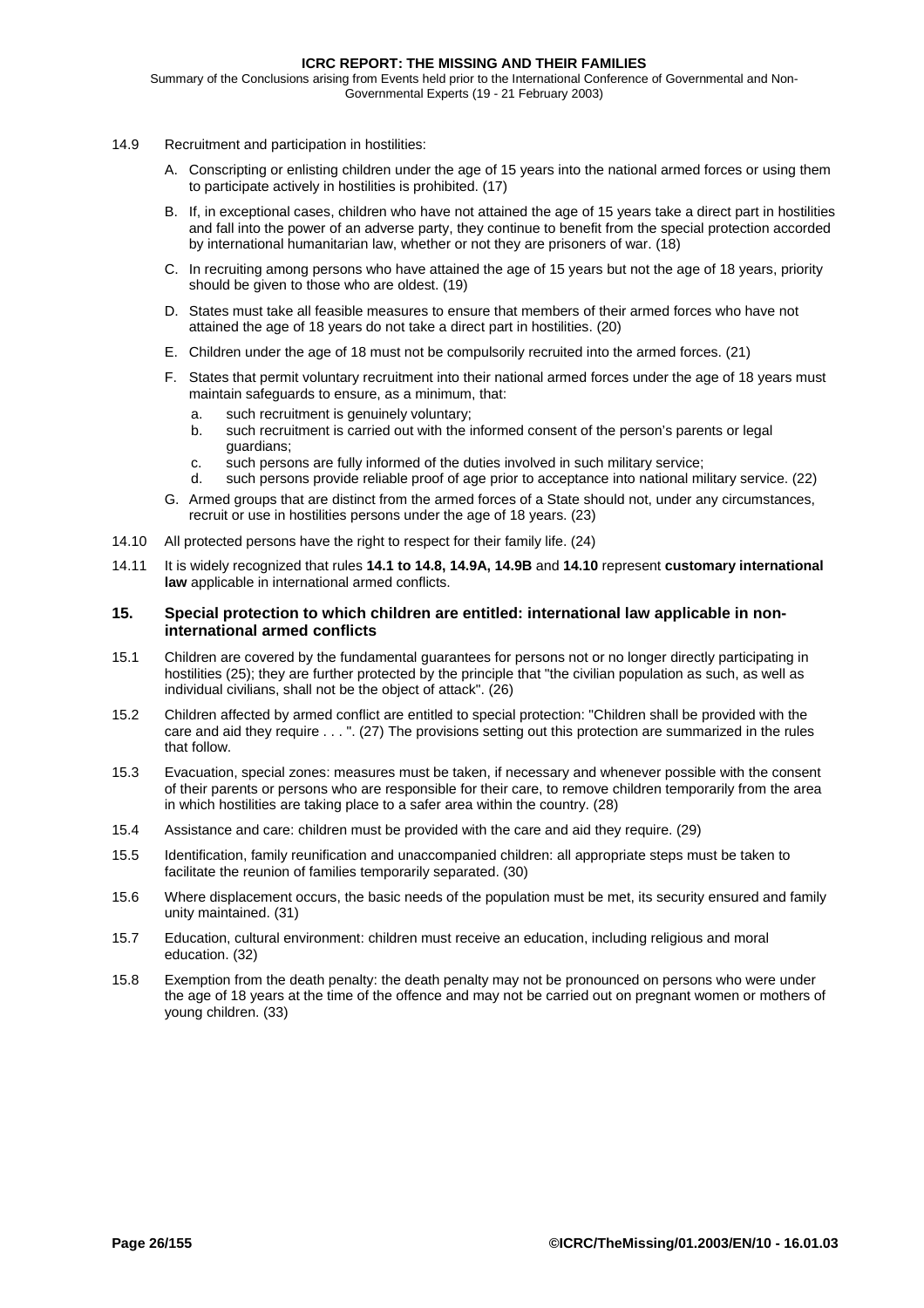<span id="page-26-0"></span>Summary of the Conclusions arising from Events held prior to the International Conference of Governmental and Non-Governmental Experts (19-21 February 2003)

- 15.9 Recruitment and participation in hostilities:
	- A. Conscripting or enlisting children under the age of 15 years into the national armed forces or using them to participate actively in hostilities is prohibited. ([34\)](#page-98-0)
	- B. The special protection provided by international humanitarian law to children who have not attained the age of 15 years remains applicable to them if they take a direct part in hostilities. ([35\)](#page-98-0)
	- C. In recruiting among persons who have attained the age of 15 years but not the age of 18 years, priority should be given to those who are oldest. [\(36\)](#page-98-0)
	- D. States must take all feasible measures to ensure that members of their armed forces who have not attained the age of 18 years do not take a direct part in hostilities. ([37\)](#page-98-0)
	- E. Children under the age of 18 must not be compulsorily recruited into the armed forces. [\(38\)](#page-98-0)
	- F. States that permit voluntary recruitment into their national armed forces under the age of 18 years must maintain safeguards to ensure, as a minimum, that:
		- a. such recruitment is genuinely voluntary;
		- b. such recruitment is carried out with the informed consent of the person's parents or legal guardians;
		- c. such persons are fully informed of the duties involved in such military service;
		- d. such persons provide reliable proof of age prior to acceptance into national military service. [\(39\)](#page-98-0)
	- G. Armed groups that are distinct from the armed forces of a State should not, under any circumstances, recruit or use in hostilities persons under the age of 18 years. ([40\)](#page-98-0)
- 15.10 All persons have the right to respect for their family life. [\(41\)](#page-98-0)
- 15.11 It is widely recognized that, in addition to rules **[15.1 t](#page-25-0)o [15.7,](#page-25-0) 15.9A**, **15.9B** and **15.10**, rules **[14.6C](#page-24-0)** and **[14.7B](#page-24-0)** also represent **customary international law** applicable *mutatis mutandis* in non-international armed conflicts.

# **16. Special protection to which children are entitled: international law applicable in internal violence**

- 16.1 Children are entitled to special protection. ([42\)](#page-98-0)
- 16.2 Everyone has the right to education. ([43\)](#page-99-0)
- 16.3 Arrested, detained or interned children:
	- A. Every child deprived of liberty must be separated from adults unless it is considered in the child's best interest not to do so. ([44\)](#page-99-0)
	- B. Juvenile offenders must be accorded treatment according to their age and legal status. ([45\)](#page-99-0)
- 16.4 Sentence of death must not be imposed for crimes committed by persons below the age of 18 years. ([46\)](#page-99-0)
- 16.5 All persons have the right to correspond with members of their families. ([47\)](#page-99-0)
- 16.6 All persons have the right to respect for their family life. [\(48\)](#page-99-0)
- 16.7 Recruitment:
	- A. Conscripting or enlisting children under the age of 15 years into the national armed forces is prohibited. ([49\)](#page-99-0)
	- B. In recruiting among persons who have attained the age of 15 years but not the age of 18 years, priority should be given to those who are oldest. [\(50\)](#page-99-0)
	- C. Children under the age of 18 must not be compulsorily recruited into the armed forces. [\(51\)](#page-99-0)
	- D. States that permit voluntary recruitment into their national armed forces under the age of 18 years must maintain safeguards to ensure, as a minimum, that:
		- a. such recruitment is genuinely voluntary;
		- b. such recruitment is carried out with the informed consent of the person's parents or legal guardians;
		- c. such persons are fully informed of the duties involved in such military service;
		- d. such persons provide reliable proof of age prior to acceptance into national military service. [\(52\)](#page-99-0)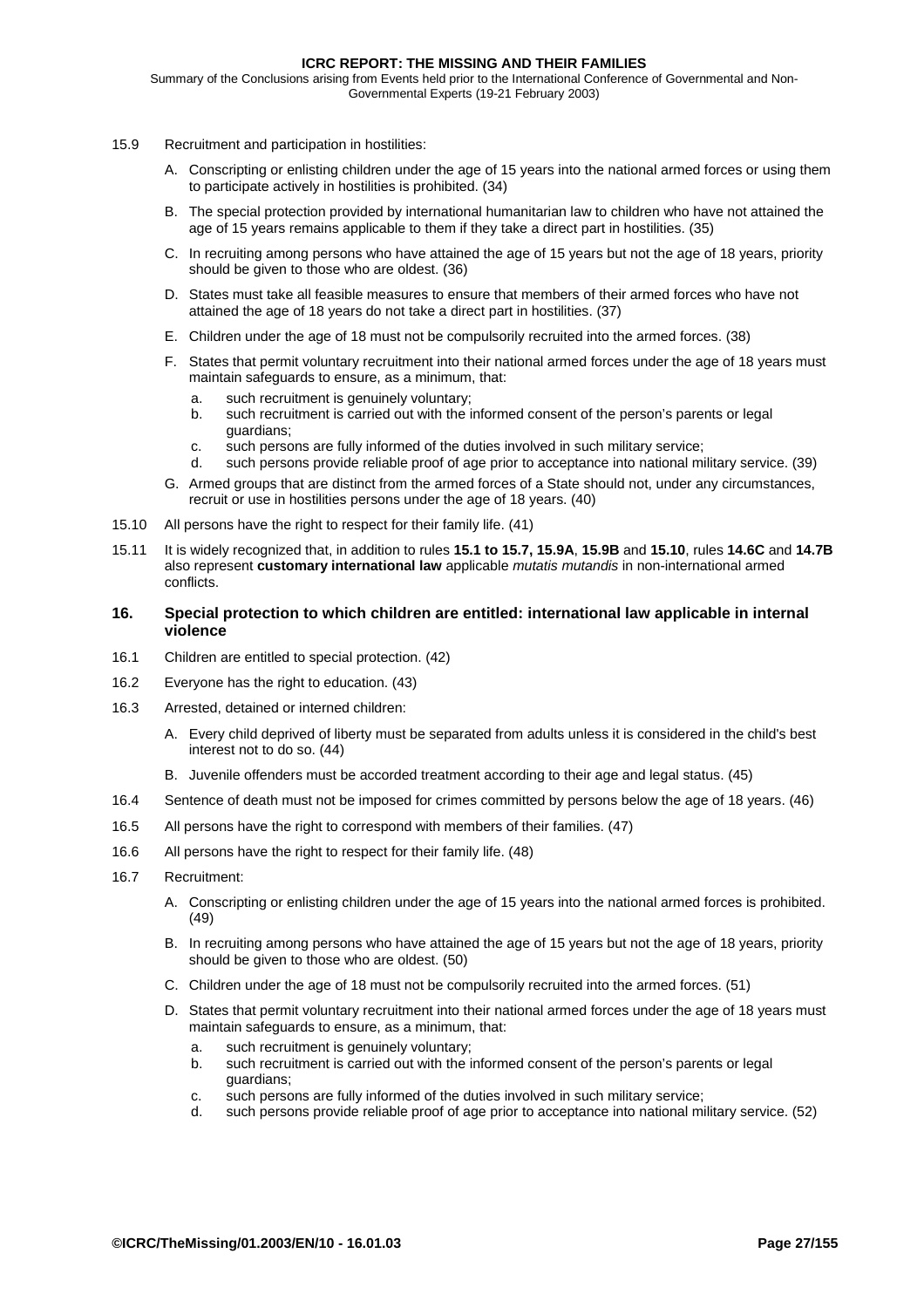Summary of the Conclusions arising from Events held prior to the International Conference of Governmental and Non-Governmental Experts (19 - 21 February 2003)

- 16.8 States that recognize and/or permit the system of adoption must ensure that the best interests of the child must be the paramount consideration and they must:
	- A. ensure that adoption is authorized only by competent authorities who determine, in accordance with applicable law and procedures and on the basis of all pertinent and reliable information, that the adoption is permissible in view of the child's status concerning parents, relatives and legal guardians and that, if required, the persons concerned have given their informed consent to the adoption on the basis of such counselling as may be necessary;
	- B. recognize that inter-country adoption may be considered as an alternative means of child's care, if the child cannot be placed in a foster home or with an adoptive family or cannot in any suitable manner be cared for in the child's country of origin;
	- C. ensure that the child concerned by inter-country adoption enjoys safeguards and standards equivalent to those existing in the case of national adoption;
	- D. take all appropriate measures to ensure that, in inter-country adoption, the placement does not result in improper financial gain for those involved in it;
	- E. promote, where appropriate, the above objectives by concluding bilateral or multilateral arrangements or agreements, and endeavour, within this framework, to ensure that the placement of the child in another country is carried out by competent authorities or organs. ([53\)](#page-99-0)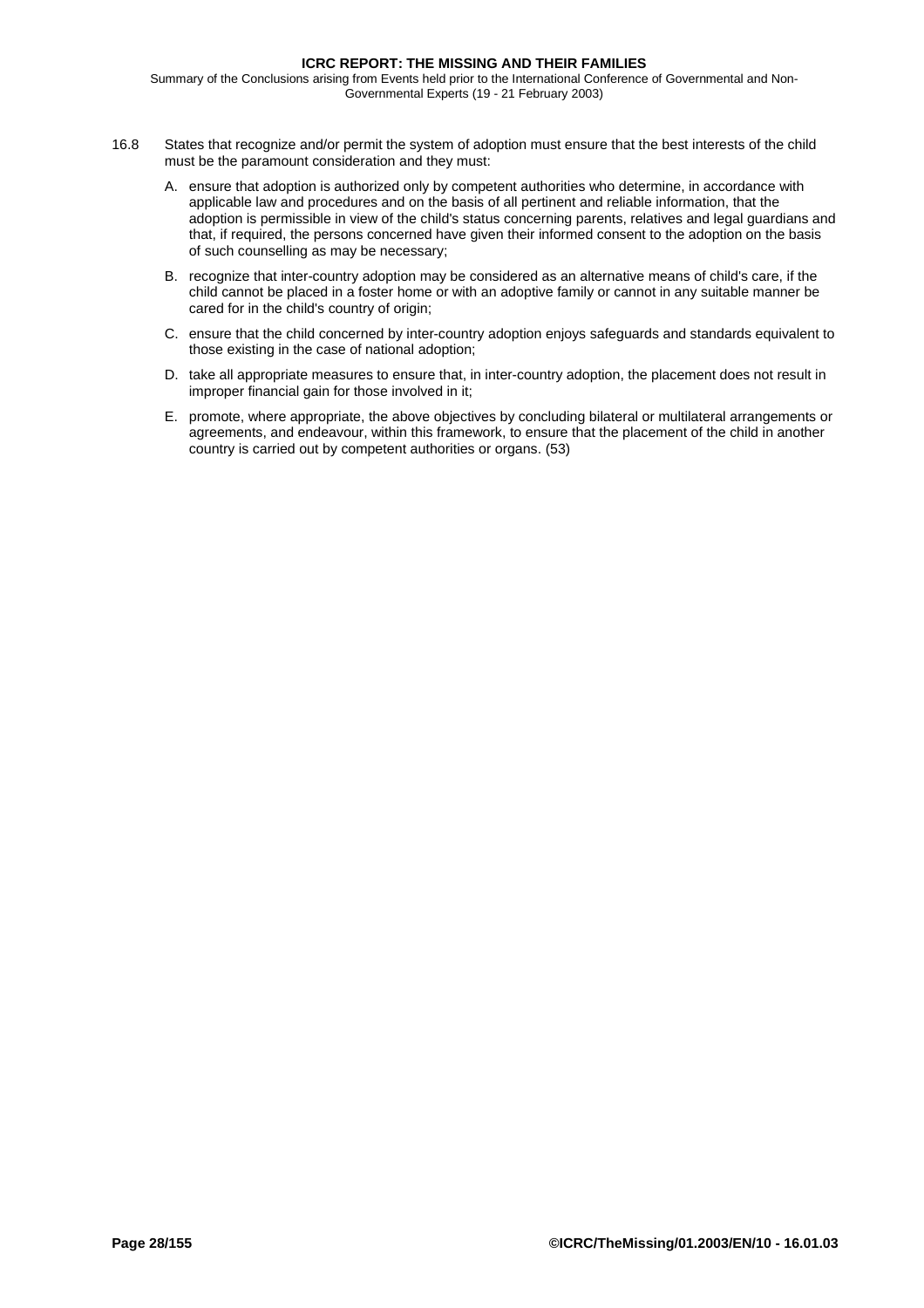<span id="page-28-0"></span>Summary of the Conclusions arising from Events held prior to the International Conference of Governmental and Non-Governmental Experts (19-21 February 2003)

# **IV. Recommendations for the reaffirmation and development of international law**

## **17. Foreword**

17.1 The following recommendations, for incorporation into binding universal international instruments, are based on treaty and non-treaty rules and standards. **They should be read in relation to chapter III**. They focus on the rules and standards drawn up to prevent people from becoming unaccounted for and to ascertain the fate of missing persons; they are therefore not exhaustive with regard to the general development of rules and standards applicable in armed conflict and internal violence.

### **18. Knowing the fate of relatives**

### 18.1 **Rights to be protected**

- A. All family members have the right to know the fate of relatives missing because of armed conflict or internal violence, including their whereabouts or, if dead, the circumstances and cause of their deaths.
- B. All persons deprived of their liberty for reasons related to armed conflict or internal violence have the right to inform their relatives - or any other person of their choice - of their whereabouts, arrest, address and state of health.
- C. All effective legislative, administrative, judicial or other measures, including penal sanctions in appropriate cases, should be taken to ensure respect of these rights.
- D. No individual should be punished for maintaining private or personal contacts with relatives, or for inquiring about the fate or whereabouts of a relative, whatever the nature of the act, including criminal acts and acts against State security, that relative may have or is suspected of having committed.

# 18.2 **State responsibility**

- A. The violation of the right of family members to receive information on the fate of relatives missing because of armed conflict or internal violence, including their whereabouts or, if dead, the circumstances and cause of their deaths, should be considered a violation of the right to family life.
- B. The violation of the right to inform relatives or another person of one's whereabouts, arrest, address and state of health, should be considered a violation of the right to family life.
- C. The systematic and/or persistent violation of these rights should be considered cruel or inhuman treatment.

## **19. General protection**

# 19.1 **The duty to establish a responsible command**

- A. In non-international armed conflicts, all armed forces / armed groups participating in the hostilities should be subordinate to a command responsible to one of the parties to the conflict.
- B. In situations of internal violence, the State authorities should ensure that commanders and/or superiors prevent and where necessary suppress and report to the competent authorities breaches of the applicable rules of conduct and engagement committed by arms carriers under their command or authority.

### 19.2 **The duty to suppress violations and to establish an internal disciplinary system**

- A. All necessary measures should be taken to prevent and punish enforced disappearances.
- B. Armed groups should be organized and subject to an appropriate internal disciplinary system with a view to enforcing the rules of international humanitarian law.
- C. The following principles should be explicitly recognized:
	- a. any person, whatever his/her quality or rank, must be held accountable for offences that he/she committed or ordered to be committed;
	- b. combatants / arms carriers have a duty not to carry out manifestly unlawful orders.

### 19.3 **The duty to spread knowledge of international humanitarian law and international human rights law**

- A. The training of law enforcement personnel and officials should include the necessary education concerning the offence of enforced disappearance.
- B. Members of the armed forces and the civilian population should receive the necessary education in international human rights law, in addition to the education in international humanitarian law.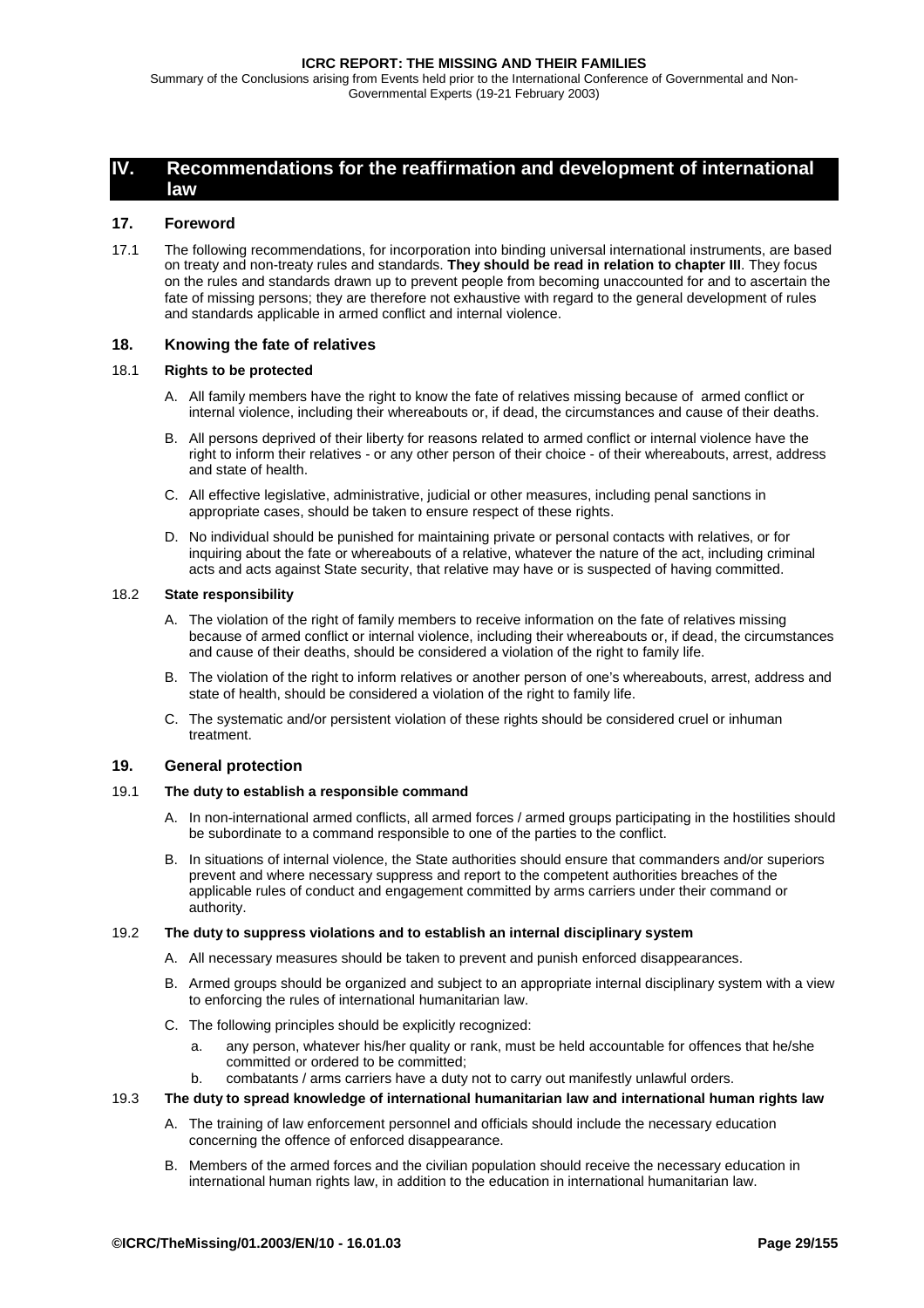<span id="page-29-0"></span>Summary of the Conclusions arising from Events held prior to the International Conference of Governmental and Non-Governmental Experts (19 - 21 February 2003)

## 19.4 **The rules and principles applied in respect of the use of force by law enforcement officials, arrest, detention and imprisonment should be based** *inter alia* on the following texts:

- A. the Code of Conduct for Law Enforcement Officials (1979);
- B. the Basic Principles on the Use of Force and Firearms by Law Enforcement Officials (1990);
- C. the Standard Minimum Rules for the Treatment of Prisoners (1955);
- D. the Body of Principles for the Protection of All Persons under Any Form of Detention or Imprisonment (1988);
- E. the Principles on the Effective Prevention and Investigation of Extra-legal, Arbitrary and Summary Executions (1989);
- F. the Basic Principles for the Treatment of Prisoners (1990);
- G. the Basic Principles on the Role of Lawyers (1990);
- H. the Guidelines on the Role of Prosecutors (1990);
- I. the Basic Principles on the Independence of the Judiciary (1985);
- J. the UN Declaration on the Protection of All Persons from Enforced Disappearances (1992);
- K. the Inter-American Convention on Forced Disappearance of Persons (1994);
- L. the Safeguards guaranteeing protection of the rights of those facing the death penalty (1984).

# **20. Use of force by law enforcement officials**

- 20.1 In order to prevent persons from becoming unaccounted for, the following principles should be respected *inter alia*:
	- A. law enforcement officials, including military or State security officers exercising police powers, should use force only when strictly necessary and to the extent required for the performance of their duty;
	- B. intentional lethal use of firearms may only be made when strictly unavoidable in order to protect human life;
	- C. whenever the lawful use of force and firearms is unavoidable:
		- a. assistance and medical aid should be rendered to any injured or affected persons at the earliest possible moment;
		- b. relatives of or other persons having close relationships with the injured or affected person should be notified at the earliest possible moment;
	- D. rules and regulations on the use of firearms by law enforcement officials should include guidelines:
		- a. ensuring that firearms are used only in appropriate circumstances and in a manner likely to decrease the risk of unnecessary harm;
		- b. regulating the control, storage and issuing of firearms, including procedures for ensuring that law enforcement officials are accountable for the firearms and ammunition issued to them;
		- c. providing for a system of reporting whenever law enforcement officials use firearms in the performance of their duty;
	- E. in situations of internal violence, an effective official investigation into the circumstances of death should be undertaken when any person is killed or appears to have been killed as a result of the use of force by agents of the State.

# **21. Protection of persons deprived of their liberty**

- 21.1 In order to prevent persons from becoming unaccounted for, the following rights should be explicitly recognized in respect of any persons deprived of their liberty for reasons related to non-international armed conflict or internal violence, *inter alia*:
	- A. the right not to be held in secret places or *incommunicado;*
	- B. the right to inform, or require the competent authorities to notify, a relative or any other person of their choice of their arrest, address and state of health;
	- C. the right to the assistance of a defence counsel of their choice;
	- D. the right to request and receive a medical examination and health care.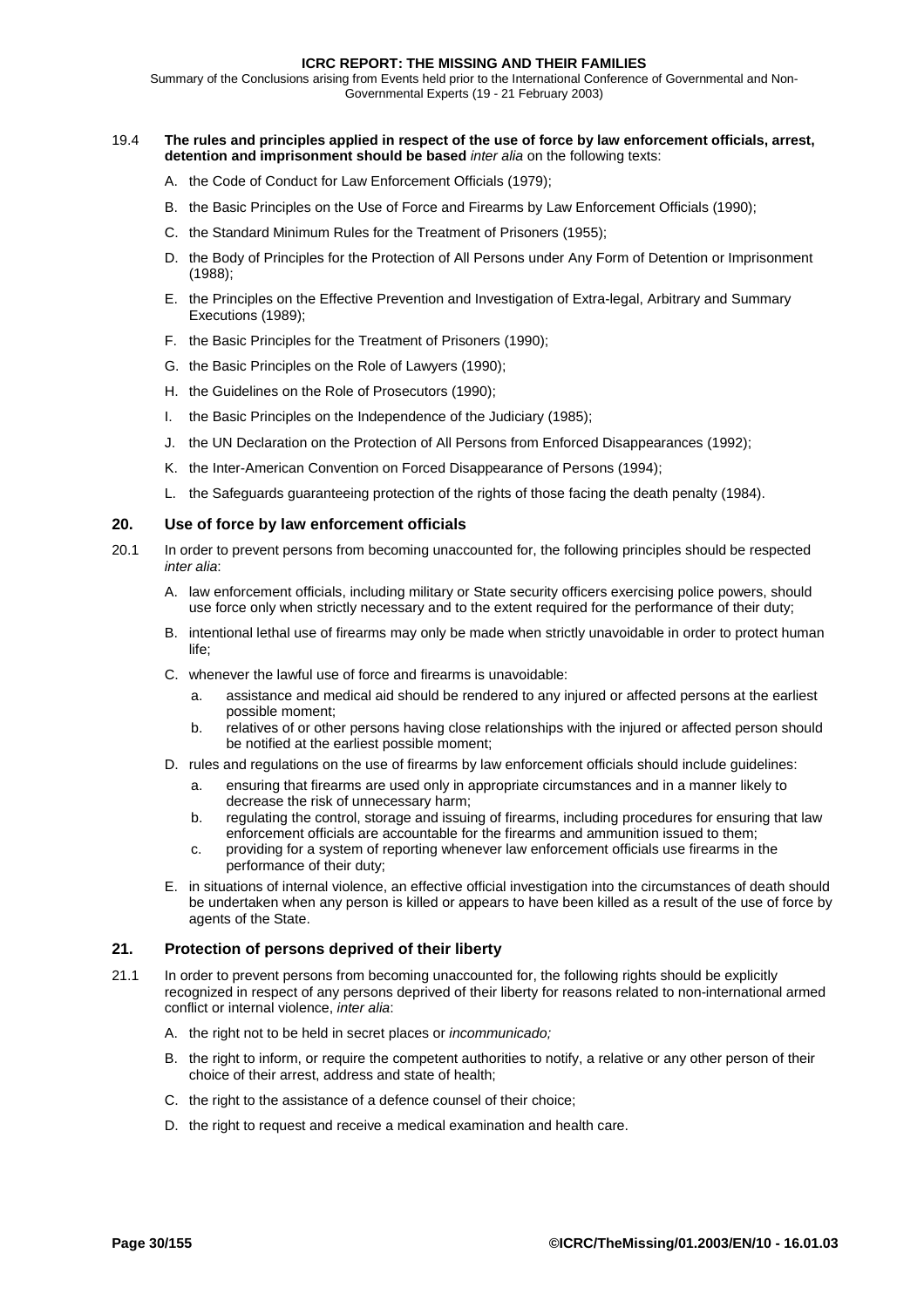<span id="page-30-0"></span>Summary of the Conclusions arising from Events held prior to the International Conference of Governmental and Non-Governmental Experts (19-21 February 2003)

# **22. Communication between family members**

### 22.1 **Right to exchange news**

- A. All persons affected by armed conflict or internal violence, including persons deprived of their liberty for reasons related to the conflict or the situation, have the right to exchange news with their families - or other persons with whom they have close relationships - wherever their families may be.
- B. All effective legislative, administrative, judicial or other measures, including penal sanctions in appropriate cases, should be taken to ensure respect of the right to exchange news.

#### 22.2 **State responsibility**

- A. The violation of the right to exchange news with relatives or other persons with whom there is a close relationship should be considered a violation of the right to family life.
- B. The systematic and/or persistent violation of this right should be considered cruel or inhuman treatment.

### 22.3 **Exemption from communication charges**

- A. Exemption from charges for communications intended for or dispatched by persons deprived of their liberty
	- a. The exemption from charges for the correspondence of prisoners of war and civilian internees should be extended to any other means of communication available.
	- b. In non-international armed conflicts and situations of internal violence, communications should be exempt from all charges, or at least charged at a preferential rate.
- B. Exemption from charges for the ICRC
	- a. The exemption from charges for the correspondence of prisoners of war and civilian internees should be extended to any other means of communication available.
	- b. In non-international armed conflicts and situations of internal violence, communications sent via the ICRC should be exempt from all charges, or at least charged at a preferential rate.

#### 22.4 **Contacts between members of armed or security forces and their relatives**

- A. Members of armed or security forces, including those involved in peace-keeping or peace-enforcement operations, should be able to maintain contact with their relatives.
- B. Implementing measures should provide that:
	- a. contact between members of the armed or security forces and their relatives is allowed and made possible at least once a month under any circumstances;
	- b. the communications are free of charge, or at least no more costly than internal communications.

# **23. Treatment of the dead and graves and identification of human remains**

- 23.1 In armed conflict and internal violence, the remains of the dead and their personal effects should be returned to the other party or to the families on request.
- 23.2 In armed conflict and internal violence, the principles regarding exhumations and *post mortem* examinations set forth below should be respected *inter alia*.
	- A. At all times, the dignity, honour, reputation and privacy of the deceased must be respected.
	- B. The known religious beliefs and opinions of the deceased and his or her relatives should be taken into consideration.
	- C. The families should be kept informed of the decisions taken in relation to exhumations and *post mortem* examinations, and of the results of any such examination.
	- D. When carrying out exhumations and when the circumstances permit, consideration should be given to the presence of the families or of family representatives.
	- E. After *post mortem* examination, the remains should be released to the family at the earliest time possible.
	- F. The processes of identifying human remains for the families' sake and of investigating the cause of death for the purpose of judicial proceedings are both of equal importance, in particular with regard to the exhumation of mass graves. Hence:
		- a. information should be collected for the purpose of identification whenever exhumations are performed;
		- b. the principles governing the protection of personal data and genetic information should be respected.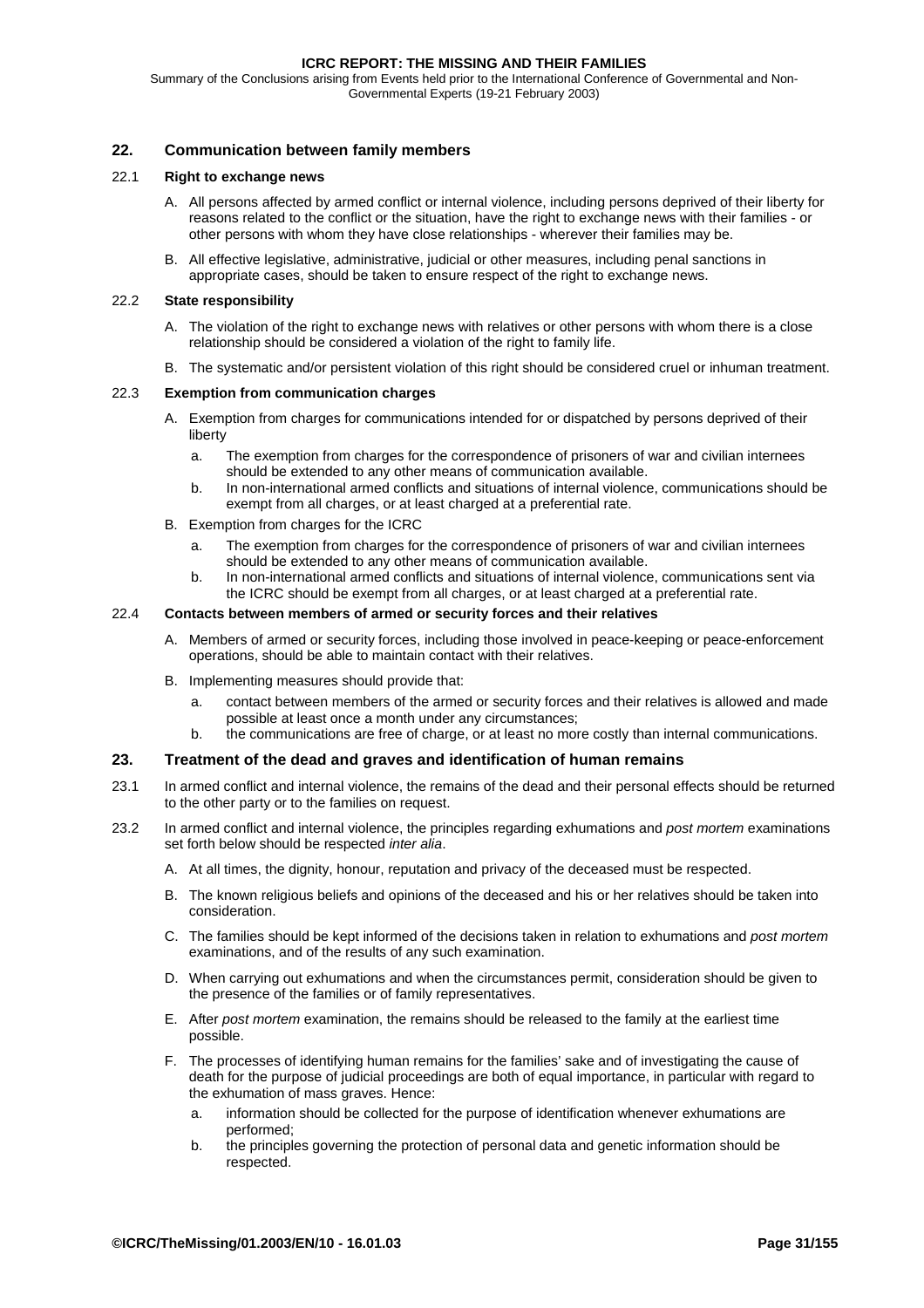<span id="page-31-0"></span>Summary of the Conclusions arising from Events held prior to the International Conference of Governmental and Non-Governmental Experts (19 - 21 February 2003)

- G. Ethical rules of conduct on the use of means of identification, in particular for investigations carried out in an international context, should be promoted and/or adopted by the competent authorities.
- 23.3 All necessary measures must be taken to ensure that members of the armed and security forces / armed groups and peace-keeping or peace-enforcement units:
	- A. treat and handle properly identity discs or other means of identification worn by members of the adverse party, whether captured, wounded or dead;
	- B. are trained and given information on means of identification and the treatment of the dead.
- 23.4 Common norms, procedures and standards, including technical and ethical guidance, on exhumations*, post mortem* examinations and other matters relating to the practice of forensic science should be adopted at the international level, through international organizations or other available means.
- 23.5 All effective legislative, administrative, judicial or other measures, including penal sanctions in appropriate cases, should be taken to ensure that the identification of human remains is not intentionally obstructed, interfered with or impeded.
- 23.6 Despoliation and desecration of the dead should constitute crimes under international law when committed in non-international armed conflicts. Intentionally mutilating the dead before their repatriation as part of a widespread and systematic policy should be considered an aggravated form of the crime.

# **24. Identification and the collecting and forwarding of information**

### 24.1 **Identification of members of the armed and security forces**

- A. The compulsory use of means of identification should be extended to all members of the armed and security forces involved in international or non-international armed conflicts, in situations of internal violence, or in peace-keeping or peace-enforcement operations. At a minimum, identity discs should be used.
- B. Measures for the identification of members of armed groups in non-international armed conflicts, whether optional or compulsory, should be included in any new instruments applicable in noninternational armed conflicts.
- C. International military cooperation agreements or programmes should include technical or financial support, where needed, for the system used to identify members of armed forces, including the availability of identity discs for all members of the armed forces.
- D. UN regulations and directives applicable during peace-keeping or peace-enforcement operations should provide for the compulsory use of means of identification for members of peace-keeping or peaceenforcement units. At a minimum, identity discs should be used.

# 24.2 **Identification of other persons to prevent them from becoming unaccounted for**

- A. In times of armed conflict or internal violence, a personal identity document or any other means of identification should be available to any person upon request.
- B. In times of armed conflict or internal violence, all persons at risk, such as unaccompanied children, elderly and disabled persons, displaced persons, refugees, asylum-seekers, etc., should be registered individually, as quickly as possible, in order to make specific arrangements for their protection and assistance. Such registration should be carried out in compliance with the rules governing the protection of personal data.

### 24.3 **Rules of criminal procedure**

- A. The rules of criminal procedure and investigation applicable to international courts and tribunals should provide that:
	- a. all information collected during exhumations that might help identify the victims of armed conflict or internal violence is forwarded to the authorities responsible for identifying the victims;
	- b. all information / evidence gathered on deceased persons during judicial proceedings or investigations is forwarded directly to the family or to the ICRC, the latter acting either as an intermediary or to ensure that the information is properly stored pending transmission to the families.
- B. Sentencing rules may establish mitigating circumstances for convicted persons who provide relevant information on the fate of missing persons and on the location of human remains.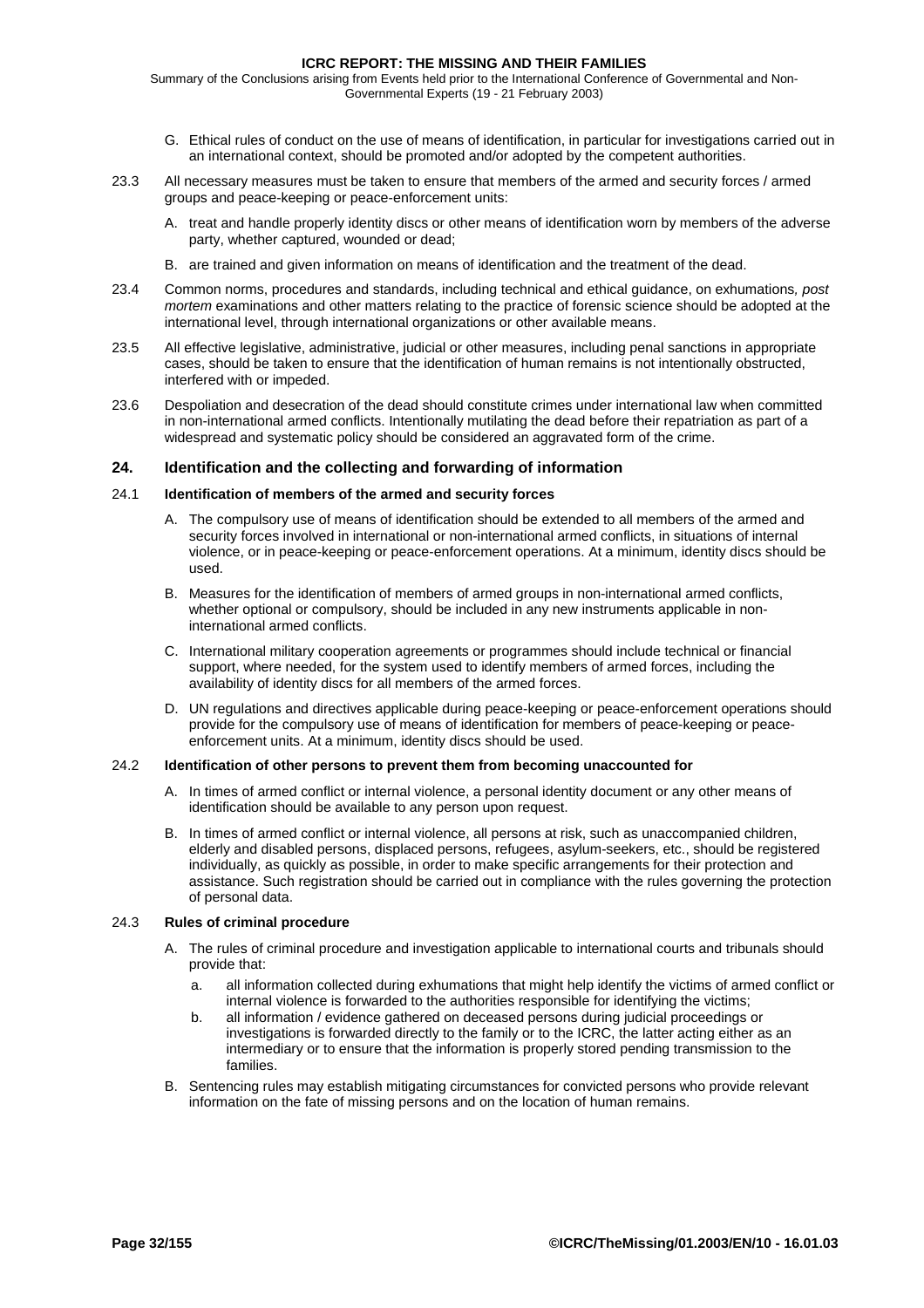<span id="page-32-0"></span>Summary of the Conclusions arising from Events held prior to the International Conference of Governmental and Non-Governmental Experts (19-21 February 2003)

# 24.4 **Information Bureaux**

- A. In armed conflict or internal violence, appropriate mechanisms should be put in place to ensure that all relevant information on persons affected by the armed conflict or internal violence is collected, centralized and, if it is not detrimental to the concerned persons or his / her relatives, transmitted to the families are informed. In particular:
	- a. Information Bureaux should be set up in the context of non-international armed conflicts, whenever appropriate;
	- b. in international and non-international armed conflicts, Information Bureaux should also centralize information on persons belonging to the party responsible for the Information Bureau.

# **25. The legal situation of missing persons and of their relatives**

- 25.1 **With regard to the legal situation of missing persons**, consideration should be given to the principles set forth below.
	- A. Missing persons should be declared absent:
		- a. at the request of their relatives or the competent authority under domestic law; if someone other than the relatives requests a declaration of absence, the relatives should be allowed to oppose such declaration;
		- b. after a reasonable period of absence; in times of armed conflict or internal violence, such period should be shorter than the period applicable in time of peace;
		- c. by a competent judicial, administrative or military authority.
	- B. Missing persons should be declared dead:
		- a. at the request of any interested person; if someone other than the relatives requests a declaration of death, the relatives should be allowed to oppose such declaration;
		- b. if, in the circumstances, it can be reasonably believed that the missing person is dead, or after a reasonable period of absence; in times of armed conflict or internal violence, such period should be shorter than the period applicable in time of peace;
		- c. by a competent judicial authority.

### 25.2 **Consequences of a declaration of absence or a declaration of death**

- A. The dissolution of a marriage should be pronounced at the request of the surviving spouse.
- B. With regard to measures concerning the children of missing persons, the interests of the child are paramount.
	- a. Measures must be taken for the provisional custody of the child immediately after the parents have been reported missing.
	- b. Whenever possible, parental custody should be given to the surviving parent or, if both parents are missing, to another family member.
	- c. There should be no adoption against the express wishes of the child or its concerned relatives or legal guardians.
	- d. The rules on adoption must be consistent with the 1989 Convention on the Rights of the Child.
- 25.3 Measures must be taken for the temporary / permanent management and/or disposal of the property of missing persons.
- 25.4 The dependents of missing persons should be given assistance enabling them to meet their immediate needs. They should be entitled to social and financial benefits similar to those granted to other victims under domestic law, without adverse discrimination between the dependents of servicepersons and civilians. Such assistance should include:
	- A. financial assistance;
	- B. specific social services or priority access to existing social services.
- 25.5 Persons missing as a result of a violation of international law and their relatives have a right to be granted reparation.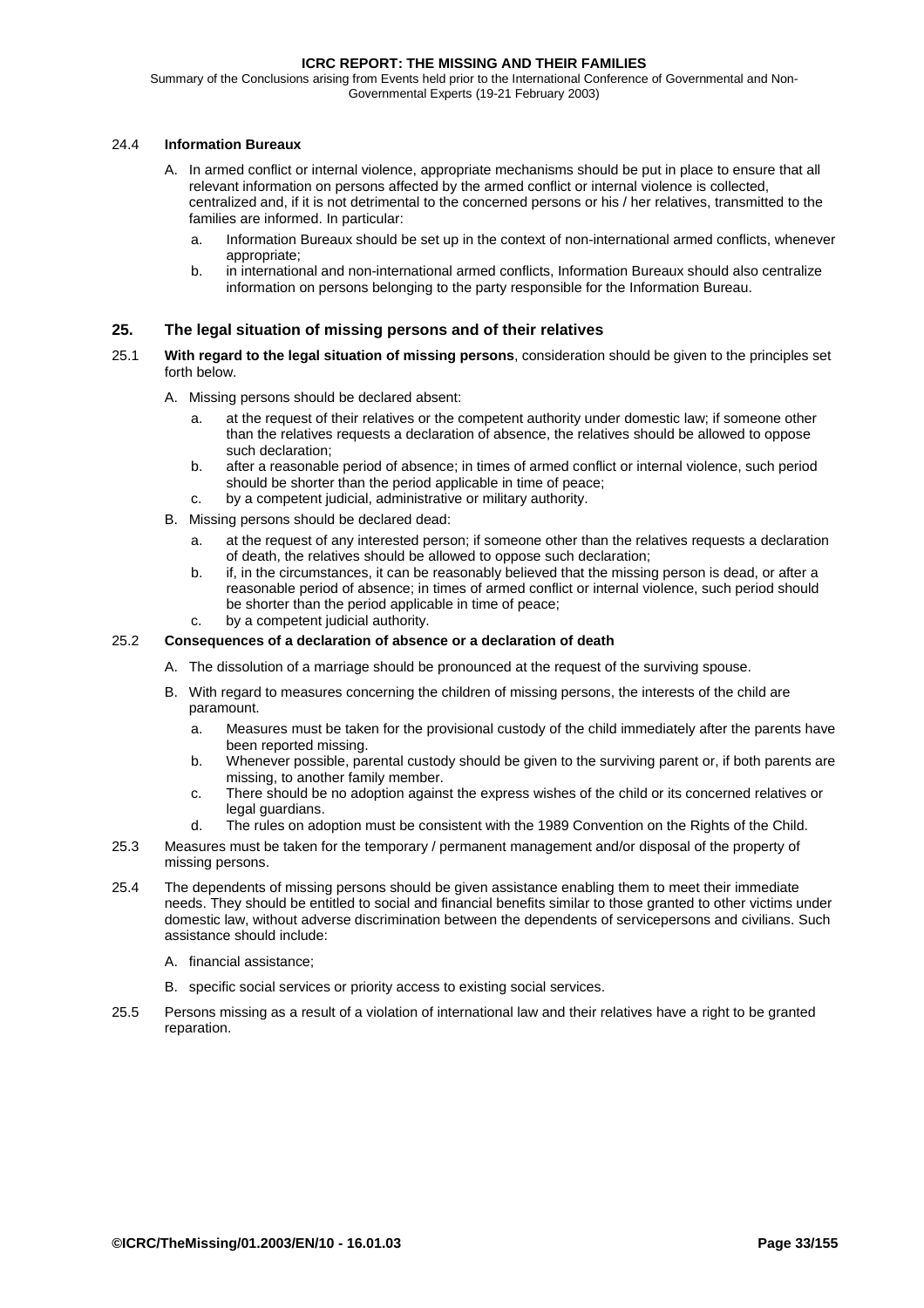<span id="page-33-0"></span>Summary of the Conclusions arising from Events held prior to the International Conference of Governmental and Non-Governmental Experts (19 - 21 February 2003)

# **26. Protection and management of personal data**

- 26.1 **Minimum standards** on the protection and management of personal data should be based *inter alia* on the following principles.
	- A. Lawfulness and fairness
		- a. Personal data should be collected and processed fairly and lawfully.
		- b. Personal data should not be collected, processed or used in a way that could give rise to unlawful or arbitrary discrimination.
		- c. Personal data should be obtained, where appropriate, with the freely given and informed consent of the person to whom the data relate.
		- d. Clarifying the fate of missing persons should be considered a lawful purpose.
	- B. Purpose specification
		- a. Any personal data collected should be relevant to the purpose for which they are to be used.
		- b. Personal data may not be used, disclosed or transferred for purposes other than those for which they were collected without the consent of the person, where appropriate.
		- c. The period for which personal data are stored should not exceed that which is necessary for the fulfillment of the specified purpose.
	- C. Accuracy and security
		- a. Personal data should be accurate, complete and kept up-to-date as is necessary for their specified purpose.
		- b. Personal data should be protected by adequate security measures from loss or unauthorized access, destruction, use, modification or disclosure.
	- D. Interested-person access
		- a. Access to personal data should be granted to the individual to whom the information relates.
		- b. A right to challenge the accuracy and completeness of the data and to have them amended as appropriate should also be provided for.
	- E. Accountability and supervision
		- a. The controller of personal data should be held accountable for complying with the abovementioned principles.
		- b. An authority should be designated or established to monitor observance of the above-mentioned principles, and be empowered to impose adequate penalties in case of violations.
	- F. Exceptions
		- a. Exceptions to the above-mentioned principles may be authorized if they are necessary to protect national security, public order, public health or the rights and freedoms of others, provided that the law makes provision for such exceptions.
		- b. Where relevant, exceptions should be provided for when the data are collected and processed to protect the human rights and fundamental freedoms of the individual concerned or in connection with the mandate and activities of the ICRC or an inter-governmental humanitarian organization.
		- c. An exemption clause should be provided for the ICRC and inter-governmental humanitarian organizations when the performance of their mandate requires the collection and processing of personal data.
- 26.2 **Minimum standards on data protection and management of DNA samples, profiles and analysis** should be based *inter alia* on the following principles.
	- A. Application of personal data protection principles
		- a. The collection, use and disclosure of DNA profiles should be subject to the rules relative to the protection of personal data.
	- B. Consent
		- a. The taking of DNA samples and their analysis should be subject to the free and informed consent of the individual concerned.
		- b. In certain circumstances, consent may be implied when it cannot be physically or legally obtained.
	- C. Purpose specification
		- a. Identification of human remains through DNA typing should only be undertaken when other investigative techniques of identification are not adequate.
		- b. DNA information collected to identify missing persons or human remains may only be used and disclosed for that specific purpose.
		- c. The use of DNA analysis to derive or disclose health information or personal characteristics (except gender) other than those required for the purposes of identification should be prohibited.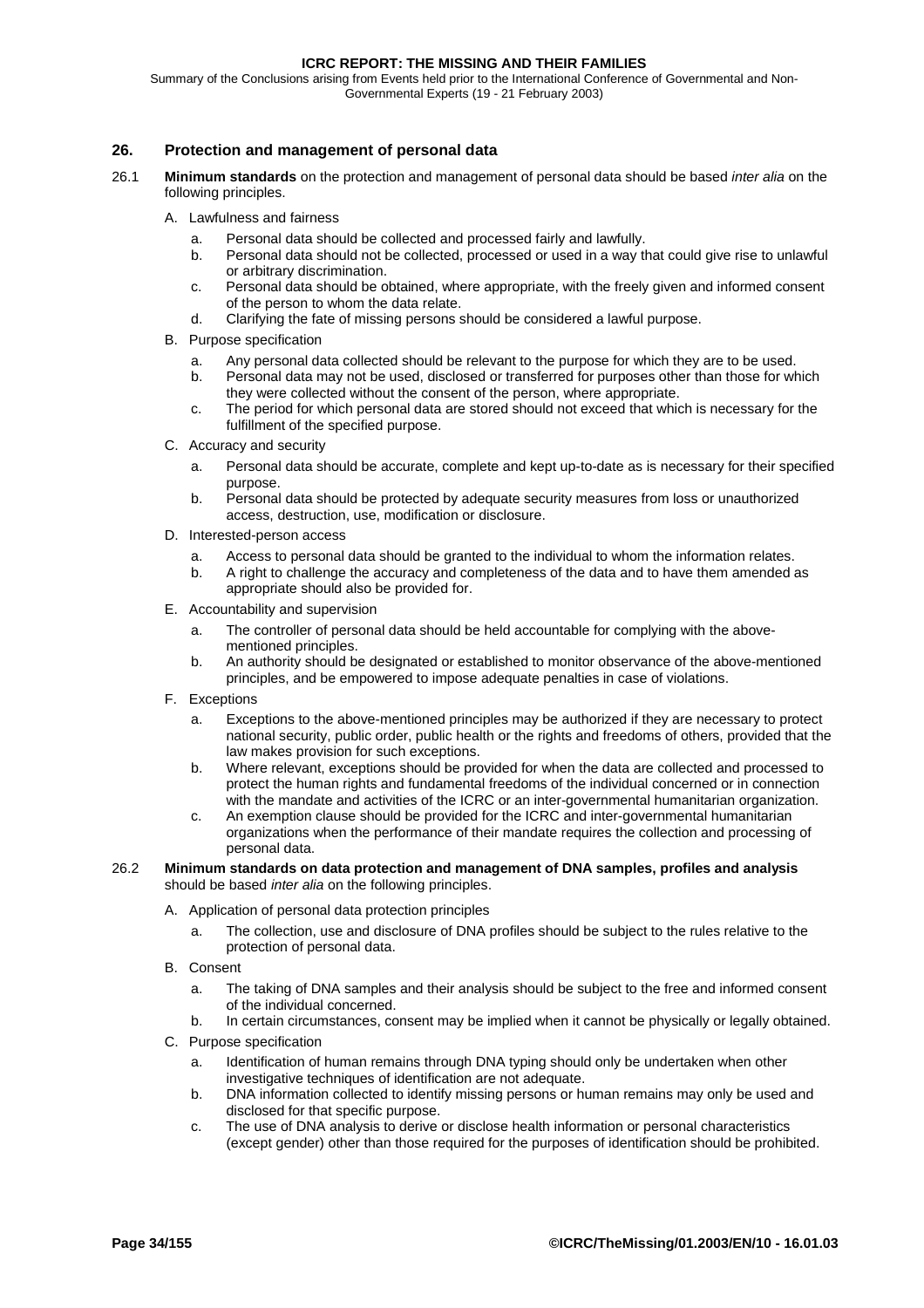Summary of the Conclusions arising from Events held prior to the International Conference of Governmental and Non-Governmental Experts (19-21 February 2003)

- d. DNA samples and analyses may not be used, disclosed or transferred for purposes other than those for which they were collected without the consent of the person concerned.
- e. DNA samples and profiles should be destroyed / deleted when the missing persons have been identified, unless they are required for related purposes.
- D. Integrity and security
	- a. Forensic procedures should be carried out by an appropriately qualified person.
	- DNA samples, profiles and records should be adequately protected from unauthorized access and use, and DNA information separated from other personal data.
	- c. DNA analyses should only be performed by certified or accredited laboratories.
- E. International transfer
	- a. In the context of international cooperation, DNA profiles or samples should only be disclosed, transferred or compared for the purposes of identification, and only with the consent of the persons concerned if it can be physically or legally obtained.
	- b. DNA samples should not be transferred except where the analysis is to be performed abroad.
- F. Exceptions
	- a. Exceptions to the above-mentioned principles may be authorized if they are necessary to protect national security, public order, public health or the rights and freedoms of others, provided that the law makes provision for such exceptions.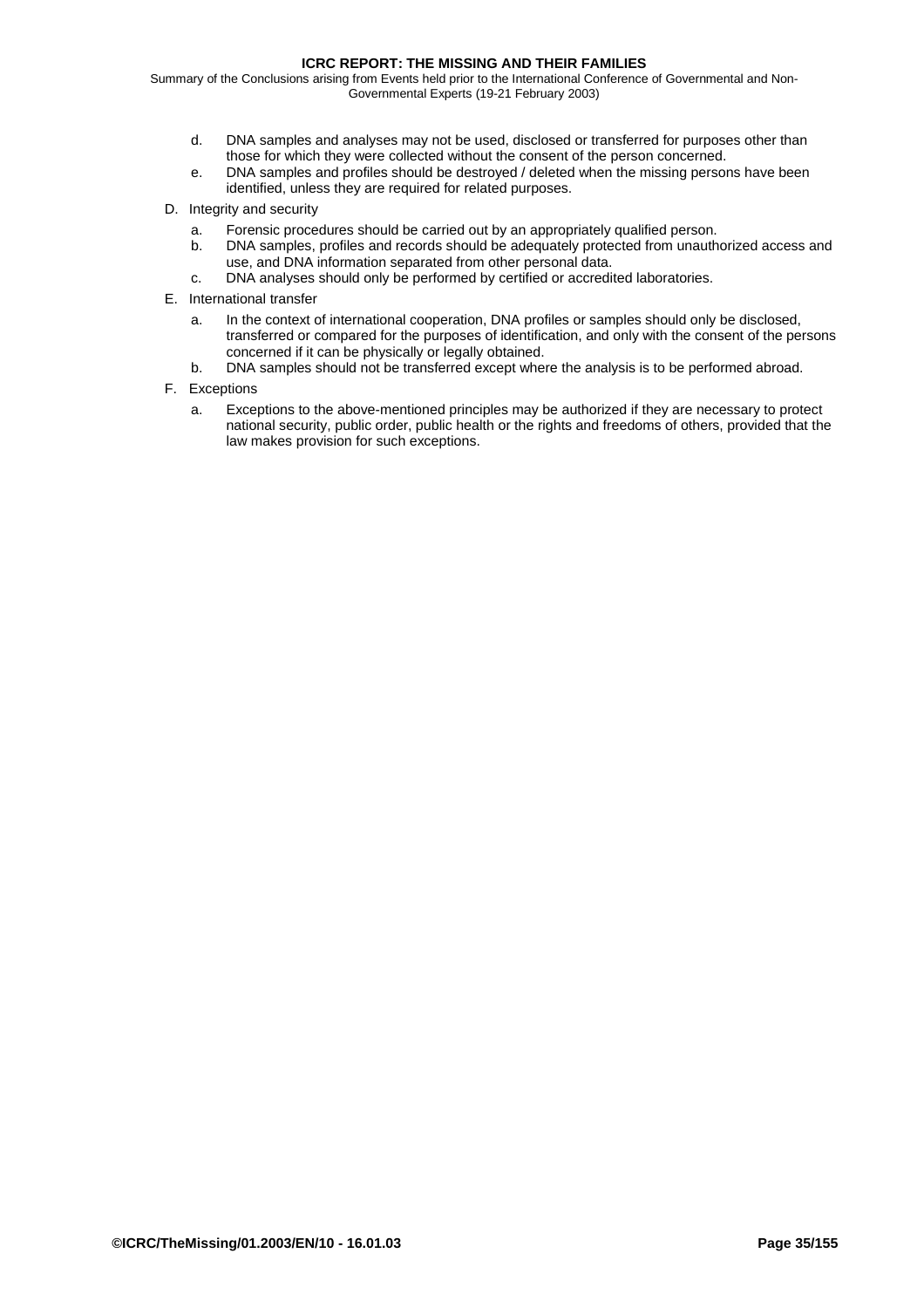<span id="page-35-0"></span>Summary of the Conclusions arising from Events held prior to the International Conference of Governmental and Non-Governmental Experts (19 - 21 February 2003)

# **V. Recommendations for the development of domestic law**

# **27. Foreword**

27.1 **The following recommendations must be read with chapters III and IV**. They include domestic measures that *must* be taken to implement obligations under international law, as they appear in chapter III, and domestic measures that *should* be taken to implement the recommendations with regard to the development of international law, as they appear in chapter IV.

## **28. Knowing the fate of relatives**

- 28.1 All necessary legislative, regulatory and practical measures must be taken to implement obligations arising from international humanitarian law, including obligations relative to the clarification of the fate of missing persons.
- 28.2 In armed conflict and internal violence, domestic law and regulations should recognize the individual right of family members to know the fate of missing relatives, including their whereabouts or, if dead, the circumstances and cause of their deaths. Implementing measures should include, in particular:
	- A. the duty of the competent national authorities regularly to inform family members about the process and results of the investigation concerning the whereabouts or fate of a missing relative;
	- B. remedies in case the right of family members to receive regular and adequate information on the whereabouts or fate of missing relatives, or on the process and results of investigation, is violated, said remedies to include the review of decisions denying access to information and the award of adequate compensation;
	- C. penal or administrative sanctions for unlawfully withholding available information or refusing to make reasonable efforts to obtain and provide information on the fact of death and/or on the cause and the reasons / circumstances of death when such information is requested by a relative of a missing person.
- 28.3 Standing operating procedures, directives and instructions should include measures to implement the right of families of members of armed forces or armed groups to know the fate of their relatives.
- 28.4 Domestic law and regulations must ensure that, in international armed conflicts, protected persons are allowed to inform their families of their capture / arrest, address and state of health. Capture / internment cards must be issued by the authorities for that purpose.
- 28.5 In non-international armed conflicts and situations of internal violence, domestic law and regulations should ensure that persons deprived of their liberty for reasons related to the conflict or the situation have the right to inform their families of, at least, their capture / arrest, address and state of health. Adequate means of communication should be provided for that purpose. The right to inform relatives of one's capture / arrest, address and state of health should not be interpreted as restricting the right to correspond with the members of one's family.
- 28.6 Domestic law should recognize that no individual should be punished for maintaining private or personal contact with relatives, or for inquiring about the fate or whereabouts of a relative, whatever the nature of the act, including criminal acts and acts against State security, that relative may have or is suspected of having committed.
- 28.7 The systematic and deliberate denial of the right to know the fate of one's relative should be punished as a criminal offence under domestic law. Penalties should be defined that are appropriate to the gravity of the offence.
- 28.8 The systematic and deliberate denial of the right to inform relatives of one's capture / arrest, address and state of health should be punished as a criminal offence under domestic law. Penalties should be defined that are appropriate to the gravity of the offence.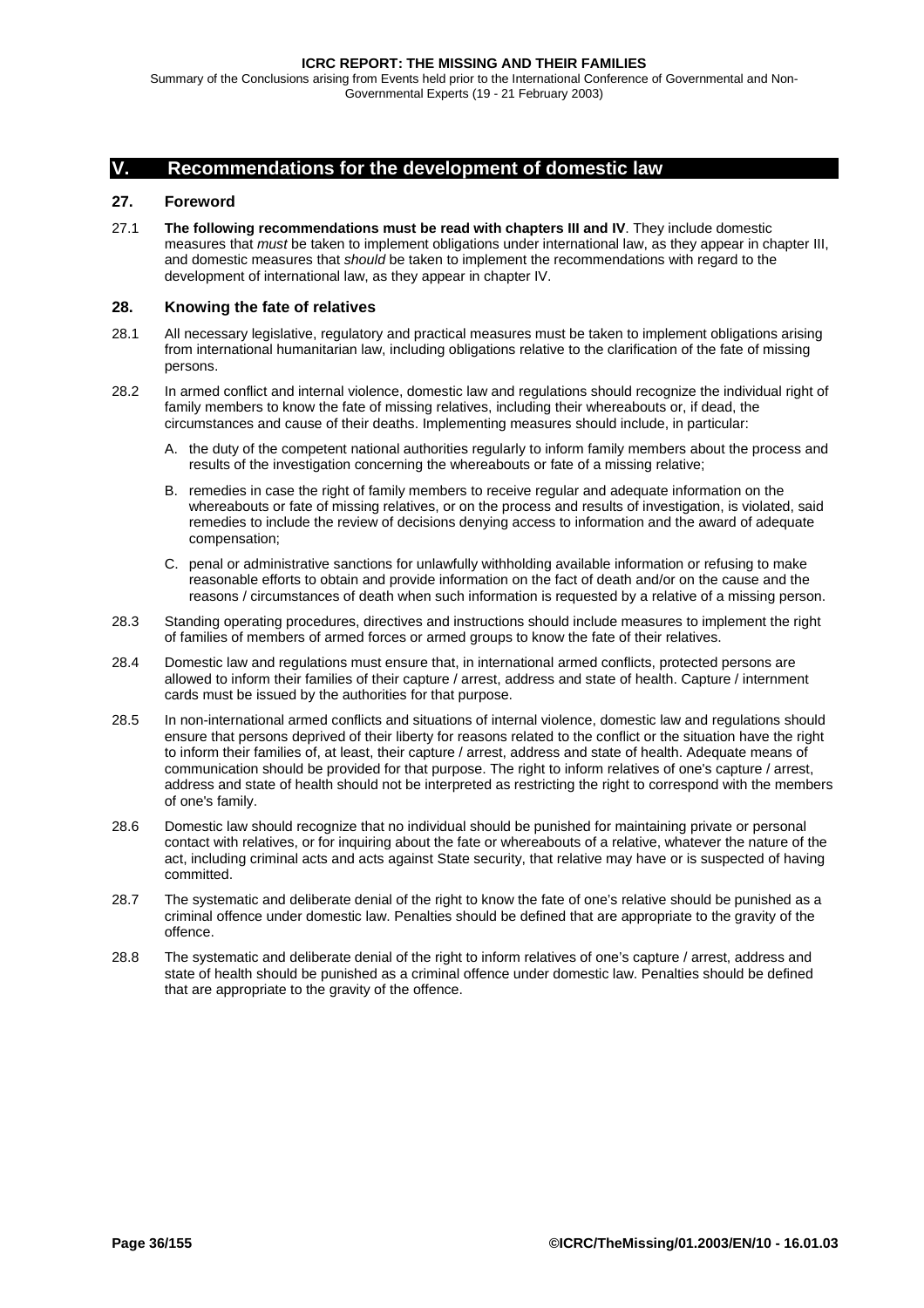<span id="page-36-0"></span>Summary of the Conclusions arising from Events held prior to the International Conference of Governmental and Non-Governmental Experts (19-21 February 2003)

# **29. General protection**

#### 29.1 **The duty to respect and ensure respect for international humanitarian law and to give effect to protected human rights**

- A. All necessary legislative, regulatory and practical measures must be taken to implement the obligations arising from international humanitarian law and aimed at preventing persons from becoming unaccounted for and accounting for persons reported missing as a result of an armed conflict.
- B. All legislative or other measures must be taken to give effect to internationally protected human rights, without distinction of any kind, in order to prevent persons from becoming unaccounted for and to account for persons reported missing. Those rights include:
	- a. the right not to be arbitrarily deprived of one's life;
	- b. the right not to be arbitrarily deprived of one's liberty;
	- c. the right to a fair trial affording all judicial guarantees;
	- d. the right to respect for one's family life;
	- e. the prohibition of torture and other cruel, inhuman or degrading treatment;
	- f. the prohibition of enforced disappearances;
	- g. the rights of persons deprived of their liberty.

### 29.2 **The duty to establish a responsible command**

- A. Orders and instructions must be given to ensure compliance with international humanitarian law, and their execution supervised. In particular, regulations, orders and instructions must be issued to:
	- a. prevent the killing and ill-treatment of persons not participating or no longer participating in hostilities, including persons *hors de combat*;
	- b. regulate capture / arrest for reasons related to an armed conflict and ensure that those captured / arrested are treated humanely.
- B. It must be ensured that military commanders prevent and where necessary suppress and report to the competent authorities breaches of international humanitarian law committed by members of the armed forces / armed groups under their command and other persons under their control. To that end:
	- a. a strict chain of command must be maintained to ensure that subordinates obey the rules;
	- b. the necessary orders / procedures should be issued;
	- c. effective supervision should be exercised.
- C. In situations of internal violence, the State authorities should ensure that commanders and/or superiors prevent and where necessary suppress and report to the competent authorities breaches of the applicable rules of conduct and engagement committed by arms carriers under their command or authority.

## 29.3 **The duty to suppress violations of international humanitarian law and to establish an internal disciplinary system**

- A. Domestic law must provide effective penal sanctions for persons committing, or ordering to be committed, grave breaches of international humanitarian law. The relevant authorities must search for such persons and bring them to justice.
- B. Domestic law and regulations must ensure that the armed forces, including the armed members of resistance movements, are organized and subject to an appropriate internal disciplinary system allowing for enforcement of the rules of international humanitarian law and international human rights law.
- C. Domestic law and regulations must include all necessary measures for the suppression of all acts contrary to international humanitarian law, whether committed by members of the armed forces / armed groups, public officials or civilians.
- D. Domestic law and regulations should include all necessary measures for the prevention and punishment of enforced disappearances.
- E. Domestic law should ensure that all persons, whatever their quality or rank, are held accountable for offences that they committed or ordered to be committed.
- F. Domestic law and regulations must recognize that combatants have a duty not to carry out manifestly unlawful orders. They should recognize such a duty for arm carriers in situations of internal violence.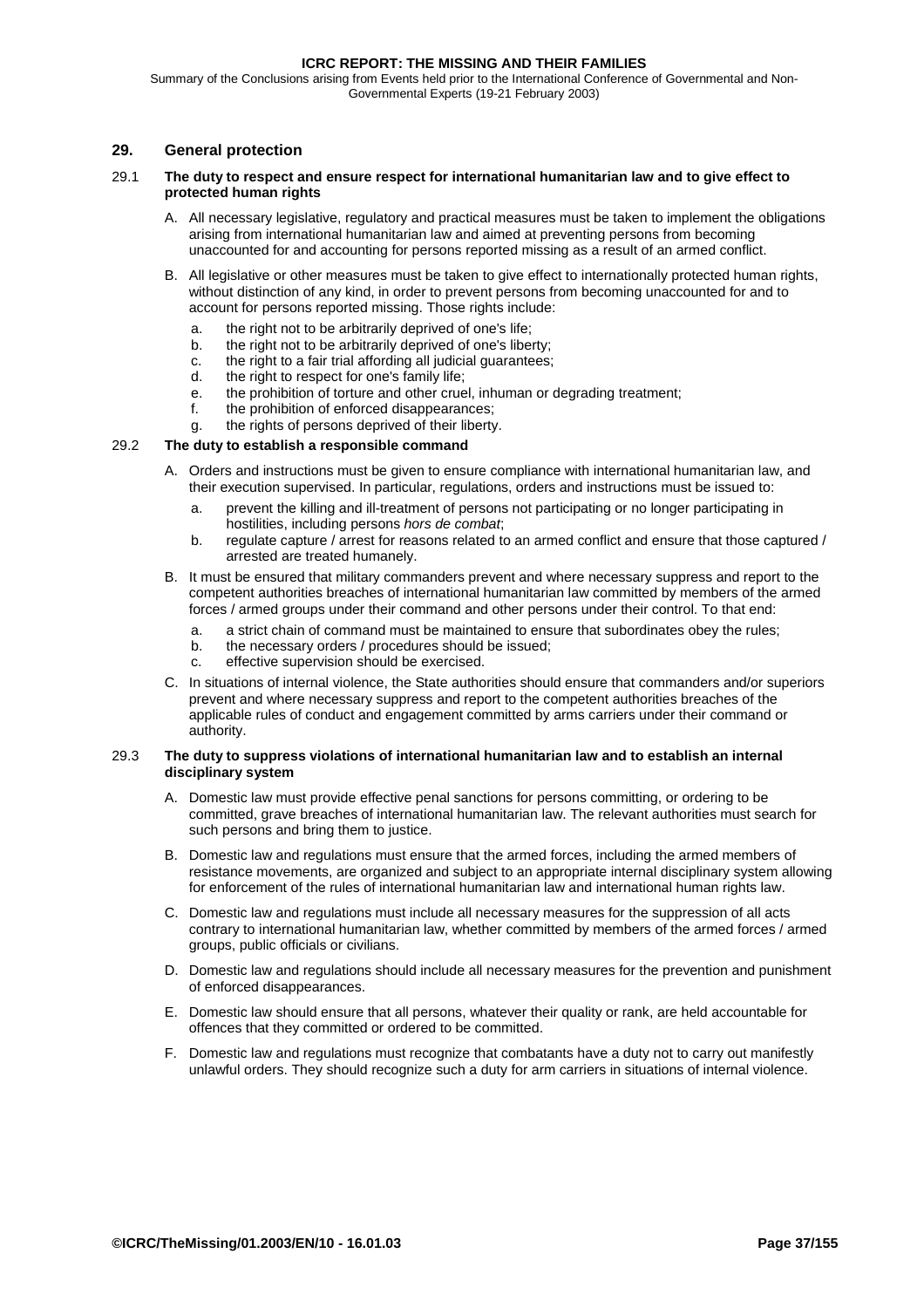<span id="page-37-0"></span>Summary of the Conclusions arising from Events held prior to the International Conference of Governmental and Non-Governmental Experts (19 - 21 February 2003)

## 29.4 **The duty to spread knowledge of international humanitarian law and international human rights law**

- A. Each party to a conflict must ensure that the forces under its command know their obligations under international humanitarian law, in particular that:
	- a. committing or ordering the commission of an act that constitutes a violation of international humanitarian law may entail domestic and international criminal responsibility;
	- b. members of the armed forces have the right and duty not to carry out a manifestly unlawful order;
	- c. orders from a superior officer may not be invoked as a defence.
- B. Domestic law and regulations must ensure that commanders are required to undertake to make their subordinates aware of their obligations under the law.
- C. The civilian population, including civil servants, should receive the necessary education in international humanitarian law.
- D. Members of the armed forces and the civilian population should receive the necessary education in international human rights law.

# **30. Use of force by law enforcement officials**

- A. To ensure that law enforcement officials play their role properly, domestic law and regulations should uphold the following principles:
	- a. law enforcement officials, including military or State security officers exercising police powers, should use force only when strictly necessary and to the extent required for the performance of their duty;
	- b. intentional lethal use of firearms may only be made when strictly unavoidable in order to protect human life;
	- c. whenever the lawful use of force and firearms is unavoidable:
		- I. assistance and medical aid should be rendered to any injured or affected persons at the earliest possible moment;
		- II. relatives of or other persons having close relationships with the injured or affected person should be notified at the earliest possible moment.
- B. The rules and regulations on the use of firearms by law enforcement officials should include guidelines:
	- a. ensuring that firearms are used only in appropriate circumstances and in a manner likely to decrease the risk of unnecessary harm;
	- b. regulating the control, storage and issuing of firearms, including procedures for ensuring that law enforcement officials are accountable for the firearms and ammunition issued to them;
	- c. providing for a system of reporting whenever law enforcement officials use firearms in the performance of their duty.

# **31. Protection of persons deprived of their liberty**

- 31.1 Arrest, detention or imprisonment must be carried out only in strict accordance with the provisions of the law and by competent officials or persons authorized for that purpose; those persons should be identifiable and, wherever possible, should identify themselves. To that end, regulations, orders and instructions should be issued to govern arrest and detention procedures.
	- A. Domestic law and regulations must ensure that, in international armed conflicts, protected persons deprived of their liberty are allowed to inform their families of their capture / arrest, address and state of health.
	- B. Domestic law and regulations should ensure that persons deprived of their liberty for reasons related to non-international armed conflict or internal violence have the right to inform their families - or any other person of their choice - of, as a minimum, their capture / arrest, address and state of health. In addition:
		- a. accurate information about the arrest and the place of detention or internment, including any transfers and release, should be made available without delay to relatives and defence counsels;
		- b. the death or serious illness of persons deprived of their liberty, whether interned or detained, should be notified without delay to the spouse, a near relative or any other person previously designated by the person interned or detained.
	- C. Domestic law and regulations, including orders and instructions, must ensure that any persons deprived of their liberty for reasons related to non-international armed conflict or internal violence are informed promptly of the reasons why. In addition, they should ensure the effective protection, *inter alia*, of the right:
		- a. to the assistance of a defence counsel of their choice;
		- b. to request and receive a medical examination and health care.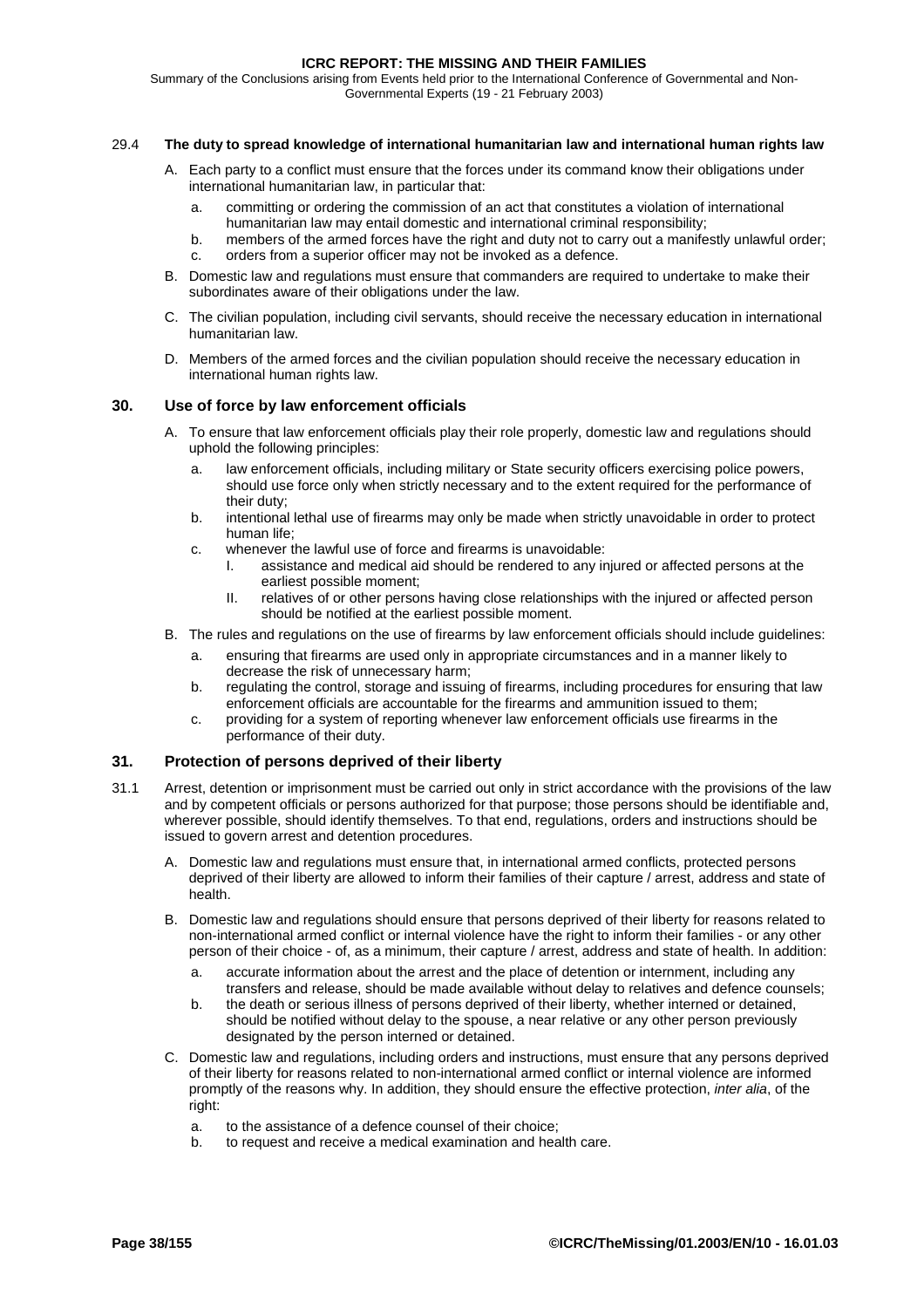Summary of the Conclusions arising from Events held prior to the International Conference of Governmental and Non-Governmental Experts (19-21 February 2003)

- D. Domestic law and regulations should ensure that:
	- a. persons deprived of their liberty, whether interned or detained, are held in officially recognized places of internment or detention;
	- b. persons deprived of their liberty, whether interned or detained, are not kept in secret locations, or prevented from informing their relatives or other close relations of their arrest and place of detention or internment;
	- c. official registers of all persons, whether interned or detained, are maintained and kept up-to-date in every place of internment or detention (including police stations and military bases) and made available to relatives, judges, attorneys, any other person having a legitimate interest, and other authorities;
	- d. in case of arrest, detention or internment, the information to be registered includes:
		- I. the name and identity of each person interned or detained, and the reasons for the arrest, detention or internment;
		- II. the name and identity of the officials who made the arrest;
		- III. the date and time the person was arrested and taken to a place of internment or detention;
		- IV. the date and time of the person's appearance before a judicial authority;
		- V. the date, time and circumstances of the person's release or transfer to another place of internment or detention;
	- e. the transfer or release of persons deprived of their liberty is notified to the spouse, a close relative or any other person designated by them.
- E. Domestic law and regulations must ensure that persons deprived of their liberty for reasons related to armed conflict or internal violence are treated in conformity with applicable international standards. In particular:
	- a. with regard to children, women and members of the same family:
		- I. in international armed conflicts, interned members of the same family must be lodged together in the same place of internment;
		- II. in international and non-international armed conflicts, women deprived of their liberty must be separated from interned or detained men, unless they are members of the same family; the same treatment should be applied in situations of internal violence;
		- III. in all circumstances, children deprived of their liberty must be separated from interned or detained adults, unless they are members of the same family;
	- b. with regard to visits and correspondence:
		- I. the right of persons deprived of their liberty to correspond with family members must be respected;
		- II. persons deprived of their liberty must be allowed to receive visitors; in particular, relatives, lawyers and doctors should have regular access to them;
	- c. with regard to visits of inspection:
		- I. in international armed conflicts, access to all protected persons deprived of their liberty for reasons related to the conflict must be granted to the ICRC immediately after their capture or arrest;
		- II. in all circumstances, regular, independent, unannounced and unrestricted visits of inspection by the ICRC, or another independent national or international organization, should be allowed.
- F. In non-international armed conflicts and situations of internal violence, domestic law must ensure that any form of detention is subject to the effective control, including in respect of its lawfulness, of a judicial authority whose status and tenure should afford the strongest possible guarantees of competence, impartiality and independence.
- G. Domestic law and regulations must ensure that persons deprived of their liberty for reasons related to armed conflict or internal violence and subject to judicial / criminal proceedings are afforded the rights of a fair and regular trial and that fundamental judicial guarantees are observed.

### 31.2 **Release of persons deprived of their liberty**

- A. The necessary measures, including orders and instructions, should be adopted to ensure that persons deprived of their liberty are released in a manner allowing for reliable verification of their release and guaranteeing their security.
- B. The release of persons deprived of their liberty should be notified by the relevant authorities to the spouse, a close relative or any other person designated by them.
- C. The adequate measures, including orders and instructions, should be adopted to ensure that, on their release, prisoners of war are not repatriated against their will.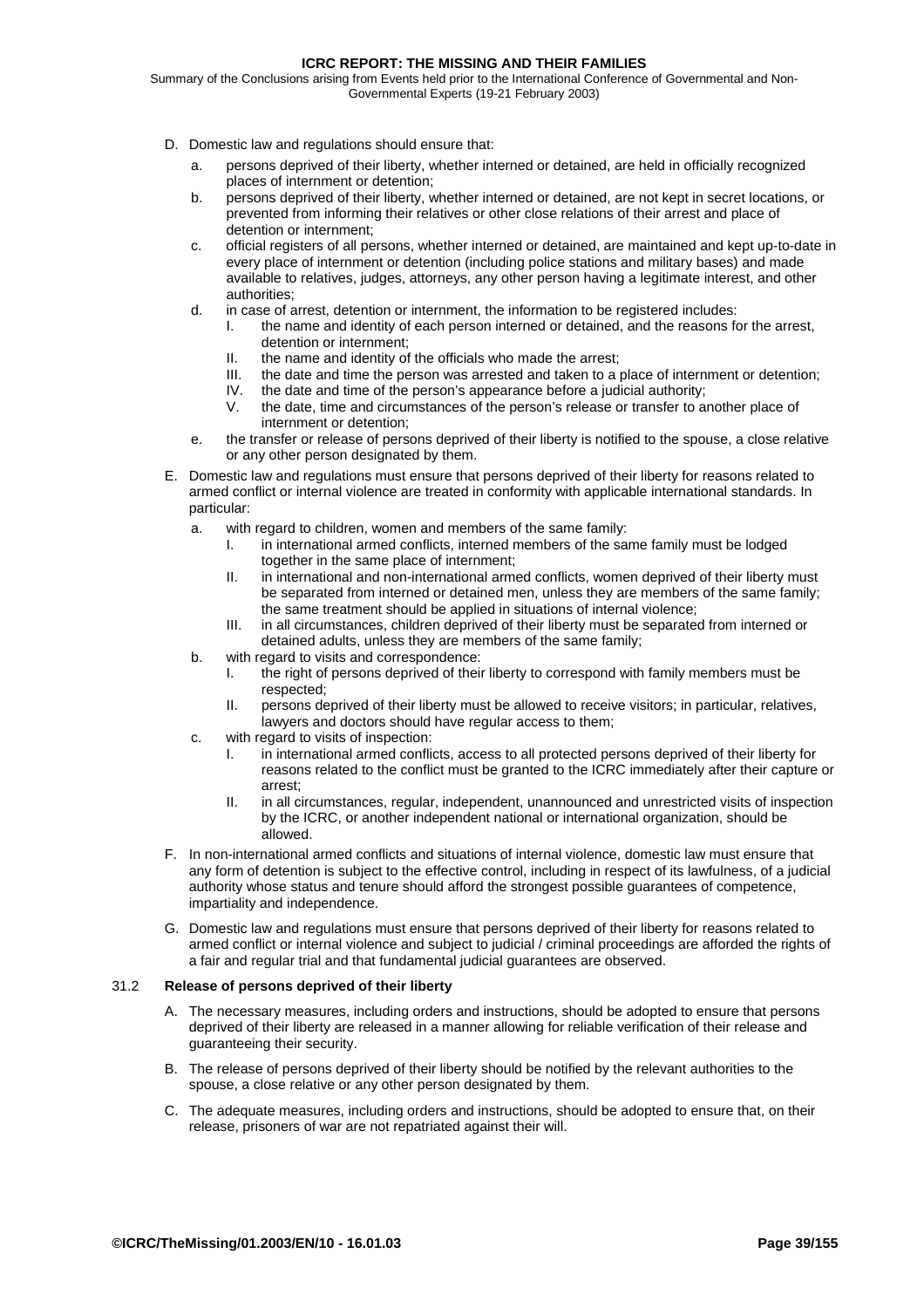<span id="page-39-0"></span>Summary of the Conclusions arising from Events held prior to the International Conference of Governmental and Non-Governmental Experts (19 - 21 February 2003)

# 31.3 **Amnesty**

- A. In non-international armed conflicts, at the end of the hostilities the authorities in power are encouraged to grant an amnesty to persons who participated in the conflict for acts of hostility that are lawful under international humanitarian law. The amnesty should be granted by a legislative act.
- B. Such amnesty must not cover persons who committed crimes under international law, including war crimes, genocide and crimes against humanity.
- C. The granting of an amnesty should not preclude the initiation of civil proceedings or have a legal effect on the victims' right to reparations.
- D. An amnesty for acts other than crimes under international law or acts of hostility that are lawful under international humanitarian law should be granted only to individuals and under certain conditions; for example, it should be made conditional on a special hearing, on full disclosure of wrongdoing, or on the provision of information on missing persons.
- E. Amnesty procedures must involve all guarantees of due process.
- F. Amnesty procedures should provide an opportunity for identifiable victims to question and challenge the decision.

# **32. Communication between family members**

### 32.1 **The right to exchange news**

- A. Persons affected by armed conflict or internal violence (other than persons deprived of their liberty for reasons related to armed conflict or internal violence)
	- a. Domestic law and regulations must ensure that persons affected by armed conflict or internal violence, including displaced persons and persons living in occupied / controlled territory, have the right to correspond with their families wherever the families may be.
	- b. The right to correspond with family members should be extended to other persons with whom there is a close relationship.
	- c. The right to correspond should be extended to any means of communication available.
- B. Persons deprived of their liberty
	- a. Domestic law and regulations must ensure that:
		- I. in international and non-international armed conflicts, persons deprived of their liberty for reasons related to the conflict have the right to send and receive letters and cards;
		- II. in situations of internal violence, persons deprived of their liberty for reasons related to the situation have the right not to be subjected to arbitrary or unlawful interference with their correspondence.
	- b. The right to receive letters and cards should be extended to any other means of communication available.
	- c. Censorship of correspondence, if permitted, must be done as quickly as possible.
- C. Penal sanctions
	- a. The systematic and deliberate denial of the right to exchange news with relatives or other persons with whom there is a close relationship should be punished as a criminal offence under domestic law.
	- b. Penalties should be defined that are appropriate to the gravity of the offence.

### 32.2 **Exemptions from communication charges**

- A. Exemption from charges for communications intended for or dispatched to persons deprived of their liberty
	- a. Domestic law and regulations must provide that correspondence intended for prisoners of war or civilian internees or dispatched by them is exempt from all postal charges.
	- b. The exemption should be extended to any other means of communication available.
	- c. In non-international armed conflicts and situations of internal violence, communications should be exempt from all charges, or at least charged at a preferential rate.
- B. Exemption from charges for the ICRC
	- a. Domestic law and regulations must provide that correspondence concerning prisoners of war and civilian internees, dispatched or received by them via the ICRC or an Information Bureau, is exempt from all postal charges.
	- b. The exemption should be extended to any other means of communication available.
	- c. In non-international armed conflicts and situations of internal violence, communications sent via the ICRC should be exempt from all charges, or at least charged at a preferential rate.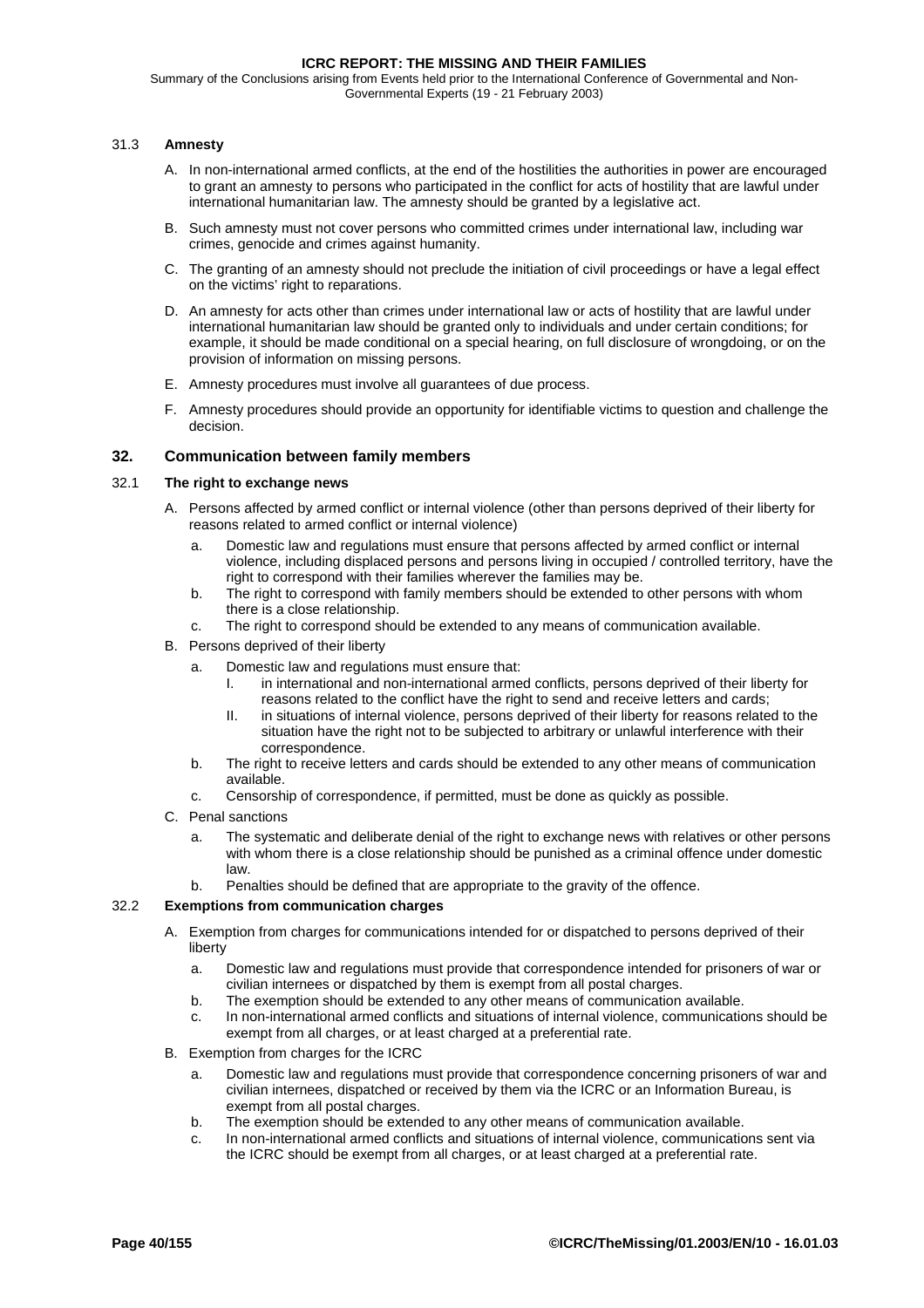<span id="page-40-0"></span>Summary of the Conclusions arising from Events held prior to the International Conference of Governmental and Non-Governmental Experts (19-21 February 2003)

### 32.3 **Contacts between members of armed or security forces and their relatives**

- A. Domestic military law or regulations should provide for the possibility of armed or security forces to maintain contact with their relatives.
- B. Standing operating procedures should be issued on the system used to exchange news between members of armed forces and their relatives to ensure that:
	- a. contact between members of the armed or security forces and their relatives are allowed and made possible at least once a month under any circumstances;
	- b. the communications are free of charge, or at least no more costly than internal communications.

# **33. Treatment of the dead and graves and identification of human remains**

### 33.1 **Treatment of the dead**

- A. The remains of those who have been killed in action and of other dead persons must be disposed of in compliance with the rules of international law applicable in armed conflict or internal violence*.*
- B. The competent authorities must take all necessary measures of a legislative, regulatory or practical nature to implement their obligations under international law, in particular with regard to the search, collection, identification, transportation, disposal or burial, and repatriation of the persons deceased in relation to armed conflict or internal violence.
- C. For the benefit of members of the armed forces, including those involved in peace-keeping or peaceenforcement operations, of armed groups, and of civilian auxiliary services or other organisms involved in the collection and management of the dead, Standing operating procedures, directives or instructions should be issued on:
	- a. the search, collection, and identification of the dead without distinction;
	- b. the exhumation, collection, transportation, temporary storage or burial, and repatriation of human remains and corpses;
	- c. training and information on means of identification and the treatment of the dead.
- D. In all circumstances, applicable procedures, directives and instructions should respect *inter alia* the following principles:
	- a. the dead must be treated with respect and dignity;
	- b. the dead must be identified, whenever possible, before their remains are disposed of.
- E. With regard to the burial of the dead, in international and non-international armed conflicts, procedures, directives and instructions must provide *inter alia* that:
	- a. burial should be in individual graves, unless unavoidable circumstances require the use of collective graves;
	- b. all graves must be marked.
- F. In times of armed conflict or internal violence, provision should be made for the return of remains and personal effects to the other party or to the families on request.

#### 33.2 **Identification of human remains and investigation into the cause of death**

- A. Domestic law and regulations should ensure that the identity of human remains and the cause of death are established with due diligence by a competent official. In particular they should designate the public official or person competent:
	- a. to perform *post mortem* examinations;
	- b. to make the final determination as to identity and cause of death.
- B. The authority, or authorities, competent to issue and deliver death certificates must be designated. In addition, provision should be made:
	- a. for circumstances where a medical practitioner or other person competent to issue a death certificate is not readily available within a reasonable time;
	- b. for the delivery and issuing of death certificates on the basis of information obtained from official sources or reliable witness accounts provided by the ICRC (attestation of knowledge of death).
- C. In situations of internal violence, domestic law and regulations must provide for an effective official investigation into the circumstances of death when any person is killed or appear to have been killed as a result of the use of force by agents of the State.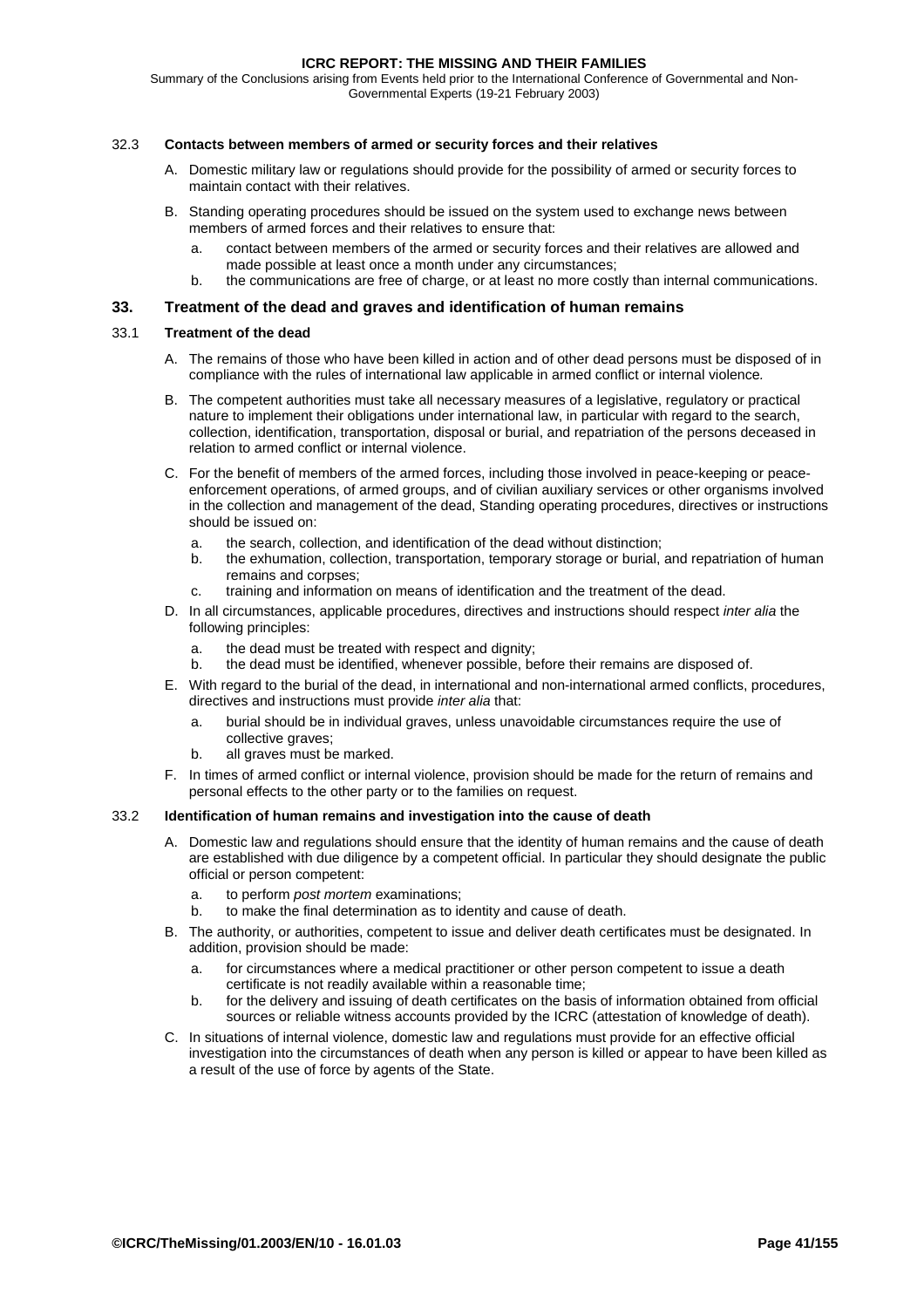<span id="page-41-0"></span>Summary of the Conclusions arising from Events held prior to the International Conference of Governmental and Non-Governmental Experts (19 - 21 February 2003)

# 33.3 **Exhumations and** *post mortem* **examinations**

- A. Domestic law should ensure that exhumations are performed only with the proper authorizations, and according to the conditions specified in law. Regulations on health and environmental standards should be issued.
- B. The procedures of exhumation and *post mortem* examination should respect the following principles.
	- a. At all times, the dignity, honour, reputation and privacy of the deceased must be respected.
	- b. The known religious beliefs and opinions of the deceased and his or her relatives should be taken into consideration.
	- c. Families should be kept informed of the decisions in relation to exhumations and *post mortem* examinations, and of the results of any such examination.
	- d. When carrying out exhumations and when the circumstances permit, consideration should be given to the presence of the families or of family representatives.
	- e. After *post mortem* examination, the remains should be released to the family at the earliest time possible.
- C. Domestic law and regulations should ensure that the processes of identifying human remains for the families' sake and of investigating the cause of death for the purpose of judicial proceedings are of equal importance, in particular with regard to the exhumation of mass graves. Hence:
	- a. information should be collected for the purpose of identification whenever exhumations are performed;
	- b. regulations and procedures should be in conformity with the principles governing the protection of personal data and genetic information.
- D. Ethical rules of conduct on the use of means of identification, in particular for investigations carried out in an international context, should be promoted and/or adopted by the competent authorities.

# 33.4 **Information to facilitate the identification of human remains**

- A. In international and non-international armed conflicts, the competent authorities must adopt adequate procedures for providing information on identity, location and cause of death to the appropriate authorities or to the families. The procedures should provide for:
	- a. the centralization of information on deceased persons, in particular when the corpses or human remains cannot be returned to the families immediately;
	- b. the establishment of the following lists, to be transmitted to the other party to the conflict through its Information Bureau, the ICRC or otherwise, whenever necessary:
		- I. persons deceased under their authority or control, whether identified or not;
		- II. the location of human remains and graves;
		- III. death certificates issued;
	- c. the official confirmation of deaths known from other reliable sources, in particular information provided by the ICRC.
- B. Individual notifications should be made to the other party to the conflict, to the families or to the ICRC, when appropriate.
- C. In situations of internal violence, the necessary measures should be taken so that appropriate mechanisms are put in place to ensure that all relevant information on persons affected by the situation of internal violence is collected and centralized, and the families are informed.
- D. In international armed conflicts, the authorities must provide for the establishment and operation of an official Grave Registration Service to see to the dead, including burials, and to record the particulars of graves and those there interred. A similar procedure should be established in non-international armed conflicts.

### 33.5 **Penal sanctions**

- A. The crimes under international law of despoliation and desecration of the dead should be punished as a criminal offence under domestic law. Intentionally mutilating the dead before their repatriation as part of a widespread and systematic policy should be considered an aggravated form of the crime.
- B. Intentionally obstructing, interfering with, or impeding the process of identification of human remains for the purpose of preventing said identification should be punished as a criminal offence under domestic law.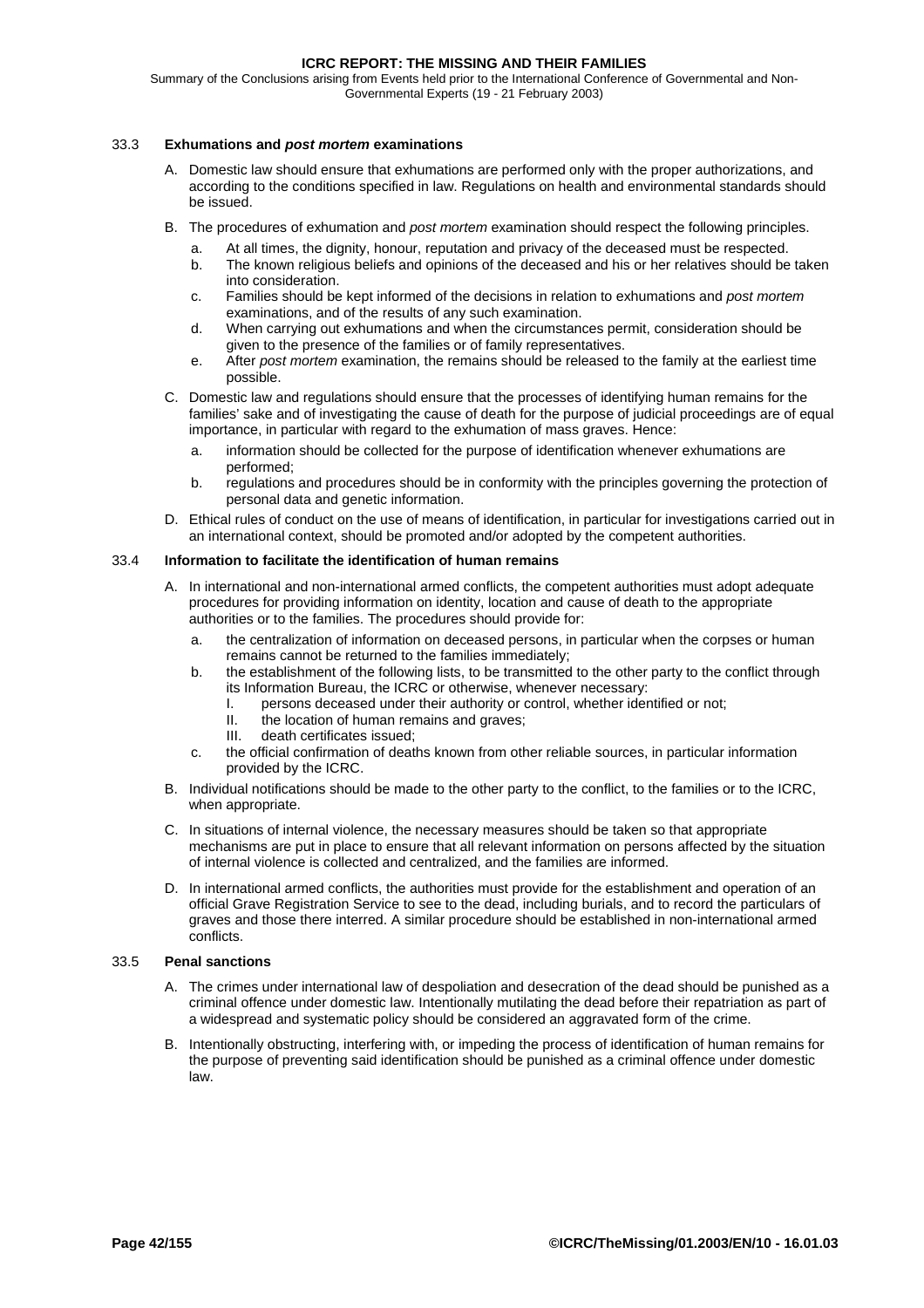<span id="page-42-0"></span>Summary of the Conclusions arising from Events held prior to the International Conference of Governmental and Non-Governmental Experts (19-21 February 2003)

# **34. Identification and the collecting and forwarding of information**

#### 34.1 **Identification of members of the armed and security forces**

- A. Domestic military law or regulations must ensure that members of the armed forces liable to become prisoners of war are provided with an identity card.
- B. The compulsory use of means of identification should be extended to all members of the armed and security forces involved in international or non-international armed conflicts, in situations of internal violence, or in peace-keeping or peace-enforcement operations. At a minimum, identity discs should be used.
- C. Standing operating procedures should be issued on:
	- a. the identification system for members of armed forces;
	- b. the proper use of identity discs.

#### 34.2 **Identification of other persons to prevent them from becoming unaccounted for**

- A. All necessary legislative and regulatory measures should be taken to ensure that births and deaths are duly registered.
- B. In times of armed conflict and internal violence, all necessary legislative and regulatory measures should be taken to ensure that a personal identity document or any other means of identification is available to any person on request. Children should have either their own personal ID or be registered on their parents' ID. The issuing and use of the ID, or the information appearing on it, should not be likely to give rise to arbitrary or unlawful discrimination.
- C. In times of armed conflict and internal violence, all necessary measures should be taken to ensure that all persons at risk, such as unaccompanied children, elderly and disabled persons, displaced persons, refugees, asylum-seekers, etc., are registered individually, as quickly as possible, in order to make specific arrangements for their protection and assistance. Such registration should be carried out in compliance with the rules governing the protection of personal data.

# 34.3 **Rules of criminal procedure**

- A. The rules of criminal procedure and investigation should provide that:
	- a. all information collected during exhumations that might help identify the victims of armed conflict or internal violence is forwarded to the authorities responsible for identifying the victims;
	- b. all information / evidence gathered on deceased persons during judicial proceedings or investigations is forwarded directly to the family or to the ICRC, the latter acting either as an intermediary or to ensure that the information is properly stored pending transmission to the families.
- B. Sentencing rules may establish mitigating circumstances for convicted persons who provide relevant information on the fate of missing persons and on the location of human remains.

#### 34.4 **Information Bureaux**

- A. Every State must take all the measures required to establish an Information Bureau when a conflict breaks out and in all cases of occupation:
	- a. to centralize, without adverse distinction, all information on the wounded, sick, shipwrecked, dead, protected persons deprived of their liberty, children whose identity is in doubt and persons who have been reported missing and to provide this information to the appropriate authorities, through the intermediary of the Protecting Powers and of the ICRC Central Tracing Agency;
	- b. to be responsible for replying to all enquiries concerning protected persons and for making any enquiries needed to obtain any information requested that is not in its possession;
	- c. to act as an intermediary for the free transport of matter, including correspondence, sent to and by protected persons.
- B. An Information Bureau with analogous responsibilities should be set up in a non-international armed conflict whenever appropriate. Its mandate could include:
	- a. informing family members of the whereabouts or fate of their relatives;
	- b. taking all necessary measures to enquire about the whereabouts or fate of a missing person when requested, in the event it is not in possession of the relevant information, and searching for additional information.
- C. In international and non-international armed conflicts, Information Bureaux should also centralize information on persons belonging to the party responsible for the Information Bureau.
- D. The structure and the working procedures of the Information Bureau to be set up, the role to be played by the National Red Cross / Red Crescent Society, and the coordination mechanisms for the collection and transmission of information should be defined in peacetime.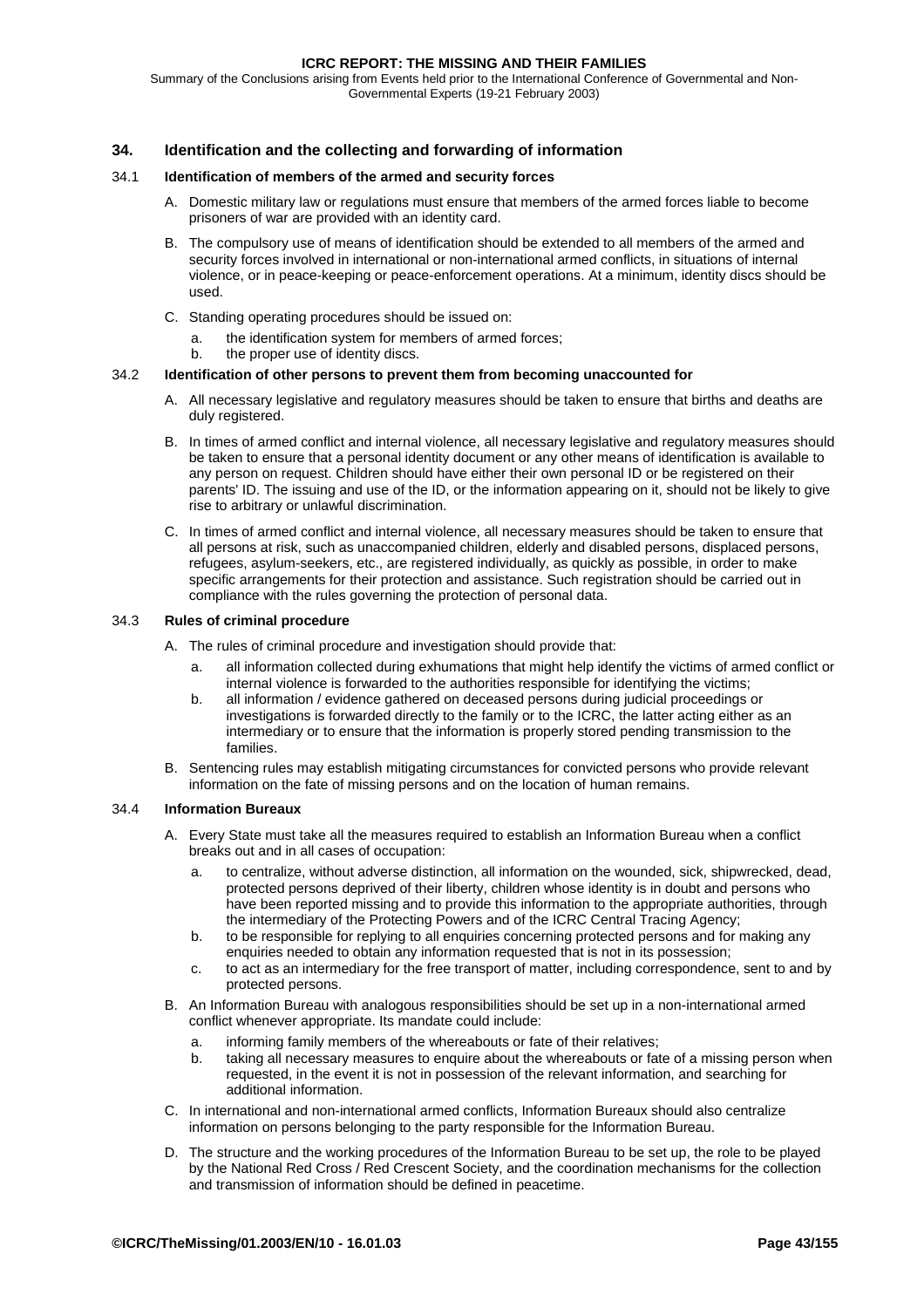<span id="page-43-0"></span>Summary of the Conclusions arising from Events held prior to the International Conference of Governmental and Non-Governmental Experts (19 - 21 February 2003)

- E. Procedures, directives or instructions must be issued to ensure that, in international armed conflicts, all persons belonging to the adverse party who are detained or interned and all known deaths resulting from the hostilities are registered, and that the information is transmitted to the appropriate authorities. These procedures, directives or instructions must provide that:
	- a. the information recorded be of a nature to make it possible to identify the persons exactly and to advise the next-of-kin quickly;
	- b. information the transmission of which might be detrimental to the person concerned or to his or her relatives is forwarded to the ICRC Central Tracing Agency only.
- F. Similar procedures, directives or instructions should be issued to ensure that, in non-international armed conflicts, all persons belonging to the adverse party who are detained or interned and all known deaths resulting from the hostilities are registered, and that the information not detrimental to the concerned persons or to his / her relatives is transmitted to the families or to the appropriate authorities.
- G. Domestic law and regulations must provide that the Information Bureaux and the ICRC Central Tracing Agency enjoy free postage for all mail. The exemption from charges should be extended to any other means of communication available, or at least the charges greatly reduced.

# **35. The legal situation of missing persons and of their relatives**

- 35.1 **The legal situation of persons reported missing** as a result of armed conflict or internal violence
	- A. Persons presumed to be alive
		- a. Missing persons should be presumed to be alive until their fate has been ascertained or their death legally declared.
		- b. A person should not be declared dead before sufficient evidence has been gathered.
		- c. It might be desirable to provide for an interim period of absence before a death certificate is issued.
		- d. Provision must be made for the consequences of the return of missing persons who have been legally declared dead.
	- B. Persons declared absent
		- a. A declaration of absence should be issued if it has been established that a person has been missing for a determined period of time. The minimum period of absence before a declaration of absence is issued should not be less than one year, but provision may be made for a shorter period with regard to particular events or circumstances.
		- b. A declaration of absence should be issued at the request of relatives or the competent authority. If someone other than the relatives requests a declaration of absence, the relatives should be allowed to oppose such declaration.
		- c. A declaration of absence should be issued by a competent judicial, administrative or military authority.
		- d. Account must be taken of the particular difficulty of gathering and furnishing the necessary evidence / documentation in times of armed conflict or internal violence, and in post-conflict situations. Provision should be made for the presentation of substitute or alternate evidence / documentation. It may be appropriate for attestations of absence established by military units, reliable local institutions or the ICRC to be given probative value (e.g. ICRC attestations based on tracing requests).
	- C. Persons declared dead
		- a. A declaration of death should be issued at the request of any interested person or the competent authority. If someone other than the relatives requests a declaration of death, the relatives should be allowed to oppose such declaration.
		- b. A declaration of death should not be issued before all available measures or actions to ascertain the fate of the missing person have been taken, including public notifications that a declaration of death is to be issued.
		- c. A declaration of death should be issued after a reasonable period of absence has elapsed, said period to be shorter than the period generally applicable in time of peace and not more than 2 years, or if, in the circumstances, it can be reasonably believed that the missing person has died.
		- d. A declaration of death should be issued by a judicial authority.
		- e. As in point B.d above, in certain circumstances, the presentation of substitute or alternate evidence / documentation should be allowed.
		- f. The courts in the missing person's place of residence or the courts in the family's current place of residence should be competent to hear a request for a declaration of death.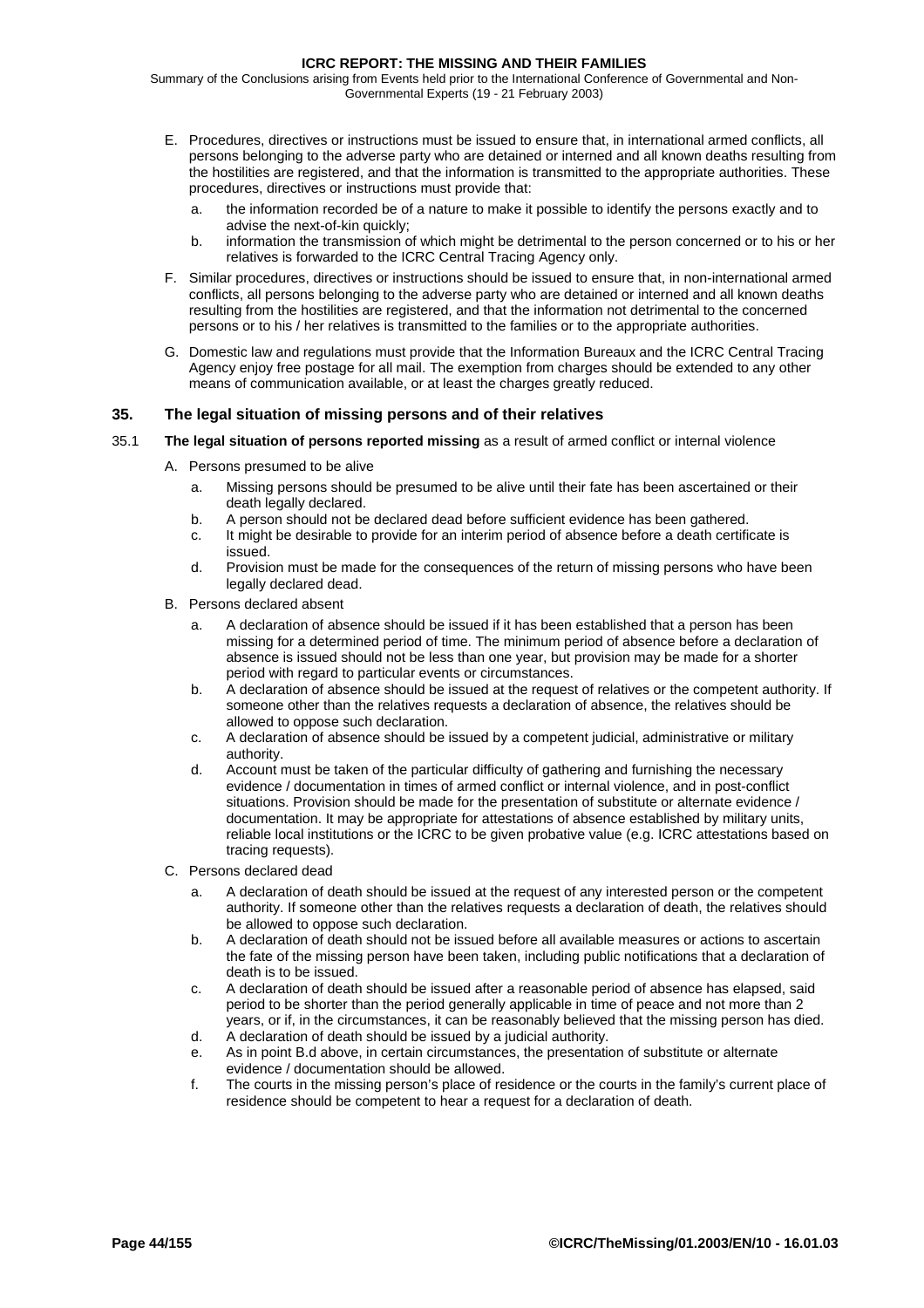Summary of the Conclusions arising from Events held prior to the International Conference of Governmental and Non-Governmental Experts (19-21 February 2003)

# 35.2 **Consequences of a declaration of absence or a declaration of death**

- A. Civil status of the spouse and children
	- a. The civil status of the spouse and children should not be modified before the death of the missing person has been legally recognized.
	- b. The dissolution of the marriage should be pronounced at the request of the surviving spouse. Cultural and religious traditions should be taken into account with regard to matrimonial matters.
	- c. The interests of the child should be paramount. It is recommended that:
		- I. measures be taken for the provisional custody of the child immediately after the parents have been reported missing;
		- II. whenever possible, the surviving parent should have custody of the child after the other parent has been declared absent or dead; if both parents are reported missing, the child should be placed in the custody of another family member;
		- III. there should be no adoption against the express wishes of the child or its concerned relatives or legal guardians;
		- IV. the rules governing adoption must be consistent with the 1989 Convention on the Rights of the Child.
- B. Property
	- a. The rights and interests of missing persons must be protected at all times until their fate has been ascertained or their death recognized.
	- b. In order to protect the interests of missing persons and meet the material needs of their dependents:
		- I. in the period immediately following a disappearance, the dependents should be entitled to request that an allowance be drawn from the assets of the missing person in order to meet their immediate needs, especially when there is no public assistance available; a representative, preferably a member of the family, should be appointed to see to the immediate interests of the missing person;
		- II. a declaration of absence should enable the heirs to take provisional possession of the missing person's estate; in the absence of a designated representative, one should be appointed (preferably a family member) to manage the property and exercise the missing person's rights until his/her fate has been determined; the representative should act under the control of a judicial or other competent public authority, and judicial authorization should be required for important decisions affecting the missing person's property;
		- III. a judicial declaration of death should have the same civil effects as a death certificate. However, provision should be made in the event a missing person's return with regard to compensation / reparation, restitution, assistance and social care.

### 35.3 **Public assistance and reparation**

- A. Entitlements as victims
	- a. The dependents of missing persons who have been declared absent in relation to armed conflict or internal violence should be entitled to the same social or financial benefits provided for other victims. A declaration of absence, as described above, or an attestation issued by a public authority or by the ICRC, should be sufficient for such entitlement.
	- b. There should be no adverse discrimination between the dependents of servicepersons and civilians.
- B. Financial assistance
	- a. If needed, financial assistance should be provided to all dependents.
	- b. If needed, financial assistance should also be provided to persons returning after a prolonged period of absence.
- C. Social benefits
	- a. Basic social services should be offered to the dependents of missing persons. They may include: I. an allowance for basic material needs;
		- II. housing benefits and employment opportunities;
		- III. health care;
		- IV. an education allowance for the children;
		- V. legal assistance.
	- b. If needed, assistance should also be provided for the rehabilitation or reintegration into society of persons returning after a prolonged period of absence.
- D. Reparations
	- a. Persons missing as a result of a violation of international law and their relatives have a right to be granted reparation.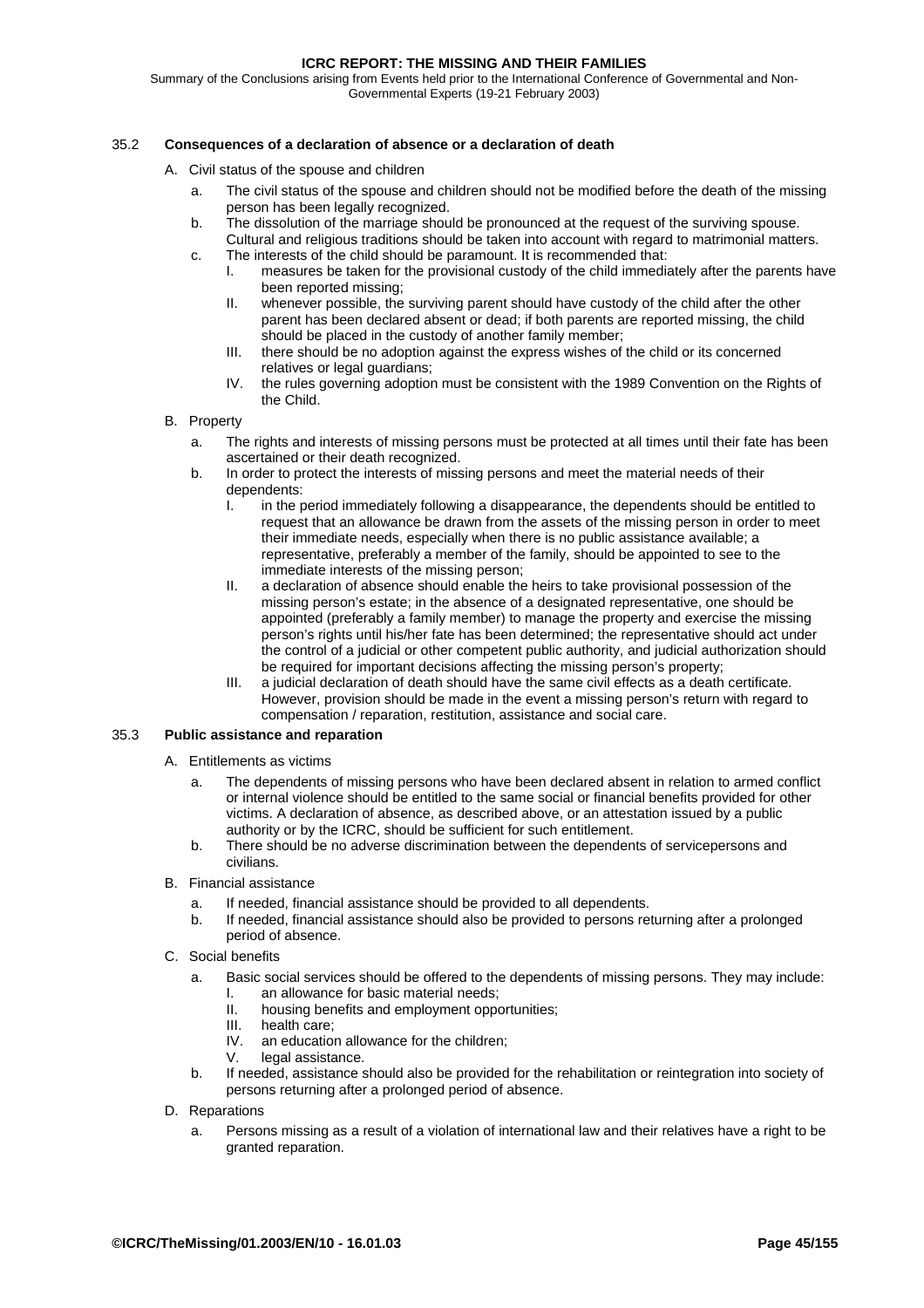<span id="page-45-0"></span>Summary of the Conclusions arising from Events held prior to the International Conference of Governmental and Non-Governmental Experts (19 - 21 February 2003)

# **36. Protection and management of personal data**

- 36.1 **Protection of personal data:** the principles described below should be incorporated into domestic law.
	- A. Personal data should be collected and processed fairly and lawfully.
		- a. The method of collection should not be deceptive, fraudulent or contrary to the law. This implies that consent with respect to the collection of the data should not be obtained through deception.
		- b. This principle should not prevent the collection from a third party of data that may have been gathered improperly or unlawfully, when the purpose of the data collection is considered to be overriding.
		- c. It may be appropriate to make it mandatory to register certain databases containing personal data with a public authority.
	- B. The collection and use of personal data should be subject to the consent of the individual to whom the data relate.
		- a. Consent should be freely given and informed. In particular, the purpose of the collection and the destination of the data, including their transfer to a third party, should be disclosed.
		- b. In certain circumstances, the consent of the individual may be presumed or implied, in particular when the individual to whom the data relate cannot be reached and the collection of data is considered to be clearly in his/her best interest in the circumstances.
		- c. The data may not be used, disclosed or transferred for purposes other than those for which they were collected without the consent of the person concerned, except if required by a substantial public interest or for the protection of the vital interests of the person concerned or of others.
	- C. The collection and processing of personal data should be limited to that which is necessary for the purpose identified at the time of collection, or beforehand.
	- D. Personal data should be collected, processed and stored with appropriate safeguards.
		- a. Sensitive data should only be collected and processed with safeguards commensurate with their sensitivity.
		- b. Personal data should be protected by physical and technical security measures to prevent loss and unauthorized access or disclosure.
		- c. The data controller should be accountable for compliance with the rules governing the protection of personal data.
		- d. A supervising authority should be established to monitor respect for data protection rules and to prescribe appropriate remedies in the event of a breach.
	- E. The personal data collected should be accurate, complete and updated as is necessary for the purpose for which they were used.
	- F. Personal data may not be used, disclosed or transferred for purposes other than those for which they were collected without the consent of the person concerned, except if required by a substantial public interest or for the protection of the vital interests of the person concerned or of others.
		- a. When the consent of the person cannot be practically or legally obtained, personal data may be transferred or disclosed without explicit consent where:
			- I. disclosure would serve a substantial and overriding public interest;
			- II. disclosure is required to prevent or lessen a serious or immediate threat to the health or safety of the individual concerned, or of other persons;
			- III. disclosure would clearly benefit the individual concerned.
		- b. When the consent of the person cannot be practically or legally obtained, public disclosure of personal data should be considered only if it manifestly serves to protect or to ensure the vital interests of the person concerned or of another person.
		- c. Personal data may only be transferred to third parties that respect the international standards applicable to the protection of personal data.
	- G. Personal data should be destroyed as soon as the purpose of their collection has been fulfilled, or when they are no longer needed. They may, however, be retained for a given period (to be defined) if required for the benefit of the individual to whom they relate or if they are essential for the performance of the humanitarian tasks of the organization that collected the data.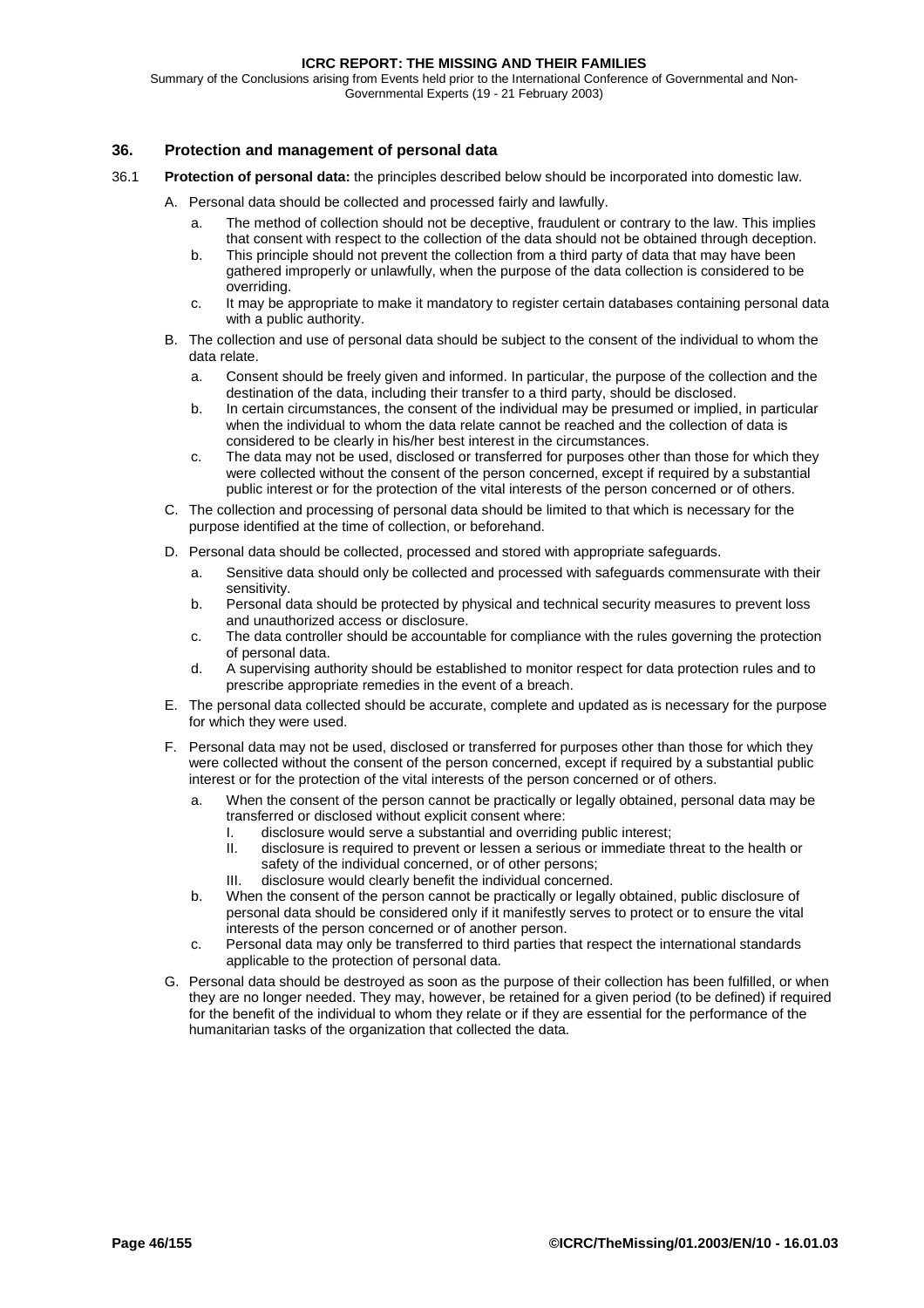Summary of the Conclusions arising from Events held prior to the International Conference of Governmental and Non-Governmental Experts (19-21 February 2003)

- H. Access to personal data should be granted to the individual to whom the information relates. A right to challenge the accuracy and completeness of the data and to have them amended as appropriate should also be provided for.
	- a. The following general principles should govern access to personal data by the individual concerned:
		- I. all persons have to be informed of the existence, use and disclosure of personal information relating to them;
		- II. on request, a person has a right of access to that information and the right to obtain a copy;
		- III. all persons have the right to challenge the accuracy and completeness of the personal information relating to them and to have it amended as appropriate, or at least to have a notation placed on their file indicating their desire to have the information corrected;
		- IV. remedies should be provided for in case those rights are denied.
	- b. The controller of the files should be allowed to deny access, in part or totally, where the information sought:
		- I. contains references to other individuals or sources of information received in confidence, including information protected by confidentiality agreements concluded for a humanitarian purpose;
		- II. could be expected to seriously threaten an important public interest (national security, public order, etc.);
		- III. could be expected to be seriously detrimental to the interests of other persons;
		- IV. could impede or jeopardize the purpose for which the information was collected, including humanitarian purposes.
- I. Where relevant, exceptions to the above-mentioned principles should be provided for when the purpose of the data collection and processing is the protection of the human rights and fundamental freedoms of the individual concerned or is connected to the mandate and activities of the ICRC or an intergovernmental humanitarian organization.
- J. In the context of the clarification of the fate of missing persons:
	- a. the collection and processing of personal data should be considered a lawful purpose;
	- b. the primary objectives of collecting data are:
		- I. to establish the identity, location, conditions and fate of:
			- i. living persons who are unaccounted for;
			- ii. deceased persons who are unaccounted for;
		- II. to give information to the families on the whereabouts, condition and fate of their lost relatives;
	- c. the personal data collected (for instance, *ante mortem* and *post mortem* data) on:
		- I. living persons who are unaccounted for might include:
			- i. administrative data (name, place of residence, etc.);
			- ii. qualitative data (professional details, activities, known whereabouts, etc.);
			- iii. physical and biological data (sex, age, description, etc.);
		- II. deceased persons who are unaccounted for (human remains) might include:
			- i. administrative data (name, place of residence, etc.);
			- ii. qualitative data (professional details, activities, known whereabouts, etc.);
			- iii. physical and biological data (sex, age, description, etc.), including DNA information;
		- III. families and relatives might include:
			- i. administrative data (name, place of residence, etc.);
			- ii. DNA information collected and used in conformity with applicable principles;
	- d. data collected for purposes other than to clarify the fate of missing persons may be disclosed or used only if:
		- I. their disclosure and use are not incompatible with the purpose for which the data were collected or obtained; or
		- II. the data were derived from publicly accessible sources (such as public registers, professional registers or published directories); or
		- III. their disclosure and use are in the vital interest of the individual to whom the data relate or of a close relative, and the individual is physically or legally incapable of consenting to the disclosure;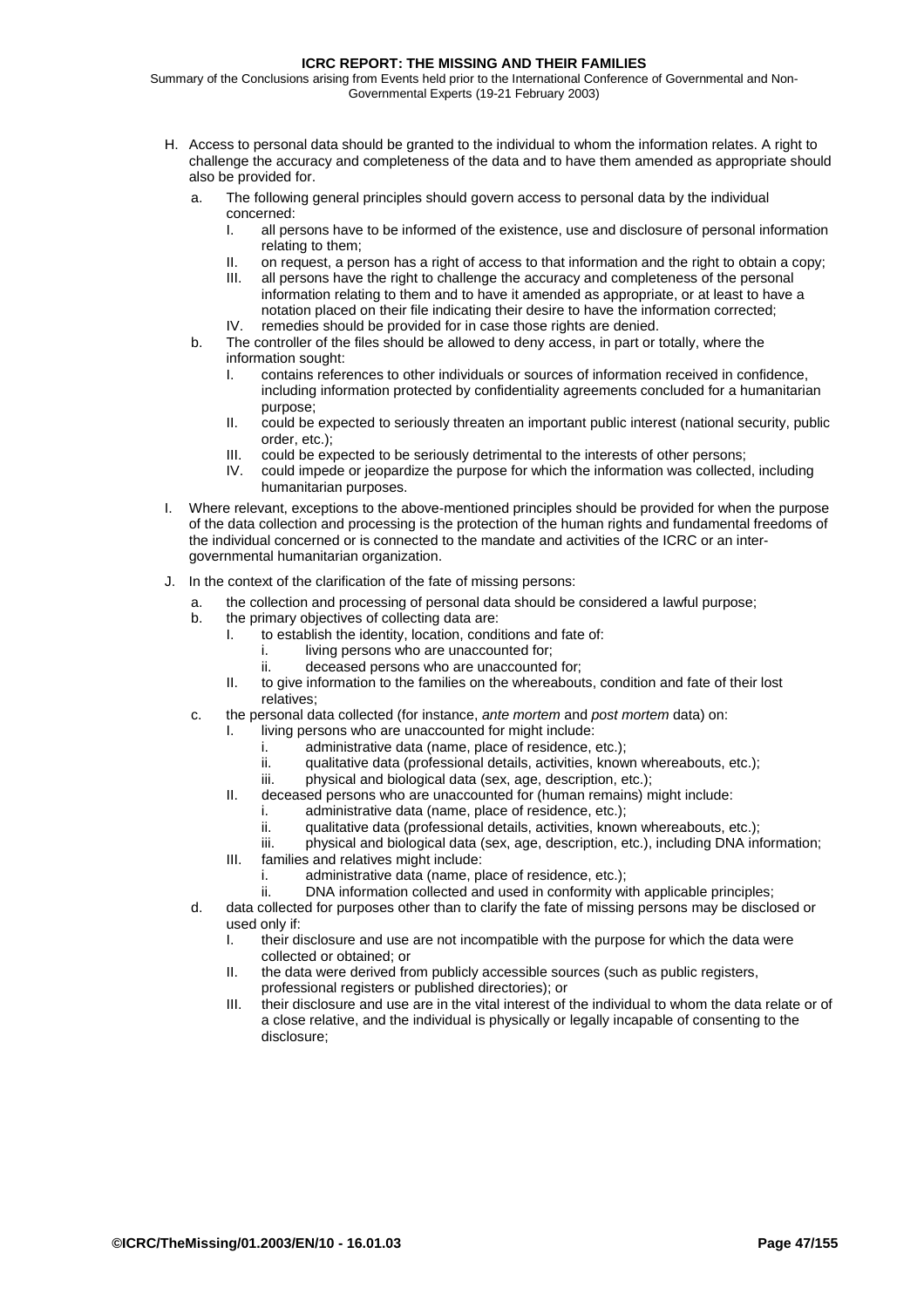Summary of the Conclusions arising from Events held prior to the International Conference of Governmental and Non-Governmental Experts (19 - 21 February 2003)

- e. once the data have been collected, their processing may include:
	- matching of information from different sources;
	- II. public disclosure of collected information, subject to the applicable rules;
	- III. *ante* and *post mortem* data analysis and matching;
	- IV. DNA analysis and matching;
	- V. providing information on the results of the process, subject to the applicable rules, possibly to:
		- i. living persons who are unaccounted for (when found);
		- ii. families and relatives;<br>iii. the public authorities:
		- the public authorities;
		- iv. private organizations.

# 36.2 **Protection of genetic information:** the following principles should be incorporated into domestic law.

- A. The collection, use and disclosure of DNA profiles should be subject to the rules relative to the protection of personal data, in particular the management, use, storage and transfer of DNA samples and profiles.
- B. Identification of human remains through DNA typing should only be undertaken when other investigative techniques of identification are not adequate. The application of this principle does not preclude the taking of samples in order to perform DNA analysis at a later stage, in the event that other investigative techniques prove fruitless.
- C. DNA information collected to identify missing persons or human remains may only be used or disclosed for that specific purpose. In particular, the use of DNA analyses to derive or disclose health information or personal characteristics (except gender) other than those required for the purposes of identification should be prohibited.
- D. DNA samples may only be collected and analysed with the informed consent of the individual, except where an overriding public interest dictates otherwise.
	- a. Consent should be freely given and informed.
	- b. Consent may be implied when it cannot be physically or legally obtained, in particular in circumstances where human remains are unidentified.
	- c. DNA samples and analyses may not be used, disclosed or transferred for purposes other than those for which they were collected without the consent of the person concerned, except if required by a substantial public interest or for the protection of the vital interests of the person concerned or of others.
- E. DNA samples and profiles should be destroyed / deleted when the missing persons have been identified, unless they are required for related purposes.
- F. Forensic procedures should be carried out by an appropriately qualified person. Domestic law and regulations should determine the categories of persons authorized to carry out forensic procedures.
- G. DNA samples, profiles and records should be adequately protected from unauthorized access and use.
	- a. Protection should include both physical and technical / electronic security measures.
	- b. The processing of DNA samples and profiles should be independent of the processing of *ante* and *post mortem* data.
	- c. A unique anonymous reference should be the only link between DNA samples and profiles, on the one hand, and *ante* or *post mortem* data on the other. The link should only be accessible to the controllers of *ante* and *post mortem* data.
- H. DNA analyses should only be performed by certified or accredited laboratories. A procedure for the regular supervision of accredited laboratories should be established. Certified laboratories should meet the following criteria:
	- a. high level of professional knowledge and skill, scientific integrity, and appropriate quality control procedures;
	- b. adequate security of the installations and of the substances under investigation;
	- c. adequate safeguards to ensure absolute confidentiality in respect of the identity of the person to whom the DNA analysis relates.
- I. DNA profiles or samples should only be disclosed, transferred or compared in the context of international cooperation for the purpose of identification, and only with the consent of the persons concerned.
	- a. The authorities who transfer data should specify the permissible uses and disclosures by the recipient and receive valid assurances from the recipient that the information will be used and disclosed accordingly, and that applicable standards on the protection of personal data will be respected.
	- b. DNA samples should not be transferred abroad except where the analysis is to be performed abroad.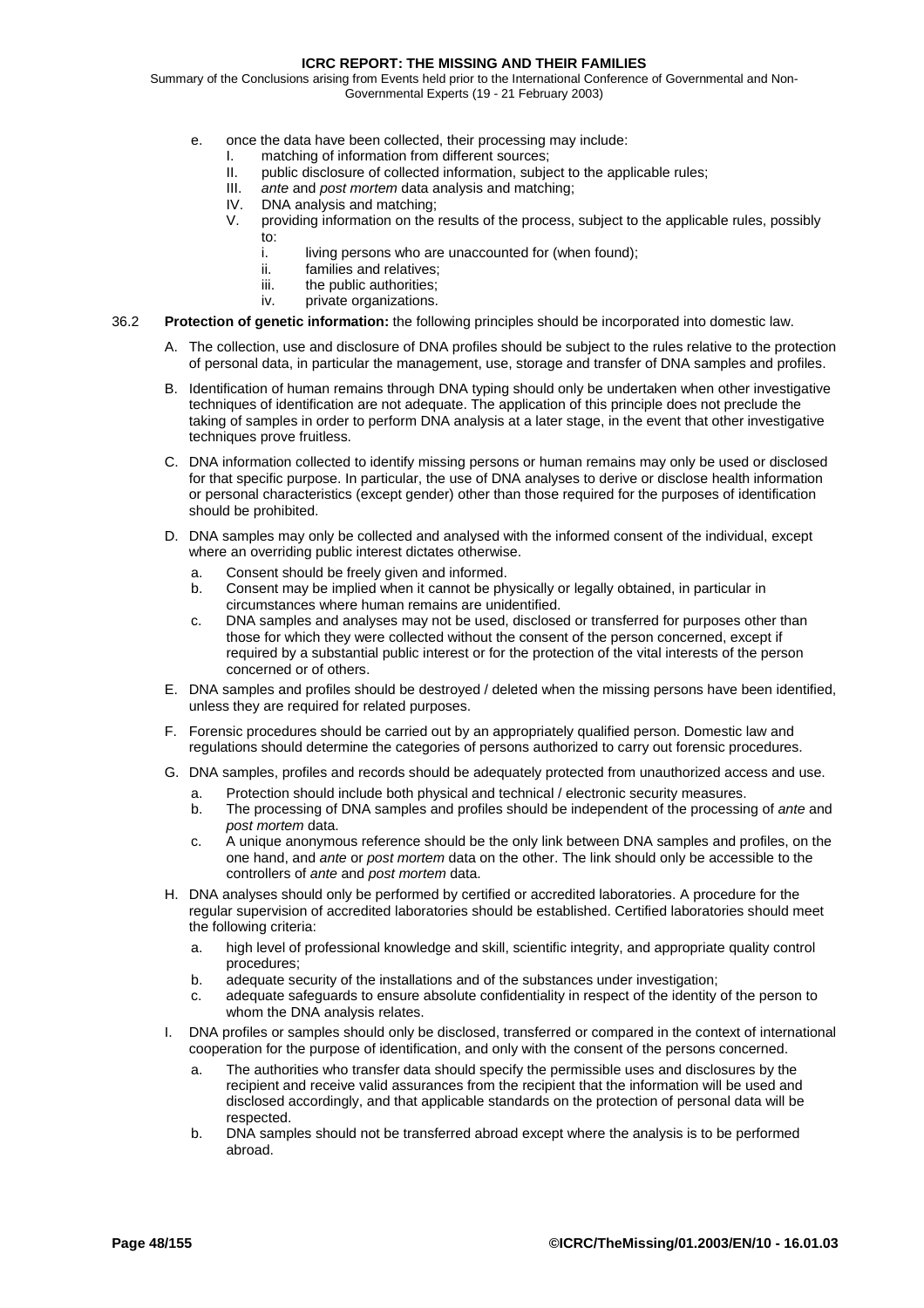<span id="page-48-0"></span>Summary of the Conclusions arising from Events held prior to the International Conference of Governmental and Non-Governmental Experts (19-21 February 2003)

# **VI. Operational best practices: general**

## **37. Respect for and implementation of international law are the first priorities**

- 37.1 Governments and international and local governmental and non-governmental humanitarian and human rights organizations must promote and ensure the ratification of or adhesion to international humanitarian law and human rights treaties, including the 1998 Rome Statute of the International Criminal Court.
- 37.2 It is essential to incorporate existing rules of international humanitarian and human rights law into domestic law to prevent people from becoming unaccounted for. In addition, governments must train all State agents and provide information to the population on its rights and obligations, and that includes teaching those rights in schools and universities.
- 37.3 Where appropriate, the incorporation of existing rules of international humanitarian law into domestic law should extend all relevant rules applicable in international armed conflicts to non-international armed conflicts.
- 37.4 Crimes under international law, including war crimes, genocide, crimes against humanity such as enforced disappearances, and torture, must be systematically prosecuted by national or international courts*.*

### **38. General best practices for preventing people from becoming unaccounted for and for ascertaining the fate of missing persons**

- 38.1 All action and activities must take into account the sensitivities of and be adapted to the cultural and social environment.
- 38.2 All those active in the field during armed conflict or internal violence (national, regional, international, governmental, non-governmental, public or private organizations or institutions, etc.) may encounter situations where people are at risk of disappearing and become unaccounted for. They include in particular:
	- A. State authorities (such as national, regional / provincial and local authorities, the Ministries of Justice, the Interior, Defence, Security and Health and Social Affairs, the Attorney General's Office, the Inspector General of Police, the competent judicial authorities and national human rights institutions);
	- B. armed groups and their leaders;
	- C. national players (for example, the National Red Cross / Red Crescent Society, non-governmental humanitarian and human rights organizations, other members of civil society, including traditional authorities, family and women's associations, religious institutions, trade unions, groups representing a diaspora and the press / media);
	- D. international players (such as foreign governments, the ICRC, the UN and its agencies, the International Organization for Migration, regional organizations, human rights organizations such as Amnesty International and Human Rights Watch, humanitarian organizations such as *Médecins du Monde* and the Save the Children Fund, international financial, professional, trade union or religious organizations and corporations, and multinational corporations).
- 38.3 The families of missing persons must be recognized as victims. Their right to information, accountability and acknowledgment must be upheld. Their most fundamental need is nevertheless for information on the fate of their relatives.
- 38.4 All family members have the right to know the fate of relatives missing because of armed conflict or internal violence, including their whereabouts or, if dead, the circumstances and cause of their deaths (see [18 a](#page-28-0)nd [28\)](#page-35-0).
- 38.5 The State authorities and armed groups always bear primary responsibility for preventing people from becoming unaccounted for and for ascertaining the fate of those who do. The community of States, international, regional and local governmental and non-governmental organizations and the ICRC provide support and act as facilitators.
- 38.6 The issue of missing persons, including the specific needs of their families, must be deliberated at donor meetings.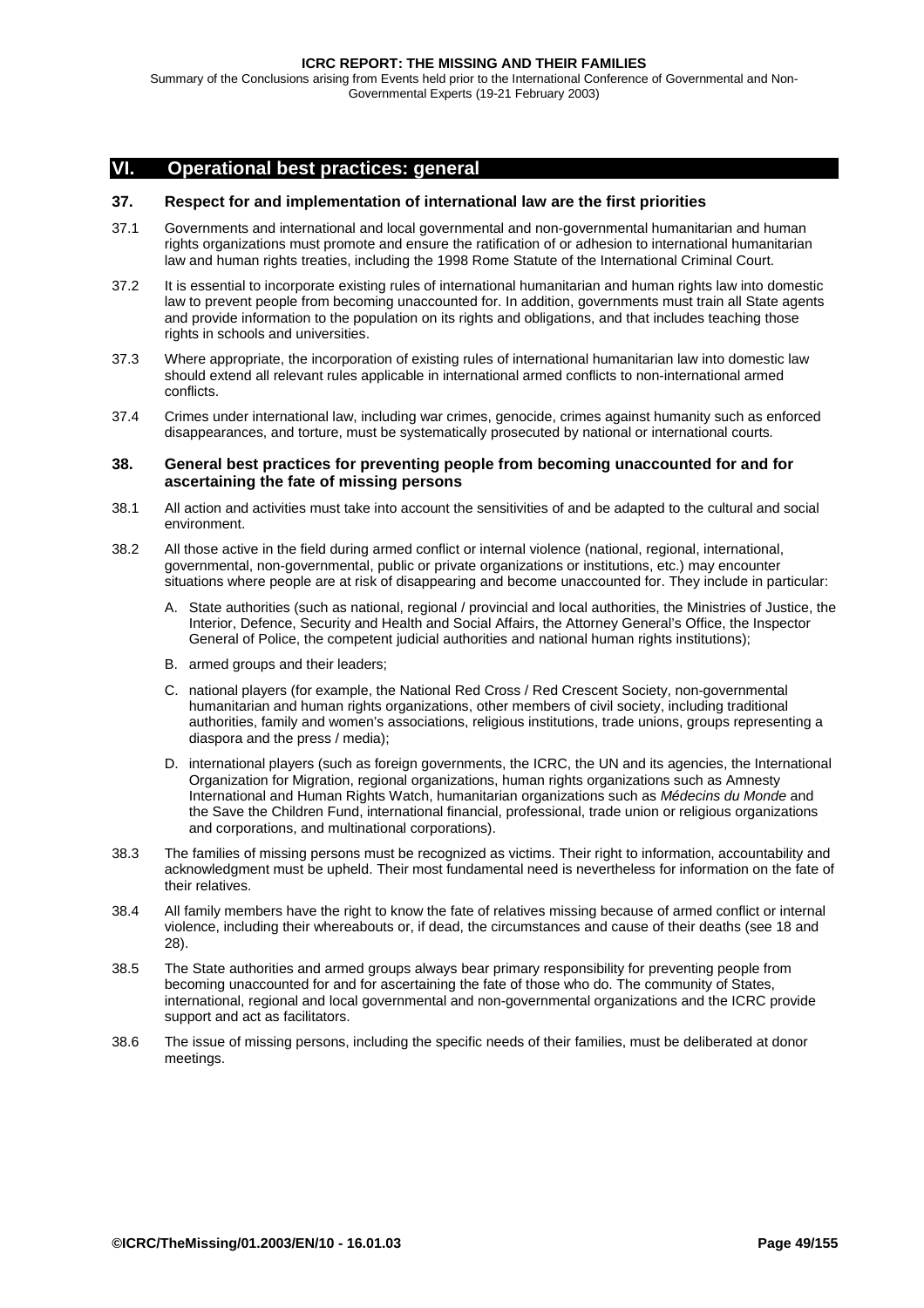<span id="page-49-0"></span>Summary of the Conclusions arising from Events held prior to the International Conference of Governmental and Non-Governmental Experts (19 - 21 February 2003)

- 38.7 The strategy of any humanitarian or human rights organization in a given situation will depend on the degree of willingness and on the capacity of the State authorities and armed groups to implement measures to prevent people from becoming unaccounted for and to ascertain the fate of missing persons.
	- A. When the State authorities and armed groups are willing to take action, the main functions of humanitarian and human rights organizations are to counsel and monitor, and, in cases where resources are in short supply, to act as substitutes for the State authorities or armed groups while providing capacity-building, training, etc.
	- B. When the State authorities and armed groups are unwilling to act, humanitarian and human rights organizations play an important role of advocacy, persuasion and negotiation, prompting the community of States to act and mobilizing international pressure.
- 38.8 A number of dimensions have to be considered simultaneously: responding to urgent needs, working for a safer environment and promoting reparations.
- 38.9 The implementing strategies of humanitarian and human rights organizations will differ depending on their respective mandates, objectives and working methods. They may use different modes of action, ranging from public denunciations to persuasion and including confidential dialogue with the State authorities and armed groups. These modes may be perceived as being both complementary and contradictory: coordination and dialogue are necessary to ensure that one player does not undermine another.
- 38.10 In all cases, those involved are accountable to the victims, namely the missing persons and their families. This implies that they must behave ethically, which means in particular that:
	- A. no activity or action may be launched in a given context without preliminary coordination with any local, national, regional or international players already engaged;
	- B. information must be shared for impartial humanitarian purposes;
	- C. those in possession of information on individuals or events having led or possibly leading to persons becoming unaccounted for have a duty to act on that information or, if unable to do so, to forward the information to those who are.

## **39. Information management**

- 39.1 All those active in the field during armed conflict or internal violence (national, regional, international, governmental, non-governmental, public or private organizations or institutions, etc.) may encounter situations where people are at risk of disappearing or are missing (see also 38.10).
	- A. In some cases, they may be the only ones present in a given place / area at a given time, and thus the only ones able to collect information to prevent people from becoming unaccounted for or to ascertain the fate of missing persons.
	- B. They all receive and collect information in order to be able to perform their tasks.
	- C. They all work according to their respective mandates, principles, modes of action, constraints and methods of work, and use information accordingly. At least some information should be shared, however, for the common objective of preventing the disappearance of persons / groups of population, or of ascertaining the fate of missing persons.

### 39.2 **Coordination and sharing of information** is necessary in order to:

- A. obtain a global understanding of the situation and problems;
- B. know the ways in which those involved can respond and refer persons in need to the appropriate place for help;
- C. heighten the effectiveness of the action taken to prevent people from becoming unaccounted for and to ascertain the fate of missing persons.

# 39.3 **Centralization of personal data**:

- A. Centralization of personal data is essential:
	- a. to increase the possibility of finding a match between tracing requests on the one hand, and available / known information (on displaced persons, refugees, persons deprived of their liberty, dead persons, etc.) on the other;
	- b. to make sure all necessary representations can be made to the State authorities and armed groups;
	- c. to keep track of the data in the long term and to be accountable to the victims and to their relatives, a need that may arise years or even decades after the field work, the armed conflict or the situation of internal violence has ended.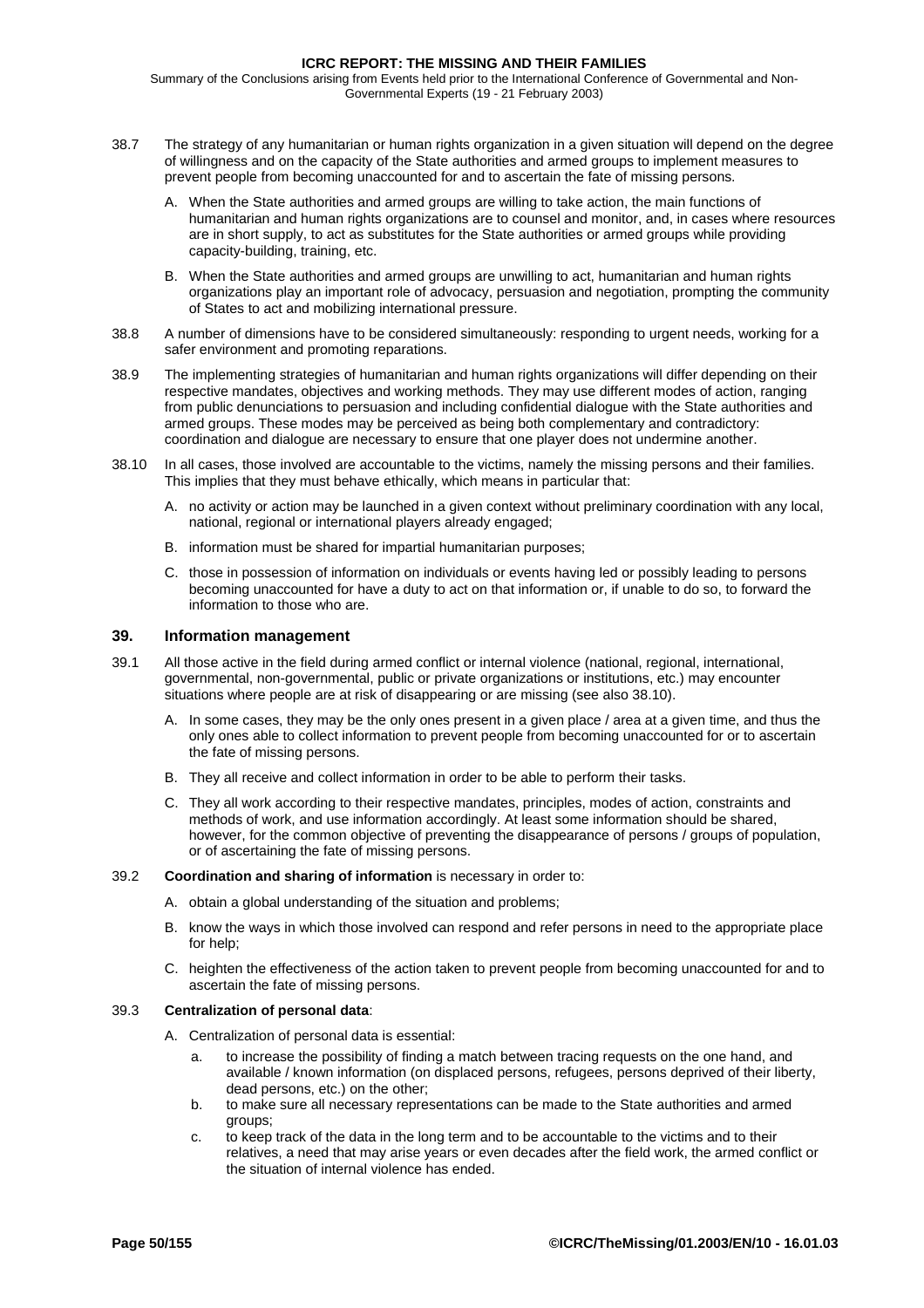<span id="page-50-0"></span>Summary of the Conclusions arising from Events held prior to the International Conference of Governmental and Non-Governmental Experts (19-21 February 2003)

- B. The aim over time must therefore be to centralize personal data.
- C. An Information Bureau must be set up and operational at the latest when an armed conflict breaks out (see [10.55,](#page-19-0) [24.4,](#page-32-0) [34.4 a](#page-42-0)nd [82\)](#page-83-0).
- D. Among humanitarian and human rights organizations, the ICRC, when present, is recognized to be the organization best able to centralize personal data collected for humanitarian purposes. However, owing to its mandate and the nature of its modes of action, the ICRC will not provide information for use in criminal investigations.
- E. For this reason, ad hoc agreements on the sharing of personal data should be encouraged between the players, in particular if one of them is the ICRC.
- F. **[Annex X](#page-150-0)** sets forth *the ICRC's position on the centralization and sharing of data*.
- 39.4 With regard to the **collection of information** as such:
	- A. the emphasis must be on:
		- a. the collection of accurate data (establishing the facts) as the first step in addressing any problem;
		- b. defining the type and quality of information needed on the basis of a standard checklist that must be adapted to each context;
		- c. ensuring that the collection of information never endangers the person doing the collecting or the source of the information; the first principle should always be to act in the best interests of the victim or to do no harm;
		- d. the collection of reliable information on:
			- I. the context,<br>II. incidents. ex
				- incidents, **events** which have led / could lead to persons becoming unaccounted for,
			- III. **the persons** concerned by these events;
	- B. standard data-collection forms are needed to ensure that the appropriate data are collected and to facilitate the sharing of data.
- 39.5 **At the national / country level**, there should be one central country database to centralize information on missing persons:
	- A. the particulars of missing persons should be collected by humanitarian, national and international organizations;
	- B. they should be collected according to agreed standards;
	- C. organizations collecting data should be properly trained and monitored by international organizations; they can seek advice from the ICRC;
	- D. within each country, one single agency should be responsible for maintaining the central database at a secure place;
	- E. the central database should be designed in keeping with an internationally compatible agreed format;
	- F. access to the central database should be defined in compliance with the rules governing the protection of personal data.

# **40. Legal protection of personal data and human remains**

- 40.1 Information (data and samples) is a powerful tool when used correctly and dangerous when misused. In other words, the collection of information is a source of great benefits and major risks; the risks include threats to personal security, invasion of personal privacy and misuse / abuse of information, e.g. the exploitation of information for purposes other than those for which it was collected.
- 40.2 All those involved must therefore work within a defined framework and respect the legal rules governing the protection of personal data and human remains (see [26 a](#page-33-0)nd [36\)](#page-45-0).
- 40.3 **[Annex C](#page-100-0)** discusses the *Legal protection of personal data and human remains* in terms of principles based on existing international, regional and domestic law. These principles must serve as a basis for all those involved, in particular in situations where domestic law is deficient or not applicable.
- 40.4 The importance of the following principle is stressed: personal data and samples may not be used, disclosed or transferred for purposes other than those for which they were collected without the consent of the person concerned, except if required by a substantial public interest or for the protection of the vital interests of the person concerned or of others.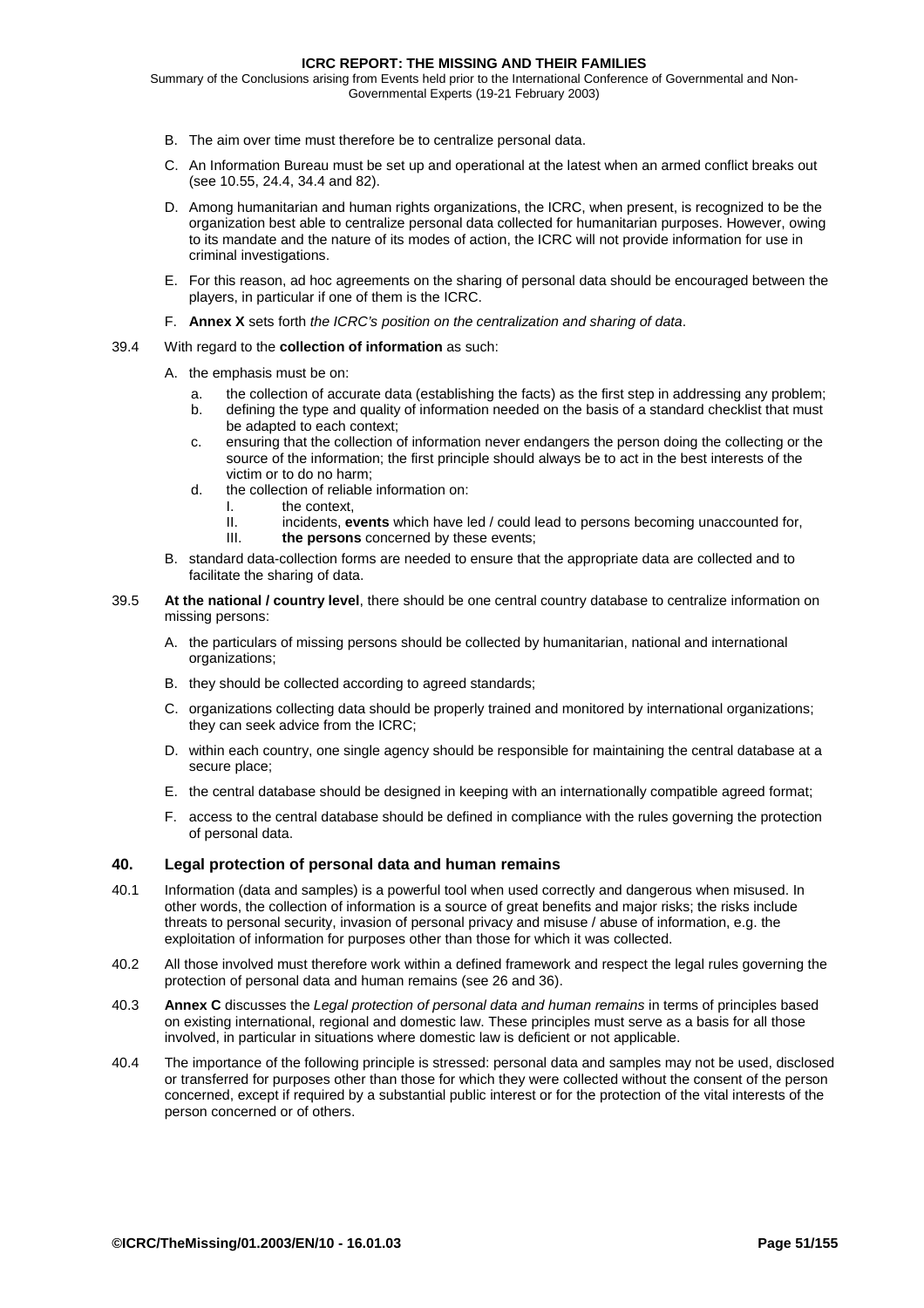Summary of the Conclusions arising from Events held prior to the International Conference of Governmental and Non-Governmental Experts (19 - 21 February 2003)

# **VII Operational best practices regarding measures to be taken to prevent people from becoming unaccounted for**

### **41. Fostering a context in which persons are less likely to become unaccounted for**

- 41.1 State authorities and armed groups must take action, as the case may be with the support of international, regional and local governmental and non-governmental humanitarian and human rights organizations and of the ICRC, to:
	- A. **establish control through a strict chain of command within armed and security forces and armed groups,** in order to ensure that effective supervision is possible (see [19.1 a](#page-28-0)nd [29.2\)](#page-36-0);
	- B. **ensure that anyone** at any level who is **responsible for violations of the rules can be brought to justice** and is punishable by appropriate sanctions (see [19.2C.a a](#page-28-0)nd [29.3D\)](#page-36-0);
	- C. **establish an ombudsman's office**;
	- D. **ensure administrative registration** (for example at birth, or of immigrants and refugees) **of persons at risk** (see [24.2 a](#page-31-0)nd [34.2\)](#page-42-0);
	- E. **ensure that personal identity documents are made easily available** to all adult citizens and that children have their own personal ID (see [24.2 a](#page-31-0)nd [34.2\)](#page-42-0);
	- F. **ensure that deaths are duly registered** (see [23 a](#page-30-0)nd [33\)](#page-40-0);
	- G. **ensure that official regulations meeting internationally recognized standards are issued on arrests, capture, detention, imprisonment or captivity** and include:
		- a. regarding international law:
			- I. applicability in international armed conflicts (see, [10.7, 10.9,](#page-17-0) [10.10, 10.12 t](#page-17-0)o [10.15](#page-17-0) and [10.32](#page-18-0) to [10.40\);](#page-19-0)
			- II. applicability in non-international armed conflicts (see [11.3, 11.5, 11.6, 11.8, 11.9, 11.21 t](#page-22-0)o [11.23,](#page-22-0) and see [11.31 r](#page-23-0)eferring to rules [10.12, 10.13 a](#page-17-0)nd [10.32](#page-18-0) representing customary international law);
			- III. applicability in internal violence (see [12.2](#page-23-0) to [12.6,](#page-23-0) [12.8 t](#page-23-0)o [12.12, 12.20 a](#page-23-0)nd [12.21\);](#page-23-0)
		- b. recommendations for the development of international and domestic law (see [19.4,](#page-29-0) [21,](#page-29-0) [29.1 a](#page-36-0)nd [31\)](#page-37-0);
	- H. **ensure that procedures, directives or instructions are issued to members of armed and security forces / armed groups and military forces serving in peace-keeping and peace-enforcement units** and include:
		- a. regarding international law:
			- I. applicability in international armed conflicts (see [10.6,](#page-17-0) [10.17, 10.19](#page-18-0) to [10.22, 10.29, 10.30,](#page-18-0)  [10.42,](#page-19-0) [10.43 a](#page-19-0)nd [10.57\);](#page-20-0)
			- II. applicability in non-international armed conflicts (see [11.2, 11.10, 11.12](#page-22-0) to [11.15, 11.19,](#page-22-0) and see [11.31 r](#page-23-0)eferring to rule [10.29 r](#page-18-0)epresenting customary international law);
			- III. applicability in internal violence (see [12.2,](#page-23-0) [12.18 a](#page-23-0)nd [12.23\);](#page-23-0)
		- b. recommendations for the development of international and domestic law (see [22.4,](#page-30-0) [24.1,](#page-31-0) [29.2,](#page-36-0) [32.3 a](#page-40-0)nd [34.1\)](#page-42-0);
	- I. **provide proper instruction for members of armed forces and armed groups in the rules of both international humanitarian law and international human rights law and in effective military, policing and investigative techniques**, so as to enable them to perform their duties without committing abuses (see [19.3](#page-28-0) and [29.4\)](#page-37-0);
	- J. **establish an Information Bureau and a Grave Registration Service** (see [10.55,](#page-19-0) [10.63,](#page-21-0) [24.4,](#page-32-0) [34.4 a](#page-42-0)nd [82\)](#page-83-0).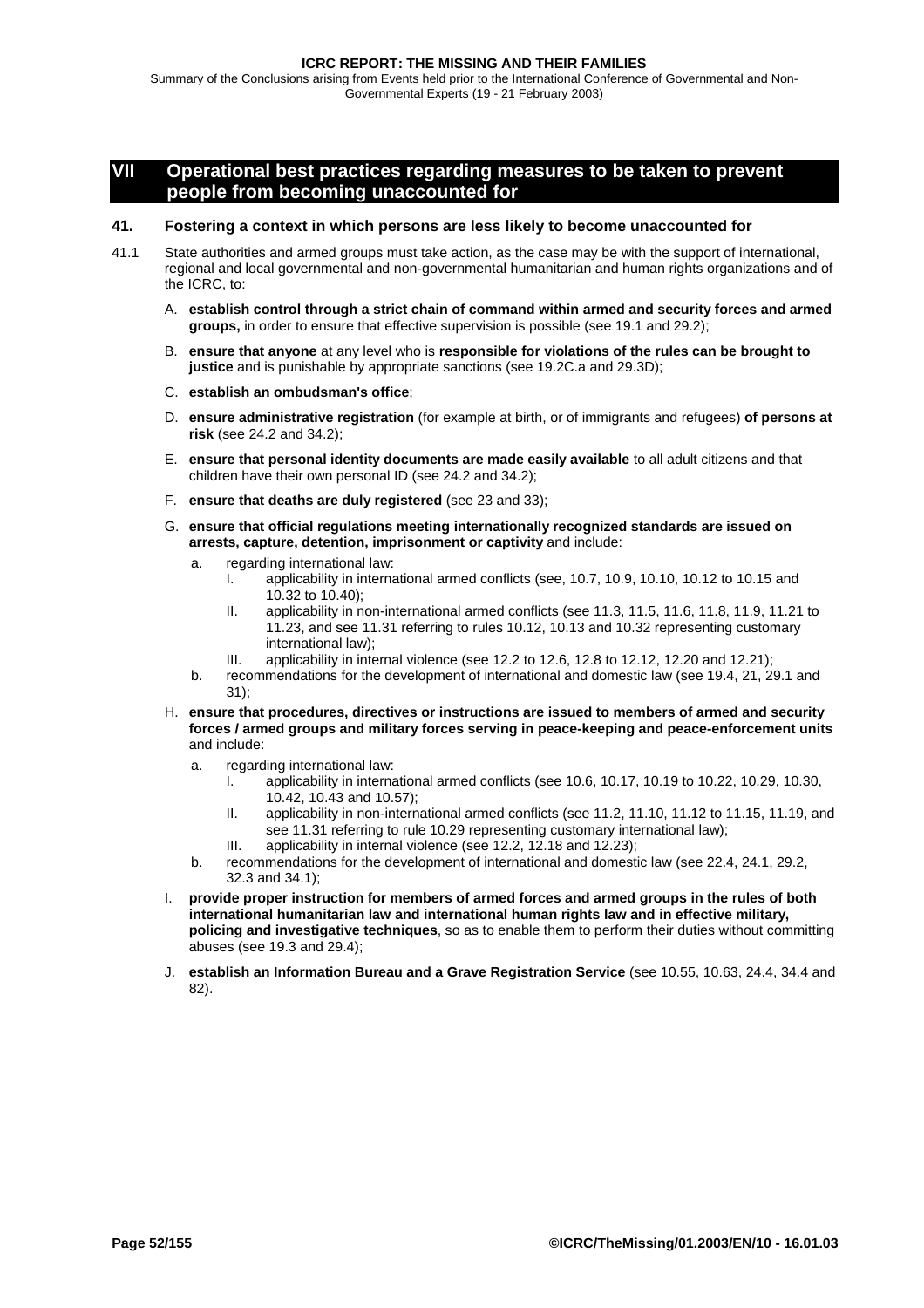<span id="page-52-0"></span>Summary of the Conclusions arising from Events held prior to the International Conference of Governmental and Non-Governmental Experts (19-21 February 2003)

# **42. Specific measures aimed at protecting all individuals from becoming unaccounted for**

- 42.1 Respect for the **right to exchange news** is an essential means of preventing **individuals** from becoming unaccounted for.
	- A. This right has to be reaffirmed as fundamental and of high priority; State authorities and armed groups must be reminded of their obligations in this regard.
		- a. The violation of the right to exchange news with relatives should be considered a violation of the right to family life. The systematic and/or persistent violation of this right should be considered cruel or inhuman treatment. (see [22.2\)](#page-30-0).
		- b. All effective legislative, administrative, judicial or other measures, including penal sanctions in appropriate cases, should be taken to ensure respect of the right to exchange news. (see [22.1 a](#page-30-0)nd [32.1C\)](#page-39-0).
	- B. "Family" must be defined in each context on the basis of social structure and cultural habits. The definition should be as broad as possible and include, for example, close friends, who can be instrumental in indirectly (re)establishing contact between family members. The definition must nevertheless ensure family news is not used for political ends.
	- C. The population groups most at risk of losing contact with relatives are:
		- a. the members of armed forces / armed groups (and religious and medical personnel);
		- b. isolated populations, civilians in conflict areas, displaced persons, refugees, and populations in areas in which there is an established pattern of risk;
		- c. persons deprived of their liberty;
		- d. vulnerable persons, such as children, the elderly and the handicapped;
		- e. aid and humanitarian relief workers.
	- D. The Red Cross / Red Crescent family news network is essential and must be supported by all those involved as a priority. Other organizations and their means must be seen as being complementary to the network, not as substitutes for it.
		- a. The ICRC should systematically assess the need for, set up and facilitate the development of the network.
		- b. The ICRC should coordinate the network whenever possible.
		- c. The ICRC should regularly evaluate the efficiency and quality of the network.
	- E. Preventive measures must be taken both to avoid a breakdown in communication between family members and to restore and maintain family contact. Those measures include:
		- a. requesting all State authorities and armed groups to abide by their obligations and to allow the ICRC and other organizations to provide the necessary services;
		- b. training the families to plan for emergency situations, e.g. to decide on hiding places, meeting points and persons of contact (outside the area of armed conflict or internal violence);
		- c. making the families aware of the need to evacuate their most vulnerable members to a safe place in the knowledge that such evacuation and separation may last longer than just a few days;
		- d. making the members of armed forces / armed groups part of the communication network;
		- e. ensuring the National Red Cross / Red Crescent Society has the capacity to provide tracing services;
		- f. making all those potentially involved aware of the importance of their participation in a family news network;
		- g. providing identity documents for certain persons, women for example, and for vulnerable persons (e.g. minors, the handicapped, the elderly);
		- h. teaching young children their names and always to carry their ID with them.
	- F. **[Annex D](#page-102-0)** contains a *checklist on the means and methods of restoring and maintaining family contact*.

# 42.2 **Members of armed forces and armed groups**

- A. The identification of members of armed forces / armed groups is a key means of preventing persons from becoming missing as a result of armed conflict. Proper identification is crucial to accounting for persons reported missing as a result of such situations.
- B. All armed forces and armed groups must provide their members with means of identification (see [10.57,](#page-20-0)  [24.1 a](#page-31-0)nd [34.1\)](#page-42-0) that include:
	- a. personal records,
	- b. identity cards,
	- c. identity discs, which constitute the absolute minimum.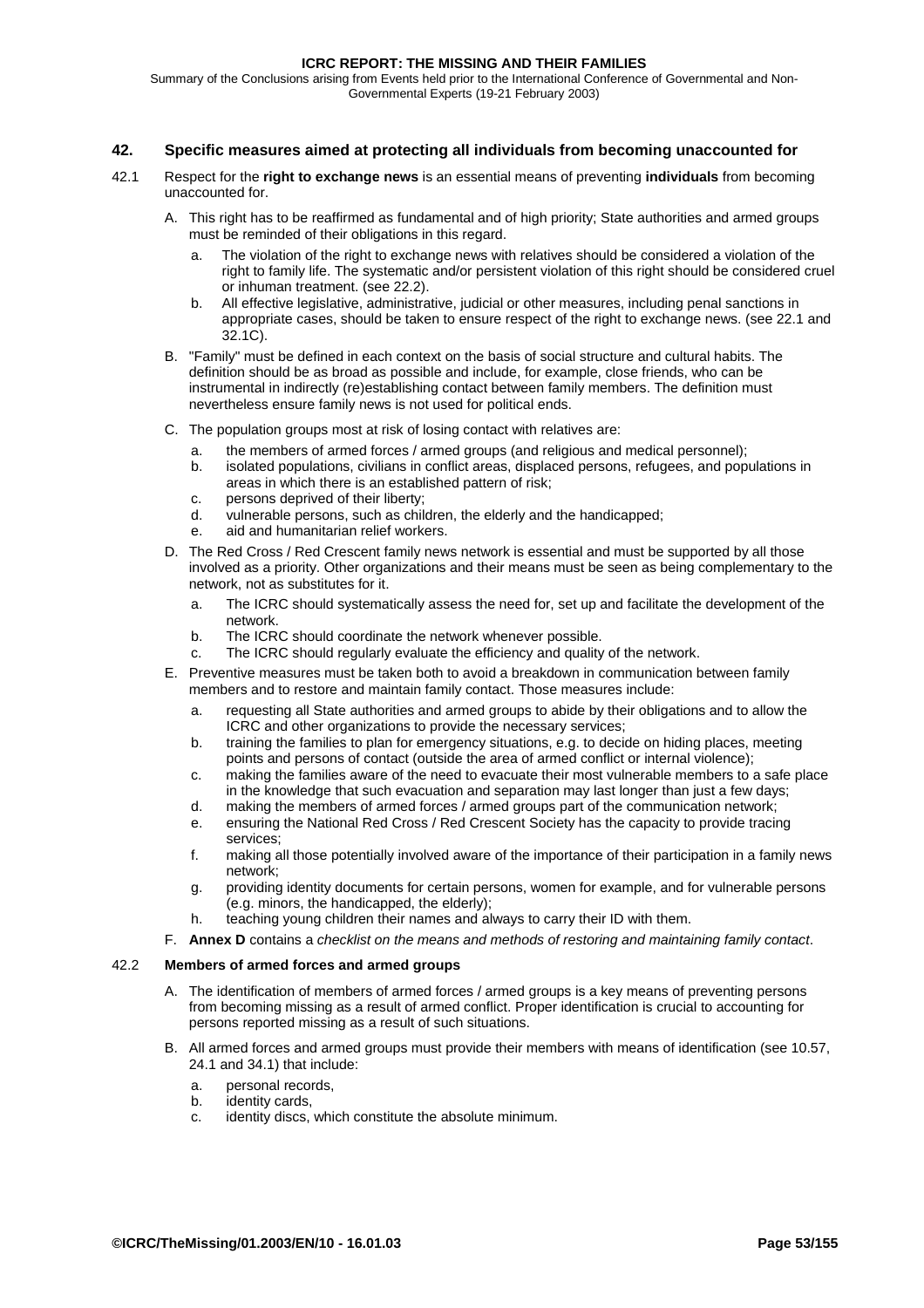Summary of the Conclusions arising from Events held prior to the International Conference of Governmental and Non-Governmental Experts (19 - 21 February 2003)

- C. **Identity discs** help to establish the status of persons who fall into the hands of the adverse party and the identity of those who have been severely wounded or killed in action. They are recognized as the only means of identification that is simple, secure and durable. As such they are the absolute minimum to be provided to all members of armed forces and armed groups.
- D. Required resources and cooperation mechanisms
	- a. Although simple, hand-operated presses are relatively inexpensive, they are often beyond the means of the regular and irregular forces of developing countries. Those countries therefore need to borrow the presses on a temporary basis or receive them as an outright donation.
	- b. If insufficient resources are cited as the reason the armed force or group has no identification system, not even identity discs, the truthfulness of that claim must be clearly established. The basic argument is that if there are sufficient resources to arm the troops then there are sufficient resources to provide them with proper identification.
	- c. More often than not, the fundamental reasons that troops do not carry proper identification are lack of political will, weak leadership, inadequate training and poor discipline. Troops who understand that wearing identity discs is the single most important factor in ensuring that their remains are properly identified and that their families are not kept in a state of uncertainty about their status will be motivated to wear them.
	- d. If lack of resources, including knowledge and technical and administrative skills, is the reason why troops do not have proper means of identification, then arms carriers can call upon States or international bodies for assistance. Organizations such as the AU/OAU, ASEAN, NATO, the OAS, the OIC and the OSCE, or peace, democratization and development actors, or the ICRC should be able to provide assistance in this respect.
- E. **[Annex E](#page-104-0)** provides a *checklist* of what the means of identification mentioned under [B](#page-52-0) above must / should contain, and includes information on the format, material, production and use of identity discs.
- 42.3 Measures to protect **civilians** from becoming unaccounted for include:
	- A. heightening awareness, providing training and motivating attitude change;
	- B. fostering a network of solidarity (using the media, interest groups, civil society);
	- C. studying existing structures / practices that facilitate people to become unaccounted for;
	- D. identifying people at risk, including vulnerable groups;
	- E. monitoring persons and patterns;
	- F. obtaining information from the State authorities and armed groups;
	- G. supporting judicial procedures on violations of the law and abuses;
	- H. activating and empowering national humanitarian and human rights institutions and organizations;
	- I. ensuring access to the civilian population by humanitarian organizations in any circumstances;
	- J. taking appropriate diplomatic measures so that lobbies can work for the benefit of potential victims.
- 42.4 Measures to protect **persons deprived of their liberty** from becoming unaccounted for include:
	- A. ensuring they are identified;
	- B. ensuring information on them is collected, verified and recorded;
	- C. performing risk analysis;
	- D. informing the next-of-kin;
	- E. informing lawyers and/or other appropriate persons and actors;
	- F. fostering a network of solidarity (mobilizing others, using the media, interest groups, civil society);
	- G. tracing activities;
	- H. *habeas corpus* and other domestic legal remedies;
	- I. approaching regional or universal international mechanisms such as the Inter-American Commission on Human Rights or UN special rapporteurs;
	- J. ensuring visits by the ICRC and other mechanisms;
	- K. providing alternative detention capacity in third countries.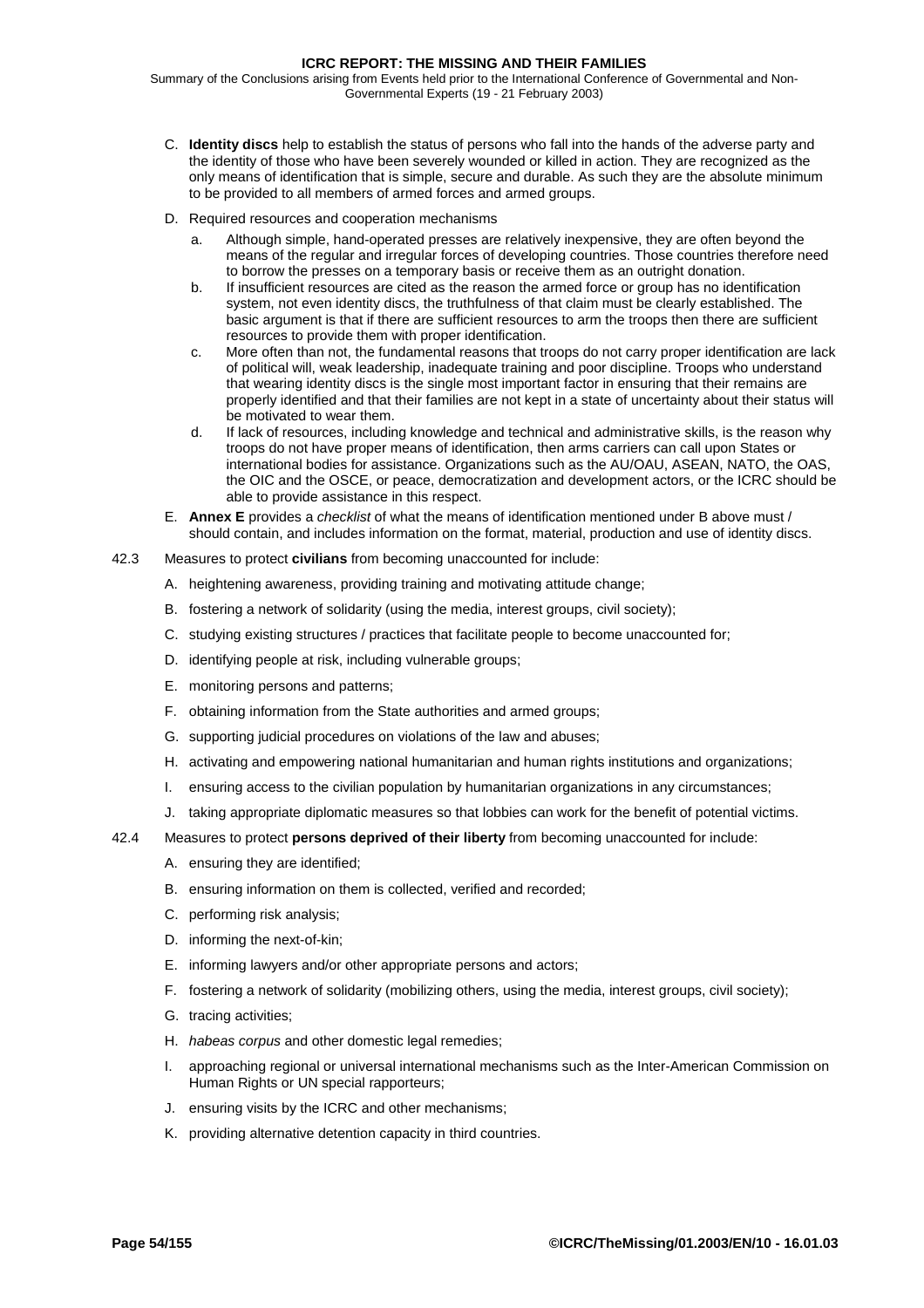Summary of the Conclusions arising from Events held prior to the International Conference of Governmental and Non-Governmental Experts (19-21 February 2003)

- 42.5 Measures to protect **other persons at risk** from becoming unaccounted for include:
	- A. analyzing the risk (mapping, priority, pattern);
	- B. establishing an early warning system;
	- C. establishing a communication system, and if necessary providing communication facilities;
	- D. empowering the victims to protect themselves by defining emergency procedures (ringing warning bells, developing an escape option, etc.);
	- E. registering persons at risk;
	- F. developing scenarios for evacuations aimed at saving lives;
	- G. protecting the family unit;
	- H. accessing adoption records (to prevent hasty adoptions);
	- I. developing emergency protocols (how to behave in case of a problem, who is doing and responsible for what, etc.);
	- J. promoting the application of domestic legal remedies;
	- K. requesting and facilitating physical and/or State protection (checkpoints, guards, patrols, peace volunteers, etc.);
	- L. defining and implementing appropriate "protected areas" in compliance with the required conditions;
	- M. activating international / regional protective mechanisms including by means of an international presence;
	- N. ensuring the protection of refugees, in particular respect for the principle of *non-refoulement* and for every individual's right to seek refuge.
- 42.6 All the specific measures aimed at protecting persons from becoming unaccounted for listed above imply that information on events or persons will be collected, used and managed with a view to:
	- A. act on patterns of violations and in favour of individuals;
	- B. promote accountability;
	- C. establish a truthful historical record.
- 42.7 The emphasis must be on coordination and on the sharing and centralization of information, and thus on the need for standard data-collection forms ensuring appropriate data are collected and shared (see [39\):](#page-49-0)
	- A. **[Annex F](#page-107-0)** and **[Annex G](#page-108-0)** contain *checklists of the information to be collected* respectively *on events* and *persons,* to be adapted to each context;
	- B. **[Annex H](#page-110-0)** contains a *checklist for the collection of direct witness accounts*, also to be adapted to each context.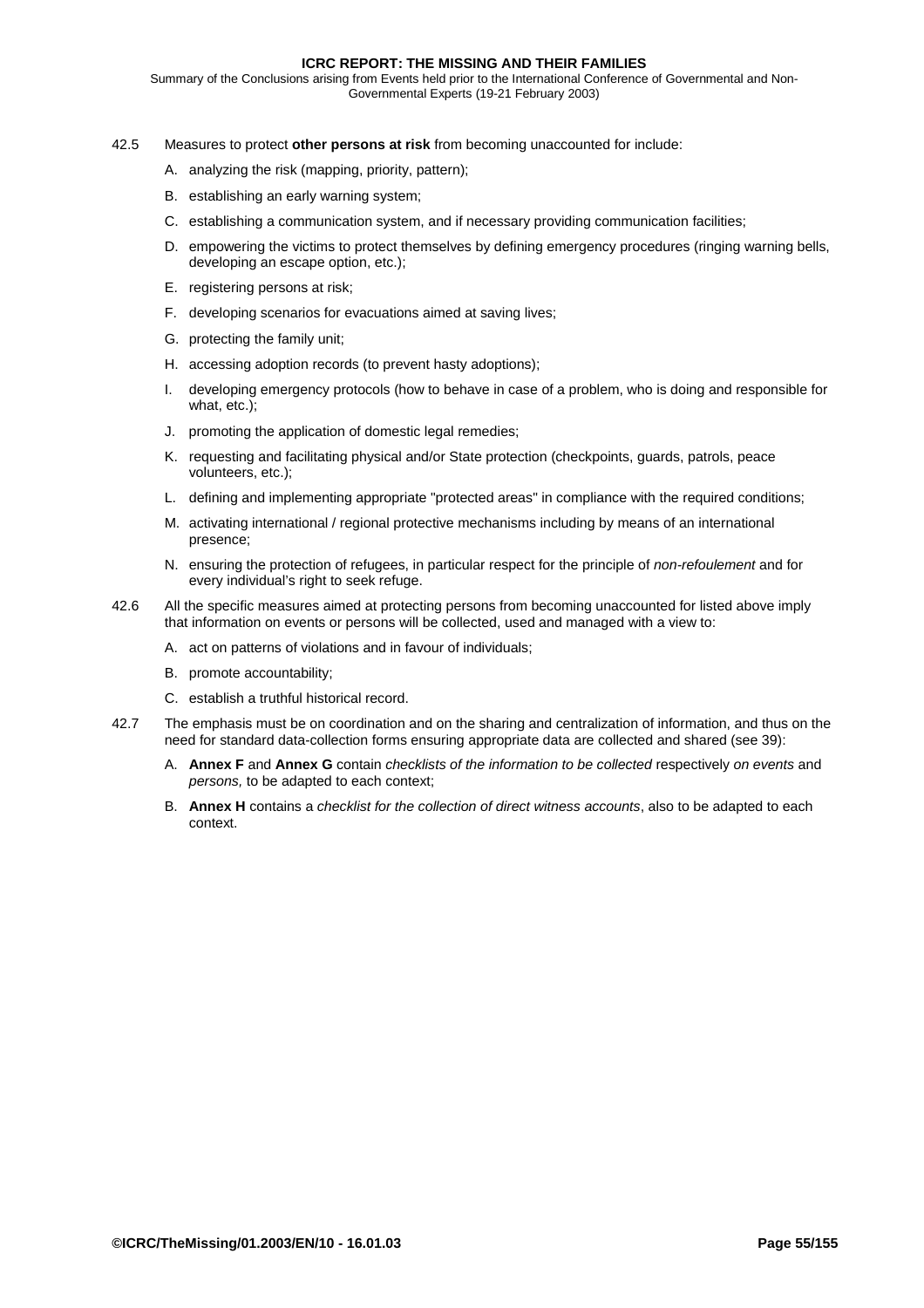# **VIII. Operational best practices regarding the families of missing persons**

# **43. General considerations**

- 43.1 The most fundamental need of the families of missing persons is information on the fate of their relatives (see [38.3](#page-48-0) and [38.4\)](#page-48-0).
- 43.2 While they await clarification of their relatives' fate or notification of death, the families of missing persons face specific needs. These needs vary from context to context and over time; they have to be (re)assessed accordingly.
- 43.3 All those dealing with the families of missing persons have an obligation to assess the local context, culture and society and the role played by the State authorities and armed groups, and to prepare their employees accordingly.

# **44. Specific needs**

- 44.1 While the families of missing persons undergo much the same experiences as the rest of the population affected by armed conflict or internal violence, the additional problems associated with the disappearance of a family member vary according to the context and can have consequences on their situation that give rise to unique needs.
- 44.2 Most missing persons are adult men; in some instances several people from the same family may even be unaccounted for. Many families of missing persons thereby lose their breadwinner and are headed by women.
	- A. Throughout the world, women have more limited access to education and professional training than men.
	- B. In many cultures, the traditional role of the woman is in the home, and there is little possibility for her to earn a living.
	- C. Women are more vulnerable in armed conflict and internal violence to sexual violence.
- 44.3 In certain contexts, fear and mistrust among the population makes it impossible for the families to be open about their situation.
	- A. The families risk political reprisals or ostracism from their communities and therefore do not receive support which may otherwise be available.
	- B. They may become isolated from society because of the local culture, their undefined position in society (i.e. neither wife nor widow), fear or their psychological state, for logistical reasons (such as physical distance and/or lack of transport / time) or lack of resources.
- 44.4 The families of missing persons have been found to have more stress-related disorders than other families, including those whose relatives are known to be dead.
	- A. In addition to losing a relative, these families are also living in or have lived through armed conflict or internal violence, during which they will very probably have experienced other traumatic events such as displacement from their homes, threats to their lives and physical violence, or witnessed such events.
	- B. Small children in particular exhibit more signs of distress and may temporarily lose certain acquired abilities, while adolescents often resort to "acting out" and perform poorly at school (although the latter may also be connected to the inability of the families to pay school fees).
	- C. Interviews about traumatic events, such as the disappearance of a relative, have the potential to cause additional trauma. Repeated interviews by a variety of organizations therefore increase the psychological burden on the families of missing persons.
- 44.5 In most contexts there is no comprehensive domestic legislation regarding the legal situation of persons missing as a result of armed conflict or internal violence and therefore (see [35\)](#page-43-0):
	- A. there are no entitlements or support for the families, as there might be for the widowed, for example;
	- B. the undefined legal status of the spouse of a missing person has consequences in terms of property rights, the guardianship of children, inheritance and, later, the possibility of remarriage.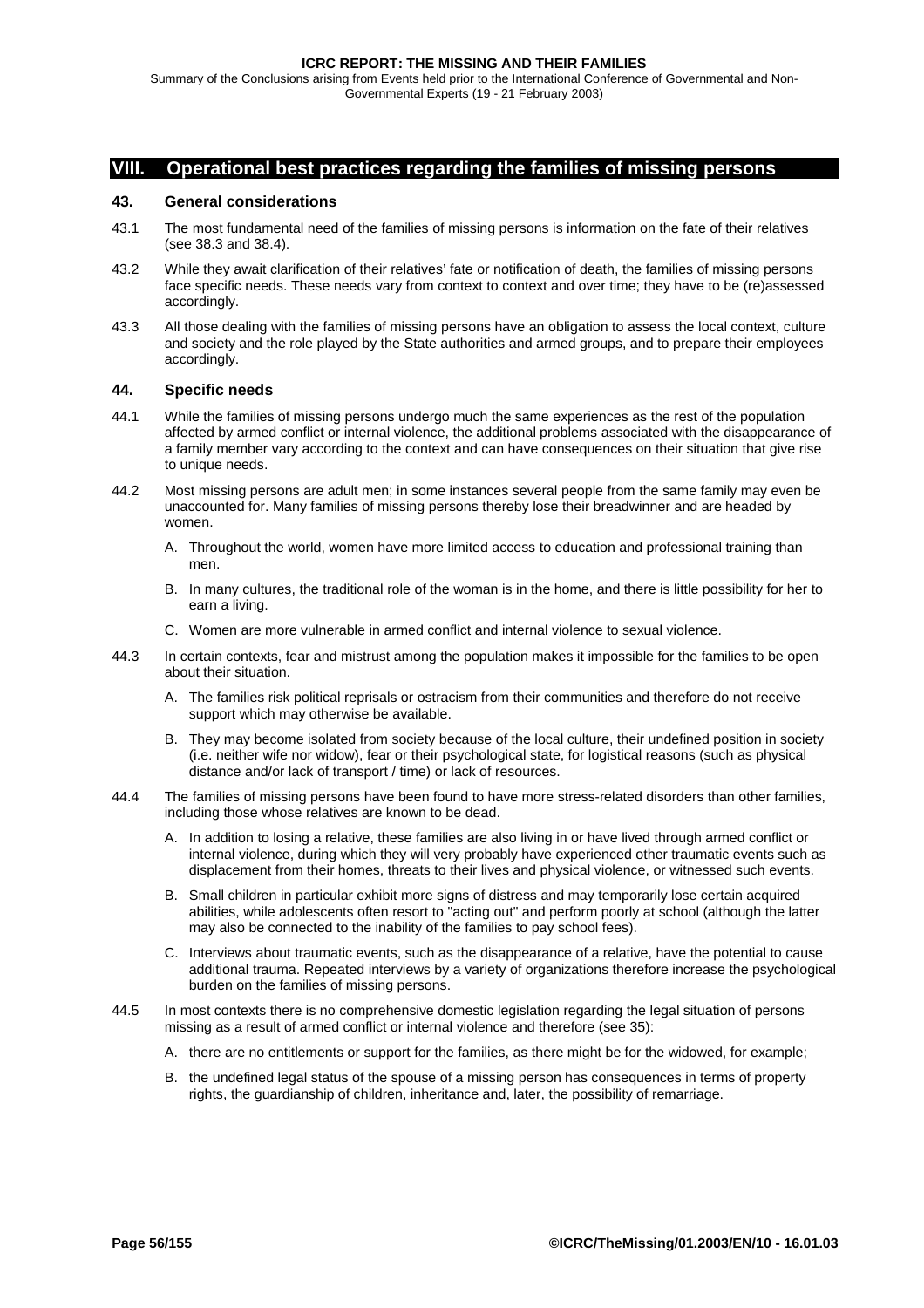Summary of the Conclusions arising from Events held prior to the International Conference of Governmental and Non-Governmental Experts (19-21 February 2003)

- 44.6 The families of missing persons may be unable to obtain satisfaction from the legal process:
	- A. because there is no legal process to turn to, or they are reluctant to trust the existing authority as the information they give may be used for purposes that are not in their interests;
	- B. because time has passed since the disappearance and the evidence collected, if any, is irrelevant;
	- C. owing to fear for the personal safety of witnesses who are threatened by reprisals;
	- D. because they do not have confidence in their national judicial system.
- 44.7 The families may lack information on:
	- A. how to proceed in the search for their missing relative;
	- B. how to apply for financial or material support;
	- C. how to obtain legal advice.
- 44.8 The families may find it difficult to communicate with relatives and friends who are at home, have been displaced internally or are refugees.
- 44.9 In addition, staff working with the families of missing persons might themselves be affected.
	- A. Individuals who work with trauma victims, who listen to their experiences in an empathetic manner and with a desire to ease their suffering, may themselves be affected. This phenomenon has been extensively studied and is known as "vicarious" or "secondary trauma". It can have a significant impact on the personal emotional health of the workers, their job performance and their attitude towards their work.
	- B. Because of the sensitive nature of working with the families of missing persons, as concerns both expatriates and national employees, it is essential that all those involved make sure that the workers concerned receive adequate training and ongoing support. They must not only provide training in the skills required effectively to address the families' psychological needs, but also to help staff avoid becoming traumatized themselves.

### **45. Support for the families of missing persons**

- 45.1 The specific needs of the families of missing persons must be addressed by:
	- A. the authorities concerned, who bear primary responsibility;
	- B. the community of States;
	- C. international, regional and local governmental and non-governmental organizations and by the ICRC.
- 45.2 Such needs may not be met by general assistance programmes:
	- A. during an emergency phase it may not be possible to address more than the basic needs for food, shelter and physical safety;
	- B. however, even while armed conflict or internal violence is ongoing and as soon as circumstances allow, targeted assistance must be provided to these victims.
- 45.3 The specific needs of the families of missing persons should be assessed in each context and periodically reassessed as the situation evolves.
- 45.4 The role of the families as the main activists should be emphasized. The families and children concerned and the local communities must be involved to the greatest extent possible in the definition, planning and implementation of assistance programmes to ensure that those programmes are relevant.
- 45.5 Any programme or activity addressing the families' needs should be adapted to local circumstances and aim to promote social reconstruction and reconciliation in the community. It must:
	- A. be culturally and socially adapted;
	- B. respect and build on local expertise;
	- C. adopt a community-based and interdisciplinary approach, aimed at the programme's sustainability;
	- D. involve cooperation based on equal partnership and mutual cultural respect;
	- E. encompass a family-empowerment process that promotes "self-help" and focuses on the families' resilience and strengths;
	- F. promote respect for and the development of local resources and coping strategies;
	- G. stimulate awareness of the consequences of traumatic stress and destigmatize the families' plight.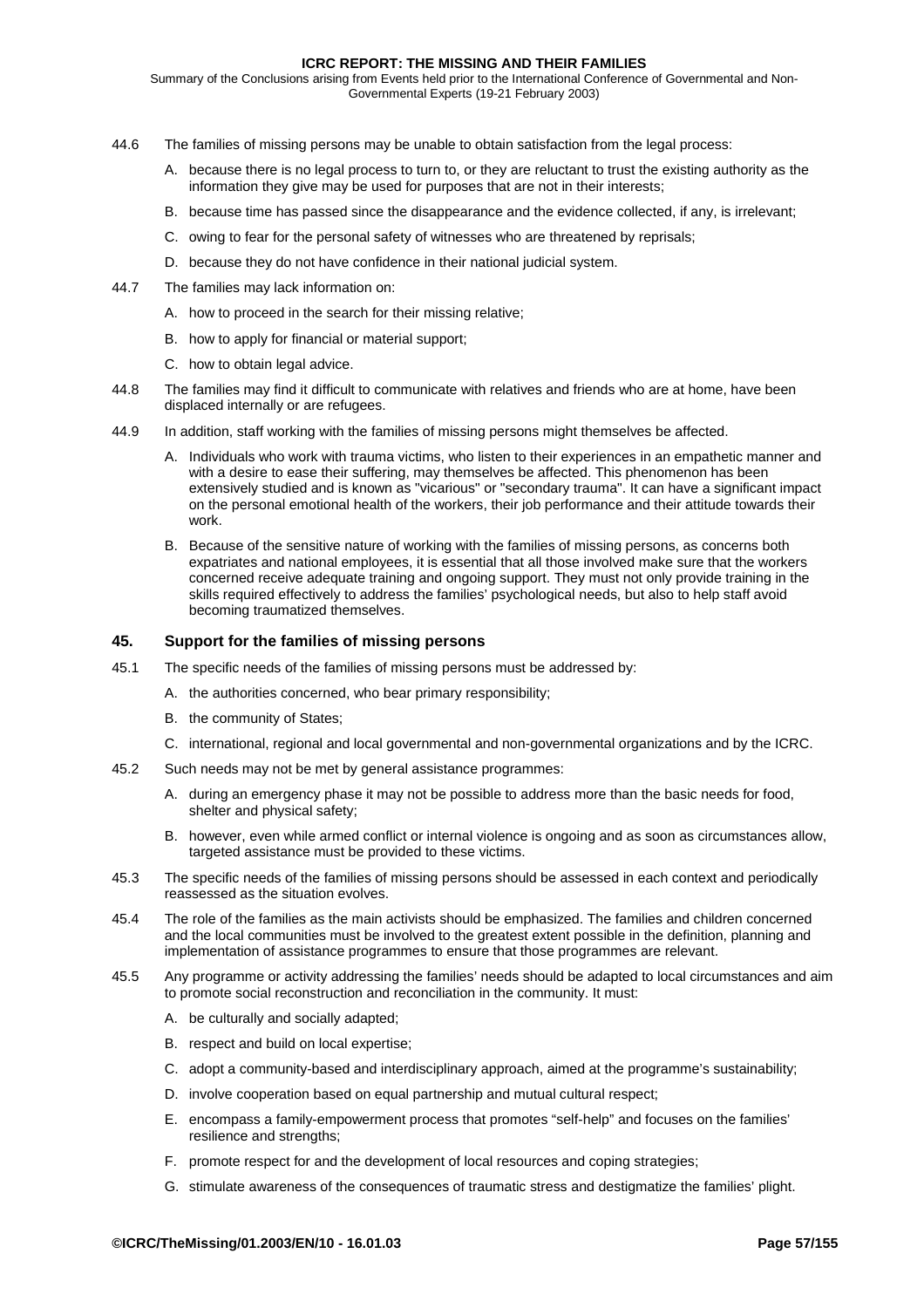<span id="page-57-0"></span>Summary of the Conclusions arising from Events held prior to the International Conference of Governmental and Non-Governmental Experts (19 - 21 February 2003)

45.6 The programmes should have built-in monitoring and evaluation mechanisms as an integral part of the ongoing project cycle.

# **46. Material and financial support**

- 46.1 Food, shelter and physical safety must take precedence in all situations.
- 46.2 The families of missing persons require material and financial assistance. Of special concern in this respect are single heads of family and unaccompanied children, whose physical safety must be given priority.
- 46.3 Programmes should aim to promote the families' self-sufficiency and thus include adequate occupational training at the earliest possible stage.
- 46.4 Programmes must put particular emphasis on continued schooling in the children's own environment.

# **47. Social support**

- 47.1 Awareness must be raised of the social consequences for the families of missing persons, in order to destigmatize their social situation and help them rebuild their social identity.
- 47.2 The terminology used should reflect the families' strengths and resilience, rather than their weaknesses and needs.
- 47.3 Children whose parents are both unaccounted for need to be protected, and they must be reunited with and cared for by members of their extended family or community. They should be schooled in their own environment. (See [14,](#page-24-0) [15,](#page-25-0) [16,](#page-26-0) [25 a](#page-32-0)nd [35.\)](#page-43-0)
- 47.4 The resilience of children should be recognized. The children of missing persons should not be considered only as victims needing protection, but also as active partners and provided with information about the fate of their parents.
- 47.5 The need for the families to communicate with relatives both within their country and abroad must be recognized. They must be given the opportunity to use the Red Cross / Red Crescent network whenever needed (see [42.1\)](#page-52-0).

# **48. Psychological support**

- 48.1 Programmes providing psychological support and, when necessary, psychiatric treatment should be set up to help the families adapt to their altered situation and come to terms with the events.
- 48.2 In order to be effective, such programmes should be supervised by appropriately qualified professionals who can define clear objectives and identifiable evaluation indicators.
- 48.3 Such programmes should be built on the local mental health, primary health care and healing systems, in order to be adapted to the cultural context and habits. Those systems must therefore be supported and reinforced.
- 48.4 Specific psychological support for the families of missing persons should be systematically planned and provided as an integral part of the processes by which *ante mortem* data are collected and human remains exhumed, identified and returned to the families.

# **49. Legal needs**

- 49.1 In peacetime, or at the latest when armed conflict or internal violence break out, the State authorities must incorporate into their domestic legislation administrative recognition of the legal situation of persons missing as a result of armed conflict or internal violence (see [25 a](#page-32-0)nd [35\)](#page-43-0).
- 49.2 Justice must be done through a fair judicial process and when relevant through complementary mechanisms such as truth commissions, reparations programmes or ombudsman offices (see [85 t](#page-84-0)o [90\)](#page-87-0).
	- A. Said mechanisms are to be implemented by the authorities, possibly with the support of international, regional and local governmental and non-governmental organizations.
	- B. The families should be assisted in their endeavours vis-à-vis the judicial authorities to obtain accountability and reparation.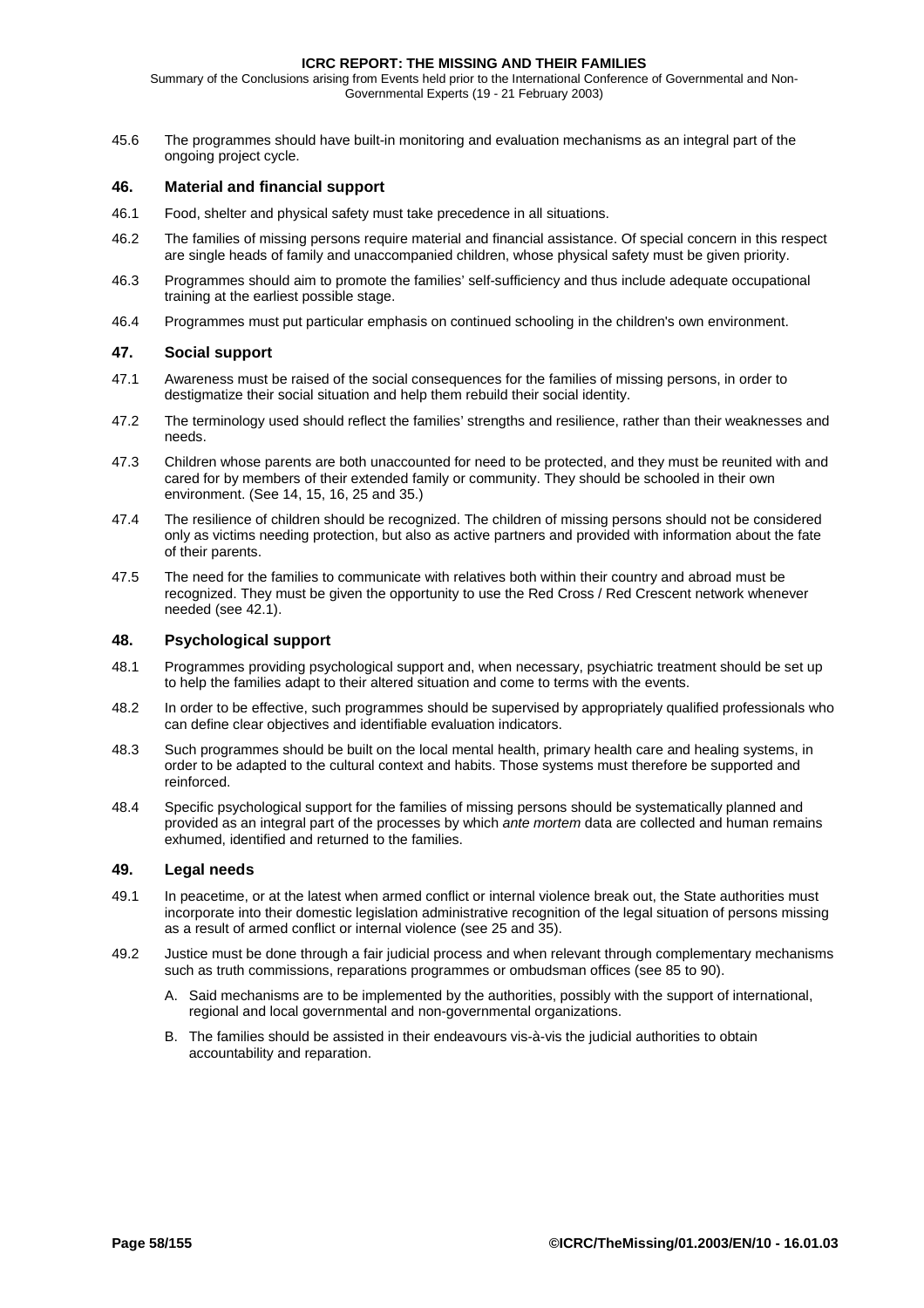<span id="page-58-0"></span>Summary of the Conclusions arising from Events held prior to the International Conference of Governmental and Non-Governmental Experts (19-21 February 2003)

# **50. Coordination of assistance**

- 50.1 It is essential that all those involved with the families of missing persons coordinate their activities.
- 50.2 Mechanisms with exclusively humanitarian aims should be established, whenever necessary, with the support of a neutral and independent intermediary such as the ICRC:
	- A. to ensure coordination and complementarity between those running family support programmes;
	- B. to ensure increased data-sharing:
		- a. whenever needed, for known, exclusively humanitarian reasons;
		- b. with the consent of the families / individuals concerned;
		- c. in compliance with the legal provisions governing the protection of personal data.
- 50.3 Information on the assistance available to the families of missing persons needs to be compiled centrally (i.e. by one organization) and distributed to the relevant organizations and to the families.

# **51. Families and death**

- 51.1 To show respect for the dead and for funerals held according to the local culture is to demonstrate respect for the mourning process, which is essential for peace and social order.
- 51.2 Mourning practices vary widely, and perceptions of death differ from one culture and religion to another: death can be an end, a passage to reincarnation or an achievement. This influences the mourning process and must be taken into account in any contact with families concerning death.
- 51.3 As a general rule, death and the practices associated with death are specific to each local culture. To prevent funerals and other mourning practices is to make the dead and the living incur a risk.
- 51.4 Most religions and belief systems also have rituals for missing persons due to armed conflict or internal violence.
- 51.5 There should be respect at all times for the cultural identity of refugees and displaced persons, who should therefore be given the opportunity to hold appropriate funerals and commemorations.
- 51.6 The State authorities and armed groups must show respect for the dead and for the mourning practices of all communities and individuals in all circumstances.
- 51.7 Humanitarian organizations can make mourning processes easier for the communities by obtaining information on local practices and respecting them in all activities related to death (e.g. when transmitting information about death, returning human remains or personal effects, exhuming or identifying human remains, or burying the dead, even temporarily).
- 51.8 Staff informing families of the death of a relative, or returning personal effects or human remains, must be prepared.
	- A. **[Annex I](#page-112-0)** lists a number of *Considerations on the meaning of death and recommendations for appropriate behaviour*. Workers should have at their disposal a document describing how death is perceived in each context, the associated rituals, the role of the remains in the mourning process and, depending on the existing external constraints, how to deal with the absence of remains.
	- B. They must also be trained and supported psychologically for those tasks in order to avoid developing secondary trauma (see [55\)](#page-62-0).

## **52. Delivering information on death and returning personal effects or human remains to the families**

- 52.1 The only prerequisite to mourning is the belief that the missing person is dead. Until adequate proof of death can be provided, relatives of missing persons cannot mourn and may experience feelings of guilt. A death certificate alone might not be enough to induce belief in the death of a missing person.
- 52.2 The State authorities that issue death certificates have a responsibility, as does the ICRC when it delivers information on deaths, to ensure the authenticity of the information contained therein; the certificates should provide information on the cause of death and the availability of the human remains. The authorities and organizations delivering death certificates should also obtain information on the certificate's significance in the local culture.
- 52.3 Unless the human remains have been discovered or the family is already convinced that the missing person is dead, the death certificate or attestation will not in and of itself initiate the mourning process. It is useful, however, for legal and administrative purposes.
- 52.4 Where the criteria for certifying death are not met, a declaration recognizing the individual's legal situation as a missing person could first be issued (see [49\).](#page-57-0)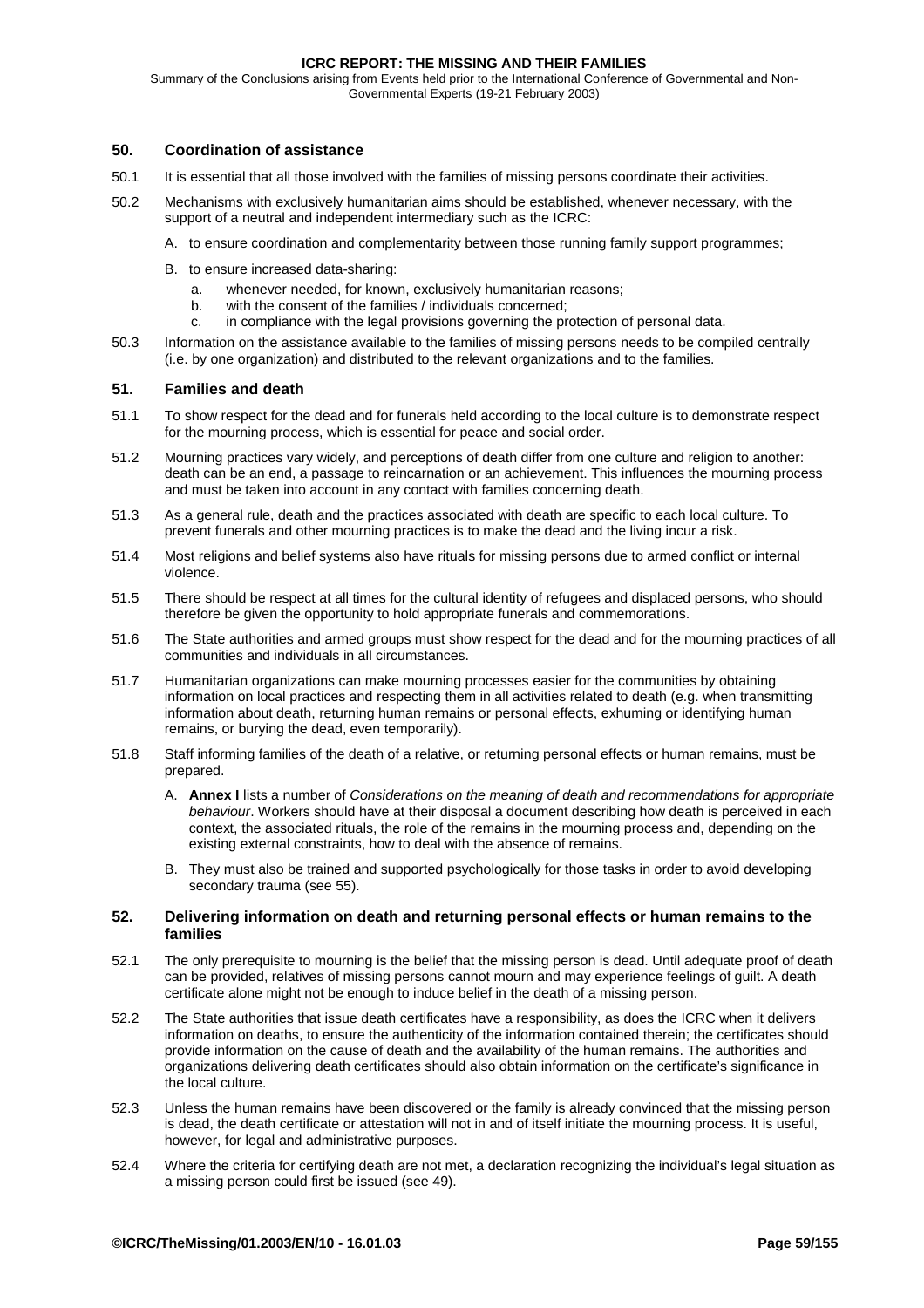Summary of the Conclusions arising from Events held prior to the International Conference of Governmental and Non-Governmental Experts (19 - 21 February 2003)

- 52.5 In order to be credible, the death certificate must be:
	- A. accompanied by evidence;
	- B. based on reliable information;
	- C. issued on an individual basis;
	- D. issued and delivered promptly.
- 52.6 Any organization that delivers notifications of death should appoint and train persons specifically for that task (see [51.8](#page-58-0) and [55\)](#page-62-0).
- 52.7 The process of informing the families about the death of a relative and of returning personal effects or human remains must be well prepared:
	- A. the family member to whom the information, personal effects or human remains are to be delivered should be determined in advance on the basis of local custom;
	- B. whenever possible and reasonable, an appointment should be made in advance to ensure the presence of family member(s) whose presence is required; it is important that relatives are not alone when the news is delivered and that children are not excluded;
	- C. those delivering the information, personal effects or human remains could be accompanied by a culturally appropriate support person (such as a community or religious leader or a health worker) who is in a position to provide the necessary support.
- 52.8 Before returning human remains, the following should be considered:
	- A. how the remains will be delivered;
	- B. the state of the remains, so that the family can be advised on and prepared for the possibility of viewing them;
	- C. the emotional and financial support to be offered to the family during the funeral;
	- D. the wishes of the family with regard to any additional remains found.
- 52.9 Consideration should be given to the possibility of additional information about the deceased coming to light after the remains have been delivered.
- 52.10 An official document confirming death and paving the way for the legal consequences should be transmitted to the family whenever possible (and when doing so serves a humanitarian purpose), in accordance with the rules set forth in 52.5 above.
- 52.11 In some cultures and religions, a specific ceremony such as a rite of passage may serve to initiate the mourning process.
- 52.12 Support should be available to the families throughout the mourning process. Access to such support could be facilitated by the appropriate organizations if it is not already available in the community.

### **53. Commemorations and collective funerals**

- 53.1 Commemoration is a significant event in the process of mourning:
	- A. it can foster or inhibit reconciliation at the individual and national levels;
	- B. it can also remind the public of past inhumanities and thus help prevent their reoccurrence and future human rights violations.
- 53.2 Commemoration plays the following roles:
	- A. it encourages the process of mourning and remembrance by allowing the families and communities to grieve together;
	- B. it provides moral support which comforts and helps relatives and friends to cope with the situation;
	- C. it reaffirms the existence of missing relatives of whom all other trace may have disappeared;
	- D. it humanizes the event and makes it more personal, for example by naming those who are unaccounted for and making them someone's son, daughter, parent, etc.;
	- E. it pays tribute to the missing and provides acknowledgement and public recognition of events that may have been denied or distorted;
	- F. it acts as a form of redress, restoring honour to those who have been wronged;
	- G. it highlights the significance of past events;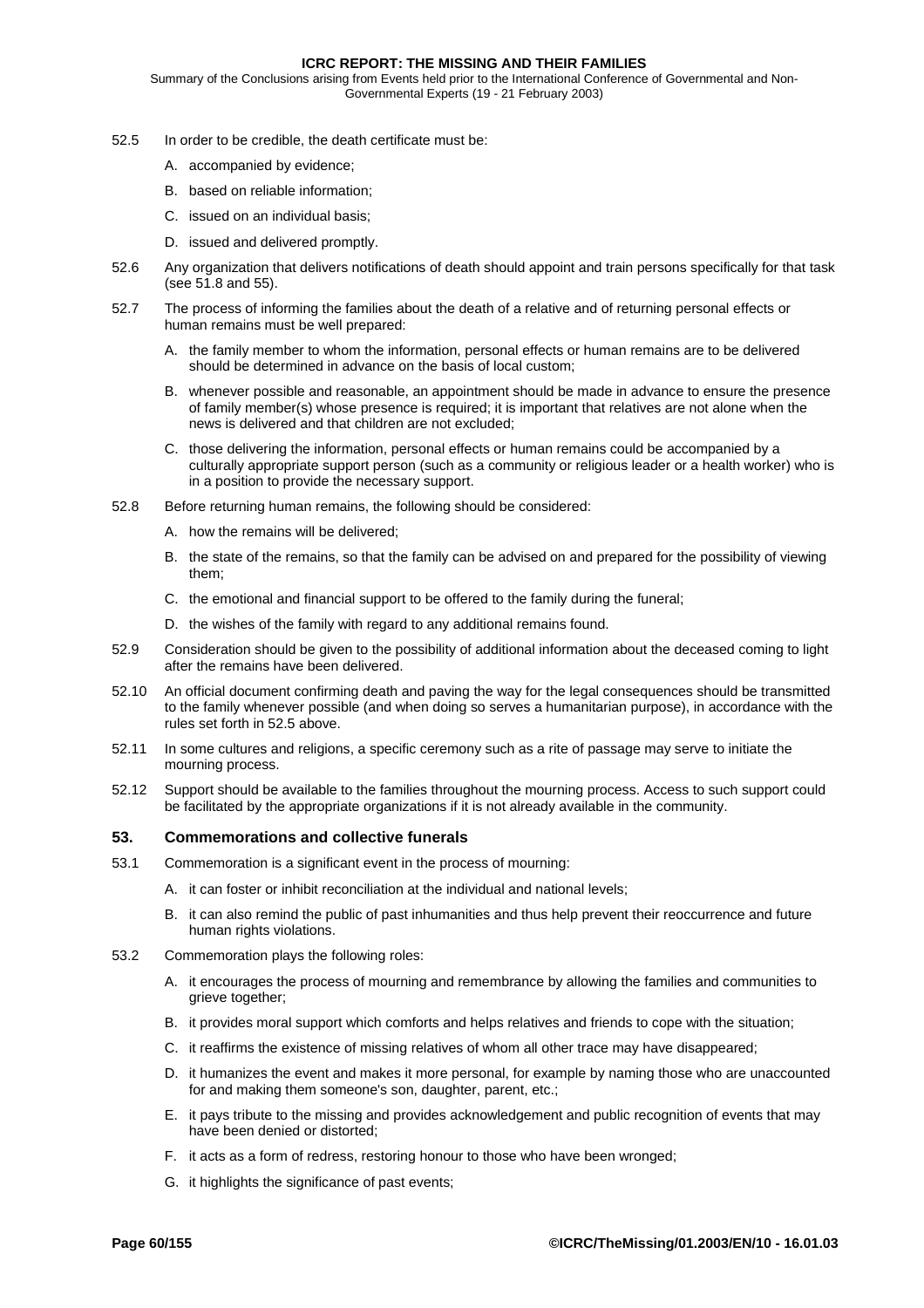Summary of the Conclusions arising from Events held prior to the International Conference of Governmental and Non-Governmental Experts (19-21 February 2003)

- H. it serves as an instructive reminder to present and future generations, by transforming existing rituals or devising new ones;
- I. it fosters reconciliation at the individual, community and national levels;
- J. it provides a site to visit in the absence of a grave;
- K. it allows the souls of the dead to rest in peace.
- 53.3 The planning and preparation of commemorative ceremonies are important parts of the process and should be under the control of the families and communities concerned.
- 53.4 Commemoration should be culturally appropriate and centred on the victim. It can be an ongoing process of many events or take a variety of forms, such as monuments.
- 53.5 The local authorities should be encouraged to provide material support for commemorative ceremonies or to participate in other ways, for example by naming streets after missing persons.
- 53.6 If possible, the State authorities should acknowledge the event by declaring a day or a ceremony of commemoration.
- 53.7 The public's presence at such events is important, particularly if the authorities played a role in the violations, but any external presence should be strictly supportive, and care should be taken that such events do not become politicized.
- 53.8 The media should be encouraged to support commemorations on behalf of the families.
- 53.9 The families should be informed about the possibility of collective funerals and support should be provided to secure the process, even if the families regard them as a second-best option.
- 53.10 In acknowledgement of the above-mentioned principles and best practices, humanitarian organizations should support and attend commemorations.

# **54. The role of family associations and family networks**

- 54.1 Because of the diversity of cultures and contexts, no ideal formula exists that can be applied to family networks globally and nothing should be imposed on the families of missing persons.
- 54.2 Family networks can play an important role at several levels. They can:
	- A. provide collective support;
	- B. emphasize the role of the families as the chief activists on the issue of missing persons (and not only as victims);
	- C. act as pressure groups on policymakers;
	- D. bring recognition to the issue and to the problems faced by the families:
	- E. make sure the authorities in charge of ascertaining the fate of missing persons do not neglect their duties.
- 54.3 The **status** of family associations and networks
	- A. The status of a family association or network may change over time and depending on the context.
		- a. The association may develop in phases:
			-
			- I. starting as an informal group,<br>II. becoming formalized but not of becoming formalized but not officially registered,
			- III. and ending up as a registered, non-profit organization.
		- b. It may be part of an existing non-governmental organization (e.g., one that is active in the human rights field).
	- B. Family associations should maintain their independence.
- 54.4 In terms of **objectives**, family associations and networks:
	- A. must be representative of their members: individual opinions should be voiced through democratic processes, and outside issues taken up on the basis of internal informed consent;
	- B. provide material and psychological support for their members: by bringing the families together and allowing them to relate to other people going through similar experiences they can not only provide psychological and social support but also help alleviate feelings of isolation and vulnerability;
	- C. bring recognition to the issue of missing persons and the problems faced by the families;
	- D. make sure the authorities in charge of ascertaining the fate of missing persons are not allowed to neglect the issue and put pressure on them to support the families;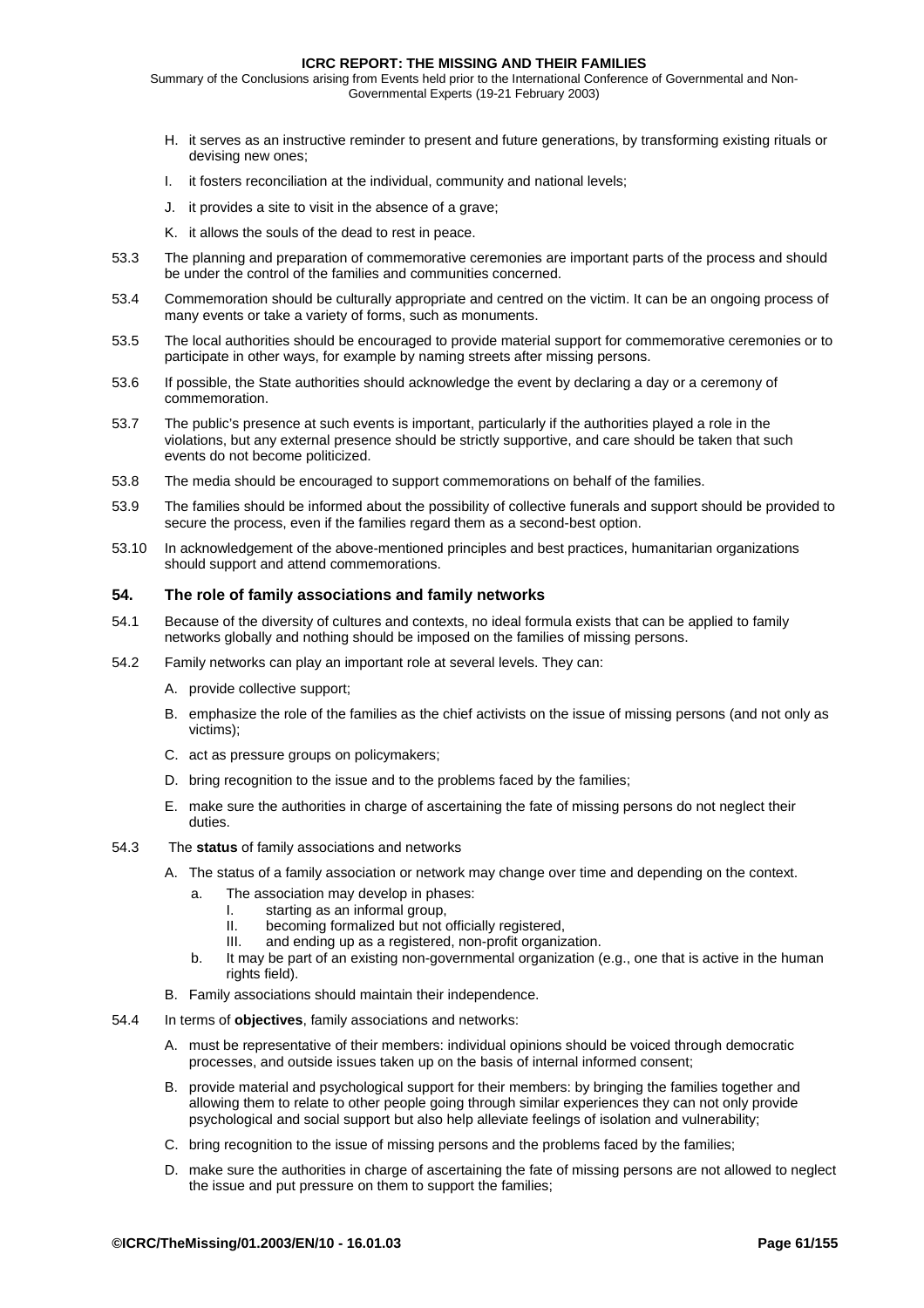Summary of the Conclusions arising from Events held prior to the International Conference of Governmental and Non-Governmental Experts (19 - 21 February 2003)

- E. facilitate judicial proceedings for their members (for example by providing legal counselling or hiring lawyers);
- F. help the families and others exchange information on and comprehend the measures taken to ascertain the fate of missing persons and the results obtained;
- G. participate in the decision-making process and channel community-based support programmes;
- H. contribute to respect for and the promotion and implementation of international humanitarian law and international human rights law;
- I. advocate for the adoption of measures to prevent people from becoming unaccounted for, to protect detainees and to safeguard the lives of all persons.
- 54.5 **The strengths and constraints** of family associations and networks
	- A. The strengths of family associations lie in the fact that the members are extremely motivated and therefore active; they are courageous and seek the truth.
	- B. Family associations also work under a number of constraints.
		- a. They represent a group of traumatized people who are emotionally involved in the issue and frequently work under difficult circumstances. In addition to past traumas, they may also have to cope with difficulties such as loss of housing, displacement / refugee status, loss of income and lack of outside support.
		- b. Because membership is based on the mutual tragedy of having a missing relative, family associations do not necessarily possess the skills needed to carry out the activities required of an association, such as management, fund-raising, etc.
		- c. The members' emotional involvement makes them more vulnerable to disappointment, frustration and depression, all of which are tiring and likely to affect the group as a whole.
		- d. Family associations have to be prepared to cope with continuous external threats or internal disputes about objectives or strategies; there might also be competition between members and between groups who, while all representing families of missing persons, may represent opposing political parties or groups. Instead of developing a sense of solidarity, they fragment and lose potential power. This risk can be mitigated by, for example, adopting democratic procedures, acting transparently, drafting statutes, holding elections, etc.
		- e. In each culture, local circumstances and resources have to be taken into account when a family association is established.
		- f. Family associations have to be aware of the risk of political manipulation. They can reduce this risk by obtaining funding from multiple donors, by safeguarding their independence and by requesting transparency.
- 54.6 **Development** Family associations or networks should:
	- A. be created by local initiative only;
	- B. take into account the local culture, circumstances and resources;
	- C. identify a suitably charismatic person to take the lead and voice the members' opinions vis-à-vis the authorities concerned;
	- D. put in place democratic and transparent procedures, statutes, elections, etc.;
	- E. respect the legal provisions governing the protection of personal data;
	- F. not go public, in particular on individual cases, without a democratic decision and the consent of the families concerned;
	- G. define their missions and strategies with an emphasis on common goals and humanitarian issues; as the latter may evolve over time, the former should be regularly reassessed;
	- H. look for allies with special skills, in particular in:
		- a. capacity-building,
		- b. operational management,
		- c. financial management,
		- d. fund-raising;
	- I. obtain access to a governmental or independent body that is able and willing to provide information and financial support to family associations;
	- J. seek material and financial support from sources that do not compromise their independence;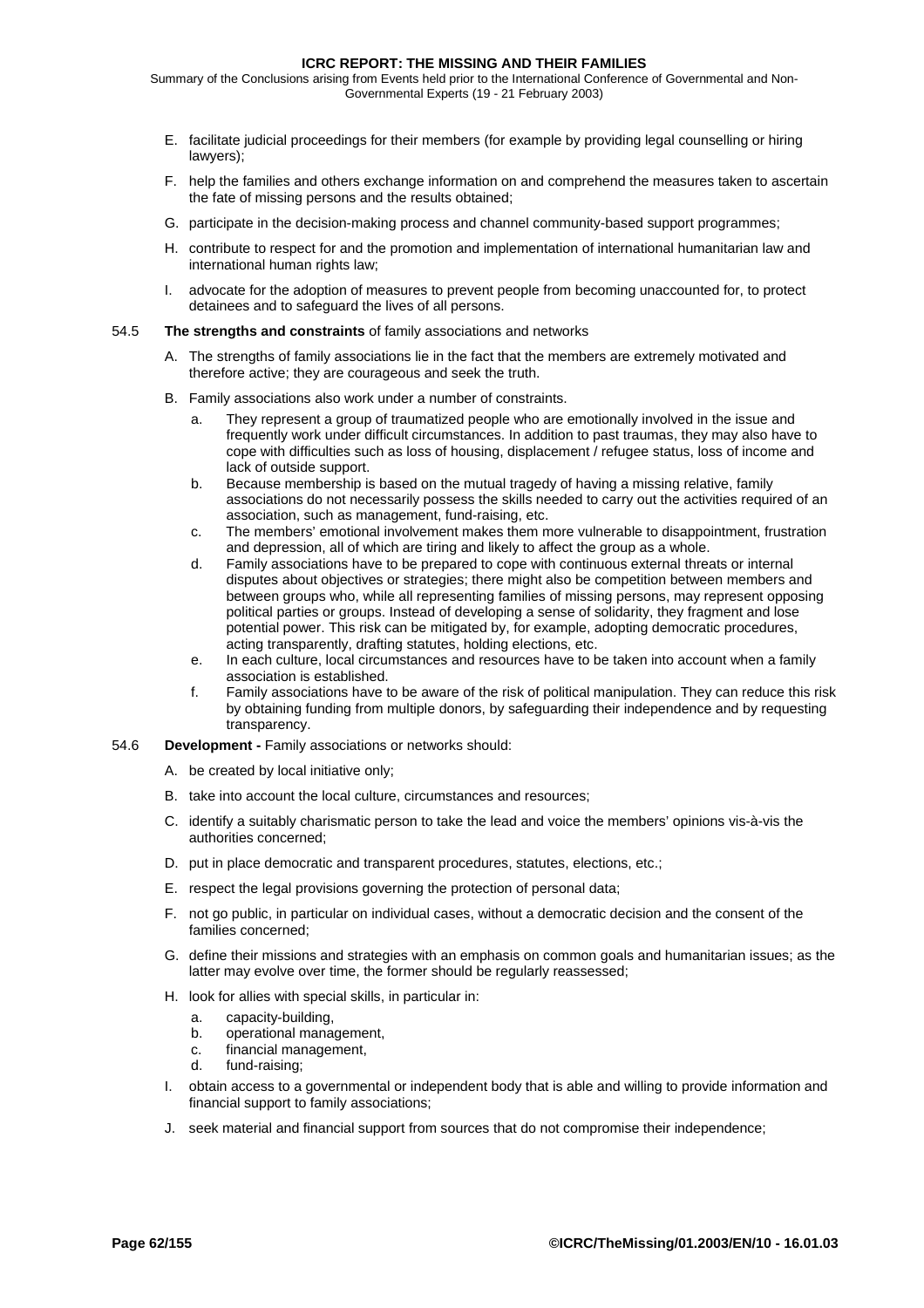<span id="page-62-0"></span>Summary of the Conclusions arising from Events held prior to the International Conference of Governmental and Non-Governmental Experts (19-21 February 2003)

- K. encourage cooperation and networking with other associations regardless of their affiliation;
- L. establish transparency in their relations with external partners and within the family association and encourage dialogue.
- 54.7 **Support** for family associations
	- A. The development of civil society, particularly the promotion and support of the representative nature, independence and self-sufficiency of family associations and other partners within civil society, must be encouraged.
	- B. This task must be addressed by:
		- a. the authorities concerned, who bear primary responsibility;
		- b. the community of States;
		- international, regional and local governmental and non-governmental organizations and the ICRC.
	- C. Support for family associations and networks should aim to:
		- a. promote the representative nature, independence and self-sufficiency of the associations within civil society;
		- b. develop the associations' capacities while taking care not to duplicate existing services;
		- c. develop the association's capacity to raise awareness by encouraging links with other NGOs and the (inter)national media;
		- d. provide backing for projects planned and implemented by family associations;
		- e. develop the management capacity of family associations, including financial management and fund-raising skills;
		- f. open training and support programmes intended for the staff of organizations working with the families of missing persons to community personnel and members of the association;
		- g. promote relations between associations and back the establishment of a federation of associations at the national, regional and international levels.
	- D. Those providing support for family associations and networks must act as facilitators and not as manipulators.
	- E. Organizations must refrain from using family associations for their own political ends.

# **55. Training and support for personnel working with the families of missing persons**

- 55.1 Any field work should be preceded by briefings by an expert with local experience, such as an anthropologist, and include information on the society and on the cultural and religious aspects of mourning, grief and funeral customs.
- 55.2 Specific training should be given by professionals to all staff (including forensic specialists) on:
	- A. the potential psychological reactions experienced by trauma victims;
	- B. the risk of secondary trauma to those working with trauma victims;
	- C. the means by which staff can protect themselves against secondary trauma and burnout.
- 55.3 Ongoing training should provide continued support to workers and deal with particular problems arising from their work.
- 55.4 A qualified person should regularly debrief the teams working with the families of missing persons.
- 55.5 Staff holding management positions should be trained in the management of staff affected by stress.
- 55.6 Employees should be encouraged by their supervisors to take sufficient time off to help prevent burnout.
- 55.7 Special training should be provided to prepare workers for any activities that may provoke particularly strong emotional reactions among the relatives of missing persons. This preparation would help avert secondary trauma and should relate to activities such as delivering information about death, collecting *ante mortem* data or returning personal effects or human remains.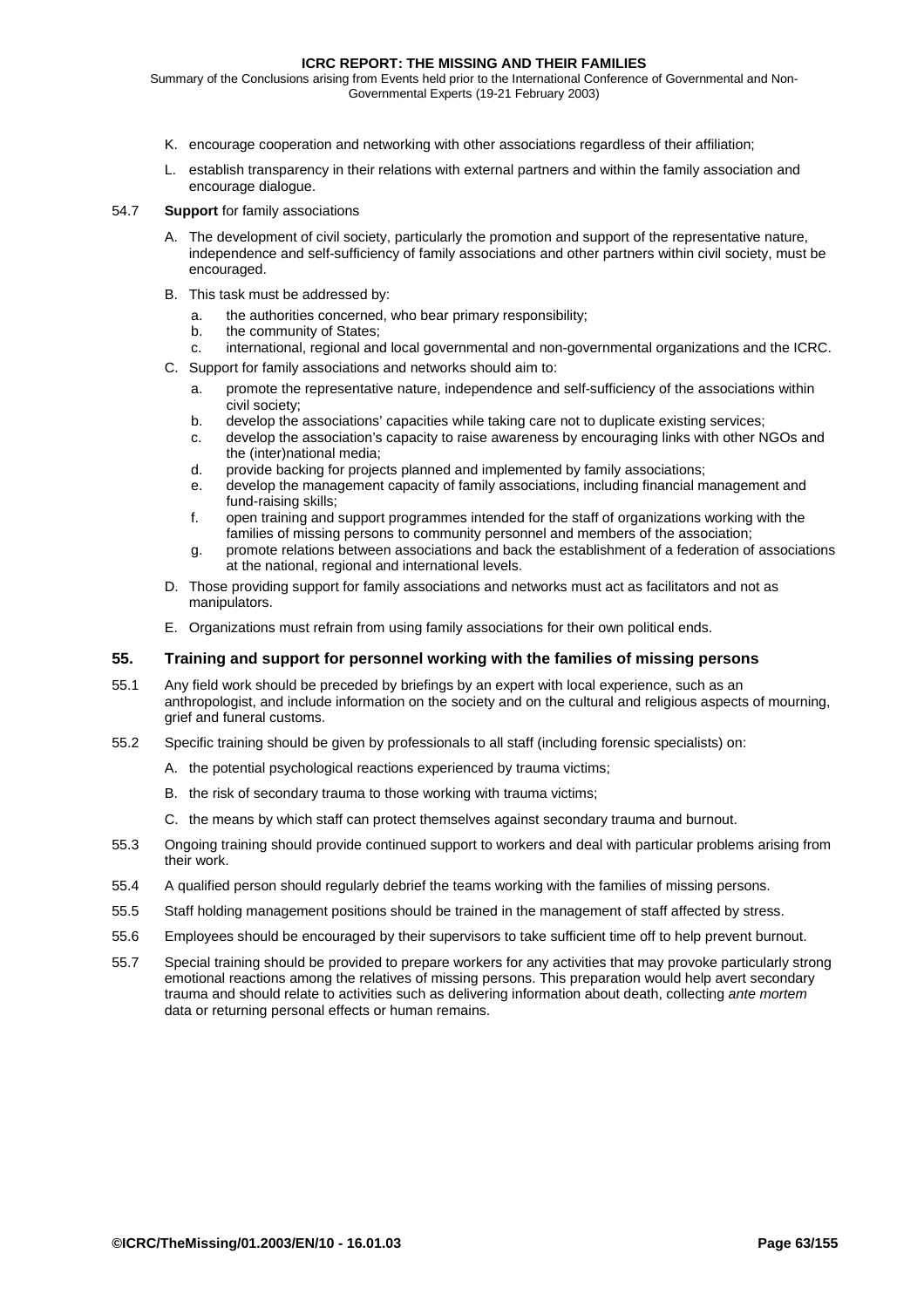Summary of the Conclusions arising from Events held prior to the International Conference of Governmental and Non-Governmental Experts (19 - 21 February 2003)

# **IX. Operational best practices regarding the management of human remains and information on the dead**

## **56. General considerations**

- 56.1 Persons who die as a result of armed conflict or internal violence often become unaccounted for because their deaths are not recorded. This may happen for a number of reasons:
	- A. no information on deaths is made available (deaths are not reported to the families / no surviving witnesses);
	- B. the bodies / remains (for example of those killed in action or in extrajudicial killings) are not collected;
	- C. bodies are buried without being identified (or without any data / particulars that may be useful for later identification being recorded), often in mass graves, a situation sometimes compounded by deliberate attempts to confuse / destroy evidence;
	- D. the bodies / remains cannot be identified (for lack of indices / leads, expertise or means, or because the bodies / remains have been totally destroyed);
	- E. the parties may be genuinely unable to provide answers, often because they did not fulfil their duties during the conflict. In the majority of cases, however, the parties can reasonably be expected to have, at the very least, information about the location of military operations and of (mass) graves, or to obtain such information;
	- F. the State authorities or armed groups refuse to acknowledge the deaths of people under their control / responsibility.
- 56.2 Therefore, providing information on those who die in such situations directly helps reduce the number of missing persons and ascertain the fate of persons who are unaccounted for, thus putting an end to the anxiety and uncertainty of the families. (See [38.3 a](#page-48-0)nd [38.4.\)](#page-48-0)
- 56.3 The State authorities and armed groups bear primary responsibility for proper handling of the human remains and of information on the dead.
- 56.4 Despoliation and desecration of the dead should constitute crimes under international law when committed during non-international armed conflicts (as is the case in international armed conflicts). Intentionally mutilating the remains before their repatriation as part of a widespread and systematic policy should be considered an aggravated form of the crime. Intentionally obstructing, interfering with, or impeding the process of identification of human remains for the purpose of preventing said identification should be punished as a criminal offence under domestic law. (See [23.5, 23.6 a](#page-31-0)nd [33.5.\)](#page-41-0)
- 56.5 The community of States, international, regional or local governmental or non-governmental organizations and the ICRC should make all those concerned aware of their obligations with regard to the handling of human remains without distinction. This includes the obligation to collect human remains and any information on them that may lead to identification at some later stage. It also includes the conditions that must be respected for all burials, for the return of remains and personal effects to the families, if necessary via a neutral intermediary, and for the transmission of all information pertaining to the dead to the families and to the ICRC Central Tracing Agency. (See [10.47 t](#page-19-0)o [10.53,](#page-19-0) [10.63,](#page-21-0) [11.4,](#page-22-0) [11.27](#page-23-0) to [11.29](#page-23-0) and see [11.31 f](#page-23-0)or rules [10.49, 10.51 a](#page-19-0)nd [10.52](#page-19-0) representing customary international law; see also [23 a](#page-30-0)nd [33.\)](#page-40-0)
	- A. Further obligations should include:
		- a. the promotion of related Information Bureau activities (see [10.55,](#page-19-0) [24.4,](#page-32-0) [34.4 a](#page-42-0)nd [82\);](#page-83-0)
		- b. the promotion of best practices regarding the collection of information on the dead and the management of human remains and training in their implementation (see [57\).](#page-64-0)
	- B. Priority should be given to:
		- a. the State authorities, in particular security and armed forces and civil defence units, and armed groups;
		- b. National Red Cross / Red Crescent Societies with first aid and tracing services;
		- c. peace-keeping / enforcement missions;
		- d. the humanitarian organizations working in a given context;
		- e. forensic specialists;
		- f. tribunals.
- 56.6 **[Annex J](#page-115-0)** contains a *checklist of the information on the dead to be provided by the authorities*.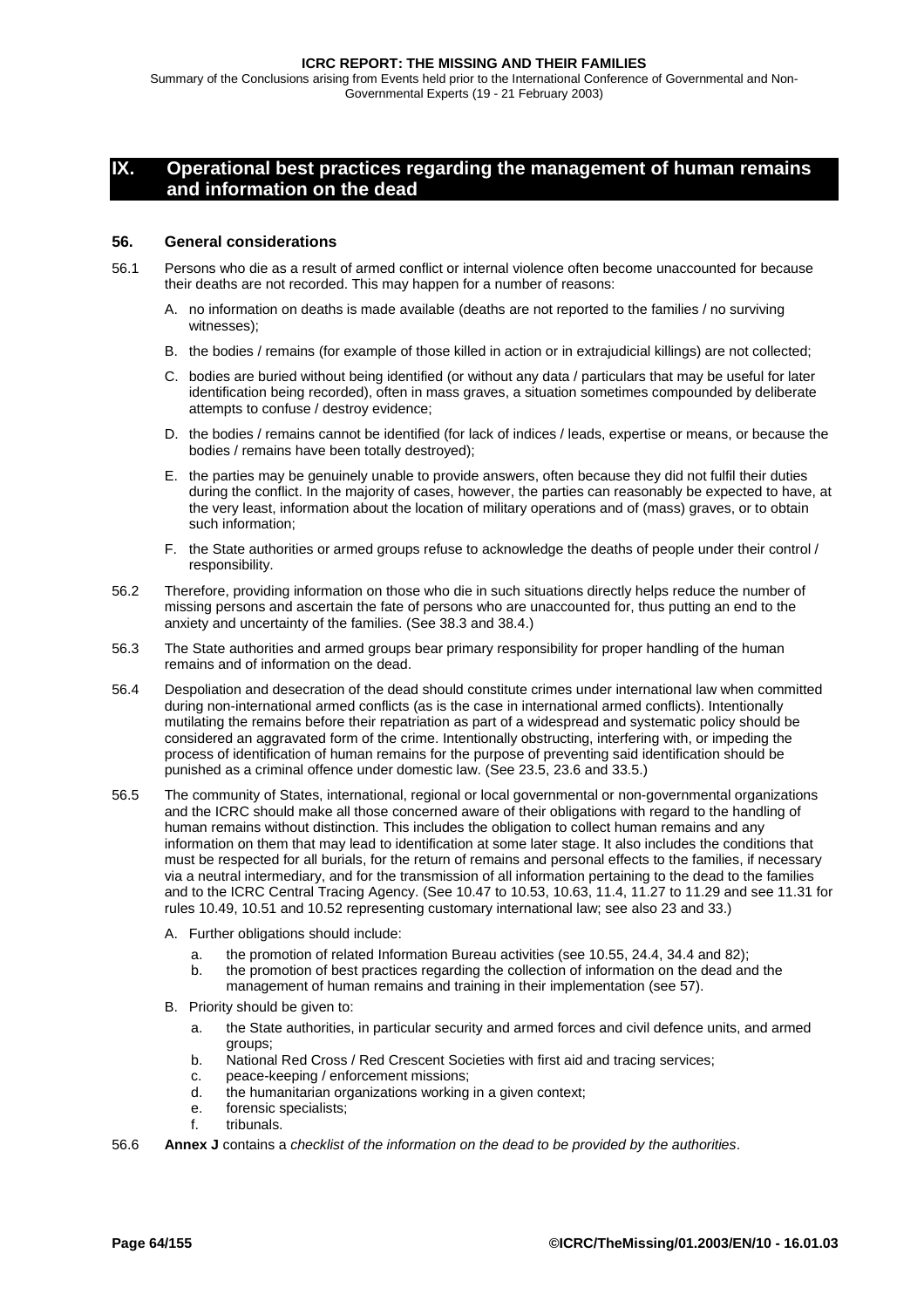<span id="page-64-0"></span>Summary of the Conclusions arising from Events held prior to the International Conference of Governmental and Non-Governmental Experts (19-21 February 2003)

- 56.7 Where the State authorities or armed groups are unable / unwilling to fulfill their obligations and the dead are not taken care of, humanitarian organizations must address the problem from the beginning of armed conflict or internal violence with the support of the community of States.
	- A. Information about **graves** and the **dead** should be systematically collected:
	- B. Whenever required and as soon as possible, measures must be taken to **collect the dead** (from the battlefield) **and to exhume unidentified remains**.
	- C. Measures must be taken to collect as much information as possible on any human remains and the event which led to the deaths:
		- a. to facilitate their identification so the families can be informed and receive the remains;
		- b. if violations of international humanitarian law or international human rights law are suspected, information must be collected on the circumstances of death.
	- D. Measures must be taken to preserve any human remains that are not returned to the families (by storing or temporarily burying them).
	- E. Measures must be taken **to inform the families** when a relative has died, to provide them with certificates / attestations of deaths, and to return to them personal effects and whenever possible the remains.
- 56.8 In most situations, all information on the dead, whether on individuals or on the location of mass graves, is politically sensitive and a source of anguish for the families. Thus:
	- A. security constraints must be taken into account when planning action;
	- B. the authorities involved and the families must be fully informed about all planned activities;
	- C. all planned activities must take into account the cultural context and respect local customs regarding the dead, funerals and mourning (see [51\)](#page-58-0);
	- D. a communication strategy must be set up for all planned activities.
- 56.9 All tasks must be performed with due respect for the legal and ethical rules pertaining to the management of personal information and human remains (see [40\)](#page-50-0).
- 56.10 All tasks must be coordinated between the organizations involved, which may have to be mobilized.
- 56.11 In numerous armed conflicts and situations of internal violence, neither death certificates nor official notifications / confirmations of death are provided, either because information is simply not available or because it is withheld. It is therefore essential to collect information about the dead through direct witness accounts.
	- A. To ensure the information is accurate, it should be collected systematically. **[Annex H](#page-110-0)** (*checklist for the collection of direct witness accounts)* provides guidance in this respect.
	- B. As witness accounts may be the only information on a relative's death available for transmission to the family, the State authorities should agree to issue death certificates on the basis of witness accounts that fulfill agreed conditions.

### **57. Involvement of non-specialists**

- 57.1 As a general rule, forensic specialists should do all the work involving human remains.
- 57.2 This may not always be possible. Since forensic specialists are not always available, the involvement of nonspecialists is often necessary and should aim to maximize the chances of systematic evaluation of the event and identification at a later date. To that end, the checklists contained in **[Annex K](#page-116-0) to [Annex P](#page-126-0)** can be used to streamline the processes by which information is collected on the dead and human remains are handled. These checklists cover:
	- A. **[Annex K](#page-116-0)**, *the management of sites containing human remains, including graves*;
	- B. **[Annex L](#page-118-0)**, *information to be collected on human remains*;
	- C. **[Annex M](#page-120-0)**, *the immediate management of human remains (collection / transport);*
	- D. **[Annex N](#page-122-0)**, *the management of human remains in a hospital mortuary*;
	- E. **[Annex O](#page-124-0)**, *the procedure for exhumation (e.g. from graves, wells, caves) in the absence of forensic specialists*;
	- F. **[Annex P](#page-126-0)**, *emergency or temporary burial of human remains*.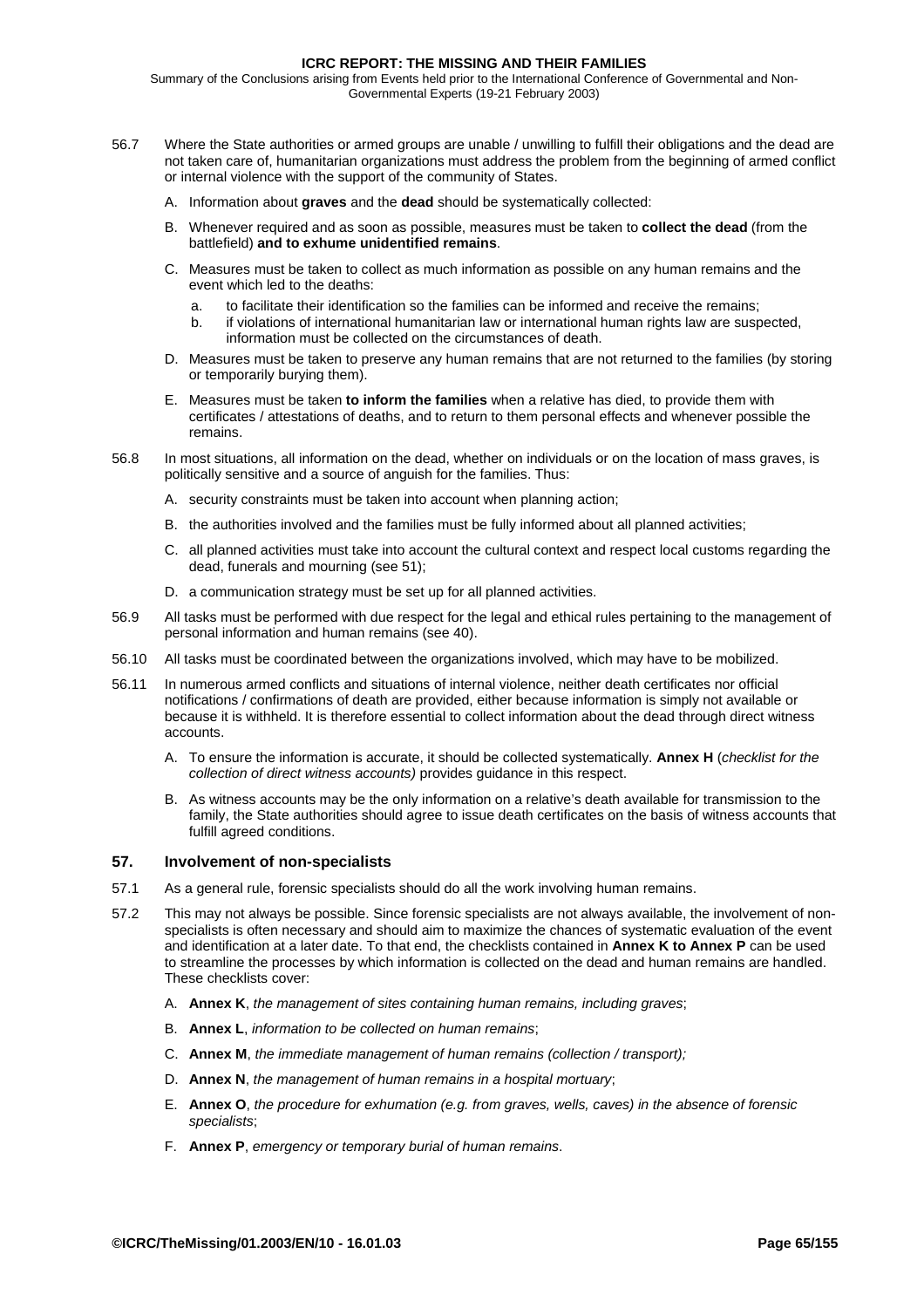<span id="page-65-0"></span>Summary of the Conclusions arising from Events held prior to the International Conference of Governmental and Non-Governmental Experts (19 - 21 February 2003)

- 57.3 These checklists, which must always be adapted to the context, should be promoted in particular among armed and security forces / armed groups, military forces serving in peace-keeping and peace-enforcement units, health facilities and humanitarian organizations.
- 57.4 In particular, every military force is responsible for drawing up SOP for commanders and for establishing training modules for its members that incorporate the legal rules and the checklists.
	- A. Military forces must recognize that non-specialists, i.e. soldiers, may be involved in the exhumation, transportation, storage and repatriation of remains and need appropriate guidelines and practical checklists. These should be translated into SOP by every military force.
	- B. Specific training should correspond to needs. While the checklists do not constitute information that every soldier should know, every soldier should be instructed in the importance of correct procedures for emergency burials (see **[Annex P](#page-126-0)**, *Check-list on the emergency or temporary burial of human remains*).
	- C. When a party cannot comply with the legal requirements for the establishment of an official Grave Registration Service or an Information Bureau as set out under [82,](#page-83-0) it can turn for assistance to an international player, but it is not thereby relieved of its legal obligations.
	- D. For any question relating to the management, exhumation, transportation, storage and repatriation of remains it is important to inform and liaise with the appropriate authorities.
- 57.5 Experts in forensic sciences should be used to train non-specialist personnel for these tasks.

# **58. Involvement of forensic specialists**

### **59. The role and responsibilities of forensic specialists**

- 59.1 The term "forensic science" is a collective term for a group of disciplines. These include: forensic pathology, forensic archaeology, forensic anthropology, forensic odontology, forensic entomology, forensic radiology, forensic fingerprint science, photography, molecular biology and mortuary science.
- 59.2 The role that forensic specialists play in the domestic context cannot be automatically extrapolated to the role they have in contexts involving missing persons; there are some important differences. In the domestic context, forensic specialists work as an extension of the domestic legal process. Identification of remains is an integral part of criminal investigation and goes hand-in-hand with ascertaining the cause of death. However, in a context involving missing persons, especially when the investigation involves the exhumation of mass graves, the cause of death may already be known or be obvious, and identification may be the most difficult and resource-intensive task.
- 59.3 An important consideration is that in the case of a mass murder perpetrated in armed conflict or internal violence, exhumation can provide evidence for criminal investigations even if the individual victims are not identified. The two activities may proceed on separate time scales and with separate resource requirements. This can lead to the unfortunate situation whereby remains are exhumed and the cause of death established but, because the process of identification is much more time-consuming, the bodies re-interred. This situation is unacceptable, as it does not allow the families concerned to be informed of the fate of missing relatives or to receive the remains. Identification for the purposes of informing the family and returning remains is just as important as providing evidence for criminal investigations and constitutes due recognition of the rights of the families.
- 59.4 When conducting autopsies, forensic specialists should recognize the distinction between establishing the cause of death and identification, even though the two may overlap considerably. Identification of bodies of soldiers who have been killed in action may involve no criminal considerations; in contrast, the exhumation of a mass grave may provide all the evidence needed by the prosecution in a criminal case, but it may not be necessary to identify the remains for that purpose.
- 59.5 In brief, while forensic specialists may feel comfortable from an ethical perspective working to uphold human rights and investigating violations of international humanitarian law and international human rights law, they must also respect the families' right to know what happened to their relatives. The work of forensic specialists is necessary to ensure that perpetrators of crimes are prosecuted and that the best is done for the families.
- 59.6 Forensic specialists working in contexts involving missing persons must demonstrate a level of professionalism that goes beyond simply assuring standards of practice.
	- A. A professional approach to the issue of human remains can provide the basis for a much needed dialogue between two parties locked in conflict.
	- B. Likewise, it may be possible to show that the enemy's remains are being treated with respect; this may serve as one means of building confidence and even lessening hostilities.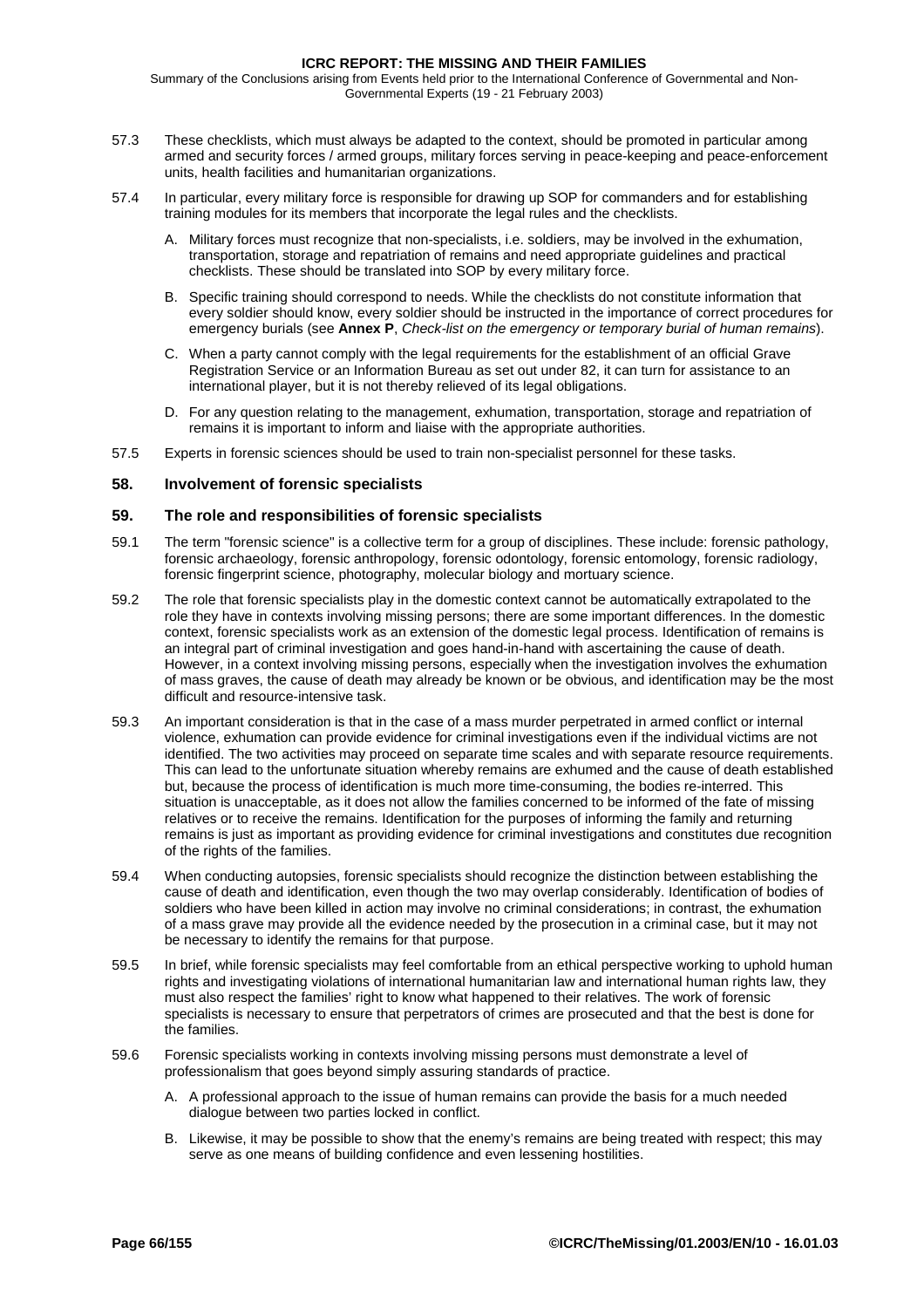Summary of the Conclusions arising from Events held prior to the International Conference of Governmental and Non-Governmental Experts (19-21 February 2003)

- C. Professionalism among forensic specialists can be a major factor in promoting international humanitarian law, international human rights law, accountability and a process of reconciliation.
- D. In brief, professionalism in forensic science implies a degree of respect and neutrality that transcends conflict.
- 59.7 Correct guidelines can serve to empower forensic specialists working in new, difficult or highly political circumstances.
- 59.8 Forensic specialists working in contexts involving missing persons have a duty to pass on their knowledge and experience to professionals from other fields who are working with human remains.
- 59.9 The authorities have well-defined legal obligations when it comes to missing persons. Forensic specialists must be familiar with those obligations as they help to identify where and in what way the results of any forensic work may be manipulated. Forensic specialists must address certain basic issues before exhuming or identifying remains, namely:
	- A. how to inform and return remains to the family;
	- B. how to inform and return remains to the proper authorities;
	- C. how criminal justice works in a domestic and international context in which violations of international humanitarian law and international human rights law are being investigated;
	- D. how their work will affect the legal and political process.
- 59.10 Forensic specialists must recommend that a mechanism be put in place whereby the remains will be returned to the family either by the authorities or by someone else who is competent to do so. Thought must be given to the whole process before the forensic specialist becomes involved; it cannot be assumed that the entire chain of responsibility that usually exists in a domestic context is in place.
- 59.11 Forensic specialists wishing to become involved in cases involving violations of international humanitarian law and international human rights law must be aware that they may be called on to work in difficult conditions. Their role and responsibilities may entail examining those who have been killed or injured in circumstances of torture or illegal imprisonment, or other circumstances that amount to such violations. This can place forensic specialists in extremely compromising situations, which may in certain circumstances be tantamount to helping to obstruct justice. Forensic specialists may help obstruct justice:
	- A. consciously, by failing to record and effectively document signs of abuse, or by failing to ensure that abuse is reported to the appropriate authorities;
	- B. reluctantly, where their own or professional values are outweighed by pressure from the State authorities or from others;
	- C. unconsciously, where insufficient training or skills results in failure to recognize and record abuses adequately.
- 59.12 Any form of complicity in the obstruction of justice amounts to a breach of the forensic practitioner's professional ethical obligations. Decisions to adhere, or not to adhere, to ethical standards are made consciously or unconsciously by individuals, taking into account other matters such as their own safety and security and that of others.
- 59.13 In short:
	- A. It must be recognized that it is a mark of civilization to identify the dead.
	- B. Forensic specialists must be qualified and competent to work in contexts involving missing persons. They should only work within their respective sphere of expertise.
	- C. Forensic specialists have an ethical obligation actively to advocate for an identification process (which includes the collection of *ante mortem* data and in certain contexts of blood samples from the family).
	- D. When examining remains, forensic specialists have an ethical duty to observe and record all information potentially relevant to identification.
	- E. The procedures followed must not destroy material that may be used at a later date.
	- F. Forensic specialists must consider the families' rights and needs before, during and after exhumation.
	- G. Consideration must be given to the disposal of unidentified remains in a way appropriate to the context.
	- H. Human remains comprise both complete bodies and body parts.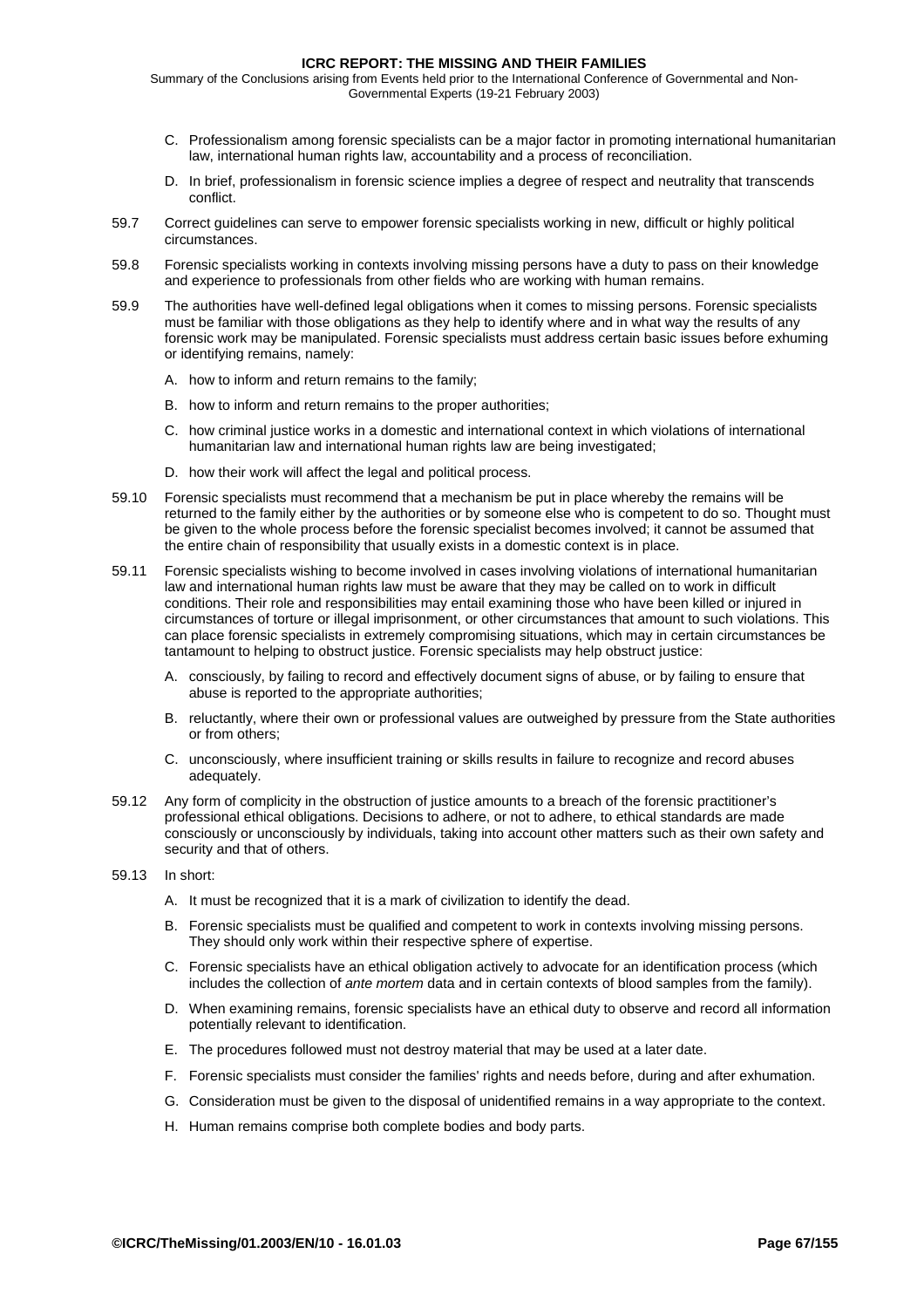<span id="page-67-0"></span>Summary of the Conclusions arising from Events held prior to the International Conference of Governmental and Non-Governmental Experts (19 - 21 February 2003)

- I. Forensic specialists must be familiar with the pertinent provisions of international humanitarian law and international human rights law, and should advocate their incorporation into the basic training of forensic specialists.
- J. Forensic specialists have a duty to abide by the ethics of their profession and be aware of the threats they might face in contexts involving missing persons.

# **60. Forensic teams, contracts, employers**

- 60.1 The authorities have ultimate responsibility for the management, exhumation and identification of human remains. However, in contexts involving missing persons, others may have to undertake this role and bring forensic specialists to the area.
- 60.2 When forensic specialists move from their everyday domestic context to work in an international context, often for the first time and in a foreign jurisdiction, a specific person with relevant experience needs to be placed in charge of the examination of the remains. **This is not the same as being in overall charge of the team or operation.** This person needs to have the qualifications, skills and experience required to determine:
	- A. the deceased's identity;
	- B. the pathologies (including injuries) present in the deceased;
	- C. the cause of death.
- 60.3 This person needs to be a medical practitioner with recognized qualifications, skills and experience in forensic pathology. His or her conclusions must be accepted as credible by local officials, the families and (national and international) tribunals. Therefore, the opinion, work and contract of a forensic pathologist may be different to that of a forensic anthropologist or a forensic archaeologist.
- 60.4 Before starting work, forensic specialists should make sure that the following questions are addressed when they are briefed or advised by the employer (whether a government service or organization) and the relevant authorities.
	- A. What is the legal framework within which they will be working? The answers to other questions may determine this:
		- a. Which domestic law applies?
		- b. What part of the proposed work may be legal and what part may be illegal if performed by a foreign forensic specialist? For example, it may be lawful to watch a *post mortem* examination being performed by a local pathologist but unlawful under national law to conduct an exhumation.
		- c. Do the authorities recognize the forensic specialists' qualifications? d. Is the contract with the employer recognized by the authorities?
		- e. What legal support is available if the forensic specialists are arrested (whether justifiably or unjustifiably) for doing their work?
		- f. Is the work in fact being done in a context that is unlawful or might be deemed to be unlawful in domestic law?
	- B. What is the mandate and legal standing of the employer (if not the authorities) in the context?
	- C. Can it be assumed that such work performed under a UN mandate automatically pre-empts domestic law?
	- D. Has the forensic work been incorporated into any kind of peace process to which the parties to the conflict are committed?
- 60.5 Forensic specialists must understand the different contexts and priorities the employer may attribute to their work.
	- A. They must understand the employer's mission and are responsible for ensuring that the employer is recognized as competent and credible and is willing to work with others.
	- B. Forensic specialists should also be aware of the wider agenda the employer may have:
		- a. the promotion of human rights and the investigation of violations (organizations involved in human rights advocacy, such as Physicians for Human Rights and Human Rights Watch);
		- b. the promotion of international humanitarian law while preserving neutrality and impartiality (for example, the ICRC);
		- c. the question of criminal accountability (the case of the International Criminal Court).
	- C. There may be points of compatibility and incompatibility between these organizations and their legal mandates.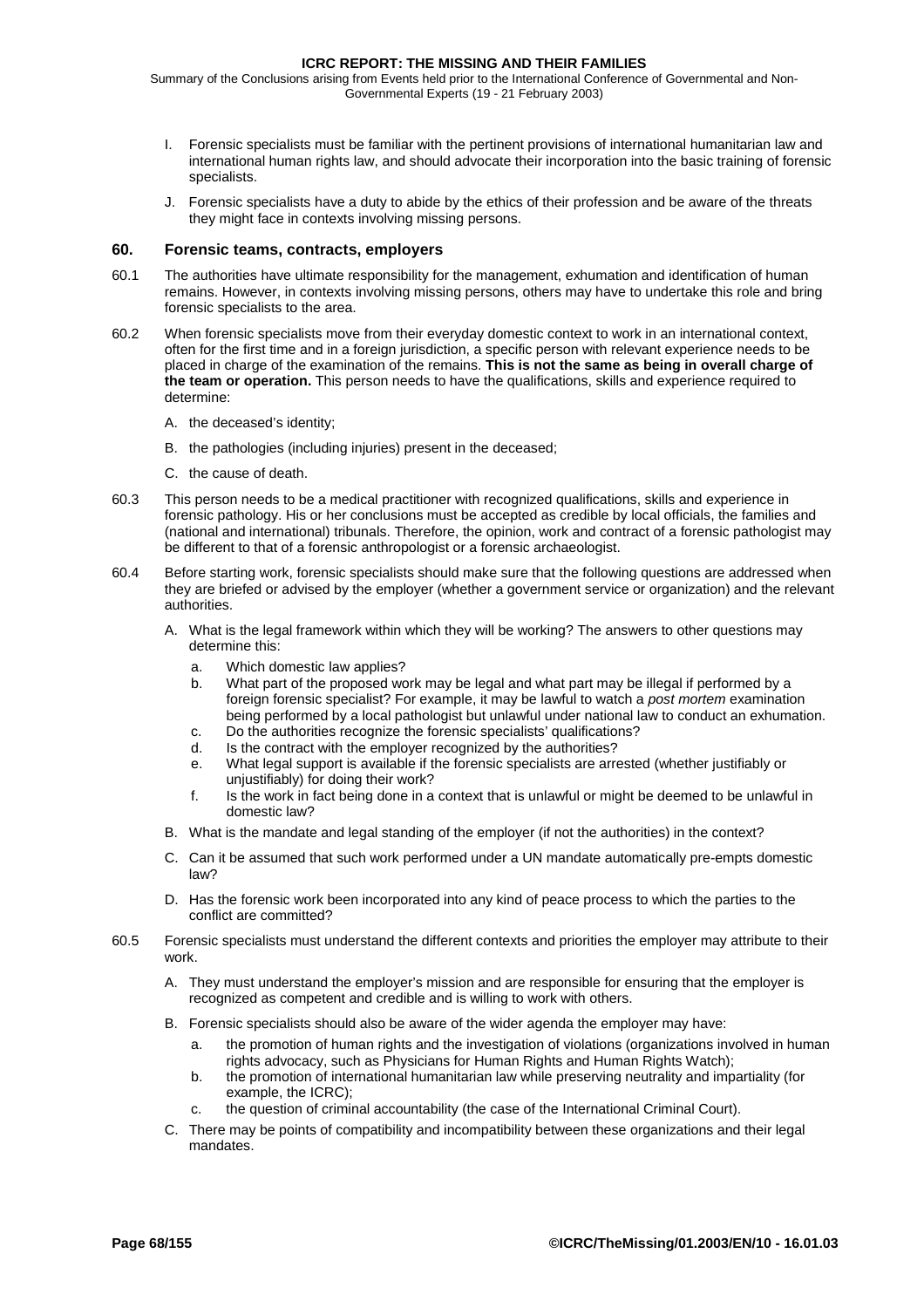Summary of the Conclusions arising from Events held prior to the International Conference of Governmental and Non-Governmental Experts (19-21 February 2003)

- 60.6 Much of the above relating to the role and responsibilities of forensic specialists should be recognized by the employer and reflected in the contract.
	- A. A contract by which a forensic specialist is engaged to work in a context specifically involving missing persons should include the following:
		- a. an affirmation of professional qualifications;
		- b. a commitment to work by standard guidelines relating to exhumation, autopsies **and** identification;
		- c. a commitment to, if necessary, exhume the remains, identify the body and establish the cause of death on an impartial and objective basis;
		- d. a commitment to give equal consideration to the family in all matters pertaining to human remains and to ensure that the authorities or the employer have done everything possible to make sure that the families are informed and supported;
		- e. a commitment to treat any remains with due respect;
		- f. a commitment to brief any forensic specialist replacing him/her and to affirm the obligation that that person must continue to work by the same guidelines;
		- g. an indication of how this work will fit in with the mandate and legal status of the employer;
		- h. a clear understanding of who bears ultimate responsibility for exhuming remains, making the identification and issuing a death certificate if the authorities are unable or unwilling to do this;
		- i. an assurance that the employer has obtained or will obtain security guarantees from the authorities;
		- j. a reference to the handling and preservation of all evidence by standard means;
		- k. an understanding that exhumation will include both identification and establishing the cause of death;
		- l. a clear indication of whether or not the forensic specialist is expected to present findings in court;
		- m. a commitment that health and safety procedures will be followed;
		- n. a commitment that adequate insurance coverage such as malpractice insurance has been provided for all eventualities, as the coverage pertaining to the specialist's domestic work may not apply;
		- o. in keeping with standard forensic practice, an agreement that the practitioner has the right to copy documents and photos for which he/she was responsible, subject to an undertaking of confidentiality, and acknowledgement that copyright lies with the employer.
	- B. Consideration of these points will help forensic specialists work within an ethical framework while promoting the application of international humanitarian law and international human rights law and at the same time minimizing the families' distress. Failure to take account of these points could undermine the forensic specialist's credibility.

### 60.7 In short:

- A. The terms of reference or contract must ensure that the employer's mandate is compatible with the ethical practice of forensic specialists.
- B. All forensic work must be carried out within the framework of a clear mandate. This includes consideration of the lawfulness of the work and other short and long-term considerations.
- C. The mandate must be underpinned by the principles of neutrality and impartiality.
- D. The employer must recognize the role and responsibilities outlined in [59 a](#page-65-0)bove and the need to adhere to best practice guidelines as referred to in 60.6 above and 61 below.
- E. The employer must provide adequate background information about the context, including political, cultural and security information.
- F. The security of the investigating team and contributors has priority over the provision of evidence and identification.

## **61. The need for best practice guidelines**

- 61.1 Best practice guidelines that take account of existing guidelines (such as those set forth in the 1989 Minnesota Protocol on the legal investigation of extra-legal, arbitrary and summary executions) and minimum acceptable standards would make it easier to act within those ethical boundaries and ensure they are observed in all circumstances.
- 61.2 Best practice guidelines on forensic work in contexts involving missing persons must be disseminated and promoted within the forensic community.
- 61.3 Best practice guidelines must, wherever possible, accommodate local skills and expertise.
- 61.4 Best practice guidelines must include the training of non-specialists and partially qualified personnel; such training should be planned in the early stages of the project.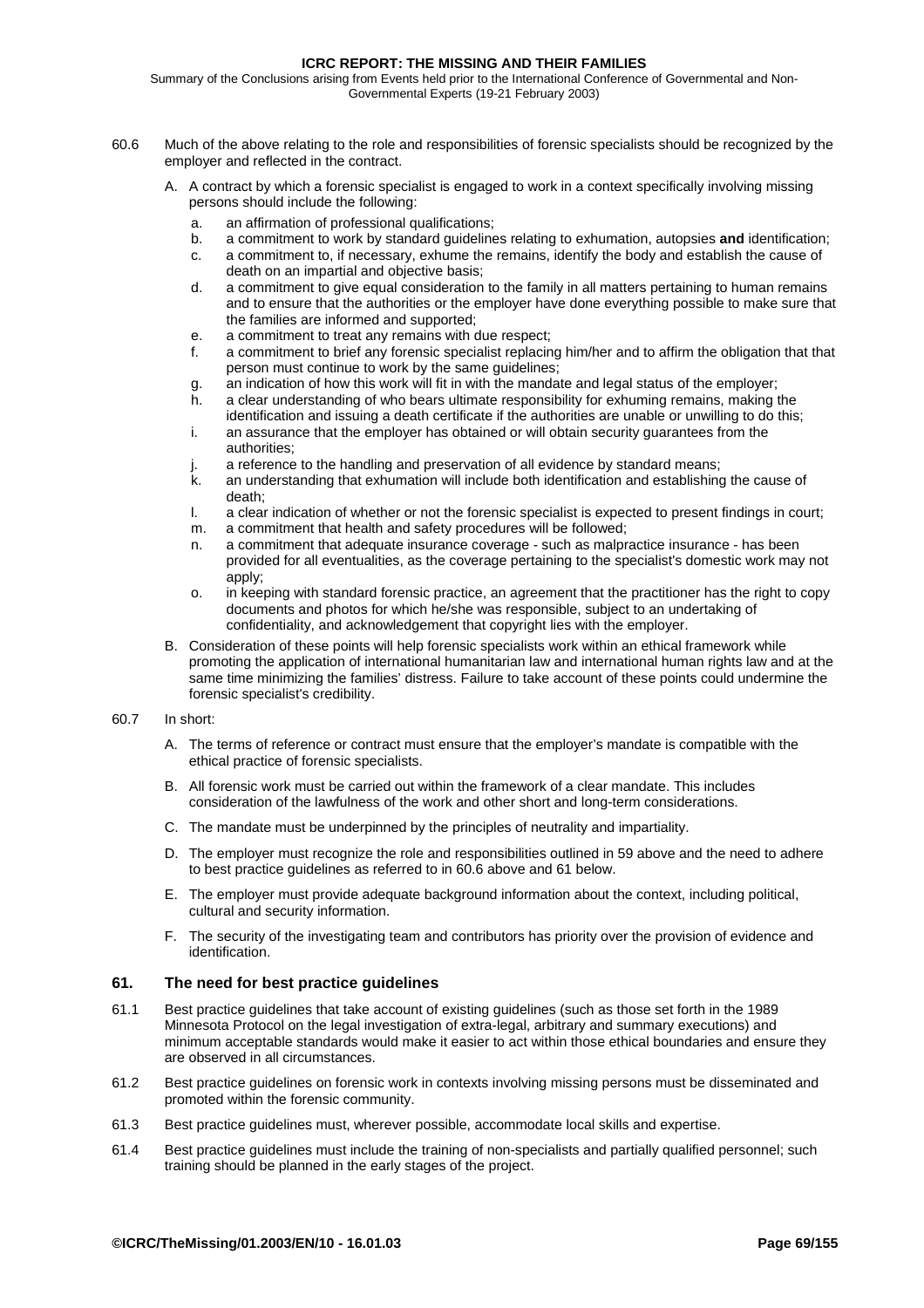Summary of the Conclusions arising from Events held prior to the International Conference of Governmental and Non-Governmental Experts (19 - 21 February 2003)

61.5 Consideration should be given to a standard format whereby a forensic specialist working in the field can provide an attestation of death in circumstances where the identity is known but there is little chance that the authorities will issue a formal death certificate.

# **62. An international body of forensic specialists**

- 62.1 There is a need for an international body whose mission statement relates to forensic specialists who work in contexts involving missing persons.
- 62.2 Such a body or network should be responsible for:
	- A. drawing together the disciplines that make up the forensic sciences;
	- B. disseminating guidelines and standards of practice;
	- C. ethical issues;
	- D. professional credentials;
	- E. providing advice to forensic specialists and employers, whether authorities or organizations;
	- F. accrediting laboratories undertaking DNA analysis in contexts involving missing persons;
	- G. auditing and evaluating field activities;
	- H. language issues (translation and professional lexicon);
	- I. lobbying governments to make forensic expertise and material resources available for international work;
	- J. lobbying for national or regional "clearing houses" for dealing with missing persons.
- 62.3 Consideration should be given to where such a body might best be located.

### **63. Autopsy protocols and recording of** *post mortem* **data**

- 63.1 The existing references are the Minnesota Protocol and the Interpol DVI autopsy protocol.
- 63.2 The objective is to subject human remains to one examination only. The same examination should serve to establish the cause of death **and** to record the information needed to make a positive identification*.* Examinations should not have to be repeated because previous examinations were incomplete.
- 63.3 Workload forecasts for any action or investigation must be both realistic and professional.
- 63.4 With regard to the use of the Minnesota Protocol:
	- A. the advantages are that:
		- a. it is widely recognized and comprehensive;
		- b. it represents standards of practice;
	- B. the disadvantages are that:
		- a. it describes a standard autopsy and therefore contains much information that is redundant for a qualified forensic pathologist;
		- b. it is difficult to apply to all situations;
		- c. it does not provide the means to document findings;
		- d. it is difficult to read as a checklist for an inexperienced examiner;
		- e. it does not discuss the examination of skeletal or partial remains;
		- f. it is not compatible with an electronic format.
	- C. The term "prosector" should indicate a person competent to perform an autopsy but who is under the ultimate responsibility of a forensic pathologist (see [60.2 a](#page-67-0)nd [60.3\)](#page-67-0)
	- D. The Minnesota Protocol should be reviewed with respect to extracting those elements which represent a minimum standard of practice and are also agreed upon.
- 63.5 With regard to use of the Interpol DVI autopsy protocol in contexts involving missing persons:
	- A. the advantages are that:
		- a. it is widely recognized and adapted for international use, and it has been translated into a number of official languages;
		- b. it is easily translatable into an electronic format;
		- c. it serves as a checklist;
		- d. it provides an easy means to document autopsy findings;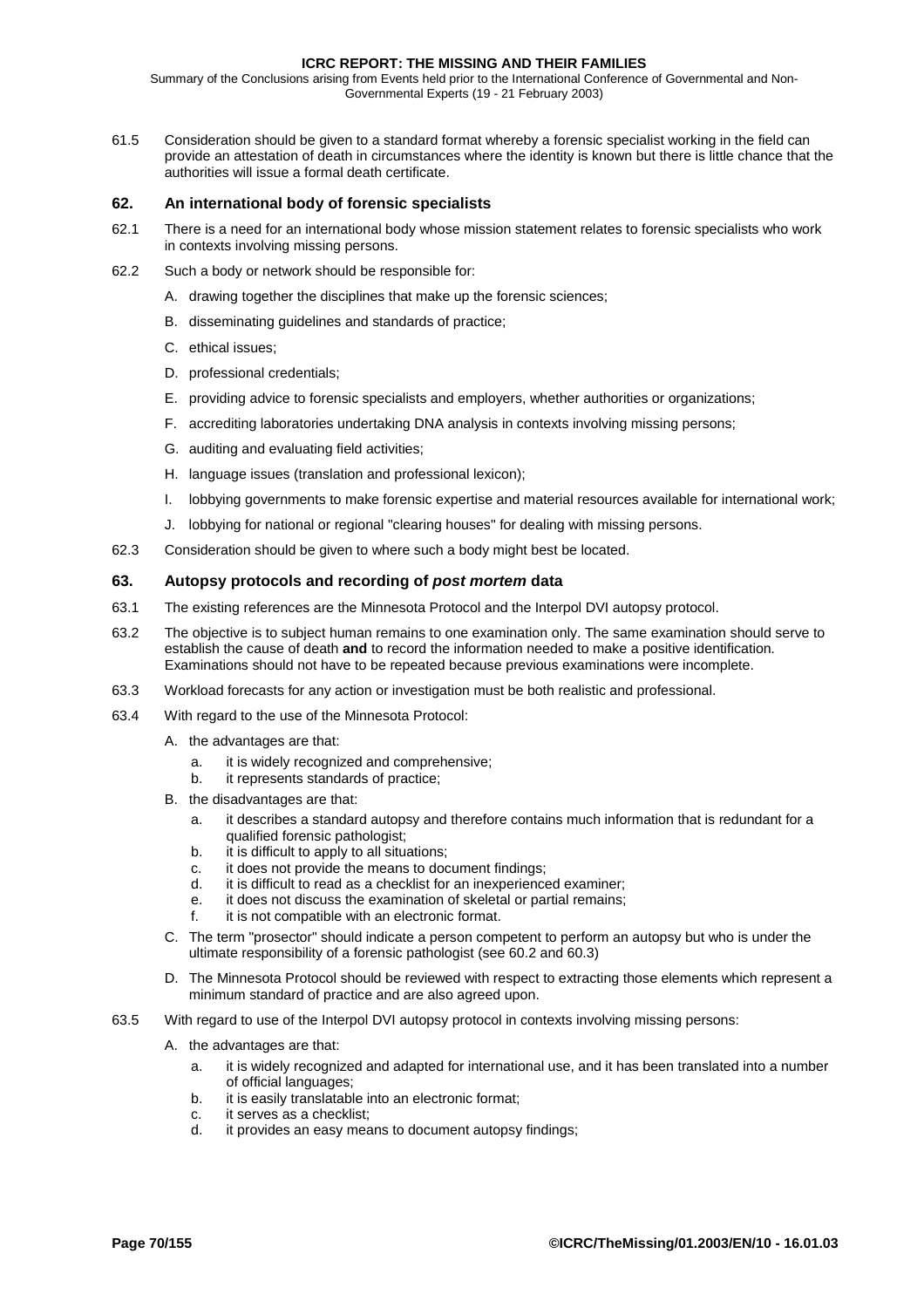Summary of the Conclusions arising from Events held prior to the International Conference of Governmental and Non-Governmental Experts (19-21 February 2003)

- B. the disadvantages are that:
	- a. the section relating to missing body parts is not useful in relation to the examination of partial remains;
	- b. it does not permit the systematic documentation of findings pertaining to injuries and cause of death.
- 63.6 One standardized *post mortem* form should be drawn up in the light of the advantages and disadvantages of both the Minnesota Protocol and the Interpol DVI autopsy form. A working group should be established for that purpose.
- 63.7 This standardized form:
	- A. must be designed to serve as both checklist and data collection form;
	- B. must be designed to be compatible with the development of an appropriate software;
	- C. must be designed to be compatible with a corresponding standardized *ante mortem* form (see [71.2 a](#page-74-0)nd [71.3\)](#page-74-0);
	- D. must be written in an international language and be able to accommodate a local language;
	- E. must use recognized terms in a consistent manner permitting translation;
	- F. must permit the inclusion of an autopsy report and a conclusion;
	- G. must include a reference to the chain of custody for the samples taken;
	- H. must be able to accommodate future revisions;
	- I. must be accompanied by a user manual;
	- J. must be accompanied by specific training in its use;
	- K. must, when completed, be widely available and accessible via the Internet.
- 63.8 The principle disadvantages of such a standardized form are:
	- A. the further work required to prepare it;
	- B. the fact that its use will slow down examinations and the recording of findings, a point to be borne in mind when planning and funding an investigation.
- 63.9 Both the Minnesota Protocol and the DVI autopsy protocol should, **as an interim measure**, be made available to forensic specialists currently working on issues involving missing persons.

## **64. Conducting forensic work when only external examination is possible**

- 64.1 In contexts involving missing persons, forensic pathologists may find themselves unable to perform a full autopsy. It may be necessary under difficult conditions, with little time and without access to mortuary facilities, to examine a number of bodies with a view to both identifying them and establishing the cause of death. This would pose a problem for any forensic specialist, but performing only an external examination would be compatible with professional conduct given the constraints.
	- A. Such situations are recognized in the introduction to the Model Protocol for Disinterment and Analysis of Skeletal Remains (which along with the Minnesota Protocol is part of the UN Manual on the Effective Prevention and Investigation of Extra-Legal, Arbitrary and Summary Executions): "Variation from the protocol may be inevitable or even preferable in some cases. It is suggested, however, that any major deviations, with the supporting reasons, should be noted".
	- B. The objective of such an examination is to collect and preserve as much information as possible with a view to maximizing the chances of later identification.
- 64.2 A forensic pathologist is best qualified to perform such an abbreviated examination of recently dead bodies, while forensic anthropologists might be best equipped to so examine skeletal remains.
- 64.3 **[Annex R](#page-130-0)** contains a *checklist for forensic work when only external examination is possible*.

#### **65. Ensuring that human remains are identified by appropriate means**

- 65.1 **Definition:** identification is the "individualization by the attribution of birth name or other appropriate name to human remains".
- 65.2 Identification is one aspect of the investigation into a death, which seeks answers to other questions as well (such as the cause of death).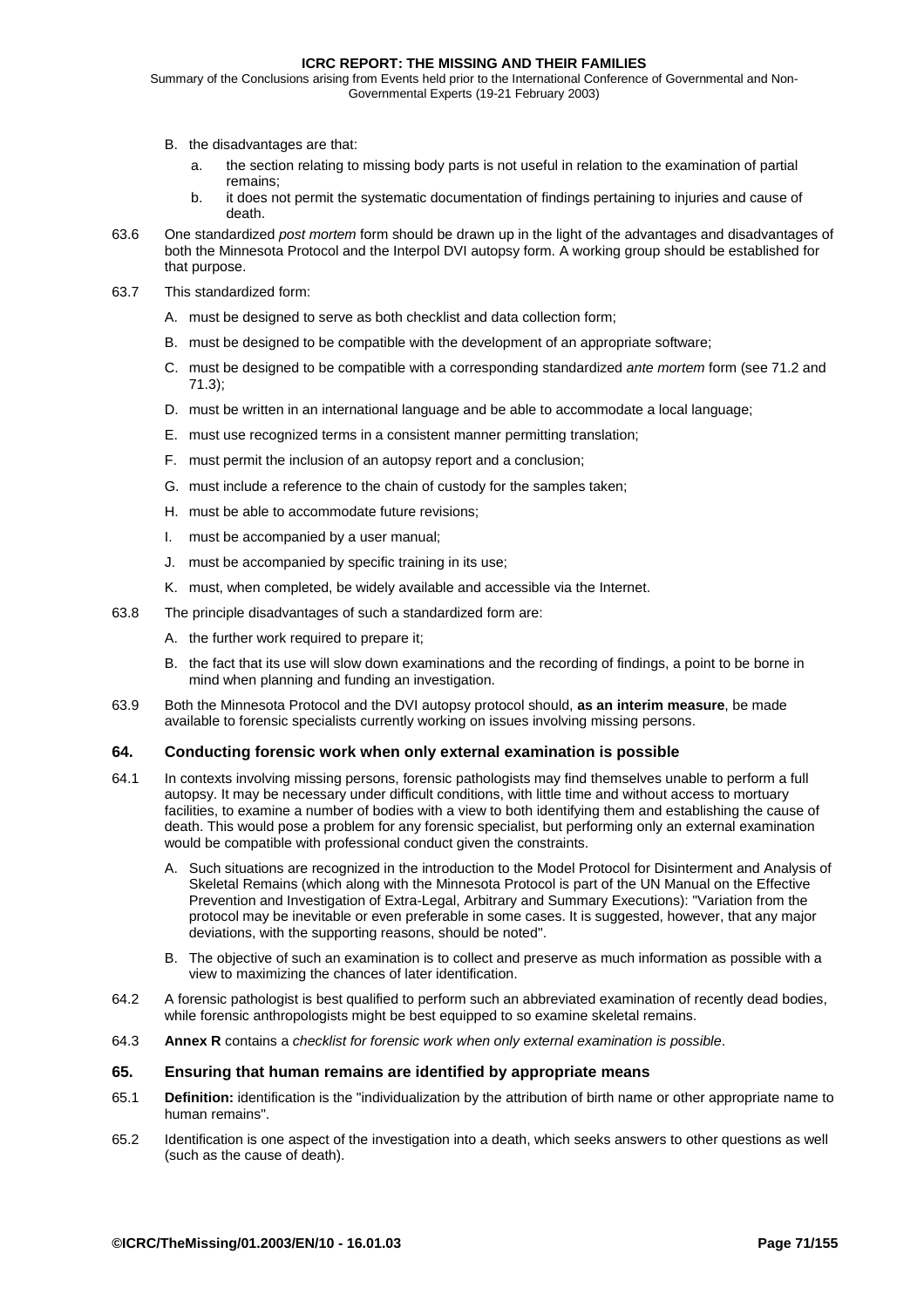Summary of the Conclusions arising from Events held prior to the International Conference of Governmental and Non-Governmental Experts (19 - 21 February 2003)

# **66. Responsibility and accountability for the identification of human remains**

- 66.1 The authorities have a responsibility to ensure that human remains are identified by qualified and competent people.
- 66.2 Identification is the responsibility of a competent, qualified and experienced person who should make the identification by integrating all the relevant information available. This person should be medically qualified or a legal officer so defined in law.
- 66.3 Issuing the medical certificate of death is the responsibility of the medically qualified person or legal officer who was responsible for making the identification.
- 66.4 Constraints on resources, both human and financial, or the circumstances of a particular mission may justify a lapse in the standards. This does not absolve the person in charge or the employer of responsibility for the means used to identify human remains.
- 66.5 Usually human remains are examined and identified by means of a team effort.
	- A. However, the process should be under the overall responsibility of a professional (see also [60.2 a](#page-67-0)nd [60.3\)](#page-67-0):
		- a. who has the qualifications, skills and experience needed to make conclusions about the deceased's identify, the pathology (including injuries) present in the deceased and the cause and manner of death;
		- b. who practices his/her profession within an organized ethical framework;
		- c. who can be held accountable for errors or unethical practices.
	- B. It is therefore preferable that this person be a forensic pathologist, as this reflects legal arrangements in most parts of the world.
- 66.6 It is the responsibility of the head of the forensic team to decide which method or methods of identification are most appropriate in a given context.
- 66.7 It is the responsibility of the head of the forensic team to ensure that relatives, the community and the authorities are informed about the limitations of the methods chosen to identify human remains so as not to raise unrealistic or false expectations.
- 66.8 When there is no competent authority, regional or international organizations can be instrumental in:
	- A. having the families or close acquaintances identify human remains;
	- B. preserving as much information as possible about:
		- a. missing persons;
		- b. human remains which have not been identified officially;
	- c. unidentified human remains.

# **67. Means of identifying human remains**

- 67.1 An **identification** can be made in **three** ways.
	- A. **Visual or normal or customary** (relatives or acquaintances viewing the remains, identity documents or discs)
		- a. Visual identification may be the only pragmatic option; however, it is known to carry a significant risk of misidentification, and should only be resorted to when the bodies are fresh and there is a good idea who the victims are. Otherwise, more objective methods should be used.
		- b. Where visual identification is used, consideration should be given to collecting a sample for later DNA analysis should the need arise; however, even this apparently simple measure may be difficult to perform in the field.
	- B. **The weight of circumstantial evidence** (e.g. matching of *ante mortem* data with information collected during the examination): when the identification is made by matching *ante mortem* data with *post mortem* data, some "hard" features such as previous medical conditions and frontal sinus radiology equate with "scientific" means. Without such "hard" identifiers, there is a significant risk of false identification (which in fact represents declaring a presumptive identification to be an identification).
	- C. **Scientific / objective methods** (dental records, fingerprints or DNA).
- 67.2 The above three steps do not necessarily follow on from one another, but normal practice is that, as identification becomes more difficult, the emphasis moves from 67.1A to 67.1B to 67.1C.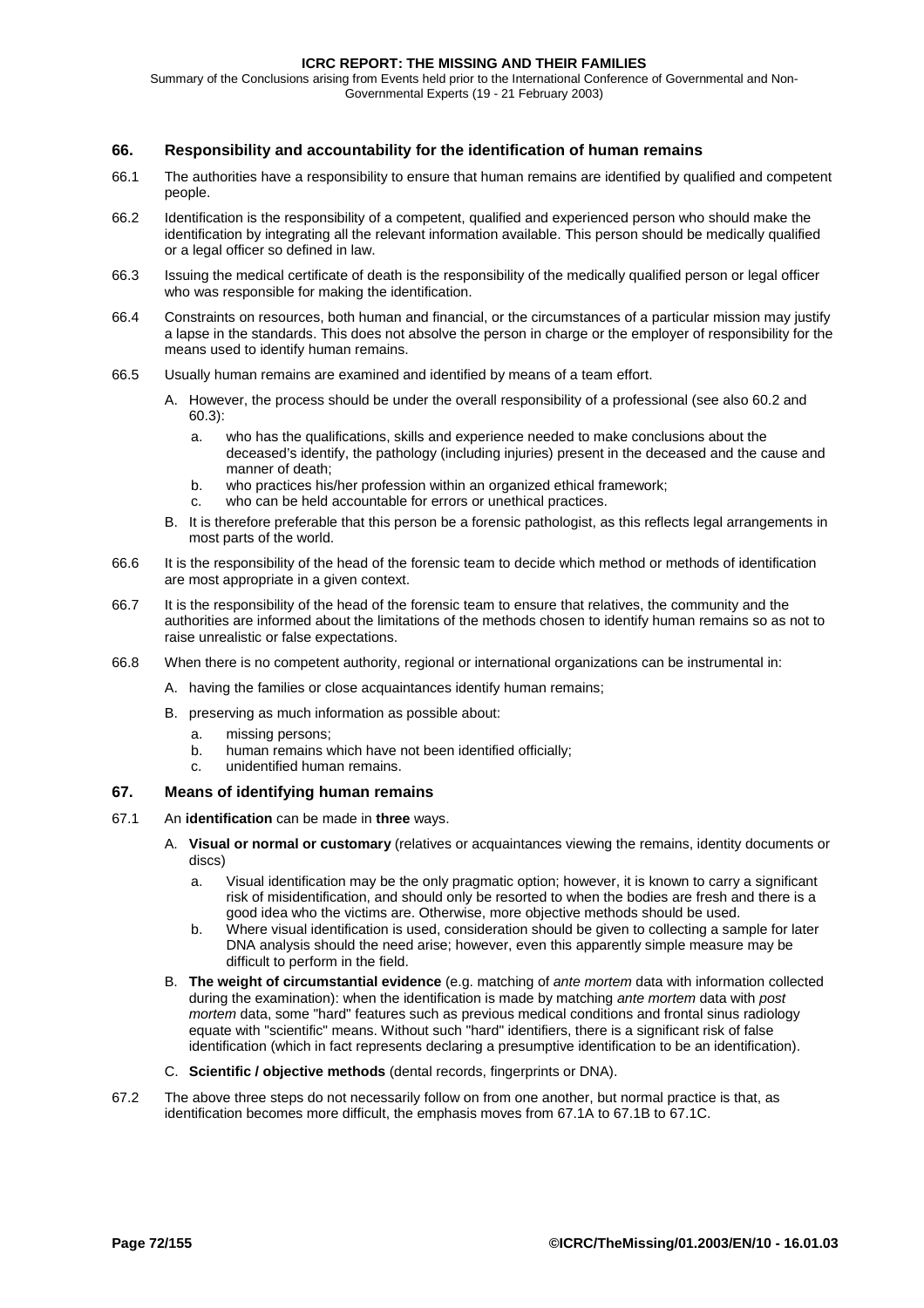<span id="page-72-0"></span>Summary of the Conclusions arising from Events held prior to the International Conference of Governmental and Non-Governmental Experts (19-21 February 2003)

- 67.3 The state of the remains should be taken into account in order to adopt the most efficient means of identification in situations:
	- A. where the bodies are whole, few or numerous, commingled or partial;
	- B. where there are few or numerous non-decomposed bodies;
	- C. where there are few or numerous skeletal remains.

# **68. Combinations of means of identifying human remains**

- 68.1 Means of identifying human remains can be combined.
- 68.2 **Identification by visual / normal / customary means only**. This might be appropriate in a difficult security situation with recently killed whole bodies, where the families are present and no other possibility for formal identification exists.
- 68.3 **Identification by visual / normal / customary means plus matching of** *ante mortem* **data with** *post mortem* **data**. This is appropriate in situations similar to those described in 68.2 above but where there is more time, doubt about identity, or the family is not present immediately and scientific / objective means cannot be used. Any positive identification should, if possible, be agreed on by two qualified people.
- 68.4 **Identification by visual / normal / customary means plus a scientific / objective means***.* This is appropriate in situations similar to 68.2 above but in which scientific / objective means can be used, there is more time or doubt about identity or there is a dispute with legal implications. This may be appropriate in cases of re-exhumation.
- 68.5 **Identification by matching** *ante mortem* **data with** *post mortem* **data only***.* This means should only lead to positive identification if there are matching "hard" identification features. The identification should be concluded by agreement between two qualified people. Without "hard" identification features, matching *ante mortem* data with *post mortem* data may be used to supplement both 68.2 above and 68.7 below.
- 68.6 **Identification by matching** *ante mortem* **data with** *post mortem* **data plus scientific / objective means***.* Identification by these means is the most certain route to true identification.
- 68.7 **Identification by scientific / objective means only***.* This refers to matching of fingerprints, matching of *ante mortem* dental records with *post mortem* dental examination or DNA analysis. Each has its advantages and disadvantages in contexts involving missing persons:
	- A. all require additional expertise and possibly laboratory resources;
	- B. fingerprints can lead to the rapid identification of fresh bodies if *ante mortem* prints are available; the principal disadvantages of using fingerprints is that it requires soft tissue on the hands of the remains and the existence of *ante mortem* records, which are rarely available in the contexts considered here;
	- C. matching of *ante mortem* dental records with *post mortem* dental examination is most appropriate when the remains are burnt, skeletal or in an advanced state of decomposition; as with fingerprints, *ante mortem* dental records are a prerequisite, and they are rarely available in the contexts considered here;
	- D. DNA is the only means, apart from those alluded to in 68.5 above, of making an objective / scientific identification if there are skeletal remains but no *ante mortem* dental records; DNA analysis provides the only reliable means of identifying and assembling partial remains.
- 68.8 Whenever possible, a visual (normal or customary) identification should be supplemented with identification by one of the other two methods.
- 68.9 Human remains should be identified by DNA typing when other investigative techniques of identification are inadequate and the conditions defined under [69 h](#page-73-0)ave been fulfilled.
- 68.10 Governments, regional and international inter-governmental and non-governmental organizations and the ICRC must take care not to introduce double standards in the methods used to identify human remains.

#### 68.11 **Whatever the approach to identification:**

- A. **it must be adapted to the context,** a process that may have security, political, financial, cultural, legal technical and/or scientific ramifications;
- B. it must be agreed to by all those involved before the identification process starts, and must
	- a. include decisions and protocols regarding the collection of *ante mortem* data and, possibly, of samples for DNA analysis - see **[Annex U,](#page-142-0)** *checklist for the collection of* ante mortem *data and of samples for DNA analysis*;
	- b. include autopsy and identification protocols;
	- c. be implemented under the responsibility of the head of the forensic team.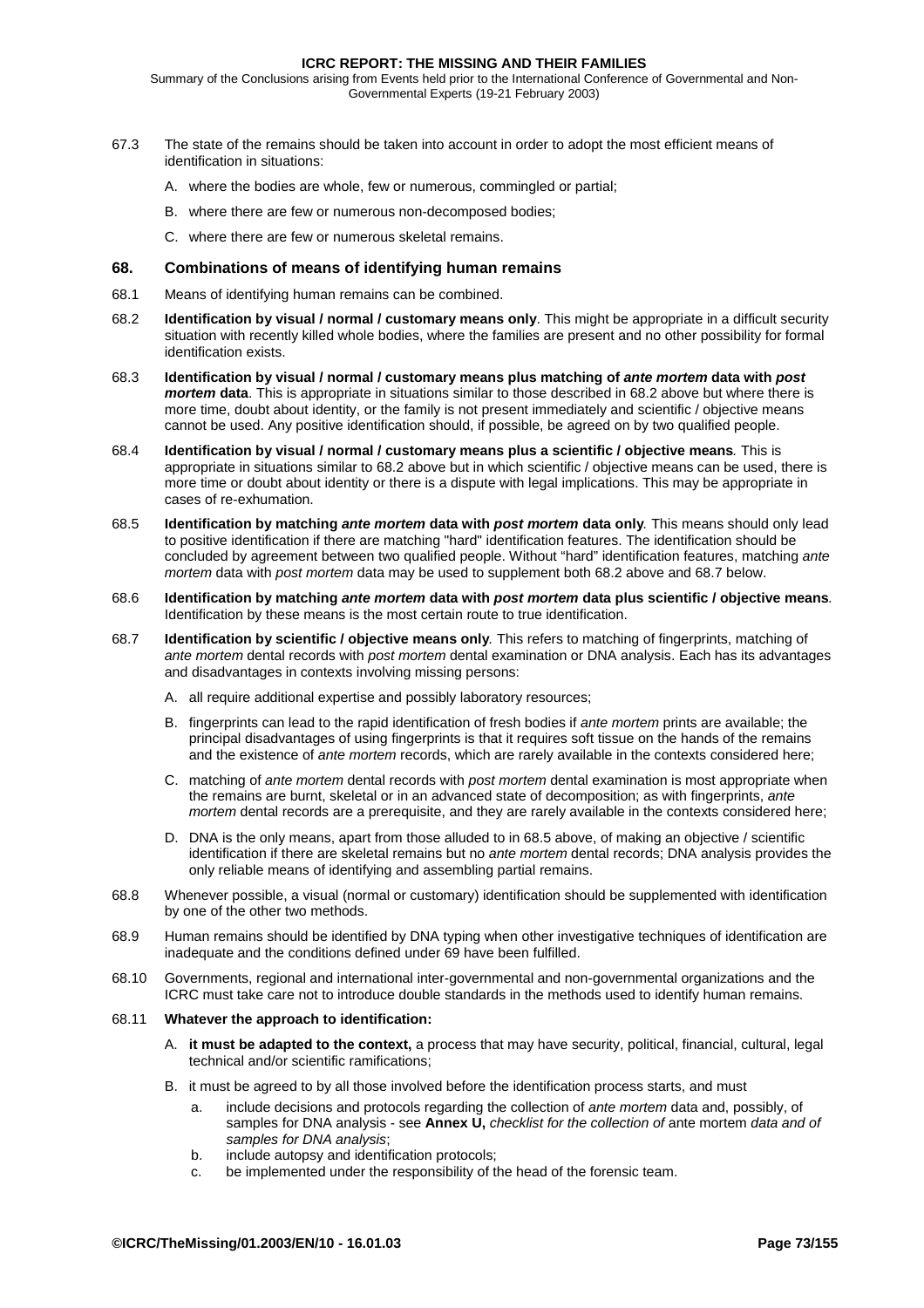<span id="page-73-0"></span>Summary of the Conclusions arising from Events held prior to the International Conference of Governmental and Non-Governmental Experts (19 - 21 February 2003)

# **69. The use of DNA analysis to identify human remains in the contexts considered here**

- 69.1 **[Annex Q](#page-128-0)** provides an *introduction to DNA*.
- 69.2 DNA analysis must not preclude the use of other objective means of identification.
- 69.3 DNA analysis must not be considered as the sole method available for making a positive identification, because:
	- A. additional, practical methods are needed to confirm an identification;
	- B. it is not always feasible from an operational perspective;
	- C. it may put relatives under duress to provide blood samples;
	- D. laboratory errors (e.g. incorrect labelling of samples) cannot be ruled out, and the results may be crosschecked using other means of identification.
- 69.4 The decision to use DNA analysis should be based on sound scientific and practical considerations within the identification process strategy defined for a given context (see [66 a](#page-71-0)bove).
	- A. It should not be based only on requests for DNA analysis generated by individuals, families, communities, organizations or governments.
	- B. Laws must not be enacted requiring mandatory DNA analysis for the purpose of identification.
	- C. Requests by governments, organizations or individuals for the re-exhumation of remains previously identified using traditional means for the purpose of DNA analysis should be decided on a case-by-case basis.
- 69.5 In the pre-investigation phase, the social, religious and cultural characteristics of the community concerned must be taken into consideration. The families and the community will accept the outcome more readily if they have confidence in the investigation.
- 69.6 When DNA analysis is deemed necessary for identification:
	- A. it must be performed in laboratories that:
		- a. work to accredited standards of quality;
		- b. handle remains, samples and data in accordance with the rules governing the protection of personal data and human remains, which include the protection of *ante mortem data* and DNA samples and results (see [26,](#page-33-0) [36 a](#page-45-0)nd [40;](#page-50-0) see also **[Annex C](#page-100-0)**: *Legal protection of personal data and human remains: commonly accepted principles*);
	- B. the laboratory performing the analysis must not operate on the basis of maximum profit; commercial considerations should be minimized and the accounts must be externally audited;
	- C. any contract with a laboratory must include a reference to the rules governing the protection of personal data and human remains (see [26,](#page-33-0) [36](#page-45-0) and [40;](#page-50-0) see also **[Annex C](#page-100-0)**: *Legal protection of personal data and human remains: commonly accepted principles*):
		- a. incidental information such as non-paternity in individual cases and as a community statistic should be subject to the rules governing the protection of genetic information;
		- b. with the input of lawyers, population geneticists, ethicists and laboratory researchers, consideration should be given to the use of **anonymous** data for the purposes of research, for example, to establish allele frequencies;
	- D. it is the responsibility of the head of the forensic team to remind the laboratory of these rules;
	- E. even if the laboratory is of the highest standard, it may not have the technical or personnel capacity to undertake an increased workload at short notice.
- 69.7 The conditions under which DNA samples are collected should be defined: see **[71 a](#page-74-0)nd [75;](#page-77-0)** see also **[Annex](#page-142-0)  [U](#page-142-0):** *Checklist for the collection of* ante mortem *data and of samples for DNA analysis*.
- 69.8 Forensic specialists have a duty to ensure that the donors of reference samples are informed about the rules governing the protection of personal and genetic information (see [26,](#page-33-0) [36 a](#page-45-0)nd [40;](#page-50-0) see also **[Annex C](#page-100-0)**: *Legal protection of personal data and human remains: commonly accepted principles*).

# **70. Preconditions for including DNA analysis in a programme to identify human remains**

- 70.1 An expert evaluation must be made when the identification process strategy for a given context is drawn up. This will, to some extent, determine the resources required.
- 70.2 The DNA techniques must be feasible and practicable in the given context.
- 70.3 The DNA techniques must be reliable and scientifically valid.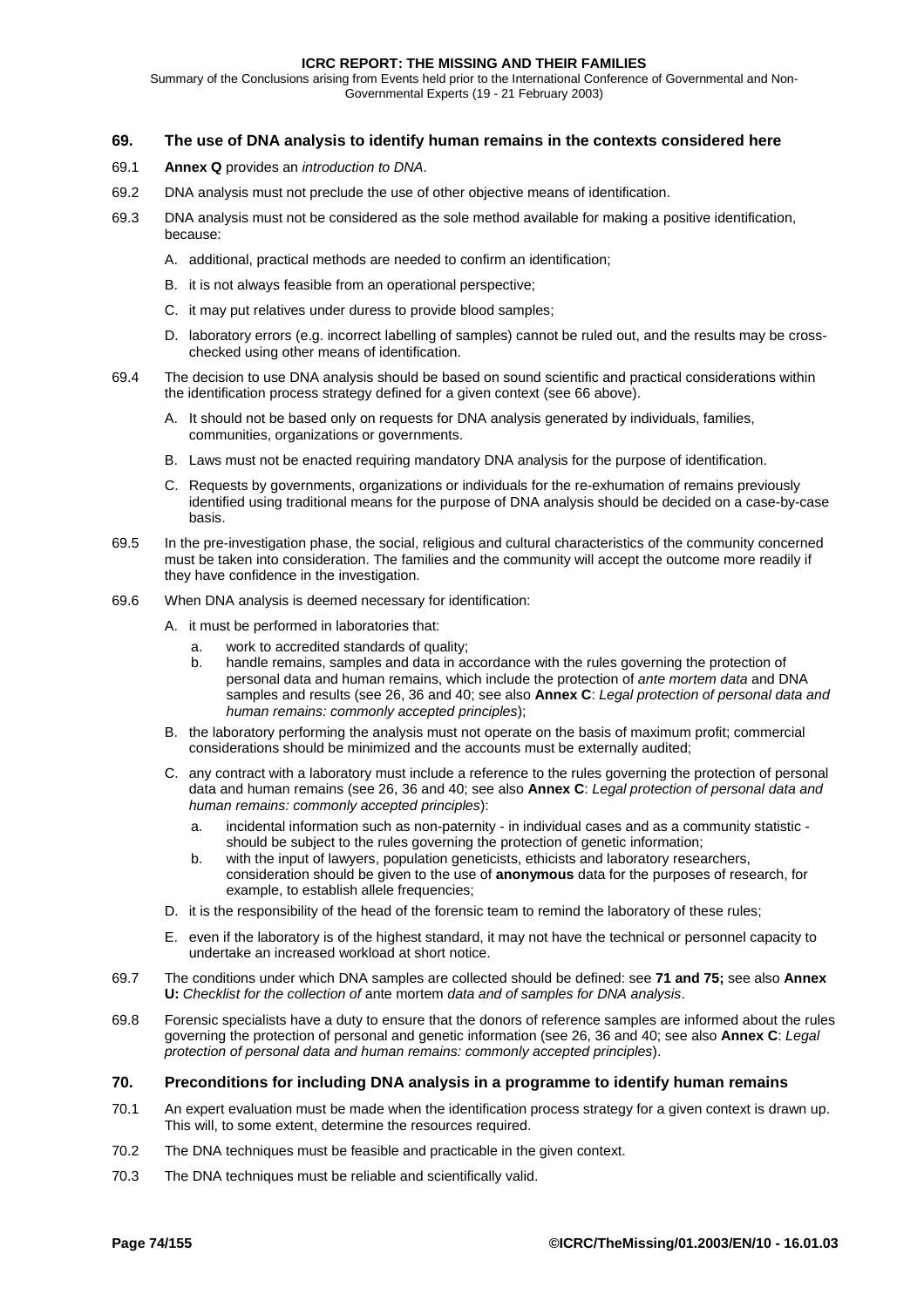<span id="page-74-0"></span>Summary of the Conclusions arising from Events held prior to the International Conference of Governmental and Non-Governmental Experts (19-21 February 2003)

- 70.4 This evaluation is separate from the validation of the laboratory. Part of validating any technique in a given laboratory involves duplicating each test.
- 70.5 The information technology used to analyse and match DNA samples must be reliable and valid.
- 70.6 The financial costs must be considered; these vary depending on the number of analyses required and the cost of each analysis in whichever laboratory undertakes to do work.
- 70.7 In relation to resources and logistics:
	- A. there is an important distinction between samples taken for DNA analysis to be performed within the country and those taken for analysis abroad;
	- B. the logistical implications include collection, storage, transport and a chain of custody agreed to by all those concerned; the number of those involved, including the number of laboratories, should be kept to a minimum;
	- C. if there is no overall coordinating body in charge of collecting and labelling samples, then how those samples are to be transported and analysed should be stipulated in advance according to competencies and in a written contract.
- 70.8 The additional cost and complexity must be outweighed by the anticipated additional social benefit.
- 70.9 Strategies must be established for dealing with errors of identification and with partial, commingled or unidentified human remains.
- 70.10 All those involved must agree on communication, information and counselling strategies for the communities and individuals concerned. The information must be realistic but should not discourage participation. With regard to DNA it should mention:
	- A. that DNA is not always required for identification;
	- B. that it is not always possible to extract DNA from remains;
	- C. that positive results will not always be achieved.
- 70.11 Appropriate mechanisms providing, for example, for confidentiality, follow-up and services, must be established for informing the families about the process.
- 70.12 There should be an "exit strategy".
- 70.13 Prior consideration must be given to the positive and negative unintended impact on pre-existing legal and forensic services.

### **71.** *Ante mortem* **data and samples for DNA analysis**

- 71.1 The purpose of an *ante mortem* form such as that used by Interpol DVI is to list "all relevant information that may be obtained from next-of-kin and other relevant sources, of the possible victim or missing person, which may assist in an identification, in order to compare that information with data obtained from human remains".
- 71.2 A comparison of four existing forms brought to light the need for a standard *ante mortem* data collection form, to be developed by a future working group.
- 71.3 This form must:
	- A. be developed in an appropriate electronic format with professional data handlers;
	- B. contain fields corresponding to "hard" identifying features such as:
		- a. tattoos,
		- b. birthmarks,
		- c. unusual hair distribution,
		- d. scars (surgical or traumatic),
		- e. nicotine staining of fingers,
		- f. state of fingernails,
		- g. obvious deformities or malformations,
		- h. those noted in medical or dental records;
	- C. be compatible in terms of language, terminology and software with the proposed standardized *post mortem* form (see [63.6](#page-70-0) and [63.7\)](#page-70-0);
	- D. contain an adequate number of blank fields and so be flexible enough for use in a wide variety of contexts;
	- E. reflect the possibility that steps were deliberately taken to confuse the identification process (for example, ID cards redistributed in a mass grave);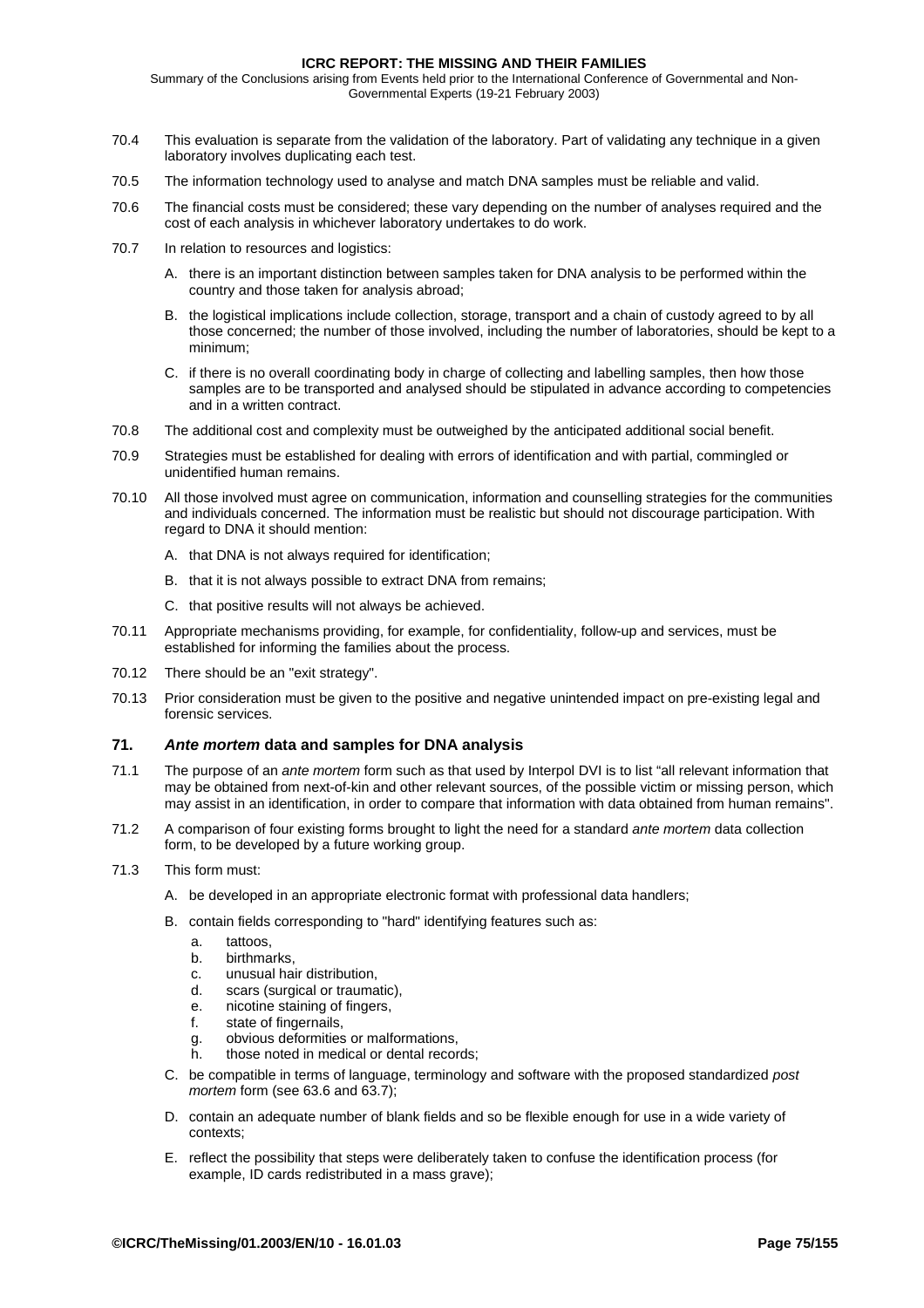Summary of the Conclusions arising from Events held prior to the International Conference of Governmental and Non-Governmental Experts (19 - 21 February 2003)

- F. accommodate the taking and recording of samples for DNA testing, which implies that the missing person's genealogy must also be recorded in certain circumstances;
- G. accommodate the existence of alternative sources for the missing person's DNA, such as hairbrushes or razors;
- H. be field tested before being finalized;
- I. be developed with a user guide (those using a standard *ante mortem* form will have to be carefully selected and trained).
- 71.4 The information collected using the proposed standard form for *ante mortem* data can be used not only for identification but also as evidence in a criminal investigation. This is acceptable, given that the *post mortem* examination can be characterized by the same "duality" of purpose and that the autopsy can lead to "tension" between identification and the judicial process.
- 71.5 **[Annex S](#page-132-0)** contains a *checklist of items to include when collecting* ante mortem *data,* for consideration by the future working group and for use pending the establishment of a standard form.
- 71.6 Samples for DNA analysis: **[Annex T](#page-141-0)** provides guidance on the *technical aspects of collecting and storing DNA samples*.

# **72. Exhumation of human remains**

- 72.1 **[Annex K,](#page-116-0)** *checklist for the management of sites containing human remains, including graves,* contains information that exhumation teams will find useful in discovering such sites.
- 72.2 Two forensic specialists, both with considerable experience in exhuming mass graves, have undertaken to draw up guidelines that include all the steps to follow in an exhumation process. The main phases are listed below and should be followed in strict order:
	- A. locate the gravesite;
	- B. establish a security perimeter;
	- C. if permitted, photograph and document surface features / evidence;
	- D. establish the boundaries of the grave;
	- E. remove the soil covering the remains;
	- F. expose the remains;
	- G. map and photograph the remains;
	- H. note the position of the remains, label distinctly and keep separate any personal effects or other objects not attached to the remains (e.g. keys, bullets);
	- I. label all remains distinctly and individually, whether parts or whole bodies;
	- J. remove the remains (while keeping them as an entire body if possible);
	- K. store the remains in a safe place; or
	- L. if appropriate, allow the family immediate visual access for the purposes of identification.

# **73. Working group of experienced forensic experts**

- 73.1 Further to the process it launched on *The Missing*, the ICRC will convene a working group of experienced experts to:
	- A. develop standard *post mortem* and *ante mortem* data collection systems that are compatible (see [63.6,](#page-70-0)  [63.7,](#page-70-0) [71.2](#page-74-0) and [71.3\)](#page-74-0);
	- B. examine the standards of forensic practice applicable in contexts involving missing persons (see [63.4\)](#page-69-0);
	- C. examine in greater depth the means and combinations of means of making a positive identification in a variety of contexts (see [68\)](#page-72-0);
	- D. establish guidelines for the exhumation of graves (see 72).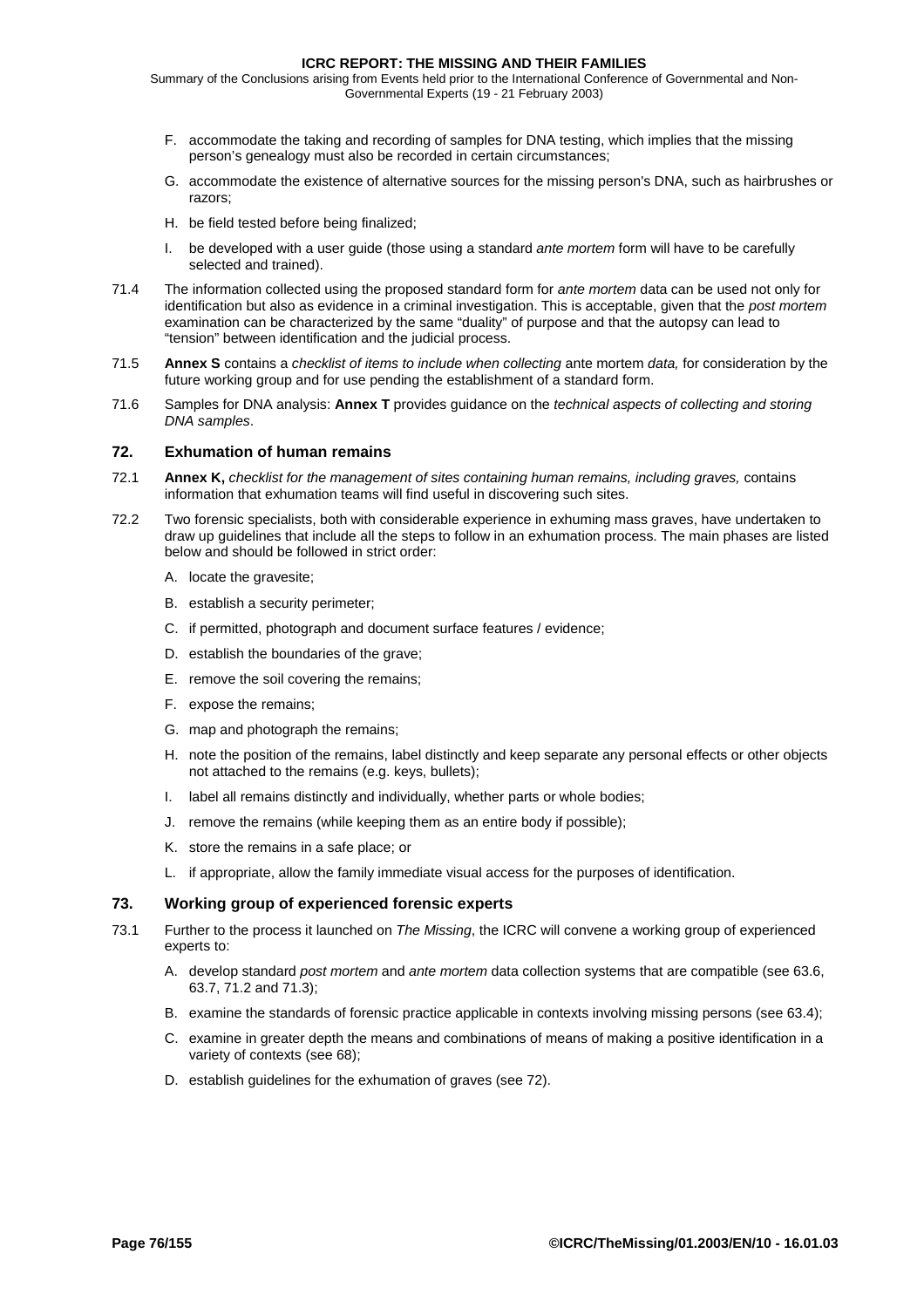<span id="page-76-0"></span>Summary of the Conclusions arising from Events held prior to the International Conference of Governmental and Non-Governmental Experts (19-21 February 2003)

# **74. Community and family involvement in an exhumation and/or identification process**

- 74.1 General principles
	- A. Any investigation or exhumation must be carried out in constant interaction with the community and with the families or their representatives.
	- B. Undignified or unskilful handling of remains may further traumatize the family.
	- C. The families must be given a realistic expectation of the outcome, given the state of the remains, number of bodies, etc.
	- D. The families must be provided with information and psychological support.
	- E. The subsequent process of identification must be explained to the families while the process is ongoing.
	- F. The families must be told that identification will rely on simple or traditional identification techniques first and that more sophisticated technology can only be used if it is needed and available in the context.
	- G. The families should be approached as soon as possible after an exhumation is planned regarding the provision of *ante mortem* data.
	- H. The notion of "family" may vary with the context. There need to be clear guidelines on how to handle divided families.
- 74.2 General considerations
	- A. The request for an exhumation programme may come from the community or the families of the missing persons.
	- B. The relationship between the forensic specialists and the communities and families is always complex. A forensic specialist may feel uncomfortable within this relationship, which is influenced by:
		- a. how information is transmitted to the communities and families;
		- b. the purpose of the investigation, i.e. whether it focuses on the identification of remains or on a criminal investigation;
		- c. the extent and timescale of the investigation;
		- d. who is conducting the investigation the police, the military, a government body, an NGO, an international forensic team, a UN body, etc. (forensic specialists who held the same position in a previous, perpetrating government will generate considerable suspicion);
		- e. whether the perpetrators are still at large in the community (this will affect whether relatives locate graves, testify or provide *ante mortem* data);
		- f. whether the families believe any information resulting from the investigation will be used for their benefit or in the genuine interests of justice;
		- g. whether the forensic specialists and other team members attend the funerals of the people whose remains they have identified.
	- C. The social and psychological impact on communities and families should be documented for future reference.
- 74.3 How are communities and families involved in the exhumation and identification of remains?
	- A. Communities and families are deeply traumatized when members are killed or massacred. Uncertainty about the fate of missing persons and the process of identifying remains may simply add to the trauma.
	- B. The extent to which the communities or families are involved in the exhumation should be decided on a case-by-case basis taking into account:
		- a. the results of any consultation with the communities and families;
		- b. whether the family wishes to be present or represented by a qualified person;
		- c. the overall possible benefit to the families;
		- d. the possibility that the investigation will be compromised, including by political interference;
		- e. the possibility that the families may suffer further trauma, especially if the investigation is unnecessarily prolonged, the information collected in an insensitive way or the remains perceived to be handled unprofessionally, in an undignified manner or disrespectfully; f. security considerations.
		-
	- C. In addition, the community or family may:
		- a. know where remains or graves are or are likely to be situated (including in territory controlled by the former enemy);
		- b. facilitate identification of remains after recovery;
		- c. provide security at the site of the investigation;
		- d. wish to veto the exhumation (this requires careful consideration).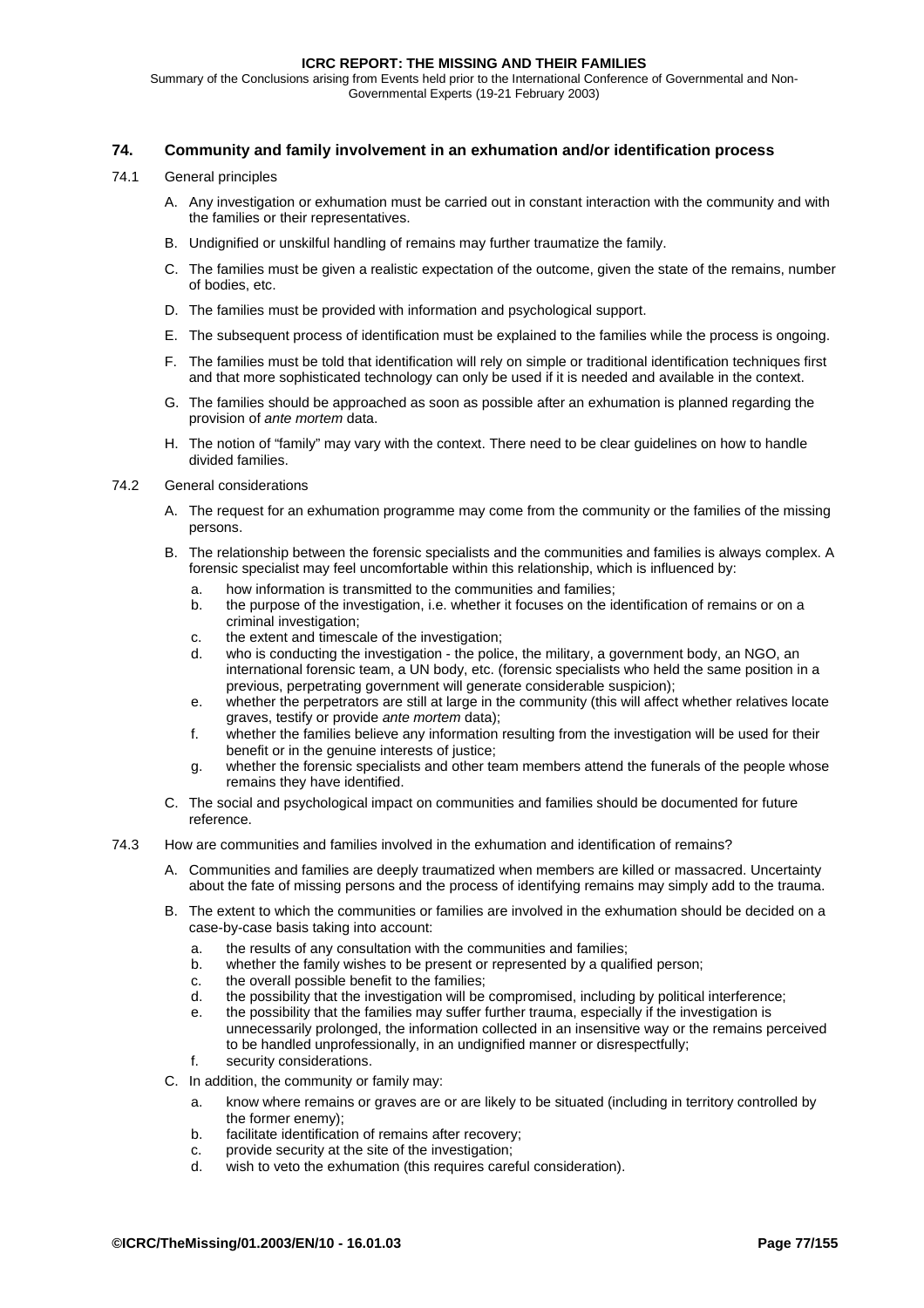<span id="page-77-0"></span>Summary of the Conclusions arising from Events held prior to the International Conference of Governmental and Non-Governmental Experts (19 - 21 February 2003)

- 74.4 Informing the communities and families about the exhumation
	- A. It is essential in all contexts to have a communication strategy, the objective of which is to inform and regularly update communities and families about an exhumation. Realistic appraisals must be given of the outcome.
	- B. The following should be borne in mind:
		- a. family observation of the exhumation process may lead to easier acceptance of the results;
		- b. religious or community leaders (who are not connected to the authorities) should be contacted; c. it may be appropriate to discuss some form of memorial at an early stage;
		- d. any psychiatrists, psychologists, social workers or traditional healers who might be working with the families should be contacted, informed and, if possible, involved.

# **75. Family involvement in the collection of** *ante mortem* **data and of samples for DNA analysis**

- 75.1 The collection of *ante mortem* data and of samples for DNA analysis (DNA samples) may not involve forensic specialists, but the data and samples collected will be of no value unless they can be compared to the findings of forensic specialists.
- 75.2 In principle, therefore, before any *ante mortem* data or samples for DNA analysis are collected, a framework for the exhumation and identification process must be defined and agreed to by all those involved (see [65,](#page-70-0)  [66.6](#page-71-0) and [68.11\)](#page-72-0), in particular as concerns:
	- A. the legal rules governing the protection of personal data and human remains, which include the protection of *ante mortem* data and DNA samples and results (see [26,](#page-33-0) [36 a](#page-45-0)nd [40;](#page-50-0) see also **[Annex C](#page-100-0)** *Legal protection of personal data and human remains: commonly accepted principles*);
	- B. ownership and management of the *ante mortem* data and DNA samples and results.
- 75.3 In principle, therefore, *ante mortem* data and DNA samples should not be collected outside the framework of a planned process to collect, exhume and identify remains:
	- A. the fact that *ante mortem* data and possibly DNA samples are being collected from a family suggests that the missing relative is dead and induces great hope that the remains will be found;
	- B. if no such data is being collected but there is a strong suspicion of death, the family's tracing request must be exhaustively completed as the recollection of important details fades with time (see [76\)](#page-78-0).
- 75.4 Once the prerequisites have been met (see 75.2), the collection process must be well prepared and coordinated with all those concerned.
- 75.5 Agreement must be reached on a standard form for the collection of *ante mortem* data (see [71 a](#page-74-0)nd **[Annex](#page-132-0)  [S](#page-132-0),** *checklist of items to include when collecting* ante mortem *data*).
- 75.6 The collection, storage, transport and chain of custody of any DNA samples should be agreed to by all those concerned; the number of those involved, including the number of laboratories, should be kept to a minimum (see [69 a](#page-73-0)nd [70\)](#page-73-0).
- 75.7 When the prerequisites have been met (see 75.2) and it is highly likely that the missing person or people are dead, it may be appropriate to collect *ante mortem* data and DNA samples when a tracing request is first filed.
- 75.8 Staff in charge of the collection process must be identified, selected, trained and supported so as to avoid secondary trauma (see [55\)](#page-62-0).
- 75.9 Psychological support for the families or individuals must be systematically planned and provided as an integral part of the collection process in order to help avoid retraumatization (see [48\).](#page-57-0)
- 75.10 In principle, the aim should be to carry out only one interview with the family (even if conducted in several phases): multiple interviews and subsequent requests for further information (or DNA samples) might further traumatize the family.
- 75.11 Whenever possible, the process of collecting *ante mortem* data should be organized for groups of people who became unaccounted for in the same circumstances or during a specific event and/or whose remains might be expected to be found in the same location. This should facilitate the planning of exhumations and speed up the process of identification.
- 75.12 A communication strategy that is agreed to by all those concerned must be implemented. The communities and families must be realistically informed about the processes by which *ante mortem* data and DNA samples are collected and remains exhumed and identified*.*
- 75.13 **[Annex U](#page-142-0)** contains a more detailed *checklist for the collection of* ante mortem *data and of samples for DNA analysis*.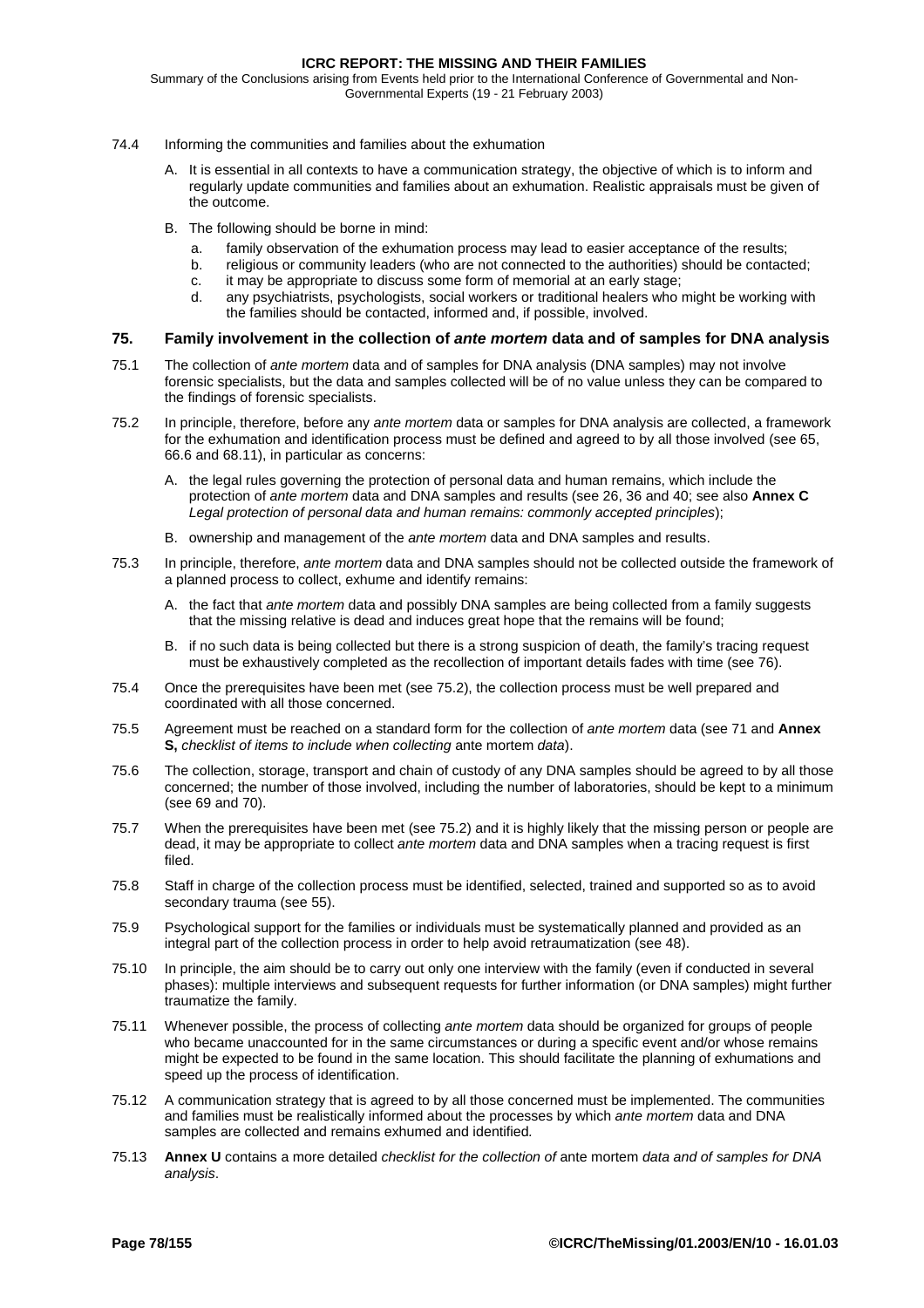<span id="page-78-0"></span>Summary of the Conclusions arising from Events held prior to the International Conference of Governmental and Non-Governmental Experts (19-21 February 2003)

# **X. Operational best practices regarding the compilation and processing of tracing files**

# **76. The compilation of tracing files**

- 76.1 It is essential to compile comprehensive files on persons being sought by their families, and all those concerned should cooperate in order to ascertain the fate of those people and provide support to their families (see [38.3](#page-48-0) and [38.4\)](#page-48-0).
- 76.2 All those involved must emphasize and acknowledge the importance of distinguishing between humanitarian and political issues when processing files on missing persons.
- 76.3 Files on missing persons may:
	- A. serve several purposes, for example:
		- a. to ascertain the person's fate and inform the family;
		- b. to find and identify the person's remains in order to return them to the family;
		- c. to settle administrative and social questions for the person's family;
		- d. to prosecute the perpetrators of crimes relating to the person's disappearance;
		- e. to reunite families, in particular children with their parents;
		- f. to establish the truth for posterity and in order to promote reconciliation;
		- g. to exert public pressure in individual cases or concerning patterns of abuse;
	- B. contain several sub-files on the same person (for example, on financial, medical or *ante mortem*  information, witness accounts, judicial proceedings).
- 76.4 This section deals mainly with files constituted for tracing purposes.
- 76.5 A conflict of interests may arise between the family's need to know the fate of a relative and the needs of the prosecution. The first objective should be to provide information to the family. Other objectives should be worked towards simultaneously or during a second stage.
- 76.6 Depending on their objectives, the authorities and organizations constituting files will do so at different points in time, and the files they compile may not cover all the same subjects.
- 76.7 The main actors are:
	- A. State authorities and armed groups, including Information Bureaux (see [10.55,](#page-19-0) [24.4,](#page-32-0) [34.4](#page-42-0) and [82\)](#page-83-0);
	- B. the ICRC;
	- C. the UN and its agencies;
	- D. national and international non-governmental organizations, including humanitarian and human rights organizations.
- 76.8 Those compiling files must share and make known their methods of doing so, their objective(s) and their processing procedures. The information they make available must include:
	- A. the modes of action they use (public versus confidential);
	- B. the rules governing the protection of personal data they apply (see [40](#page-50-0) and **[Annex C](#page-100-0)**: *Legal protection of personal data and human remains: commonly accepted principles*);
	- C. the exact use to which the information will be put, in particular regarding its potential publication or transmission to other organisms; sources (enquirers and witnesses) must be clearly informed accordingly;
	- D. the ICRC's notification to its sources (families and witnesses) that it will not transmit information to tribunals.
- 76.9 Whenever a file is first opened:
	- A. whatever the objective, it may be based on input from a number of initial sources, such as family, friends, other organizations, press / media or unaccompanied minors;
	- B. in principle all possible steps should have been taken albeit unsuccessful to restore family contact (see [42.1 a](#page-52-0)nd **[Annex D](#page-102-0)**: *checklist on the means and methods of restoring and maintaining family contact*);
	- C. steps should be taken as soon as possible systematically to collect all available information about the person concerned.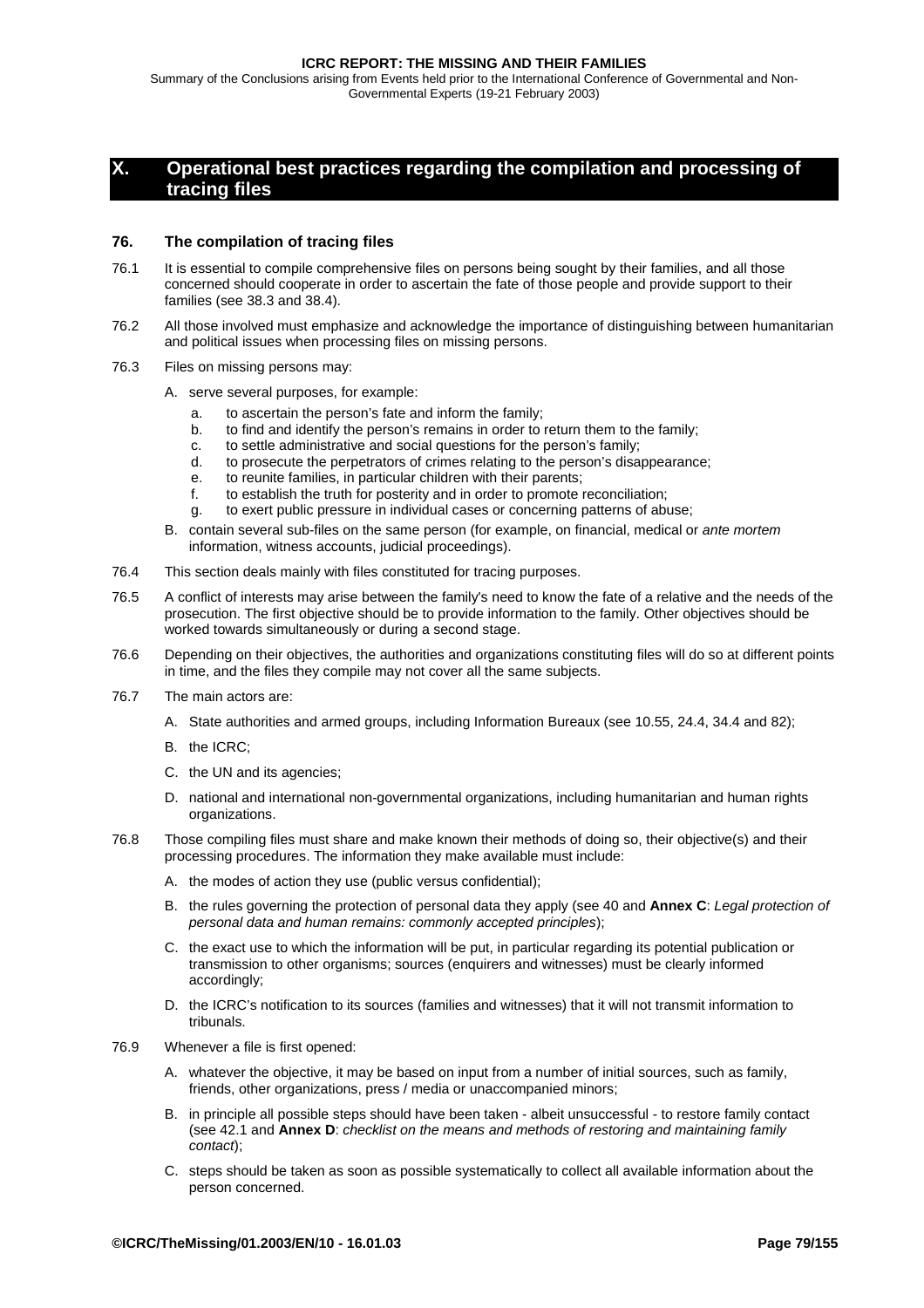<span id="page-79-0"></span>Summary of the Conclusions arising from Events held prior to the International Conference of Governmental and Non-Governmental Experts (19 - 21 February 2003)

- 76.10 All files:
	- A. must be drawn up on an impartial basis, and local players encouraged to act impartially;
	- B. must distinguish between facts and presumptions;
	- C. should give preference to information from reliable sources;
	- D. must be based on sound, local knowledge and reflect the degree of the source's reliability, meaning that international organizations should:
		- a. have a good knowledge of the context;
	- b. rely on nationals with experience of this kind of work whenever possible.
- 76.11 In terms of contents, tracing files must be standardized so that information can be shared and centralized.
	- A. The standard contents for initial files on missing persons, which must first be adapted to the context (a process that includes the addition or removal of items of information) is outlined in:
		- a. **[Annex V](#page-144-0)**: *Standard contents of a tracing file: checklist to be adapted to the context*, and
		- b. **[Annex W](#page-147-0)**: *Standard tracing request form: checklist to be adapted to the context*.
	- B. In addition, *ante mortem* data should be collected at the same time as information for the initial file when:
		- a. there is a planned process to collect, exhume and identify human remains within an adequate framework (see [75\)](#page-77-0); and
		- b. there is a strong presumption of death.
	- C. If there is a strong suspicion of death but no *ante mortem* data are being collected, the family's tracing request must be exhaustively completed as the recollection of important details fades with time.
- 76.12 Information that may help ascertain the fate of missing persons and so provide a humanitarian service should be centralized by a neutral and impartial body acting in compliance with the rules governing the protection of personal data. It is particularly important to centralize such information when the victims of a situation are spread over a large region / several countries. Whenever possible, such information should be centralized by the ICRC (see [39](#page-49-0) and **[Annex X](#page-150-0)**: *The ICRC's position on the centralization and sharing of data*).

## **77. Processing of tracing files**

- 77.1 The strategy adopted for processing files depends on the situation.
- 77.2 The relevant authorities always bear primary responsibility. The role of the community of States. of international, regional or local governmental or non-governmental organizations and of the ICRC is to provide support and act as facilitators.
- 77.3 The strategy of any humanitarian or human rights organization in a given situation will nevertheless differ depending on the degree to which the State authorities and armed groups are willing and able to implement measures to ascertain the fate of missing persons (see [38.7\)](#page-49-0).
- 77.4 During armed conflict and internal violence, the ICRC can play a major role as a neutral, impartial and independent player.
- 77.5 In post-conflict / post-violence situations, the processing of files should be enhanced within a framework that takes account in particular of the means of obtaining information on the fate of missing persons, including from perpetrators (see section XI). This framework should be established in the light of:
	- A. the need to set up a centralized body to compile, update and validate files;
	- B. the role of the judiciary and the need for reconciliation;
	- C. the need for a mediation process (which might include measures of amnesty or guarantees of anonymity) in order to obtain access to information.
- 77.6 Mechanisms with exclusively humanitarian aims should be established, whenever necessary, with the support of a neutral intermediary such as the ICRC:
	- A. to collect, centralize and disseminate information concerning cases of missing persons;
	- B. to ensure that those involved work in accordance with agreed procedures and do not duplicate each others' efforts.
- 77.7 Technically, the processing of files includes in particular:
	- A. the mechanical cross-checking of data within database(s) and files;
	- B. the reconstitution of events having led to one or more person(s) becoming unaccounted for;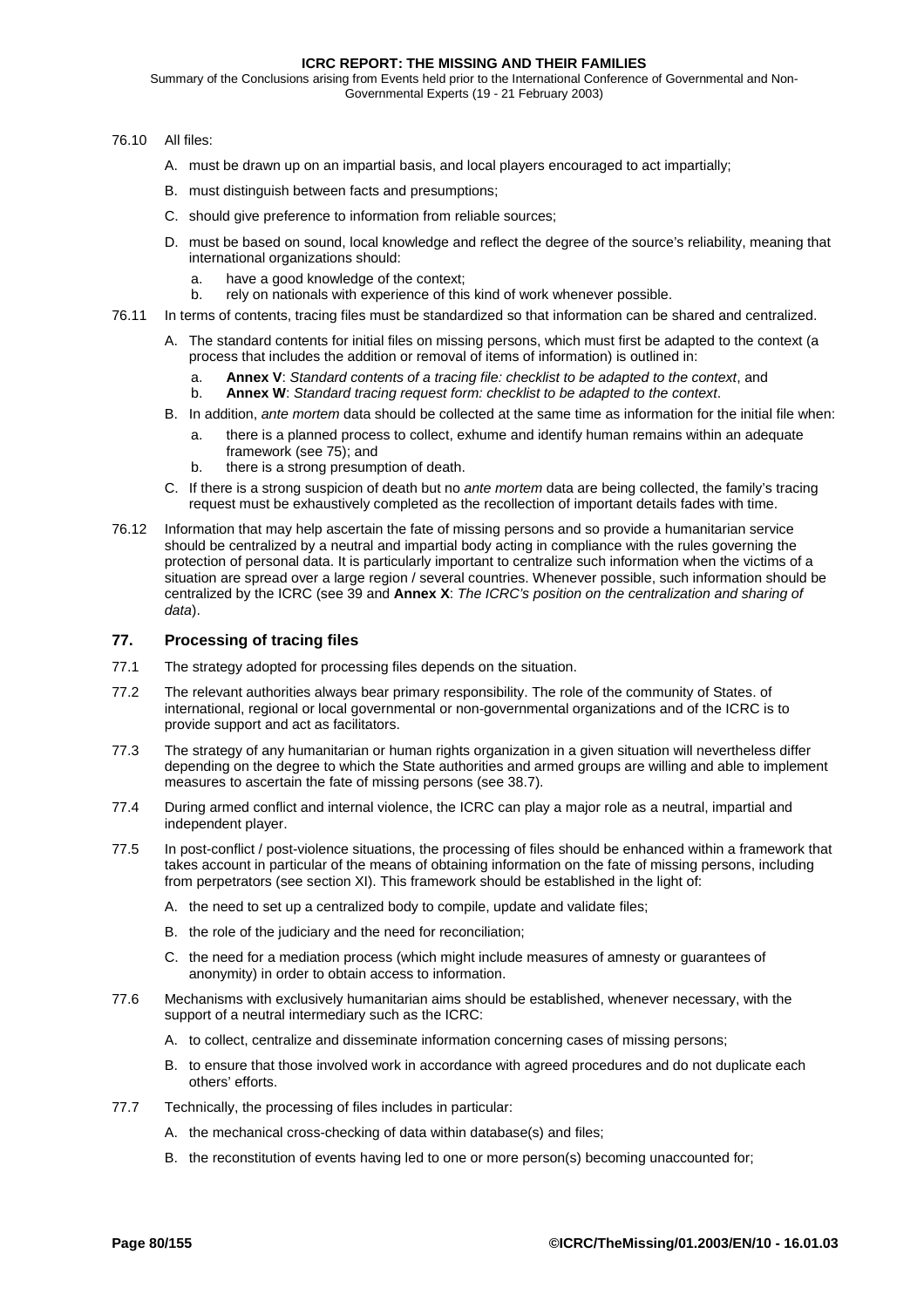Summary of the Conclusions arising from Events held prior to the International Conference of Governmental and Non-Governmental Experts (19-21 February 2003)

- C. field tracing or active searching for the persons being sought, including by means of interviews, the media, etc.;
- D. the consultation of registers (hospitals, orphanages, collection points, etc.);
- E. the updating and cross-checking of data;
- F. the constitution of additional sub-files;
- G. the submission of requests to the State authorities and armed groups;
- H. keeping the families, and at times the State authorities and armed groups, informed about the process.
- 77.8 The families attach great importance to the publication of the names and pictures of missing persons, which also constitutes a means of exerting pressure at the political level. The ICRC and non-governmental organizations should use this method, but with care:
	- A. the State authorities and armed groups should not be in a position to manipulate the publication in their interest;
	- B. the publication should not place either the missing persons or their families in danger.
- 77.9 The families of missing persons must be clearly informed by all those involved and in all circumstances about both:
	- A. the measures taken to ascertain the fate of the missing persons and the results obtained; and
	- B. their rights.

### **78. The status of tracing files**

- 78.1 Files on missing persons need not be left pending indefinitely.
- 78.2 Generally speaking, however, the needs of the families must be taken into account.
- 78.3 It is inappropriate to apply the word "closure" to a tracing file as long as the person's fate has not been ascertained.

#### 78.4 Tracing files:

- A. can be either:
	- a. active: when steps are being actively taken;
	- b. passive: when the current situation and the information available do not allow for further action;
- B. should be reactivated when the situation changes and/or new information becomes available.
- 78.5 During and after the tracing process, other files on the same person and family may be "opened" or "closed" on, for example, the provision of (medical, financial, legal) assistance to the family, judicial proceedings, or the return of human remains.
- 78.6 Last but not least, every organization decides whether or not to pursue action on a file on the basis of its own legitimate criteria and within its specific framework and objectives. Any organization leaving a particular context, however, has a duty to hand over its files to another organization for appropriate follow-up.

# **79. Measures to ensure the efficient processing of files**

- 79.1 An Information Bureau must be established and operational at the latest when an armed conflict breaks out (see [10.55,](#page-19-0) [24.4,](#page-32-0) [34.4](#page-42-0) and [82\)](#page-83-0).
- 79.2 National / local resources must be encouraged and given support to collect information that may be useful in ascertaining the fate of missing persons.
- 79.3 The data available on individuals must be preserved, which means they must be collected and managed. Measures such as the following must be taken:
	- A. institutions such as hospitals and orphanages must be encouraged to keep records;
	- B. humanitarian organizations such as the ICRC, UNHCR and MSF must systematically collect information about the dead (whether identified or not) if the remains have not been returned to the family (see [56.7](#page-64-0)  and [57\)](#page-64-0). This information must be transmitted to the ICRC for later use in connection with family requests regarding missing relatives.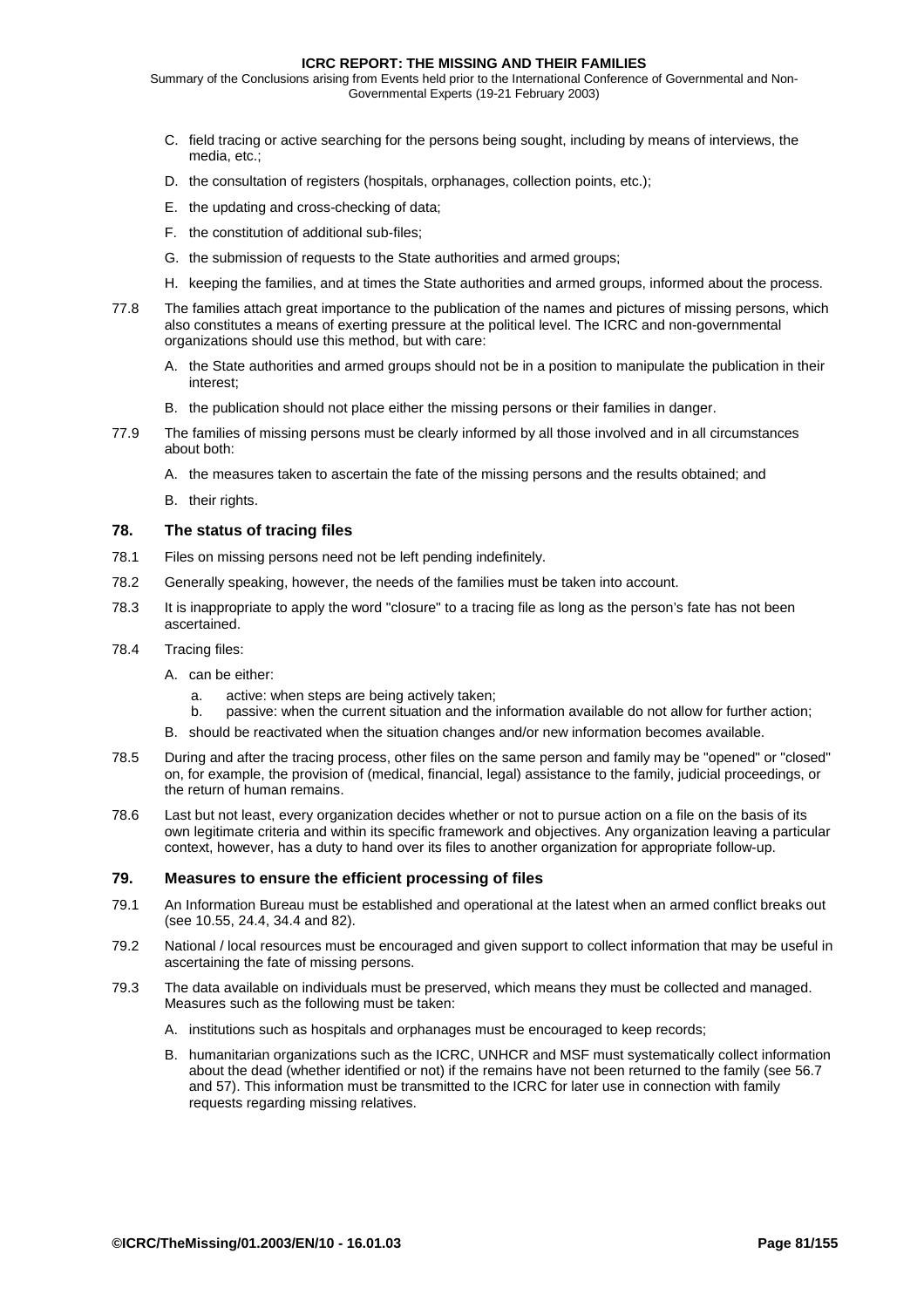Summary of the Conclusions arising from Events held prior to the International Conference of Governmental and Non-Governmental Experts (19 - 21 February 2003)

- 79.4 The data collected on individuals must be preserved no matter what the situation.
	- A. All those involved have a duty to file and archive data. If unable to do so, they must forward the data to an organization that is.
	- B. A copy of the data should be kept outside the region of conflict / violence.
- 79.5 In order to facilitate the sharing and centralization of information, those involved should be encouraged to agree on a common data-collection format and on technical matters pertaining to data management; at the very least, they should be encouraged to coordinate their endeavours in that respect (see [39.4 a](#page-50-0)nd [42.7\).](#page-54-0)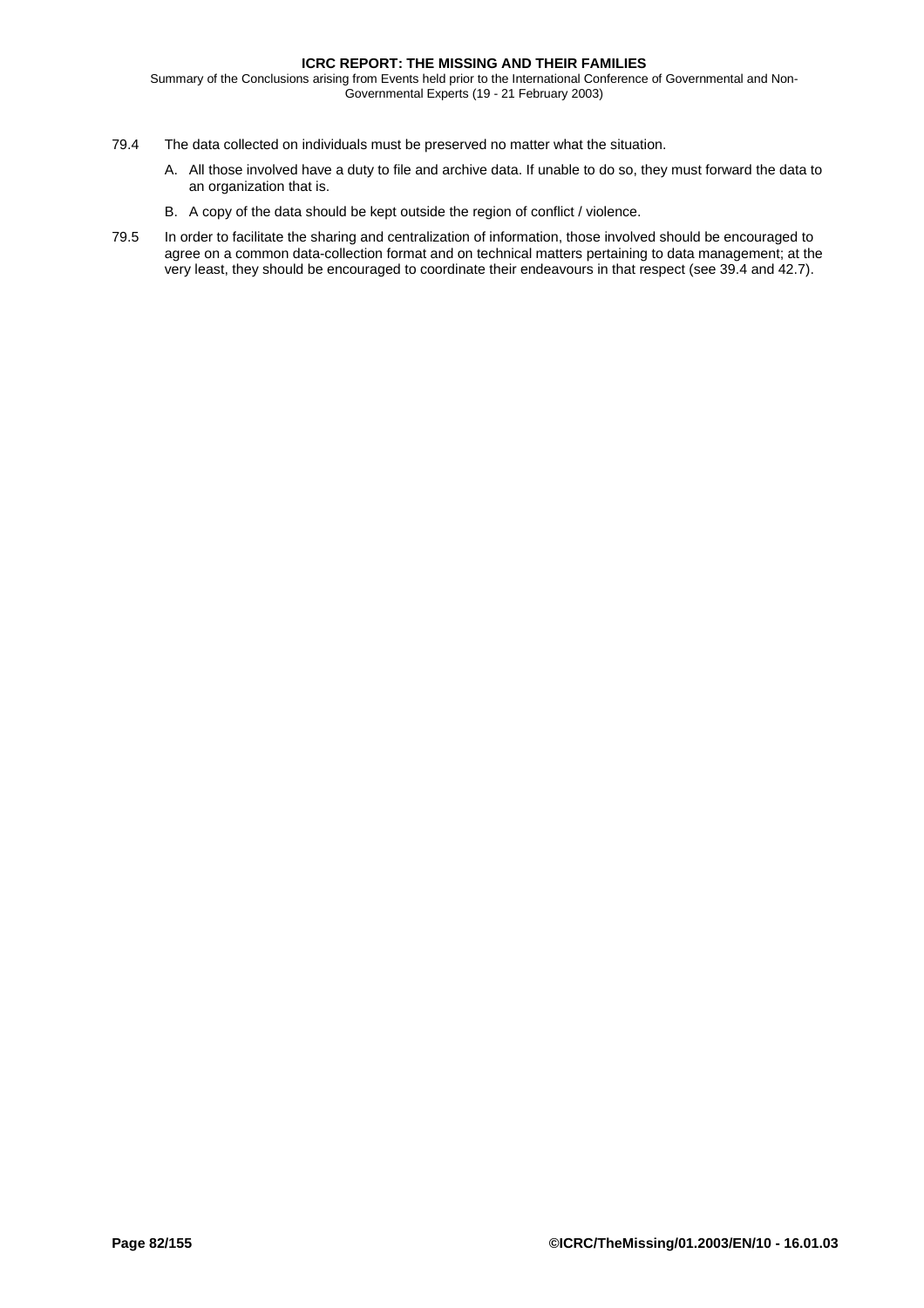Summary of the Conclusions arising from Events held prior to the International Conference of Governmental and Non-Governmental Experts (19-21 February 2003)

# **XI. Operational best practices regarding mechanisms established to ascertain the fate of missing persons**

### **80. Family needs**

- 80.1 While the families of missing persons have many of the same needs as other victims of human rights violations, they attach distinctive priority to the need for **information** (see [38.3](#page-48-0) and [38.4\)](#page-48-0).
- 80.2 The families of missing persons also attach significance and priority to the need for **accountability**; the mechanisms established to meet that need can be judicial and/or non-judicial, the aim being to advance the cause of justice for the victims and their families, who want their loss to be taken into account.
- 80.3 Lastly, the families need and give priority to **acknowledgment**. In the cases of people who are missing as a result of criminal action or inaction by the State authorities or armed groups, the families often want acknowledgment of the missing person's dignity and intrinsic value, of the crime, of the State authorities' or armed groups' (direct or indirect) responsibility and of the steps that need to be taken to address the crime.

### **81. The influence of context on mechanisms**

- 81.1 The **main obstacles** faced by mechanisms aimed at clarifying the fate of missing persons are political and technical in nature.
- 81.2 The type of situation, whether armed conflict or internal violence, should not play a decisive role in determining how to address the issue of missing persons. The determining factor is the cause of the disappearances, which can be either disorganization and acts of war or lack of good will on the part of State authorities or armed groups leading to crimes and violations. In any situation, both may be present and must then be addressed accordingly.
- 81.3 A number of **preventive and corrective measures** have been identified to overcome the obstacles identified (see below).
- 81.4 Central national mechanisms, with a mandate to obtain, manage and transmit to the families all information about the victims of the situations considered here, should be set up in each country in peacetime or at the latest when armed conflict or internal violence breaks out (see [82\)](#page-83-0).
- 81.5 All mechanisms should deal not only with the State authorities but also with armed groups.
	- A. Armed groups should be made aware of their obligations under international humanitarian law, including their responsibility regarding violations of the treaty-based and customary provisions of the law.
	- B. Human rights mechanisms should be extended to apply to armed groups (see also **[Annex Y:](#page-151-0)** *About truth commissions and national human rights committees*).
	- C. Persuasion should be used to ensure that armed groups are committed to operational compliance with their obligations. The impact of stronger measures such as economic sanctions or the freezing of assets should be thoroughly assessed before they are implemented: they should be practicable and should not leave the armed groups feeling cornered, nor should they indirectly contribute to the development of illegal practices.
	- D. All armed groups should be asked to keep records on all persons who fall into their hands, including those they arrest and detain.
- 81.6 An adequate legal framework should be established with clear guidelines on what action has to be taken as soon as people become unaccounted for and on how to deal with the cases in time.
- 81.7 International mechanisms should reinforce national mechanisms, in particular during active armed conflict or internal violence, when national mechanisms may be undermined by their close links to the situation.
- 81.8 The State authorities, armed groups and civil society should be made aware that the issue of missing persons must be resolved in order to prevent others from going missing and to ensure that it does not become a legacy of the armed conflict or the situation of internal violence. Public opinion, the media and leaders, for example, should be mobilized and made aware of the problem and of the need for mechanisms, including those established for preventive purposes.
- 81.9 All those involved (international, regional and national governmental and non-governmental organizations and the ICRC) should exert pressure on those responsible - the State authorities and armed groups - for solving cases of missing persons. This pressure should include negotiations and the threat of countermeasures compatible with international law in case of non-action.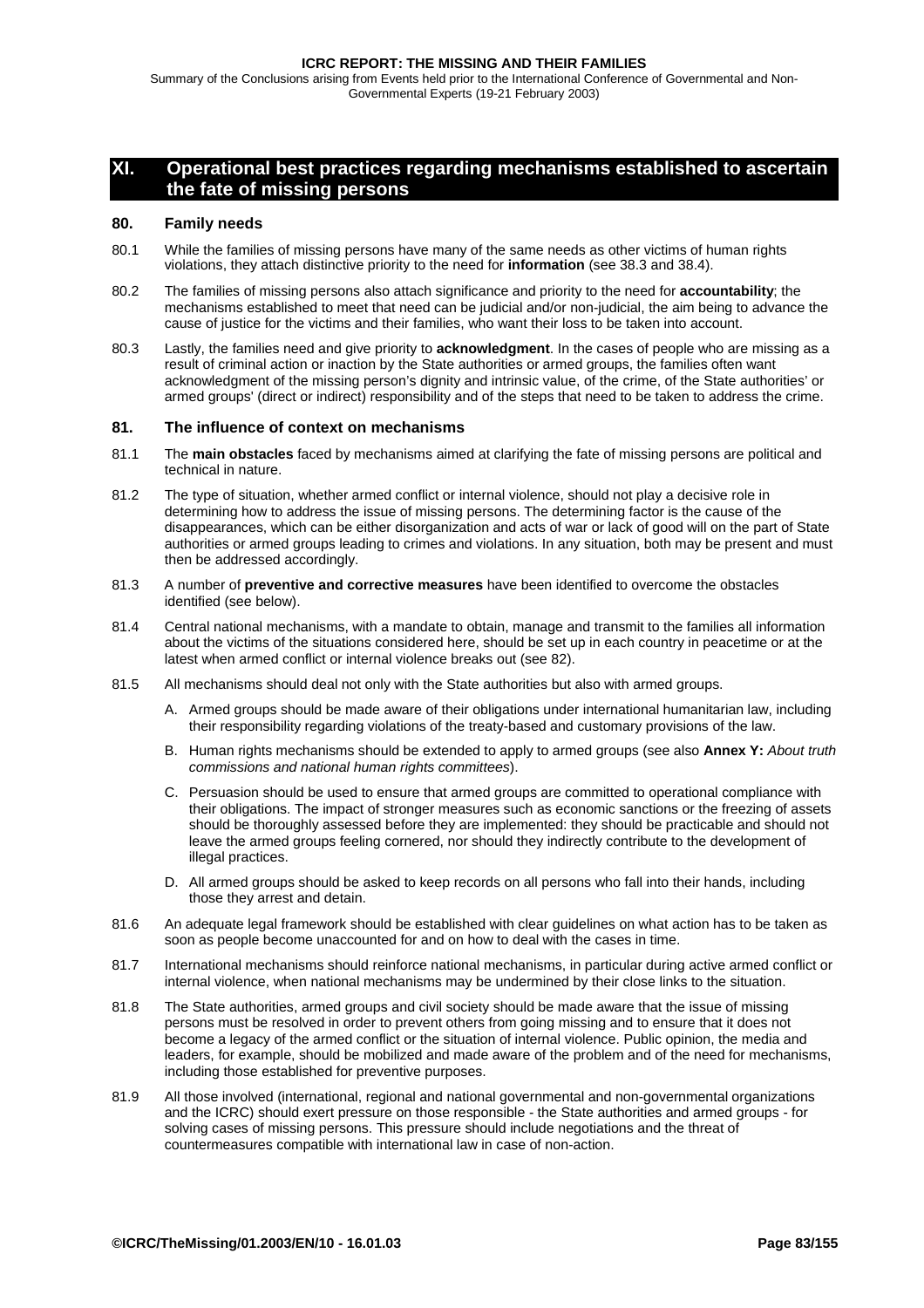<span id="page-83-0"></span>Summary of the Conclusions arising from Events held prior to the International Conference of Governmental and Non-Governmental Experts (19 - 21 February 2003)

- 81.10 The issue of missing persons and their families should systematically be put on the international agenda.
	- A. In particular, peace agreements should systematically include specific mechanisms for clarifying the fate of missing persons; the community of States, international, regional and national governmental and nongovernmental organizations and the ICRC should lobby actively to that end.
	- B. The families constitute a pressure group that can keep the issue of missing persons on the political agenda, and their efforts in that direction should be supported.
- 81.11 As one means of exerting pressure on those responsible for people becoming unaccounted for, individual cases should in principle be immediately transmitted to both the concerned authorities and to international organisms, unless doing so would put the missing person or the family at risk.

# **82. Information Bureaux and Grave Registration Services**

- 82.1 An Information Bureau and a Grave Registration Service must be established by the State authorities / should be established by armed groups (at least when a delimited territory is under their control) and be operational at the latest when an armed conflict breaks out (see [10.55,](#page-19-0) [10.63,](#page-21-0) [24.4,](#page-32-0) [33.4D,](#page-41-0) [34.4\).](#page-42-0)
- 82.2 In situations of internal violence, the necessary measures should be taken so that appropriate mechanisms are in place to ensure that all relevant information on persons affected by the violence is collected and centralized, and the families are informed. The State authorities should make sure that the peacetime mechanisms for the registration of persons deprived of their liberty and of deaths and for the required transmission of information to the families concerned continue to function during all situations, including emergencies.
- 82.3 The State authorities should establish an Information Bureau and a Grave Registration Service already in peacetime.
- 82.4 When a party cannot comply with the legal requirements for the establishment of an Information Bureau or a Grave Registration Service, it can turn for assistance to an international player, but it is not thereby relieved of its legal obligations.
- 82.5 The Information Bureau must centralize, without adverse distinction, all information on the wounded, sick, shipwrecked, dead, protected persons deprived of their liberty, children whose identity is in doubt and persons who have been reported missing. It must provide this information to the appropriate authorities, through the intermediary of the Protecting Powers and of the ICRC Central Tracing Agency.
- 82.6 The Information Bureau must act as an intermediary for the free transport of correspondence sent to and by protected persons, whenever requested via the ICRC Central Tracing Agency.
- 82.7 The Information Bureau must respond to all requests for information concerning protected persons; it will make any enquiries needed to obtain information requested but not in its possession and send the replies to the appropriate authorities or to the family through a neutral intermediary and to the ICRC Central Tracing Agency.
- 82.8 The Information Bureau must coordinate its activities with the relevant National Red Cross / Red Crescent Society, in particular regarding the collection and dispatch of correspondence and the collection of tracing requests from and transmission of replies to the families.

# **83. Focus and objectives of mechanisms for clarifying the fate of missing persons**

- 83.1 All families need information on the fate of missing relatives; this need is universal. Their needs for accountability and acknowledgement may differ, however, with the context and situation.
- 83.2 The mechanisms established should therefore not neglect individual cases. The needs for accountability and acknowledgment should be dealt with in parallel to the need for information; however they may not necessarily be met by formal judicial procedures.

# **84. Obtaining information on missing persons**

- 84.1 The State authorities and armed groups bear primary responsibility for providing information on missing persons.
	- A. Criminal procedures should include sanctions for non-compliance with court orders pertaining to the disclosure of evidence. The knowing and wilful destruction of evidence should be subject to criminal sanction.
	- B. Should the State authorities or armed groups not have all the information needed at their disposal, they should establish the mechanisms needed to get that information; they should be obliged to investigate.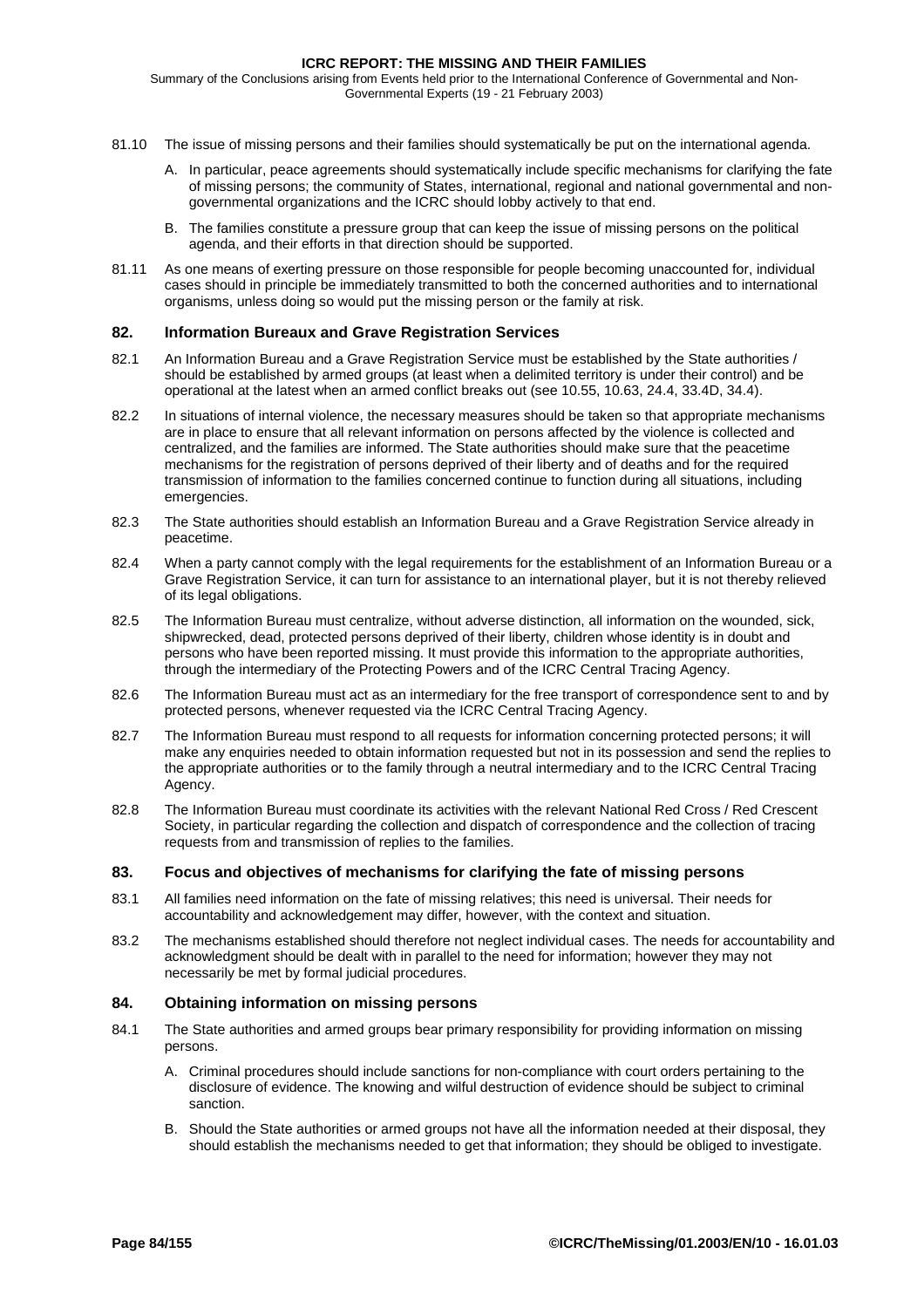Summary of the Conclusions arising from Events held prior to the International Conference of Governmental and Non-Governmental Experts (19-21 February 2003)

- C. International pressure should be used to obtain information from the State authorities and armed groups.
- D. If the State authorities and armed groups inhibit access to information or give inaccurate information they should be held accountable.
- 84.2 In interim periods, measures must be taken to protect records and evidence from being destroyed.
- 84.3 It may be possible to use the criminal investigation methods applied to clarify peacetime disappearances to ascertain the fate of people who are unaccounted for as result of armed conflict or internal violence.
	- A. The specific circumstances should nevertheless be taken into account (for example, the difference between non-international and international armed conflicts).
	- B. In certain contexts, the needs of any criminal procedure may conflict with those of the families. For example, the families may not want any criminal procedure to take place because of emotional trauma or lack of security.
	- C. Even if the decision is made not to prosecute, there should be a procedure for disclosing information.
- 84.4 Measures such as laws of amnesty, truth commissions and legislation introducing less severe punishment or granting physical protection to the perpetrators can prove useful to obtain information on individual cases and on the pattern of violations, provided they make a substantial contribution to establishing the truth.
	- A. However, laws of amnesty should be granted only to individuals and under certain conditions, and any grant of amnesty must be applied in accordance with international law (see [11.23 a](#page-22-0)nd [31.3\).](#page-39-0)
		- a. If amnesties are used to prompt the disclosure of information, they must be conditional on full disclosure and linked to a strong judicial system providing a credible threat of prosecution.
		- b. Such amnesties must not be granted to persons who have committed crimes under international law, including war crimes, genocide and crimes against humanity.
		- c. Amnesties that are conditional on full, truthful and in many cases public disclosure of the facts should not jeopardize criminal procedures.
	- B. When it comes to matters such as the hiring or rehiring of police officers and prison guards in particular, vetting procedures that are carried out in compliance with the rules of due process may be considered in respect of those involved in crimes related to missing persons.
- 84.5 However, mechanisms should endeavour to obtain information on the fate of missing persons from all available sources, in accordance with their methods of work, and not confine themselves to official information. Civil society should be active in tracing missing persons (see [77\)](#page-79-0).
- 84.6 Information from third parties can be very useful if diligently verified. Any third parties providing information should benefit from:
	- A. a witness protection programme;
	- B. procedures guaranteeing confidentiality that are well defined and implemented.
- 84.7 In principle, public processes to obtain information on the fate of missing persons should be promoted. People and organizations should be encouraged to testify. In practice, however, such processes should be balanced with confidential procedures established further to an analysis of the situation and the security environment:
	- A. a witness protection programme might make it possible to obtain more information;
	- B. the same is true for policies of discretion such as that of the ICRC (which should clarify and communicate its role, goals and practices).
- 84.8 Governmental and non-governmental organizations and the ICRC should not seek to locate missing persons if the families object or if doing so could endanger the missing persons or their families. In such circumstances, they should deal only with the pattern of abuse.

# **85. Format and structure of mechanisms for clarifying the fate of missing persons**

- 85.1 Most situations require the existence of multiple mechanisms (humanitarian, governmental, judicial, nonjudicial), with bridges between them, to cover the range of needs experienced by families and communities.
	- A. There is no universal mechanism; mechanisms should be oriented towards and adapted to the national context.
	- B. Mechanisms handling the issue of missing persons should deal with the State authorities and armed groups.
	- C. Mechanisms should not be externally imposed.
	- D. Mechanisms have to be independent and impartial in outlook and working methods.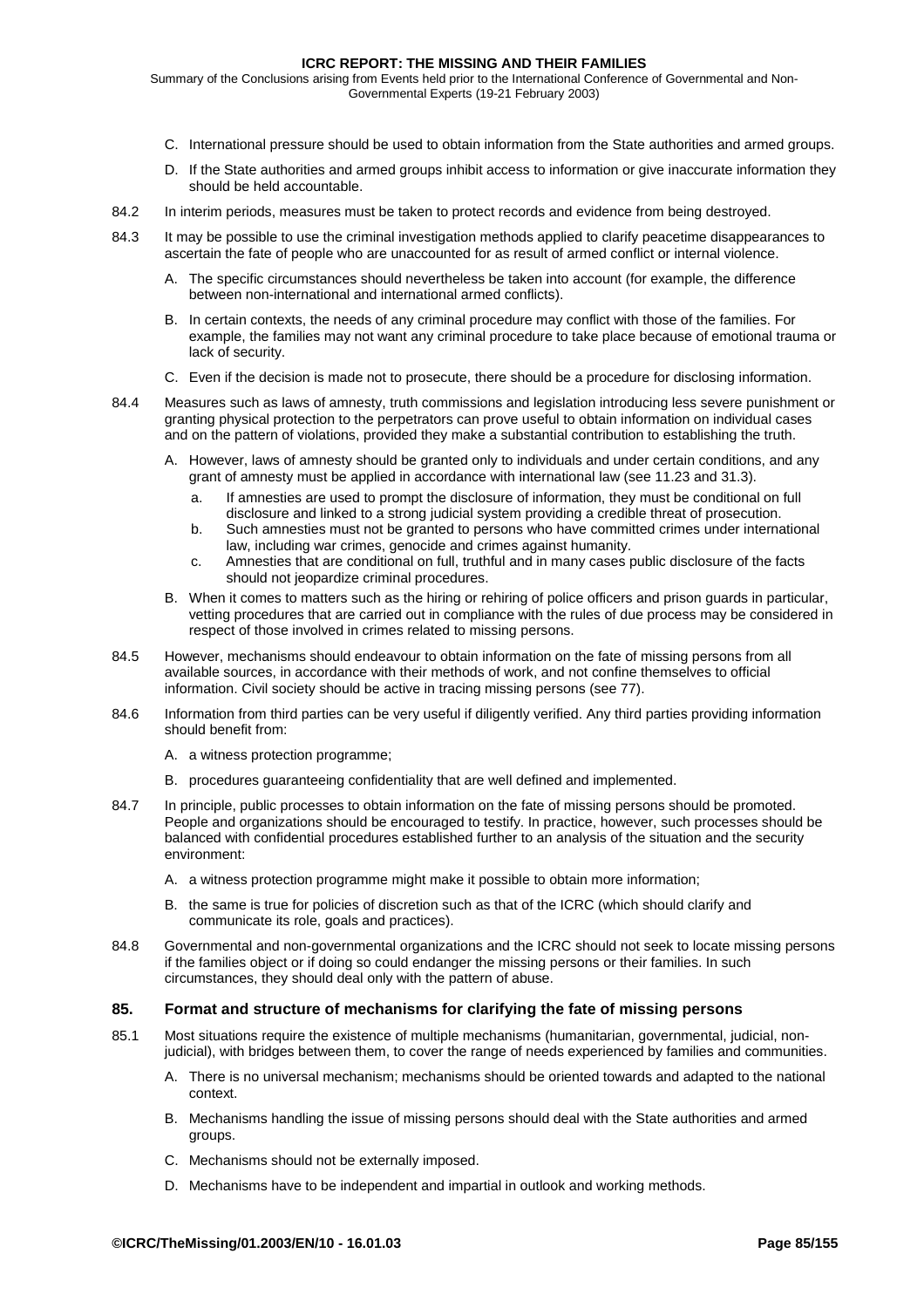Summary of the Conclusions arising from Events held prior to the International Conference of Governmental and Non-Governmental Experts (19 - 21 February 2003)

- E. The involvement of international organizations lends credibility to the process, even if it is national.
- F. State reparations and support for victims / families should be part of the package.
- G. Each mechanism should be composed in accordance with its aims and comprise competent people only.
- H. Each mechanism should be independent; it should not be donor driven.
- I. Existing mechanisms for a given situation should coordinate with and consult each other to avoid duplication and contradictions in procedure.
- J. Memoranda of understanding between mechanisms should be used to clarify how information is to be shared, how the caseload is to be divided in the event of large-scale disappearances where the regular justice system cannot handle all cases, and how to sort cases according to the seriousness of the crime and the rank of the perpetrator.
- K. There should be no overarching institution so as to prevent bureaucratization.
- 85.2 The State authorities, armed groups and any others involved should recognize that the victims' families may have diverse and even divergent needs, and therefore are best served by multiple mechanisms rather than by one single mechanism. Multiple mechanisms are required to meet the needs of the families of missing persons.

# **86. Multilateral mechanisms**

- 86.1 Mechanisms bringing the (former) warring parties together are helpful in locating missing persons if a third party (such as the ICRC) is actively involved, but above all if the parties concerned have a clear political will to find the missing.
- 86.2 Before establishing such a mechanism, the effectiveness of a multilateral approach should be analysed.
- 86.3 No humanitarian organization acting as a third party should become a hostage to or allow its mission to be perverted by politics.
- 86.4 Such mechanisms should have a built-in review process that allows them to evaluate their effectiveness and warns them when they are being used as a smokescreen to hide the fact that no results are forthcoming or for purposes other than those intended.
- 86.5 In the absence of political will or when the mechanism is being used as an alibi, the third party should be able to withdraw from the process. It should be ready, however, to help reactivate the mechanism if the parties show tangible signs of renewed political will. Its withdrawal should be the subject of a clear communication to the families and the other players involved.

# **87. Judicial mechanisms**

- 87.1 The term "judicial mechanisms" refers to **routine** criminal proceedings, which vary widely from one legal system and one sociological and historical context to another, give rise to different interpretive traditions, etc.
	- A. Investigations carried out pursuant to court actions can marshal the resources and authority of the State to procure information on the perpetrators and immediate circumstances of a crime. In some cases, judicial investigations may run parallel to the interests of the families; in others, however, those interests may diverge and judicial mechanisms may be torn between the victims' need for **information** and the prosecution's goal of identifying those who can be proven to be legally culpable.
	- B. Judicial mechanisms are seen as the paradigmatic means of providing the victims' families with an effective vehicle for holding the perpetrators **accountable** for their actions. However, given the resourceintensive nature of the criminal justice process, judicial systems may not always have the institutional capacity to meet the families' needs for accountability.
	- C. Judicial mechanisms can be a symbol of the State's **acknowledgment** of the violation and its direct or indirect culpability. However, the families may experience the procedural hurdles such mechanisms entail as holding "acknowledgment" hostage to the legal process.
	- D. In short, while judicial mechanisms perform an important role and have the potential to address many of the families' priorities, routine criminal justice mechanisms are also often not equal to the enormity of the families' needs.
- 87.2 Whenever judicial mechanisms are implemented, any information uncovered during a criminal investigation that can shed light on the fate of a missing person should be provided to the family, in a manner and as soon as compatible with the judicial guarantees and effective prosecution.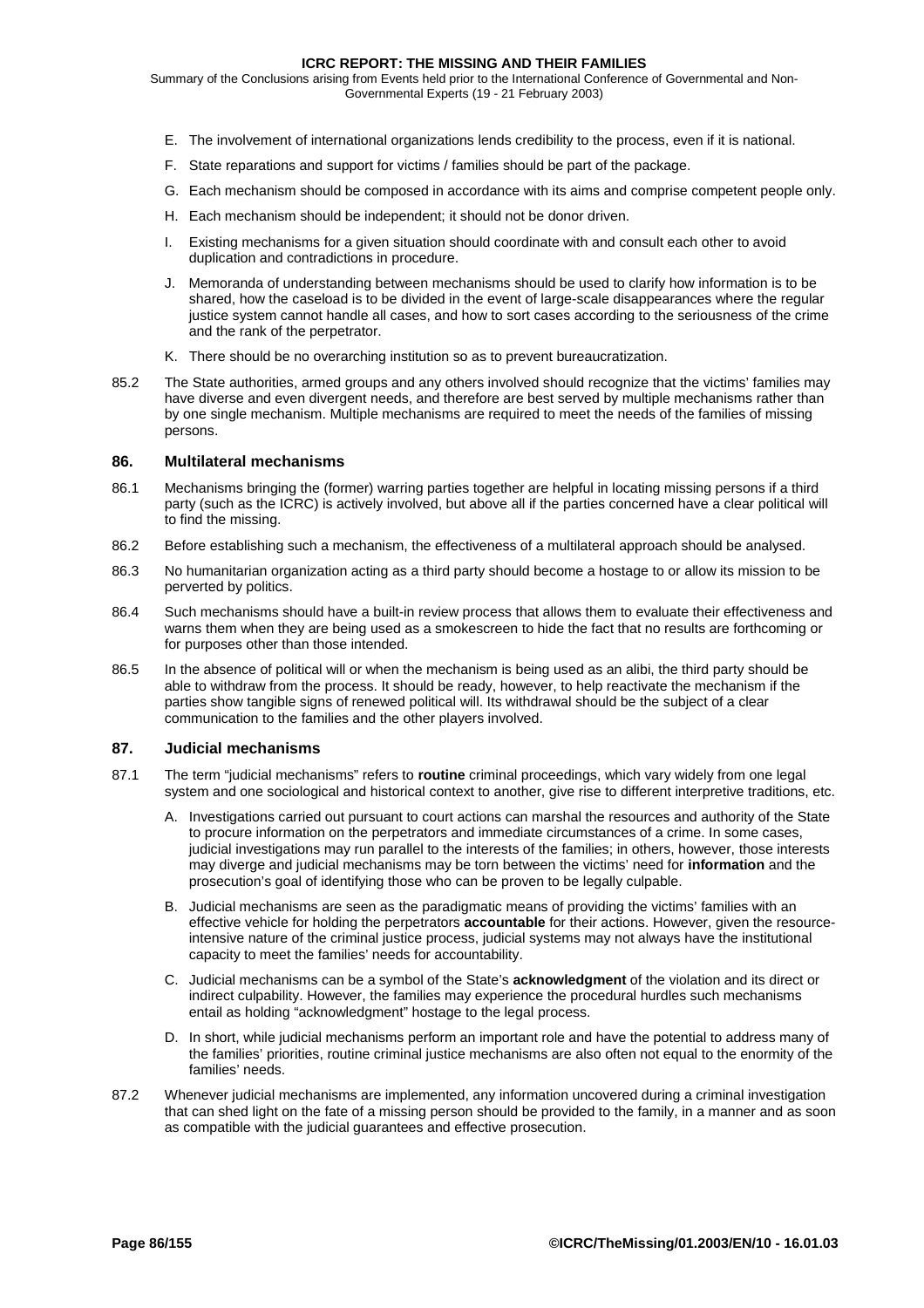Summary of the Conclusions arising from Events held prior to the International Conference of Governmental and Non-Governmental Experts (19-21 February 2003)

# **88. Non-judicial mechanisms**

- 88.1 The term "non-judicial mechanisms" refers to an open-ended category of mechanisms that incorporates a diverse array of initiatives, such as:
	- A. combinations of rewards, incentives, and threats to encourage cooperation from reluctant witnesses and perpetrators;
	- B. special prosecutors, truth commissions, and other commissions of inquiry;
	- C. investigation and reporting by national or international non-governmental human rights organizations;
	- D. international fact-finding by the UN and regional bodies;
	- E. reparation programmes, whether symbolic or material, national or international;
	- F. institutional reform;
	- G. indigenous forms of truth-seeking, justice and reconciliation;
	- H. public information campaigns about those who are missing.
- 88.2 In some contexts, the majority of the victims may not be able to turn to the courts, or the ordinary justice system may not be in a position to handle all cases. It is in that event that the need may arise for non-judicial mechanisms such as truth commissions. Such mechanisms may be:
	- A. better positioned to elicit information;
	- B. able to mirror society during a period of crisis;
	- C. able to help a society heal and reconstruct after a civil war.
- 88.3 Judicial and non-judicial mechanisms are not necessarily alternatives; rather, they need to find common protocols for sharing information and other resources to address the families' needs for information, accountability and acknowledgment.
- 88.4 For **truth commissions** to be effective, certain conditions should be fulfilled (see also **[Annex Y:](#page-151-0)** *About truth commissions and national human rights committees*); for example:
	- A. they should work in accordance with standardized principles such as the *Principles relating to the Status of National Institutions for the Promotion and Protection of Human Rights* (the Paris Principles; A/RES/48/134 of 20 December 1993);
	- B. truth commission should have quasi judicial powers for investigations (e.g., the power to subpoena witnesses and information), but must meet the requirements of due process;
	- C. there should be a credible threat of prosecution or other sanctions.

# **89. The need for mechanisms to be complementary and coordinated**

- 89.1 To maximize effectiveness, the different mechanisms mentioned above need to coordinate their work, and the institutions addressing different aspects of the victims' needs and priorities need to cooperate.
- 89.2 Mechanisms should be complementary.
- 89.3 All mechanisms dealing with the issue of missing persons should coordinate their activities and should exchange information, except if such an exchange would jeopardize their access to information (see [39\)](#page-49-0).
- 89.4 Mechanisms must constantly communicate and consult with all sectors of society.
	- A. They should systematically clarify their goals and working methods.
	- B. They should form partnerships with NGOs, which may:
		- a. play a crucial watchdog role;
		- b. help catalyze victim / family organizations;
		- c. help re-integrate the victims and facilitate society's acceptance of them.
	- C. They should nevertheless be careful not to boost NGOs artificially and not to expose them to danger, including by receiving information from them.
- 89.5 Care should be taken not to put in place mechanisms that go in contradictory directions:
	- A. the proceedings should not incite the perpetrators to destroy evidence or inhibit access to information;
	- B. mechanisms and their tasks should not be duplicated;
	- C. mechanisms should be encouraged to share information with each other.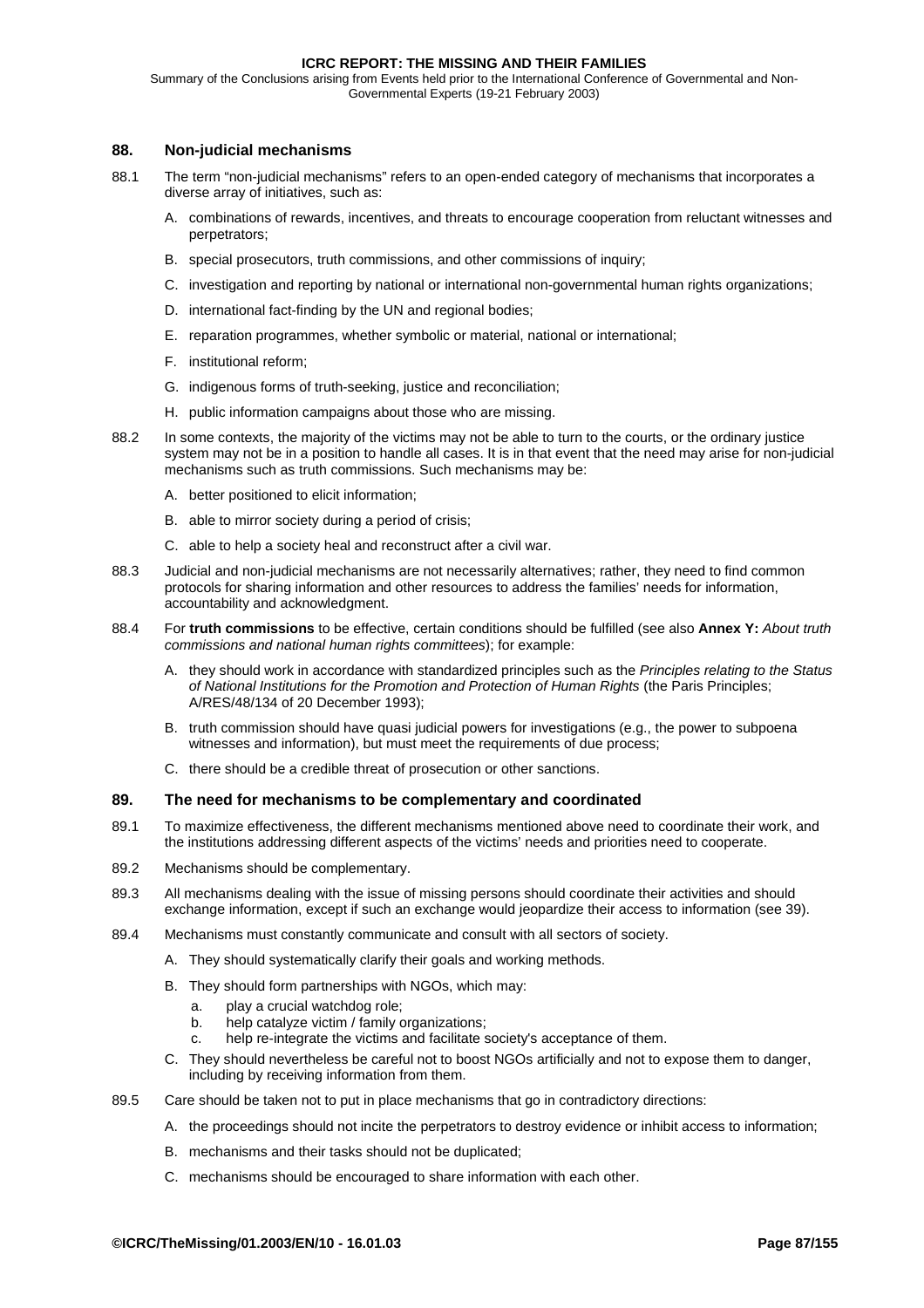Summary of the Conclusions arising from Events held prior to the International Conference of Governmental and Non-Governmental Experts (19 - 21 February 2003)

# **90. The role of the families within mechanisms for clarifying the fate of missing persons**

- 90.1 Mechanisms should inform the families about (see also [74,](#page-76-0) [75 a](#page-77-0)nd [77\)](#page-79-0):
	- A. their work and limitations;
	- B. other mechanisms working on the issue;
	- C. the responsiveness of the (former) parties;
	- D. the chances of success and the probability of finding the missing person alive, or of finding the remains through exhumation and forensic identification;
	- E. the possibilities for obtaining reparation and punishing those responsible.
- 90.2 Any direct participation by the families in the mechanisms and in processes such as exhumation and the sharing of information should be dealt with in a sensitive and culturally appropriate manner (see also [43.3,](#page-55-0)  [74](#page-76-0) and [75\)](#page-77-0).
	- A. Due care should be taken that the families are not manipulated and do not manipulate or exploit the issue.
	- B. Due care should be taken that the information given is not used for propaganda purposes.
	- C. Mechanisms may withhold information from the families if their effectiveness depends on them doing so.
- 90.3 Mechanisms should promote a holistic approach to the families.
	- A. They should promote legal, psychological, financial, social and medical services to meet the families' needs (see [44](#page-55-0) to [49\)](#page-57-0).
	- B. They should promote the establishment of a lobby and alliances that stand above political interests or parties (see [54\)](#page-60-0).
	- C. They should help the families to overcome political bias and manipulation and to stand united above political interests or parties in the shared goal of clarifying the fate of their missing relatives.
- 90.4 Mechanisms have a responsibility not to perpetuate the families' suffering or to give them false hopes.
	- A. They should consider a person missing until that person has been found or there is credible evidence of death.
	- B. They may consider a case settled on the basis of circumstantial / credible evidence (even if the person's fate has not been clarified to the satisfaction of the families). Such a decision should be without prejudice to the issue of the perpetrators' accountability and should not preclude the discovery of additional elements (such as the location and identification of the remains) at a later stage.
	- C. Mechanisms should help the families to accept reality, put the uncertainty behind them and start mourning, with the necessary professional psychological support, and to settle their cases administratively.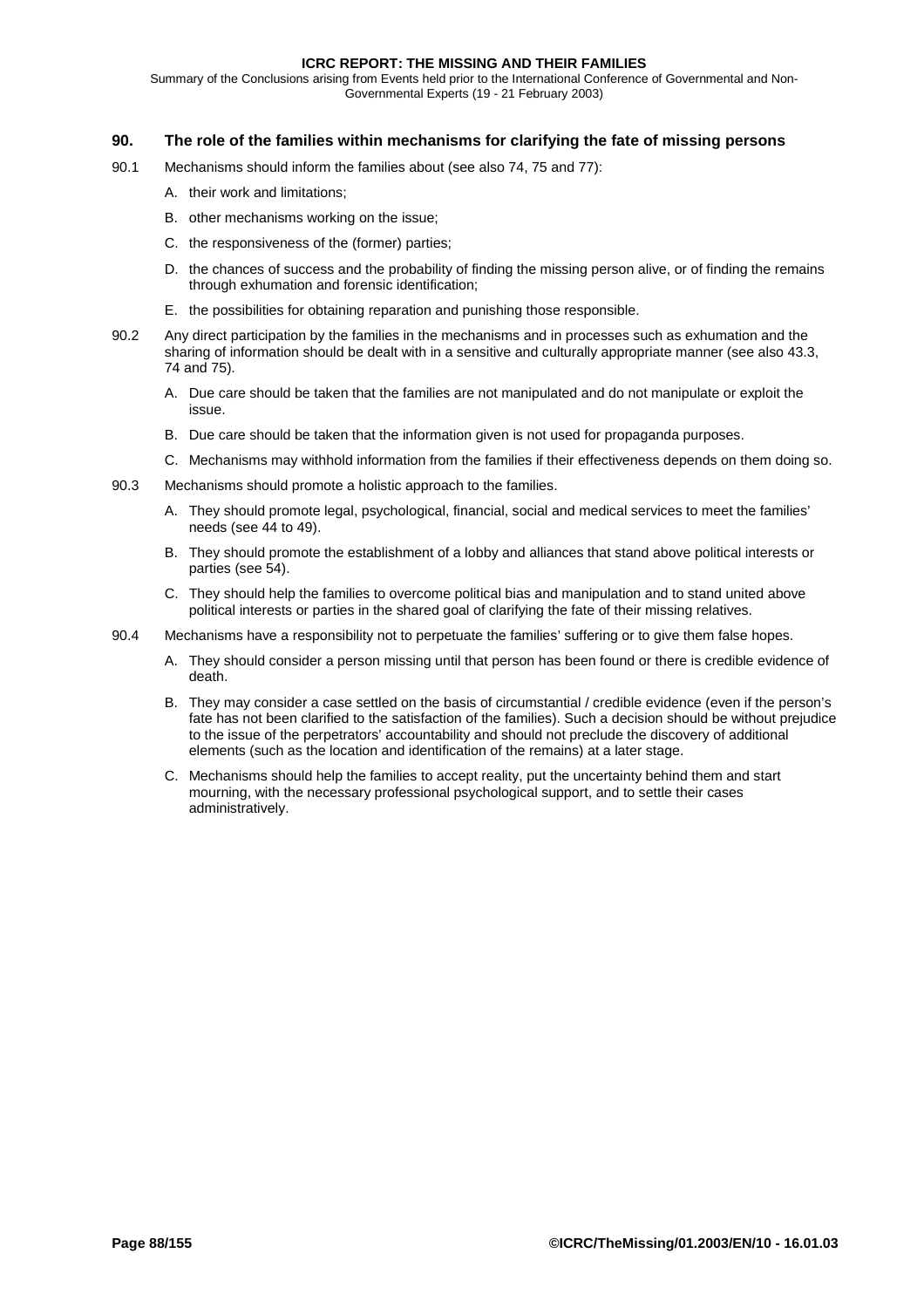Summary of the Conclusions arising from Events held prior to the International Conference of Governmental and Non-Governmental Experts (19-21 February 2003)

# **XII. The ICRC's pledges for further action**

- **91.** The ICRC will continue to promote respect for international humanitarian law by providing State authorities with assistance for the ratification of or adhesion to humanitarian treaties and the adoption of national measures of implementation. In non-international armed conflicts, the ICRC will encourage parties to the conflict to bring into force the provisions of international humanitarian law. Insofar as the ICRC and judicial mechanisms have a shared goal, namely to ensure respect for international humanitarian law, the ICRC supports the existence of mechanisms for the repression of criminal violations of that law.
- **92.** In international, regional and national fora, the ICRC will insist on the essential role of international humanitarian law and international human rights law as essential factors to better prevent people from becoming unaccounted for, ascertain the fate of missing persons and reinforce the families' rights to information, accountability and acknowledgment. The ICRC will in particular further support the draft convention on the protection of all persons from enforced disappearance being prepared by the open-ended working group of the Commission on Human Rights.
- **93.** In the framework of its activities to spread knowledge of the law among armed and security forces / armed groups, the ICRC will discuss the importance of issuing and implementing Standing Operating Procedures, particularly regarding identity discs, communication between the members of armed and security forces / armed groups and their families and the handling of the dead.
- **94.** The ICRC will promote the importance for all those involved in the management of information to abide by strict rules regarding the legal protection of personal data and human remains, including genetic information.
- **95.** The ICRC will promote, in the field and from its headquarters, coordination between those striving to prevent people from becoming unaccounted for and to clarify the fate of those who are missing.
- **96.** The ICRC will work for the effective implementation of standards regarding the collection of information. It will promote the centralization of personal data collected for humanitarian purposes and offer its services to that end, the nature of its mandate making it the appropriate organization to do this. It will share information whenever it is in the best interests of the victims and within its mandate and operational methods to do so.
- **97.** The ICRC will handle its relations with the State authorities, including with the judiciary, and armed groups in a way that does not jeopardize its dialogue with all the players or its access to any victims of armed conflict or internal violence.
- **98.** On the basis of information regarding persons who have become or risk becoming unaccounted for, the ICRC will systematically approach the State authorities and armed groups as it deems appropriate to remind them of their obligations and to ask that practical measures be implemented to put an end to the phenomenon or to the risk.
- **99.** The ICRC will continue to aim systematically to obtain access to any civilian population affected by armed conflict or internal violence. When this is not possible, it will develop its relationship with any player having direct access to the population for the purposes of taking indirect preventive measures. Whenever necessary, it will consider individually registering and following up people at risk, in coordination with the State authorities, armed groups and the other players present; it will systematically continue to register and follow up unaccompanied children.
- **100.** The ICRC will continue to aim systematically to obtain access to persons deprived of their liberty for reasons related to armed conflict or internal violence, from the time of their arrest or capture until their release. It will endeavour to ensure that they are registered and their cases adequately followed up. It will promote cooperation and complementarity with other mechanisms accessing to persons deprived of their liberty.
- **101.** Red Cross / Red Crescent family news networks will continue to be systematically implemented and developed. The ICRC, as coordinator, will seek to obtain the support of the National Red Cross / Red Crescent Societies whenever possible and of any other organizations accepting the rules by which the networks operate and in a position to enhance them. It will promote action taken in this field by other actors as complementary means of communication.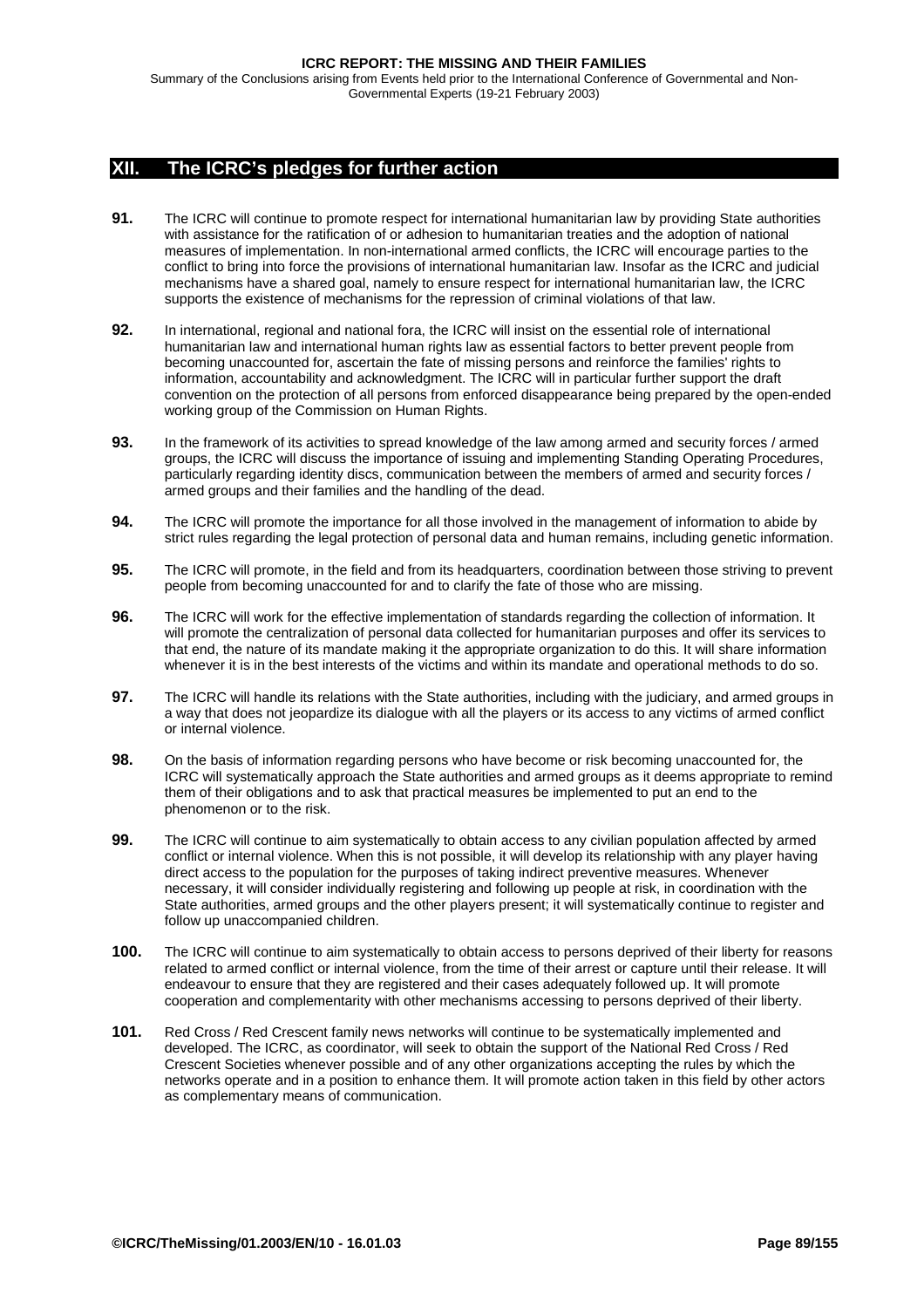Summary of the Conclusions arising from Events held prior to the International Conference of Governmental and Non-Governmental Experts (19 - 21 February 2003)

- **102.** The ICRC will always consider collecting witness accounts and/or tracing requests, and will compile individual files, as soon as possible after armed conflict or internal violence has broken out, even when the possibilities for active tracing and submission of cases to the concerned authorities are limited. It will endeavour not to raise the families' hopes in vain. If the situation does not allow for comprehensive treatment of individual files, the ICRC will use the information collected for any other action it can take in the context (comprehension of phenomena and patterns of abuses; representations on specific topics; the presentation of individual cases to the authorities concerned). Whenever a situation requires a long-term approach, any new possibility for reactivating tracing activities or for submitting cases will be seized.
- **103.** The ICRC will always try to define the framework for its action on behalf of missing / sought persons with all the relevant authorities and any other organizations involved, such as the National Red Cross / Red Crescent Societies, at the very outset of armed conflict or internal violence, and will discuss measures to overcome obstacles. It will stress the importance of distinguishing between humanitarian and political issues; it will insist on having direct access to the families, to persons deprived or formerly deprived of their liberty, and to any other sources of information.
- **104.** As soon as the situation permits, at the latest during a period of transition, the ICRC will assess (and regularly reassess) the specific needs of the families of missing persons in a given context. In order to decide whether and how it will act, the ICRC will assess those needs as compared to the needs of other victims, the priority they should be given in terms of all the needs identified and how they may be covered by local or other structures. The families of missing persons constitute a sub-group of the victims in the situations under consideration, and as a general rule some of their needs are shared by some or all of the other victims. The ICRC will therefore take care to ensure that support for the families of missing persons does not discriminate against other victims with identical needs. Specific support programmes should address exclusively those needs related to the means of coping with the specific problems brought about by uncertainty about the fate of relatives and should not perpetuate the victimization of the families. Needs common to several target groups should be treated identically.
- **105.** Whenever possible, the ICRC will provide assistance in cooperation with local structures, which it will aim to strengthen. At the very least, the ICRC will coordinate its assistance activities with those of local structures. The ICRC will also not hesitate to mobilize organizations with specific competencies to become involved in assistance programmes for the families of missing persons.
- **106.** The ICRC, as it deems appropriate, will make the necessary representations to the State authorities to ensure that provisions regarding the legal situation of missing persons and the consequences for family members, including the civil status of spouse and children, guardianship and parental authority and the administration of the missing person's estate, are enacted in domestic legislation.
- **107.** Whenever possible, the ICRC will help the families understand their rights and will help them call on the existing administrative services.
- **108.** Whenever possible, the ICRC will encourage and facilitate, consistent with its mandate and operational methods and means, the development of independent family networks and associations as a means of support for the families of missing persons.
- **109.** The ICRC, as it deems appropriate, will systematically remind the parties to armed conflicts and situations of internal violence of their obligations regarding information on and the handling of the dead.
- **110.** The ICRC will endeavour systematically to collect information on the dead and to support the State authorities, the armed and security forces, armed groups and health facilities in their efforts to handle the dead properly. ICRC staff will gradually be given non-specialist training in the management of human remains. The ICRC will promote these activities among other players that can also contribute to the collection of information on the dead and the proper handling of human remains.
- **111.** The ICRC will promote the definition of a framework and best practice guidelines for the collection, exhumation and identification of human remains by forensic specialists, in general and in the field. It will insist that the exhumation process include, whenever necessary, both identification and the collection of evidence for criminal investigations. It will advocate for identification processes to be adapted to contexts; whenever DNA techniques are deemed necessary it will endeavour to ensure their implementation in accordance with best practice guidelines. It will ensure that communities and families are involved and that a communication strategy is defined and implemented.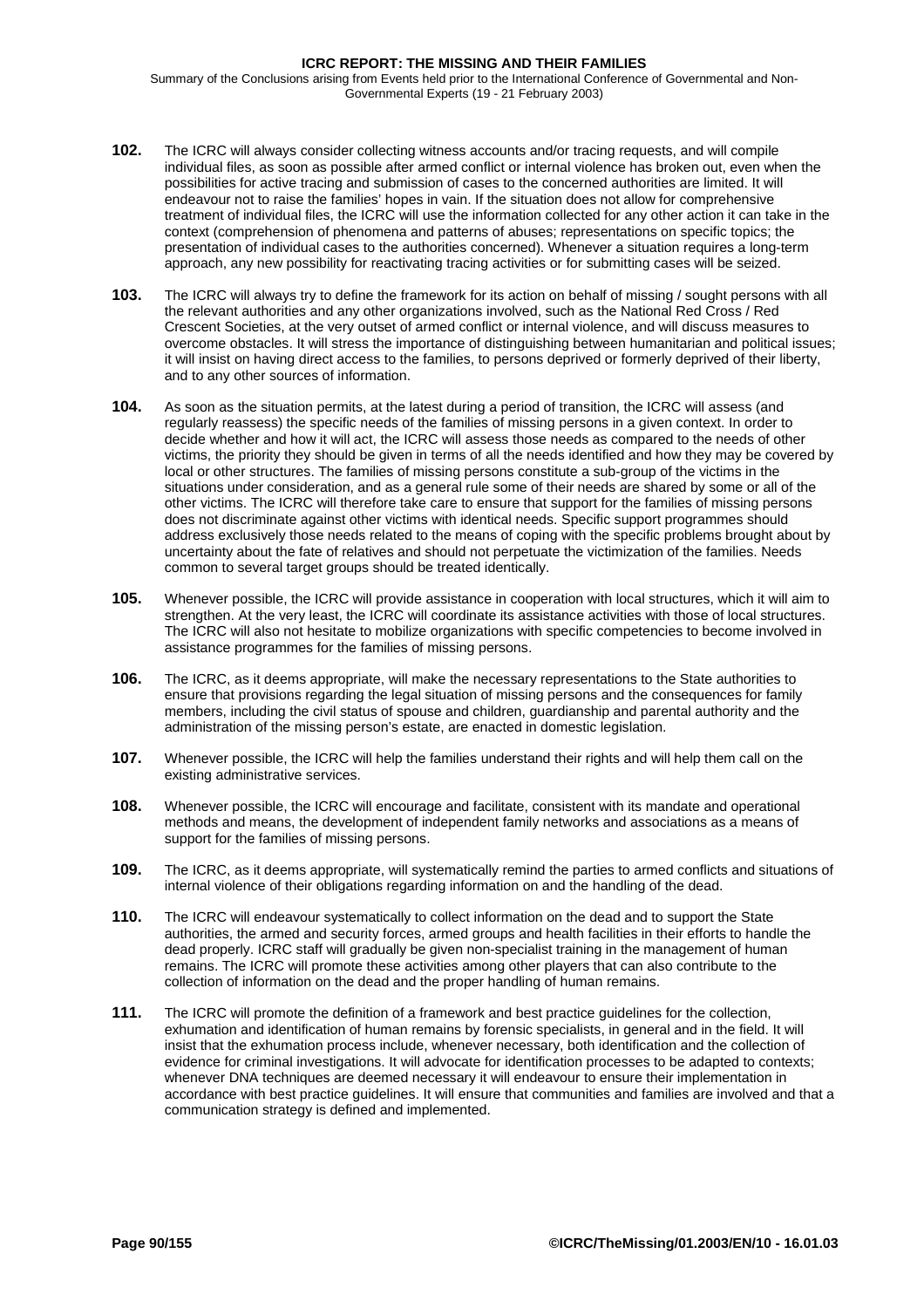Summary of the Conclusions arising from Events held prior to the International Conference of Governmental and Non-Governmental Experts (19-21 February 2003)

- **112.** The ICRC will provide whatever support it can to the concerned authorities defining such a framework and best practice guidelines. Whenever necessary, it will also help the authorities implement any agreed framework by mobilizing the necessary resources (for example, forensic specialists to support local capacity) or by providing direct support (for instance, by collecting *ante mortem* data and possibly samples for DNA analysis). It will continue to act as a neutral intermediary for such activities whenever necessary. In exceptional cases only, in the absence of any competent authorities and with the authorization of the local person in charge, the ICRC might act as substitute and take responsibility for exhumations, but for the sole purpose of identification.
- **113.** The ICRC will provide the authorities concerned, on the basis of an agreed framework for the exhumation and/or identification process and consistent with its operational methods, with any information it has on the dead (graves and human remains).
- **114.** Measures will be taken to ensure that ICRC staff dealing with the families of missing persons, informing them about the death of a relative, or returning personal effects or human remains to them, have adequate knowledge of the local culture and customs regarding death.
- **115.** The ICRC will encourage and support the establishment of an Information Bureau and of a Grave Registration Service, by all the parties involved, in peacetime or at the latest when armed conflict breaks out.
- **116.** When armed conflict or internal violence ends, the ICRC will systematically try to promote the inclusion of measures concerning missing persons and their families in any settlement (such as a cease-fire agreement, peace accord or new governmental policy). Those measures should be implemented independently of other measures of a political nature and should not be based on reciprocity.
- **117.** When appropriate, the ICRC will promote the establishment of multilateral mechanisms involving all the (former) parties, the ICRC and potentially any other players working together, in accordance with agreed procedures, towards a common defined objective concerning missing persons and their families and meeting regularly round the same table. Concerning the persons unaccounted for, the mandate of such mechanisms should address at least the following topics: the compilation of comprehensive files, the sharing of information by the relevant authorities (on hidden persons deprived of their liberty, on events with dates and places, on burial sites, on the location of mines, etc.), access to graves and human remains and the process of exhuming and identifying human remains. The mandate should also include the rights of the families of missing persons to be informed about the fate of their relatives and, when relevant and feasible, to have their relatives' remains returned to them.
- **118.** The ICRC will provide as much support as possible to mechanisms that are set up independently and whose objectives include the clarification of the fate of missing persons and support for their families.
- **119.** All the above-mentioned pledges are already the subject of ICRC internal documents and of instructions for ICRC staff. Their implementation will be progressively included in ICRC training programmes.
- **120.** The ICRC will transmit the content of the present report and the outcome of the International Conference of Governmental and Non-Governmental Experts due to take place in Geneva on 19-21 February 2003 to appropriate fora, in particular to the next International Conference of the Red Cross and Red Crescent. It will also do all in its power to promote the implementation of the operational best practices among all those working in armed conflict and internal violence.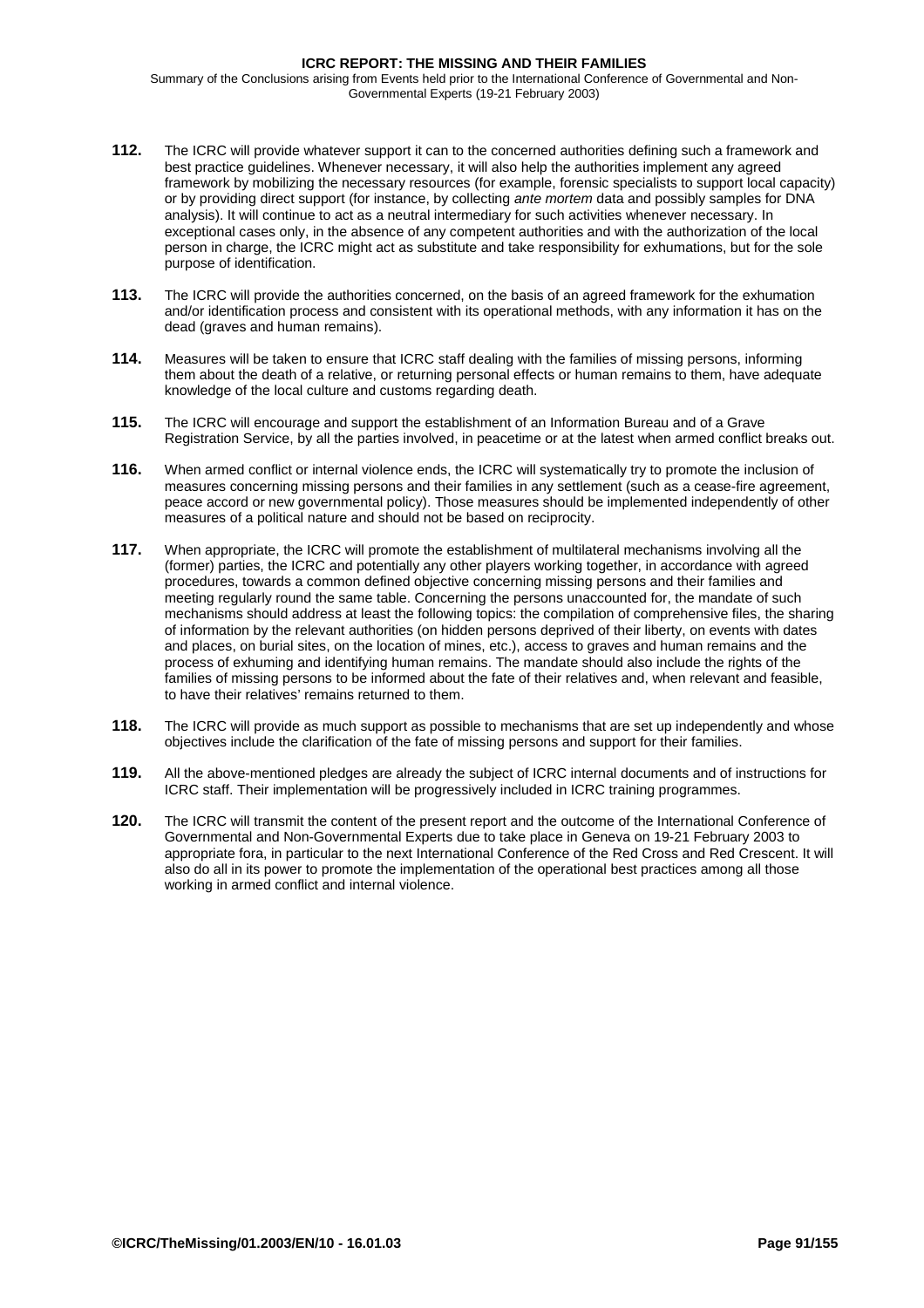Summary of the Conclusions arising from Events held prior to the International Conference of Governmental and Non-Governmental Experts (19 - 21 February 2003)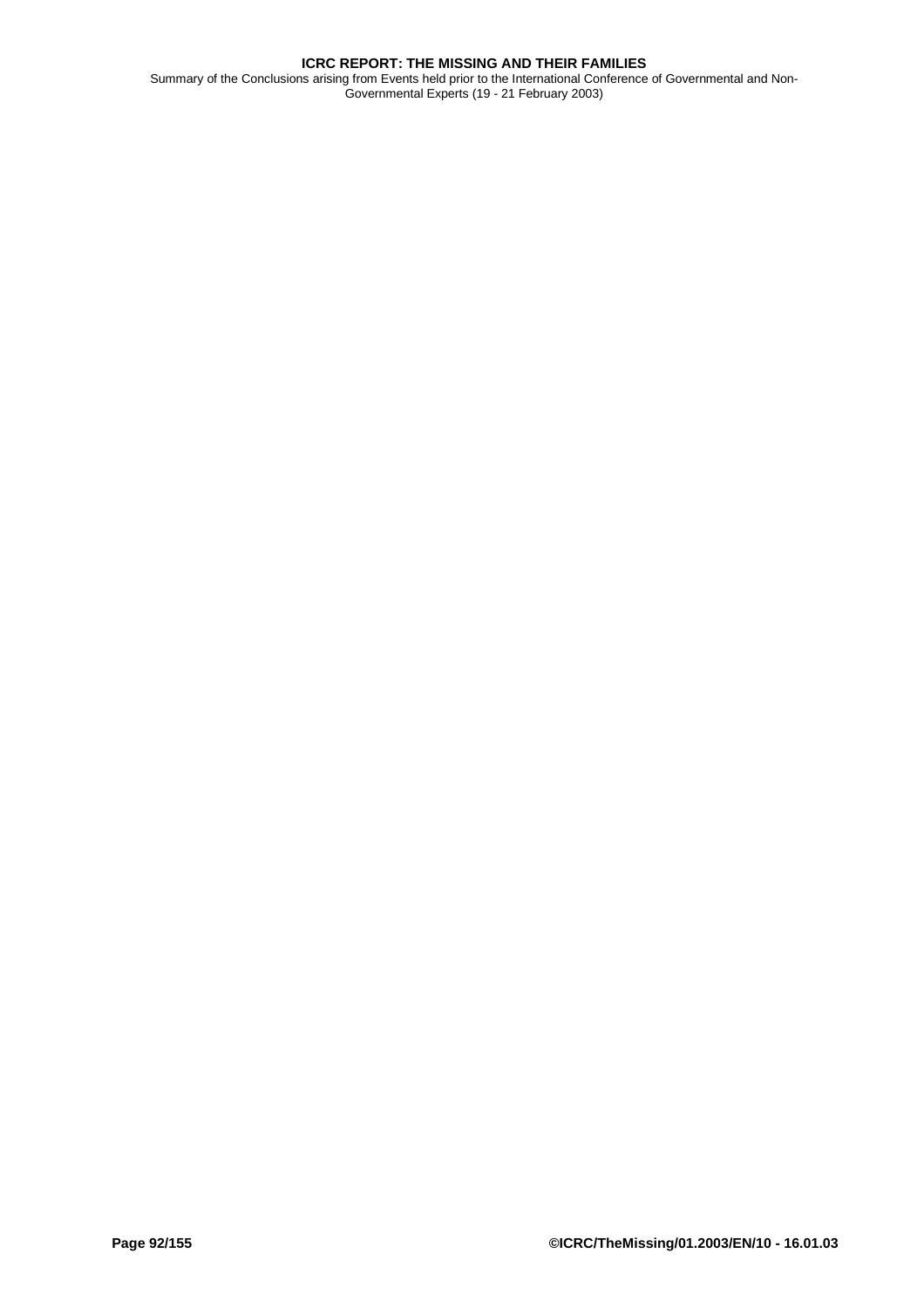Summary of the Conclusions arising from Events held prior to the International Conference of Governmental and Non-Governmental Experts (19-21 February 2003)

# **XIII. Annexes**

# **Annex A: Legal references**

- 1. GCI-IV: common Art. 1; API: Arts. 1(1), 89.
- 2. API: Art. 32.
- 3. API: Arts. 32, 33; GCIV: Arts. 136-141.
- 4. GCIV: Arts. 26, 27(1), 49(3), 82(2), 116; API: Arts. 74, 75(5), 77(4); HRIV: Art. 46; ACHR: Arts. 17(1), 27(2).
- 5. GCI: Arts. 12, 50; GCII: Arts. 12, 51; GCIII: Arts. 13, 130; GCIV: Arts. 27, 147; API: Arts. 75(2), 85; Rome Statute: Arts. 6(a), 7(1)(a), 8(2)(a)(i), 8(2)(b)(vi); ICCPR: Arts. 4, 6; ECHR: Art. 2, 15(2); ACHR: Arts. 4, 27(2); ACHPR: Art. 4.
- 6. GCI: Art. 15; GCII: Art. 18; GCIV: Art. 16; API: Art. 10.
- 7. GCI: Art. 12; GCII: Art. 12; GCIII: Art. 13; GCIV: Arts. 5(3), 27(1); API: Arts. 10(2), 75(1); HRIV: Art. 4.
- 8. GCI: Arts.12(2), 50; GCII: Arts. 12(2), 51; GCIII: Arts. 17(4), 87(3), 89, 130; GCIV: Arts. 32, 147; API: Arts. 75(2), 85; Rome Statute: Arts. 7(1)(f), 7(2)(e), 8(2)(a)(ii), 55(1)(b); 1984 Conv. against Torture and Other Cruel, Inhuman or Degrading Treatment or Punishment: Arts. 1, 2; ICCPR: Arts. 4(2), 7; ECHR: Arts. 3, 15(2); ACHR: Arts. 5(2), 27(2); ACHPR: Art. 5; 1985 Inter-American Conv. to Prevent and Punish Torture: Arts. 1, 5; 1989 Conv. on the Rights of the Child: Art. 37.
- 9. GCIV: Arts. 34, 147; API: Arts. 75(2)(c), 85; Rome Statute: Art. 8(2)(a)(viii).
- 10. GCIV: Arts. 43 , 78; API: Art. 75(1); Rome Statute: Arts. 55(1)(d), 59(2).
- 11. Rome Statute: Arts. 7(1)(i), 7(2)(i); 1994 Inter-American Conv. on the Forced Disappearance of Persons: Art. X. This rule is not formulated as such in international humanitarian treaty law, but the practice of enforced disappearance would violate other rules stated above (e.g. rules [10.3, 10.7, 10.10 t](#page-17-0)o [10.13, 10.15, 10.16,](#page-17-0)  [10.34\).](#page-18-0)
- 12. GCI: Arts. 12(2), 31; GCII: Arts. 12(2), 30; GCIII: Arts. 14, 16, 43, 61, 88; GCIV: Arts. 13, 27, 54, 98, 118; API: Preamble, Arts. 9(1), 69(1), 70(1), 75(1), 85(4)(c); Rome Statute: Arts. 7(1)(h), 7(1)(j).
- 13. GCI: Art. 49(4); GCII: Art. 50(4); GCIII: Arts. 84(2), 86, 96(3)-(4), 99, 102-108, 129(4), 130; GCIV: Arts. 5, 33, 66, 67, 71-78, 117-126, 146(4), 147; API: Arts. 75(4), (7), 85(1), (4)(e); HRIV: Art. 50; Rome Statute: Arts. 8(2)(a)(vi), 20(2), 25, 55, 60, 63(1), 64, 66, 67-69, 76; Second Protocol (1999) to the 1954 Hague Conv. for the Protection of Cultural Property in the Event of Armed Conflict: Art. 17(2).
- 14. GCI: Art. 4; GCII: Art. 5; GCIII: Arts. 4B, 109(2), 110, 111, 114-116; GCIV: Arts. 24(2), 36(1), 132(2); API: Art. 19; 1907 Hague Conv. (V) respecting the Rights and Duties of Neutral Powers and Persons in Case of War on Land: Arts. 11, 12, 14.
- 15. GCIII: Arts. 72, 73; GCIV: Arts. 23, 59, 108, 109; API: Art. 70.
- 16. API: Arts. 48, 51, 52, 85(3)(a); Rome Statute: Arts. 8(2)(b)(i), 8(2)(b)(ii); Protocol II (amended 1996) to the 1980 CCW: Arts. 1(2), 3(7); Protocol III (1980) to the 1980 CCW: Art. 2; 1954 Hague Conv. for the Protection of Cultural Property in the Event of Armed Conflict: Art. 4; Second Protocol (1999) to the 1954 Hague Conv. for the Protection of Cultural Property in the Event of Armed Conflict: Art. 6.
- 17. API: Arts. 51(4)-(5), 85(3)(b); Protocol II (amended 1996) to the 1980 CCW: Arts. 1(2), 3(8)-(9); Protocol III (1980) to the 1980 CCW: Art. 2.
- 18. API: Arts. 57, 58; HRIV: Art. 26; Protocol II (amended 1996) to the 1980 CCW: Arts. 1(2), 3(10)-(11); Second Protocol (1999) to the 1954 Hague Conv. for the Protection of Cultural Property in the Event of Armed Conflict: Arts. 6(d), 7, 8.
- 19. GCI: Art. 19; GCIII: Art. 23; GCIV: Art. 28; API: Arts. 12(4), 51(7); Rome Statute: Art. 8(2)(b)(xxiii).
- 20. GCIV: Arts. 49, 147; API: Art. 85(4)(a); Rome Statute: Arts. 7(1)(d), 8(2)(a)(vii), 8(2)(b)(viii).
- 21. GCIV: Art. 49(3); API: Art. 78.
- 22. GCIV: Arts. 45, 49(2).
- 23. This is in application of the general rule of non-discrimination, see [10.14.](#page-17-0)
- 24. GCIV: Arts. 49, 147; API: Art. 85(4)(a): Rome Statute: Arts. 8(2)(a)(vii), 8(2)(b)(viii).
- 25. GCI: Art. 12(4); GCII: Art. 12(4); GCIII: Arts. 14(2), 16, 25, 44, 45, 49, 88(2)-(3); GCIV: Arts. 14(1), 17, 27, 76(4), 82, 85, 119; API: Arts. 8(a), 70(1), 75(5), 76; APII: Arts. 4(2)(e), 5(2)(a), 6(4).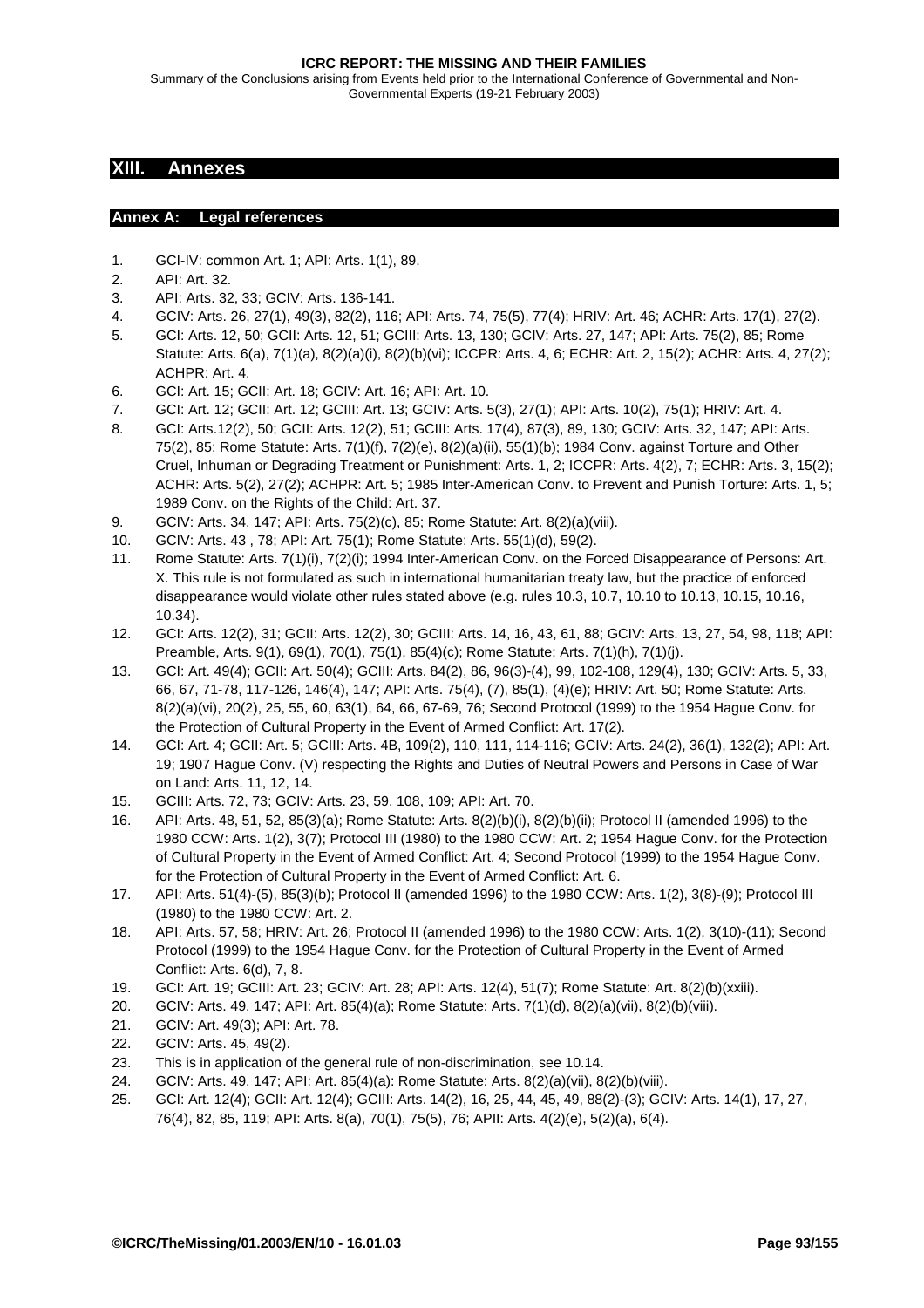Summary of the Conclusions arising from Events held prior to the International Conference of Governmental and Non-Governmental Experts (19 - 21 February 2003)

- 26. GCIV: Arts. 23(1), 24(1), 38(5), 50, 76(5), 89(5); API: Arts. 8(a), 70(1), 77(1); 1989 Conv. on the Rights of the Child: Art. 38; 1990 African Charter on the Rights and Welfare of the Child: Art. 22; Optional Protocol (2000) to the 1989 Conv. on the Rights of the Child on the involvement of children in armed conflict: Arts. 1-4, 6; ACHR: Arts. 19, 27(2).
- 27. GCIII: Arts. 122, 123; GCIV: Arts. 136, 137, 140; HRIV: Art. 14(1).
- 28. GCIII: Art. 122(4); GCIV: Art. 138(1).
- 29. GCIV: Art. 79.
- 30. GCIV: Arts. 41-43.
- 31. GCIV: Art. 78.
- 32. GCIV: Art. 68.
- 33. GCIV: Art. 132(1).
- 34. GCIV: Art. 82(2)-(3); API: Art. 77(4).
- 35. GCIII: Arts. 25(4), 29(2), 97(4), 108(2); GCIV: Arts. 76(4), 82, 85(4), 124(3); API: Art. 75(5).
- 36. GCIV: Art. 116.
- 37. GCIII: Art. 105; GCIV: Arts. 72, 126.
- 38. GCIII: Arts. 56(3), 126; GCIV: Arts. 76(6), 96, 143; Art. 56(3) of GCIII and Art. 96 of GCIV state that delegates of the Protecting Power, the ICRC or other agencies providing relief to POWs may visit labour detachments.
- 39. HRIV: Art. 20; GCIII: Arts. 109-117 (direct repatriation and accommodation in neutral countries of prisoners of war with special needs), Arts. 118-119 (release and repatriation of prisoners of war at the close of hostilities); GCIV: Arts. 35, 45(4), 132-135 (release, repatriation and accommodation in neutral countries of civilian internees); API: Art. 85(4)(b).
- 40. GCIV: Art. 25.
- 41. GCIII: Arts. 35, 70, 71, 76; GCIV: Arts. 25(3), 93, 106, 107, 112.
- 42. GCIII: Art. 74(1); GCIV: Art. 110; HRIV: Art. 16.
- 43. GCIII: Art. 75; GCIV: Art. 111.
- 44. GCI: Art.15; GCII: Art. 18; GCIV: Art. 16; API: Art. 33.
- 45. GCI: Art. 15; GCII: Art.18; GCIV: Art. 16; API: Art. 34.
- 46. GCI: Arts. 16, 17; GCII: Arts. 19, 20; GCIII: Arts. 120, 121; GCIV: Arts. 129, 131.
- 47. GCI: Art. 17; GCII: Art. 20; GCIII: Art. 120; GCIV: Art. 130; API: Art. 34(1).
- 48. GCI: Art. 17; GCII: Art. 20; GCIII: Art. 120; GCIV: Art. 130; API: Art. 34.
- 49. GCI: Arts. 16,17; GCII: Art. 19; GCIII: Art. 120; GCIV: Art.130; API: Art. 33.
- 50. API: Art. 34(2)(c).
- 51. GCI: Arts. 16, 17(4); GCII: Arts. 19(2), 20; GCIII: Arts. 120, 122, 123; GCIV: Arts. 130, 136-138, 140; API: Art. 33(3); HRIV: Arts. 14, 16.
- 52. GCIII: Art. 122(7); GCIV: Art. 137(1); API: Art. 33(3); HRIV: Art. 14.
- 53. GCIII: Art. 74; GCIV: Art. 110; HRIV: Art. 14.
- 54. GCI: Art. 16; GCII: Art. 19; GCIII: Arts. 120, 122; GCIV: Arts. 129, 138(1), 139; API: Art. 34.
- 55. GCIII: Art. 17, Annex IV.A.
- 56. GCI: Art. 40(2)-(4), 41(2), Annex II; GCII: Art. 42(2)-(4), Annex. For the definition of medical and religious personnel, see Arts. 24, 26, 27 of GCI, Arts. 36, 37 of GCII and Art. 8(c)-(d) of API.
- 57. GCI: Art. 16; GCII: Art. 19; GCIII: Arts. 17, 70, 122, Annex IV.B.
- 58. GCIV: Arts. 136-138; HRIV: Art. 14.
- 59. GCI: Art. 16; GCII: Art. 19.
- 60. GCI: Arts.16, 17, 40(2); GCII: Arts. 19, 20, 42(2); GCIII: Art. 120; GCIV: Arts. 129, 130, 139; HRIV: Arts. 14, 19; API: Art. 34.
- 61. GCI: Art. 17(3); GCII: Art. 20(2); GCIII: Art. 120(6); GCIV: Art. 130(3).
- 62. API: Art. 78(3).
- 63. GCIV: Arts. 137(2), 140(2).
- 64. GCIII: Arts. 74, 124; GCIV: Arts. 110, 141; HRIV: Art. 16; 1994 Universal Postal Convention: Art. 7(3).
- 65. APII: Arts. 4(3)(b), 5(2)(a); ACHR: Arts. 17(1), 27(2).
- 66. GCI-IV: common Art. 3; APII: Art. 4(2); Rome Statute: Arts. 6(a), 7(1)(a), 8(2)(c)(i); ICCPR: Arts. 4, 6; ECHR: Arts. 2, 15(2); ACHR: Arts. 4, 27(2); ACHPR: Art. 4.
- 67. GCI-IV: common Art. 3; APII: Arts. 7, 8.
- 68. GCI-IV: common Art. 3; APII: Arts. 4, 5(3), 7(2).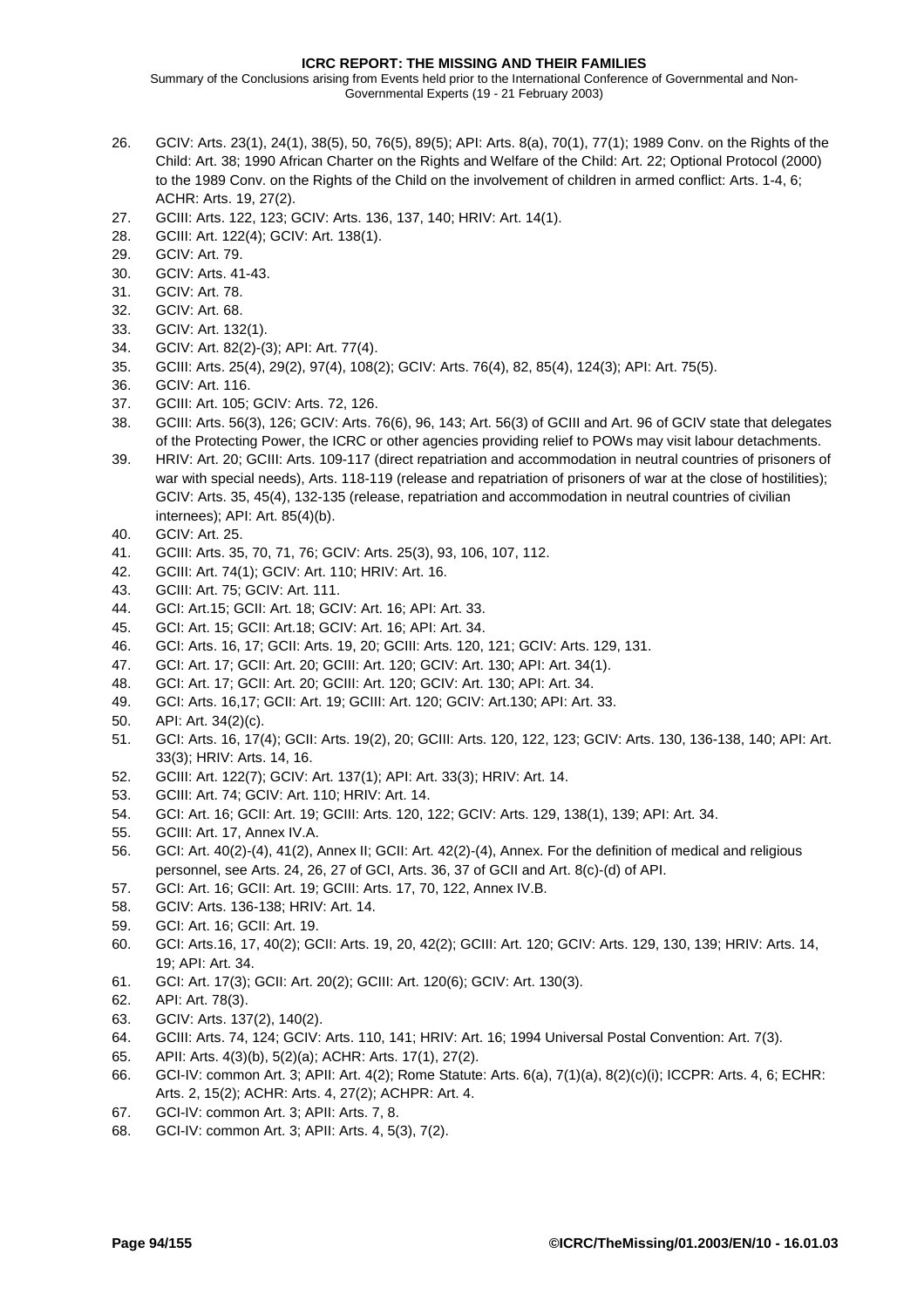Summary of the Conclusions arising from Events held prior to the International Conference of Governmental and Non-Governmental Experts (19-21 February 2003)

- 69. GCI-IV: common Art. 3; APII: Art. 4(2); Rome Statute: Arts. 7(1)(f), 7(2)(e), 8(2)(c)(i), 55(1)(b); 1984 Conv. against Torture and Other Cruel, Inhuman or Degrading Treatment or Punishment: Arts. 1, 2; ICCPR: Arts. 4(2), 7; ECHR: Arts. 3, 15(2); ACHR: Arts. 5(2), 27(2); ACHPR: Art. 5; 1985 Inter-American Conv. to Prevent and Punish Torture: Arts. 1, 5; 1989 Conv. on the Rights of the Child: Art. 37.
- 70. GCI-IV: common Art. 3; APII: Art. 4(2)(c); Rome Statute: Art. 8(2)(c)(iii).
- 71. GCI-IV: common Art. 3; APII: Arts. 2(1), 4(1), 7(2), 18(2); Rome Statute: Arts. 7(1)(h), 7(1)(j).
- 72. GCI-IV: common Art. 3; APII: Art. 6(2)-(3); Rome Statute: Arts. 8(2)(c)(iv), 20(2), 25, 55, 60, 63(1), 64, 66, 67- 69, 76; Second Protocol (1999) to the 1954 Hague Conv. for the Protection of Cultural Property in the Event of Armed Conflict: Art. 17(2).
- 73. APII: Arts. 5(1)(c), 18(2).
- 74. GCI-IV: common Art. 3; APII: Arts. 4, 13; Protocol II (amended 1996) to the 1980 CCW: Art. 1(2)-(3); Protocol III (1980) to the 1980 CCW: Art. 2; Rome Statute: Arts. 8(2)(e)(i), 8(2)(e)(xii).
- 75. Protocol II (amended 1996) to the 1980 CCW: Arts. 1(2)-(3), 3(8), 3(9); Protocol III (1980) to the 1980 CCW: Art. 2.
- 76. APII: Art. 13(1); Protocol II (amended 1996) to the 1980 CCW: Arts. 1(2)-(3), 3(10), 3(11); Second Protocol (1999) to the 1954 Hague Conv. for the Protection of Cultural Property in the Event of Armed Conflict: Arts. 6(d), 7, 8, 22.
- 77. APII: Arts. 4, 13(1).
- 78. APII: Art. 17; Rome Statute: Arts. 7(1)(d), 8(2)(e)(viii).
- 79. APII: Arts. 4(3)(b), 17(1).
- 80. APII: Art. 4(3); 1989 Conv. on the Rights of the Child: Art. 38; 1990 African Charter on the Rights and Welfare of the Child: Art. 22; Optional Protocol (2000) to the 1989 Conv. on the Rights of the Child on the involvement of children in armed conflicts: Arts. 1-4, 6; ACHR: Arts. 19, 27(2).
- 81. APII: Art. 5(2)(a).
- 82. Although there are no specific treaty provisions requiring that the ICRC be granted access to persons deprived of their liberty in non-international armed conflicts, this rule is widely recognized as representing customary international law applicable in non-international armed conflicts.
- 83. APII: Arts. 5(4), 6(5).
- 84. APII: Art. 5(2)(b).
- 85. APII: Art. 8.
- 86. APII: Art. 8.
- 87. APII: Art. 8.
- 88. 1948 Universal Declaration of Human Rights: Art. 12; ECHR: Art. 8; ICCPR: Arts. 17, 23(1); ICESCR: Art. 10(1); ACHR: Arts. 17, 27(2); ACHPR: Art. 18; Additional Protocol (1988) to the ACHR in the Area of Economic, Social and Cultural Rights: Art. 15(1); 1989 Conv. on the Rights of the Child: Arts. 9, 10, 37; 1990 African Charter on the Rights and Welfare of the Child: Arts. 18, 19, 25(2)(b).
- 89. ICCPR: Arts. 4, 6(1); ECHR: Arts. 2, 15(2); ACHR: Arts. 4, 27(2); ACHPR: Art. 4; Rome Statute: Arts. 6(a), 7(1)(a).
- 90. ACHPR: Art. 5; ICCPR: Art. 10(1); ACHR: Art. 5.
- 91. ICESCR: Arts. 11, 12; 1948 Universal Declaration of Human Rights: Art. 25(1); Additional Protocol (1988) to the ACHR in the Area of Economic, Social and Cultural Rights: Arts. 10, 12; ACHPR: Art. 16; 1951 Conv. Relating to the Status of Refugees: Arts. 20, 21, 23; 1989 Conv. on the Rights of the Child: Art. 22; 1990 African Charter on the Rights and Welfare of the Child: Art. 23.
- 92. 1984 Conv. against Torture and Other Cruel, Inhuman or Degrading Treatment or Punishment: Arts. 1, 2; ICCPR: Arts. 4(2), 7; ECHR: Arts. 3, 15(2); 1987 European Conv. for the Prevention of Torture and Inhuman or Degrading Treatment or Punishment: Preamble; ACHR: Arts. 5(2), 27(2); 1985 Inter-American Conv. to Prevent and Punish Torture: Arts. 1, 5; ACHPR: Art. 5; 1989 Conv. on the Rights of the Child: Art. 37; Rome Statute: Arts. 7(1)(f), 7(2)(e), 55(1)(b).
- 93. ECHR: Art. 5; ICCPR: Arts. 9, 12; ACHR: Arts. 7, 22; ACHPR: Art. 6; 1973 Conv. on Crimes Against Internationally Protected Persons, including Diplomatic Agents: Art. 2; 1979 International Conv. against the Taking of Hostages: Arts. 1, 8, 12.
- 94. 1948 Universal Declaration of Human Rights: Art. 3; ICCPR: Art. 9(1); ECHR: Art. 5(1); ACHR: Art. 7(2)-(3); ACHPR: Art. 6; 1989 Conv. on the Rights of the Child: Art. 37; Rome Statute: Art. 55(1)(d).
- 95. This rule is not formulated as such in international human rights treaty law, but its violation would constitute a violation of other rules stated above (e.g. [12.2 t](#page-23-0)o [12.4, 12.6](#page-23-0) to [12.8,](#page-23-0) [12.10, 12.12, 12.21 a](#page-23-0)nd [12.23\).](#page-23-0)
- 96. 1994 Inter-American Conv. on Forced Disappearance of Persons: Preamble, Arts. I, II, X, XI, XII; Rome Statute: Arts. 7(1)(i), 7(2)(i).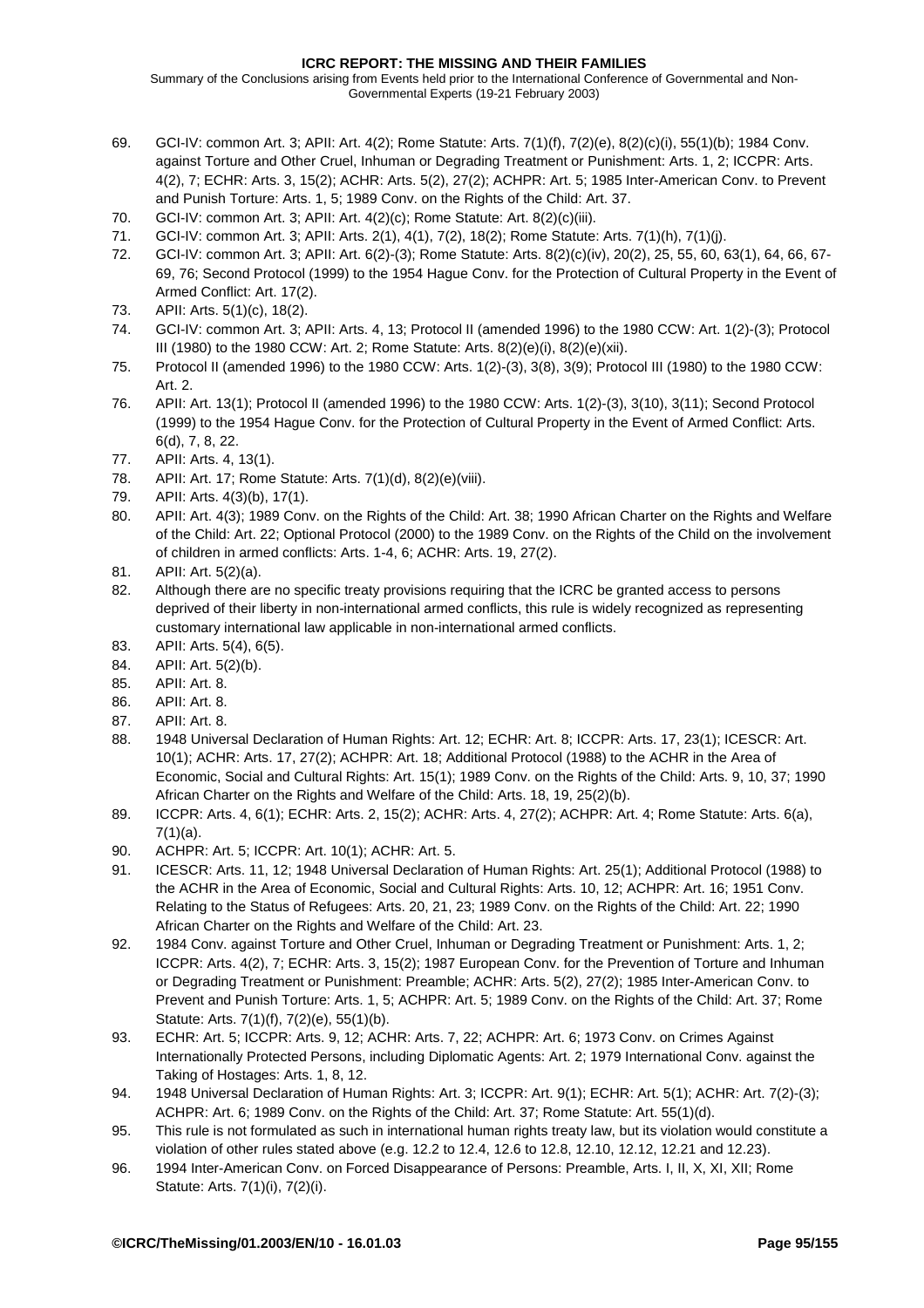Summary of the Conclusions arising from Events held prior to the International Conference of Governmental and Non-Governmental Experts (19 - 21 February 2003)

- 97. UN Charter: Art. 1(3); 1948 Universal Declaration of Human Rights: Arts. 2, 7; ICCPR: Arts. 2, 4; ECHR: Arts. 14, 15; ACHR: Arts. 1, 27; ACHPR: Art. 2; 1965 Convention on the Elimination of Racial Discrimination: Arts. 2, 5; 1989 Conv. on the Rights of the Child: Art. 2(1); 1973 International Convention on the Suppression and Punishment of Apartheid: Art. I; Rome Statute: Arts. 7(1)(h), 7(1)(j).
- 98. ICCPR: Arts. 9(3), 14; ECHR: Arts. 5(3), 6, 40(1); Protocol No. 7 (1984) to the ECHR: Arts. 2, 4; ACHR: Arts. 7, 8; ACHPR: Art. 7; 1989 Conv. on the Rights of the Child: Art. 40(2)(b); Rome Statute: Arts. 20(2), 55, 60, 63(1), 64, 66, 67-69, 76; 1994 Inter-American Conv. on Forced Disappearance of Persons: Art. X.
- 99. Rome Statute: Art. 7(1)(d) ("For the purposes of paragraph 1, "attack directed against the civilian population" means a course of conduct involving the multiple commission of acts referred to in paragraph 1 against any civilian population, pursuant to or in furtherance of a State or organizational policy to commit such an attack." Rome Statute: Art. 7(2)(a).); ICCPR: Art. 13; Protocol No. 4 (1963) to the ECHR: Arts. 3, 4; Protocol No. 7 (1984) to the ECHR: Art. 1; ACHR: Art. 22; ACHPR: Art. 12(5); 1984 Conv. against Torture and Other Cruel, Inhuman or Degrading Treatment or Punishment: Art. 3; 1989 Indigenous and Tribal Peoples Conv: Art. 16.
- 100. 1948 Universal Declaration of Human Rights: Art. 13(2); ICCPR: Art. 12(4); Protocol No. 4 (1963) to the ECHR: Art. 3; ACHR: Art. 22(5); ACHPR: Art. 12(2); 1984 Conv. against Torture and Other Cruel, Inhuman or Degrading Treatment or Punishment: Art. 3; 1969 Conv. Governing the Specific Aspects of Refugee Problems in Africa: Art. 5; 1989 Indigenous and Tribal Peoples Conv.: Art. 16.
- 101. 1951 Conv. Relating to the Status of Refugees: Arts. 32, 33; 1969 Conv. Governing the Specific Aspects of Refugee Problems in Africa: Art. 2(3); 1984 Conv. against Torture and Other Cruel, Inhuman or Degrading Treatment or Punishment: Art. 3.
- 102. This is in application of the general rule of non-discrimination, see [12.11;](#page-23-0) 1969 Conv. Governing the Specific Aspects of Refugee Problems in Africa: Arts. 4, 5; 1951 Conv. Relating to the Status of Refugees: Art. 3.
- 103. 1948 Universal Declaration of Human Rights: Art. 25(2); ICCPR: Art. 24; ACHR: Art. 19, 27(2); ICESCR: Art. 10; ACHPR: Art. 18(3); 1989 Conv. on the Rights of the Child: Arts. 3, 20; 1990 African Charter on the Rights and Welfare of the Child: Art. 4.
- 104. 1994 Inter-American Conv. on Forced Disappearance of Persons: Art. XI.
- 105. 1987 European Conv. for the Prevention of Torture and Inhuman or Degrading Treatment or Punishment: Arts. 1-2; 1994 Inter-American Conv. on Forced Disappearance of Persons: Art. X.
- 106. 1948 Universal Declaration of Human Rights: Art. 12; ICCPR: Art. 17(1); ACHR: Art. 11(2); ECHR: Art. 8(1).

# **Additional references**

UN Declaration on Enforced Disappearances (1992)

Guiding Principles on Internal Displacement (1998)

Standard Minimum Rules for the Treatment of Prisoners (1955)

Body of Principles for the Protection of All Persons under Any Form of Detention or Imprisonment (1988) Basic Principles for the Treatment of Prisoners (1990)

| María del Carmen Almeida de Quintero and Elena Quintero de Almeida case<br>(Uruguay), decision of 21 July 1983, Communication No. 107/1981, para. 14.                                                                                                                            |
|----------------------------------------------------------------------------------------------------------------------------------------------------------------------------------------------------------------------------------------------------------------------------------|
| Report No. 136/99, 22 December 1999, Case of Ignacio Ellacría et al, Case No.<br>10.488, paras. 221 & 224.                                                                                                                                                                       |
| Lucio Parada Cea et al, Report 1/99, 27 January 1999, Case No. 10.480, par.<br>151.                                                                                                                                                                                              |
| Report OEA/Ser.L/V/II.116, Doc. 5 rev.1 corr. (22 October 2002) "Report on<br>Terrorism and Human Rights", paras. 304 & 305.                                                                                                                                                     |
| Velásquez Rodriquez Case (Honduras), Judgment of 29 July 1988, Series C:<br>Decisions and Judgments, No.4, paras. 166, 174, 181.                                                                                                                                                 |
| Godinez Cruz Case, Judgment of 20 January 1989, Series C: Decisions and<br>Judgments, No.5, para. 191.                                                                                                                                                                           |
| Castillo Paéz Case, Judgment of 3 November 1997, Series C: Decisions and<br>Judgments, No. 34, para. 90.                                                                                                                                                                         |
| Blake Case, Judgment of 24 January 1998, Series C: Decisions and Judgments,<br>No. 36, paras. 66, 97, 103.                                                                                                                                                                       |
| Bámaca Veláquez Case, Judgment of 25 November 2000, Series C: Decisions<br>and Judgments, No. 70, paras. 129, 145(f), 160-166, 182(a), (c), (g), 197-202.<br>Las Palmeras Case, Judgment of 6 December 2001, Series C: Decisions and<br>Judgments, No. 90, paras. 58-61, 65, 69. |
|                                                                                                                                                                                                                                                                                  |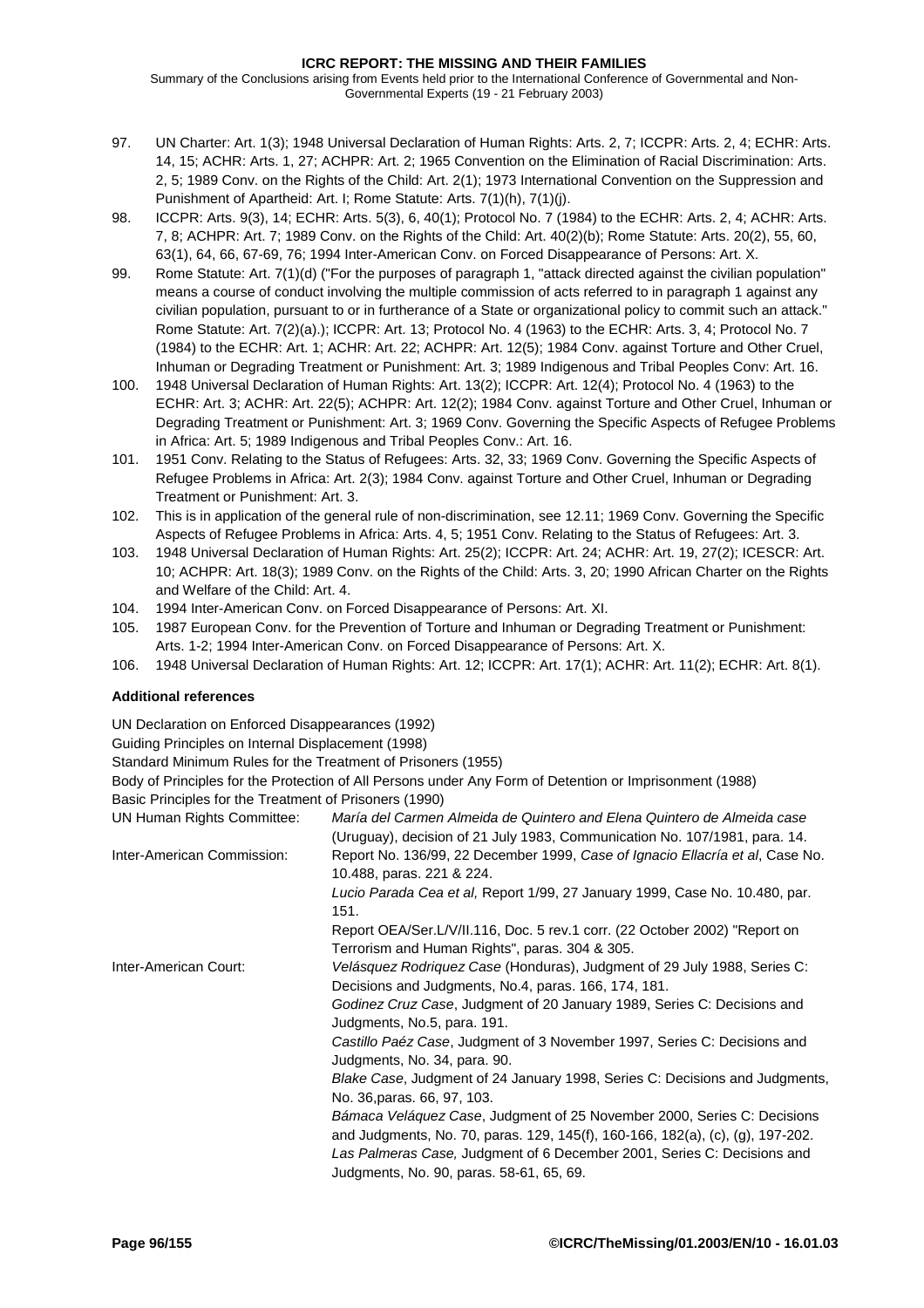Summary of the Conclusions arising from Events held prior to the International Conference of Governmental and Non-Governmental Experts (19-21 February 2003)

|                                                                                          | European Court of Human Rights: Judgment of 25 May 1998, Matter of Kurt c. Turkey, Case No.15/1997/799/1002,<br>para. 134.                                                                                                                                                                                                                                                                                                                                                 |
|------------------------------------------------------------------------------------------|----------------------------------------------------------------------------------------------------------------------------------------------------------------------------------------------------------------------------------------------------------------------------------------------------------------------------------------------------------------------------------------------------------------------------------------------------------------------------|
|                                                                                          | Judgment of 10 May 2001, Cyprius c. Turkey, Case No. 25781/94.                                                                                                                                                                                                                                                                                                                                                                                                             |
| Human Rights Chamber for<br>Bosnia and Herzegovina:                                      | Decision on Admissibility and Merits (delivered on 11 January 2001), Avdo and<br>Esma Palic against The Republic Srpska, Case. No. CH/99/3196.<br>Decison on Admissibility and Merits (delivered on 9 November 2001), Dordo<br>Unkovic against The Federation of Bosnia and Herzegovina, Case No.<br>CH/99/2150.                                                                                                                                                           |
| and Other Cruel, Inhuman or Degrading Treatment or Punishment<br>dead in armed conflicts | UN GA resolution 3452 (XXX) of 1975 - Declaration on the Protection of All Persons from Being Subjected to Torture<br>UN GA resolution 3220 (XXIX) of 1974 - Assistance and cooperation in accounting for persons who are missing or                                                                                                                                                                                                                                       |
| <b>Treatment or Punishment</b>                                                           | UN GA resolution 34/169 of 1979 - Code of Conduct for Law Enforcement Officials<br>UN GA resolution 37/194 of 1982 - Principles of Medical Ethics relevant to the Role of Health Personnel, particularly<br>Physicians, in the Protection of Prisoners and Detainees against Torture and Other Cruel, Inhuman or Degrading                                                                                                                                                 |
| or Imprisonment                                                                          | UN GA resolution 40/34 of 1985 - Declaration of Basic Principles of Justice for Victims of Crime and Abuse of Power<br>UN GA resolutions 40/32 and 40/146 of 1985 - Basic Principles on the Independence of the Judiciary<br>UN GA resolution 43/173 of 1988 - Body of Principles for the Protection of All Persons under Any Form of Detention                                                                                                                            |
| UN GA resolution A/C.3/57/L.46 of 2002 - Missing persons                                 | UN GA resolution 45/111 of 1990 - Basic Principles for the Treatment of Prisoners<br>UN GA resolution 47/133 of 1992 - Declaration on the Protection of All Persons from Enforced Disappearance                                                                                                                                                                                                                                                                            |
|                                                                                          | UN SC Presidential Statement (S/PRST/2002/6, Annex) - Aide Memoire for the consideration of issues pertaining to<br>the protection of civilians during the Security Council's deliberation of peacekeeping mandates<br>ECOSOC resolutions 663 C (XXIV) of 1957 and 2076 (LXII) of 1977 - Standard Minimum Rules for the Treatment of                                                                                                                                       |
| Prisoners<br>penalty                                                                     | ECOSOC resolution 1984/50 of 1984 - Safeguards guaranteeing protection of the rights of those facing the death                                                                                                                                                                                                                                                                                                                                                             |
| Arbitrary and Summary Executions                                                         | ECOSOC resolution 1989/65 of 1989 - Principles on the Effective Prevention and Investigation of Extra-legal,                                                                                                                                                                                                                                                                                                                                                               |
| Disappearances (22 January 1981)                                                         | Commission on Human Rights resolution 2002/60 of 2002 - Missing Persons<br>Commission on Human Rights, E/CN.4/1981/1435 - Report of the Working Group on Enforced or Involuntary                                                                                                                                                                                                                                                                                           |
| 1998)                                                                                    | Commission on Human Rights, E/CN.4/1998/53/Add.2 - Guiding Principles on Internal Displacement (11 February                                                                                                                                                                                                                                                                                                                                                                |
| of unaccounted for in time of war                                                        | Report to the 12th International Red Cross Conference (Geneva, 1925) - Study on measures to diminish the number                                                                                                                                                                                                                                                                                                                                                            |
| number of unaccounted for in time of war                                                 | Report to the 13th International Red Cross Conference (The Hague, 1928) - Study on measures to diminish the                                                                                                                                                                                                                                                                                                                                                                |
| in time of civil war                                                                     | Resolution XIV of the 16th International Red Cross Conference (London, 1938) - Role and activity of the Red Cross                                                                                                                                                                                                                                                                                                                                                          |
|                                                                                          | Resolution XXIII of the 20th International Conference of the Red Cross (Vienna, 1965) - Tracing of Burial Places<br>Resolution XXIV of the 20th International Conference of the Red Cross (Vienna, 1965) - Treatment of prisoners<br>Resolution XI of the 21st International Conference of the Red Cross (Istanbul, 1969) - Protection of prisoners of war<br>Resolution V of the 22nd International Conference of the Red Cross (Teheran, 1973) - The missing and dead in |
| armed conflicts                                                                          | Resolution I of the 24th International Conference of the Red Cross (Manila, 1981) - Wearing of identity discs<br>Resolution II of the 24th International Conference of the Red Cross (Manila, 1981) - Forced or involuntary                                                                                                                                                                                                                                                |
| disappearances<br>refugees                                                               | Resolution XXI of the 24th International Conference of the Red Cross (Manila, 1981) - International Red Cross aid to                                                                                                                                                                                                                                                                                                                                                       |
| in armed conflicts                                                                       | Resolution IX (para. 5) of the 25th International Conference of the Red Cross (Geneva, 1986) - Protection of children                                                                                                                                                                                                                                                                                                                                                      |
|                                                                                          | Resolution XIII of the 25th International Conference of the Red Cross (Geneva, 1986) - Obtaining and transmitting<br>personal data as a means of protection and preventing disappearances                                                                                                                                                                                                                                                                                  |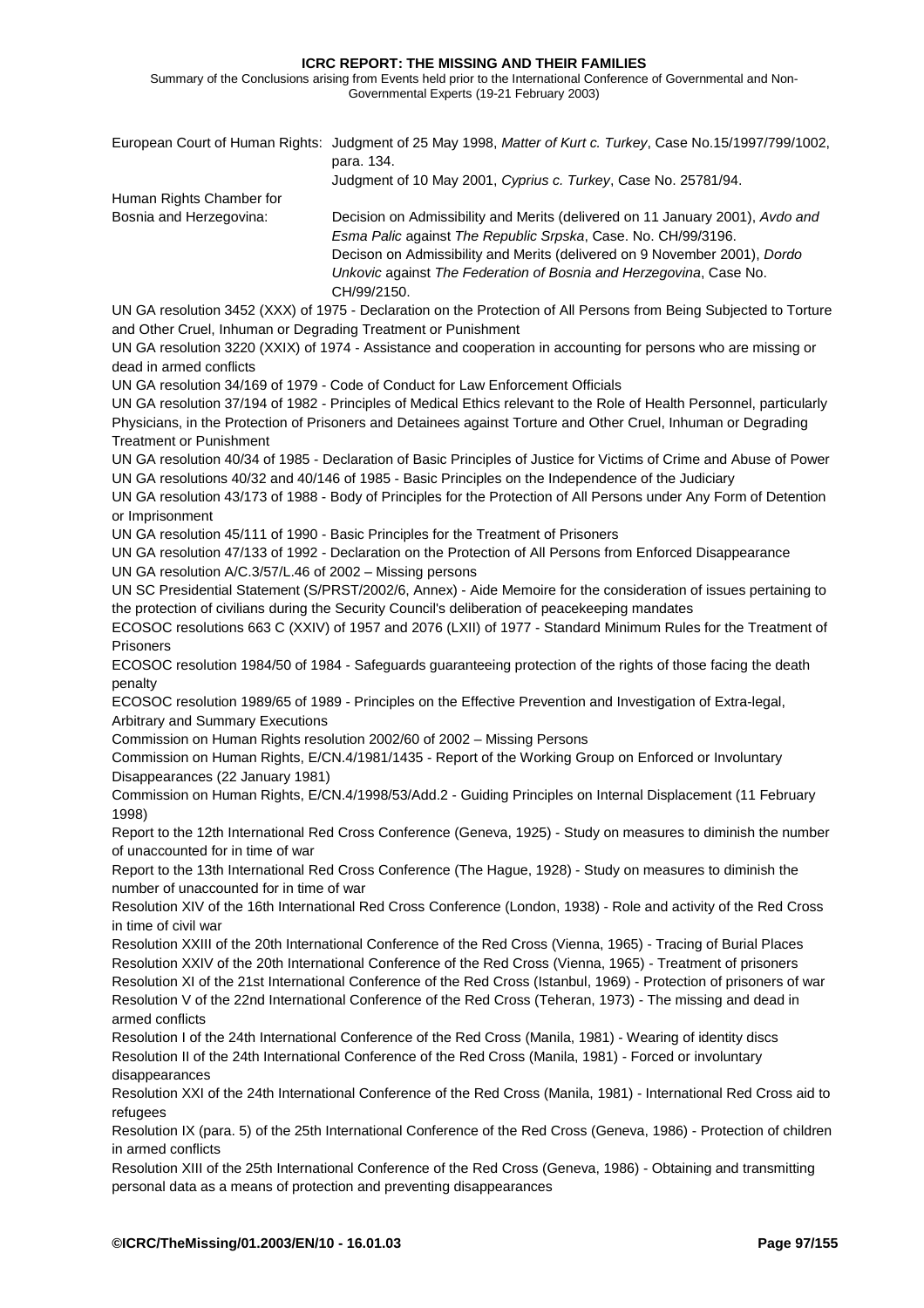Summary of the Conclusions arising from Events held prior to the International Conference of Governmental and Non-Governmental Experts (19 - 21 February 2003)

Resolution XIV of the 25th International Conference of the Red Cross (Geneva, 1986) - National Information Bureaux Resolution XV of the 25th International Conference of the Red Cross (Geneva, 1986) - Cooperation between National Red Cross and Red Crescent Societies and governments in the reuniting of dispersed families Resolution 2 of the 26th International Conference of the Red Cross and Red Crescent (Geneva, 1996) - Protection of the civilian population in period of armed conflict

Plan of Action for the years 2000-2003, adopted by the 27th International Conference of the Red Cross and Red Crescent (Geneva, 1999)

Inter-Agency Guidelines on Unaccompanied and Separated Children - ICRC, UNHCR, UNICEF, International Rescue Committee, SCF-UK, World Vision International (draft, April 2002)

Marco Sassòli, "The National Information Bureau in Aid of Victims of Armed Conflicts", *International Review of the Red Cross,* January-February 1987.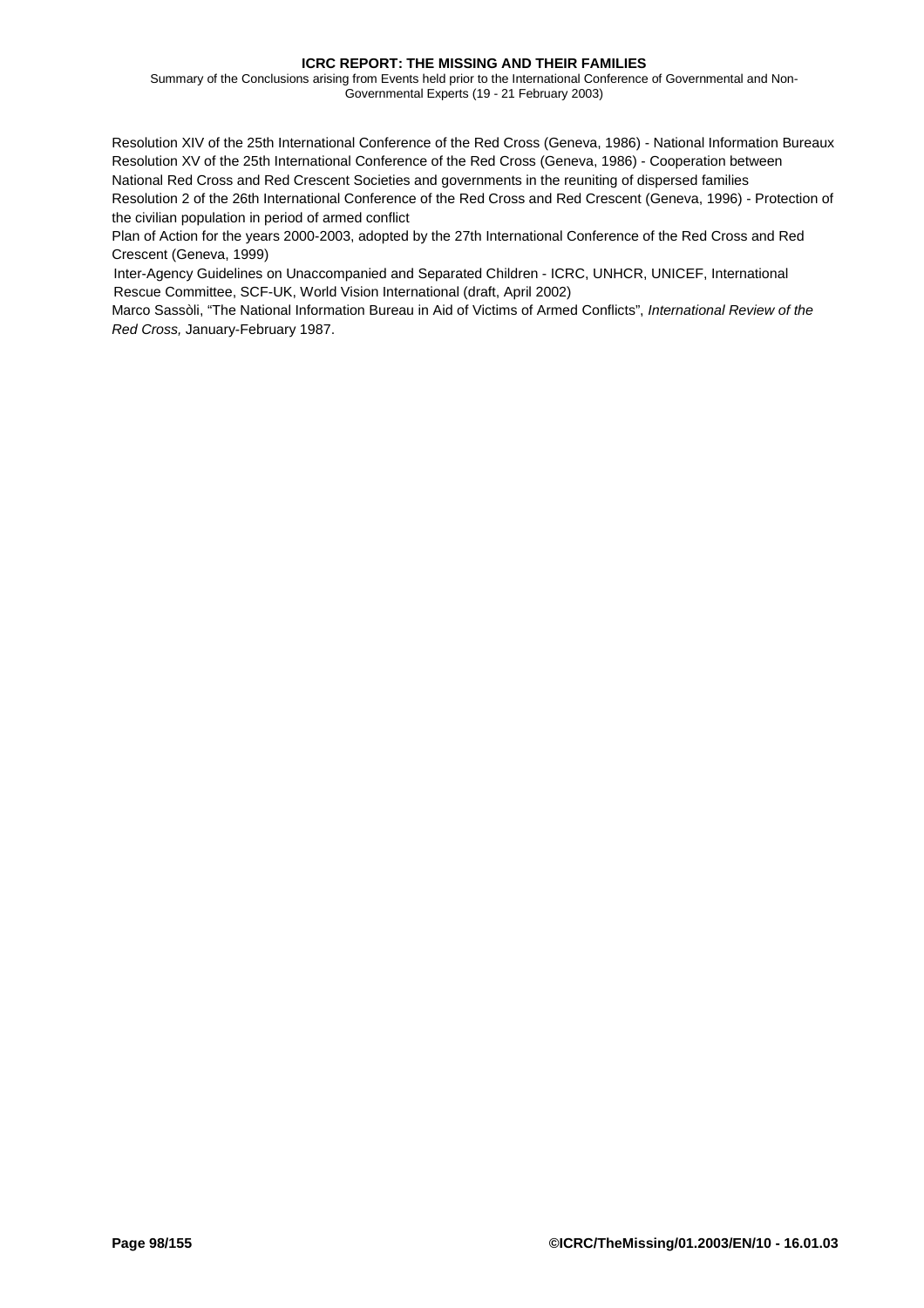Summary of the Conclusions arising from Events held prior to the International Conference of Governmental and Non-Governmental Experts (19-21 February 2003)

## **Annex B: Special protection to which children are entitled: legal references**

- 1. GCIV: Arts. 27-34; API: Art. 75.
- 2. API: Arts. 48, 51.
- 3. API: Art. 77; 1989 Conv. on the Rights of the Child: Art. 38; 1990 African Charter on the Rights and Welfare of the Child: Art. 22; ACHR: Arts. 17, 19, 27(2).
- 4. GCIV: Arts. 14 (safety zones), 17, 24(2), 49(3), 132(2); API: Art. 78.
- 5. GCIV: Arts. 16, 23(1), 24(1), 38(5), 50, 81(3), 89(5); API: Arts. 8(a), 70(1), 77(1).
- 6. GCIV: Arts. 24(1), 50, 94; API: Art. 78(2).
- 7. GCIV: Art. 24(3).
- 8. GCIV: Art. 24(1).
- 9. GCIII: Arts. 35, 70, 71; GCIV: Arts. 25, 93, 106, 107, 112.
- 10. GCIV: Arts. 26, 50; API: Art. 74.
- 11. GCIV: Art. 49(3); API: Art. 78.
- 12. GCIV: Arts. 25, 50, 136-140; API: Art. 78(3).
- 13. GCIV: Arts. 76(5), 85(2), 89(5), 94, 119(2), 132.
- 14. GCIV: Arts. 76(5), 82; API: Art. 77(4).
- 15. GCIV: Arts. 89(5), 91, 127, 132; API: Arts. 75(5), 76.
- 16. GCIV: Art. 68(4); API: Art. 77(5).
- 17. Rome Statute: Art. 8(2)(b)(xxvi); API: Art. 77(2); GCIV: Art. 50(2); 1989 Conv. on the Rights of the Child: Art. 38(2)-(3); 1990 African Charter on the Rights and Welfare of the Child: Arts. 2, 22(2) (specifying that children may neither participate nor be recruited below 18 years); 1999 Conv. on the Worst Forms of Child Labour: Arts. 1, 3.
- 18. API: Art. 77(3); GCIII: Arts. 16, 49.
- 19. API: Art. 77(2); 1989 Conv. on the Rights of the Child: Art. 38(3).
- 20. Optional Protocol (2000) to the 1989 Conv. on the Rights of the Child on the involvement of children in armed conflict: Art. 1; 1990 African Charter on the Rights and Welfare of the Child: Arts 2, 22(2) (specifying that children may neither participate nor be recruited below 18 years).
- 21. Optional Protocol (2000) to the 1989 Conv. on the Rights of the Child on the involvement of children in armed conflict: Art. 2; 1990 African Charter on the Rights and Welfare of the Child: Arts. 2, 22(2).
- 22. Optional Protocol (2000) to the 1989 Conv. on the Rights of the Child on the involvement of children in armed conflict: Art. 3.
- 23. Optional Protocol (2000) to the 1989 Conv. on the Rights of the Child on the involvement of children in armed conflict: Art. 4.
- 24. GCIV: Arts. 26, 27(1), 49(3), 82(2), 116; API: Arts. 74, 75(5), 77(4); HRIV: Art. 46; ACHR: Arts. 17(1), 27(2).
- 25. GCI-IV: common Art. 3; APII: Art. 4.
- 26. APII: Art. 13.
- 27. APII: Art. 4(3); 1989 Conv. on the Rights of the Child: Art. 38; 1990 African Charter on the Rights and Welfare of the Child: Art. 22; ACHR: Arts. 17, 19, 27(2).
- 28. APII: Art. 4(3)(e).<br>29. APII: Art. 4(3).
- APII: Art. 4(3).
- 30. APII: Art. 4(3)(b).
- 31. APII: Arts. 4(3)(b), 17(1).
- 32. APII: Art. 4(3)(a).
- 33. APII: Art. 6(4).
- 34. Rome Statute: Art. 8(2)(e)(vii); APII: Art. 4(3)(c); 1989 Conv. on the Rights of the Child: Art. 38(2)-(3); 1990 African Charter on the Rights and Welfare of the Child: Arts. 2, 22(2) (specifying that children may neither participate nor be recruited below 18 years); 1999 Convention on the Worst Forms of Child Labour: Arts. 1-3.
- 35. APII: Art. 4(3)(d).
- 36. 1989 Conv. on the Rights of the Child: Art. 38(3).
- 37. Optional Protocol (2000) to the 1989 Conv. on the Rights of the Child on the involvement of children in armed conflict: Art. 1; 1990 African Charter on the Rights and Welfare of the Child: Arts 2, 22(2) (specifying that children may neither participate nor be recruited below 18 years).
- 38. Optional Protocol (2000) to the 1989 Conv. on the Rights of the Child on the involvement of children in armed conflict: Art. 2; 1990 African Charter on the Rights and Welfare of the Child: Arts. 2, 22(2).
- 39. Optional Protocol (2000) to the 1989 Conv. on the Rights of the Child on the involvement of children in armed conflict: Art. 3.
- 40. Optional Protocol (2000) to the 1989 Conv. on the Rights of the Child on the involvement of children in armed conflict: Art. 4.
- 41. APII: Arts. 4(3)(b), 5(2)(a); ACHR: Arts. 17(1), 27(2).
- 42. 1948 Universal Declaration of Human Rights: Art. 25(2); ICCPR: Art. 24; ICESCR: Art. 10; ACHR: Arts. 17, 19, 27(2); ACHPR: Art. 18(3); 1989 Conv. on the Rights of the Child: Arts. 3, 20; 1990 African Charter on the Rights and Welfare of the Child: Art. 4.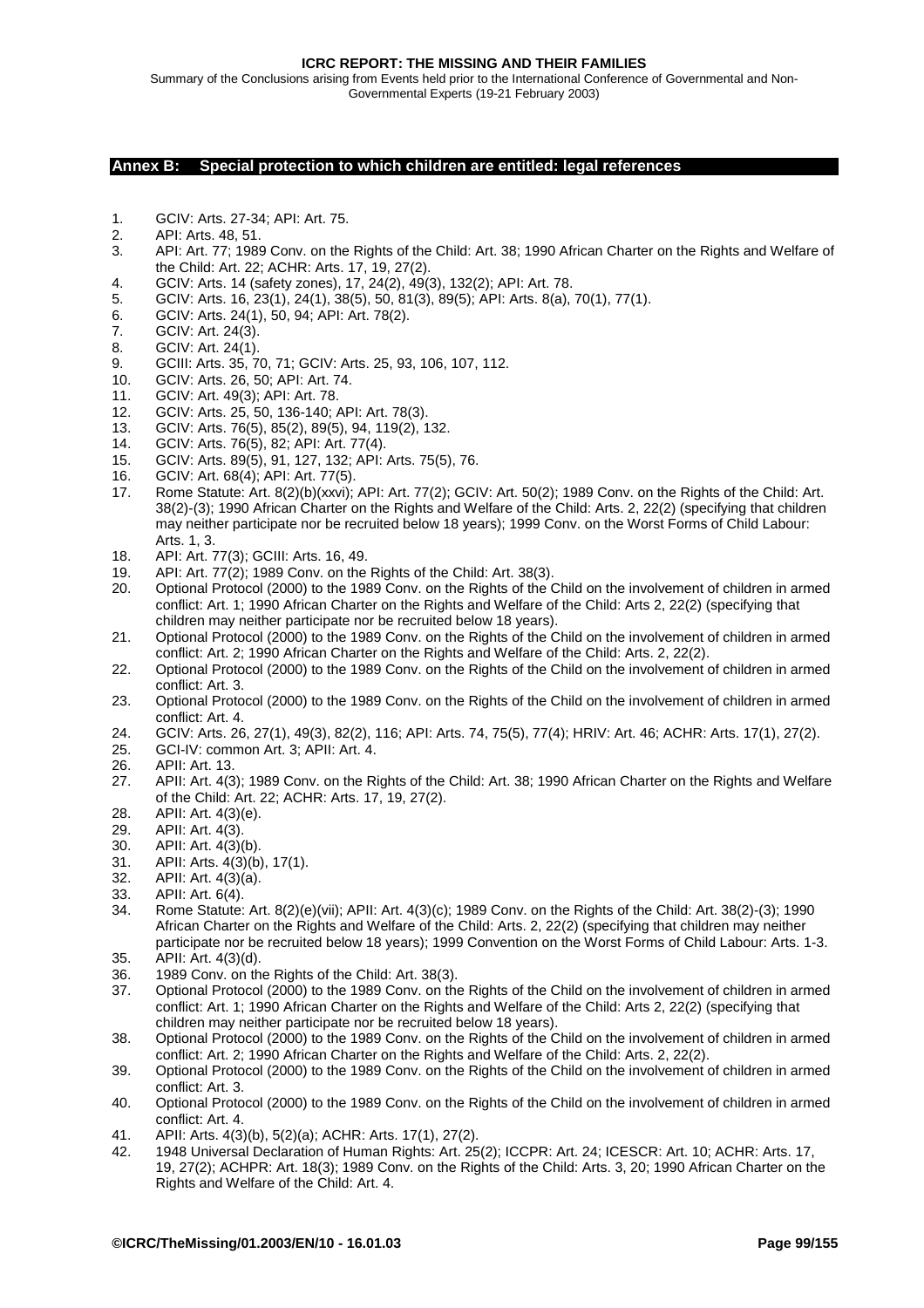Summary of the Conclusions arising from Events held prior to the International Conference of Governmental and Non-Governmental Experts (19 - 21 February 2003)

- 43. 1948 Universal Declaration of Human Rights: Art. 26, ICESCR: Art. 13; ACHPR: Art. 17; 1989 Conv. on the Rights of the Child: Art. 28; 1990 African Charter on the Rights and Welfare of the Child: Art. 11.
- 44. 1989 Conv. on the Rights of the Child: Art. 37(c); ICCPR: Art. 10(2)(b), (3); ACHR: Art. 5(5); 1990 African Charter on the Rights and Welfare of the Child: Art. 17(2)(b).
- 45. ICCPR: Art. 10(3); 1989 Conv. on the Rights of the Child: Arts. 20, 37, 40; ACHR: Art. 5(5); 1990 African Charter on the Rights and Welfare of the Child: Art. 17.
- 46. ICCPR: Art. 6(5); ACHR: Art. 4(5); Protocol to the ACHR to Abolish the Death Penalty (1990): Art. 1; Protocol No. 6 (1983) to the ECHR concerning the abolition of the death penalty: Arts. 1, 2; Second Optional Protocol (1989) to the ICCPR, aiming at the abolition of the death penalty: Arts. 1, 2(1).
- 47. 1948 Universal Declaration of Human Rights: Art. 12; ICCPR: Art. 17(1); ACHR: Art. 11(2); ECHR: Art. 8(1); 1989 Conv. on the Rights of the Child: Art. 16.
- 48. 1948 Universal Declaration of Human Rights: Art. 12; ECHR: Art. 8; ICCPR: Art. 23(1); ICESCR: Art. 10(1); ACHR: Art. 17; ACHPR: Art. 18; Additional Protocol (1988) to the ACHR in the Area of Economic, Social and Cultural Rights: Art. 15(1); 1989 Conv. on the Rights of the Child: Arts. 8-10, 16, 37; 1990 African Charter on the Rights and Welfare of the Child: Arts. 18, 19, 25(2)(b).
- 49. 1989 Conv. on the Rights of the Child: Art. 38(3); 1990 African Charter on the Rights and Welfare of the Child: Arts. 2, 22(2) (specifying that children may not be recruited below 18 years); 1999 Convention on the Worst Forms of Child Labour: Arts. 1-3.
- 50. 1989 Conv. on the Rights of the Child: Art. 38(3).
- 51. Optional Protocol (2000) to the 1989 Conv. on the Rights of the Child on the involvement of children in armed conflict: Art. 2; 1990 African Charter on the Rights and Welfare of the Child: Arts. 2, 22(2).
- 52. Optional Protocol (2000) to the 1989 Conv. on the Rights of the Child on the involvement of children in armed conflict: Art. 3.
- 53. 1989 Conv. on the Rights of the Child: Art. 21; 1993 Hague Conv. on the Protection of Children and Cooperation in Respect of Intercountry Adoption: Arts. 1(a), 4.

# **Additional references**

Universal Declaration of Human Rights (1948)

International Covenant on Civil and Political Rights (1966)

Convention on the Rights of the Child (1989)

Optional Protocol to the Convention on the Rights of the Child on the involvement of children in armed conflicts (2000)

Rome Statute of the International Criminal Court (1998)

Statute of the Special Court for Sierra Leone (2001)

African Charter on the Rights and Welfare of the Child (1990)

Resolution II of the 24th International Conference of the Red Cross (Manila, 1981) - Forced or involuntary disappearances

Resolution XV of the 25th International Conference of the Red Cross Crescent (Geneva, 1986) - Cooperation between National Red Cross and Red Crescent Societies and governments in the reuniting of dispersed families Resolution 2 of the 26th International Conference of the Red Cross and Red Crescent (Geneva, 1996) - Protection of the civilian population in period of armed conflict

Plan of Action for the years 2000-2003, adopted by the 27th International Conference of the Red Cross and Red Crescent (Geneva, 1999)

Inter-Agency Guidelines on Unaccompanied and Separated Children - ICRC, UNHCR, UNICEF, International Rescue Committee, SCF-UK, World Vision International (draft, April 2002)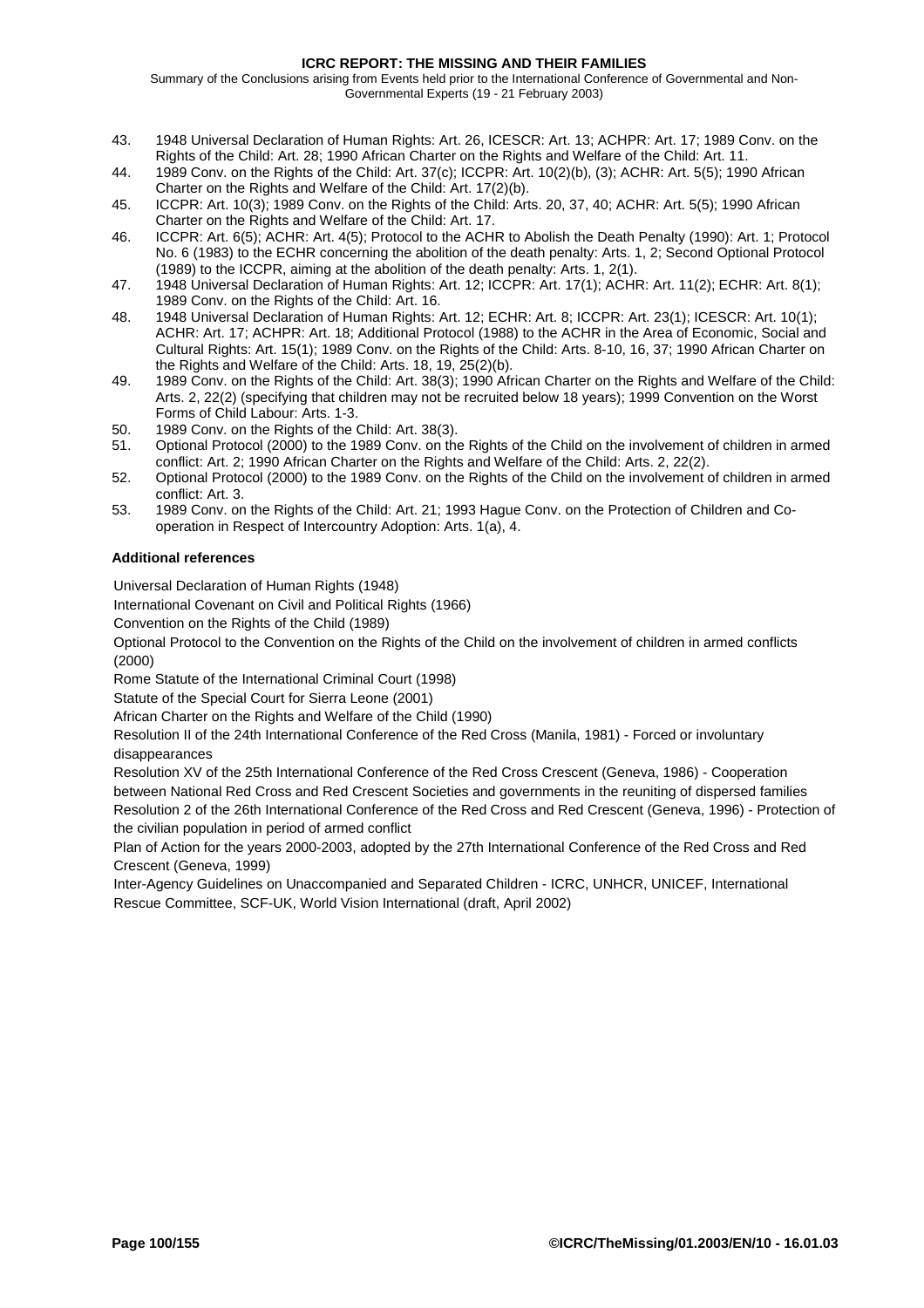<span id="page-100-0"></span>Summary of the Conclusions arising from Events held prior to the International Conference of Governmental and Non-Governmental Experts (19-21 February 2003)

# **Annex C: Legal protection of personal data and human remains: commonly accepted principles**

*Excerpted from "The legal protection of personal data and human remains, Electronic Workshop, 2 April – 6 May 2002: Final report and outcome" (ICRC/TheMissing/07.2002/EN/1)* 

The following principles are based on existing **international, regional** and **domestic law**.

### **1. The legal protection of personal data and human remains - Protection of personal data: commonly accepted principles**

| Principle 1  | "Personal data" means any information relating to an identified or identifiable<br>individual.                                                                     |
|--------------|--------------------------------------------------------------------------------------------------------------------------------------------------------------------|
| Principle 2  | Personal data shall be collected and processed fairly and lawfully.                                                                                                |
| Principle 3  | The consent of the individual is required for the collection and use of the                                                                                        |
|              | personal data, except where inappropriate.                                                                                                                         |
| Principle 4  | The collection and processing of personal data shall be limited to that which is<br>necessary for the purpose identified at the time of collection, or beforehand. |
| Principle 5  | Sensitive data should only be collected and processed with appropriate                                                                                             |
|              | safeguards.                                                                                                                                                        |
| Principle 6  | Personal data should be accurate, complete and updated as is necessary for<br>the purpose for which they are used.                                                 |
| Principle 7  | Personal data should be protected by security safeguards appropriate to the                                                                                        |
|              | sensitivity of the information.                                                                                                                                    |
| Principle 8  | Personal data may not be used, disclosed or transferred for purposes other                                                                                         |
|              | than those for which they were collected without the consent of the person                                                                                         |
|              | concerned, except if required by a substantial public interest or for the                                                                                          |
|              | protection of the vital interests of the person concerned or of others.                                                                                            |
| Principle 9  | Personal data may only be transferred to third parties respecting personal data<br>protection principles.                                                          |
| Principle 10 | Personal data should be deleted as soon as the purpose of their collection has                                                                                     |
|              | been fulfilled, or when no longer necessary. They may, however, be retained                                                                                        |
|              | for a definite period if required for the benefit of the individual to whom they                                                                                   |
|              | relate or if essential for the performance of the humanitarian tasks of the                                                                                        |
|              | organization which collected the data.                                                                                                                             |
| Principle 11 | Access to personal data should be granted to the individual to whom the data                                                                                       |
|              | relate. Provision should also be made for the right to challenge the accuracy                                                                                      |
|              | and completeness of the data and to have them amended as appropriate.                                                                                              |

# **2. The legal protection of personal data and human remains - Identification of human remains: commonly accepted principles**

| Principle 1 | The identity of human remains, and the causes of death, should be established<br>by the competent public authority with due diligence.                                                                                                                                                                                              |
|-------------|-------------------------------------------------------------------------------------------------------------------------------------------------------------------------------------------------------------------------------------------------------------------------------------------------------------------------------------|
| Principle 2 | During an investigation or an inquest, including in the decision to perform a post<br>mortem examination, the known religious beliefs and opinions of the deceased<br>person and his relatives should be taken into consideration.                                                                                                  |
| Principle 3 | When determining the cause and circumstances of death, in particular during<br>an investigation or an inquest, the dignity, honour, reputation and privacy of the<br>deceased person should be respected. All corpses in the custody and<br>possession of an investigating authority should be treated with dignity and<br>respect. |
| Principle 4 | Exhumation must be authorized by the competent authority.                                                                                                                                                                                                                                                                           |
| Principle 5 | The decision whether to carry out an exhumation should take account the<br>interests of the next-of-kin.                                                                                                                                                                                                                            |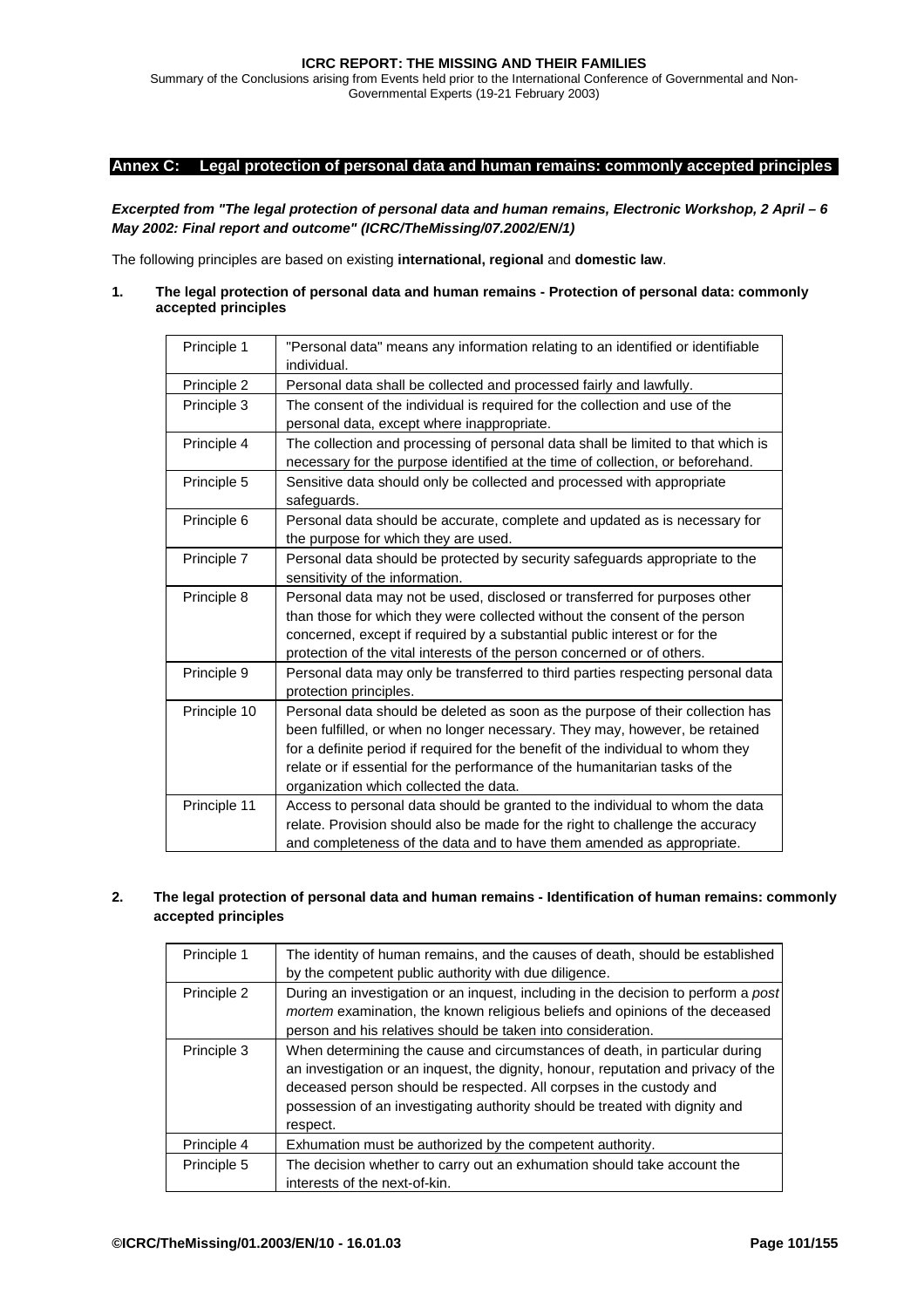Summary of the Conclusions arising from Events held prior to the International Conference of Governmental and Non-Governmental Experts (19 - 21 February 2003)

| Principle 6 | Exhumation must be carried out in accordance with recognized standards,<br>including health protection standards.                                      |
|-------------|--------------------------------------------------------------------------------------------------------------------------------------------------------|
| Principle 7 | Families should be kept informed of the decisions taken in relation to post<br>mortem examinations, as well as of the results of any such examination. |
| Principle 8 | The remains should be released to family members at the earliest time<br>possible.                                                                     |
| Principle 9 | The body of the deceased should be restored before being returned to the next-<br>of-kin. Families should be notified if body parts are retained.      |

# **3. The legal protection of personal data and human remains - Protection of genetic information: commonly accepted principles**

| Principle 1 | The collection, use and disclosure of DNA profiles are subject to the rules     |
|-------------|---------------------------------------------------------------------------------|
|             | relative to the protection of personal data.                                    |
| Principle 2 | Identification of human remains through DNA typing should only be undertaken    |
|             | when other investigative techniques of identification are not adequate.         |
| Principle 3 | DNA samples may only be collected and analysed with the informed consent of     |
|             | the individual, except where an overriding public interest dictates otherwise.  |
| Principle 4 | Forensic procedures must be carried out by an appropriately qualified person.   |
| Principle 5 | DNA information collected for the identification of missing persons or human    |
|             | remains may only be used and disclosed for that specific purpose.               |
| Principle 6 | DNA samples and profiles should be destroyed / deleted when the missing         |
|             | persons have been identified, unless they are required for related purposes.    |
| Principle 7 | DNA analysis should only be performed by certified or accredited laboratories.  |
| Principle 8 | DNA samples, profiles and records should be adequately protected from           |
|             | unauthorized access and use.                                                    |
| Principle 9 | DNA profiles or samples should only be disclosed, transferred or compared in    |
|             | the context of international cooperation for the purpose of identification, and |
|             | only with the consent of the persons concerned, except in determined cases.     |
|             | DNA samples should not be transferred except where the analysis is to be        |
|             | performed abroad.                                                               |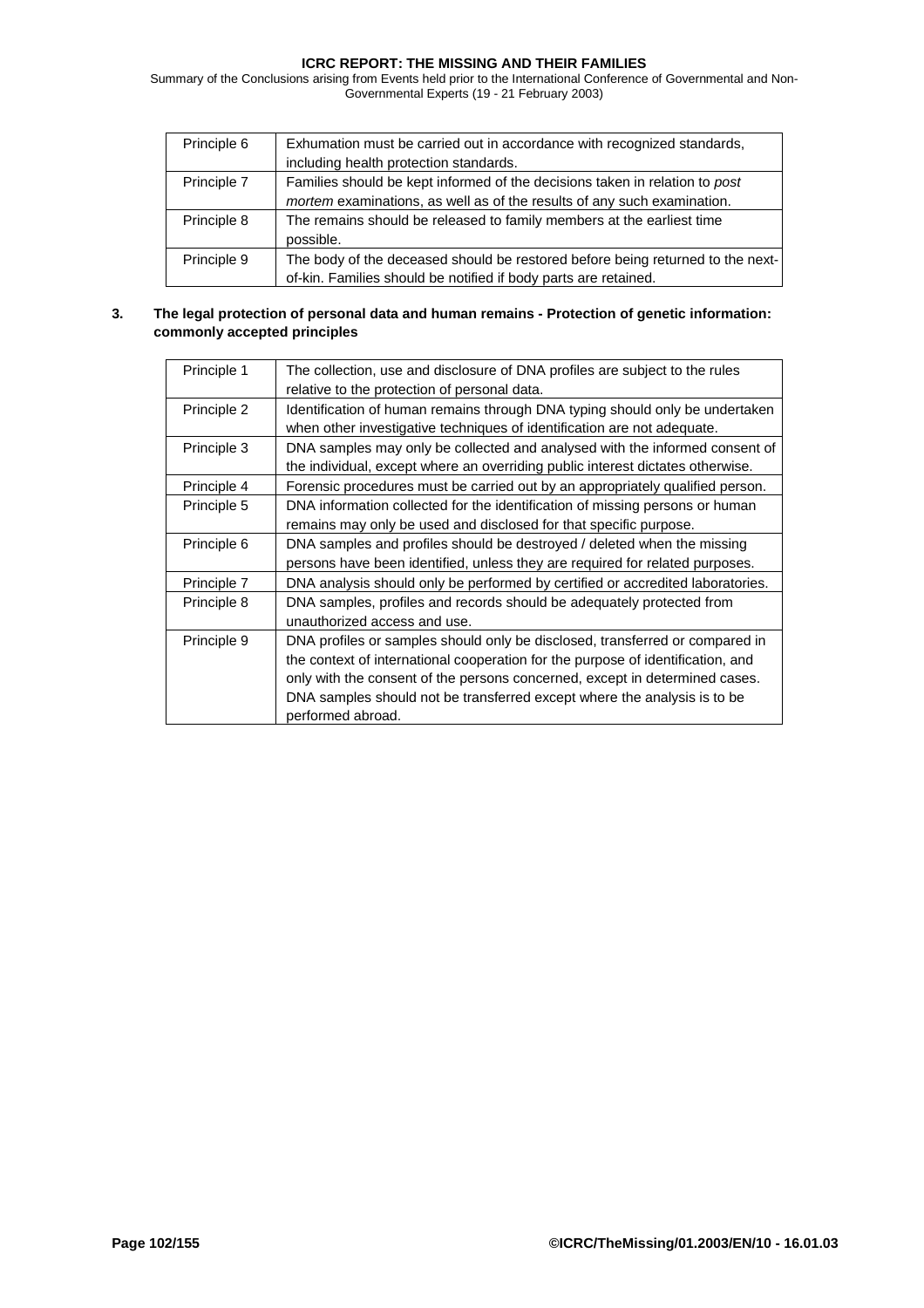<span id="page-102-0"></span>Summary of the Conclusions arising from Events held prior to the International Conference of Governmental and Non-Governmental Experts (19-21 February 2003)

### **Annex D: Checklist on the means and methods of restoring and maintaining family contact**

- 1. "Family" must be defined in each context on the basis of social structure and cultural tradition. The definition should be as broad as possible and include, for example, friends and colleagues, who can be instrumental in indirectly (re)establishing contact between family members. The definition must not, however, be such as to allow family news to be used for political purposes.
- 2. The population groups at risk of losing contact with relatives are:
	- A. the members of armed forces / armed groups (and religious and medical personnel);
	- B. isolated populations, civilians in conflict areas, displaced persons, refugees, and populations in areas in which there is an established pattern of risk;
	- C. persons deprived of their liberty;
	- D. vulnerable persons, such as children, the elderly and the handicapped;
	- E. aid and humanitarian relief workers.
- 3. The strategy and priorities adopted to restore and maintain family contact should be defined on the basis of the situation.
- 4. Those involved in restoring and maintaining family contact are first and foremost the families themselves and the local communities. Others to be involved are:
	- A. State authorities (such as national, regional / provincial and local authorities, the Ministries of Justice, the Interior, Defence, Security and Health and Social Affairs, the Attorney General's Office, the Inspector General of Police, the competent judicial authorities and national human rights institutions);
	- B. armed groups and their leaders;
	- C. national players (for example, the National Red Cross / Red Crescent Society, non-governmental humanitarian and human rights organizations, other members of civil society, including traditional authorities, family and women's associations, religious institutions, trade unions, groups representing a diaspora and the press / media);
	- D. international players (such as foreign governments, the ICRC, the UN and its agencies, the International Organization for Migration, regional organizations, human rights organizations such as Amnesty International and Human Rights Watch, humanitarian organizations such as *Médecins du Monde* and the Save the Children Fund, international financial, professional, trade union or religious organizations and corporations, and multinational corporations).
- 5. The means available for restoring and maintaining family contact and how to use them may vary from context to context.
	- A. Informal traditional mechanisms are the most important. National, regional and international intergovernmental and non-governmental organizations and the ICRC have a duty to understand these mechanisms and to support them.
	- B. All possible public means must be explored in any given situation:
		- a. telephones, Sat-phones, letters, telex, e-mail, radio, fax, taped messages, posters, bulletin boards, CD-ROMs, videos, photo exhibitions;
		- b. messages broadcast on TV and radio, paid advertisements, personal columns in the written media (including in national / international human rights bulletins);
		- c. use of relays (national / international visiting delegations from organizations, the media, etc.), diplomatic pouches, communications operators in the field.
	- C. In certain situations, in particular armed conflicts, the Red Cross Message is often the best means to use.
	- D. The means used must be carefully selected; they must be adapted to the situation and take into account short and long term considerations.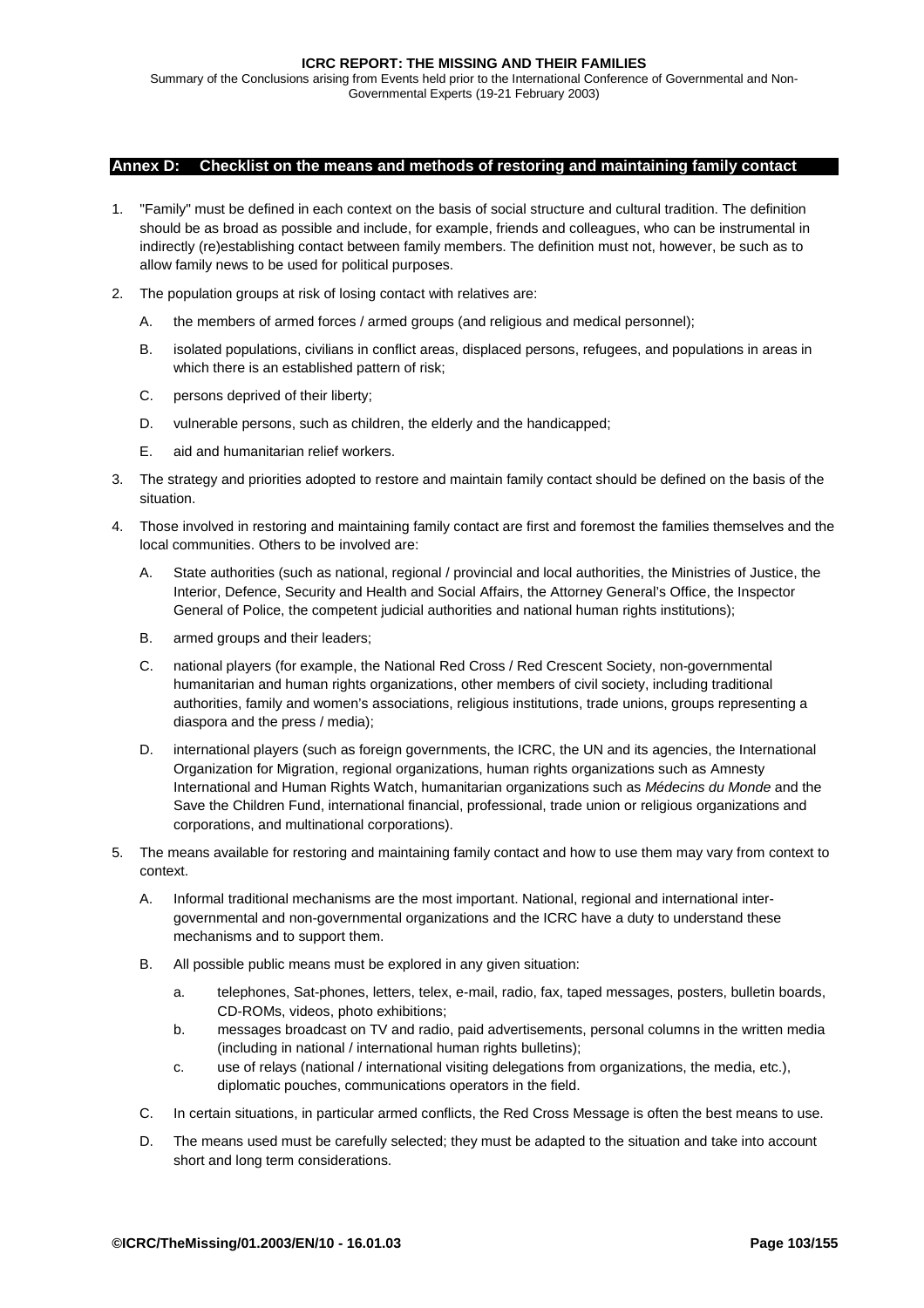Summary of the Conclusions arising from Events held prior to the International Conference of Governmental and Non-Governmental Experts (19 - 21 February 2003)

- E. Certain means afford a greater degree of privacy than others:
	- a. an agreement of mutual understanding is required on the means to use and on their sensitivity;
	- b. the rules governing the protection of personal data must be respected.
- F. In order to facilitate and speed up the work of restoring contact between family members, family news must always originate at the point of crisis (the place of detention, refugee camp, etc.).
- G. Handwritten or typed messages should not be accepted for delivery to addresses in inaccessible areas.
- 6. Message contents:
	- A. Precautions must be taken to ensure that messages do not become a vector of further violence.
	- B. The contents of some messages should not be a pretext to block the transmission of all.
	- C. In certain circumstances, therefore, the contents of the messages may have to be checked. Any censorship, whether carried out by humanitarian organizations or by the authorities, must be limited to what is strictly necessary and not be arbitrary.
	- D. In certain contexts, people who provide their addresses could be endangered if the authorities censor the messages; in such cases, alternative measures, such as a c/o address, must be considered.
- 7. The Red Cross / Red Crescent family news network is essential and must be supported by all those involved as a priority. Other organizations and their means must be seen as being complementary to the network, not as substitutes for it.
	- A. The ICRC must systematically assess the need for, set up and facilitate the development of the network.
	- B. The ICRC must coordinate the network whenever possible.
	- C. The ICRC must regularly evaluate the network's efficiency and quality.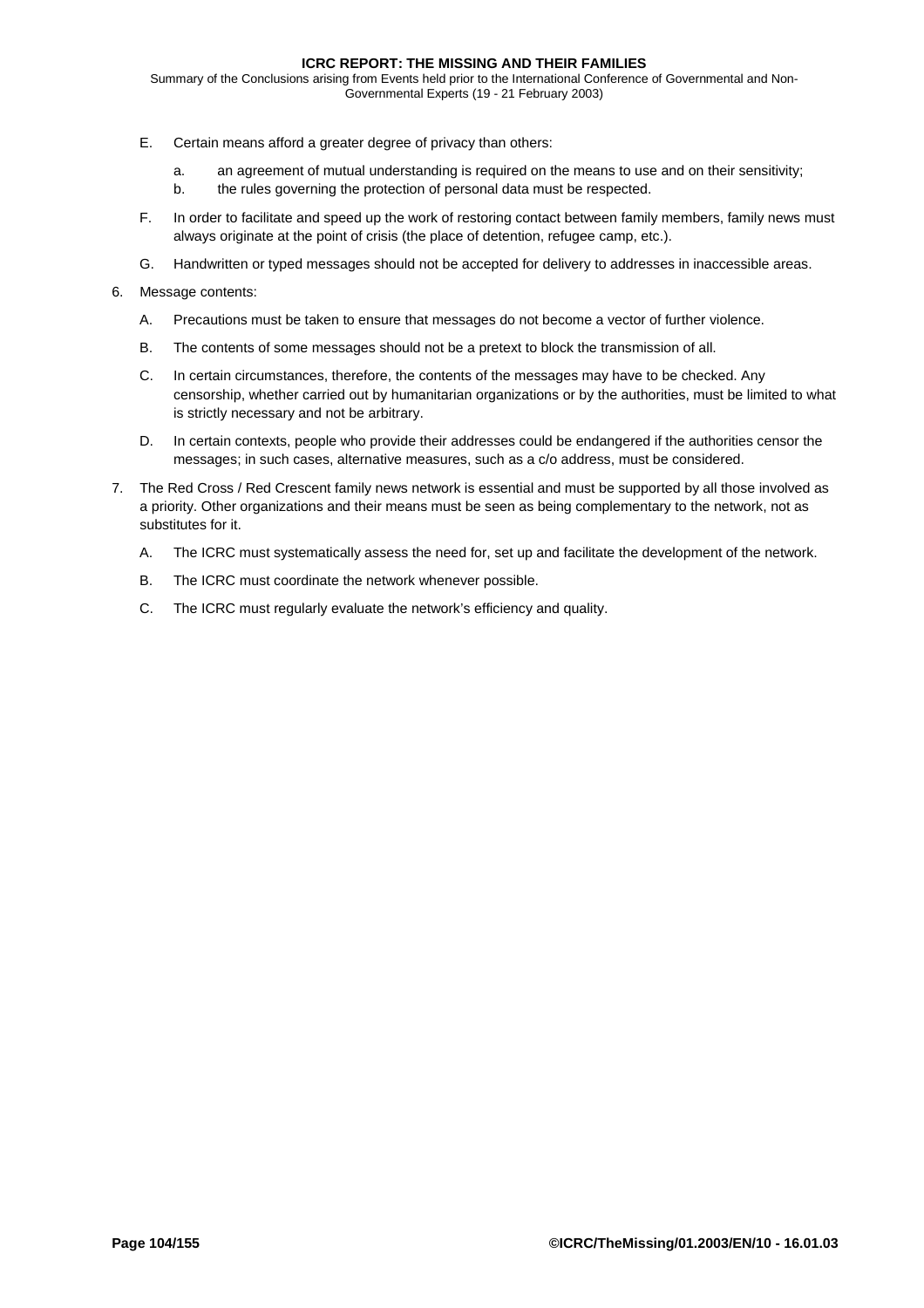Summary of the Conclusions arising from Events held prior to the International Conference of Governmental and Non-Governmental Experts (19-21 February 2003)

# **Annex E: Checklist of what the means of identification provided to members of armed forces or armed groups must / should contain**

- 1. All armed forces and armed groups must provide their members with means of identification that include:
	- A. personal records,
	- B. identity cards, and
	- C. identity discs, which constitute the absolute minimum.

### 2. **Personal records**

- A. Central records are required to help identify captured, missing or dead members of the armed forces or armed groups.
- B. The information contained in personal records should be duplicated in lesser detail at each lower level. For example, at squadron level there is no need to have information on enlistment, medical or dental records, level of education, etc.
- C. At a minimum, the records must contain the following information:
	- a. surname and first names (or full name expressed in accordance with cultural norms);
	- b. sex;
	- c. date of birth;
	- d. rank;
	- e. serial or regimental number, or an equivalent unique identifier;
	- f. information on next-of-kin;
	- g. alternate next-of-kin (in the event that the primary next-of-kin cannot or should not be contacted).
- D. It is advisable also to include special instructions for specific situations, for example:
	- a. if an injured soldier does not want his family to be notified to prevent unnecessary worry;
	- b. if the next-of-kin is elderly or emotionally fragile and is best notified of death or injury by another family member or a close friend.
- 3. **Identity cards** help to establish the status of persons who fall into the hands of the adverse party and the identity of those who have been severely wounded or killed in action.
	- A. At a minimum, the identity card must indicate:
		- a. the power of origin;
		- b. the surname and first names (or full name expressed in accordance with cultural norms);
		- c. the date of birth;
		- d. the blood group (as indicative information any transfusion requires additional analyses);
		- e. the rank;
		- f. the serial or regimental number, or an equivalent unique identifier.
	- B. Optional data or information are:
		- a. sex;
		- b. place of birth;
		- c. physical data (height, weight, hair and eye colour, complexion);
		- d. mother's name;
		- e. father's name;
		- f. nationality;
		- g. religion (although often included to facilitate burial services in the deceased's religion, an indication of religion might be prejudicial to the person concerned, especially when religion is one of the underlying causes of the conflict);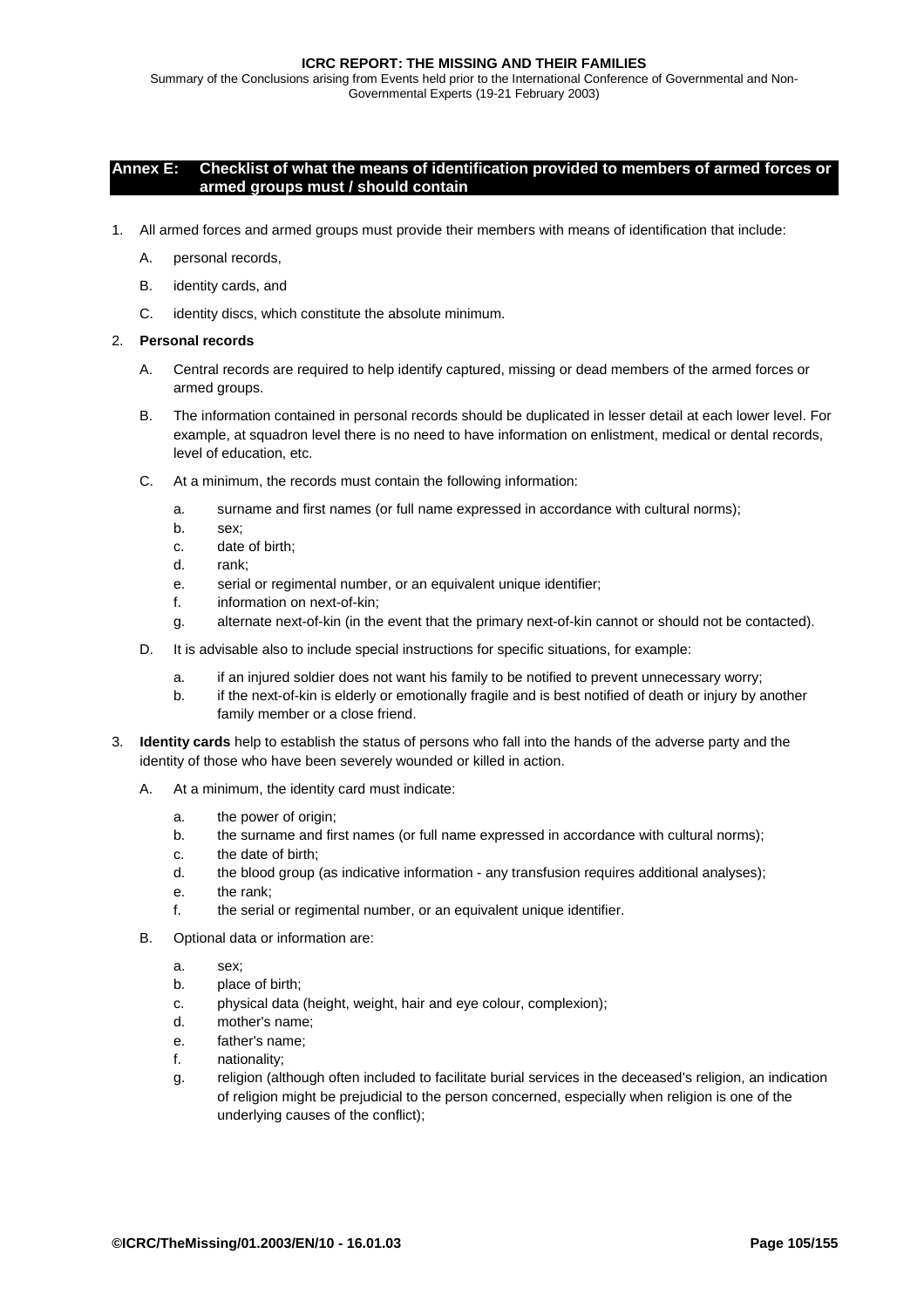Summary of the Conclusions arising from Events held prior to the International Conference of Governmental and Non-Governmental Experts (19 - 21 February 2003)

- h. signature;
- i. fingerprints;
- j. photograph;
- k. expiry date.
- 4. **Identity discs** help to establish the status of persons who fall into the hands of the adverse party and the identity of those who have been severely wounded or killed in action.
	- A. Identity discs are recognized as the only means of identification which is simple, secure and durable.
	- B. At a minimum, an identity disc must indicate, in the following recommended order:
		- a. the serial number or regimental number, or an equivalent unique identifier;
		- b. the surname and first names (or full name expressed in accordance with cultural norms);
		- c. the power of origin;
		- d. the date of birth;
		- e. the blood group (as indicative information any transfusion requires additional analyses).
	- C. Religion is an option (although often included to facilitate burial services in the deceased's religion, an indication of religion might be prejudicial to the person concerned, especially when religion is one of the underlying causes of the conflict).
- 5. **Identity discs:** it is preferable for the inscription to be in the language of the issuing authority rather than in an international language.
- 6. **Identity discs** (format, material and production):
	- A. must be on a chain or a strap to be worn around the neck;
	- B. should be no smaller than 4.5 cm by 4.5 cm;
	- C. should be constructed in such a manner that a portion can be detached, one part to remain with the body and the other part to be placed with personal belongings; the information on both parts of the disc must be identical. (The identity disc can also comprise two separate but identical discs, but such an arrangement produces noise, particularly when the discs are suspended on a metal chain. To reduce noise, the discs can be placed on a leather strap, the metal chain encased in a plastic tube, or the parts that produce noise taped together.);
	- D. should be made of lasting material that is able to withstand high temperatures and is non-oxidizing;
	- E. should have an indelible inscription that is not easily worn by constant use;
	- F. should be produced by a simple, hand-operated press that can be stored at command level, permitting rapid replacement in the event of loss or damage.
- 7. **Additional methods of identification:** use of a DNA bank for identification is still relatively expensive and beyond the resources of many arms carriers, particularly those in developing countries, where the need for a comprehensive and foolproof method of identification is greatest. In other countries, DNA analysis raises the issues of consent to take a DNA sample and subsequent protection of DNA data. DNA as a means of identification requires further technological development before it can be considered for widespread use.
- 8. **Distribution of identity discs and confirmation of proper use** 
	- A. Identity discs must be issued to and worn by the troops at all times, but especially before they are committed to combat or other hazardous operations.
	- B. Superiors must make frequent checks to ensure that the troops are wearing the discs.
	- C. To ensure distribution and proper use it is vital to:
		- a. convince the authorities to provide the discs;
		- b. promote the wearing of identity discs at all times;
		- c. provide the discs, especially to those destined for operations;
		- d. take steps, and if necessary disciplinary measures, to ensure their proper use.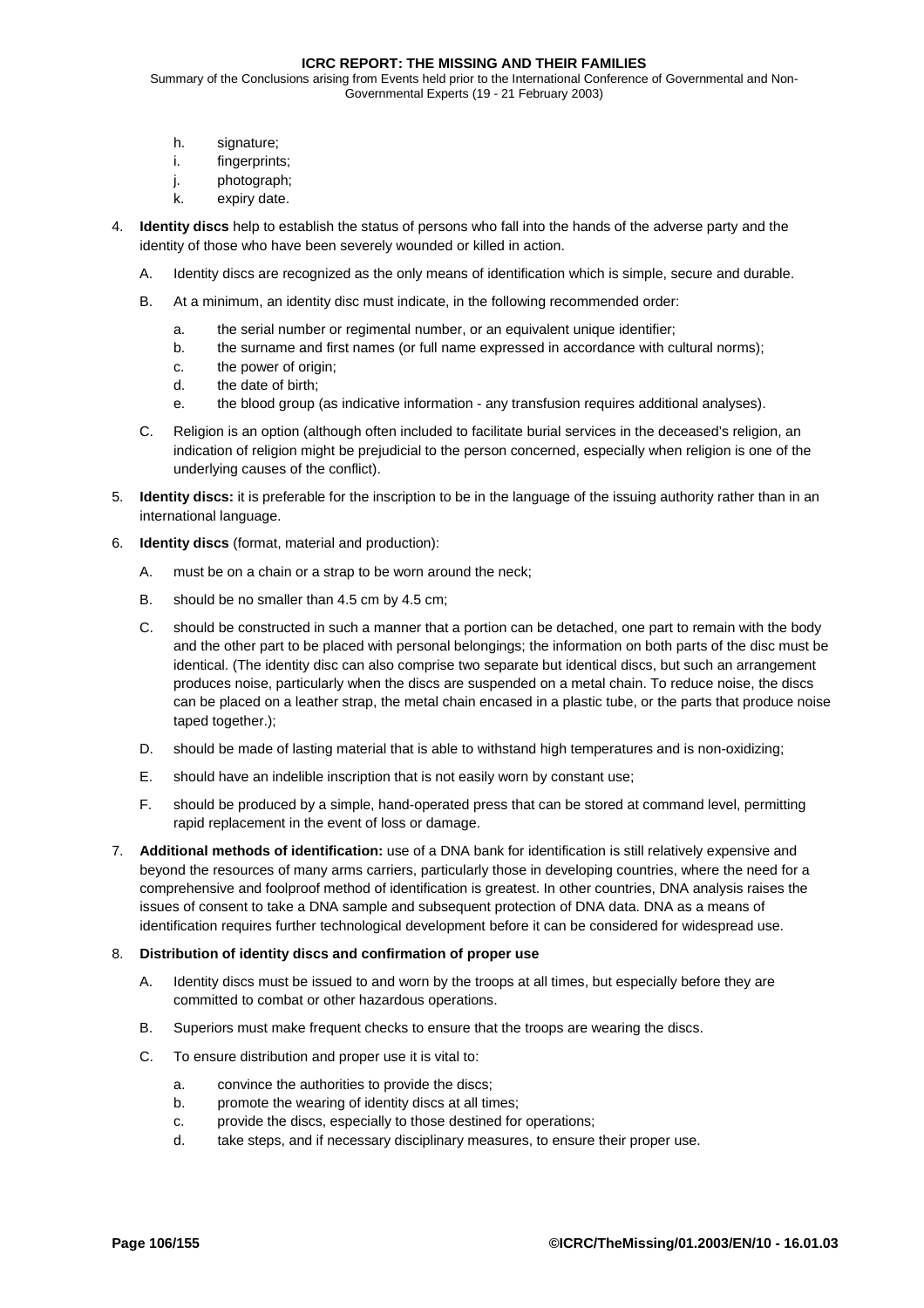Summary of the Conclusions arising from Events held prior to the International Conference of Governmental and Non-Governmental Experts (19-21 February 2003)

- D. The troops must be closely supervised to ensure that they do not remove the identity discs or other forms of identification from captured, wounded or dead members of the adverse party. Breaches must be subject to disciplinary measures.
- E. The ICRC should urge all parties to take the necessary steps to ensure that all armed forces and armed groups are provided with and wear identity discs.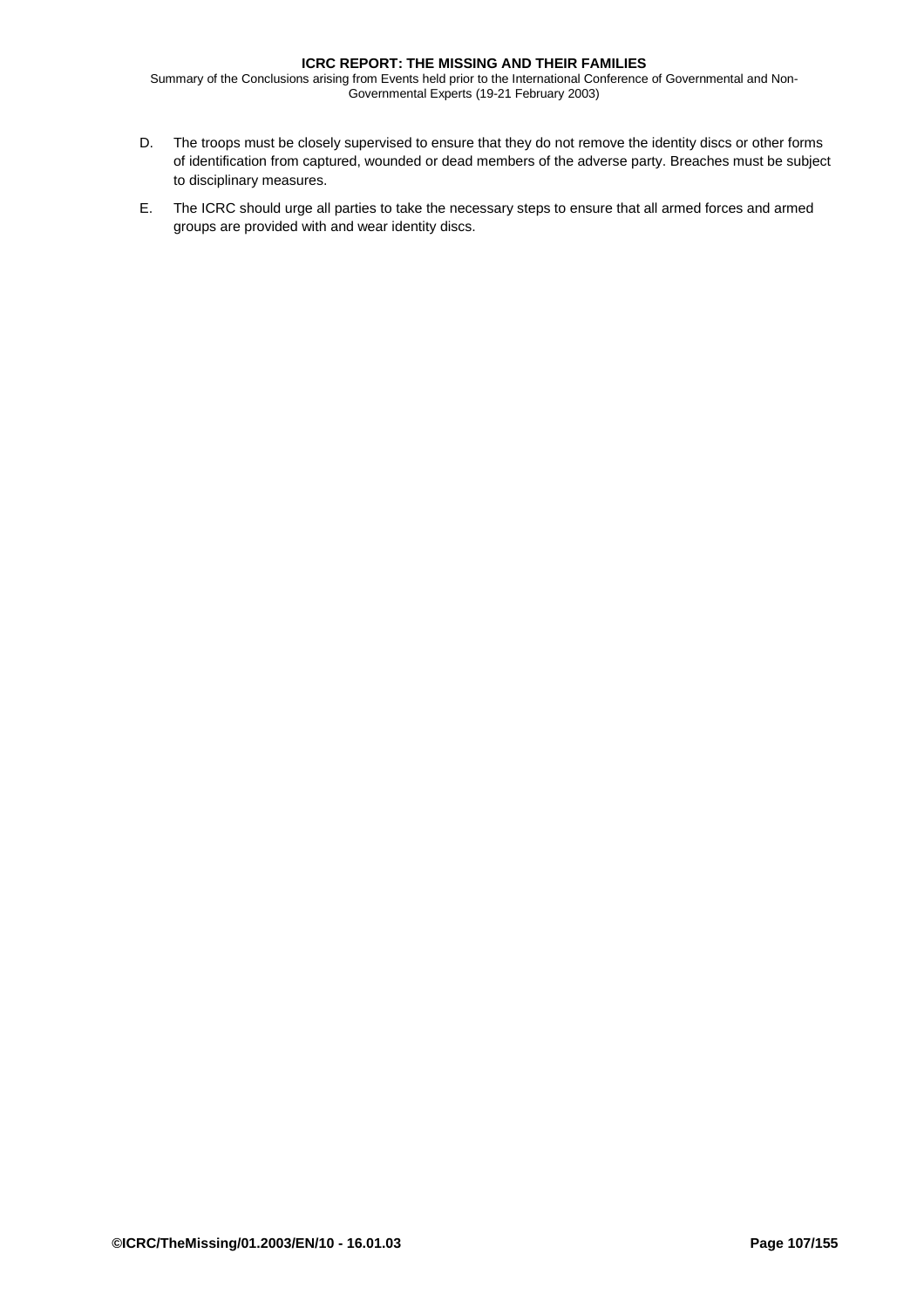# **Annex F: Checklist of information to be collected on events, to be adapted to the context**

- 1. Date on which and place where the information or witness account (see **[Annex H](#page-110-0)**, *Checklist for the collection of direct witness accounts*) was recorded.
- 2. A detailed description of the event and circumstances. This should:
	- A. not be just a list of facts, but rather an exhaustive description illustrating comprehension of the event;
	- B. make it possible to discern points requiring further investigation;
	- C. make it possible to assess the reliability of the testimony.
- 3. Alleged perpetrator(s).
- 4. Victims / casualties (persons affected, see **[Annex G](#page-108-0)** below, *Checklist of additional information to be collected on persons, to be adapted to the context*).
- 5. The consequences in humanitarian terms and any needs observed.
- 6. Follow-up to be given and by whom.
- 7. Complete information (at least full name and address) on the source / direct witness (the source must always be known, even if it may not be revealed during any action taken subsequently).
- 8. A clear indication as to whether the information can be transmitted (with or without an indication of the source), and to whom (the authorities, the family of the person concerned, other humanitarian organizations).
- 9. Confirmation that the witness was informed that the ICRC will not transmit information to tribunals.
- 10. Name of the person who recorded the information.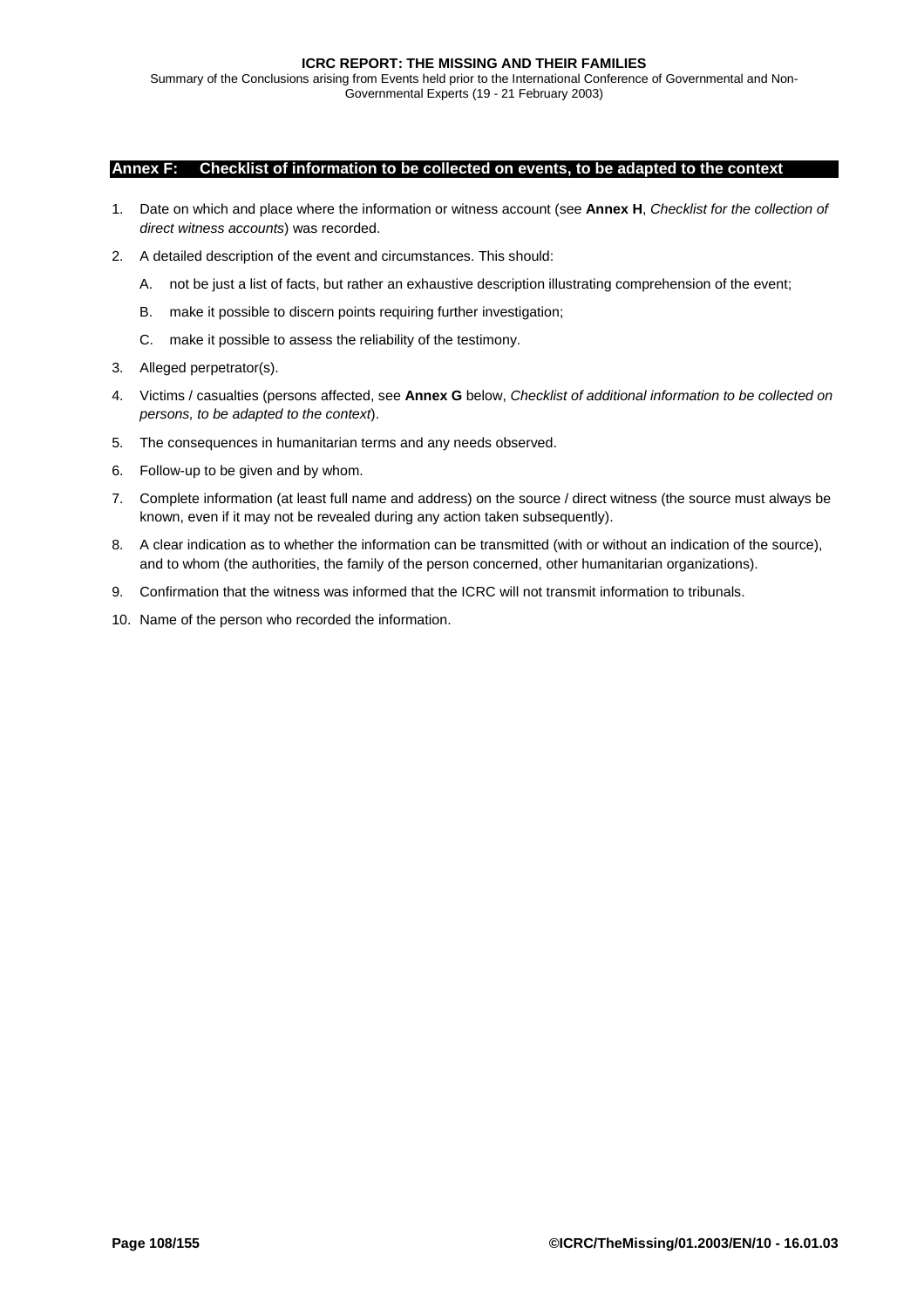<span id="page-108-0"></span>Summary of the Conclusions arising from Events held prior to the International Conference of Governmental and Non-Governmental Experts (19-21 February 2003)

# **Annex G: Checklist of additional information to be collected on persons, to be adapted to the context**

- 1. **Ideally**, the following information should be collected on all individuals:
	- A. full name, expressed in accordance with cultural norms;
	- B. alias;
	- C. nicknames;
	- D. sex;
	- E. date of birth;
	- F. place of birth / origin;
	- G. full name of father, expressed in accordance with cultural norms;
	- H. full name of mother, expressed in accordance with cultural norms;
	- I. social security number (when relevant in the context);
	- J. ethnic origin / caste / tribe (when relevant in the context and not prejudicial);
	- K. religion (when relevant in the context and not prejudicial);
	- L. language;
	- M. present location, address;
	- N. power of origin, and, if different, the power on which the individuals depend and/or country of usual residence;
	- O. name and address of the person to be informed.
- 2. In addition, **depending on the specific situation of each person** concerned, the following **additional items are needed**:
	- A. for **persons whose identity is in doubt (small children, those who are severely ill or wounded, the handicapped, etc.):**
		- a. a photograph;
		- b. a physical description;
		- c. any additional information that may help identify a person whose identity is in doubt;
	- B. for **members of the armed forces / armed groups***:* 
		- a. army, rank, regimental, personal or serial number;
	- C. for **(seriously) sick or wounded persons**:
		- a. state of health;
		- b. address to which correspondence can be sent;

#### D. for **civilians who have been / are going to be evacuated or transferred***:*

- a. present location / address;
- b. future location / destination;
- c. former (usual) residence;
- d. specific reasons / criteria why they should be registered and followed up;

## E. for **persons deprived of their liberty:**

- a. date and place of capture / arrest;
- b. place of detention;
- c. information about any criminal proceedings;
- d. information about any change of situation affecting them, such as transfers, evacuations, release, escape, recapture, repatriation, etc.;
- e. marital status;
- f. name and address of spouse;
- g. address to which correspondence can be sent;
- h. information as to whether the family has been informed and whether visits are allowed;
- i. address before detention;
- j. information on any visits by the ICRC or others;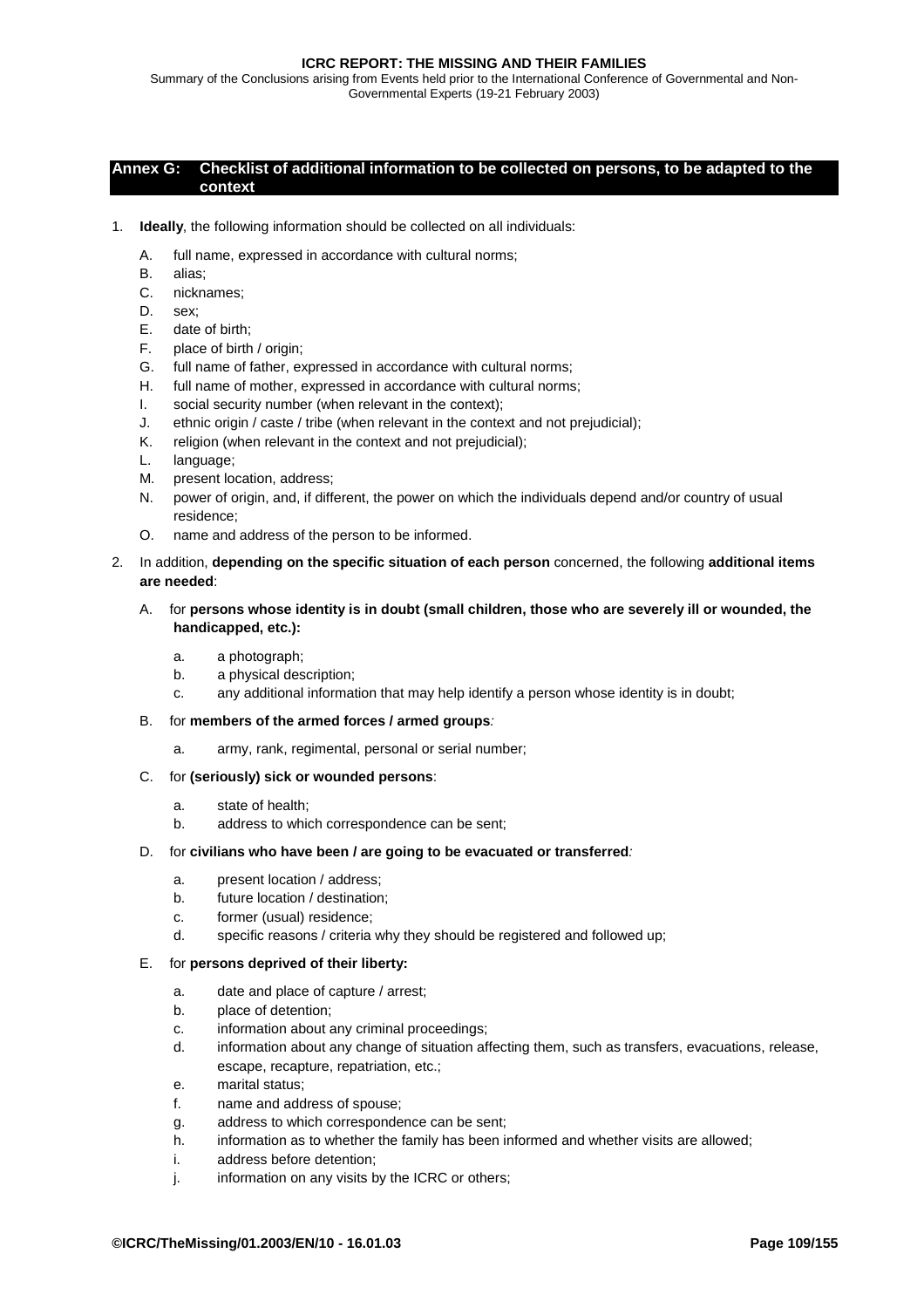Summary of the Conclusions arising from Events held prior to the International Conference of Governmental and Non-Governmental Experts (19 - 21 February 2003)

# F. for **the dead:**

- a. date and place of (capture and) death;
- b. particulars concerning wounds / illness and cause of death;
- c. date and place of burial, with particulars to identify the grave;
- d. in the case of members of the armed forces / armed groups, half of the identity disc (the other half to remain with the body);
- e. personal effects;
- f. in the case of unidentified human remains or remains whose identity is in doubt, any particulars that may help identify them, such as photographs, when possible fingerprints, body measurements, or a description of the teeth or special features the family can be expected to know about (see **[Annex L](#page-118-0)**, *Checklist of the information to be collected on human remains*).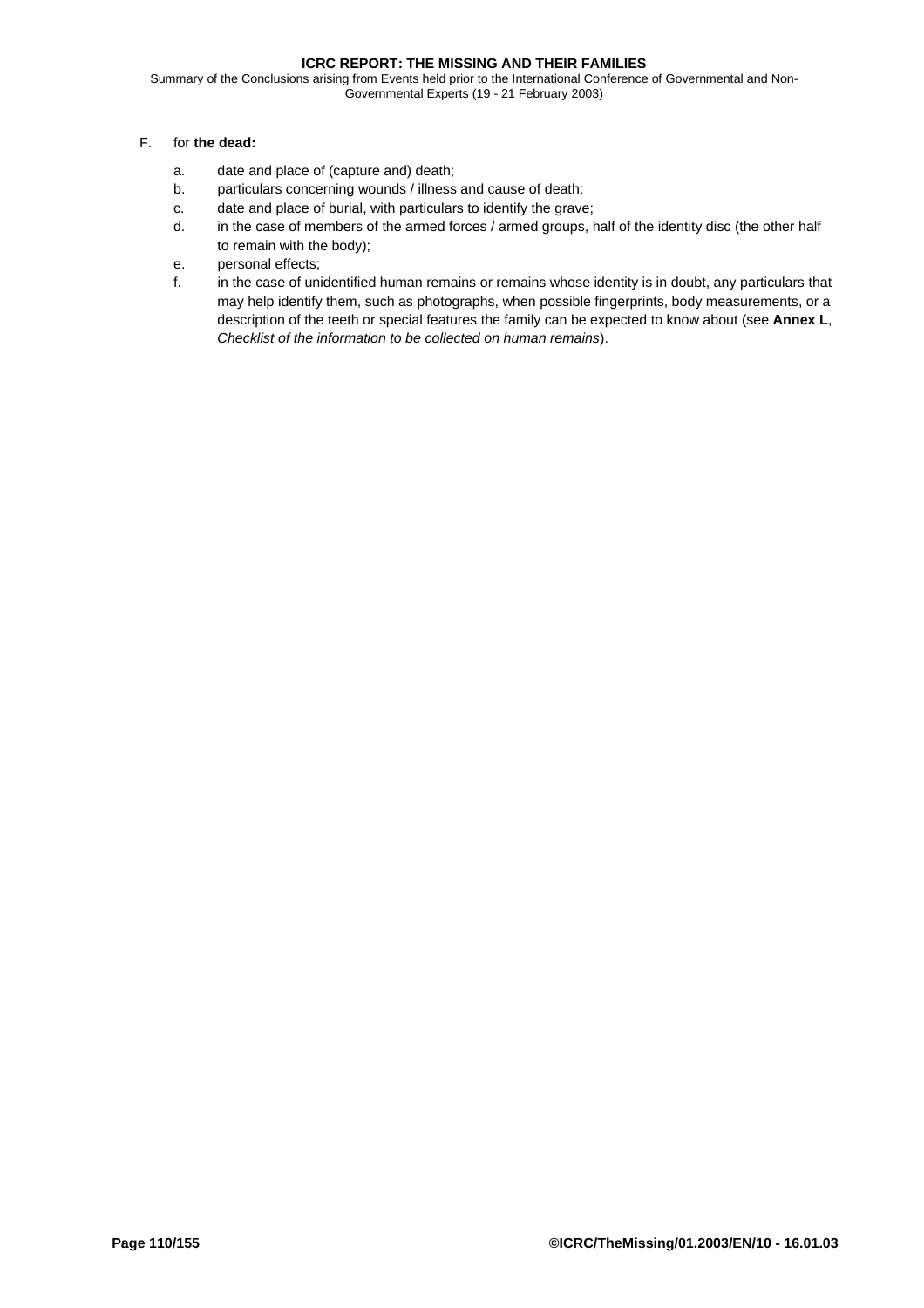<span id="page-110-0"></span>Summary of the Conclusions arising from Events held prior to the International Conference of Governmental and Non-Governmental Experts (19-21 February 2003)

#### **Annex H: Checklist for the collection of direct witness accounts**

- 1. In principle, witnesses should be told exactly how the information they have provided will be used. As this is often impossible to do, they should be given a comprehensive explanation of how the concerned agency works and what it tries to achieve; they should be asked if the information they have provided is transmissible, and to whom (see also 4 below).
- 2. Identity of the person(s) concerned by the account see **[Annex G](#page-108-0)** above, *Checklist of additional information to be collected on persons, to be adapted to the context*:
	- A. If the witness account concerns identified individuals, the personal data of the person(s) concerned should be **sufficient to identify them beyond doubt,** and there should be no possibility of confusion with another person.
	- B. The account should include information about how the witness knows the identity of the person concerned and information that can be corroborated with data provided by the family.
	- C. In many if not most cases, eyewitnesses who are not close family members or friends will not be in a position to provide particulars such as date of birth, parent's names, or even the full name of the person concerned. They may, however, be able to provide other details which, when cross-checked against those provided by the family, can help to ascertain identity.
	- D. If the witness account concerns non-identified individuals, ask how many people were arrested, whether those deprived of their liberty were hidden and by whom, how many bodies were seen, whether in mass graves, etc.
- 3. Detailed information about the event itself: see **[Annex F](#page-107-0)** above, *Checklist of information to be collected on events, to be adapted to the* context, and, regarding grave sites, see **[Annex K](#page-116-0)**: *checklist for the management of sites containing human remains, including graves*.
- 4. If the witness account concerns **dead** identified individuals, consideration must also be given to the points below.
	- A. The information collected, if it is reliable, may be the only information transmitted to the family on the death of a relative.
	- B. The only prerequisite to mourning is the belief that the missing person is dead; credible information about the death of a relative is therefore essential to the mourning process, as it puts an end to the family's uncertainty and helps the family come to terms with its grief. As much information as possible should be collected, even if it can be transmitted only in part or orally.
	- C. In principle, depending on the context, information will be considered reliable and allow (the ICRC) to issue an attestation of death only if the following conditions are met:
		- a. the witness must be a direct witness of the death and/or burial;
		- b. the witness account must include information on how the witness knows the identity of the person concerned, so that that information can be corroborated with family members or friends;
		- c. the witness account must include the date and place of death and/or burial;
		- d. the witness account must include whether the witness knows if the family has been informed about the death, and if so, how; in either case, the account must be registered, as it may serve different purposes (*inter alia* to issue an attestation or to help locate the remains);
		- e. the witness agrees to have direct contact with the ICRC.
- 5. Identity of the witness: name and contact address, with a statement as to whether the witness agrees to release his/her identity (name and address) to the family / to the authorities / to the ICRC.
	- A. Witnesses must always be asked whether or not their names and addresses can be quoted / transmitted. They are asked to confirm their choice by placing their signature beside one of the two possibilities given on the form: transmission mentioning them as the source, or anonymous transmission.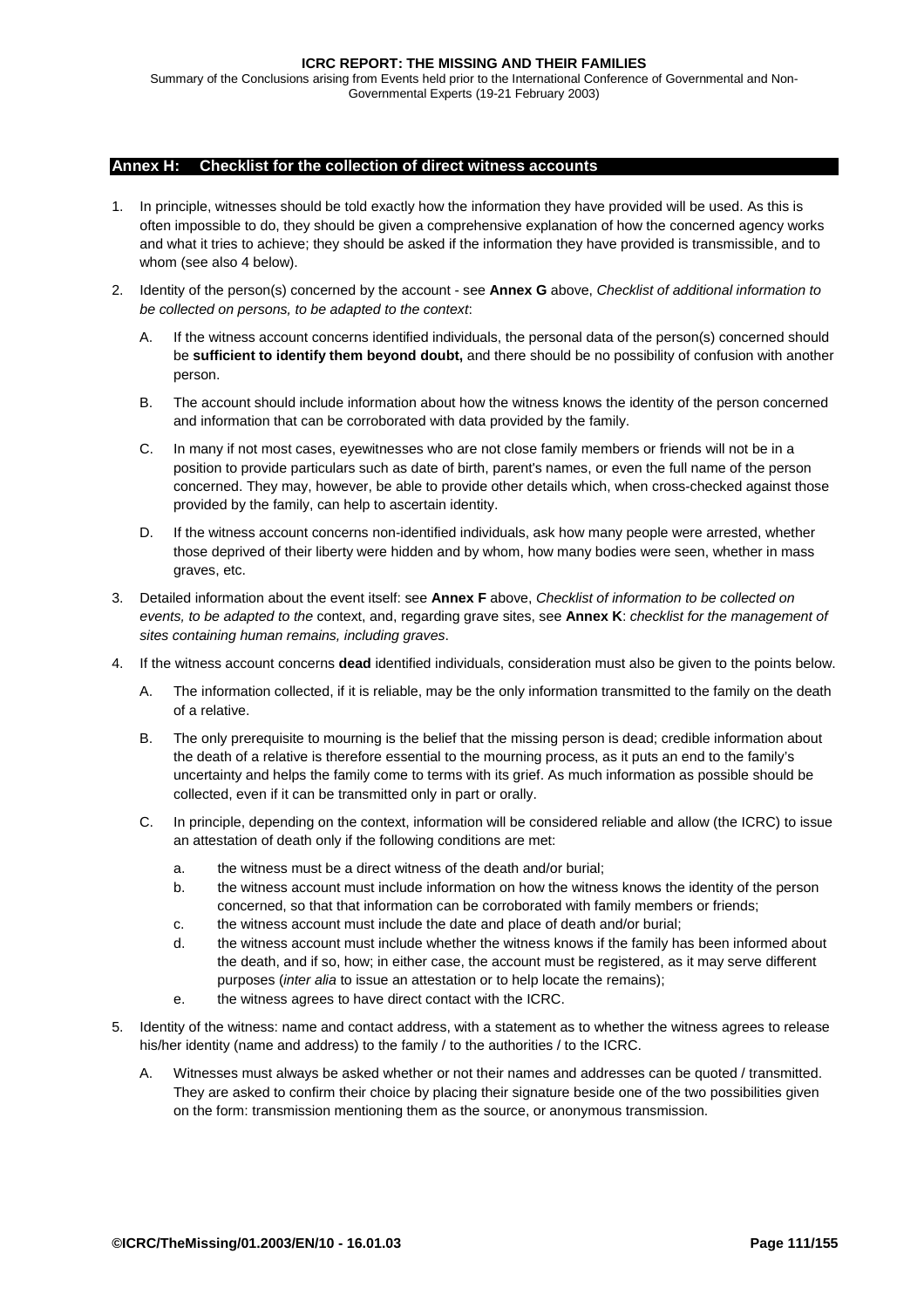- B. If a witness refuses even the anonymous transmission of information, the interviewer should endeavour to understand why. If the witness fears for his/her safety or that of family members, other, informal ways of transmitting the information should be examined. The absence of a good reason, on the other hand, casts serious doubt on the reliability of the statement.
- C. If the witness agrees to the release of the information, he/she should be asked to write a message (for example, an RCM) that could be used to present the news to the family, if it is felt doing so may be beneficial to the family. The message is no substitute for direct contact and does not replace a death certificate or ICRC attestation. If the family's location is unknown at the time, the message should be kept in the CTA file until contact is established.
- D. Witnesses may write such messages without providing names and/or addresses: "I was in the same military unit / detained in the same cell as your brother X from ... to ...., and ....".
- E. Alternatively, witnesses can agree to be contacted by the family, or to contact the family on their own.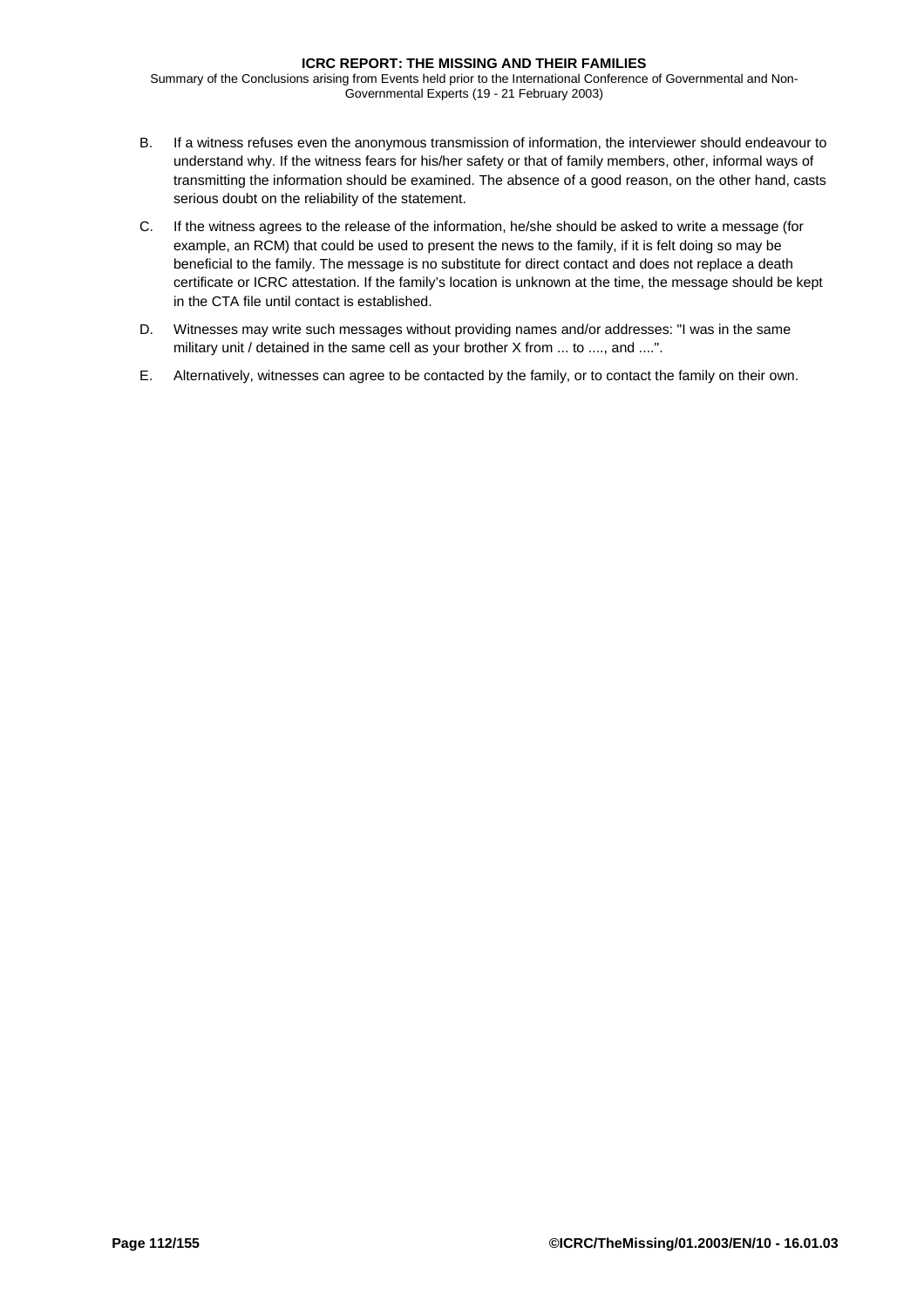<span id="page-112-0"></span>Summary of the Conclusions arising from Events held prior to the International Conference of Governmental and Non-Governmental Experts (19-21 February 2003)

## **Annex I: Considerations on the meaning of death and recommendations for appropriate behaviour**

*Excerpted from: "Mourning process & commemorations, Study - Report and recommendations, under the direction of Yvan Droz, doctor in ethnology, chargé de cours at Graduate Institute of Development Studies (IUED); with the collaboration of Sylvain Froidevaux, doctor in social sciences, under IUED mandate" (ICRC/TheMissing/10.2002/EN/7)* 

## **1. Recommendations**

- Propose, do not impose help or assistance.
- Respect people's convictions and private sphere.
- Respect symbolic spaces (sacred or forbidden places).
- Between giver and recipient there is a relationship of power (domination by the former, dependency and submission for the latter).
- In all circumstances, stay calm.

# **2. Facilitating the mourning process**

- Because the mourning process is also a process of social reconstruction, humanitarian organizations must facilitate it by:
	- cooperating with all the forces within a given society;
	- supporting local associations, especially associations of wives or families of missing persons;
	- helping the families organize the funerals of next-of-kin and enabling them to grieve;
	- preventing psychological impediments to mourning that lead to despair, depression or withdrawal.

# **3. The political authorities and the belligerents**

- The political authorities and the belligerents must be required:
	- to guarantee that the civilian population can perform funeral rites in keeping with religious and personal convictions;
	- to acknowledge that the mutilation of human remains and failure to respect the dead is a grave matter;
	- to do everything in their power to find, identify and return to the families the remains of those killed in combat;
	- to recognize the specific rights of the families of missing persons and of the victims of unjust treatment.

#### **4. Humanitarian workers**

- Expatriates have an ambiguous image:
	- on the one hand, they represent wealth, power, exploitation, arrogance;
	- on the other, they embody progress, human rights, humanitarian aid;
	- they are part of the stakes in local power struggles and may be used as instruments.
- The symbols of the ICRC:
	- the red cross and the red crescent also have strong religious connotations;
	- the red and white car is a symbol of life but also at times a harbinger of death.
- Foster dialogue, exchange, transparency, cooperation with the local population, the victims, the families and the associations that represent them.
- Acknowledge the limits to humanitarian action and reaffirm its values and principles (tolerance, openness, equality, justice, etc.).

#### **5. The representatives of what is sacred**

- The role of those who represent what is sacred is to provide support to, stand by and counsel families in mourning.
- In some religions, the complexity or dangerous nature of funeral rites renders the presence of a religious official or someone conversant with those rites indispensable if they are to be performed properly.
- Sometimes, the clergy can be replaced by a laymen trained by the clergy or by a respected figure who has a sound knowledge of the prayers and sacred texts (Islam, Judaism).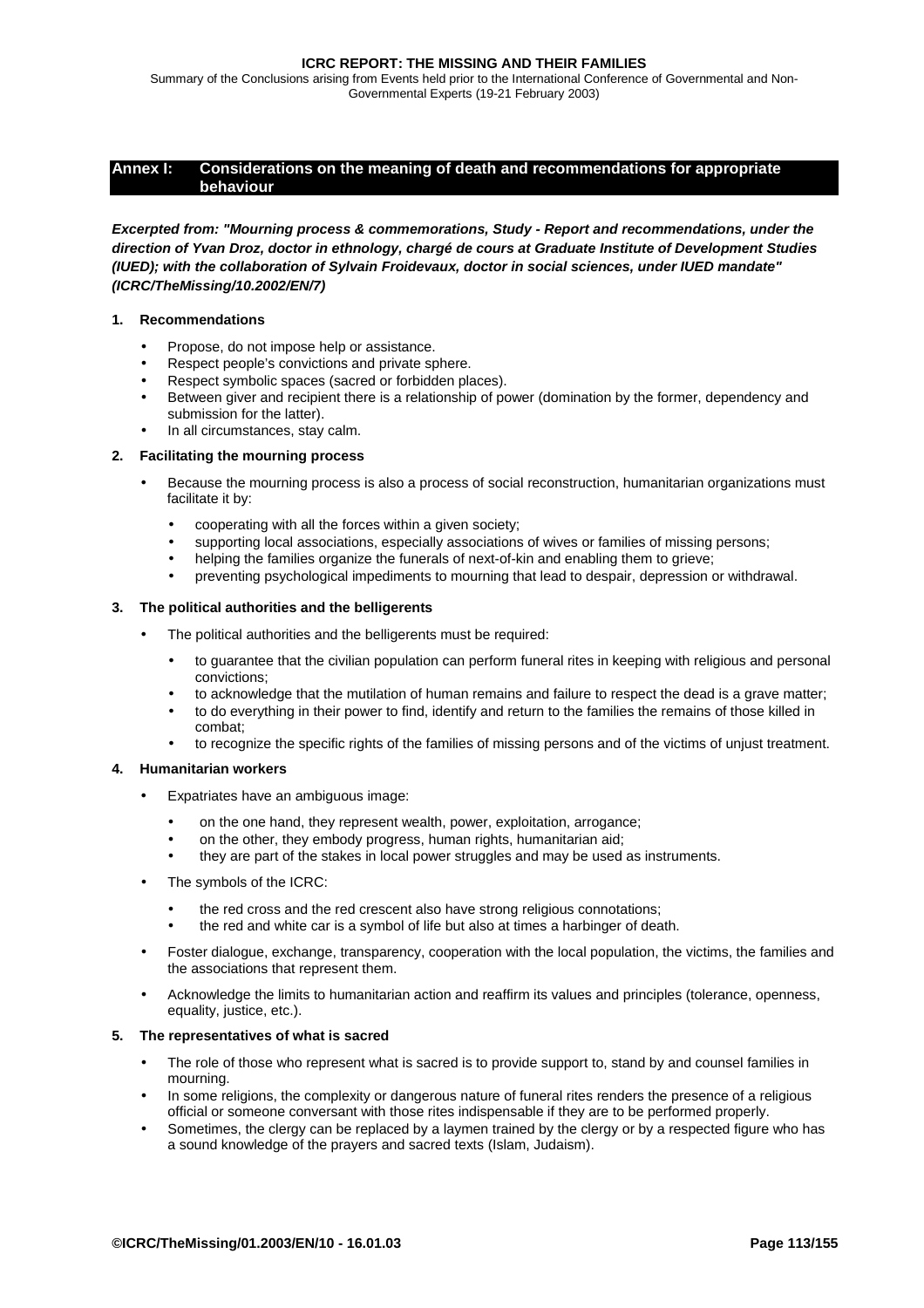Summary of the Conclusions arising from Events held prior to the International Conference of Governmental and Non-Governmental Experts (19 - 21 February 2003)

# **6. Funeral rites and the mourning process**

- Ask for support and advice from village or religious officials (clerics, village chiefs, police officers, teachers) who are not stakeholders in the conflict.
- Listen to local employees (field officers, nurses), local groups (the local authorities, associations, radio stations, etc.) while remaining alert to the possibility of manipulation.
- Do not be too quick to close the files on missing persons the families still hope to locate: closing a file is tantamount to "killing" the missing relative.

# **7. The final moments**

• Stay with the dying person during the final moments: dying alone is often considered the worst of fates.

# **8. Announcing death**

- Avoid any appearance of casualness or flippancy when announcing a death.
- Avoid any sudden announcement that a loved one has died.
- Get in touch with the persons concerned discreetly and avoid the presence of onlookers or children when announcing the death.
- Avoid speaking first with the deceased's mother or wife; first contact a man in the family, a not-too-distant relative or a person that has the family's trust.
- Listen to the families, reply to their demands even if they seem incongruous.
- Take along a nurse or a psychologist able to cope with the crises and trauma brought on by the announcement of death.
- Ask the representatives of associations of the families of missing persons to be present when the announcement is made.
- Debrief humanitarian workers on the spot.

# **9. The funeral**

- There are usually three parts to the funeral: removal of the body (from the home or from the morgue); the funeral service (at the church, mosque, etc.), and the burial or cremation (at the cemetery, the site of incineration).
- The procession for transporting the body to its final resting place (funeral procession) usually has a specific order that it would be unwise to change.
- The funeral is an opportunity to bid a final farewell to the deceased, to say prayers or sing sacred songs, to read an eulogy.
- During the funeral, people are sometimes publicly accused of having brought about the death (witchcraft).
- The dead person's name is emotionally and symbolically charged. In some places it must be spoken, in others it is forbidden to do so.

#### **10. Graves and cemeteries**

- Graves and cemeteries are often places of quiet contemplation for those in mourning.
- The grave can be an imposing and ornately decorated tomb, but the religious figures consulted recommend simplicity. In some religions, it is not necessary and may even be ill-advised to write the person's name on the grave. The grave must always, however, be clearly recognizable as such.
- Certain religions underscore the importance of denominational cemeteries.
- The grave must sometimes be oriented in a specific direction.
- Coffins are in some cases obligatory, but they are not systematically recommended; in the absence of a coffin, the corpse is wrapped in a white or beige cotton shroud.
- The fact that someone has been buried away from home or did not receive a decent funeral can be considered a curse.

# **11. Death in exceptional circumstances**

- Death in exceptional circumstances (in an accident, by murder, drowning, poisoning, suicide, as a result of a curse) is often considered a bad omen and can be the subject of special rites (incantations, a request for mercy).
- Sensational declarations and allusions to the scandalous nature of the deceased's death or life are to be avoided.

# **12. The corpse and mutilations**

- Respect the remains; they are part of the deceased person and as such are in some way sacred. To mutilate them is to desecrate them.
- Collect the parts of the body that make up the whole person. If the body has been seriously mutilated, call on a cleric to bear witness to the fact and perhaps to say a blessing or a prayer for mercy.
- The body is often laid out by specialists following specific requirements (concerning the products to be used, the number of ablutions, etc.).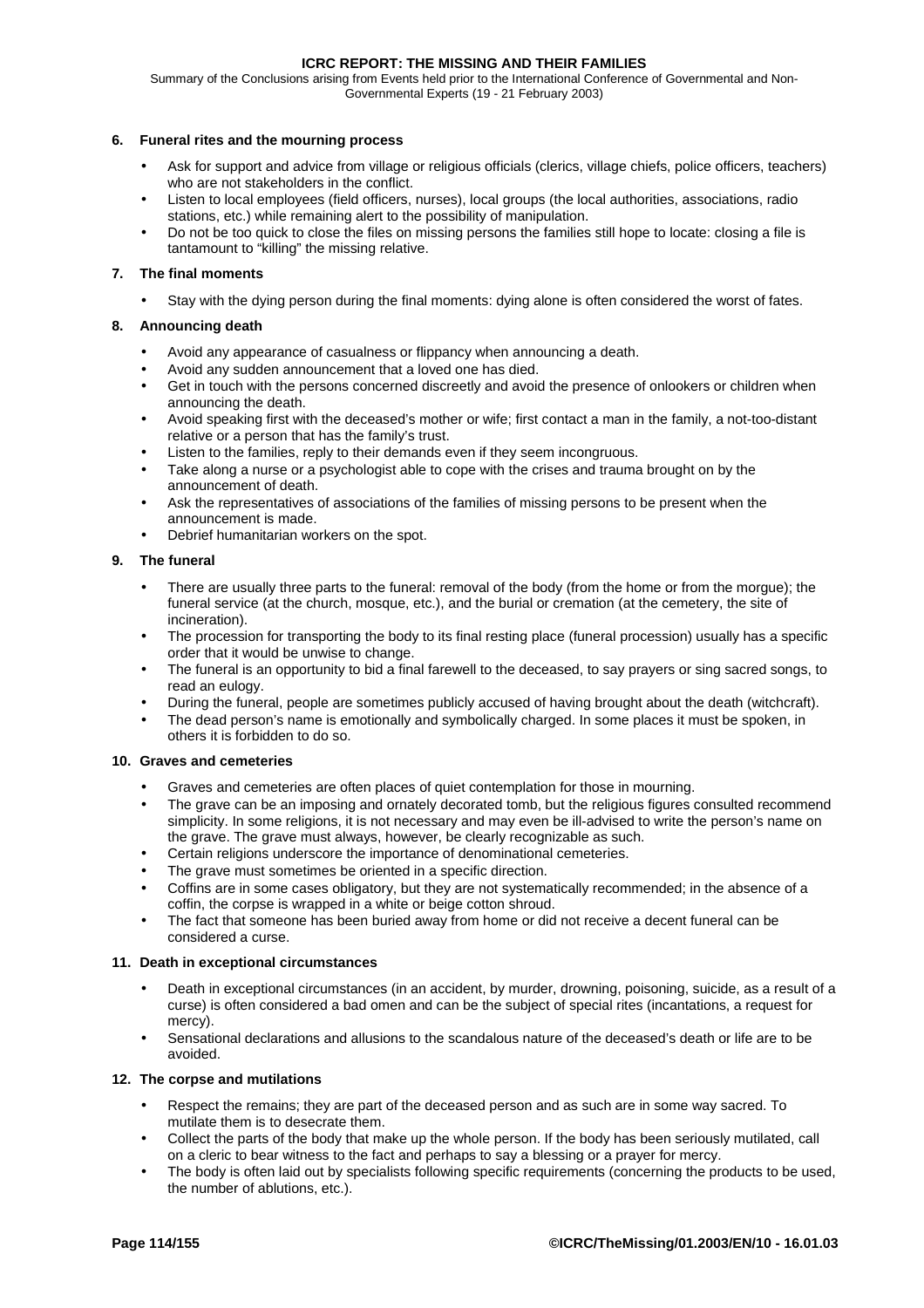Summary of the Conclusions arising from Events held prior to the International Conference of Governmental and Non-Governmental Experts (19-21 February 2003)

- In some religions, the body is displayed: it must be carefully prepared and dressed.
- The body must never be presented naked.
- If the corpse has been mutilated, the mutilations must so far as possible be hidden.

## **13. Missing persons**

- As a rule, no funeral services are held for missing persons; at the family's request, however, a ceremony may be held or prayers said.
- In some cases, a funeral is held even if there is no body. In such cases, the deceased is represented symbolically.
- In most of the religions surveyed, ceremonies are held or prayers said to commemorate the missing person.
- In the absence of the body, the families can sometimes be convinced that death has occurred and start the mourning process – by witness accounts or death certificates.
- The spouse's remarriage is in some cases governed by religious jurisprudence, but most religions apply the country's civil law.

# **14. Collective funerals**

- Collective funerals must remain the exception rather than the rule.
- The rites and prayers are in principle the same as for individual funerals.
- Each deceased person should be mentioned by name and in a separate prayer.
- If possible, each body should be buried separately.

#### **15. Anniversaries and memorial services**

- All the religions surveyed for this report mark the anniversary of death, except Sunni Islam (Wahhabi).
- The phases in the first year of mourning are sometimes marked by memorial services.
- The cult of the dead or of ancestors can involve domestic or community rites and celebrations.
- Religious memorial services are sometimes combined with national holidays or ceremonies held in the memory of national heroes.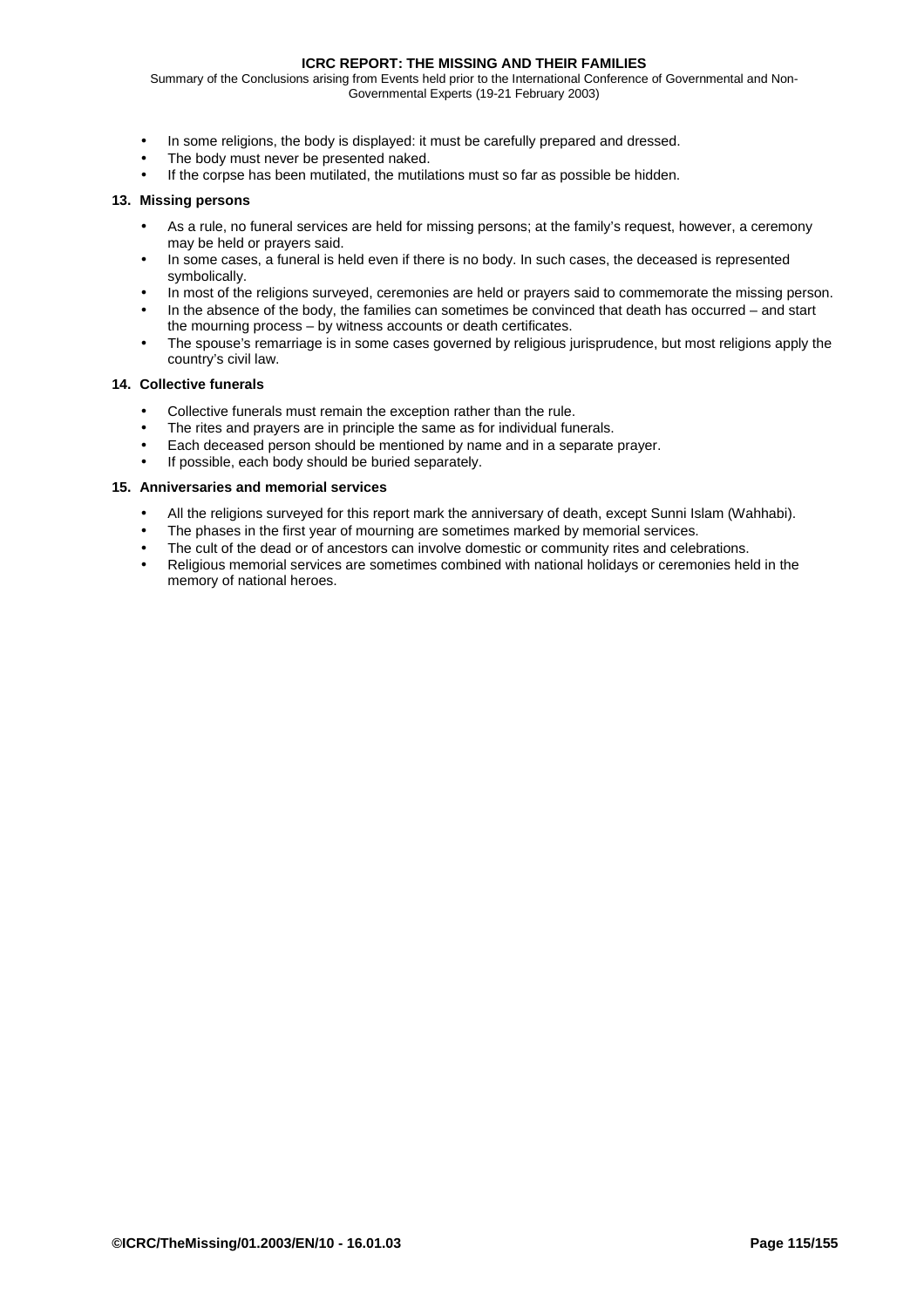## <span id="page-115-0"></span>**Annex J: Checklist of the information on the dead to be provided by the authorities**

- 1. **At a minimum, the authorities must provide lists of** (or individual notifications on) **the people who have died under their authority, whether identified or not, of human remains and of the locations of graves, and death certificates**.
- 2. For each individual (whether or not the human remains are available), the information / objects provided must include:
	- A. in all cases:
		- a. full name (expressed in accordance with cultural norm),
		- b. sex,
		- c. date of birth (or approximate age);
	- B. when available:
		- a. place of birth / origin.
		- b. full name of father (expressed in accordance with cultural norm),
		- c. full name of mother (expressed in accordance with cultural norm),
		- d. place of residence,
		- e. name and address of next-of-kin to be informed;
	- C. if applicable:
		- a. military rank,
		- b. unit,
		- c. service number;
	- D. items added / omitted in the light of the cultural context;
	- E. particulars concerning wounds / illness and cause of death (depending on the situation the political context, the relatives' safety, etc. - it may be impossible to obtain this information or inappropriate to transmit it);
	- F. the date and place of burial, with details for subsequent identification of the grave;
	- G. for members of armed forces / armed groups, half of the identity disc (the other half must remain with the body);
	- H. personal effects;
	- I. the date and place the certificate or list was issued, the official stamp of the issuing department, and the name of the official concerned (with title and signature).
- 3. If the identity of the remains is unknown or in doubt, the information must include:
	- A. any items that may help identify the remains, such as photographs, fingerprints when possible, body measurements, or a description of the teeth or other special features the family may be expected to know about (see also **[Annex L](#page-118-0)**: *checklist of the information to be collected on human remains,* which can be submitted to the authorities for their use);
	- B. the points listed under **2.C** to **2.I** above.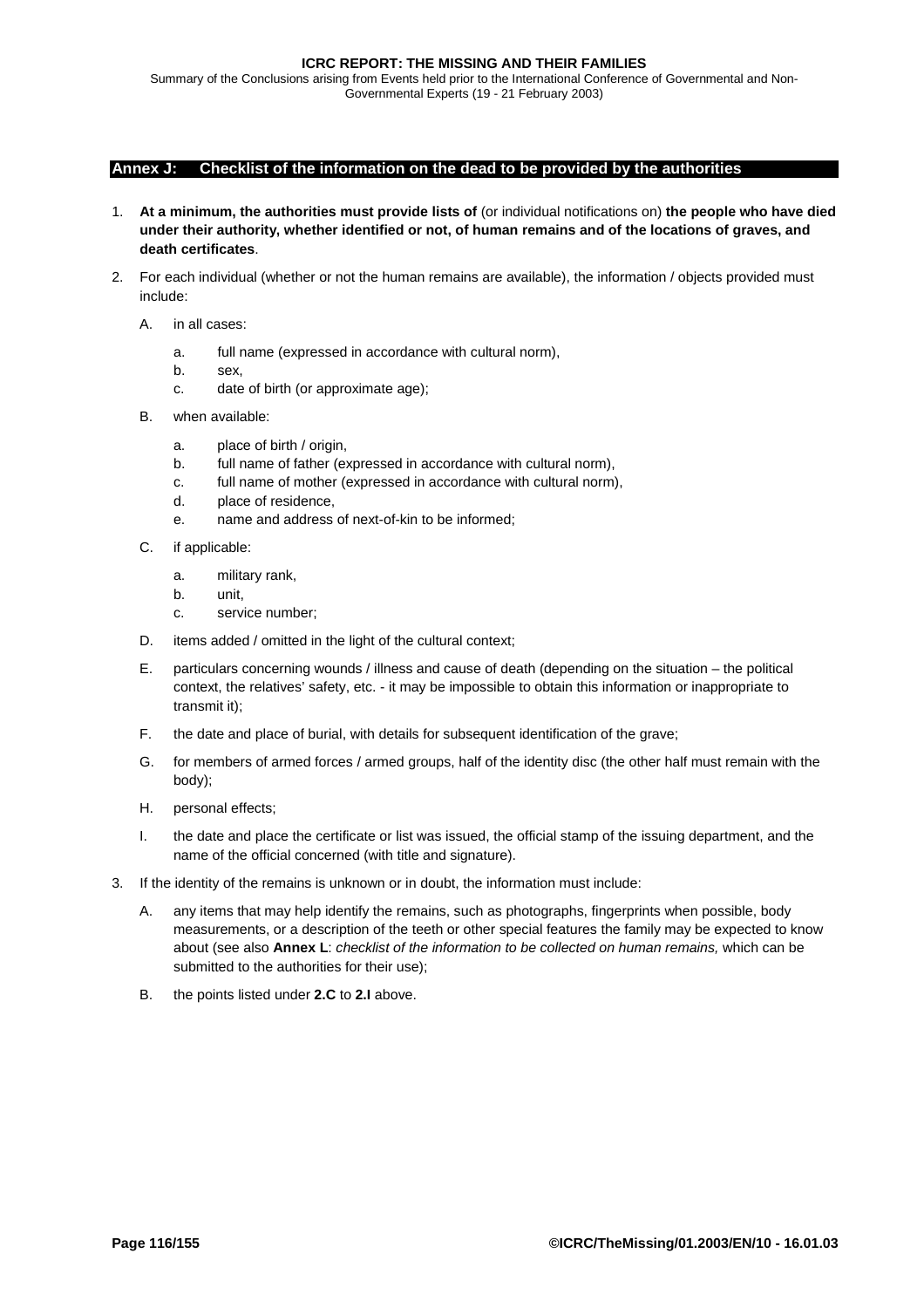#### <span id="page-116-0"></span>**Annex K: Checklist for the management of sites containing human remains, including graves**

#### 1. **Locating sites containing human remains, including graves**

- A. An obvious part of ascertaining the fate of missing persons is locating the sites containing human remains, including graves. In that respect, the following points should be borne in mind:
	- a. identified and/or unidentified remains may be found in marked graves at cemeteries, at memorials or in graves dug in the field during the hostilities;
	- b. witnesses and the local population are likely to have useful information;
	- c. the authorities may know more than anyone else about the location of graves and have a responsibility to disclose that information;
	- d. for unmarked graves, it may be necessary to employ forensic archaeologists who are experienced in recognizing gravesites by using probing techniques and sampling soil;
	- e. the number of bodies likely to be in the grave;
	- f. seasonal changes may make it more difficult to find graves (snow, differential growth rate of grass, etc.);
	- g. the number of bodies in a grave is frequently exaggerated.
- B. Gravesites can be located (and in some cases their presence confirmed using trained dogs) by remaining alert for:
	- a. changes in vegetation;
	- b. protruding clothing or bones:
	- c. visual differences in the consistency or surface of the soil as a result of digging;
	- d. odour, if the grave is shallow;
	- e. changes in the soil structure as revealed by a metal probe (the tip of which may give off an odour of decomposition);
	- f. bullets, which a metal detector may find in or around the grave;
	- g. vehicle tracks, which can indicate the presence of a large mass grave.
- C. More sophisticated methods of locating graves include:
	- a. aerial or satellite photography (**but** beware of the political implications);
	- b. ground penetrating radar; and
	- c. magnetometers (which operate through snow and water).
- 2. **Before any collection / exhumation process is started, the following information should be obtained on the gravesite:** 
	- A. the name of the city / town / village and State in which it is located;
	- B. its precise location (map references);
	- C. a description of the location (e.g. at the local cemetery, at a factory, on barren land, in a cave or well, close to a military base);
	- D. the features of the terrain (dry, wet, under water, covered with grass, bushes, trees, the existence of a rainy season);
	- E. the type of site / grave: individual or multiple (more than one);
	- F. the approximate dimensions of the site;
	- G. the approximate depth of the grave;
	- H. whenever possible, witness accounts of the burial (see **[Annex H:](#page-110-0)** *Checklist for the collection of direct witness accounts*) specifying whether or not the witness:
		- a. participated in the burial;
		- b. was present when the bodies were deposited in the grave;
		- c. saw the grave after the bodies were buried;
		- d. was told that there were bodies buried in the grave;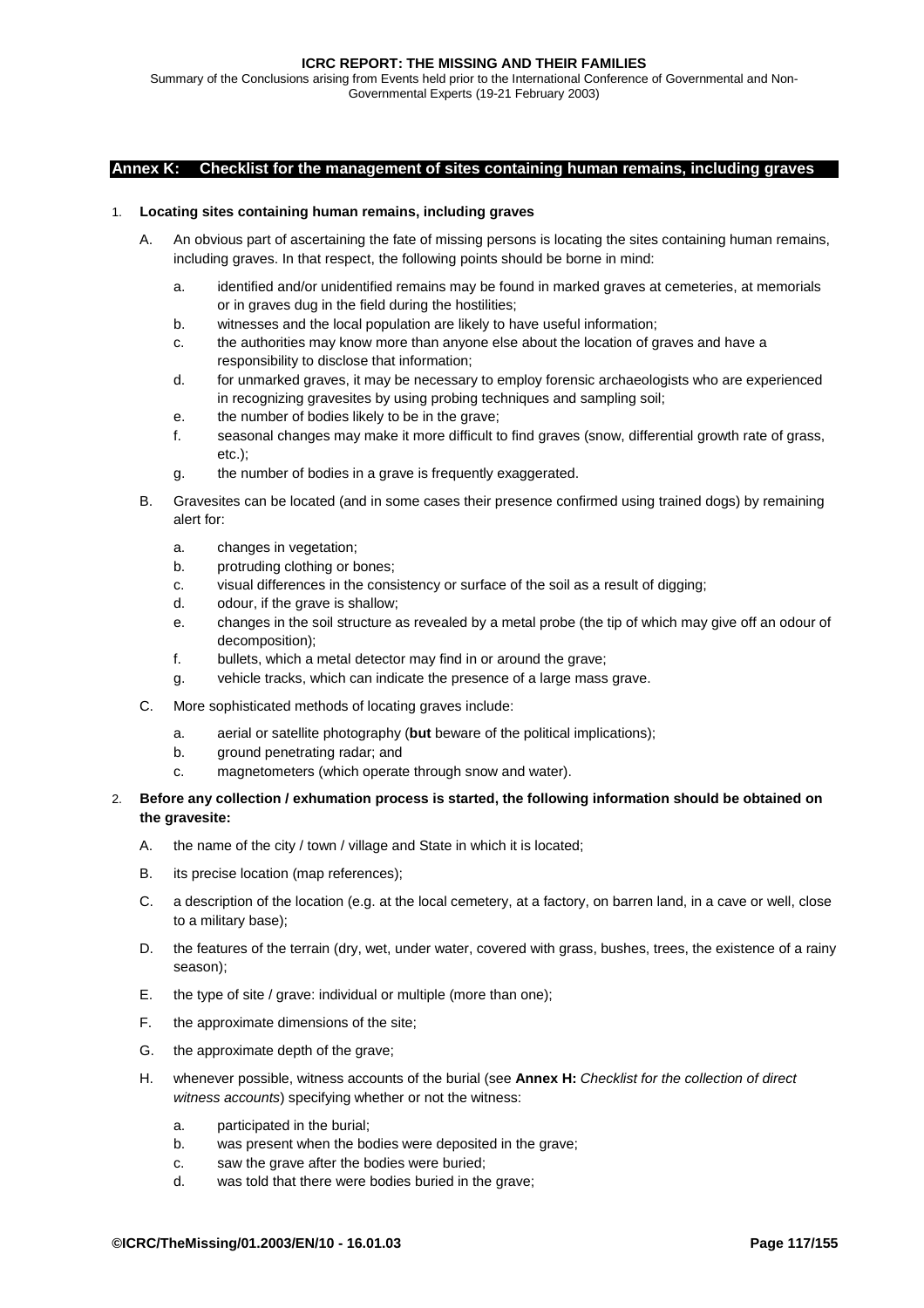- I. particulars about the victims (official or obtained through witness accounts see **[Annex G](#page-108-0)**, *Checklist of additional information to be collected on persons, to be adapted to the context*), namely:
	- a. whether they died / were killed at or close to the gravesite, or in a different place and their bodies later deposited in the grave;
	- b. the alleged cause of death;
	- c. the number of victims (specifying whether the number is exact or approximate);
	- d. in some cases, to what political, social, religious or other group they belonged;
	- e. a list of the victims' names (specifying whether the names are exact or presumed);
- J. the location of the relatives with, whenever possible, their names and addresses (for the collection of *ante mortem* data).
- 3. **Any site located that contains human remains must, as soon as possible, be protected and secured** from destruction and/or pillage by animals or people. This entails:
	- A. establishing a security perimeter;
	- B. erecting a security fence;
	- C. addressing administrative matters, when necessary with the military or civil defence forces.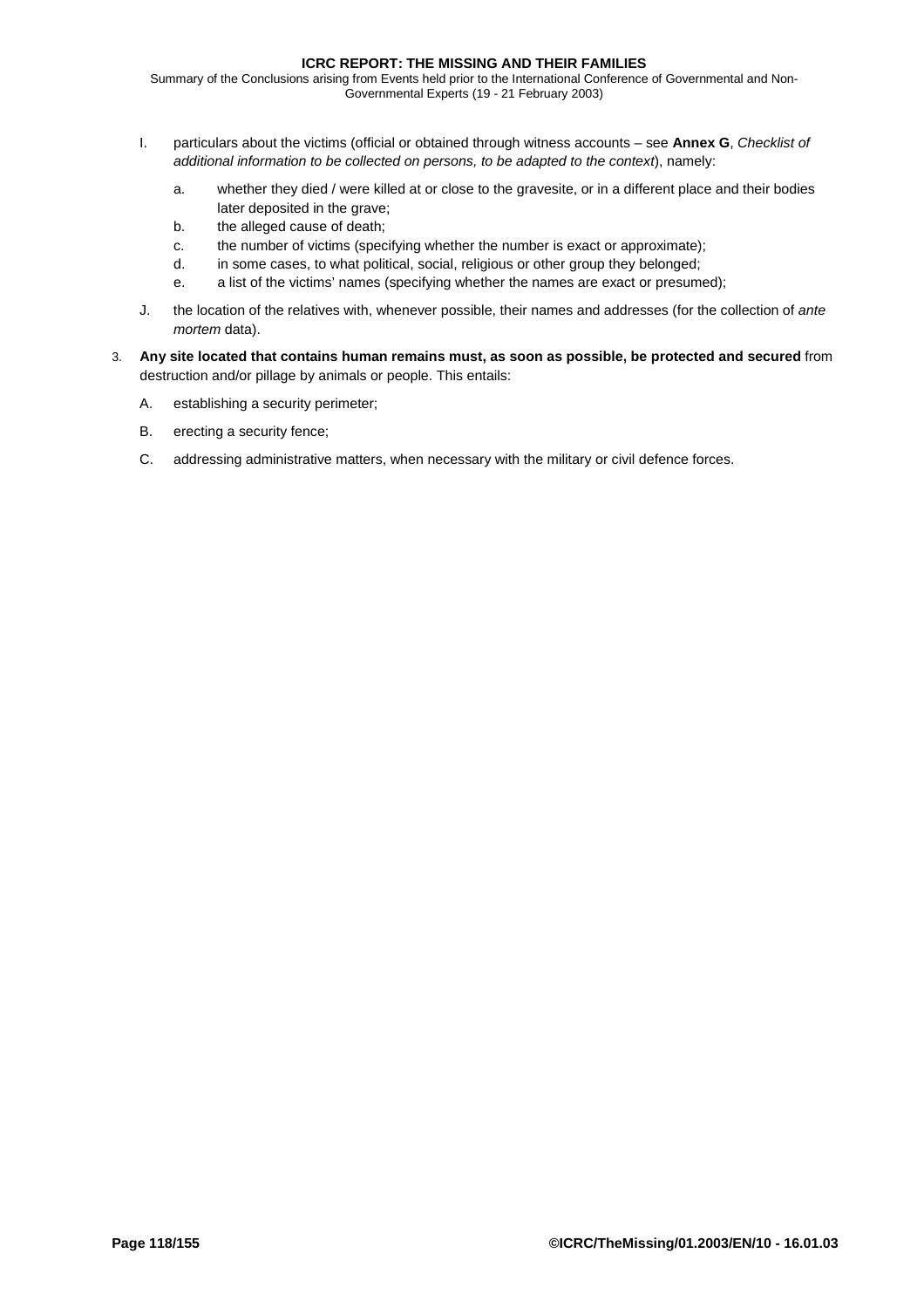# <span id="page-118-0"></span>**Annex L: Checklist of the information to be collected on human remains**

- 1. This checklist should be used essentially:
	- A. by armed forces / armed groups and by military forces serving in peace-keeping and peace-enforcement units, in order to draw up SOP on the handling of human remains on the battlefield and provide training in relation thereto;
	- B. by personnel working in health facilities or for organizations (such as the ICRC, UNHCR, MSF or MDM) that may have to manage human remains that have not been returned to the families.
- 2. Material needed:
	- A. paper and pencil;
	- B. an ink pad (for fingerprinting);
	- C. plastic or metal markers;
	- D. plastic bags with labels (for belongings and samples);
	- E. surgical gloves or the equivalent thereof;
	- F. if permitted, a camera or video camera.
- 3. Before all else:
	- A. if the remains are still at the site of the incident, refer first to **[Annex M](#page-120-0)**: *checklist on the immediate management of human remains (collection / transport)*;
	- B. if the remains need to be exhumed during an emergency, refer first to **[Annex O](#page-124-0)**: *checklist on exhumation (e.g. from graves, wells, caves) in the absence of forensic specialists*;
	- C. record the date, the time that has elapsed since the incident, the kind of incident that led to the death of the person(s) concerned and the location of the remains;
	- D. if necessary and possible, record the number of bodies and describe the general state of all remains related to the same incident;
	- E. even though handling the bodies of those who died a traumatic death presents no increased risk of infectious disease, put on gloves, which should be routinely worn to protect against diseases such as HIV/AIDS or hepatitis B;
	- F. if no one has yet done so, give each body a **unique reference (number + place and date)**, record this **reference on a plastic or metal marker**, and **attach the marker to the corresponding body**;
	- G. if permitted, photograph the body and then photograph the face, making sure to include the marker featuring the reference number in the photograph (this can also be done with a video camera).
- 4. Open a file on each body / set of remains.
	- A. On a piece of paper bearing the body's unique reference:
		- a. note any obvious injuries and if possible photograph them (the photograph must include the body's unique reference);
		- b. note but do not interpret anything else, such as missing limbs, tied hands or obvious signs of mistreatment or mutilation;
		- c. note any other distinctive features that may help identify the body and are visible **without undressing the body or forcibly opening the mouth**. Refer to **[Annex R](#page-130-0)**: *checklist for forensic work when only external examination is possible* (**5**).
	- B. Whenever possible, take prints of all the fingers, starting with the left little finger.
	- C. Whenever possible, take a sample of hair including the roots (in case a DNA analysis is subsequently required) and put it in a plastic bag bearing the body's unique reference (to be kept in the file with the information noted under 4.A above).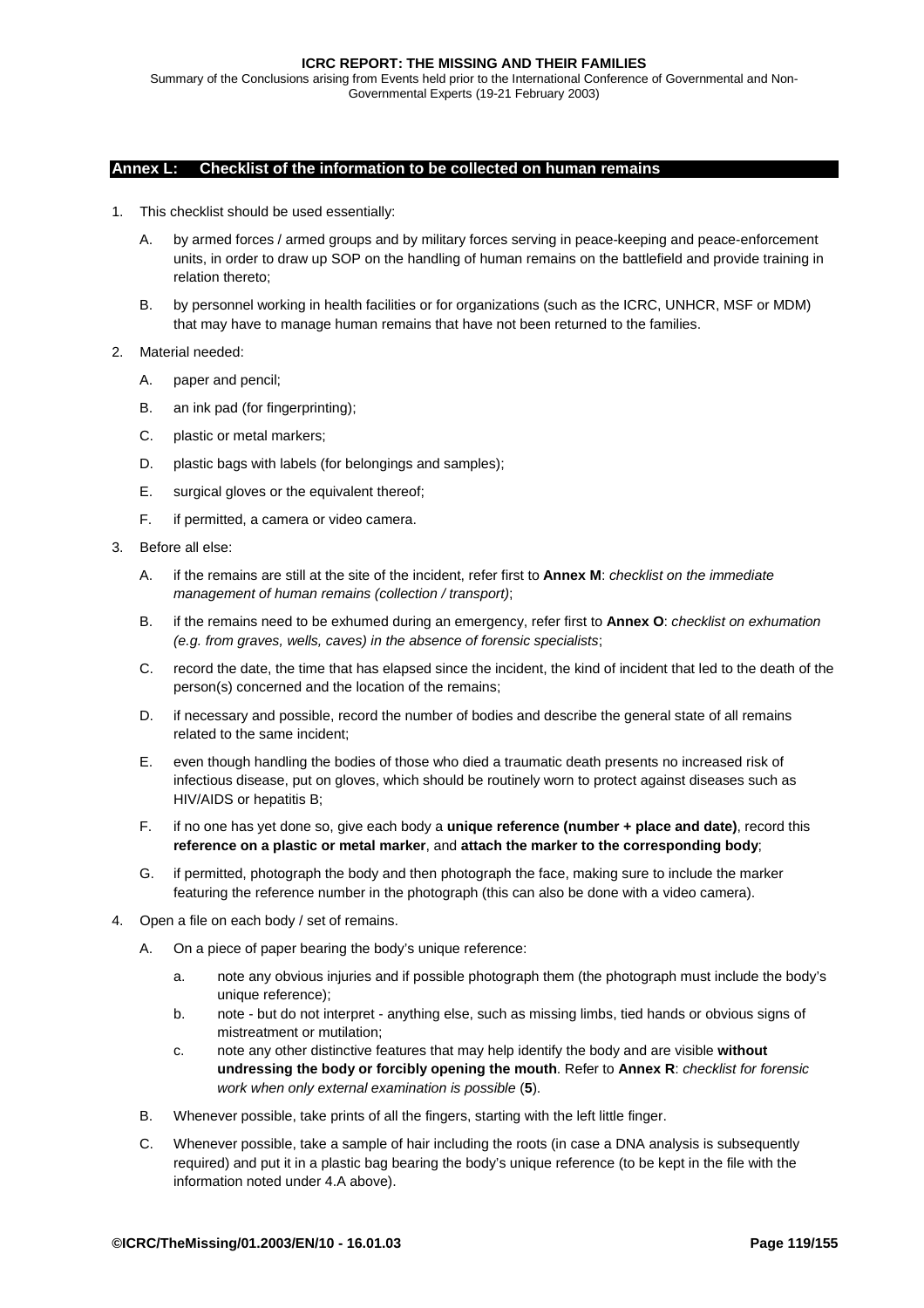- D. For unidentified bodies:
	- a. if permitted or allowed, photograph the face (the body's unique reference must be included in the photograph);
	- b. note the names of any people who died during the same incident (or in the same location, possibly on the same date) and whose bodies have been identified.
- 5. Check for personal effects, in particular for identity documents or discs, purses, jewellery, etc., and list them on the piece of paper bearing the body's unique reference.
- 6. Collect all personal effects, group and number them by the body's unique reference **and store them separately in bags** labelled with the corresponding unique reference. When relevant, ensure that one half of any identity disc is included with the personal effects.
- 7. These personal effects should be photographed. The photographs may be published in **books of belongings** that are subsequently circulated among the families of missing persons and feature pictures of clothes and other objects that relatives may recognize, thus facilitating the identification process.
- 8. Ensure the remains are afforded adequate conditions of temporary storage or burial (see **[Annex N](#page-122-0)** for temporary storage and **[Annex P](#page-126-0)** for emergency or temporary burial of human remains).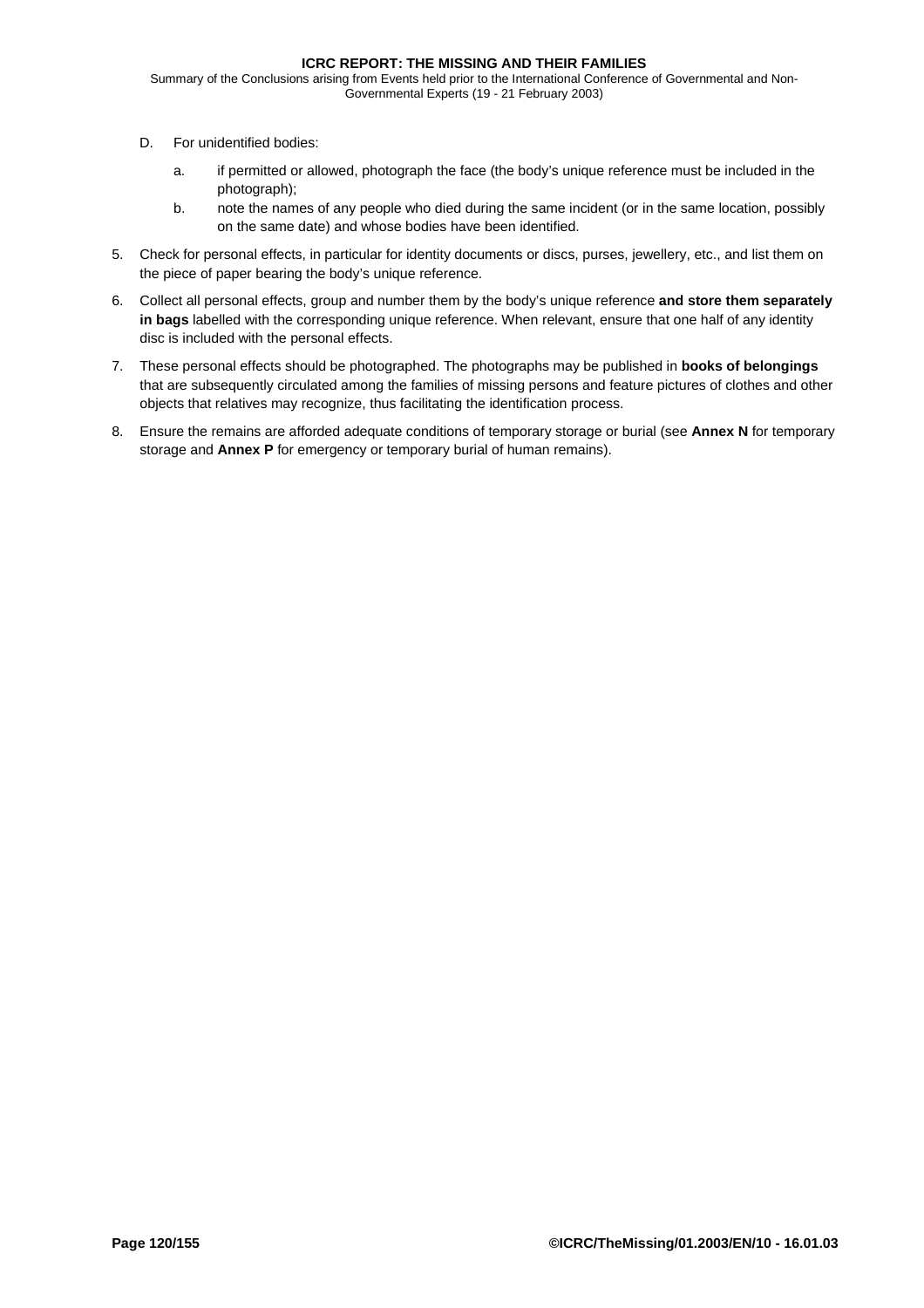<span id="page-120-0"></span>Summary of the Conclusions arising from Events held prior to the International Conference of Governmental and Non-Governmental Experts (19-21 February 2003)

## **Annex M: Checklist on the immediate management of human remains (collection / transport)**

- 1. **Human remains that have not been buried** become increasingly difficult to collect and identify as time passes. Important points to remember are:
	- A. bodies decompose rapidly when exposed to a warm climate, humidity, rain, etc.;
	- B. animals may remove and scatter the remains;
	- C. bones may be removed;
	- D. decomposition, loss of bones and scattering increase with time;
	- E. heavy clothing will slow down the process of disarticulation;
	- F. climate and seasonal changes are important determinants of the ease with which surface remains are found.
- 2. This checklist should be used essentially:
	- A. by armed forces / armed groups and by military forces serving in peace-keeping and peace-enforcement units, in order to draw up SOP on the handling of human remains on the battlefield and provide training in relation thereto;
	- B. by personnel working in health facilities or for organizations (such as the ICRC, UNHCR, MSF or MDM) that may have to manage human remains that have not been returned to the families.

# 3. **Checklist**

- A. Material needed:
	- a. paper and pencil;
	- b. an ink pad (for fingerprinting);
	- c. plastic or metal markers;
	- d. plastic bags with labels (for belongings);
	- e. surgical gloves or the equivalent thereof;
	- f. if permitted, a camera or video camera;
	- g. body bags or coffins (at a minimum, blankets or sheets).
- B. **Do not:** 
	- a. open graves without specialist expertise unless absolutely necessary; in such cases see **[Annex O](#page-124-0)**: *checklist on the procedure for exhumation (e.g. from graves, wells, caves) in the absence of forensic specialists*;
	- b. destroy anything that could help identify the remains or establish the cause of death, e.g. remains, personal effects, clothes, etc.;
	- c. move the body without consulting **[Annex L](#page-118-0)** (*checklist of the information to be collected on human remains)*;
	- d. remove remains from the site unless absolutely necessary;
	- e. separate personal effects from the remains without documenting and labelling them;
	- f. mix body parts or attribute body parts to incomplete remains;
	- g. mix personnel effects, clothes, etc.

#### C. **In all situations:**

- a. ensure that the bodies are not situated in a mine field or booby-trapped;
- b. record the date, the time that has elapsed since the incident, the kind of incident that led to the deaths of the people concerned and the location of the remains;
- c. if possible, count (as opposed to estimate) the number of bodies and describe the general state of the remains;
- d. if possible, photograph the whole scene;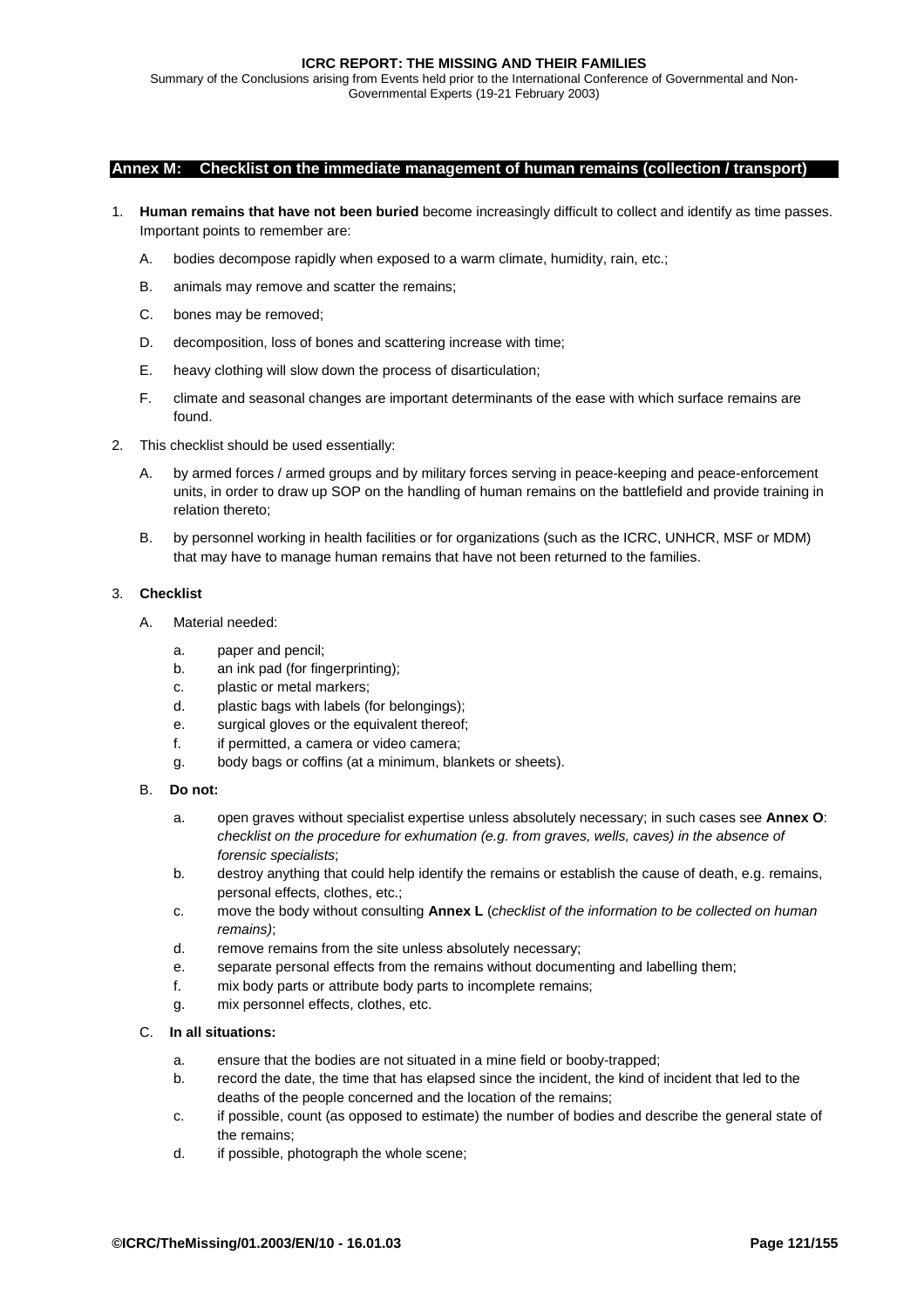- e. even though handling the bodies of who those who died a traumatic death presents no increased risk of infectious disease, wear gloves as a matter of routine in order to protect against diseases such as HIV/AIDS or hepatitis B;
- f. give each body a **unique reference (number + place and date)**, record this reference on a plastic or metal marker and attach the marker to the corresponding body;
- g. likewise number and label separate body parts;
- h. note where each numbered body is situated in relation to the site, if possible using a map or chart;
- i. note any indication of whether the remains are those of combatants or civilians;
- j. think about informing the families concerned and the "host" community;
- k. if the deaths are recent and depending on the context in which they occurred, consider ascertaining the total number of wounded by visiting hospitals or first aid posts;
- l. bear in mind that people who have lost a limb in an explosion or as a result of a deliberate amputation may not be dead; rather, they may have survived and might be found in hospital;
- m. survivors who are in hospital may have information that may help identify the dead.
- D. **If time permits, collect information on each body (part)** (see **[Annex L](#page-118-0)**: *checklist of the information to be collected on human remains)*. At a minimum:
	- a. all remains should be marked with a **unique reference (number + place and date)**;
	- b. personal belongings should be collected, grouped and referenced by the body's unique reference, **stored separately in bags** labelled with the corresponding unique reference and kept dry. When relevant, the belongings should include half of any identity disc.
- E. If body bags or coffins are not available, wrap the remains in a blanket or sheet.
- F. **If the remains must be moved to a place of temporary storage in a vehicle:** 
	- a. place the remains in the vehicle with great care;
	- b. ensure that bodies and the corresponding personal belongings are transported in the same vehicle;
	- c. keep a copy of all records and notes;
	- d. ensure one record is kept and given to an appropriate authority or organization.
- G. **Temporary storage of remains if they are not to be buried immediately:** the ideal conditions for storing remains are listed in **[Annex N](#page-122-0)**: *checklist on the management of human remains in a hospital mortuary* (**5.A**).
- H. **Emergency or temporary burial of remains:** if the above conditions for temporary storage are not available, the only option may be emergency burial (see **[Annex P:](#page-126-0)** *checklist on the emergency or temporary burial of human remains)*.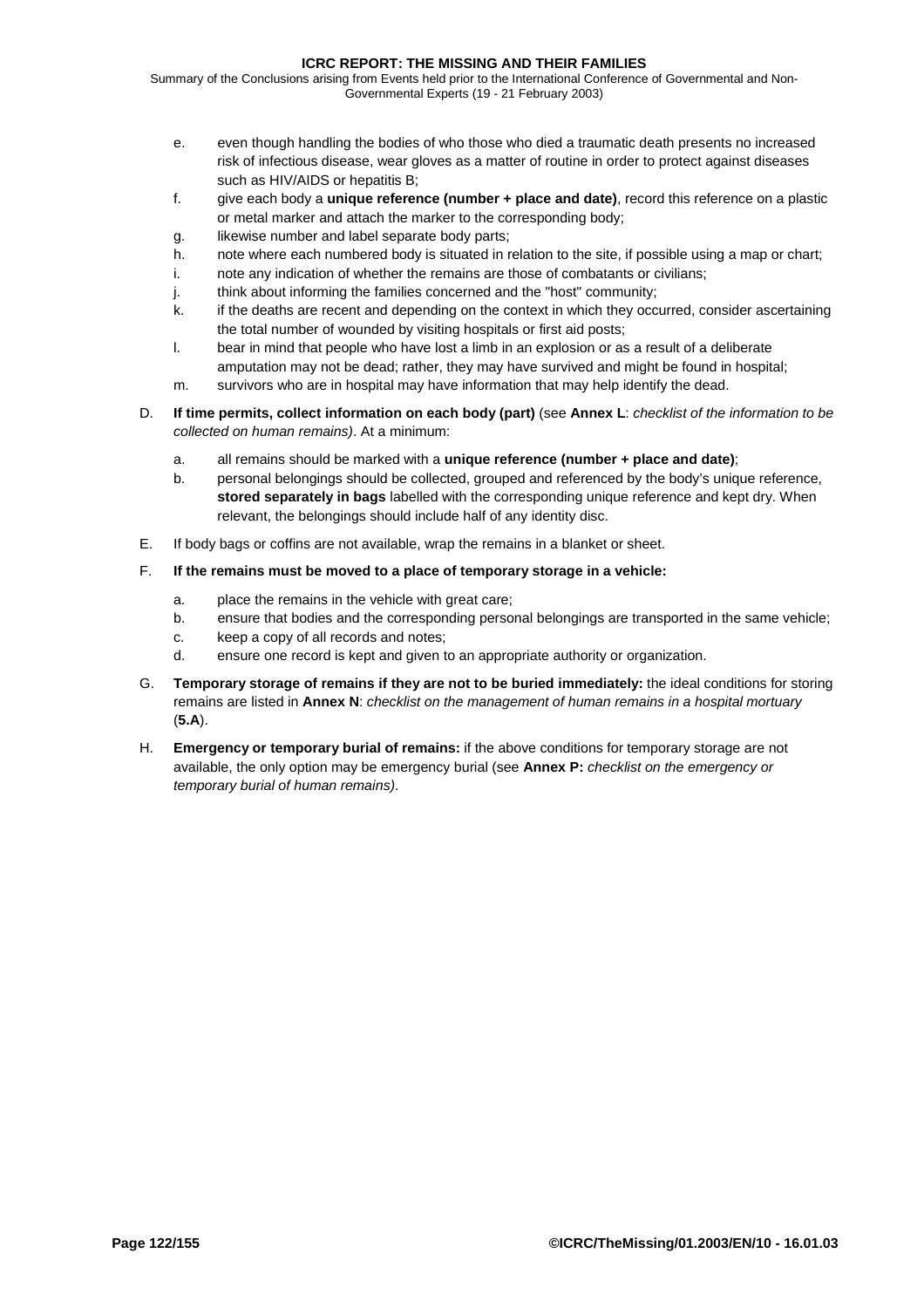<span id="page-122-0"></span>Summary of the Conclusions arising from Events held prior to the International Conference of Governmental and Non-Governmental Experts (19-21 February 2003)

## **Annex N: Checklist on the management of human remains in a hospital mortuary**

- 1. Establishing or supporting hospitals or other equivalent health facilities may be part of the assistance provided by humanitarian organizations. In addition, in certain circumstances the ICRC or other international (governmental / non-governmental) organizations may run hospitals. Last but not least, armed forces / groups and military forces serving in peace-keeping and peace-enforcement units also run such medical facilities.
- 2. Setting up a mortuary is often given only belated consideration in hospital programmes. The mortuary of an existing hospital may afford inadequate security and have no staff or controls; it may be little more than a place where dead bodies are left until they are claimed by the families.
- 3. What happens to people and their bodies may be a politically sensitive issue. It is essential, therefore, that the bodies of those who die in hospital and of those who die elsewhere and are subsequently brought to the hospital be properly managed. Without a plan, bodies may be removed from the hospital and buried without being identified.
- 4. This checklist should be used essentially:
	- A. by armed forces / armed groups and by military forces serving in peace-keeping and peace-enforcement units, in order to draw up SOP on the handling of human remains in a (field) hospital mortuary and provide training in relation thereto;
	- B. by personnel working in health facilities or for organizations (such as the ICRC, UNHCR, MSF or MDM) that may have to manage human remains in a hospital mortuary that have not been returned to the families.

# 5. **Checklist for the management of a hospital mortuary**

- A. Ideally, human remains should be stored:
	- a. in an area that is secure from entry at all times;
	- b. in an area hidden from public view;
	- c. at a temperature of 4°C;
	- d. in a dry atmosphere;
	- e. in an area that is large enough for working on and moving the remains and that is adequately lit:
	- f. where they can be viewed by the family in conditions that are as dignified as possible;
	- g. in a place providing easy access to vehicles for loading and unloading;
	- h. in a place that has easy access to where any later forensic work will be conducted;
	- i. in a room with a smooth, washable floor;
	- j. if many old remains are being identified and if necessary, near a separate area with a hose and cleaning / drying facilities for clothes and other personal effects.
- B. It must be established as soon as possible who has authority to:
	- a. deliver bodies to and remove bodies from the mortuary;
	- b. enter the mortuary;
	- c. conduct examinations in the mortuary.
- C. Local customs and regulations must be observed.
- D. The mortuary must be locked and the key entrusted to the person in charge of the hospital's administration.
- E. The mortuary must provide secure and appropriate conditions of temporary storage for dead bodies.
- F. All bodies must be labelled with a **unique reference (number + date and place of death)** and, when identified, with the name.
- G. Personal belongings must be collected, marked with the body's unique reference, grouped **and stored separately in bags** clearly labelled with the unique reference. Make sure the belongings include half of any identity disc.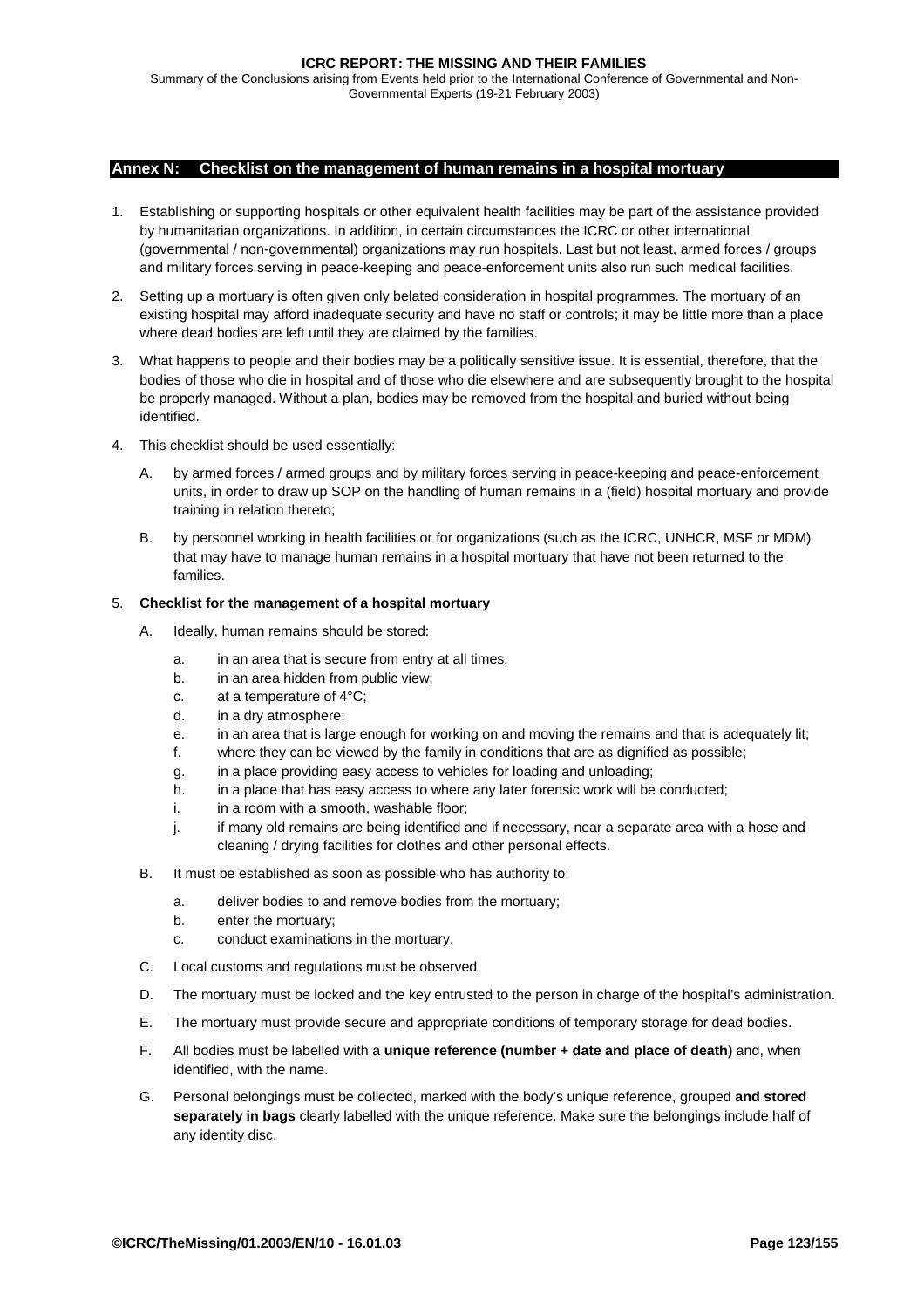- H. A mortuary record must be kept comprising individual files classified by the body's unique reference. This record and the respective files should indicate or contain:
	- a. for all bodies:
		- I. the body's unique reference;
		- II. the likely cause of death, if obvious (e.g. head wounds);
		- III. any clothing or shoes;
		- IV. any personal effects (watch, jewellery, etc);
		- V. any identity document or disc;
	- b. for identified bodies, the full name and any particulars available (such as date of birth, father and/or mother's name, nationality, army, rank, regimental, personal or serial number);
	- c. for all identified and unidentified bodies not returned to the families, all the information listed in **[Annex R](#page-130-0)** (*checklist for forensic work when only external examination is possible)*;
	- d. the particulars of the person to whom the body was released, with the date.
- I. Should identified or unidentified bodies be buried by the hospital (and not returned to the families), refer to **[Annex P](#page-126-0)**: *checklist on the emergency or temporary burial of human remains*.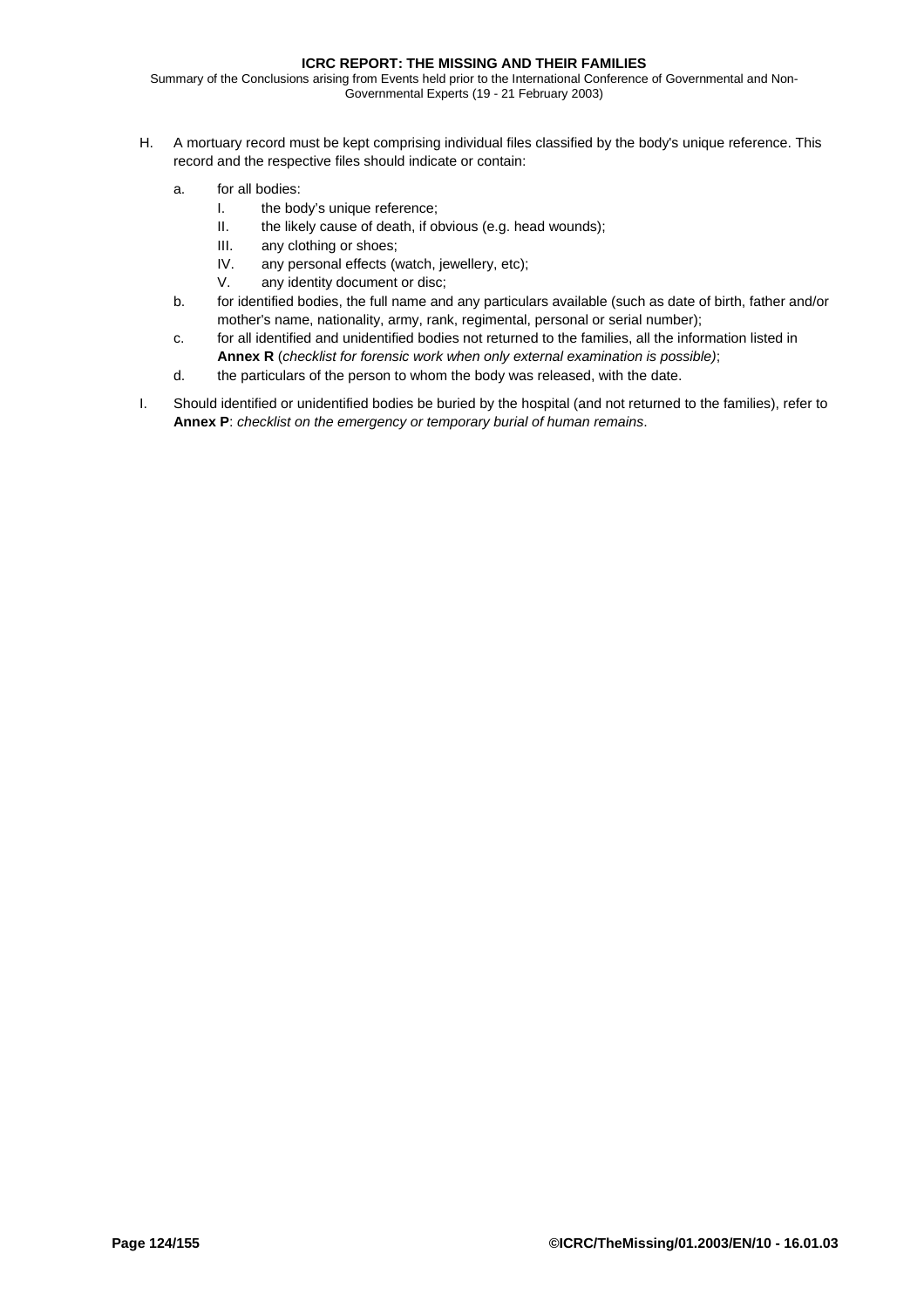<span id="page-124-0"></span>Summary of the Conclusions arising from Events held prior to the International Conference of Governmental and Non-Governmental Experts (19-21 February 2003)

## **Annex O: Checklist on the procedure for exhumation (e.g. from graves, wells, caves) in the absence of forensic specialists**

- 1. The exhumation and recovery of bodies can be a highly sensitive political issue. Mishandling the remains can make a difficult situation worse.
- 2. In principle, the authorities should ensure that this task is performed by specialists.
- 3. Bodies should be exhumed in the absence of forensic specialists only when absolutely necessary (for example, when the exhumation is so urgent that there is no time to wait for specialist help to arrive.)
- 4. This checklist is therefore intended for the personnel of third parties, such as peace-enforcement units and humanitarian organizations, who are not forensic specialists and who must act in an emergency.

#### 5. **Checklist**

# A. **Before recovering buried or hidden human remains, non-specialists should:**

- a. establish that it is impossible for the authorities concerned to do so;
- b. ensure that all the authorities concerned know of their involvement in the recovery of human remains;
- c. establish that the remains are going to be recovered anyway (for example, by the families, the local authorities, soldiers), possibly in an unskilful and undignified manner;
- d. ensure that they are authorized to go where the remains are and benefit from adequate security guarantees;
- e. check that the site is safe, e.g. that the bodies are not in a minefield or booby-trapped;
- f. establish where the remains will go if they are removed (the hospital, the morgue, to the authorities or families) and ensure:
	- I. that the family is present to provide an appropriate burial / cremation; *or*
	- II. that the conditions of storage are appropriate;
- g. ensure that permission and the documents needed to transport remains (this is especially important if any borders or front lines have to be crossed) are obtained.
- B. In addition, they should:
	- a. find out about:
		- I. the events leading to the people being killed and their bodies being put in the grave;
		- II. the likely location of graves;
		- III. the likely number of bodies in each grave;
		- IV. the likely time of death;
		- V. the likely location of any families that may be concerned;
	- b. draw up a strategy for informing the families and the community;
	- c. make sure logistic backup is available (human remains discovered in places such as latrines, caves, collapsed structures or bodies of water require special expertise and equipment and the adoption of specific safety measures);
	- d. make sure they have the right material and infrastructure (tools, tents, generators, etc.);
	- e. make sure they have the means to make the site secure;
	- f. provide for a secure storage area if no mortuary is available (see **[Annex N](#page-122-0)**: *checklist on the management of human remains in a hospital mortuary,* **5.A**.)

# C. **Recovering buried or hidden human remains**

## a. **The following measures must be taken**:

- I. put up a fence or secure perimeter at the site;
- II. employ a guard to be present at all times;
- III. note if the ground has been disturbed since the burial by, for example, vehicles or previous attempts at recovery;
- IV. photograph and document the ground or location of the remains;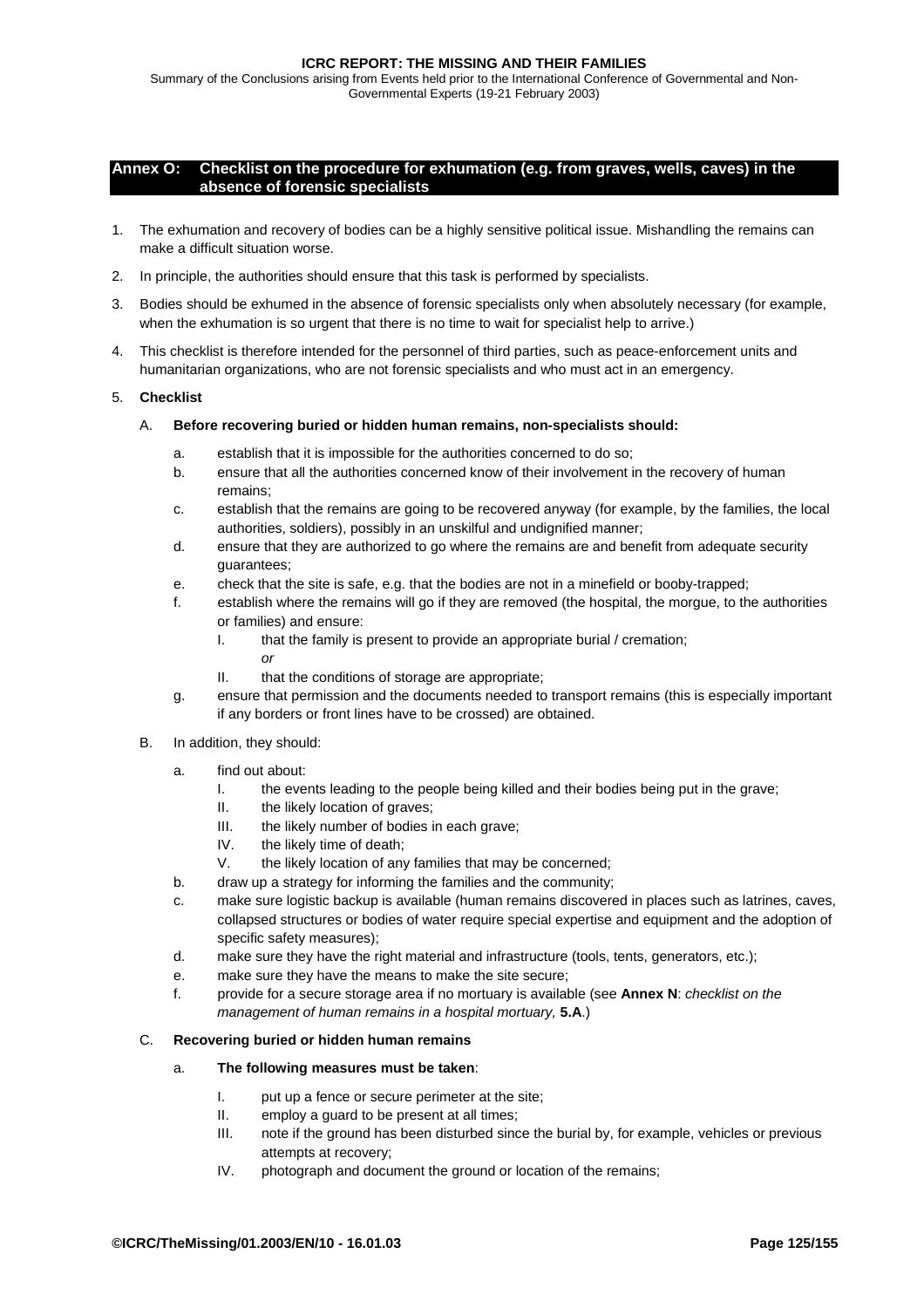- V. remove the surface soil by horizontal layers using hands or a metal instrument (do not dig directly down into the grave);
- VI. as soon as contact is made with any remains, remove all soil by horizontal scraping until the remains are completely exposed;
- VII. even though handling the bodies of those who have died a traumatic death presents no increased risk of infectious disease, gloves should be worn routinely to protect against diseases such as HIV/AIDS and hepatitis B;
- VIII. note the number of bodies and the general state of the remains;
- IX. map and if permitted photograph any remains *in situ*;
- X. give each body a **unique reference (number + place and date),** record this reference on a plastic or metal marker and attach the marker to the corresponding body;
- XI. if permitted, photograph any remains after they have been removed from the grave.
- b. **If the remains are immediately identified visually by the family and claimed, they should only be released to the family after a record has been made of the identification and the family has signed for the remains; this will allow** a death certificate or ICRC attestation to be issued at a later date, if necessary (see **[Annex J](#page-115-0)**: *checklist of information on the dead to be provided by the authorities).*
- c. **If the remains are not immediately returned to the families and if time and conditions permit, collect information for each body (part)** (see **[Annex L](#page-118-0)** for the *checklist of the information to be collected on human remains*, and **[Annex R](#page-130-0)** for the *checklist for forensic work when only external examination is possible*). At a minimum:
	- I. all remains should be marked with a **unique reference (number + place and date)**;
	- II. personal belongings should be collected, grouped and numbered with the unique reference **and stored separately in bags** labelled with the corresponding body's unique reference. When relevant, half of any identity disc should be included with the belongings.
- d. Remove the remains carefully.
- e. If body bags or coffins are not available, wrap the remains in a blanket or sheet.
- f. **If the remains must be moved to a place of temporary storage in a vehicle:** 
	- I. place the remains in the vehicle with great care;
	- II. ensure bodies and the corresponding personal belongings are transported in the same vehicle;
	- III. keep a copy of all records and notes;
	- IV. ensure one record is kept and given to an appropriate authority or organization.
- g. The ideal conditions for the **temporary storage of remains if they are not to be buried immediately** are listed in **[Annex N](#page-122-0)**: *checklist on the management of human remains in a hospital mortuary* (**5.A**).
- h. **After the human remains have been removed:** 
	- I. if permitted, photograph the site;
	- II. consider refilling the gravesite if necessary;
	- III. consider the emotional impact on those exhuming or working on the bodies, as they will not be familiar with this kind of work.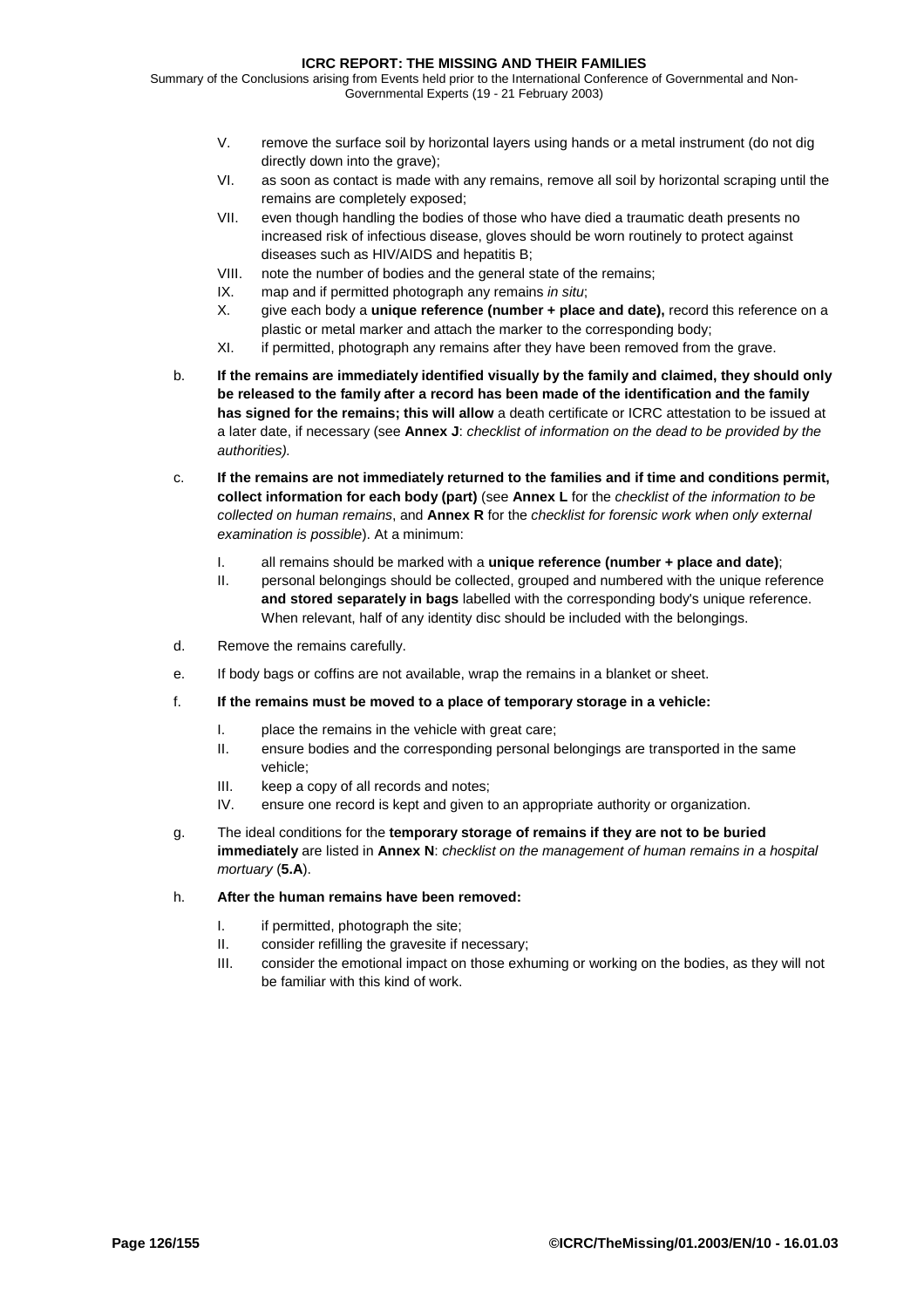<span id="page-126-0"></span>Summary of the Conclusions arising from Events held prior to the International Conference of Governmental and Non-Governmental Experts (19-21 February 2003)

## **Annex P: Checklist on the emergency or temporary burial of human remains**

- 1. **Human remains that have not been properly stored** become increasingly difficult to identify as time passes. Important points to remember are:
	- A. bodies decompose rapidly when exposed to a warm climate, humidity, rain, etc.;
	- B. animals may remove and scatter the remains;
	- C. bones may be removed;
	- D. decomposition, loss of bones and scattering increase with time;
	- E. heavy clothing will slow down the process of disarticulation;
	- F. climate and seasonal changes are important determinants of the ease with which surface remains are found.
- 2. If remains cannot be properly stored, they must be temporarily buried.
- 3. This checklist should be used essentially:
	- A. by armed forces / armed groups and by military forces serving in peace-keeping and peace-enforcement units, in order to draw up SOP on the handling of human remains on the battlefield and provide training in relation thereto;
	- B. by personnel working in health facilities or for organizations (such as the ICRC, UNHCR, MSF or MDM) that may have to manage human remains that have not been returned to the families.

# 4. **Checklist**

- A. Material needed:
	- a. paper and pencil;
	- b. plastic or metal markers;
	- c. plastic bags with labels (for belongings);
	- d. surgical gloves or the equivalent thereof;
	- e. if permitted, a camera or video camera;
	- f. body bags or coffins (at a minimum, blankets or sheets);
	- g. shovels;
	- h. material to mark the graves.
- B. **Human remains should undergo emergency or temporary burial only when the conditions for temporary storage as described in [Annex N](#page-122-0)** (*checklist on the management of human remains in a hospital mortuary*, **5.A)** are not available; this applies whether or not the bodies have been identified.
- C. **The human remains should be temporarily buried once all the information required has been collected on them** (see **[Annex L](#page-118-0)**: *checklist of the information to be collected on human remains).* At a minimum:
	- a. all remains should be marked with a **unique reference (number + place and date)**;
	- b. personal belongings should be collected, grouped and numbered with the unique reference **and stored separately in bags** labelled with the corresponding reference. When relevant, half of any identity disc should be included with the belongings.
- D. **The temporary burial site should be selected according to the following criteria**:
	- a. it should be as close as possible to the place where death occurred, taking into account the points below;
	- b. there should be soil in which to bury the remains:
	- c. the soil should be well drained;
	- d. the site should be easily reached by vehicles;
	- e. the site should not be in a strategically or tactically significant area.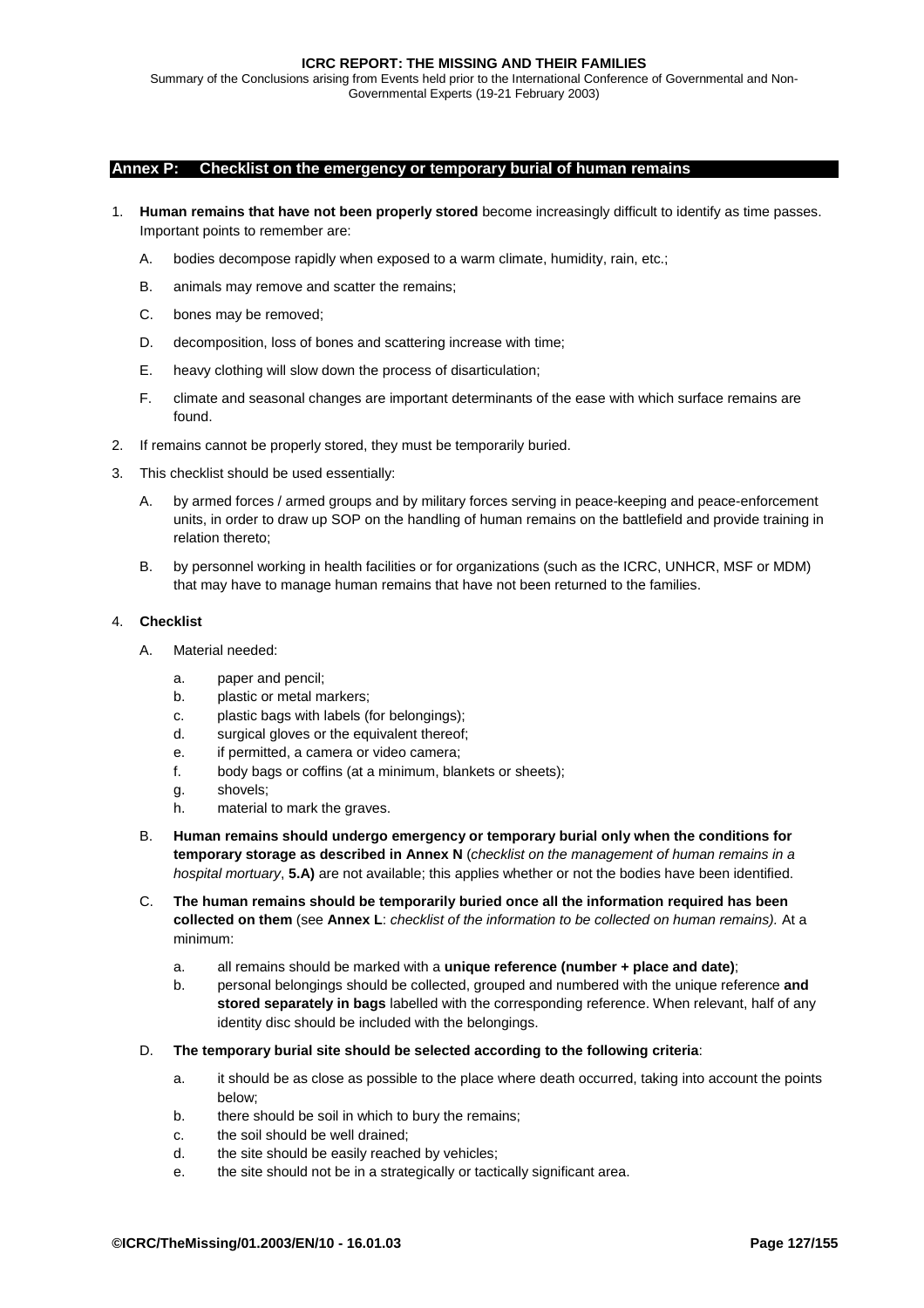Summary of the Conclusions arising from Events held prior to the International Conference of Governmental and Non-Governmental Experts (19 - 21 February 2003)

# E. **Each body should:**

- a. be placed in an individual grave, if possible;
- b. be left clothed;
- c. be protected from water.
- F. **Graves should be grouped according to nationality and/or religion** (see also **[Annex I](#page-112-0)**, *Considerations on the meaning of death and recommendations for appropriate behaviour*)**.**

# G. **Each grave should:**

- a. be as deep as practicable or covered in a manner appropriate to the terrain, for example with a pile of stones;
- b. be clearly marked (to ensure that it can be found again) with an appropriate religious or cultural marker that:
	- I. is high enough to be seen;
	- II. is made of the most durable material possible;
	- III. indicates the unique reference and, for an identified body, the name (alternatively, this information can be written on a piece of paper that is sealed in a bottle or other waterproof container and left in the ground above the body);
- c. be clearly marked on a map, along with any other appropriate information;
- d. contain one half of the identity disc (if one is present), the other half to be included with the belongings;
- e. be treated with respect and in keeping with any known religious or cultural beliefs.

# H. **Specifically for group graves:**

- a. the bodies should be laid out in a recognizable sequence, preferably side by side;
- b. a marker must be used to indicate the beginning of the sequence;
- c. two lists should be prepared with the sequence of the bodies: one list should be left beneath the marker and the other kept with the record of the grave (see J below);
- d. a record should be kept of the number of bodies;
- e. a record should be kept of the names of people known to be in the grave but whose bodies are unidentifiable.
- I. **A religious official may preside over the emergency burial** of any remains, no matter what the religion or culture of the dead person. If no religious official is present, this function may be performed by another person. Any ceremony involving human remains must be dignified.
- J. **The following information should be recorded** for each grave, kept and transmitted whenever necessary to the ICRC:
	- a. all information marked on the grave;
	- b. any information pertaining to the person's identity;
	- c. the exact location of the grave, marked on a map or with a precise grid reference;
	- d. the appearance and nature of the material with which the grave is marked;
	- e. the total number of graves in the same location;
	- f. whether the grave contains only body parts;
	- g. whether it is a group grave (if yes, there should be a list with the sequence of the bodies).
- K. **The ICRC must forward information about graves and human remains to the competent authorities at the latest when plans are made for exhumation and identification and an adequate framework has been established for this.**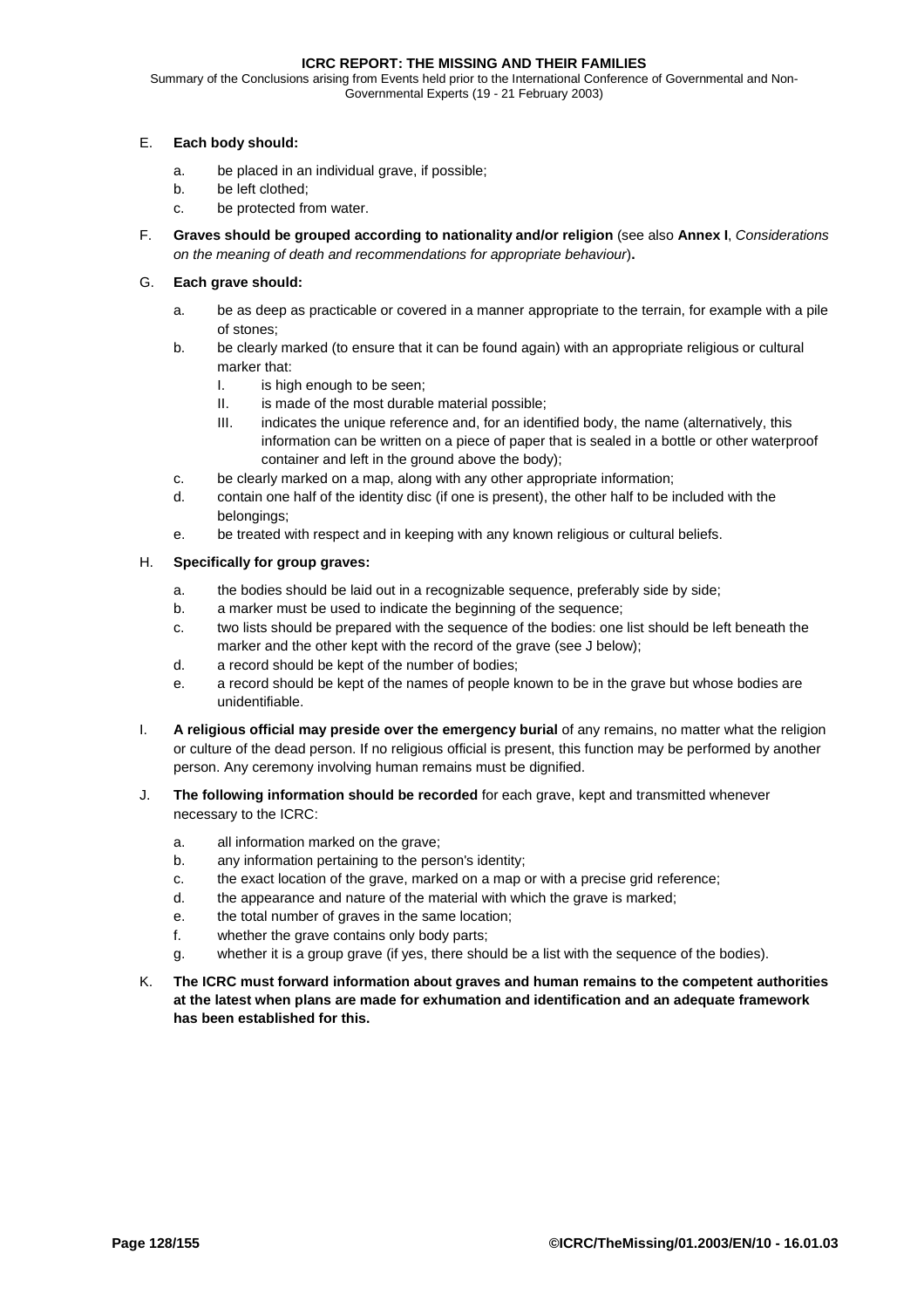Summary of the Conclusions arising from Events held prior to the International Conference of Governmental and Non-Governmental Experts (19-21 February 2003)

# **Annex Q: Introduction to DNA**

The identification of human remains involves complex scientific, technical, legal, ethical and cultural issues. In recent years, the possibilities for identification have been expanded, improved and rendered more complex by the emergence of technologies that permit analysis of DNA in remains and in people who may be relatives of missing persons. DNA analysis using certain techniques can apparently prove identity with nearly 100% certainty. DNA tests carry an equally important potential to exclude a family relationship.

- 1. Using DNA to identify remains is a **five-step process** that involves:
	- A. retrieving DNA from the remains;
	- B. retrieving DNA from likely relatives of the missing person **or** from the missing person's hair, saliva stains or unwashed underclothes;
	- C. profiling the DNA (by marker identification for nuclear DNA or by sequencing of sections in mitochondrial DNA - see below) from both sources;
	- D. matching the results of the profiling processes;
	- E. deciding on the degree of matching that is compatible with the claimed relationship between the person (the remains) and the presumed family member.
- 2. Two sorts of DNA are used for the purposes of identification.

#### A. **Nuclear DNA**

- a. Nuclear DNA is relatively easy and fast to analyze. It is best extracted from blood, soft tissue or blood stains. It degrades in a few weeks if the remains are not carefully stored. Although it has proven difficult to extract suitable nuclear DNA from bones in the past, the technology involved has advanced rapidly.
- b. The most accurate matching is done **either** when quality nuclear DNA can be harvested in respect of the missing person (from hair, saliva, etc.) **or** when both parents of the presumed missing person can give a blood sample. Nuclear DNA is much more difficult to use for matching with other relatives. Obviously, considerable complications arise when the presumed father is not the biological father.
- c. For identification purposes, there are about 30 "loci" identified in human nuclear DNA, each of which has between 4 and 30 variables or "alleles". Each person's nuclear DNA is duplex and the alleles differ between each of the two chromosomes (one chromosome coming from the father and the other from the mother). There are thus many millions of possibilities; however, any variation in markers must be found in either the mother's or the father's nuclear DNA. There are a number of commercial kits for testing these markers.

## B. **Mitochondrial DNA**

- a. Analysis of mitochondrial DNA is slow, difficult and very expensive. The advantage is that it is easier to extract from bones and teeth and so can be used to test old remains.
- b. Mitochondrial DNA is passed to a person only through the maternal line. This means a person's remains can be matched to the mother, maternal grandmother or maternal aunts or uncles, i.e. to more distant relatives. This also means that mitochondrial DNA is not unique to any one person. Furthermore, certain specific sequences of mitochondrial DNA may be shared to a greater or lesser extent with other, apparently unrelated people in the same population.
- c. Mitochondrial DNA is difficult to analyse because the analysis is not performed by detecting markers with a kit but by sequencing the DNA base by base. Two sections of mitochondrial DNA are variable and it is these sections which are sequenced. The sequence of any one person's mitochondrial DNA is recorded in terms of how it differs from a reference sequence (the Anderson sequence).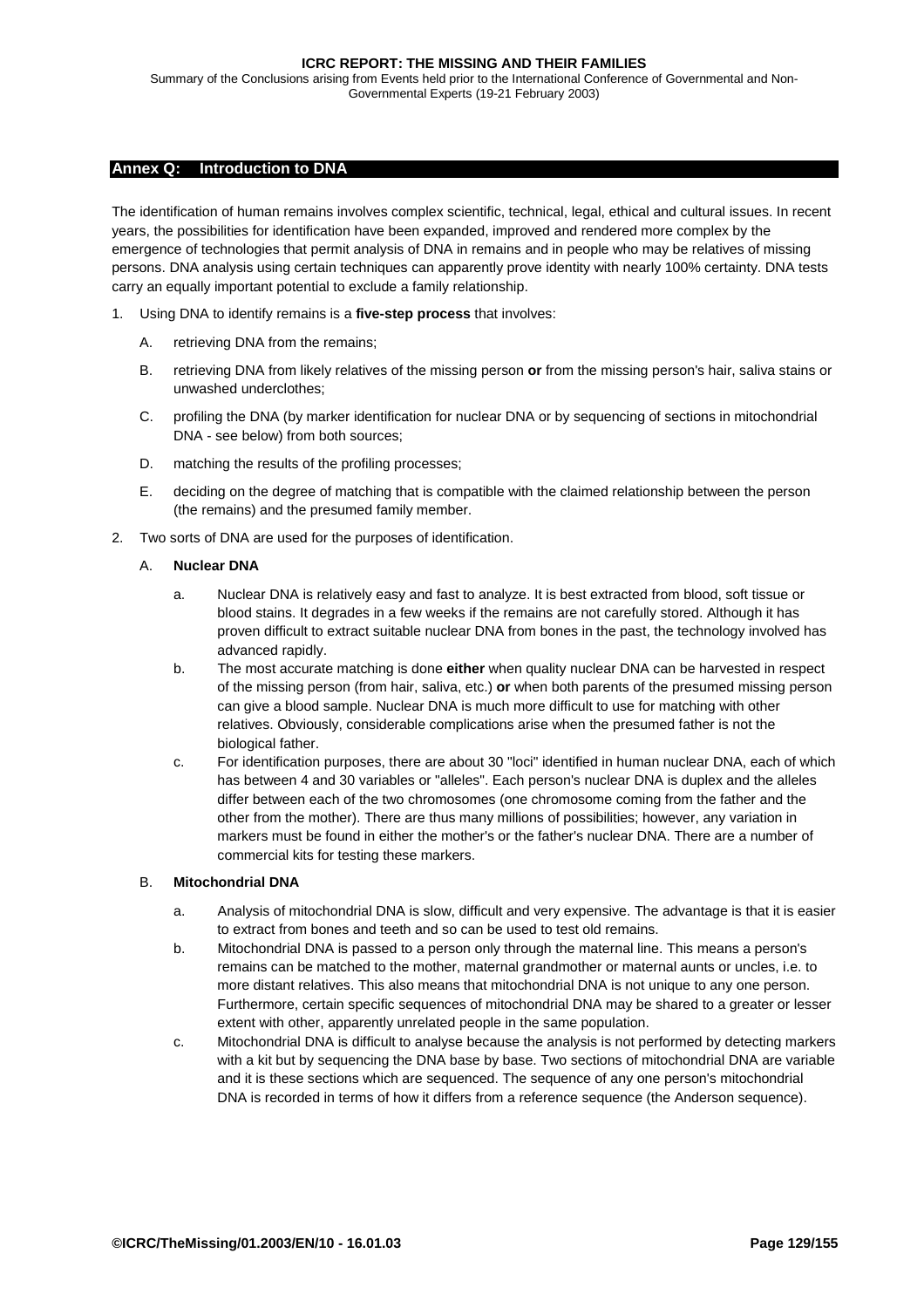Summary of the Conclusions arising from Events held prior to the International Conference of Governmental and Non-Governmental Experts (19 - 21 February 2003)

# 3. Software considerations

- A. In small numbers, the matching can be done on an individual basis, i.e., by directly viewing the results of the analysis.
- B. Interpol-DVI, the US Armed Forces DNA Identification Laboratory, the US Federal Bureau of Investigation, the Royal Canadian Mounted Police and the International Commission on Missing Persons have all reached different stages in developing software to match large numbers of samples.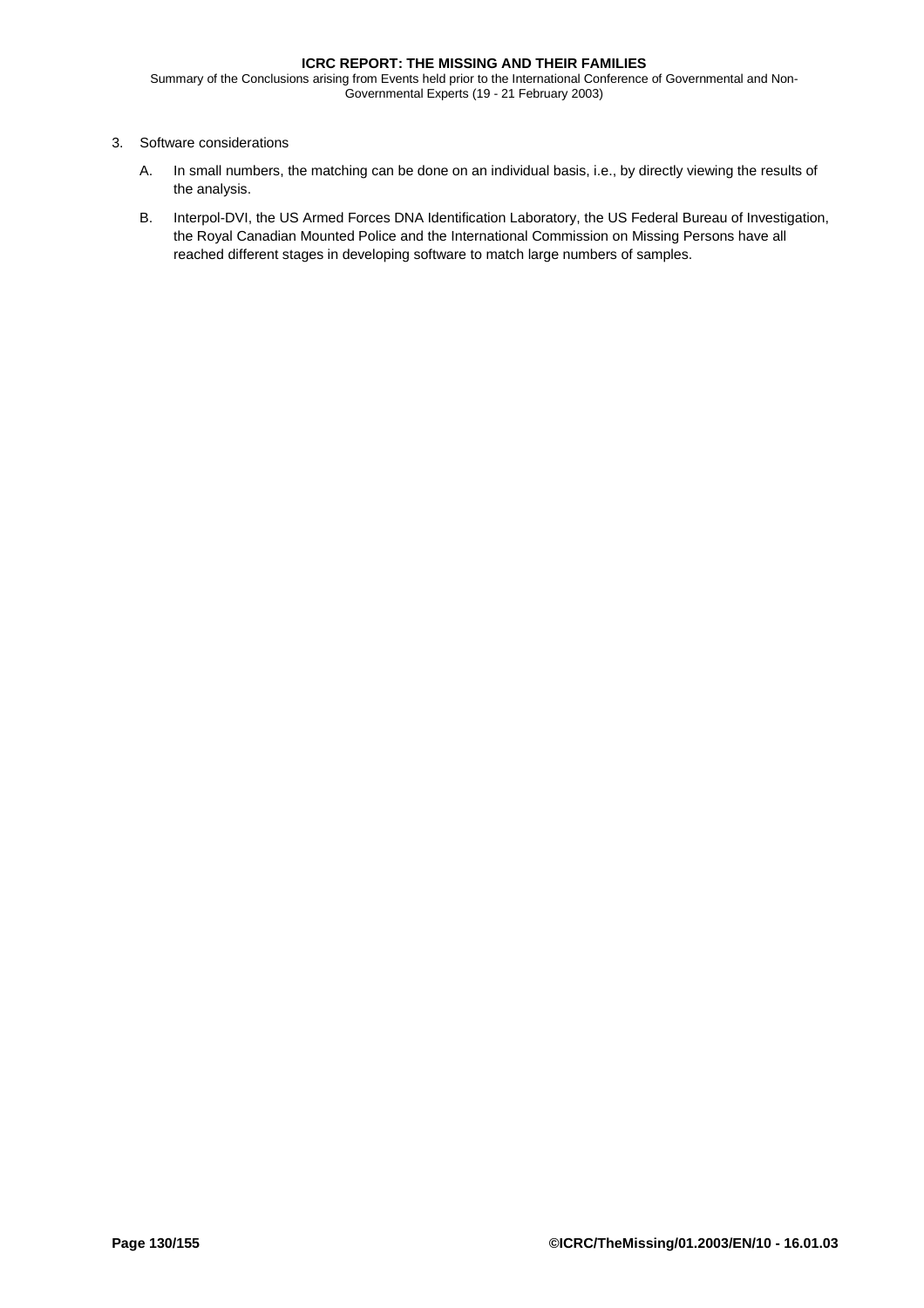<span id="page-130-0"></span>Summary of the Conclusions arising from Events held prior to the International Conference of Governmental and Non-Governmental Experts (19-21 February 2003)

#### **Annex R: Checklist for forensic work when only external examination is possible**

- 1. It may be necessary under difficult conditions, with little time and without access to mortuary facilities, to examine a number of bodies with a view to both identifying them and establishing the cause of death. In such cases, performing only an external examination would be compatible with professional conduct given the constraints.
	- A. Such situations are recognized in the introduction to the Model Protocol for Disinterment and Analysis of Skeletal Remains (Annex V to the UN Manual on the Effective Prevention and Investigation of Extra-Legal, Arbitrary and Summary Executions): *"Variation from this protocol may be inevitable or even preferable in some cases. It is suggested, however, that any major deviations, with supporting reasons, should be noted."*
	- B. The objective of such an examination is to collect and preserve as much information as possible with a view to maximizing the chances of later identification.
- 2. Forensic pathologists are best qualified to perform such an abbreviated examination of recently dead bodies, while forensic anthropologists might be best equipped to so examine skeletal remains.
- 3. In such situations, the interaction between the community, the families, politicians, the military and the forensic specialist is likely to be tense and difficult.
- 4. For the purposes of maximizing the chances of later identification, each body must be labelled with a **unique reference (number + place and date)**. When only external examination is possible, the remains should be managed as specified in **[Annex M](#page-120-0)** (*checklist on the immediate management of human remains (collection / transport))* and **[Annex L](#page-118-0)** *(checklist of the information to be collected on human remains)*.

#### 5. **External examination comprises at a minimum:**

- A. an estimation of time since death;
- B. photographs of the face and of the whole body (clothed and then without clothes); each photograph must include the unique reference (number + place and date);
- C. registration and storage of all shoes, clothes and personal effects;
- D. the recording of all signs of external injury;
- E. the recording of:
	- a. sex;
	- b. approximate age;
	- c. height;
	- d. build (stocky, medium, fat, thin);
	- e. skin colour;
	- f. hair colour and style;
	- g. facial hair (beard, moustache);
	- h. eye colour;
	- i. ethnic appearance / likely ancestry;
	- j. clothing, shoes and/or uniform plus any numbers, insignia or signs of rank;
	- k. jewellery (watch, rings, etc.);
	- l. tattoos;
	- m. birthmarks;
	- n. scars (surgical or traumatic);
	- o. dental abnormalities that are easily visible, such as gold teeth or missing teeth;
	- p. unusually distributed hair;
	- q. nicotine staining of fingers;
	- r. condition of fingernails;
	- s. obvious deformities or malformations;
- F. if appropriate, the taking of fingerprints;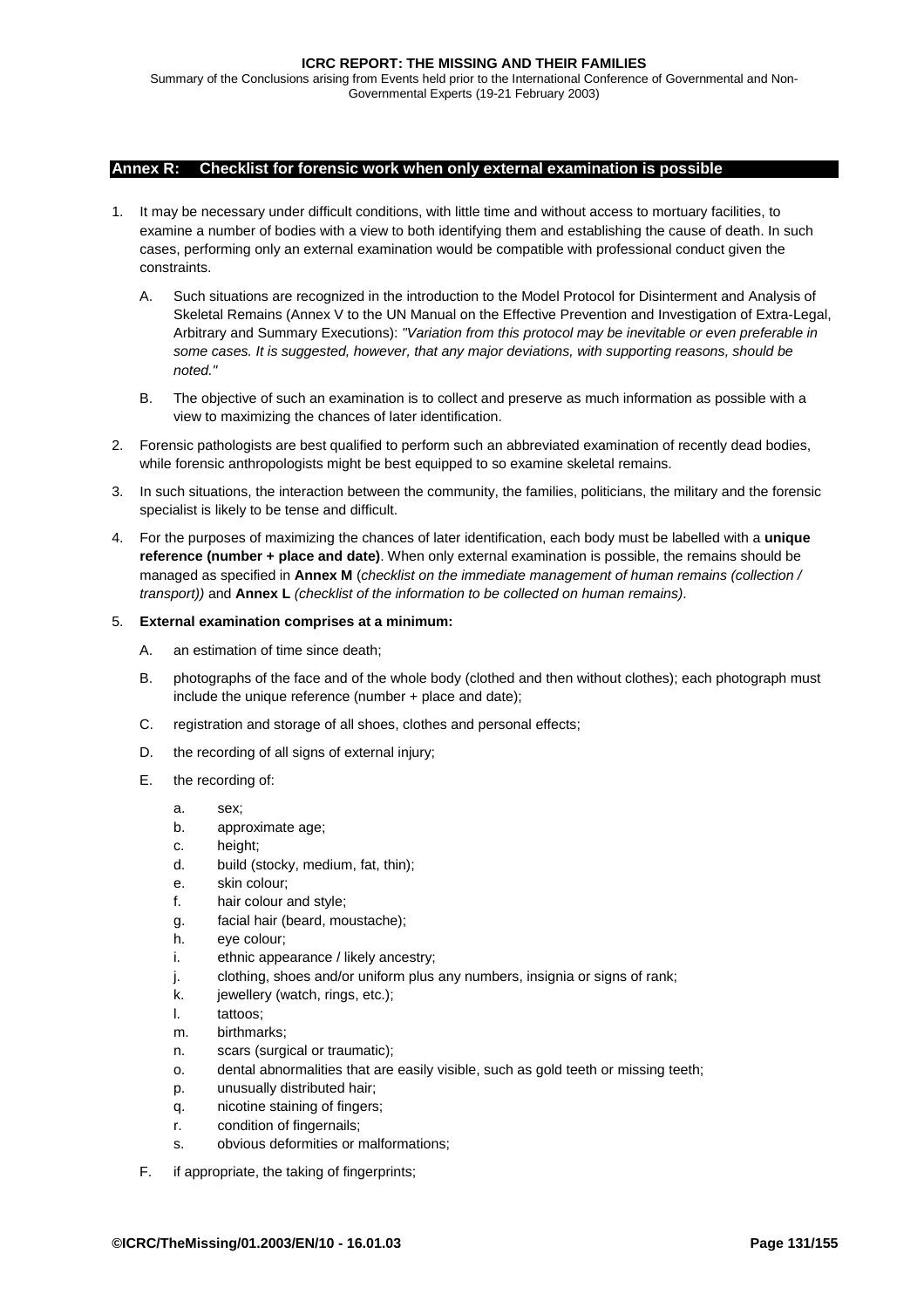- G. an examination and if possible x-ray of any remaining teeth.
- H. Material should be kept only for the purposes of identification or to establish the cause of death.
- 6. **Taking samples for subsequent DNA analysis** (see **[Annex T](#page-141-0)**: *checklist on the technical aspects of collecting and storing DNA samples*)
	- A. When only external examination is possible, it may be appropriate to take hair samples (including the roots) for subsequent DNA analysis.
	- B. If enough syringes and needles are available and the bodies have been dead for less than 48 hours, it may be more appropriate to take blood samples from major vessels.
	- C. **All samples must be clearly labelled with the body's unique reference***.* Consideration must be given to how these samples are to be stored, registered and transported; all may be difficult given the constraints.
- 7. If the bodies are not claimed by the families or the competent authorities, they should be stored or temporarily buried as specified in **[Annex N](#page-122-0)** (*checklist on the management of human remains in a hospital mortuary)* and **[Annex P](#page-126-0)** (*checklist on the emergency or temporary burial of human remains)*.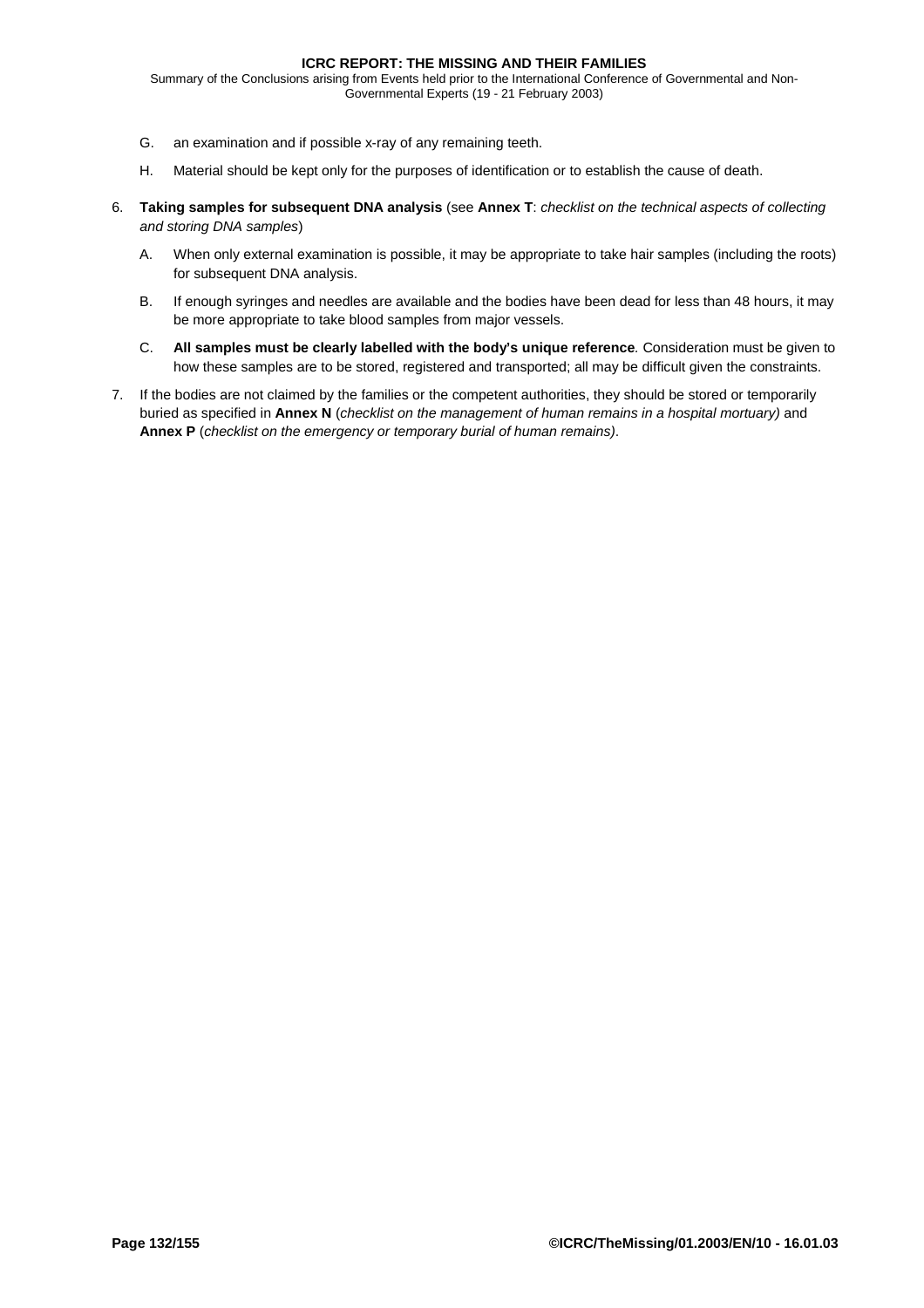<span id="page-132-0"></span>Summary of the Conclusions arising from Events held prior to the International Conference of Governmental and Non-Governmental Experts (19-21 February 2003)

## **Annex S: Checklist of items to include when collecting** *ante mortem* **data**

A comparison of four existing forms used by four different organizations to collect *ante mortem* data brought to light the need for a standard form, to be developed by a future working group.

The tables below comprise the items to be considered by the future working group, and can be used in the meantime as a basis on which to build forms until a standard form is adopted.

*Items of information in bold and italics* should be included in a software programme designed to match *ante* and *post mortem* data.

#### **1. The information that should be collected on** *missing persons presumed dead*

| Section 1                                     |                |
|-----------------------------------------------|----------------|
| Personal data on the missing person - basic   | <b>Comment</b> |
| 1.1 Full name                                 |                |
| 1.2 Alias                                     |                |
| 1.3 Father's name                             |                |
| 1.4 Mother's name                             |                |
| 1.5 Marital status                            |                |
| 1.6 Name of spouse/fiancée                    |                |
| 1.7 If married, maiden name                   |                |
| 1.8 Sex                                       |                |
| 1.9 Date of birth                             |                |
| 1.10 Age                                      |                |
| 1.11 Place of birth                           |                |
| 1.12 District of birth                        |                |
| 1.13 Province of birth                        |                |
| 1.14 Country of birth                         |                |
| 1.15 Ancestry (Caucasoid, Mongoloid, Negroid) |                |
| 1.16 Nationality                              |                |
| 1.17 ID card number                           |                |
| 1.18 Religion                                 |                |
| 1.19 Rank                                     |                |
| 1.20 Military number                          |                |

#### **Section 2**

| Personal data on the missing person - last known permanent address | <b>Comment</b> |
|--------------------------------------------------------------------|----------------|
| 2.1 Last known phone number                                        |                |
| 2.2 Last known address                                             |                |
| 2.3 Last known town/village                                        |                |
| 2.4 Last known district                                            |                |
| 2.5 Last known province                                            |                |
| 2.6 Last known country                                             |                |

| Personal data on the missing person - occupational status | <b>Comment</b> |
|-----------------------------------------------------------|----------------|
| 3.1 Occupation                                            |                |
| 3.2 Last known place of work (company)                    |                |
| 3.3 Town/village                                          |                |
| 3.4 District                                              |                |
| 3.5 Province                                              |                |
| 3.6 Country                                               |                |
| 3.7 Previous occupation                                   |                |
| 3.8 Place of work (company)                               |                |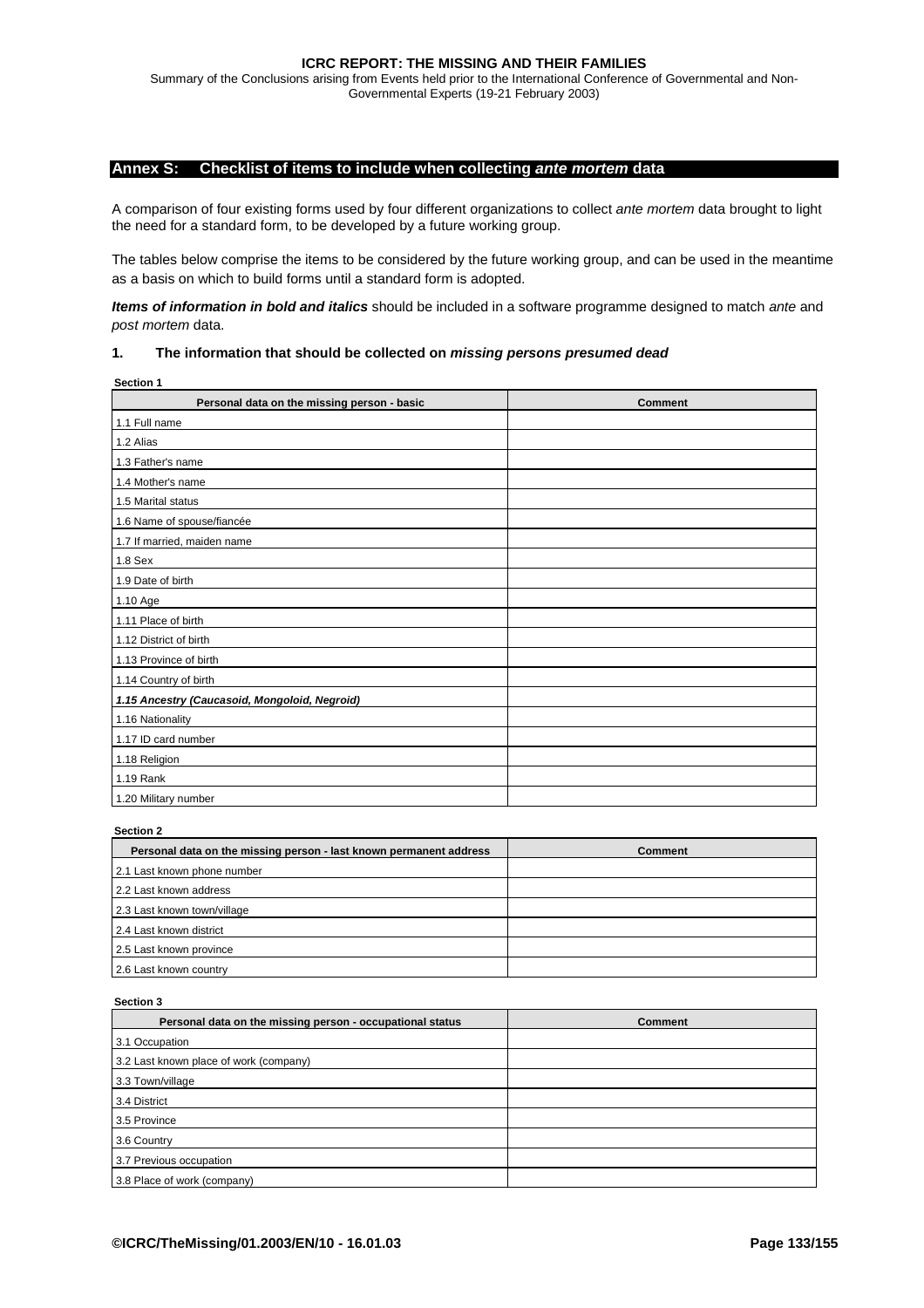Summary of the Conclusions arising from Events held prior to the International Conference of Governmental and Non-Governmental Experts (19 - 21 February 2003)

| Personal data on the missing person - occupational status                  | <b>Comment</b> |
|----------------------------------------------------------------------------|----------------|
| 3.9 Town/village                                                           |                |
| 3.10 District                                                              |                |
| 3.11 Province                                                              |                |
| 3.12 Country                                                               |                |
| 3.13 Name of the school                                                    |                |
| 3.14 Town/village                                                          |                |
| 3.15 District                                                              |                |
| 3.16 Province                                                              |                |
| 3.17 Country                                                               |                |
| 3.18 Was the missing person affiliated to any organization? If yes, please |                |
| provide the necessary details.                                             |                |

#### **Section 4**

| Personal data on the missing person - photographs / documents              | <b>Comment</b> |
|----------------------------------------------------------------------------|----------------|
| 4.1 Photographs: close-up photo of the person smiling, with mouth open     |                |
| AND closed, enclosed, obtainable                                           |                |
| 4.2 Documents: official records, police records, medical records, hospital |                |
| records, hospital x-rays, dental records, dental x-rays, dental surgery,   |                |
| other records.                                                             |                |

# **Section 5**  Personal data on the missing person - blood relation **Comment Comment 5.1 DNA** Question to be defined more clearly. Genealogical tree to be included.

#### **Section 6**

| Personal data on the missing person – fingerprints | Comment |
|----------------------------------------------------|---------|
| 6.1 Has the person ever been fingerprinted?        |         |

# **Section 7**

| Personal data on the missing person - physical description   | Comment                                           |
|--------------------------------------------------------------|---------------------------------------------------|
| 7.1 Height (date measured and how; reliability)              |                                                   |
| 7.2 Weight (date weighed and how; reliability)               |                                                   |
| 7.3 Build                                                    | This question may have to be further broken down. |
| 7.4 Is the person right-handed, left-handed or ambidextrous? |                                                   |

#### **Section 8**

| Personal data on the missing person - hair     | <b>Comment</b> |
|------------------------------------------------|----------------|
| 8.1 Baldness                                   |                |
| 8.2 Hair colour                                |                |
| 8.3 Type (natural, artificial, hairpiece)      |                |
| 8.4 Shade (light, medium, dark, turning grey)  |                |
| 8.5 Thickness                                  |                |
| 8.6 Did the missing person have any grey hair? |                |
| 8.7 Did the missing person dye his/her hair?   |                |
| 8.8 If yes, did he/she use colour or henna?    |                |
| 8.9 Hair length                                |                |
| 8.10 Style (straight, wavy, curly, parted)     |                |

| Personal data on the missing person - facial hair | Comment |
|---------------------------------------------------|---------|
| 9.1 Beard type                                    |         |
| 9.2 Beard colour                                  |         |
| 9.3 Moustache type                                |         |
| 9.4 Moustache colour                              |         |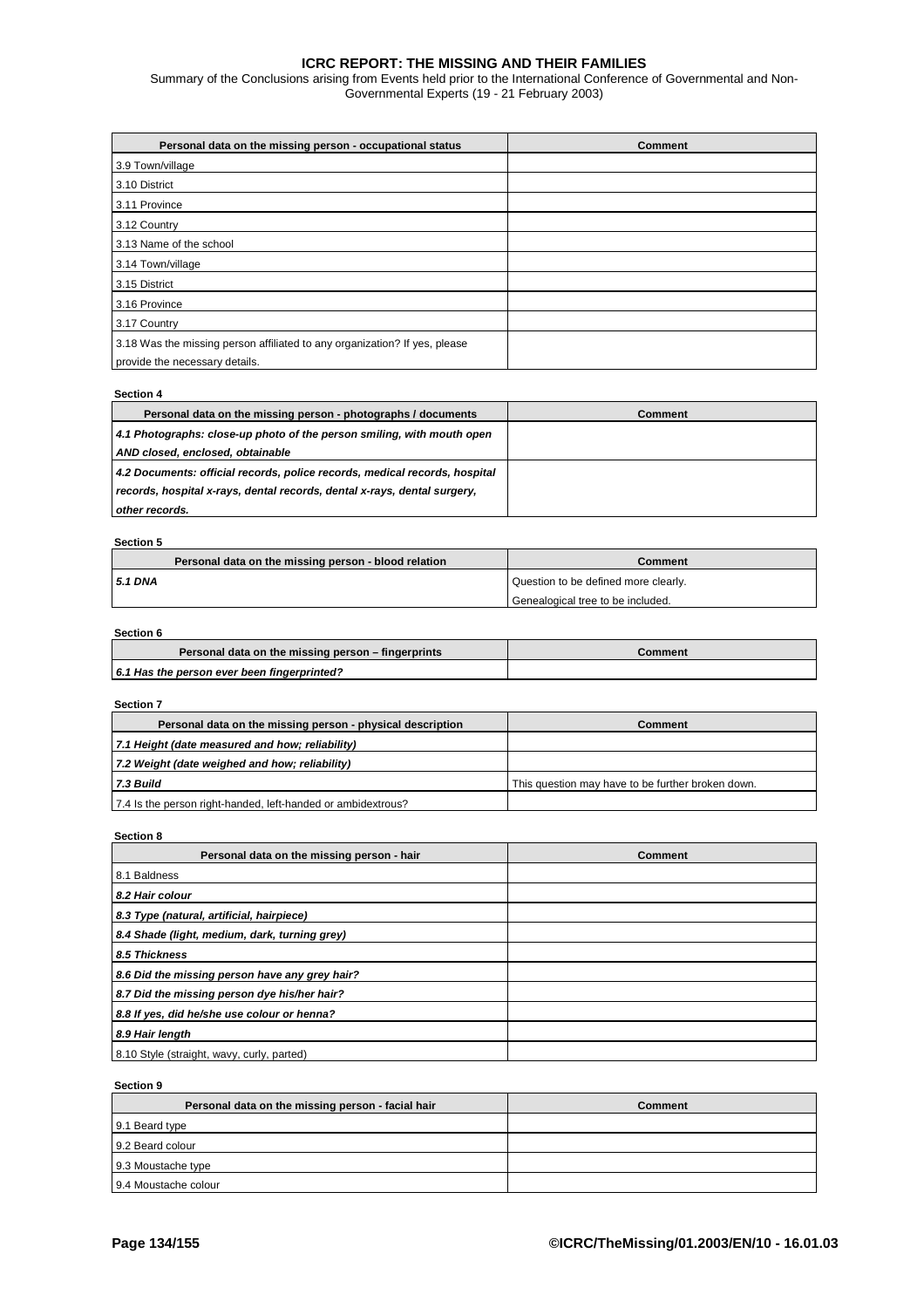Summary of the Conclusions arising from Events held prior to the International Conference of Governmental and Non-Governmental Experts (19-21 February 2003)

#### **Section 10**

| Personal data on the missing person - body hair | <b>Comment</b>                |
|-------------------------------------------------|-------------------------------|
| 10.1 Hair on the chest (extent)                 | This section is too detailed. |
| 10.2 Chest hair colour                          |                               |
| 10.3 Hair on the back (extent)                  |                               |
| 10.4 Back hair colour                           |                               |
| 10.5 Pubic hair extent                          |                               |
| 10.6 Pubic hair colour                          |                               |

#### **Section 11**

| Personal data on the missing person - ears | <b>Comment</b>               |
|--------------------------------------------|------------------------------|
| 11.1 Size                                  | Too detailed. To be removed. |
| $11.2$ Angle                               |                              |
| 11.3 Ear lobes                             |                              |

#### **Section 12**

| Personal data on the missing person - mouth | Comment                      |
|---------------------------------------------|------------------------------|
| 12.1 Shape / other                          | Too detailed. To be removed. |
| 12.2 Lips: shape / other                    |                              |

#### **Section 13**

| Personal data on the missing person - forehead | Comment                      |
|------------------------------------------------|------------------------------|
| 13.1 Height / width / inclination              | Too detailed. To be removed. |

## **Section 14**

| Personal data on the missing person - glasses                         | Comment |
|-----------------------------------------------------------------------|---------|
| 14.1 Did he/she wear glasses?                                         |         |
| Always? y/n                                                           |         |
| 14.2 Did a prescription exist? Is it available? enclosed?             |         |
| 14.3 What were the glasses for (myopia, astigmatism, farsightedness)? |         |
| 14.4 What did the glasses look like? Frame type                       |         |
| 14.5 What colour were the frames?                                     |         |
| 14.6 Optometrist                                                      |         |
| 14.7 Did he/she wear contact lenses?                                  |         |

#### **Section 15**

| Personal data on the missing person - eyes | <b>Comment</b>               |
|--------------------------------------------|------------------------------|
| 15.1 Eye colour                            |                              |
| 15.2 Shade, distance between eyes          | Too detailed. To be removed. |
| 15.3 Eyebrows: shape / thickness           |                              |

#### **Section 16**

| Personal data on the missing person - nose     | Comment |
|------------------------------------------------|---------|
| 16.1 Size / shape + peculiarities, curve/angle |         |

#### **Section 17**

| Personal data on the missing person - chin      | Comment |
|-------------------------------------------------|---------|
| 17.1 Size / inclination + shape + peculiarities |         |

#### **Section 18**

| Personal data on the missing person - neck | Comment |
|--------------------------------------------|---------|
| 18.1 Length / shape + peculiarities        |         |

| Personal data on the missing person - hands   | Comment |
|-----------------------------------------------|---------|
| 19.1 Shape / size, nail length, peculiarities |         |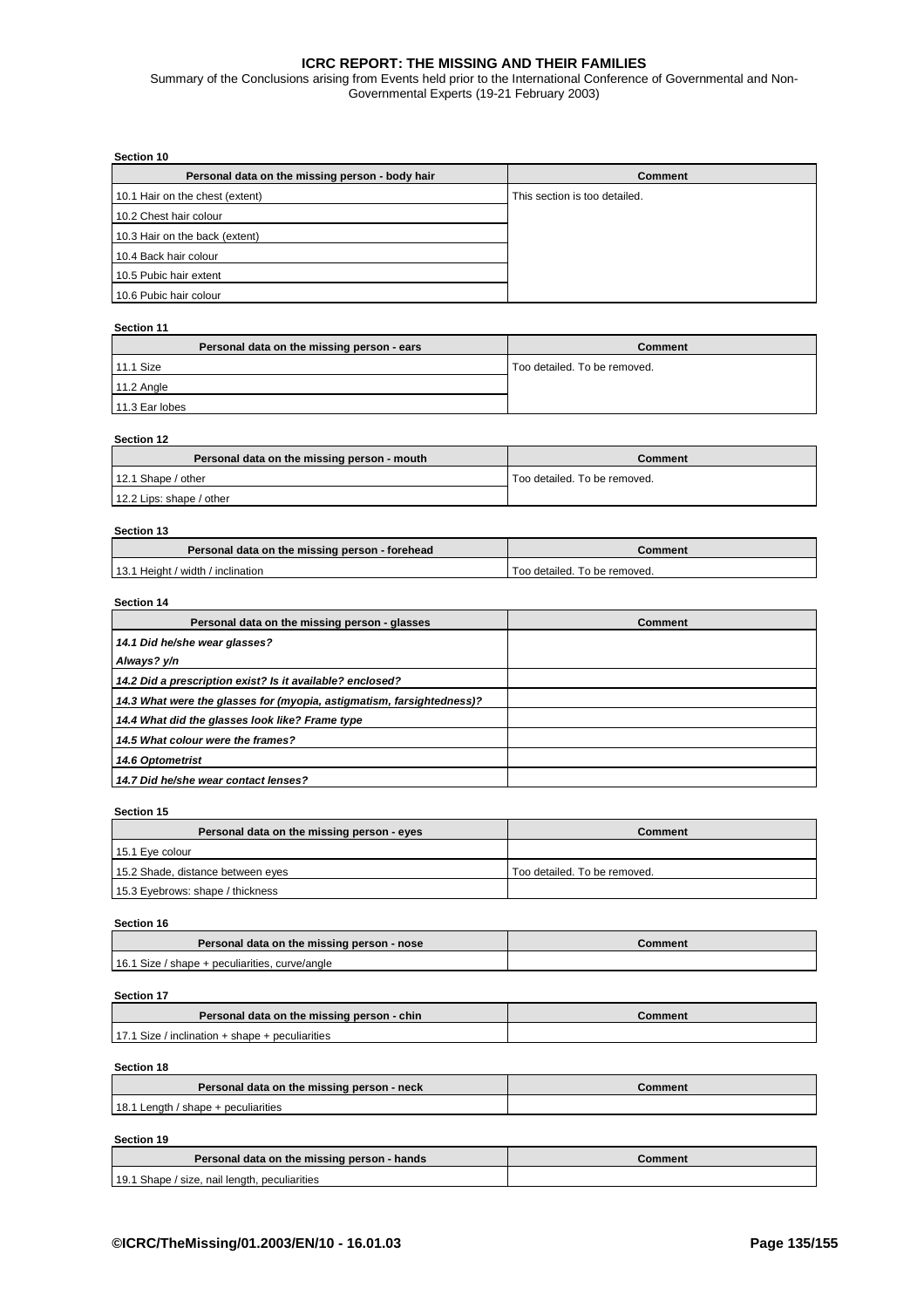Summary of the Conclusions arising from Events held prior to the International Conference of Governmental and Non-Governmental Experts (19 - 21 February 2003)

| Section 20 |  |
|------------|--|
|------------|--|

| Personal data on the missing person - feet    | Comment |
|-----------------------------------------------|---------|
| 20.1 Shape / size, nail length, peculiarities |         |

| Personal data on the missing person - skin traits                          | Comment |
|----------------------------------------------------------------------------|---------|
| 21.1 Does the missing person have any tattoos or pierced body parts? If    |         |
| yes, please describe below:                                                |         |
| 21.2 Does the missing person have any scars from injuries, surgery or      |         |
| burns? If yes, please describe below:                                      |         |
| 21.3 Does the missing person have any other marks on his/her skin? If yes, |         |
| please describe below:                                                     |         |
| <b>21.4 Circumcision</b>                                                   |         |

#### **Section 22**

| <b>UUULIVII LL</b>                                                              |                |
|---------------------------------------------------------------------------------|----------------|
| Personal data on the missing person - smoking habits                            | <b>Comment</b> |
| 22.1 Did the missing person smoke? If yes, what (cigarettes, cigars, pipe)? Did |                |
| he/she chew tobacco?                                                            |                |
| 22.2 Did he/she have a cigarette lighter? Please describe it.                   |                |
| 22.3 Do you remember the brand of the cigarettes? Please describe it.           |                |
| 22.4 Did he/she use a cigarette holder? Please describe it.                     |                |

| Personal data on the missing person - general medical history                   | <b>Comment</b> |
|---------------------------------------------------------------------------------|----------------|
| 23.1 Has the missing person had any operations on the brain or head?            |                |
| When was the operation?                                                         |                |
| 23.2 Has the person ever had operations on any bones, including the jaw,        |                |
| spine or arms? If yes, what bone? What operation?                               |                |
| 23.3 Does he/she have any medical devices or implants in his/her body,          |                |
| such as: intrauterine contraceptive devices, pacemaker, screws, wires or        |                |
| artificial joints? If yes, name them.                                           |                |
| 23.4 Has he/she ever had a broken bone? If yes, did he/she go to the            |                |
| doctor or hospital for the broken bone? Which bone was broken?                  |                |
| 23.5 On which side of the body was the bone broken?                             |                |
| 23.6 Date the bone was broken.                                                  |                |
| 23.7 Was a splint or cast used?                                                 |                |
| 23.8 Where was he/she treated for this broken bone?                             |                |
| 23.9 Does the person walk with a permanent limp? Give the reason for the        |                |
| limp.                                                                           |                |
| 23.10 Why does he/she have the limp? Was he/she born with the limp or did       |                |
| he/she acquire it?                                                              |                |
| 23.11 Does he/she have any deformity of the spine? If yes, please describe what |                |
| the deformity looked like.                                                      |                |
| 23.12 Did he/she have any problems with/pain in the joints (shoulders, back,    |                |
| knees)? Where?                                                                  |                |
| 23.13 Does the missing person have any other special visible                    |                |
| characteristics from childhood or adulthood, such as curvature of the           |                |
| spine, arthritis, a harelip or other deformities of the head, face, upper       |                |
| extremities, for example? Did the person acquire any deformity from this?       |                |
| What sort of deformity did the person have?                                     |                |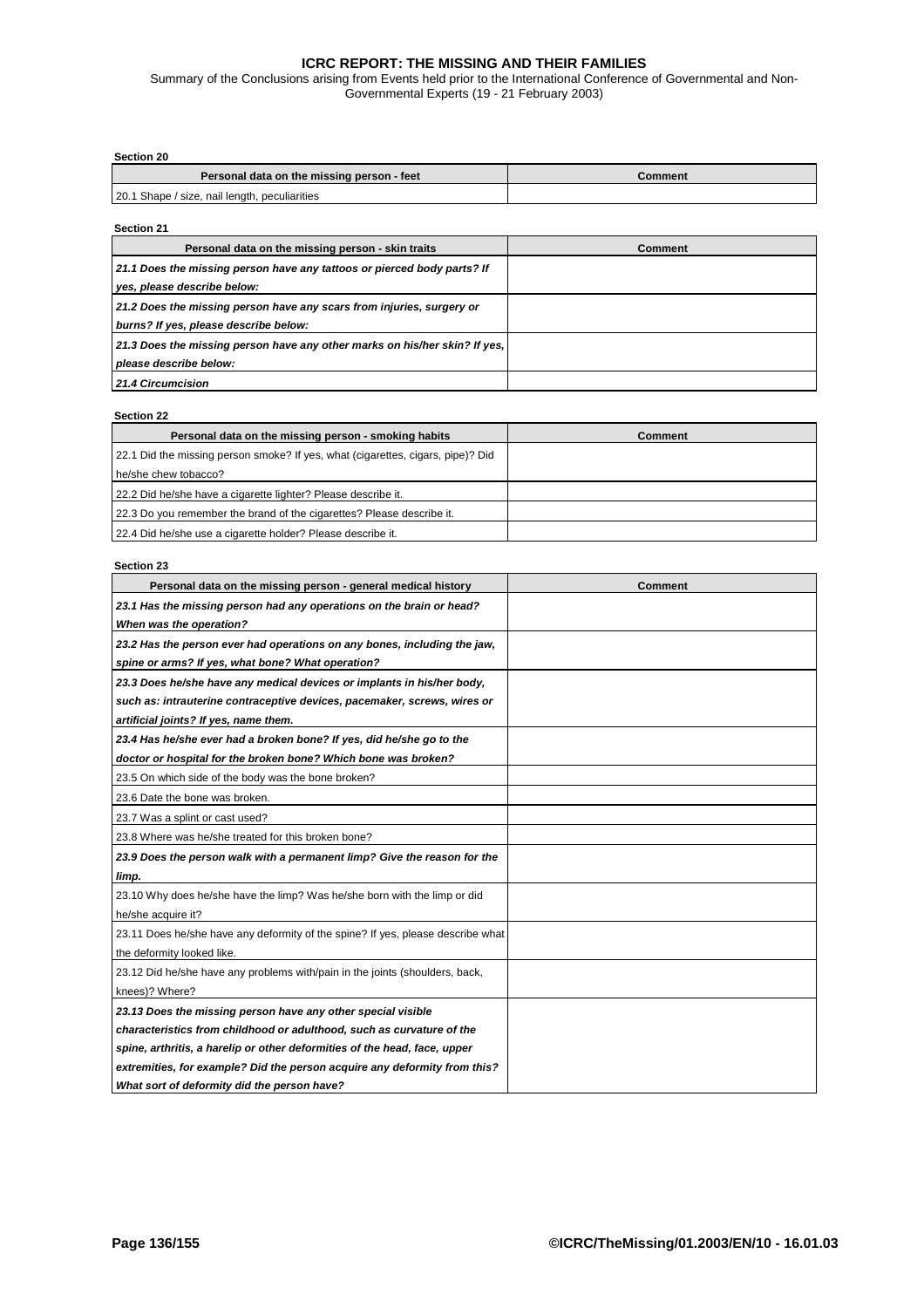Summary of the Conclusions arising from Events held prior to the International Conference of Governmental and Non-Governmental Experts (19-21 February 2003)

| <b>Section 24</b>                                                                                                                     |                                                                                                                                   |
|---------------------------------------------------------------------------------------------------------------------------------------|-----------------------------------------------------------------------------------------------------------------------------------|
| Personal data on the missing person - amputation, missing body parts,<br>devices                                                      | Comment                                                                                                                           |
| 24.1 Did the missing person have an amputated / a missing body limb?<br>Which limb? Please provide more information.                  |                                                                                                                                   |
| 24.2 Has the limb been missing since birth?                                                                                           |                                                                                                                                   |
| 24.3 Was it surgically removed?                                                                                                       |                                                                                                                                   |
| 24.4 Did he/she have any artificial limbs (arm or leg)? If yes, which limb?                                                           |                                                                                                                                   |
| 24.5 Was the limb absent as a result of injury or accident at or near the time of<br>disappearance/death?                             |                                                                                                                                   |
| 24.6 Did the person have any surgery to the head? If yes, what kind of surgery?                                                       | To be removed. Repetition with section 23.                                                                                        |
| 24.7 Did he/she ever have a cyst on the head?                                                                                         |                                                                                                                                   |
| 24.8 Did the person use any medical devices (pacemaker for heart, valves in<br>heart, rods in back, plates or screws)? If yes, which? | Another term should be found for "medical device".<br>Might have to be removed. Repetition with first questions of<br>section 24? |
| 24.9 When was the device implanted?                                                                                                   | Might have to be removed. Repetition with first questions of<br>section 24?                                                       |
|                                                                                                                                       | Should information be added on ear infection and craniotomy?                                                                      |

#### **Section 25**

| Personal data on the missing person - for a woman          | Comment                                                 |
|------------------------------------------------------------|---------------------------------------------------------|
| 25.1 Was the missing person pregnant when she disappeared? | Could go together with obstetric history in section 27. |

| <b>Section 26</b>                                                         |         |
|---------------------------------------------------------------------------|---------|
| Personal data on the missing person - medical records                     | Comment |
| 26.1 Did the missing person suffer from any medical condition that        |         |
| required medication or special medical equipment? Did he/she have         |         |
| problems such as arthritis, TB, severe heart disease, kidney dialysis,    |         |
| severe lung disease, asthma, skin condition?                              |         |
| 26.2 What medication might he/she have been carrying (asthma              |         |
| medication, inhaler, tubes of skin cream, syringe for insulin, bottles of |         |
| pills)?                                                                   |         |
| 26.3 Was he/she taking medication at the time of the disappearance/death? |         |
| If yes, what medication was he/she taking?                                |         |
| 26.4 What did he/she carry the medication in?                             |         |
| 26.5 Has he/she been in hospital?                                         |         |
| 26.6 What was he/she treated for in the hospital?                         |         |
| 26.7 In which hospital and when?                                          |         |
| 26.8 Did he/she have a physician?                                         |         |
| 26.9 Do you know who operated on him/her?                                 |         |
| 26.10 If yes, what is the name of the physician? Where is he/she working? |         |

# **Section 27 Personal data on the missing person - medical records available Comment Comment** 27.1 Medical records list: symptoms, findings, diagnoses, treatment, prescriptions, referrals to specialists, operations, scars, fractures, missing organs, hospitalization, etc. 27.2 Regular use of tobacco, alcohol, medicine, narcotics, quat, betel nuts, etc. 27.3 Infectious diseases: hepatitis, HIV / AIDS, tuberculosis, other 27.4 If woman: abortions, births, hysterectomy 27.5 Blood group 27.6 Further medical information 27.7 X-rays showing specific conditions To be added: any x-ray available? at any age? 27.8 Organs removed 27.9 Prostheses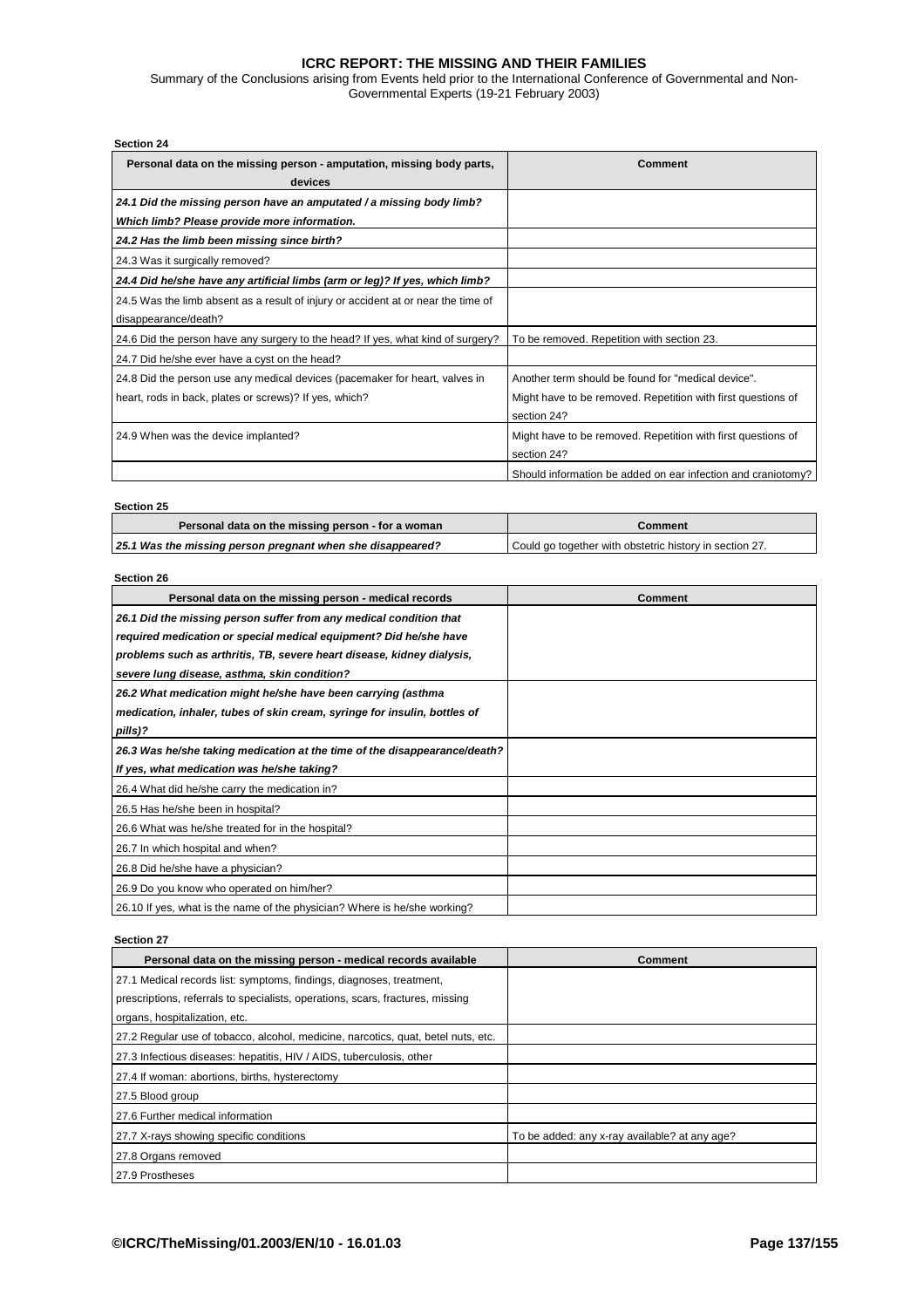Summary of the Conclusions arising from Events held prior to the International Conference of Governmental and Non-Governmental Experts (19 - 21 February 2003)

| Personal data on the missing person - medical records available | Comment        |
|-----------------------------------------------------------------|----------------|
| 27.10 Other artificial aids                                     | To be removed. |

| Section 28                                                                     |         |
|--------------------------------------------------------------------------------|---------|
| Personal data on the missing person - dental history                           | Comment |
| 28.1 Did the person have a dentist or go to a dental clinic?                   |         |
| 28.2 Number and/or describe: fillings, extractions, crowns, silver teeth, gold |         |
| teeth, black/brown teeth, broken teeth, decayed teeth, bridges, dentures.      |         |
| 28.3 Did he/she suffer from toothaches?                                        |         |
| 28.4 When he/she smiled, what did you notice about his/her teeth?              |         |
| 28.5 Was the person's jaw pushed out, pulled in or normally aligned?           |         |
| 28.6 Did he/she have overlapping teeth?                                        |         |
| 28.7 Did he/she have a gap between teeth?                                      |         |
| 28.8 Is there any additional information you can give me about his/her         |         |
| teeth (rotation of teeth)?                                                     |         |
| 28.9 Are you aware of the existence of any dental records?                     |         |
| 28.10 X-rays available or further material?                                    |         |

#### **Section 29**

| Personal data on the missing person - clothes                                   | Comment |
|---------------------------------------------------------------------------------|---------|
| 29.1 Clothing and shoes (carried on the person or in luggage). Hat,             |         |
| overcoat, scarf, gloves, coat, pullover, tie, shirt, waistcoat, vest, trousers, |         |
| underpants, socks, dress, cardigan, blouse, skirt, petticoat, chemise,          |         |
| brassiere, panties, girdle, corset, stockings, tights, belt buckle, braces,     |         |
| other.                                                                          |         |

#### **Section 30**

| Personal data on the missing person - shoes                                           | Comment |
|---------------------------------------------------------------------------------------|---------|
| 30.1 What was his/her shoe size?                                                      |         |
| 30.2 Shoes: type, light, heavy, boots, other / material, colour, design, label, size. |         |

#### **Section 31**

| Personal data on the missing person - personal effects                               | <b>Comment</b> |
|--------------------------------------------------------------------------------------|----------------|
| 31.1 Watch: always wore: y/n?                                                        |                |
| Digital, analogue, other / material, colour, design, make, inscription.              |                |
| 31.2 Jewellery: wedding ring, other rings, earrings, ear clips, neck chains,         |                |
| necklace, bracelets, other chains, pendant on chain, piercing trinkets, nose         |                |
| ring, anklet, other, etc.                                                            |                |
| 31.3 Identity papers: passport, driver's license, credit cards, identity card, donor |                |
| card, travelers' cheques, personal cheques, health card, other.                      |                |
| 31.4 What did he/she normally carry in the pockets? Keys, wallet, photos, gifts,     |                |
| pocket-knives, comb, rosary beads, purse, money belt, badges/keys, currency,         |                |
| other.                                                                               |                |

| Personal data on the missing person - information related directly to the<br>moment of disappearance / death                                  | <b>Comment</b> |
|-----------------------------------------------------------------------------------------------------------------------------------------------|----------------|
| 32.1 When was the last time you saw the missing person? If not exact date, then<br>record the time elapsed. Date last saw the missing person. |                |
| 32.2 Where did you last see the missing person? Explain the circumstances.                                                                    |                |
| 32.3 Did another person see the missing person later? If yes, when and where                                                                  |                |
| was the last time the missing person was seen? If not exact date, then record                                                                 |                |
| the time elapsed. Please provide the source of the information and indicate if the                                                            |                |
| source is a direct witness or providing second-hand information.                                                                              |                |
| 32.4 Was the person in someone's custody the last time you saw him/her? If                                                                    |                |
| yes, in whose custody was he/she taken away?                                                                                                  |                |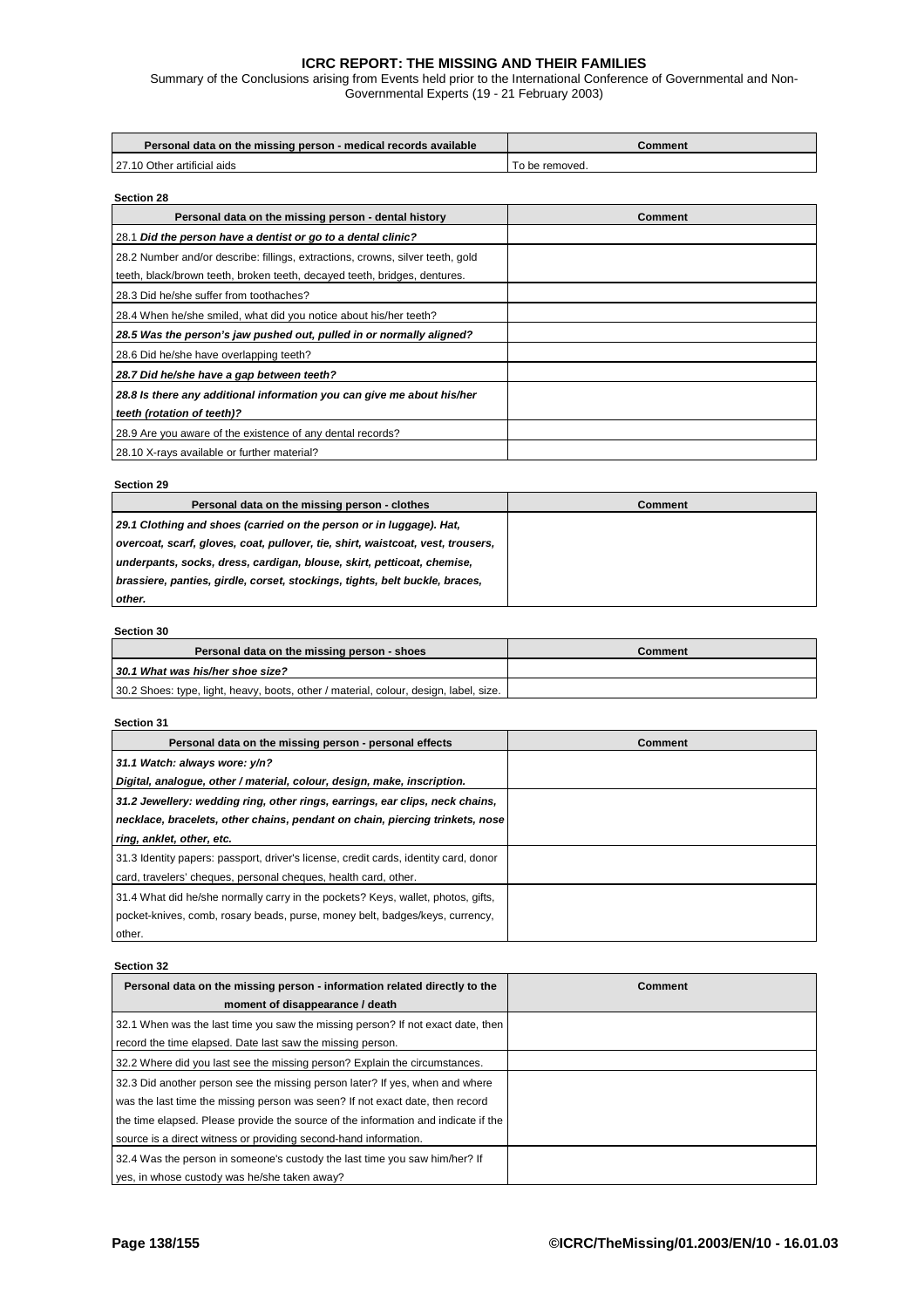| Summary of the Conclusions arising from Events held prior to the International Conference of Governmental and Non- |
|--------------------------------------------------------------------------------------------------------------------|
| Governmental Experts (19-21 February 2003)                                                                         |

| Personal data on the missing person - information related directly to the        | Comment |
|----------------------------------------------------------------------------------|---------|
| moment of disappearance / death                                                  |         |
| 32.5 Do you have any information on those persons?                               |         |
| 32.6 Was he/she with other people who are still missing? If yes, do you know the |         |
| names?                                                                           |         |
| 32.7 Was the person wounded at the time of the disappearance/death? If           |         |
| yes, what was the date of injury?                                                |         |
| 32.8 What is the source of this information?                                     |         |
| 32.9 What caused the injury?                                                     |         |
| 32.10 What part of the body was wounded?                                         |         |
| 32.11 Was he/she hospitalized before his/her disappearance/death? If yes,        |         |
| where?                                                                           |         |
| 32.12 Location where he/she was wounded/arrested?                                |         |
| 32.13 Do you know who was with him/her at the time? If yes, please give details. |         |
| 32.14 Have you ever heard from someone else that the missing person may          |         |
| have died?                                                                       |         |
| 32.15 Do you know where they saw his/her body?                                   |         |
| 32.16 Was there a witness who saw his/her body?                                  |         |
| 32.17 When did the witness see his/her body? What is the witness's name + full   |         |
| address?                                                                         |         |
| 32.18 Did the witness give written testimony about the circumstances of last     |         |
| sighting? If yes, where is that information?                                     |         |
| 32.19 Have the person's remains been exhumed? If yes, were the remains given     |         |
| to you?                                                                          |         |
| 32.20 If the answer to 32.19 is yes, where are the remains today (buried, placed |         |
| in an ossuary or cemetery)?                                                      |         |
| 32.21 Is there any other information that you wish to add?                       |         |
| 32.22 Person to be contacted in case remains are positively identified (name,    |         |
| relationship, phone number, address).                                            |         |

# **Section 33**

| Personal data on the missing person - witnesses                      | <b>Comment</b> |
|----------------------------------------------------------------------|----------------|
| 33.1 What is the name of the person who last saw the missing person? |                |
| 33.2 Street                                                          |                |
| 33.3 Town/village                                                    |                |
| 33.4 District                                                        |                |
| 33.5 Province                                                        |                |
| 33.6 Country                                                         |                |
| 33.7 E-mail                                                          |                |
| 33.8 What is the witness's relationship to the missing person?       |                |
| 33.9 Do you know a contact person for him/her?                       |                |

# **2. The information that should be noted on the persons interviewed**

| <b>Section 34</b> |  |
|-------------------|--|
|                   |  |

| Personal data on the person interviewed       | Comment |
|-----------------------------------------------|---------|
| 34.1 Full name                                |         |
| 34.2 Alias                                    |         |
| 34.3 Father's name                            |         |
| 34.4 Mother's name                            |         |
| 34.5 Date of birth                            |         |
| 34.6 Sex                                      |         |
| 34.7 Maiden name                              |         |
| 34.8 The missing person is my: (relationship) |         |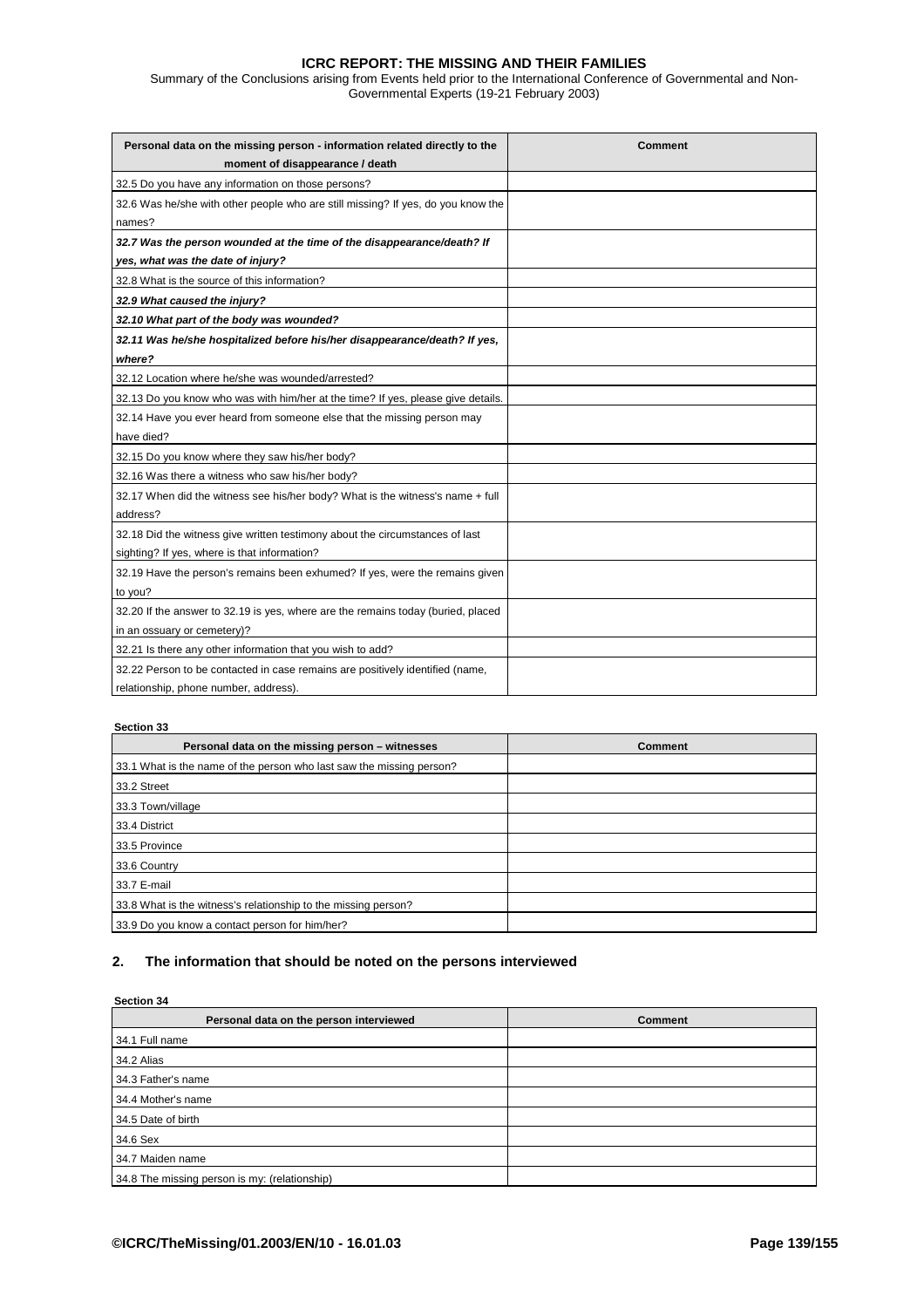Summary of the Conclusions arising from Events held prior to the International Conference of Governmental and Non-Governmental Experts (19 - 21 February 2003)

| Personal data on the person interviewed                  | <b>Comment</b> |
|----------------------------------------------------------|----------------|
| 34.9 Phone number                                        |                |
| 34.10 Street                                             |                |
| 34.11 Town/village                                       |                |
| 34.12 District                                           |                |
| 34.13 Province                                           |                |
| 34.14 Country                                            |                |
| 34.15 E-mail                                             |                |
| 34.16 Date of interview                                  |                |
| 34.17 Place of interview                                 |                |
| 34.18 Interview conducted by                             |                |
| 34.19 Language of the interview                          |                |
| 34.20 Interview conducted with or without an interpreter |                |

# **3. The information that should be collected from other people**

#### **Section 35**

| Personal data on the missing person - witnesses/other sources of<br>information | Comment |
|---------------------------------------------------------------------------------|---------|
| 35.1 Full name                                                                  |         |
| 35.2 Sex                                                                        |         |
| 35.3 The missing person is his/her: (relationship)                              |         |
| 35.4 Phone number                                                               |         |
| 35.5 Street                                                                     |         |
| 35.6 Town/village                                                               |         |
| 35.7 District                                                                   |         |
| 35.8 Province                                                                   |         |
| 35.9 Country                                                                    |         |
| 35.10 E-mail                                                                    |         |

#### **Section 36**

| Personal data on the missing person - next-of-kin  | <b>Comment</b> |
|----------------------------------------------------|----------------|
| 36.1 Full name                                     |                |
| 36.2 Sex                                           |                |
| 36.3 The missing person is his/her: (relationship) |                |
| 36.4 Phone number                                  |                |
| 36.5 Street                                        |                |
| 36.6 Town/village                                  |                |
| 36.7 District                                      |                |
| 36.8 Province                                      |                |
| 36.9 Country                                       |                |
| 36.10 E-mail                                       |                |

| Personal data on the missing person - for visual recognition | <b>Comment</b> |
|--------------------------------------------------------------|----------------|
| 37.1 Full Name                                               |                |
| 37.2 Sex                                                     |                |
| 37.3 The missing person is his/her: (relationship)           |                |
| 37.4 Phone number                                            |                |
| 37.5 Street                                                  |                |
| 37.6 Town/village                                            |                |
| 37.7 District                                                |                |
| 37.8 Province                                                |                |
| 37.9 Country                                                 |                |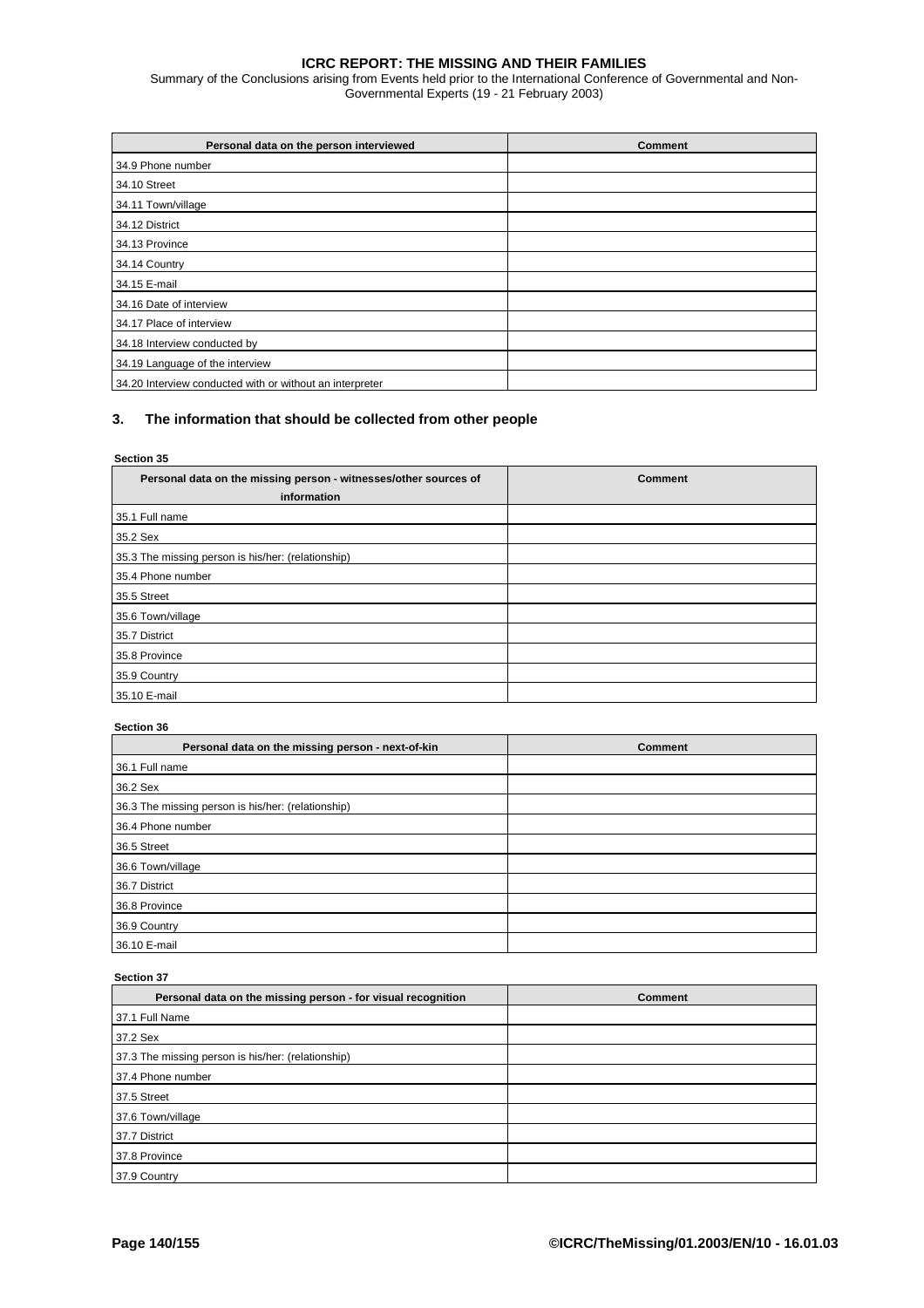Summary of the Conclusions arising from Events held prior to the International Conference of Governmental and Non-Governmental Experts (19-21 February 2003)

| Personal data on the missing person - for visual recognition | Comment |
|--------------------------------------------------------------|---------|
| 37.10 E-mail                                                 |         |

#### **Section 38**

| Personal data on the missing person - doctor | <b>Comment</b> |
|----------------------------------------------|----------------|
| 38.1 Family doctor's name                    |                |
| 38.2 Phone number                            |                |
| 38.3 Street                                  |                |
| 38.4 Town/village                            |                |
| 38.5 District                                |                |
| 38.6 Province                                |                |
| 38.7 Country                                 |                |
| 38.8 E-mail                                  |                |

| Section 39                                    |                |
|-----------------------------------------------|----------------|
| Personal data on the missing person - dentist | <b>Comment</b> |
| 39.1 Family dentist's name                    |                |
| 39.2 Phone number                             |                |
| 39.3 Street                                   |                |
| 39.4 Town/village                             |                |
| 39.5 District                                 |                |
| 39.6 Province                                 |                |
| 39.7 Country                                  |                |
| 39.8 E-mail                                   |                |

# **Section 40 Personal data on the missing person - closest maternal relatives and all comment Comment** 40.1 First name 40.2 Last name 40.3 Father's name 40.4 Sex 40.5 If a married woman: maiden name 40.6 The missing person is his/her: (relationship) 40.7 Street 40.8 Town/village 40.9 District 40.10 Province 40.11 Country 40.12 E-mail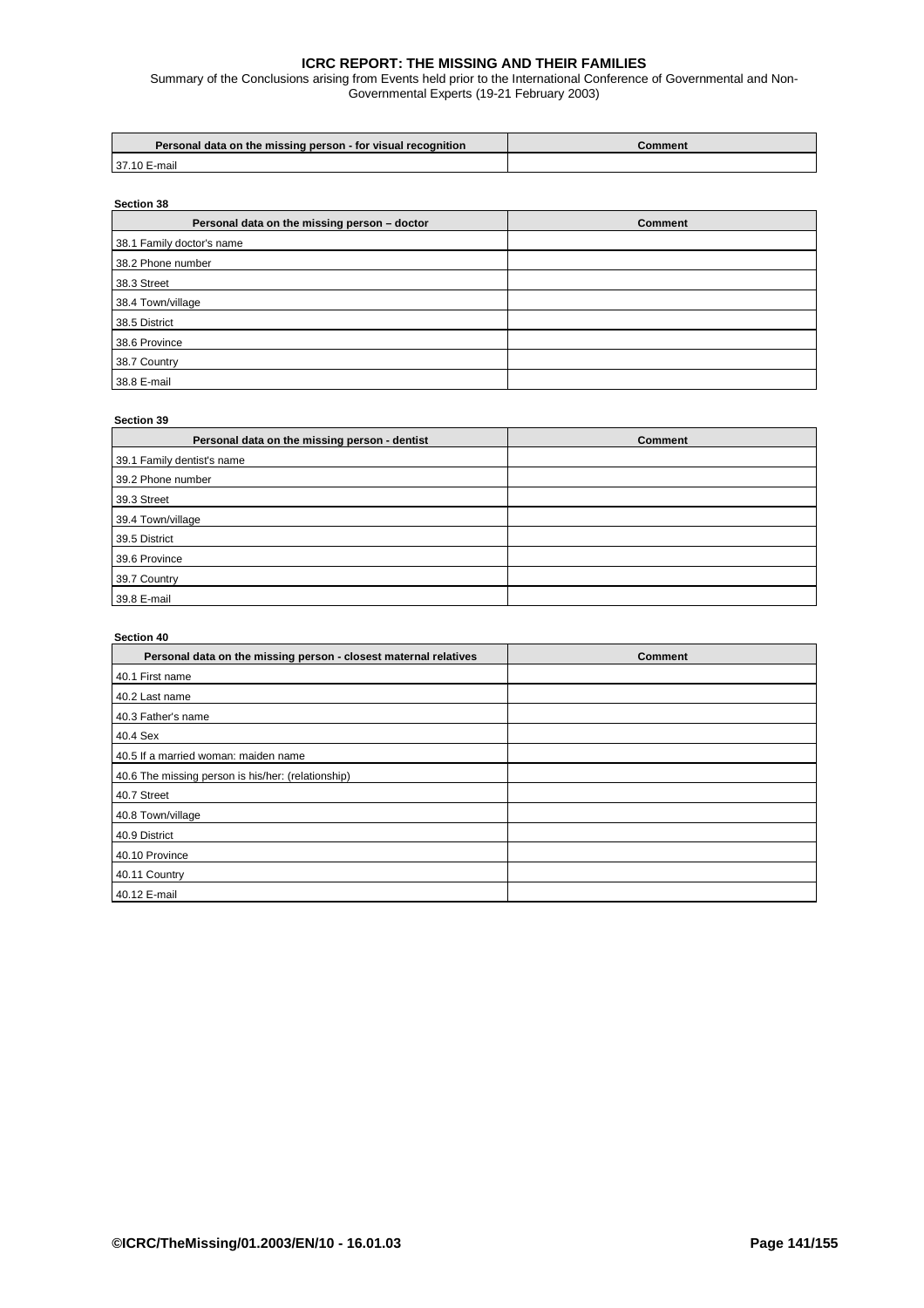<span id="page-141-0"></span>Summary of the Conclusions arising from Events held prior to the International Conference of Governmental and Non-Governmental Experts (19 - 21 February 2003)

# **Annex T: Checklist on the technical aspects of collecting and storing DNA samples**

## **\* = tasks that should be performed only by forensic specialists or health professionals**

- 1. Regarding human remains, the following samples can be collected for DNA analysis:
	- A. bone (preferably shaft of femur);\*
	- B. a tooth;\*
	- C. blood aspirated by syringes from major blood vessels;\*
	- D. hair pulled out by the roots;
	- E. any piece of tissue if fresh (less than 48 hours since death).
- 2. Regarding missing persons, the following can provide reference samples of DNA for the purpose of comparative analysis:
	- A. hairbrushes;
	- B. toothbrushes;
	- C. previous blood tests or tissue samples taken in hospital.
- 3. Regarding the reference population (the families), samples can be collected:
	- A. by pricking the finger and collecting drops of blood on absorbent paper (if the right kind of paper is not available, paper tissues, blotting paper or coffee filter paper can be used);\*
	- B. by vigorously rubbing the tip of a cotton swab on the inside of the cheek (buccal swab).
- 4. Storing samples
	- A. As a general principle, samples are best stored in plastic bags at around 4°C. This means it is best to use the refrigerator and not the freezer.
	- B. Blood samples collected on paper should be allowed to dry before they are stored. When dry, they do not necessarily have to be stored in a refrigerator, and their transport therefore does not require a cold chain.
	- C. Each sample must be carefully labelled with its origin, date of collection and unique reference (e.g. ICRC ID number).
	- D. Multiple samples must be numbered and stored in such a way that they can be easily located.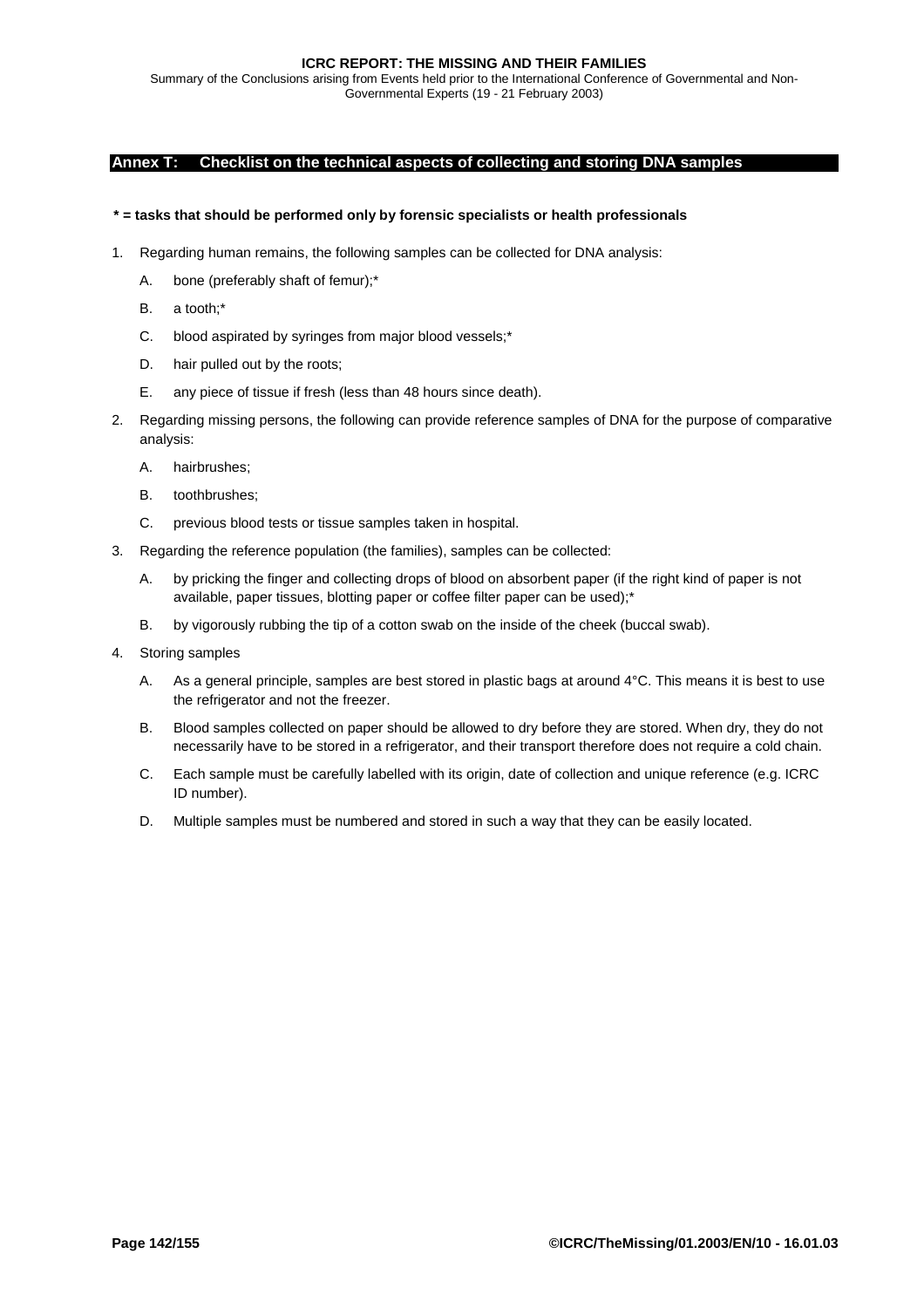## **Annex U: Checklist for the collection of** *ante mortem* **data and of samples for DNA analysis**

#### 1. **Prerequisites**

- A. The collection of *ante mortem* data and of samples for DNA analysis may not involve forensic specialists, but the data and samples collected will be of no value unless they can be compared to the findings of forensic specialists.
- B. In principle, therefore, before any *ante mortem* data or samples for DNA analysis are collected, a framework for the exhumation and identification process must be defined and agreed to by all those involved, in particular as concerns:
	- a. the legal rules governing the protection of personal data and human remains, which include the protection of *ante mortem* data and DNA samples and results (see **[Annex C](#page-100-0)**, *Legal protection of personal data and human remains: commonly accepted principles*);
	- b. ownership and management of the *ante mortem* data and DNA samples and results.
- C. In principle, therefore, *ante mortem* data and DNA samples should not be collected outside the framework of a planned process to collect, exhume and identify remains:
	- a. the fact that *ante mortem* data and possibly DNA samples are being collected from a family suggests that the missing relative is dead and induces great hope that the remains will be found:
	- b. if no such data is being collected but there is a strong suspicion of death, the family's tracing request must be exhaustively completed as the recollection of important details fades with time (see **[Annex V](#page-144-0)**, *Standard contents of a tracing file: checklist to be adapted to the context*).

# 2. *Ante mortem* **data and questionnaire**

- A. At present, there is no standard AMD questionnaire that is applicable in contexts involving missing persons. As a follow up to *The Missing* project, a working group of forensic specialists with considerable field experience will meet in 2003 to prepare standard forms for collecting AMD and recording autopsy / *post mortem* data. These forms will then be translated into appropriate software to facilitate matching.
- B. In the meantime, whenever AMD is to be collected, all those concerned (including the forensic specialists in charge of the identification process) must agree on a standard questionnaire. **[Annex S](#page-132-0)** (*Checklist of items to include when collecting* ante mortem *data*) provides a provisional *checklist of* ante mortem *data* that can be used as a model and adapted to the context.

#### 3. **The collection of DNA samples**

- A. DNA samples should be collected only if / when the conditions for the collection of AMD and DNA samples have been met (see 1 above).
- B. The fact that the identification process does not comprise DNA analysis does not mean samples should not be collected. Samples can be collected and stored. It may be possible or necessary to analyse them at a later date. Samples that are not analysed are covered by the same rules governing the legal protection of personal data and human remains as those that are. The decision to proceed will depend on whether or not the samples can be safely stored and catalogued, and whether there is a realistic possibility that the samples will be analysed in the future.
- C. All those involved should agree on how the samples are to be collected, stored and transported and on a chain of custody. Their number, including the number of laboratories, should be kept to a minimum.
- D. If there is no overall coordinating body responsible for taking and labelling the samples, how the samples are transported and stored should be defined in advance according to competencies and agreed in writing.
- E. For information on the **technical aspects of sample collection and management,** see **[Annex T](#page-141-0)** (*checklist on the technical aspects of collecting and storing DNA samples)*.

#### 4. **Collecting AMD and DNA samples from the reference population**

- A. The collection process must be prepared and coordinated with all those concerned.
- B. If the above prerequisites have been met and it is highly likely that the missing person or persons are dead, it may be appropriate to collect AMD and DNA samples when the tracing requests are first filed.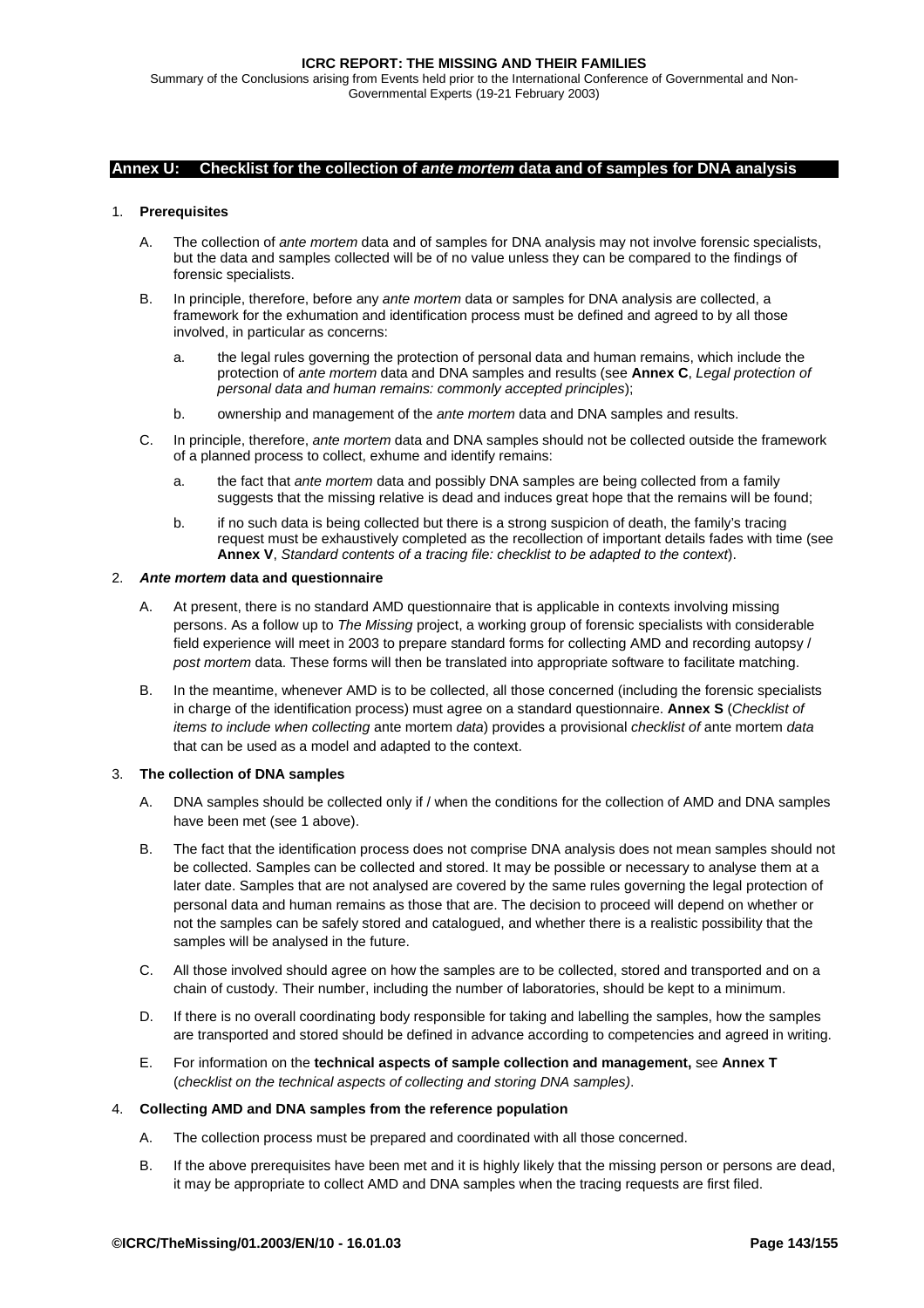- C. The staff (not necessarily health professionals) in charge of the collection process must be identified / selected.
	- a. They must be selected on the basis of:
		- I. how, where and when the data will be collected;
		- II. who the data are being collected by (what organization);
		- III. how they (and their organization) are perceived (e.g. impartial or not);
		- IV. whether interpreters are to be used in the interview;
		- V. the relationship between the interviewer and the interviewee;
		- VI. the experience, sensitivity and understanding of the interviewer.
	- b. The staff selected must be aware of the cultural, social, historical, political and security context.
	- c. The staff selected must be provided with the knowledge and skills required for the task and supported so as to avoid secondary trauma.
- D. In terms of organization, planning, workload and communication, the following considerations must be taken into account:
	- a. the need to double-check all information with different sources;
	- b. the time that has elapsed since the incident;
	- c. the cultural, social, historical, political and security contexts;
	- d. whether the interview is combined with a criminal investigation;
	- e. whether the interviewee is a family member, witness and/or perpetrator;
	- f. the fact that one interview may lead to other, new cases;
	- g. the sequence of events and the likely location of burial sites.
- E. Families and individuals must be systematically provided with psychological support as an integral part of the collection process, in order to help avoid retraumatization.
- F. In principle, the aim should be to conduct only one interview (albeit in several phases) with the family; multiple interviews and subsequent requests for further information (or DNA samples) can cause further trauma; if the conditions set out in 3 above have been met, samples could be taken at the same time as *ante mortem* data are collected.
- G. Whenever possible, the collection process should be organized to cover groups of people who disappeared in the same circumstances or during a specific event and whose remains may be expected to be found in the same location. This will make it easier to plan exhumations and should speed up the process of identification.
- H. All those involved must agree on and implement a communication strategy. The communities and families concerned must be provided with realistic information on the processes by which *ante mortem* data and DNA samples are collected and human remains collected, exhumed and identified.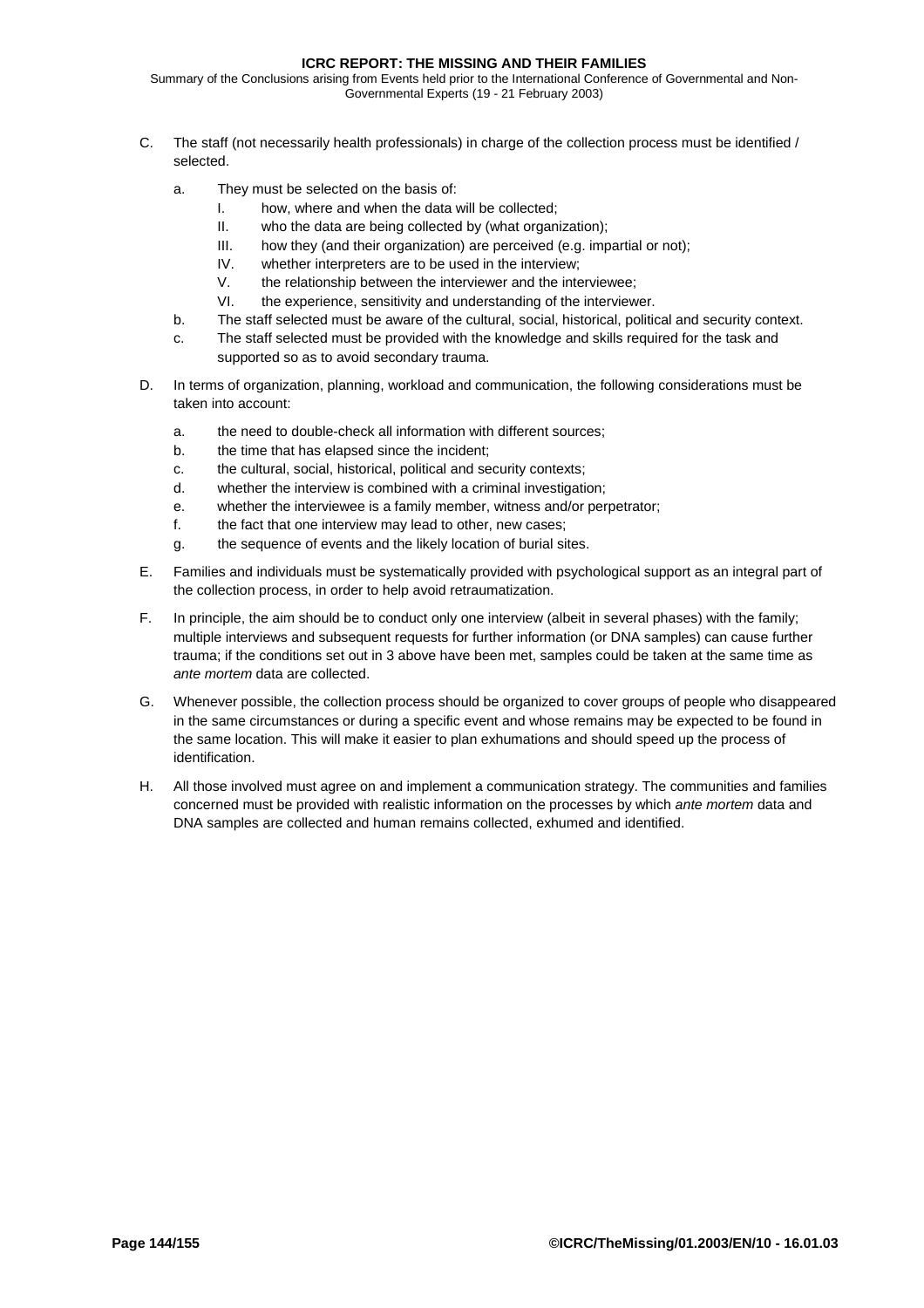Summary of the Conclusions arising from Events held prior to the International Conference of Governmental and Non-Governmental Experts (19-21 February 2003)

## **Annex V: Standard contents of a tracing file: checklist to be adapted to the context**

- 1. In order to obtain as many leads as possible to a person's whereabouts or fate (or, if all tracing efforts have failed, to provide a basis on which legal decisions can be taken with regard to the missing person), reliable information must be collected from all possible sources on **the individual and the events / circumstances**  under which contact was lost / the person became unaccounted for.
- 2. Forms specifically designed for the context will make it easier to collect information systematically (see **[Annex](#page-147-0)  [W](#page-147-0)**: *Standard tracing request form: checklist to be adapted to the context*).

### 3. **Contents of a tracing file**

- A. To ensure proper follow-up, all items of information relating to one person must be placed in that person's individual file. The file may contain witness accounts, a duly completed tracing request form, letters from the family, press cuttings, photographs, returned mail, replies from the authorities, etc. It may also contain items of incomplete information that can be used to cross-check or corroborate other information.
- B. The information to be collected can vary from one context to another. Generally speaking, a tracing file should include the elements listed below.

## a. **Elements to identify the person being sought**

## I. **Basic items needed**:

- i. full name in the original language, as expressed locally;
- ii. sex;
- iii. date of birth (or age on a specific date);
- iv. place of birth;
- v. tribe, ethnic group, country of origin (when relevant in the context and not prejudicial);
- vi. nationality;
- vii. father's / mother's name in the original language, as expressed locally;
- viii. spouse, children, siblings;
- ix. religion (when relevant in the context and not prejudicial);
- x. in the case of a combatant: rank, regimental, personal or serial number, power of origin;
- xi. political affiliation (when relevant in the context and not prejudicial);
- xii. last known address (and date on which it was valid);
- xiii. occupation, place of employment;
- xiv. a photograph;
- xv. a description of the individual's physical appearance / characteristics, clothing, jewellery, other personal belongings the individual was carrying.
- xvi. Some things may be added / omitted, depending on the specific needs in the context.
- xvii. In very special cases, it might not be possible to obtain some of the personal data usually considered as essential for any action, e.g. to find relatives of small children and other persons unable to give their names or to express themselves clearly. In such cases, it will be necessary to record any other elements / particulars that may facilitate identification, such as physical description / characteristics, language (if any), etc.

### II. *Ante mortem* **data**

- i. In addition, *ante mortem* data and any samples for DNA analysis should be collected when the file is initially opened if plans have been made to collect, exhume and identify the remains, an adequate framework has been established for this and there is a strong presumption of death (see **[Annex U](#page-142-0)**: *checklist for the collection of* ante mortem *data and of samples for DNA analysis*).
- ii. If no such data is collected and there is a strong suspicion of death, the information collected when the tracing request is first made must be as complete as possible, as the recollection of important details fades with time.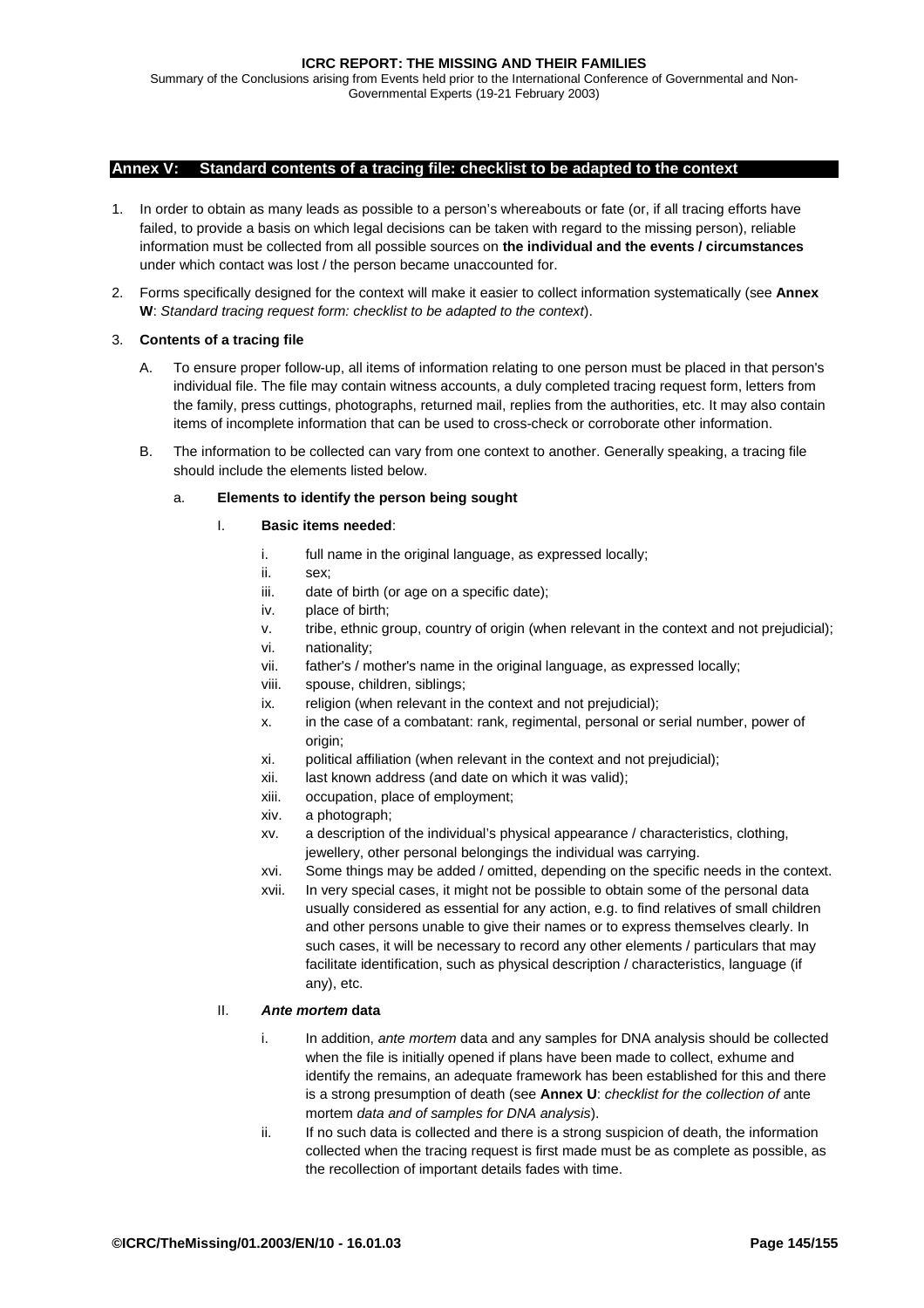Summary of the Conclusions arising from Events held prior to the International Conference of Governmental and Non-Governmental Experts (19 - 21 February 2003)

> iii. *Ante mortem* data should be collected by trained staff using a specific and detailed questionnaire (see **[Annex U](#page-142-0)**: *checklist for the collection of* ante mortem *data and of samples for DNA analysis)*.

## b. **Information on the circumstances of separation (loss of contact, disappearance) and leads to the person's present whereabouts or fate**

- I. The circumstances in which the disappearance occurred are crucial, as they make it possible to distinguish between loss of contact owing to displacement, detention, etc., and cases in which the person is probably dead. They also indicate the course of action to be taken in order to locate missing persons / ascertain their fate. Information on the disappearance should include:
	- i. a detailed description of the circumstances in which the separation / disappearance occurred, with date and place and the names of any persons / authorities involved;
	- ii. the names of those who were with the missing person at the time of the separation / disappearance, experienced the same event(s), and may have been with the person for some time after the disappearance;
	- iii. the most recent information on the missing person, the date on which it was valid, the kind of information it is, and where it was seen or heard;
	- iv. the names of other persons (and their contact addresses and relationship to the person being sought) who might be able to provide additional information, for example on people the missing persons may have contacted or on witnesses;
	- v. direct witness accounts of arrest and detention (and possibly the identity of the alleged detaining authority and/or place of detention);
	- vi. direct witness accounts of deaths or funerals;
	- vii. any document / "evidence" that may provide additional leads to be followed up.
- II. A record must be kept of any action taken to locate the person / ascertain his/her fate, and any results / replies received.
- III. In addition:
	- i. the date and location must be indicated for each event;
	- ii. for each item of information, the source, the date when it was collected and the person who collected it must be indicated;
	- iii. for each individual account or statement there must be a clear indication as to whether the source's name and the information are transmissible, taking into consideration the wishes and security of the person concerned (for witness accounts, see **[Annex H](#page-110-0)**).

### c. **Information on the family / enquirer** must include:

- I. full name in the original language, as expressed locally;
- II. relationship to the person being sought;
- III. contact address;
- IV. plans for the future / region of residence;
- V. a statement as to whether the information may be made public (tracing through the media);
- VI. if applicable, a statement as to whether the file may be handed over to the authorities, the National Red Cross or Red Crescent Society or another organization;
- VII. a signature.

### d. **"Administrative" elements** comprise:

- I. a reference number;
- II. the place and date where / when the information was obtained;
- III. the name and organization of the person who received the request.
- C. Depending on the organization's framework and objectives and on needs, the initial file may be enhanced with additional sub-files containing, for example, medical information, witness statements, a description of the family's needs or judicial records.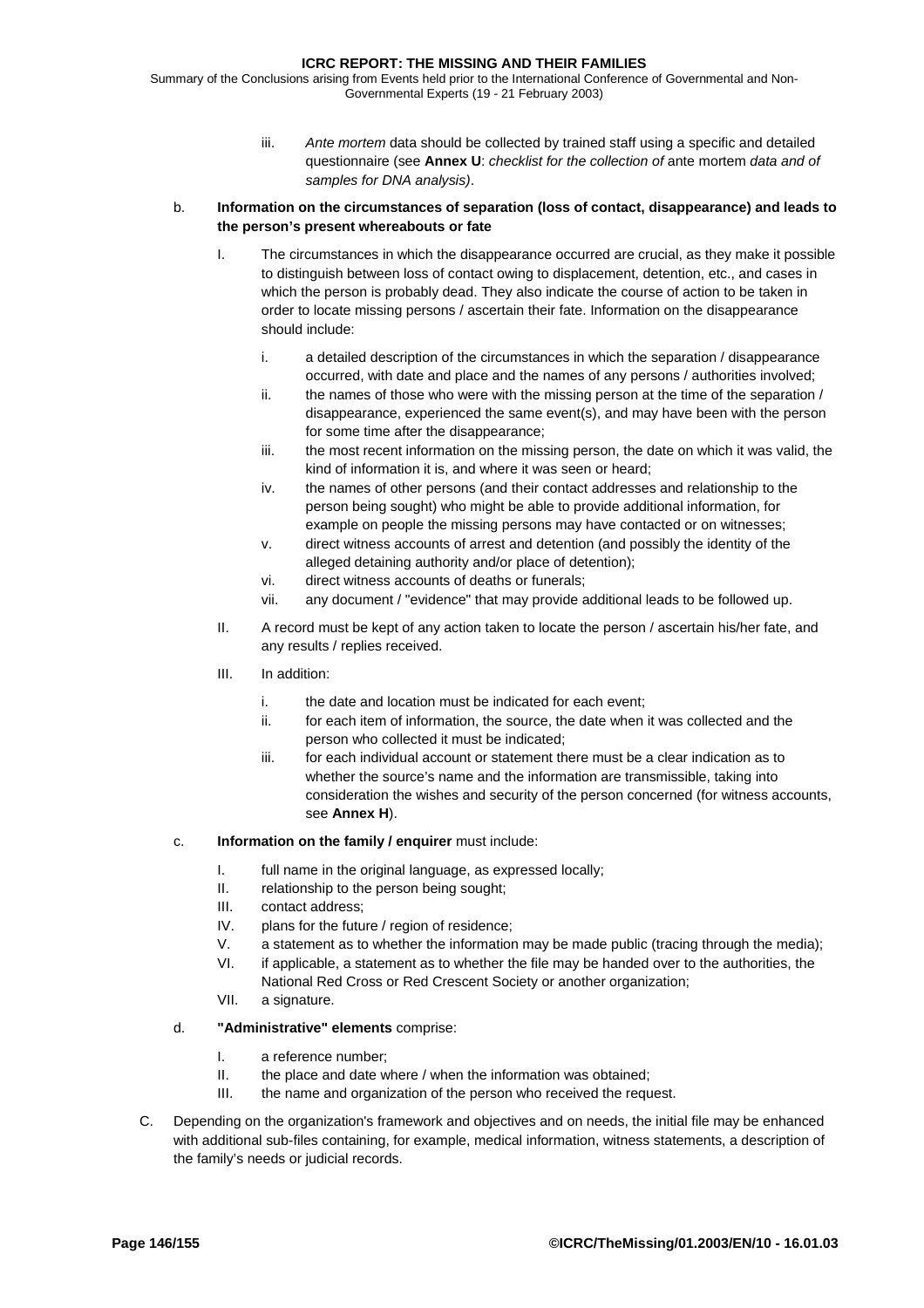Summary of the Conclusions arising from Events held prior to the International Conference of Governmental and Non-Governmental Experts (19-21 February 2003)

- D. An individual file may contain much more information than that which is eventually transmitted to the authorities or to another organization.
- E. Whether or not the identity of any witnesses is transmitted depends on their wishes and the security situation.
- F. Witness accounts and other documents may have to be reworded before they are transmitted to the authorities.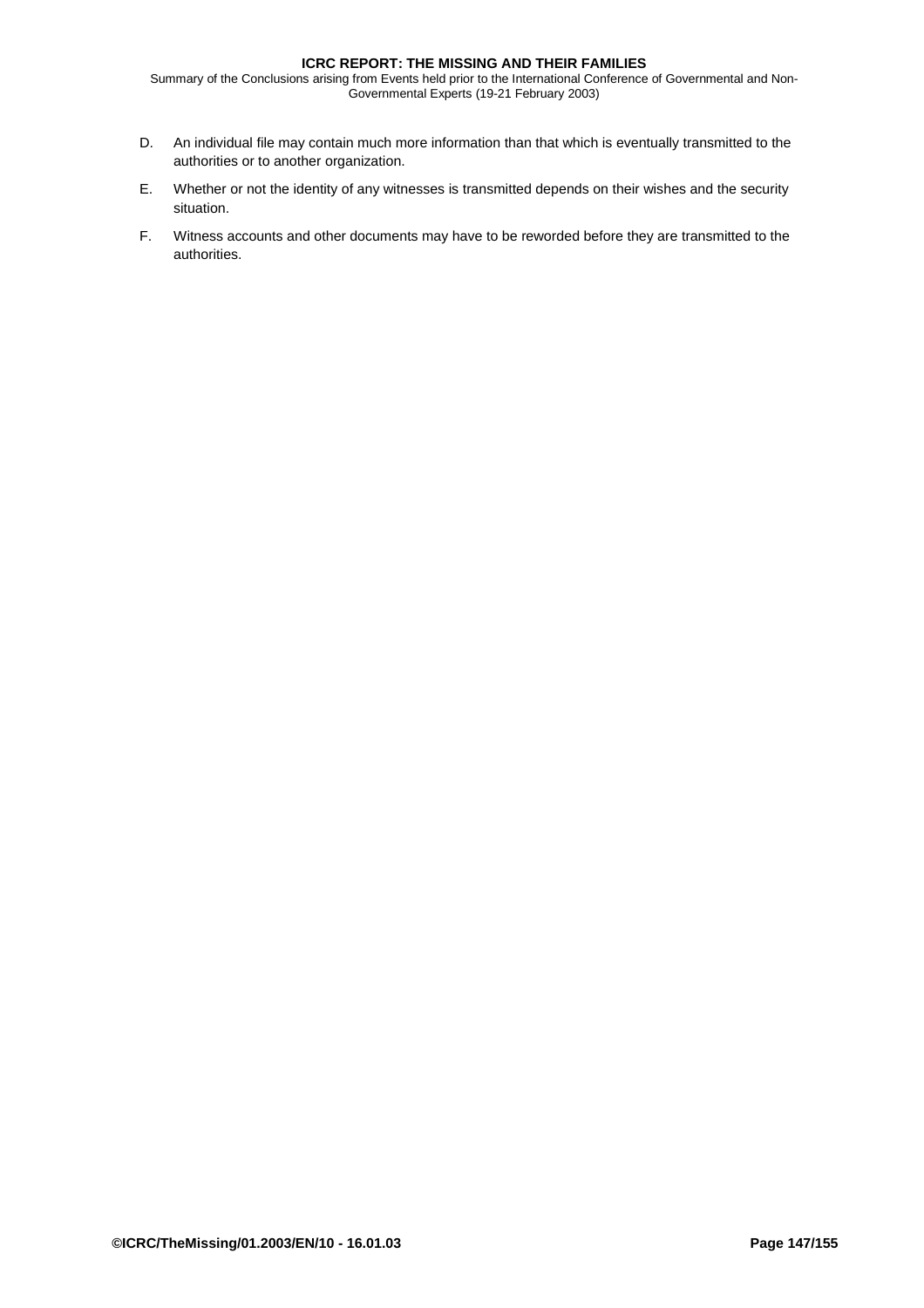<span id="page-147-0"></span>Summary of the Conclusions arising from Events held prior to the International Conference of Governmental and Non-Governmental Experts (19 - 21 February 2003)

### **Annex W: Standard tracing request form: checklist to be adapted to the context**

- 1. Forms specifically designed for the context will make it easier systematically to collect and transmit information. They help to ensure that no essential item is forgotten and to summarize a case for processing / submission. The table below should be used as a basic checklist when designing forms for specific contexts.
- 2. Once a form has been designed for a specific context, each item of information on it is mandatory, if applicable.
- 3. The criteria for accepting tracing requests must be defined in each context.
- 4. In addition, *ante mortem* data and possibly samples for DNA analysis should be collected from the family if:
	- A. plans have been made to collect, exhume and identify remains and an adequate framework has been established (see **[Annex U](#page-142-0)**: *checklist for the collection of* ante mortem *data and of samples for DNA analysis*), and
	- B. there is a strong presumption of death.
- 5. If no such data are collected and there is a strong suspicion of death, the information placed in the tracing file must be as complete as possible, as the recollection of important details fades with time.
- 6. Names must always be written in the original language and as expressed locally. A transliteration into the Latin alphabet must be added, if applicable, using a dictionary drawn up for the context.
- 7. What constitutes a complete address depends on the geopolitical structure of each country; each item in the address has to be defined accordingly. In some contexts, the address may have to be descriptive only.

| <b>0. REFERENCE NUMBERS</b> |
|-----------------------------|
| ICRC NO.                    |
| OTHER REFERENCE NOS.        |
| OFFICIAL REQUEST NO.        |
|                             |

| <b>1. PERSON TO BE TRACED</b>                                          |
|------------------------------------------------------------------------|
| FULL NAME (AS EXPRESSED LOCALLY)                                       |
| ALSO KNOWN AS                                                          |
| FATHER'S FULL NAME (AS EXPRESSED LOCALLY)                              |
| MOTHER'S FULL NAME (AS EXPRESSED LOCALLY)                              |
| DATE OF BIRTH (OR APPROXIMATE AGE ON A GIVEN DATE)                     |
| PLACE OF BIRTH                                                         |
| SEX: M/F                                                               |
| <b>PHOTOGRAPH</b>                                                      |
| <b>NATIONALITY</b>                                                     |
| TRIBE / ETHNIC GROUP / COUNTRY OF ORIGIN                               |
| <b>RELIGION</b>                                                        |
| <b>OCCUPATION</b>                                                      |
| <b>MARITAL STATUS</b>                                                  |
| WIFE'S OR HUSBAND'S FULL NAME (INCL. WIFE'S MAIDEN NAME IF APPLICABLE) |
| <b>LAST KNOWN ADDRESS + DATE</b>                                       |
| TELEPHONE, FAX, E-MAIL, etc.                                           |
| For military personnel/combatants:                                     |
| <b>RANK</b>                                                            |
| <b>REGIMENT</b>                                                        |
| PERSONAL OR SERIAL NUMBER                                              |
| POWER OF ORIGIN                                                        |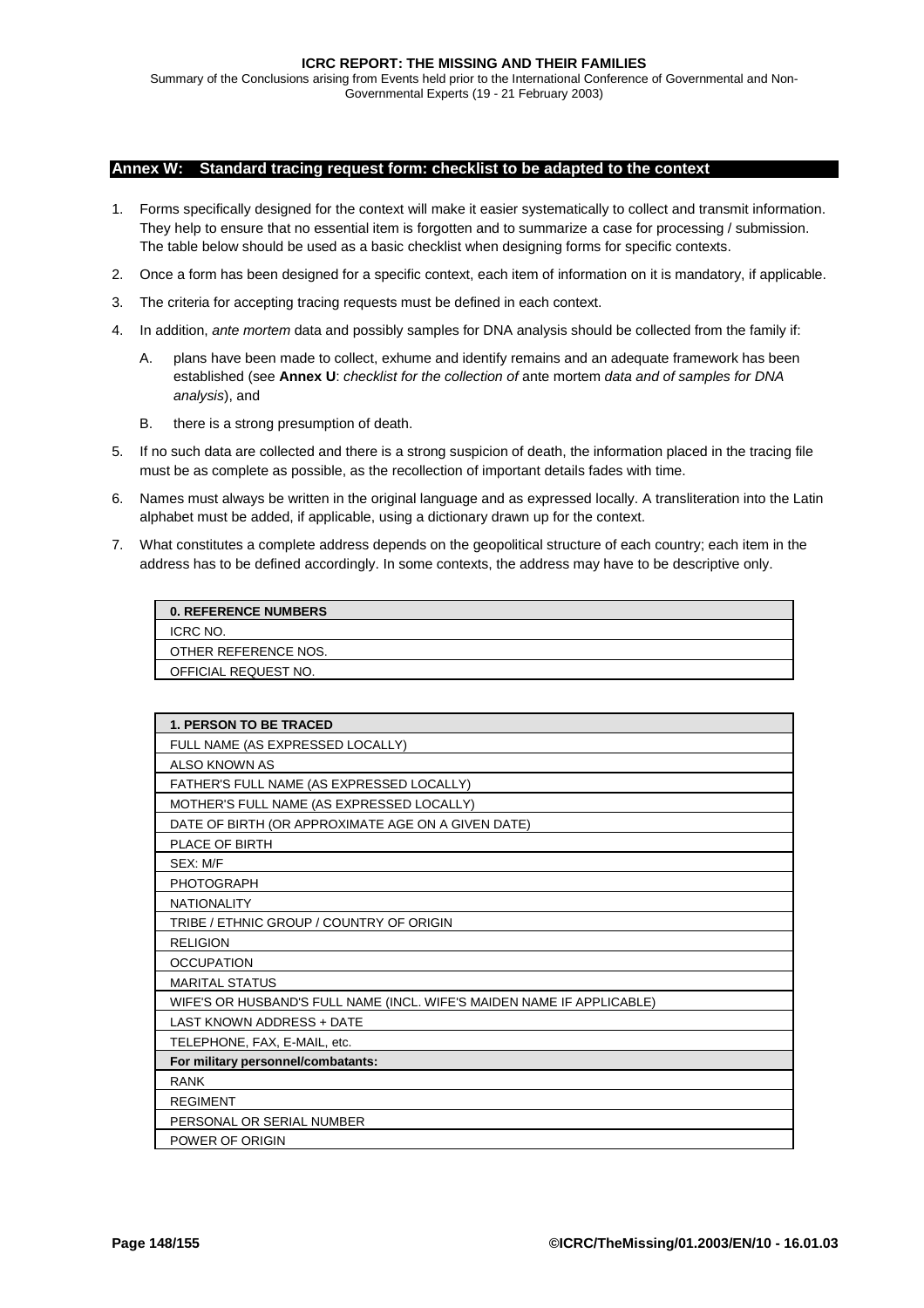Summary of the Conclusions arising from Events held prior to the International Conference of Governmental and Non-Governmental Experts (19-21 February 2003)

### **2. DETAILS ON THE ENQUIRY**

This part of the form is used to summarize the circumstances of separation / disappearance and to provide leads to the person's location or fate.

Statements collected from witnesses can be transcribed on this part of the form.

DATE AND DETAILS OF LAST NEWS/OF DISAPPEARANCE/ARREST, AND SOURCE OF INFORMATION OTHER PERSONS WHO WERE ARRESTED/DISAPPEARED TOGETHER WITH THE PERSON BEING SOUGHT

LAST ALLEGED PLACE OF DETENTION, DATE AND SOURCE OF THE INFORMATION

AUTHORITY WHICH MAY BE ABLE TO SUPPLY INFORMATION ON DISAPPEARANCE/ARREST

ANY STEPS TAKEN BY THE FAMILY TO LOCATE THE PERSON, AND RESULTS

RED CROSS MESSAGE (RCM) SENT TO THE PERSON BEING SOUGHT: YES/NO

INFORMATION PROVIDED BY "BACK TO SENDER" RCM

OTHER INFORMATION (PLEASE GIVE ALL ADDITIONAL INFORMATION THAT MAY FURTHER THE ENQUIRY: PREVIOUS ADDRESSES AND LENGTH/DATES OF STAY, BUSINESS ADDRESS OR THAT OF PRESENT/LAST EMPLOYER, ETC.)

NAMES AND ADDRESSES OF OTHER PERSONS WHO MAY BE ABLE TO SUPPLY INFORMATION (OTHER LAST DIRECT WITNESSES, FAMILY, FRIENDS, CONTACTS, ETC.)

### **2.a. FAMILY MEMBERS ACCOMPANYING THE PERSON TO BE TRACED**

These are people who are presumed to have gone through the same events as the person being traced. They may also be or become the subjects of tracing forms.

FULL NAME (AS EXPRESSED LOCALLY)

DATE OF BIRTH (OR APPROXIMATE AGE ON A GIVEN DATE)

SEX: M/F

RELATIONSHIP WITH THE PERSON TO BE TRACED

## **3. ENQUIRER**

FULL NAME (AS EXPRESSED LOCALLY)

ALSO KNOWN AS

FATHER'S FULL NAME (AS EXPRESSED LOCALLY)

MOTHER'S FULL NAME (AS EXPRESSED LOCALLY)

DATE OF BIRTH (OR APPROXIMATE AGE ON A GIVEN DATE)

PLACE OF BIRTH SEX: M/F

DETAILED CONTACT ADDRESS

TELEPHONE, FAX, E-MAIL, etc.

PREVIOUS ADDRESS (May be useful if the enquirer has moved/been displaced since he/she last had contact with the missing person)

THE PERSON TO BE TRACED IS MY: (specify father, mother, husband, child, etc.)

| 3.a. OTHER PERSONS LIVING WITH THE ENQUIRER |  |
|---------------------------------------------|--|
|---------------------------------------------|--|

The identities of other relatives living with the enquirer may be useful:

• to match requests if the families were split and no recent addresses are available (it cannot be anticipated which member of the family may submit a request);

as additional elements to identify the enquirer.

FULL NAME (AS EXPRESSED LOCALLY)

DATE OF BIRTH (OR APPROXIMATE AGE ON A GIVEN DATE)

SEX: M/F

RELATIONSHIP WITH THE ENQUIRER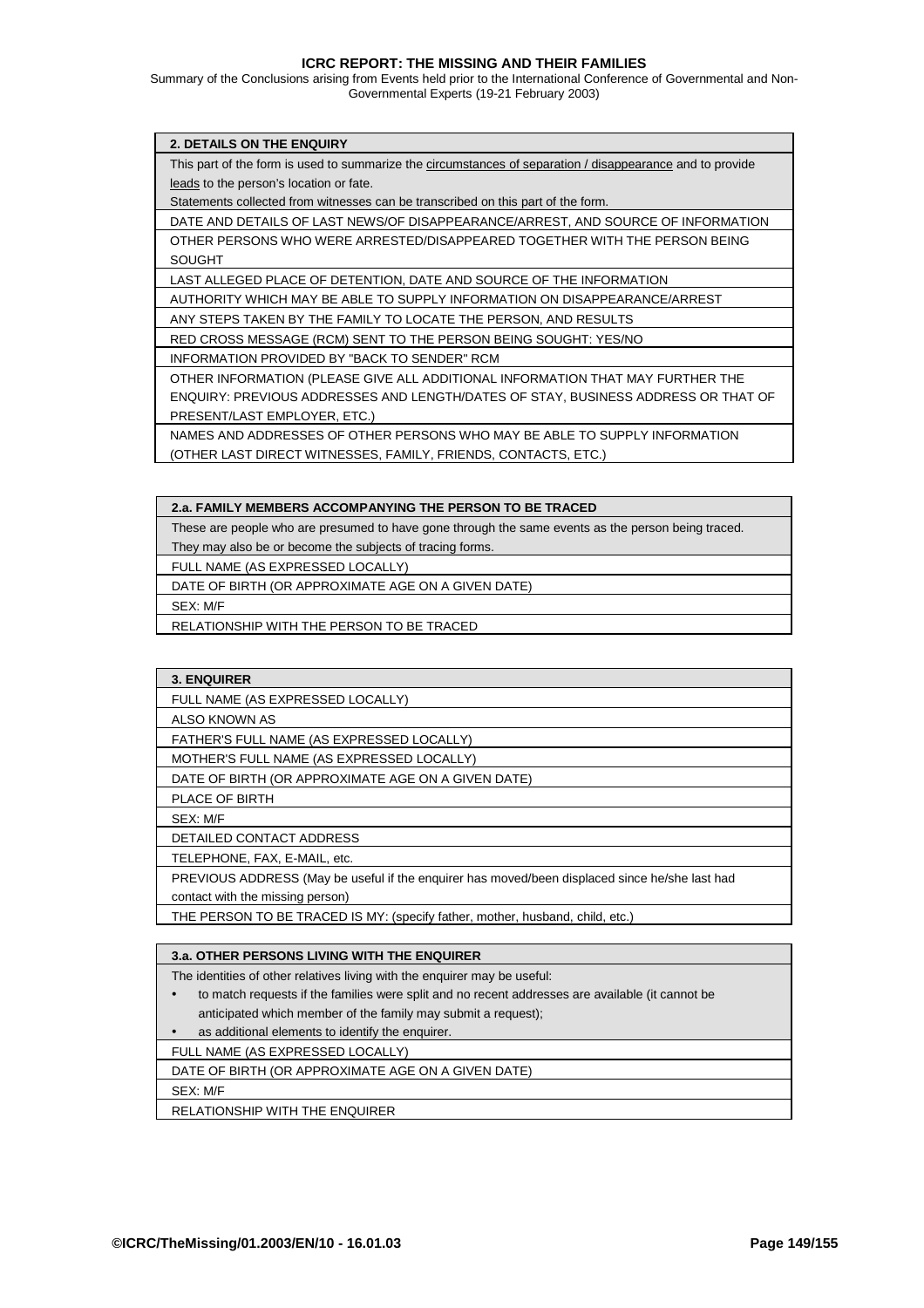Summary of the Conclusions arising from Events held prior to the International Conference of Governmental and Non-Governmental Experts (19 - 21 February 2003)

#### **4. INFORMATION REGARDING THE HANDLING OF THE ENQUIRY**

PUBLIC MEDIA MAY BE USED FOR THIS ENQUIRY, WITH MENTION OF MY NAME / THE NAME OF MY RELATIVE(S): Y/N

I, THE UNDERSIGNED, AGREE TO THIS ENQUIRY BEING TRANSMITTED WITH/WITHOUT MY NAME/ADDRESS TO THE AUTHORITIES CONCERNED

PLACE OF ENQUIRY

DATE OF ENQUIRY

ENQUIRER'S SIGNATURE

For requests transmitted by the authorities on behalf of the family

REQUEST FILED ON:

BY: (AUTHENTICATED WITH NAME/TITLE/SIGNATURE AND STAMP)

TRACING REQUEST HANDED OVER BY ... TO ... ON ...... IN....

### **5. INFORMATION FROM WITNESSES TO THE DISAPPEARANCE / ARREST / DETENTION / DEATH**

Witness accounts should be noted on separate forms.

Items of information the witness agreed to transmit should be transcribed on tracing request forms.

FULL NAME OF WITNESS

ADDRESS

PLACE AND DATE WHERE/WHEN TESTIMONY WAS TAKEN

PERSON WHO TOOK THE TESTIMONY (NAME, FUNCTION, ORGANIZATION)

IDENTITY OF THE PERSON CONCERNED BY THE TESTIMONY (PERSON TO BE TRACED)

WHERE THE PERSON WAS LAST SEEN, WHEN AND IN WHAT CIRCUMSTANCES

ANY OTHER INFORMATION THAT MIGHT BE HELPFUL

HOW THE WITNESS KNOWS THE IDENTITY OF THE PERSON CONCERNED

I AGREE THAT MY TESTIMONY MAY BE TRANSMITTED TO THE FAMILY, WITH / WITHOUT MY NAME / ADDRESS

+ SIGNATURE OF WITNESS

I AGREE THAT THIS INFORMATION MAY BE TRANSMITTED TO THE AUTHORITIES WITH / WITHOUT MY NAME / ADDRESS

+ SIGNATURE OF WITNESS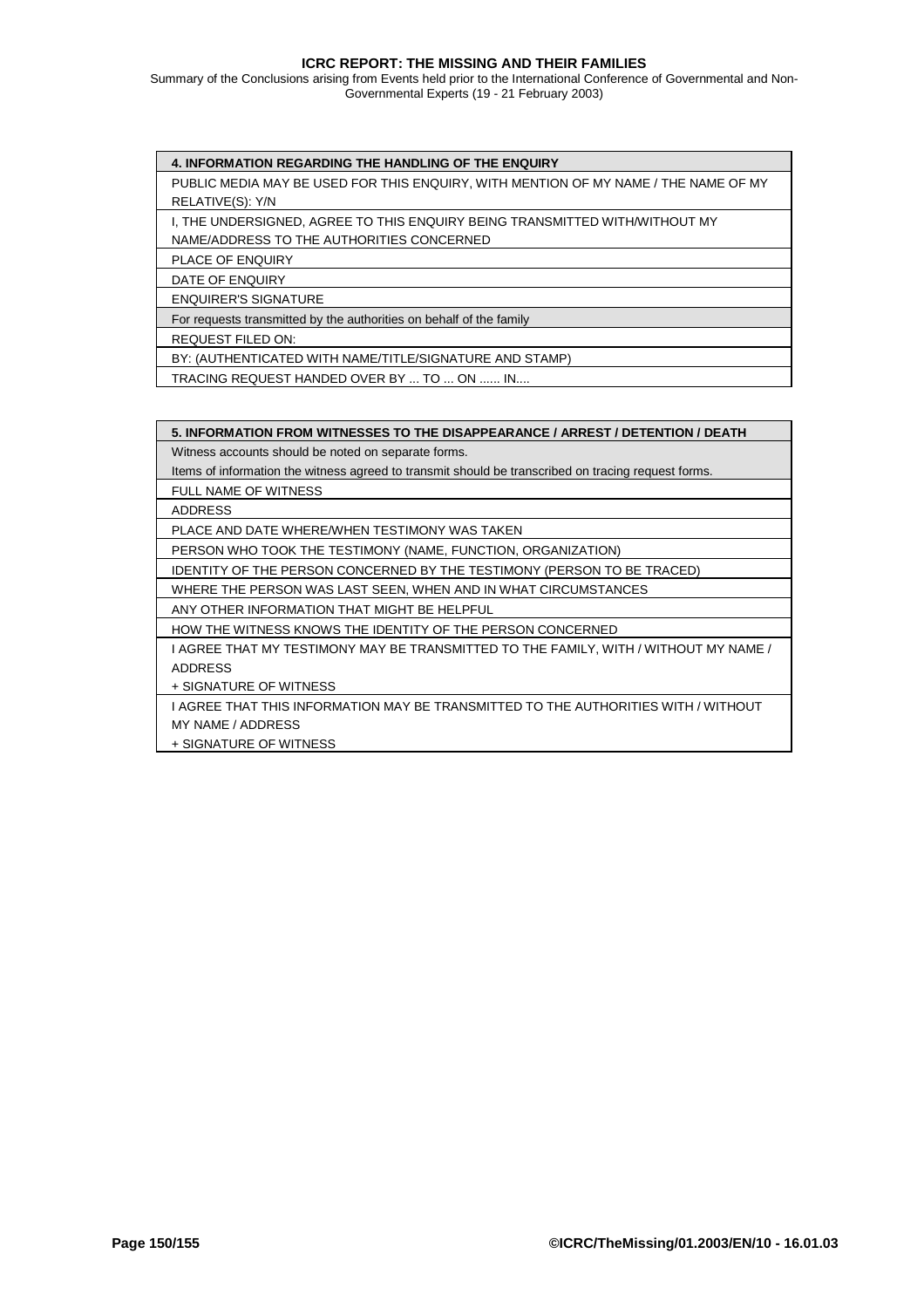## **Annex X: The ICRC's position on the centralization and sharing of data**

- 1. Under the mandate conferred on the ICRC in the 1949 Geneva Conventions and their Additional Protocols of 1977, as confirmed and supplemented in resolutions adopted by International Conferences of the Red Cross / Red Crescent and the Statutes of the International Red Cross and Red Crescent Movement and of the ICRC, it is the responsibility of the ICRC and its Central Tracing Agency to:
	- A. collect, record, centralize and forward information on the victims of armed conflict and internal violence;
	- B. collect and forward family news;
	- C. trace missing persons;
	- D. facilitate and organize family reunifications, transfers and repatriations;
	- E. coordinate the activities of the International Red Cross and Red Crescent Movement in those fields;
	- F. archive information on the victims of armed conflict or internal violence in the long term in order to be accountable to the victims and their relatives.
- 2. In accordance with its mandate, the ICRC stands ready to receive / centralize from those present in the field any information that can help to prevent persons from becoming unaccounted for, restore family contacts and trace missing persons, provided that:
	- A. there is agreement on the type and quality of information needed in order to follow up on a case;
	- B. the information received is of the type and quality agreed on.
- 3. In such cases, within the framework of its operations and possibilities:
	- A. the ICRC is ready to take action, namely:
		- a. to raise the matter with the authorities in bilateral confidential discussions;
		- b. to follow up cases of missing persons with a view to ascertaining their fate;
		- c. to transmit the information available and any replies to the families;
		- d. to take any other appropriate action to protect and assist the persons affected;
	- B. on request, the ICRC is ready to inform whoever provided the information about the follow-up given, as long as agreements on confidentiality and the legal rules governing the protection of personal data are respected.
- 4. When it comes to sharing information, the ICRC recalls that, in order to implement its mandate in accordance with its principles of neutrality, impartiality and independence, it maintains a confidential dialogue with the authorities. This dialogue is essential if the organization is to obtain access to all the victims of a situation, to improve their plight and to collect information on their behalf. Therefore, information obtained in the course of the confidential dialogue between the ICRC and the authorities cannot be shared.
- 5. Notwithstanding 4 above, the ICRC is nevertheless willing:
	- A. to share general information on contexts, humanitarian activities and security issues;
	- B. to share personal data under the following conditions:
		- a. doing so serves a strictly humanitarian purpose, namely the interests of the persons concerned;
		- b. the rules governing the protection of personal data are respected by those concerned; and
		- c. the persons concerned have given their consent or it is in their best interests that the data be shared.
- 6. The ICRC prefers those concerned to conclude formal agreements for the exchange of information relating to personal data on the basis of specific needs.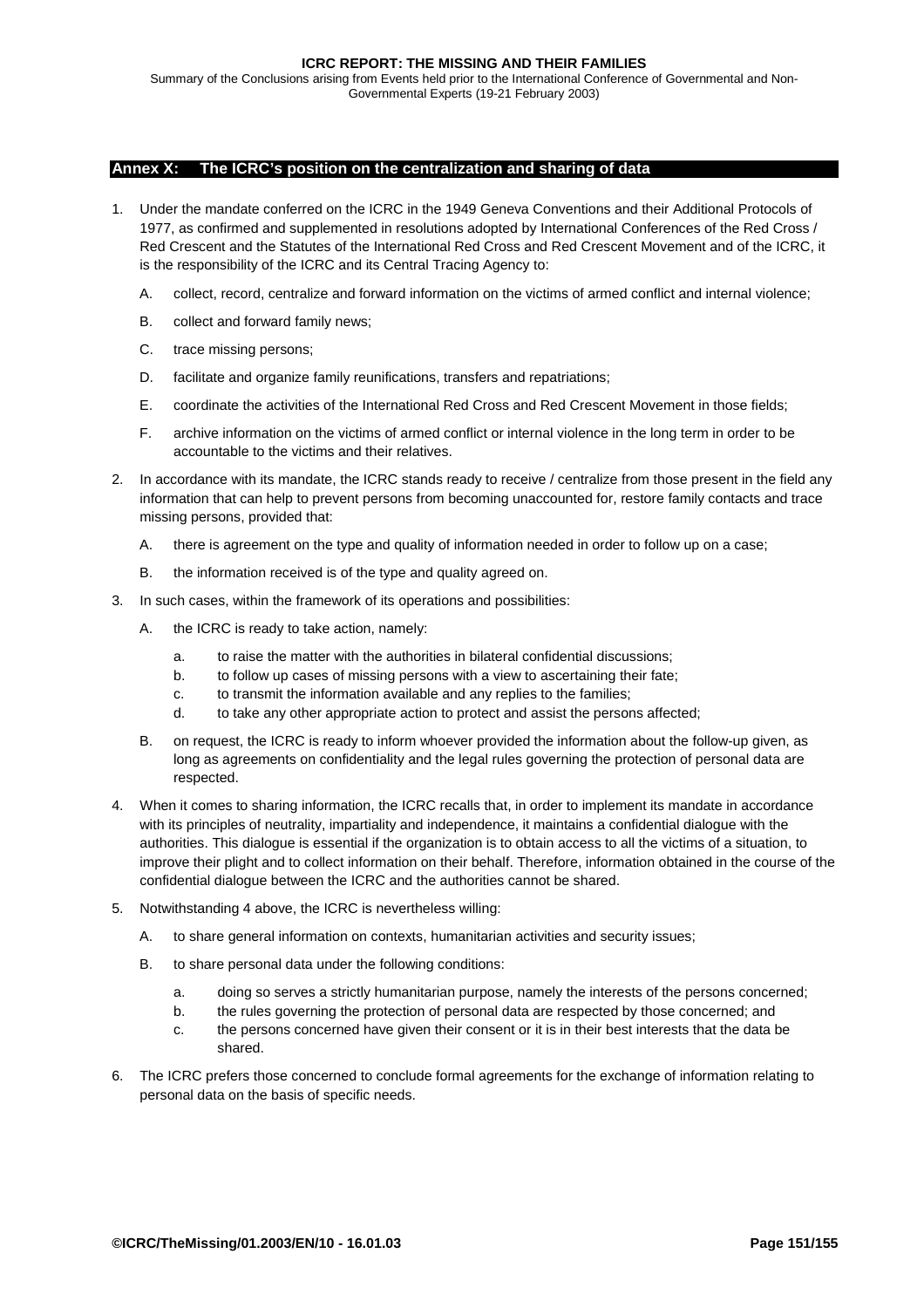Summary of the Conclusions arising from Events held prior to the International Conference of Governmental and Non-Governmental Experts (19 - 21 February 2003)

## **Annex Y: About truth commissions and national human rights committees**

# **Truth commissions**

*Excerpted from "***The Missing: Truth Commissions as mechanisms to solve issues on people unaccounted for***"*, *Synthesis document commissioned by the ICRC and prepared by Natacha Binsse-Masse and Marco Sassòli, respectively research assistant and professor at the Faculty of Political Science and Law of the University of Quebec in Montreal, Quebec, Canada, based on publicly available information. (ICRC/TheMissing/12.2002/EN/6)* 

## **Executive Summary and recommendations**

Truth commissions are generally created by governments for a limited period of time, to establish the truth on past events presumed to constitute serious human rights violations and thus to further reconciliation in the country. In the past, some truth commissions had to deal with the problem of missing persons. Their practices show that truth commissions could effectively tackle some issues on persons unaccounted for, if some conditions for an efficient functioning were met. These conditions, which can differ from a country to another, are in fact rarely respected sufficiently to accomplish adequately this specific task.

Truth commissions are mainly interested in persons unaccounted for in order to find out whether they were victims of forced disappearances. They generally search for the truth about a pattern of behaviour, often also illustrated by the violations committed against some individuals, rarely about all individual violations. The focus is generally put on finding violations and on attributing them to the State. Sometimes, the responsibility is also individually attributed. To find the current truth, i.e. to locate a disappeared person or his or her remains, is only a by-product of the search for the truth about the past.

If the basic needs for an efficient work of a commission are not met, the commission will inevitably have a lesser impact on the problem of missing persons. Most of the following tentative recommendations therefore concern as much the functioning of truth commissions in general as specifically the appropriate way to clarify the fate of persons unaccounted for:

### 1. Credibility and report of the commission

- Take all the appropriate measures to assure the credibility of the commission (composition, way of functioning, etc.)
- Publish the report in a way that allows most of the population to know its contents (in different languages, by radio or television, on internet, etc.).

### 2. Access to and collection of information

- Take all appropriate measures to facilitate testimonies by witnesses, relatives and perpetrators, including through visits to rural areas, offering services in different languages, creating a climate of trust;
- Have access to documents or locations placed under the authority of the government;
- Have judicial powers (subpoena, search and seizure);
- Gain the trust of government officials for the utility and impartiality of the work of the commission;
- Offer efficient and credible witness protection programmes;
- If an amnesty is to be declared it should be conditional on revealing the truth about violations committed;
- Qualify hiding pertinent information concerning missing persons as a crime;
- Whenever a perpetrator or a witness reveals a death, ask for information about the current location of human remains.

### 3. Financial and human resources

- Provide the commission with resources and staff to make individual investigations;
- Provide the commission with sufficient resources and staff to exhume and identify corpses (traditional techniques, DNA, etc.);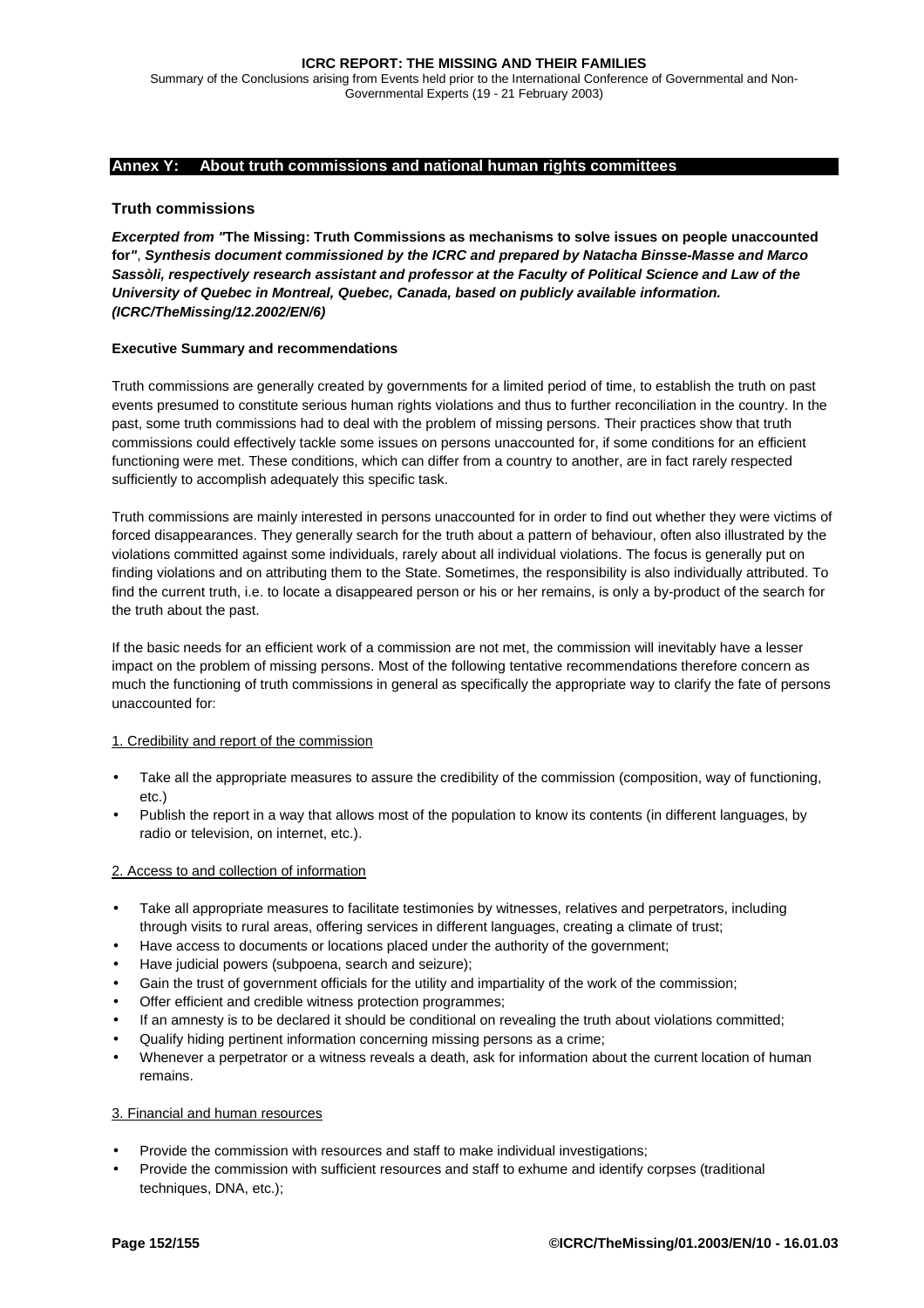Summary of the Conclusions arising from Events held prior to the International Conference of Governmental and Non-Governmental Experts (19-21 February 2003)

- Provide the commission with financial resources to assure the independence and continual functioning of the commission.
- Donor countries and international financial institutions should consider supporting truth commissions in developing countries financially and by setting up fora where the latter can exchange experience, including on methods to search for persons unaccounted for;

## 4. Search for persons unaccounted for and their remains

## a) Necessity to investigate the fate of individual victims?

We do not think that we must generally recommend that all truth commissions should always also search individually for every person unaccounted for and for the relevant human remains. This could hinder a commission to achieve its other aims, in particular to clarify the historical truth and to provide official recognition for the suffering of the victims of human rights violations. Where the number of persons reported missing is large, in particular after an armed conflict, a focus on clarifying the individual fate of every missing person can paralyse a truth commission. In our view, a truth commission can legitimately chose to clarify only the general picture of human rights abuses and violations of international humanitarian law. If it chooses to do so, it should however:

- Inform the families and witnesses testifying about disappearances that it will not try to clarify the fate of individual persons;
- In case it nevertheless encounters during its work information which assists in clarifying the fate of individual persons, provide such information to the families concerned or to another body competent and willing to clarify individual fates;
- Include into its report as many details as possible permitting families of missing persons to understand whether their relative must be presumed to be dead and about the probable fate of each category of missing persons;
- Include into its report the names of all persons reported as missing.

### b) Possibility to investigate some individual representative cases

Although such action has discriminatory effects and leaves many families frustrated, we are not in a position to recommend that truth commissions should never choose only to clarify the fate of some representative individuals who disappeared. This should however be done in full transparency towards the families and only to illustrate general phenomena. In addition, concerning those persons whose fate they try to clarify, the recommendations applicable to commissions which deal with individual cases apply.

### c) In case the fate of individual missing persons is investigated

If a commission chooses to clarify the fate of individual missing persons, it should:

- Inform the families and witnesses testifying about disappearances about its working methods and chances of success;
- Inform families individually and before the report is published on its findings concerning their individual relative;
- Search whenever it clarifies the fate of an individual for the next of kin of that individual
- Confronted to insufficient resources, give priority to clarify the fate of the individuals concerned and search for remains only where that is necessary for that purpose.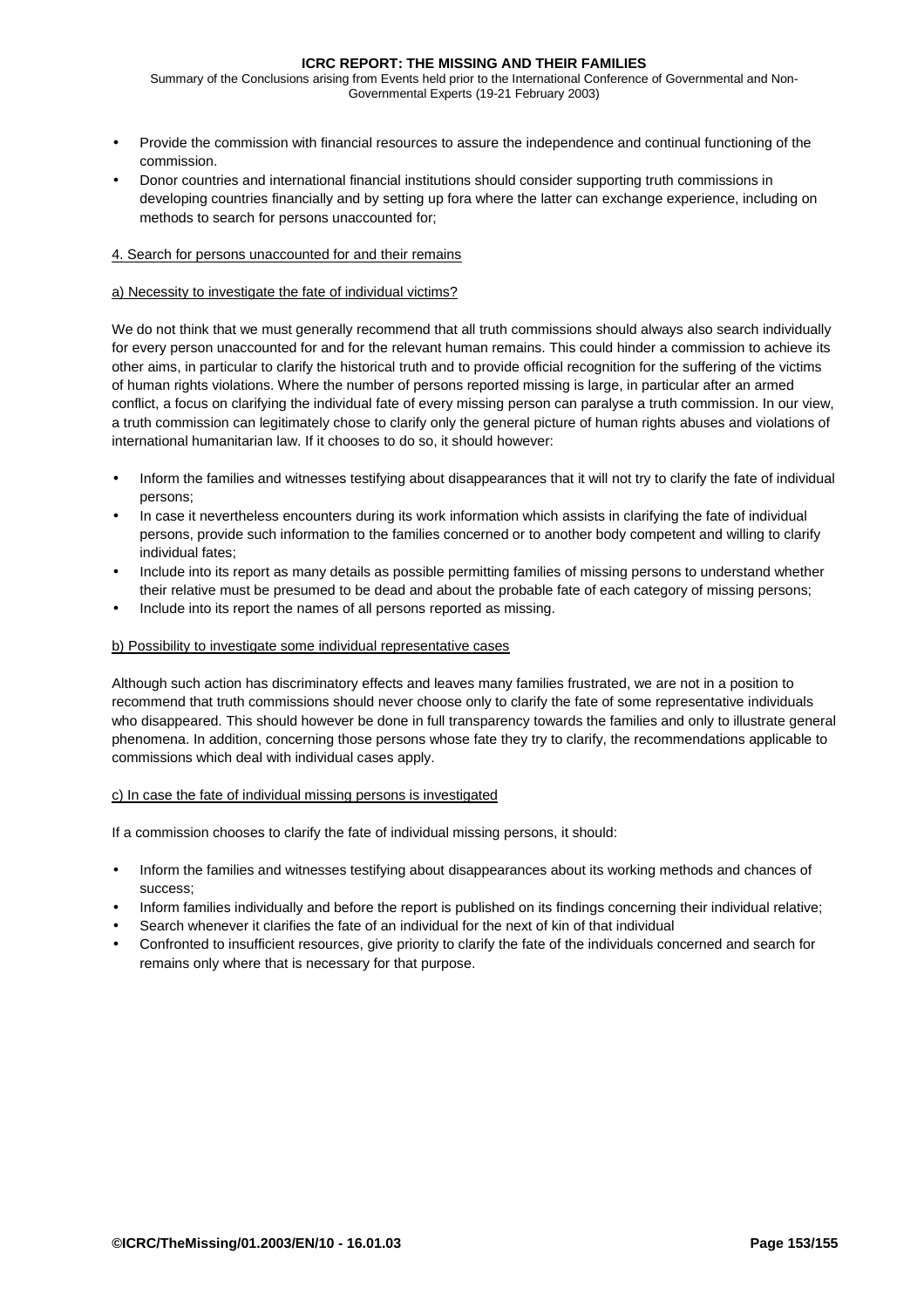Summary of the Conclusions arising from Events held prior to the International Conference of Governmental and Non-Governmental Experts (19 - 21 February 2003)

# **National human rights commissions**

*Extract of "***The Missing: National Human Rights Commissions as mechanisms to solve issues on people unaccounted for***"*, *Synthesis document commissioned by the ICRC and prepared by Natacha Binsse-Masse and Marco Sassòli, respectively research assistant and professor at the Faculty of Political Science and Law of the University of Quebec in Montreal, Quebec, Canada, based on publicly available information. (ICRC/TheMissing/12.2002/EN/6)*

## **Executive Summary and recommendations**

National human rights commissions (NHR commissions) are usually set up by the executive or legislative branch of government to promote and protect human rights at the national level. Their mandate therefore only covers disappearances provoked by human rights violations, in particular forced disappearances, except if the uncertainty of the family about the fate of their missing relative is perceived as a violation of their human rights. They have many common characteristics and some international guidelines have been set up to help countries interested in establishing them. NHR commissions are mandated to prevent human rights violations and to assess the respect of human rights. Frequently, they investigate individual complaints about human rights violations. Such enquiries clarify sometimes what has happened to a missing person. Most often, NHR commissions appear to play a rather indirect role in solving issues on persons unaccounted for, by preventing the human rights violations which frequently cause disappearances and by obliging government authorities to proceed to further investigations or to provide information to the families and by turning evidence over to the competent authorities.

The direct and indirect efficiency of a NHR commission in solving issues on persons unaccounted for depends upon the will of the authorities to respect human rights and upon the same factors which contribute to the commission's general impact on the human rights situation in the country. The following tentative recommendations can be made:

## 1. Mandate

- Formulate or understand the mandate in a way that does not exclude cases of disappearances.
- Include into the mandate the right of the family to know the fate of their next of kin and not only the rights of the missing person.

# 2. Functioning and powers

- Include rules preventing disappearances and dealing with their consequences into the legislative proposals and education programmes, in particular those directed at law enforcement officials;
- Offer the possibility to file a complaint on the behalf of someone else;
- Have access to documents or locations under the authority of the government and in particular the security forces;
- Have judicial powers (subpoena, search and seizure);
- Offer efficient and credible witness protection programmes;
- When the disappearance of a person is found to be a human rights violation, the Commission should either investigate the fate and whereabouts of the person or of his or her human remains or have sufficient powers to ensure that further investigations are undertaken by other authorities and that their result is transmitted to the commission and to the families concerned.

### 3. Financial and human resources

- Ensure the availability of financial resources necessary to assure the independence and continual functioning of the commission;
- Donor countries and international financial institutions should consider supporting NHR commissions in developing countries financially and by setting up fora where the latter can exchange experience, including on methods to search for persons unaccounted for;
- Ensure that the commission has either sufficient resources and staff to make individual investigations and accomplish the necessary tasks to clarify someone's fate (e.g., exhumations, forensic and DNA tests, etc.), or sufficient authority to ensure that further investigations are undertaken by other authorities and that their result is transmitted to the commission and to the families concerned.